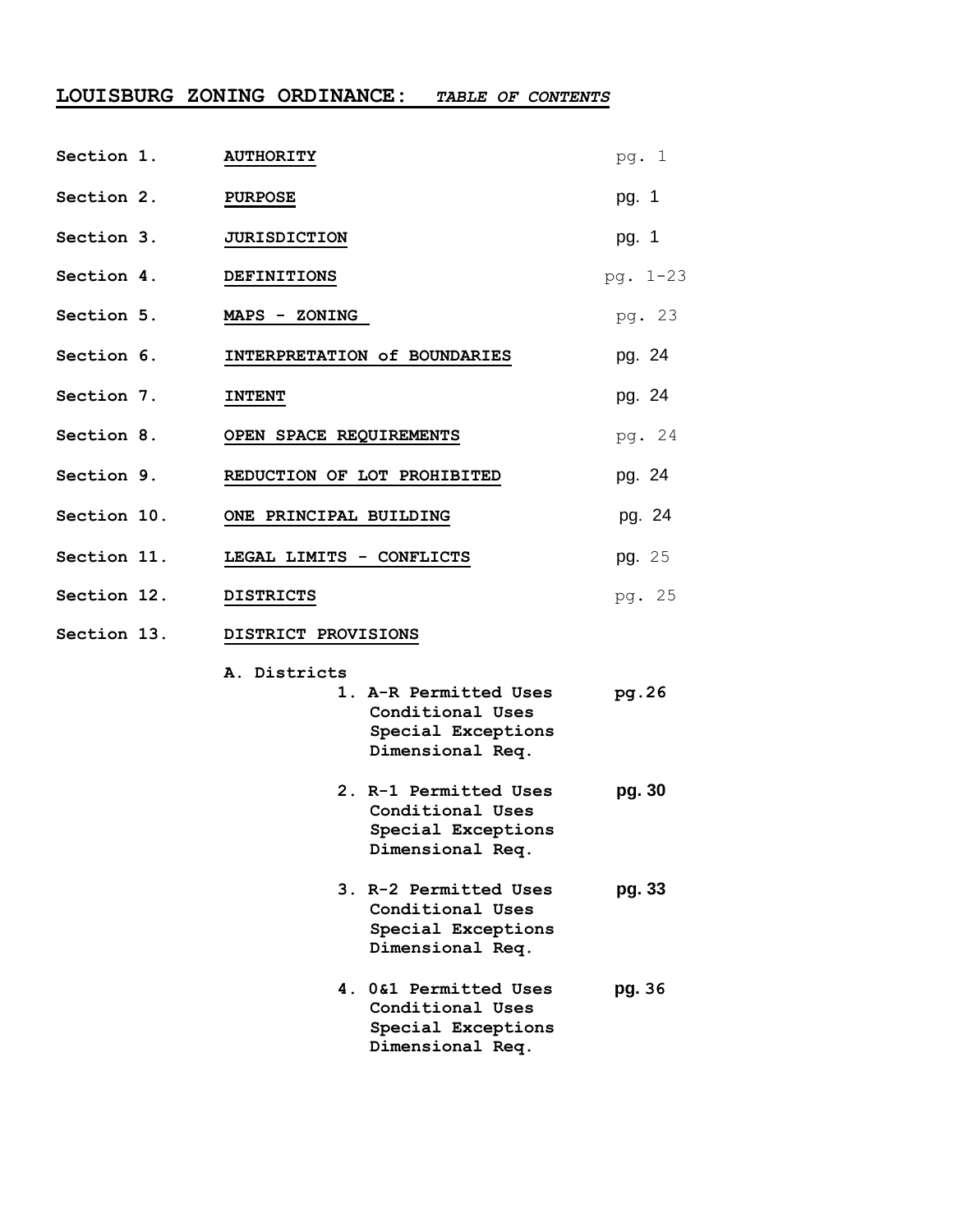| 5.  | B-1 Permitted uses<br>Conditional Uses<br>Special Exceptions<br>Dimensional req.s | pg.    | 40 |
|-----|-----------------------------------------------------------------------------------|--------|----|
| 6.  | B-2 Permitted uses<br>Special Exceptions<br>Dimensional Req.s                     | pq.    | 43 |
|     | 7. B-3 Permitted Uses<br>Special Exceptions<br>Dimensional Req.s                  | pq.    | 47 |
| 8.  | $SHOD - Hwy 401$                                                                  | pg. 49 |    |
|     | 9. I-1 Special Exceptions<br>Dimensional Req.s                                    | pg.    | 52 |
|     | 10. I-2 Special Exceptions<br>Dimensional Req.s                                   | pg.    | 55 |
| 11. | Conditional District                                                              |        |    |

**Section 14. STREET ACCESS** pg. 59 **Section 15. OFF STREET PARKING/LOADING** pg. 59 **REQUIREMENTS** Residential Uses Public/Semi Public Business Other Retail Industrial **Section 16. NONCONFORMING USES pg. 65**  A. New Uses/Construction B. Conforming Uses C. Continuation 1. (A) Nonconforming Lots (B) Multiple lots combined 2. Nonconforming Use of Land and/or Buildings **(NOTE: Architecturally/ Historical significance buildings) pg. 67 Section 17. SUPPLEMENTAL DISTRICT REGULATIONS** A. Curb Cuts pg. 68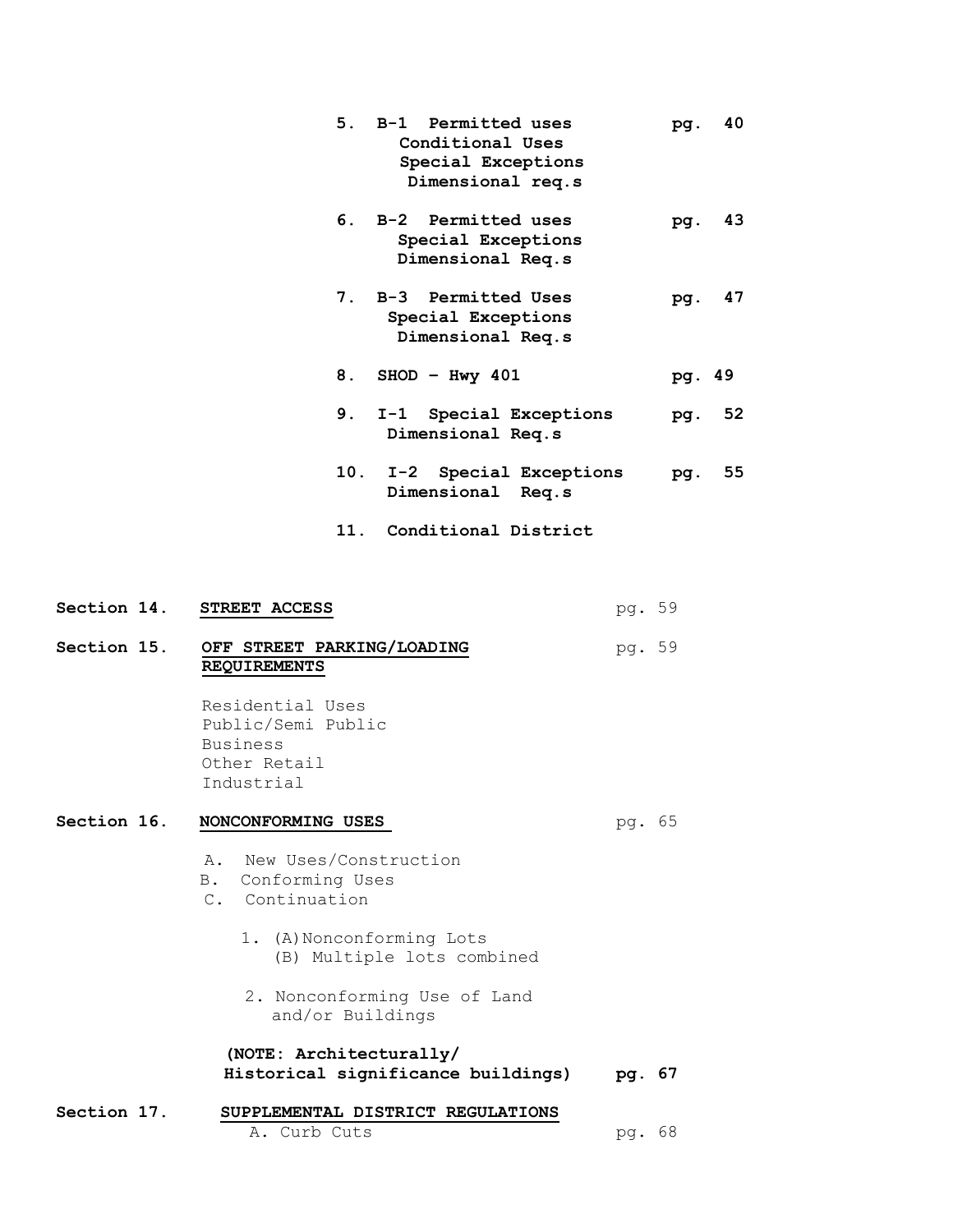| B. Visibility at Intersections | pg. 69 |  |
|--------------------------------|--------|--|
| C. Building Heights            | pg. 69 |  |
| D. Temporary Zoning Permits    | pg. 69 |  |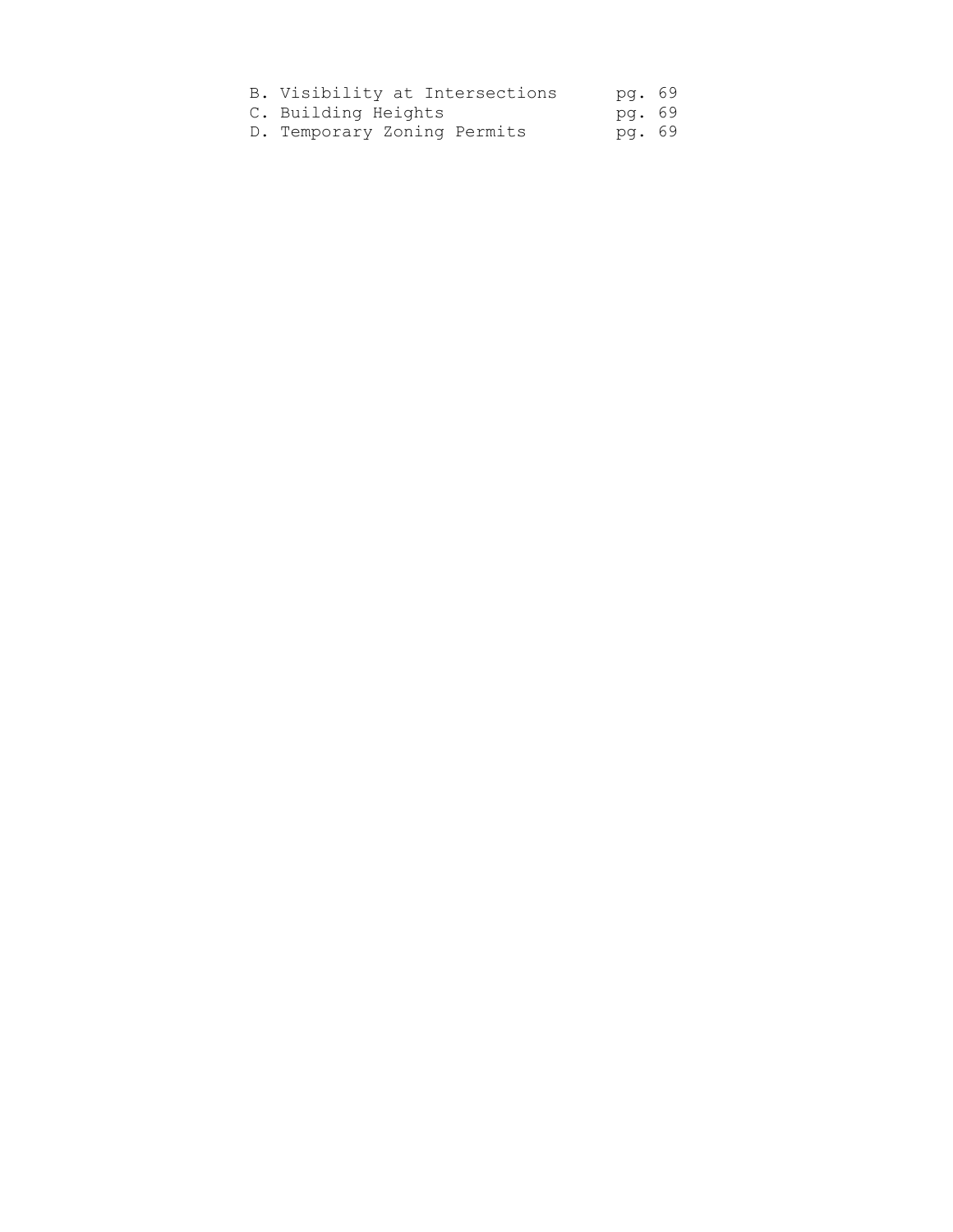| Section 18. | WATERSHED PROTECTION | Pg. 72 |     |
|-------------|----------------------|--------|-----|
|             | Authority            | pg. 72 |     |
|             | Jurisdiction         | pg. 72 |     |
|             | Exceptions           | pg. 72 |     |
|             | Penalties            | pg. 73 |     |
|             | Remedies             | pg. 73 |     |
|             | Severability         | pg. 74 |     |
|             | Effective Date       | pa.    | -74 |

## **Subdivision Regulations (Watershed)**

General Provisions by pg. 74 Application and Review Standards and Improvements Construction Procedures Penalties for Transferring lots

## **Development Regulations (Watershed)**

| Watershed Areas              | pq.    | 79  |
|------------------------------|--------|-----|
| WS-IV Critical Area          | pg. 79 |     |
| WS-IV Protected Area         | pq.    | -80 |
| Cluster Development          | pg. 82 |     |
| Buffer Area Required         | pg. 82 |     |
| Interpretation of Boundaries | pg. 83 |     |
| Application of Regulations   | pg. 83 |     |
| Existing Development         | pg. 84 |     |
| Watershed Permit             | pg. 85 |     |
| Building Permit required     | pq.    | 86  |
| Watershed Occupancy Permit   | pg. 86 |     |

#### **Public Health Regulations (Watershed)**

| Public Health | pg. 87 |  |
|---------------|--------|--|
| Abatement     | pg. 87 |  |

# **Administration, Enforcement & Appeals (Watershed)**

| Administrator and Duties     | pg. 88 |  |
|------------------------------|--------|--|
| Appeal to Decisions          | pg. 88 |  |
| Amendments                   | pg. 89 |  |
| Public Notice and Hearing    | pg. 90 |  |
| Watershed Review Board       | pg. 90 |  |
| Rules of Conduct for members | pg. 90 |  |
| Powers and Duties of Board   | pg. 91 |  |
| Variances                    | pg. 91 |  |
| Appeals from Review Board    | pg. 95 |  |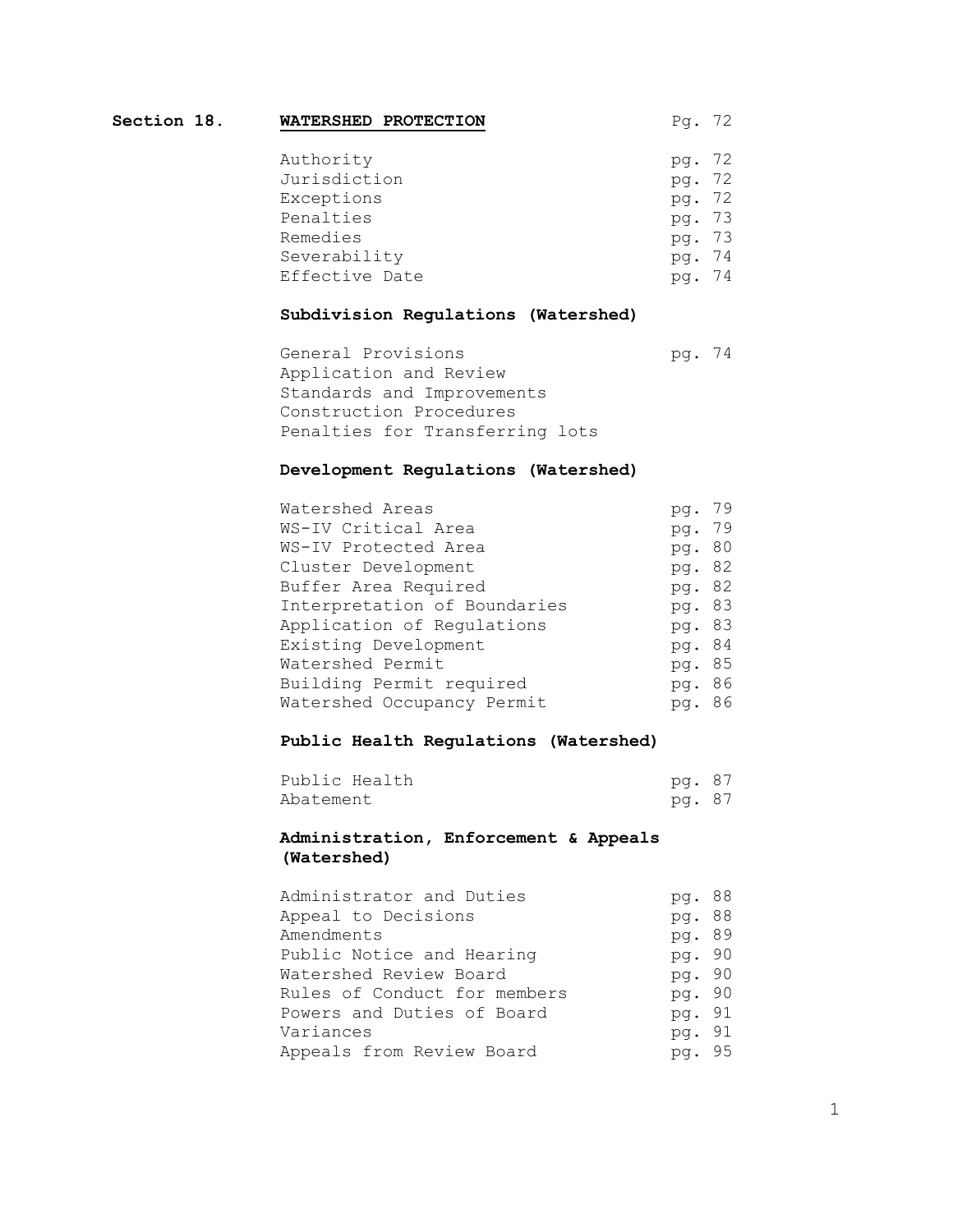|                    | Definitions (Watershed) | pg. 95  |  |
|--------------------|-------------------------|---------|--|
| <b>Section 19.</b> | <b>VESTED RIGHTS</b>    | pg. 101 |  |

| Section 20. |    | Special Highway Overlay District (SHOD) pg.106                         |                   |                               |
|-------------|----|------------------------------------------------------------------------|-------------------|-------------------------------|
|             |    | Definitions<br>Location<br>Uses                                        |                   | pg. 107<br>pg. 111<br>pg. 111 |
|             |    | Standards<br>Buffer yards                                              |                   | pg. 114<br>pg. 114            |
|             |    | Landscaping<br>Height regs.                                            |                   | pg. 114<br>Pg. 118            |
|             |    | Lot Dimensions<br>Access                                               |                   | pg. 119<br>pg. 119            |
|             |    | Signage<br>Commercial Standards                                        |                   | pg. 120<br>pg. 121            |
|             |    | Parking<br>Sidewalks<br>Special impacts                                |                   | pg. 121<br>pg. 121<br>pg. 122 |
|             |    | Underground electric<br>Adjoining Historic Property                    |                   | pg. 122<br>pg. 122            |
|             |    | Drainage<br>Utilities<br>Annexation Required                           |                   | pg. 122<br>pg. 123<br>pg. 123 |
|             |    | Utility Connection requirement<br>Payment in Lieu                      |                   | pg. 123<br>pg. 125            |
|             |    | Non-Conformancies<br>Variances<br>Exceptions                           |                   | pg. 126<br>pg. 128<br>pg. 129 |
| Section 21. |    | SPECIAL EXCEPTIONS                                                     |                   | pg. 125                       |
|             |    | 1) Permit Validity (12 months)<br>2) Reinstatement<br>3) Site Plan     |                   | pg. 130<br>pg. 130<br>pg. 131 |
|             |    | <i>1. Mobile Home Parks</i>                                            |                   | pg. 134                       |
|             |    | 2. Planned Unit Developments                                           |                   | pg. 141                       |
|             |    | A. Minimum Area Req.<br>Regulation of Uses<br>В.<br>C. Design Criteria | pg.<br>pg.<br>pg. | 141<br>141<br>142             |
|             | 3. | Multi-Family Developments                                              |                   | pg. 143                       |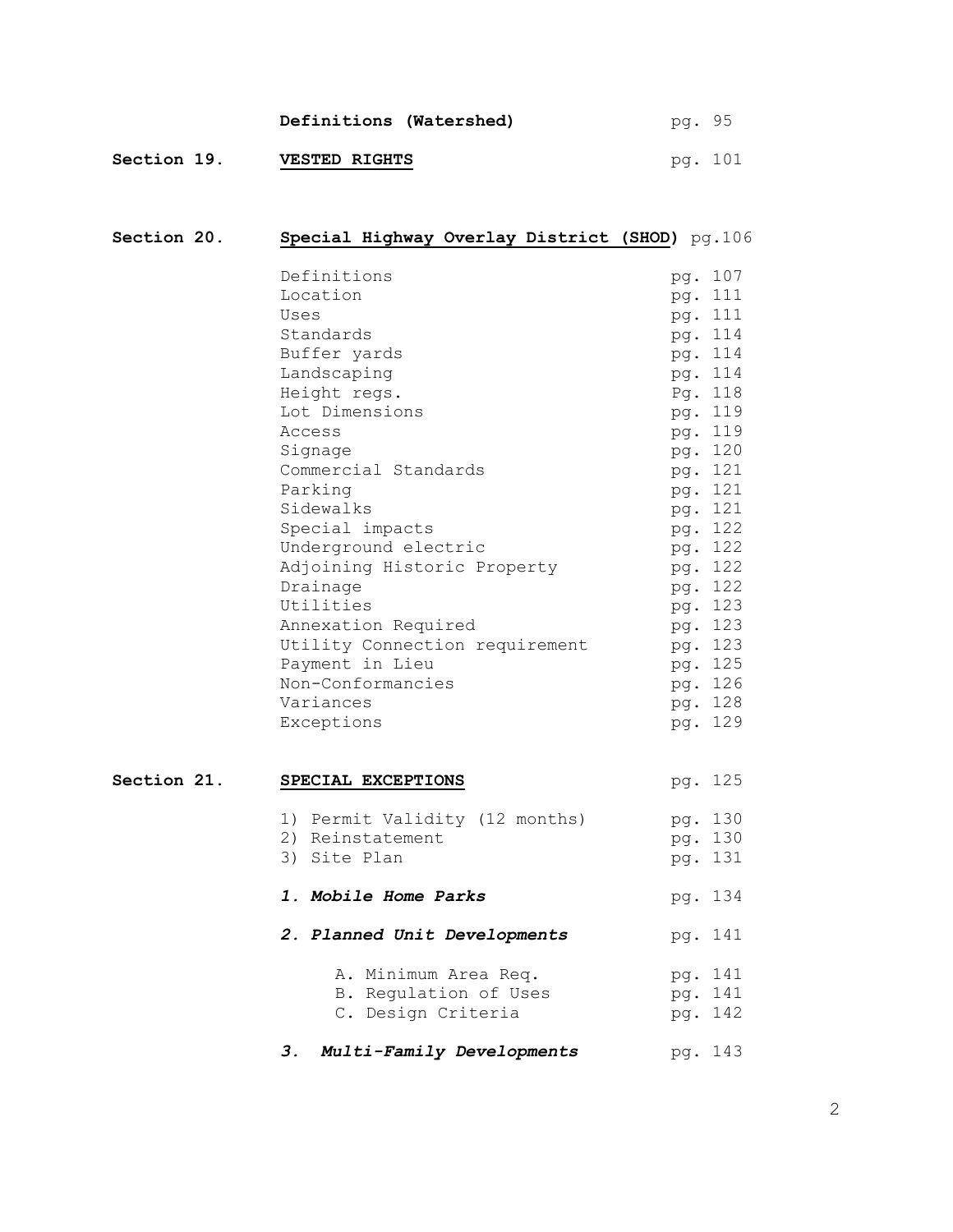|    | 4. Shopping Centers     | pg. 146 |
|----|-------------------------|---------|
|    | 5. Communication Towers | pg. 146 |
| 6. | Master Land use Plan    | pg. 151 |

# **Section 21. ADMINISTRATION AND ENFORCEMENT**

|             | A. Duties of Administrator<br>B. Ordinance Administrator<br>C. Zoning Permit Required<br>D. Permit Application Proc.<br>E. Fees<br>F. Certificate of Compliance | pg. 154<br>pg. 154<br>pg. 155<br>pg. 155<br>pg. 156<br>pg. 156 |  |
|-------------|-----------------------------------------------------------------------------------------------------------------------------------------------------------------|----------------------------------------------------------------|--|
| Section 22. | <b>BOARD OF ADJUSTMENT</b>                                                                                                                                      |                                                                |  |
|             | A. Board Created<br>B. Procedures of Board<br>(3) Conditional Uses<br>(4) Variances<br>(5)e) Public Notice                                                      | pg. 157<br>pg. 158<br>pg. 158<br>pg. 158<br>pg. 160            |  |
| Section 23. | <b>AMENDMENTS</b>                                                                                                                                               | pg. 160                                                        |  |
|             | Procedure Public Notice<br>$(GS. 160A-384)$<br>Protest Petitions                                                                                                | pg. 161<br>pg. 161                                             |  |
|             | Denial - Period to Refile                                                                                                                                       | pg. 162                                                        |  |
| Section 24. | VIOLATION AND PENALTY                                                                                                                                           | pg. 163                                                        |  |
| Section 25. | VALIDITY                                                                                                                                                        | pg. 163                                                        |  |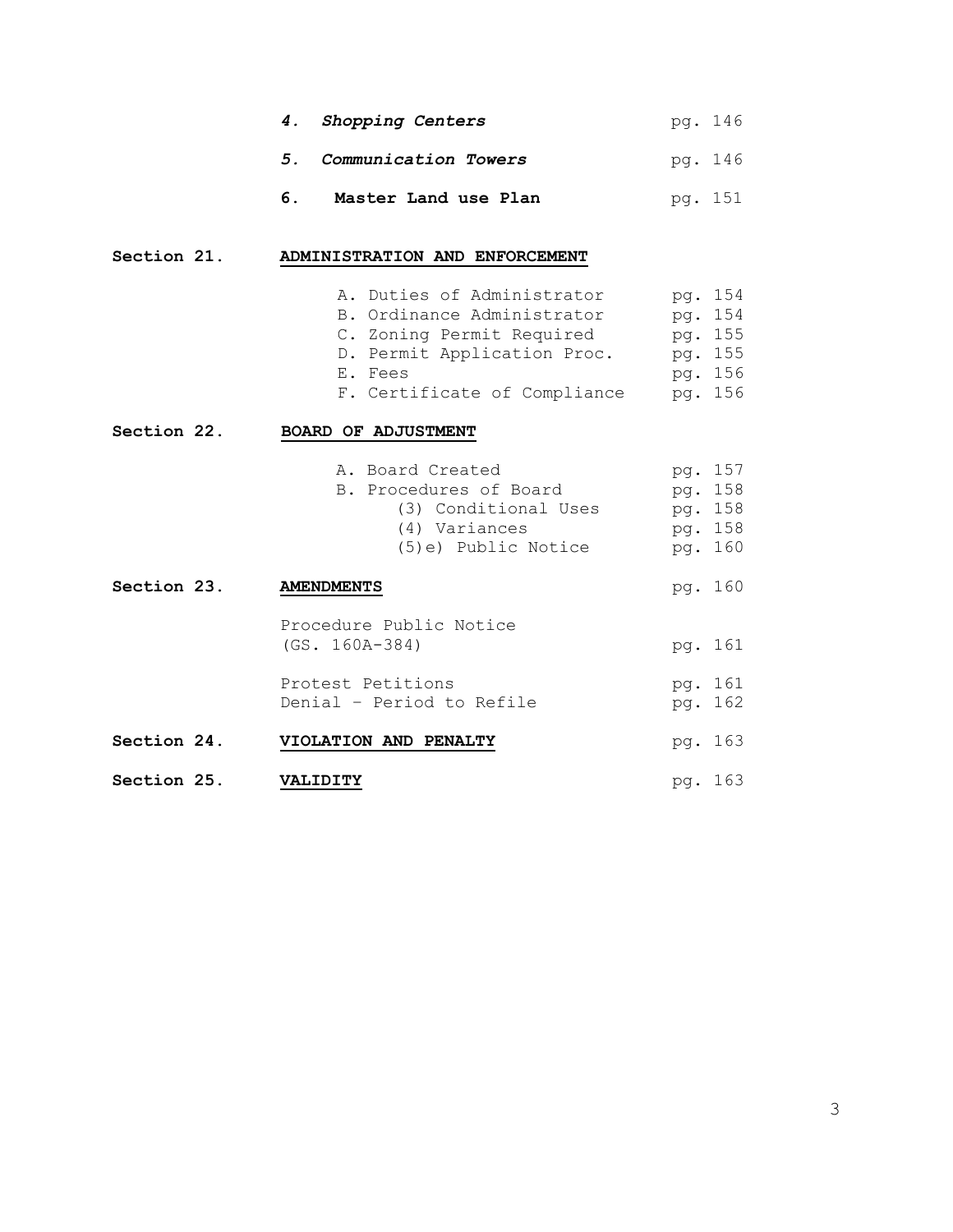## **LOUISBURG ZONING ORDINANCE**

**Section 1. AUTHORITY.** The provisions of this ordinance are adopted under the authority granted by the General Assembly of the State of North Carolina, particularly Chapter 160A, Article 19.

**Section 2. PURPOSE.** The regulations and provisions set forth in this ordinance have been made in accordance with a comprehensive plan and are designed to lessen congestion in the streets; to secure safety from fire, flooding, panic, and other dangers; to promote health and the general welfare; to provide adequate light and air; to prevent the over-crowding of land; to avoid undue concentrations of population; to facilitate the adequate provisions of transportation, water, sewerage, schools, parks, and other public requirements. The regulations contained herein have been made with reasonable consideration, among other things, as to the character of the various districts and their suitability for particular uses, and with a view to conserving the value of buildings and encouraging of the most appropriate uses of the land within the Town of Louisburg.

**Section 3. JURISDICTION.** The regulations and provisions found in this ordinance shall apply to all land within the corporate limits of the Town of Louisburg, North Carolina and within the territory beyond such corporate limits as now or hereafter fixed, for a distance of approximately one (l) mile in all directions, as established by an ordinance and map adopted on April 14, 1975, by the Town Council of Louisburg in accordance with G. S. 160A-36O.

## **Section 4.DEFINITIONS.**

## **A. Interpretations of Commonly Used Terms and Words**

1. Words used in the present tense shall include the future tense.

2. Words used in the singular number shall include the plural, and words used in the plural shall include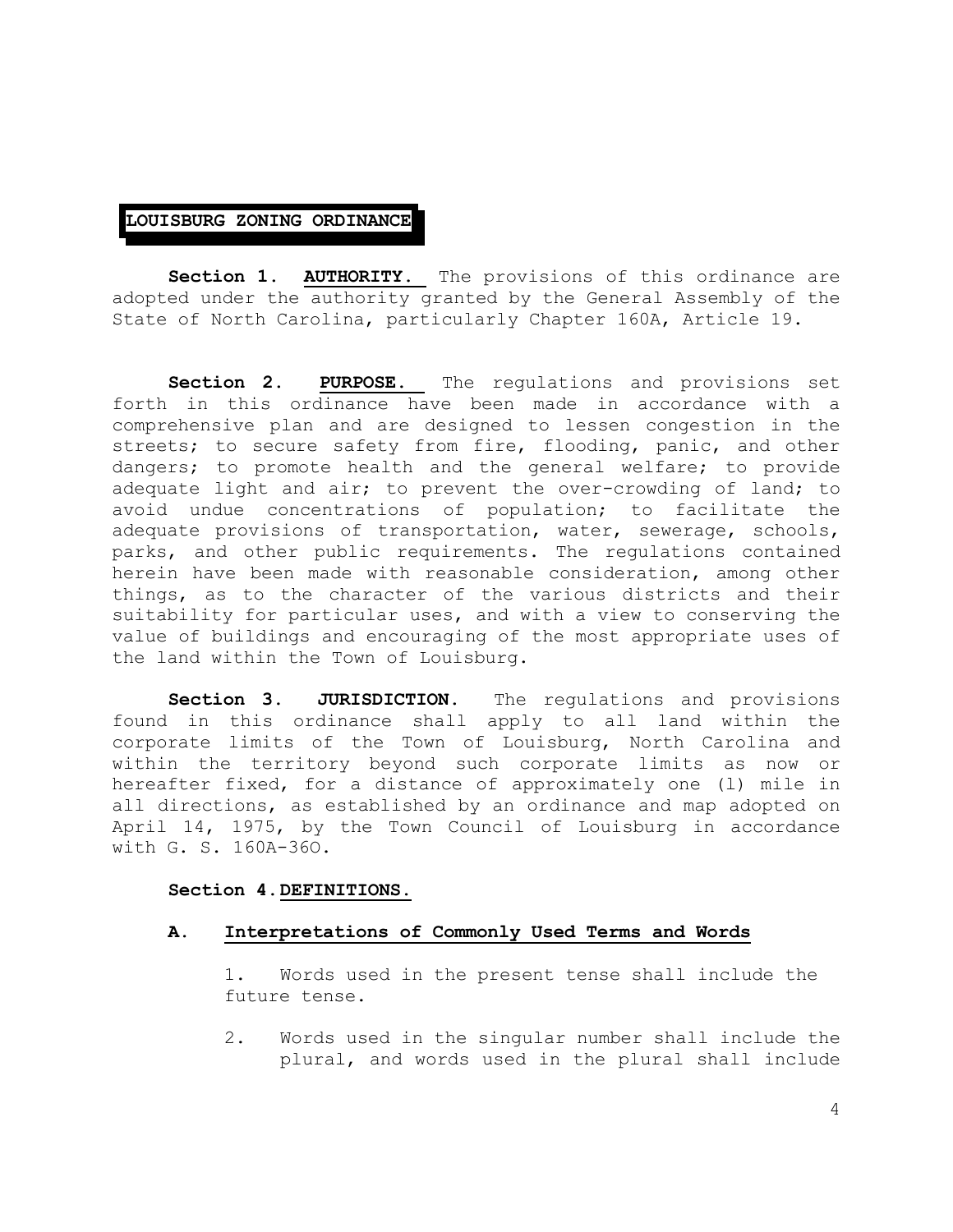the singular, unless the natural construction of the wording indicates otherwise.

- 3. The word "person" includes a firm, association, corporation, trust company, as well as an individual.
- 4. The words "used for" shall include the meaning "designed for".
- 5. The word "structure" shall include the word "building".
- 6. The word "lot" shall include the words "plot", "parcel", or "tract".
- 7. The word "shall" is always mandatory and not merely directory.

# **B. Definitions of Specific Terms and Words**

- **1. Adult Bookstore/Videostore** Notwithstanding the definition found in NCGS 14-202.10 and adopted by reference, "adult bookstore" means a business establishment that has as one of its principal business purposes the sale or rental and/or has a substantial or significant portion of its stock or trade, for sale or rental of:
- A) "publications" which are distinguished or characterized by their emphasis on matter depicting, describing, or relating to "specified anatomical areas" as defined in NCGS 14-202.10, or "specified sexual activities", as defined in NCGS 14-202.10; and/or,
- B) the sale or rental of "sexually oriented devices", as defined in NCGS 14-202.10

As used in this section, "publications" include, but are not limited to, books, magazines, other periodicals, photographs, movies, video tapes, computer software, CD-ROMs, and other products offered in photographic, electronic, magnetic, digital, or other imaging medium.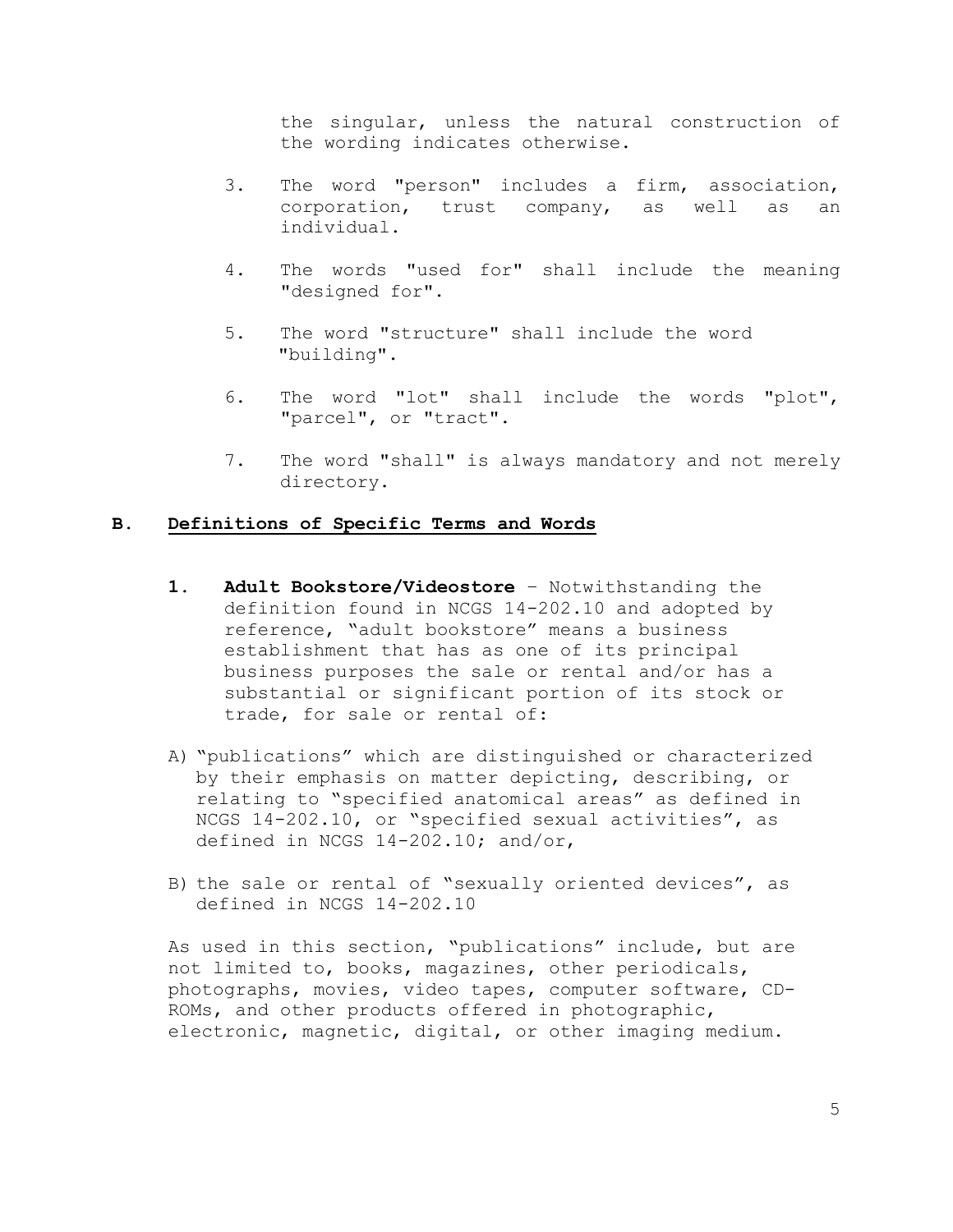- **1.25 Adult Cabaret** Any place which features topless dancers, strippers, male or female impersonators, any persons who appear nude or semi-nude, or similar entertainers.
- **1.35 Adult Establishment** A business or enterprise as defined in NCGS 14-202.10(2). This definition includes, but is not limited to, adult bookstores/videostores, adult cabarets, adult retail stores, adult motion picture theaters, adult minimotion picture theaters, adult live entertainment businesses, and massage businesses. These uses are further defined in NCGS 14-202.10 and are hereby adopted by reference. **(AMND. Nov. 2001)**

Adult Establishments shall comply with the following requirements:

# *I. Separation:*

- A) No more than one (1) adult establishment shall be located in any five hundred (500) foot radius (determined by a straight line) and shall be measured from the closest edges of the buildings occupied by the adult uses.
- B) No adult establishment shall be located closer than one thousand (1000) feet from property in any residential district or from any property in any historic district, either locally designated or on the Nation Register of Historic Places.
- C) No adult establishment shall be located closer than fifteen hundred (1500) feet from any church, school, college, child care facility, public park or playground.

# *II. Landscaping:*

A) Privacy fencing along with the required landscaping shall be installed, with the exception that privacy fencing may not be required if heavier than normal (greater intensity) landscaping is installed. All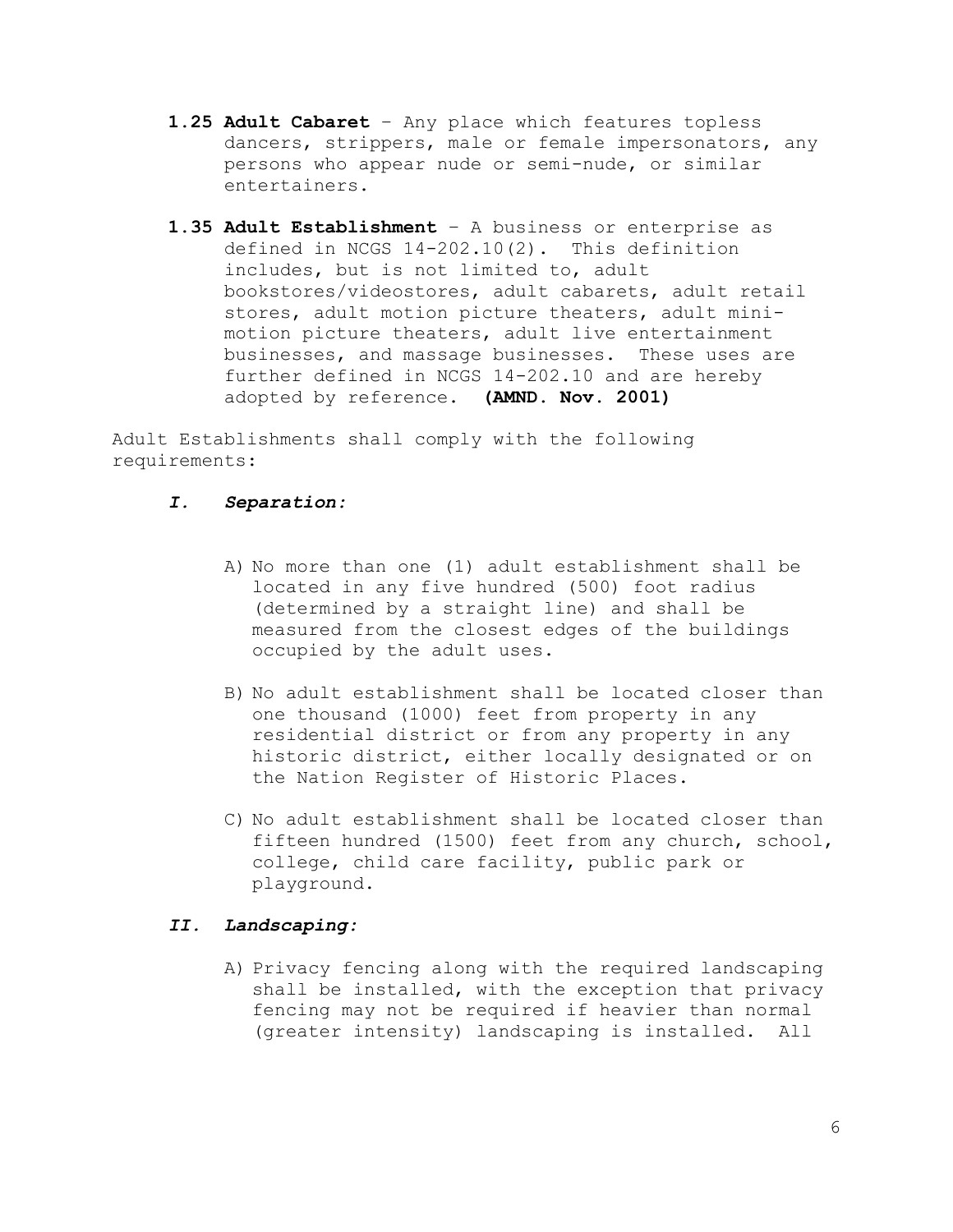other landscaping requirements required by Ordinance shall also apply for said use.

# *III. Posting:*

A) A notice shall be posted at all public entrances of adult establishments indicating that the material offered for sale or rental, or activities conducted within, may be offensive and giving notice that minors under the age of eighteen (18) are not permitted.

# *IV. Advertising:*

A) In addition to the signage requirements of this ordinance governing the size, location, and number of signs, no advertisements, sexually explicit pictures or graphics, displays, or promotional materials shall be visible to the public from the street, pedestrian ways, public parking, or adjacent properties, with the exception of the name and nature of the establishment. No advertising shall include lewd or offensive language.

# *V. Construction Standards:*

- A) Size The maximum square footage of an adult establishment, including all appurtenant uses, shall be three thousand (3000) square feet.
- B) Sleeping Rooms There shall be no sleeping rooms within any building containing an adult establishment
- C) Viewing Booths There shall be no viewing booths or screening rooms allowed on the premises.
- D) Windows The building containing the adult use shall be designed so as to restrict the view from the outside of adult activities or materials on the inside.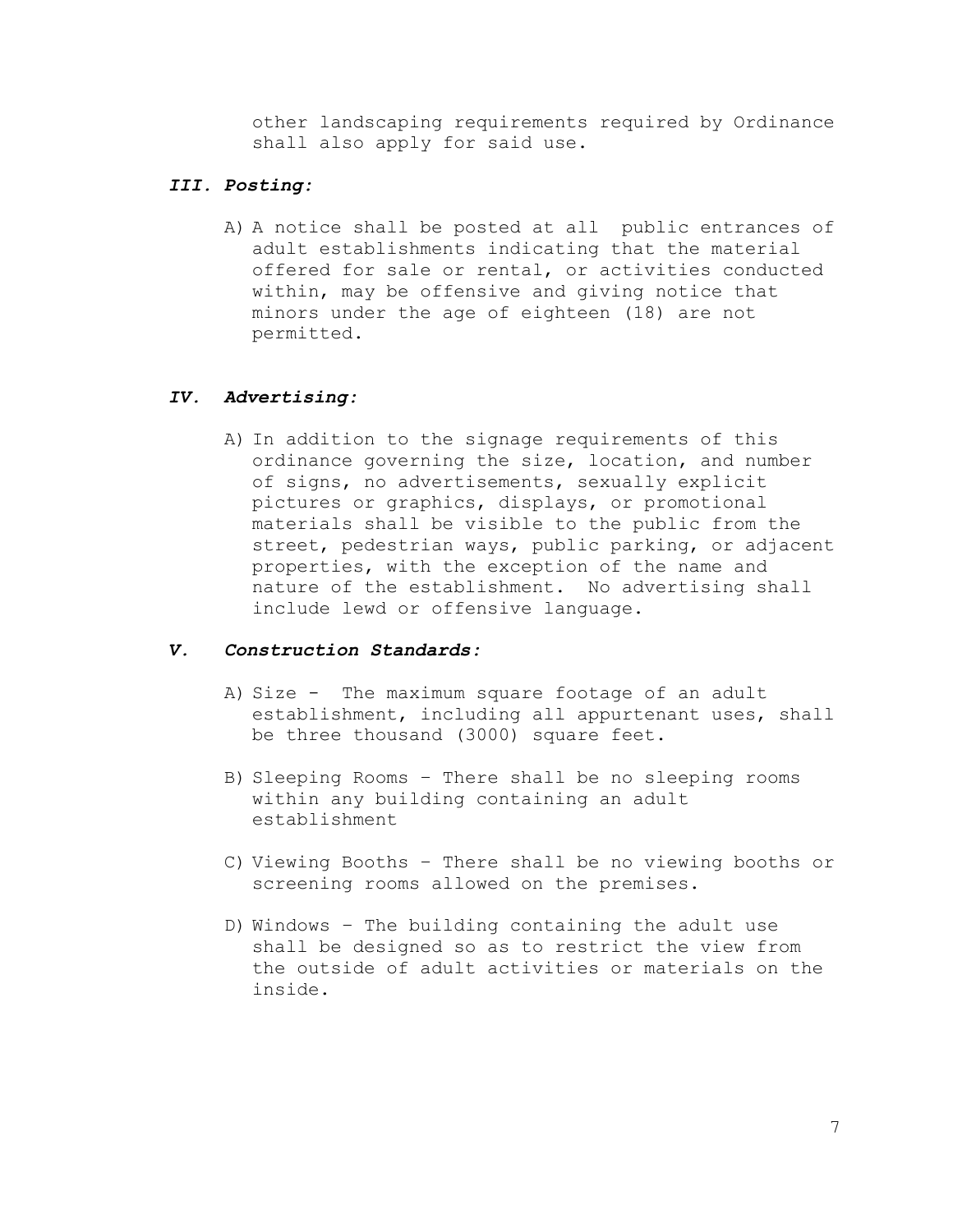- **1.45 Adult Live Entertainment Business** Notwithstanding the definition found in NCGS 14-202.10 and adopted by reference, "adult live entertainment business" shall include "adult cabaret", as defined herein, and establishments featuring female mud wrestling, wet tshirt contests, and similar activities. This shall not include piano bars, comedy clubs, live theaters, night clubs, general audience movie theaters, or other establishments featuring activities suitable for general audiences, irrespective of the occasional use of adult language or subject matter considered not appropriate for children.
- **1.50 Adult Retail Store** Retail establishments (other than bookstores) that specialize in sexually oriented lingerie, contraceptive devices, and gag gifts. The sale of books, magazines, video tapes, and similar "publications" are kept strictly as an accessory sideline and of an educational or comedic nature.
- 1.75 **Accessory Building or Use.** A building or use customarily located on a lot in association with a principal building or use and incidental and subordinate to the principal building or use.
- 2. **Alteration.** The word "alteration" shall include the following:
	- a. Any addition to the height or depth of a building or structure;
	- b. Any change in the location of any of the exterior walls of a building or structure;
	- c. Any increase in the interior accommodations of a building or structure.
- 3. A**lley.** A minor right-of-way privately or publicly owned, primarily for service access.
- 3.5 **Anodizing** an electrochemical process that converts a metal surface into a decorative, durable, corrosion-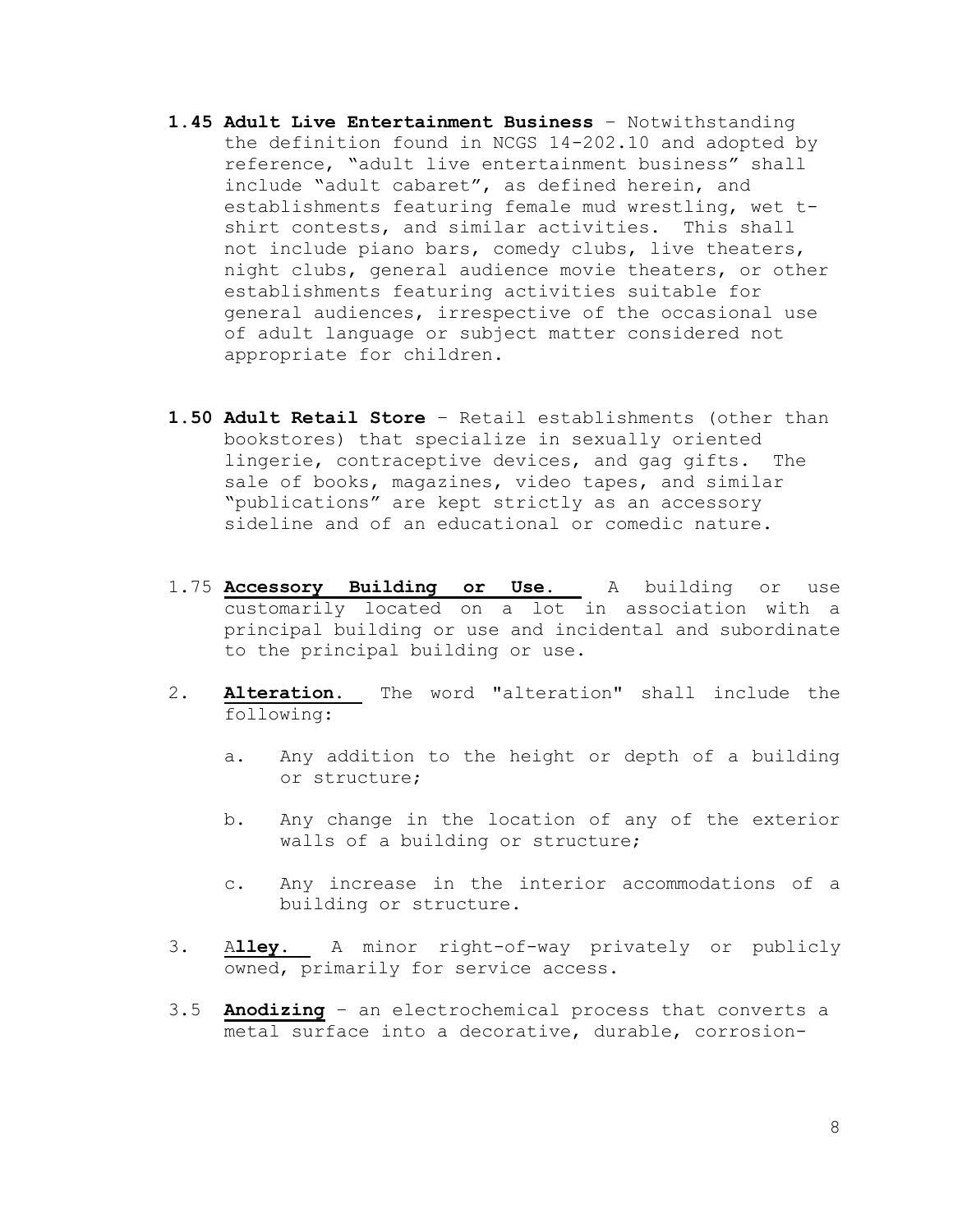resistant. Anodic oxide finish. Anodizing systems must be closed loop systems whereby all wastewater, chemicals, and any other product/by-product shall be completely retained or recycled and in no way discharged into open storage or public wastewater system(s). The allowable anodizing process will not require heavy equipment or machinery that will create a violation of the Louisburg Noise Ordinance.**(Amend Oct 2016)**

- 4. **Basement.** That portion of any structure located partly below the average adjoining lot grade.
- 4.5 **Bed and Breakfast.** An overnight lodging business located within a structure originally designed and built as a single family residence. Overnight guest facilities are limited to a maximum of eight persons and the maximum stay is limited to seven consecutive days. The breakfast meal is provided to overnight guests only at no additional cost. The structure shall serve as the primary residence of the operator and no more than 50% of the home shall be used as the lodging facility. Signage for a Bed and breakfast use shall be non-illuminated and no larger than 4 square ft. All guest vehicles shall be parked in an orderly manner on the property of the facility. The facility shall comply with all applicable N.C. State Building Code regulations.(**AMND 3/08)**
- 5. **Boardinghouse.** A building other than a hotel or restaurant where meals and lodging are regularly furnished by prearrangement for compensation for four (4) or more persons not members of a family, but not exceeding twelve (12) persons and not open to transient customers.
- 6. **Buffer Strip.** An unused strip of land five (5) feet or more in width, planted with evergreen trees, spaced not more than ten (10) feet apart, and not less than one (1) row of dense evergreen shrubs spaced not more than five (5) feet apart, five (5) feet or more in height, and maintained in a healthy, growing condition by the owner. No building or part of a building, no driveway or parking area shall occupy any part of a buffer strip.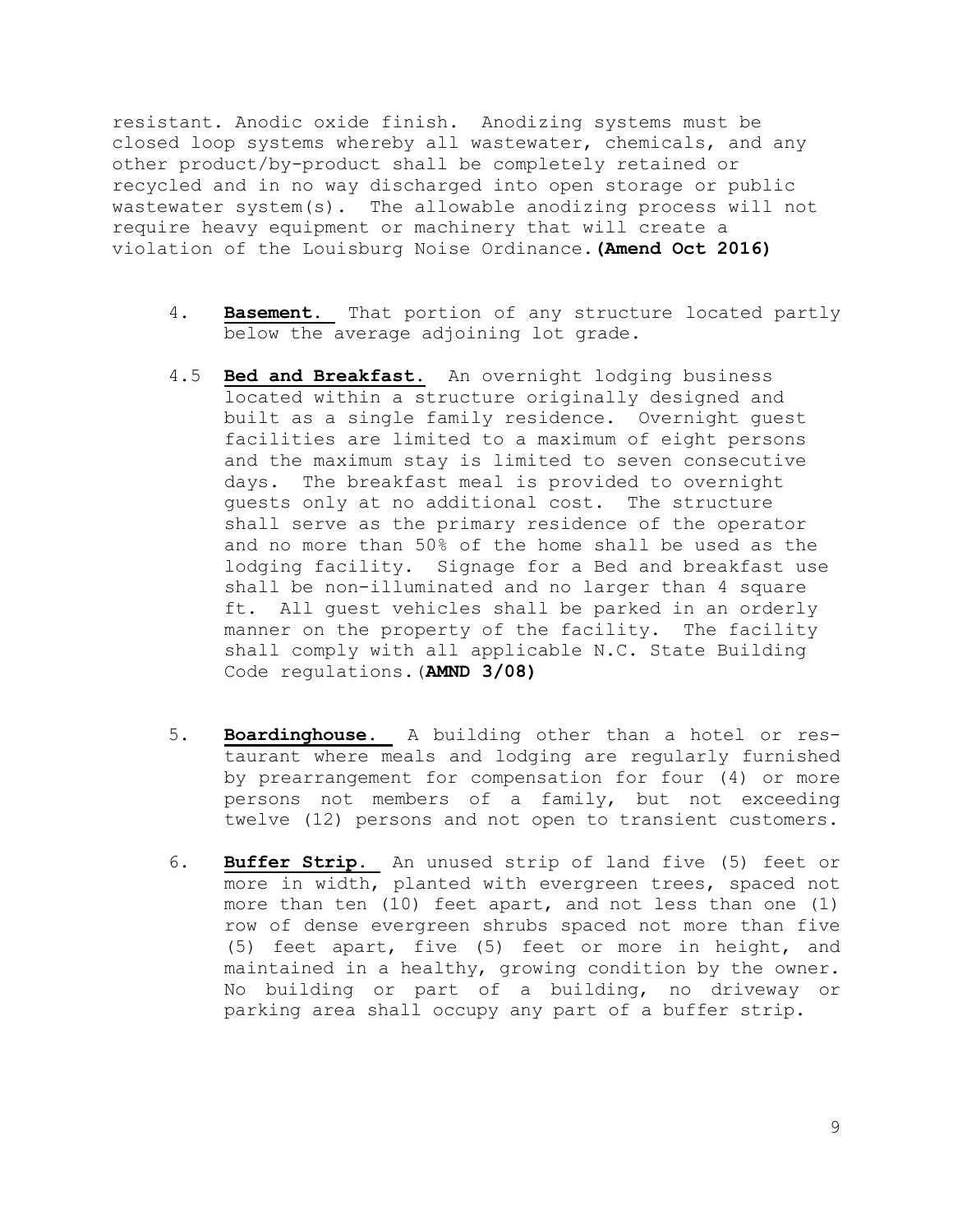- 7. **Building.** Any structure enclosed or isolated by exterior walls or columns constructed or used for residence, business, industry or other public or private purposes, or accessory thereto. The term "building" shall be construed as if followed by the words "or parts thereof".
- 8. **Building, Accessory.** See Accessory Building or Use.
- 9. **Building Height.** The vertical distance from the mean elevation of the finished grade along the front of a building to the highest point of a flat roof, or to the deck line of a mansard roof, or the mean height level between eaves and ridge for gable, hip, and gambrel roofs.
- 10. **Building, Principal.** A building in which is conducted the principal use of the lot on which it is located.
- **11. Building, Setback Line.** A line establishing the minimum allowable distance between the nearest portion of any building, excluding the outermost three (3) feet of any uncovered porches, steps, eaves, gutters, and similar fixtures, and the street right-of-way line when measured perpendicular thereto.
- 12. **Certificate of Zoning Compliance.** A statement, signed by the Ordinance Administrator, stating that the plans for a building, structure or use of land complies with the requirements of the Zoning Ordinance of Louisburg, North Carolina, the Franklin County Health Department, and the North Carolina Department of Human Resources, Division of Health Services.
- 13. **Certificate of Occupancy.** A statement, signed by the Ordinance Administrator, setting forth that the building, structure, or use of land complies with the Zoning Ordinance of Louisburg, North Carolina Department of Human Resources, Division of Health Services.
- 13.3 **Communication Tower.** *See Special Exception section* **(amend 6/21/99)**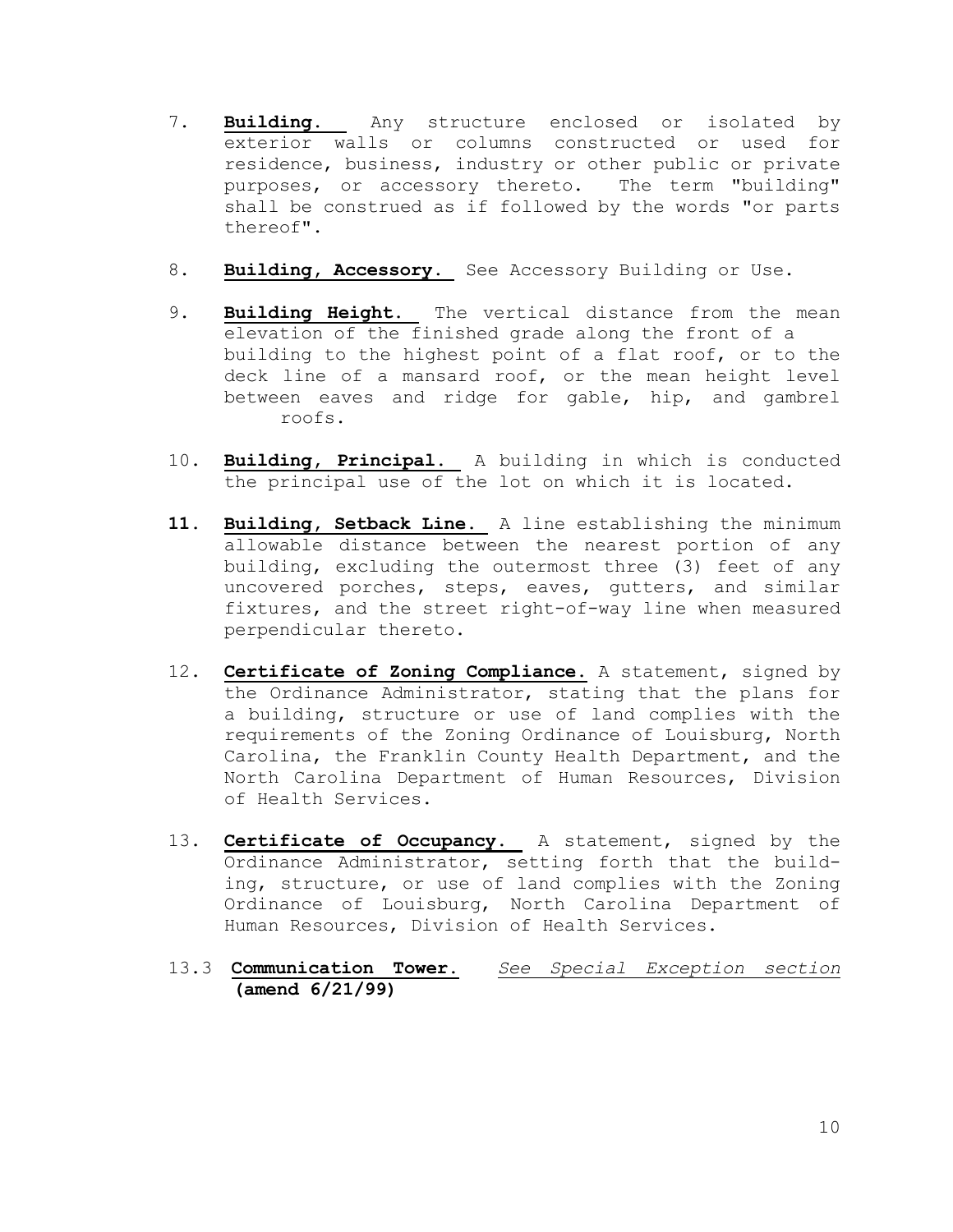- 14. **Conditional Use.** A development that would not be generally appropriate without restriction throughout the zoning district, but which if controlled as to number area, location or relation to the neighborhood would promote the health, safety, morals, general welfare, order, comfort, convenience, appearance or prosperity. Such uses may be permitted in a zoning district by the Board of Adjustment as a conditional use if specific provision for such is made in this zoning ordinance.
- 15. **Condominium.** A dwelling unit owned as a single-family home within a multiple-unit property together with an undivided portion of ownership in areas and facilities held in common with other property owners in the development. Condominiums may take a number of forms such as attached townhouses, apartments, or other forms of residential structures. The common areas and structures may include underlying land, parking areas, recreation facilities, swimming pools, and in the case of an apartment house, hallways, basements, heating units, and elevators. \* A condominium may also take the form of an office when single ownership of office space occurs within a multiple office property with an undivided portion of ownership in areas and facilities held in common with other property owners in the property development.\* - **(amnd 10/12/92)**
- 16. **Curb Cut.** A lowered or cut-away curb for purposes of ingress or egress to property abutting a public street.
- 17. **Day Care Facility.** Any day care center or child care arrangement that provides day care for more than five children unrelated to the operator and for which a payment, fee, or grant is received, excluding foster homes, public or private schools which provide a course of grade school instruction to children of public school age, summer day or residence camps, or Bible schools.
- 18. **District Zoning.** A section of the Town of Louisburg within which the zoning regulations are uniform.
- 19. **Dwelling Unit.** A building or portion thereof, providing complete and permanent living facilities for one (l)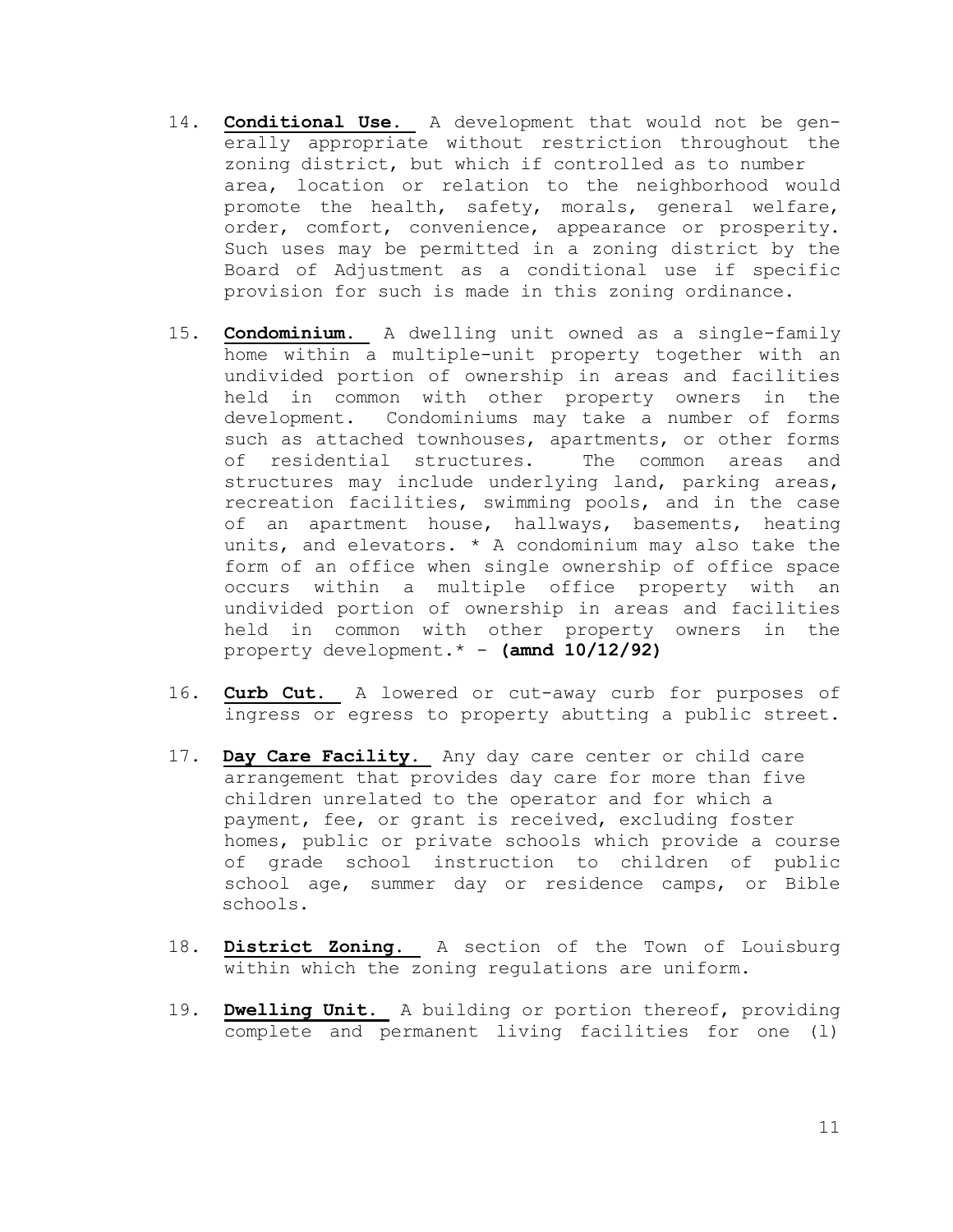family. The term "dwelling" shall not be deemed to include a motel, hotel, tourist home, or structure designed for transient residence.

- 20. **Dwelling, Single-Family.** A detached building designed for or occupied exclusively by one (l) family and constructed as a "stick-built" dwellings or modular home. All dwellings must be situated on a permanent brick or block with brick veneer foundation. **(AMND 7/20)**
- 21. **Dwelling, Two-Family.** A building arranged or designed to be occupied by two (2) families living independently of each other.
- 22. **Dwelling, Multi-Family.** A building or portion thereof used or designed as a residence for three (3) or more families living independently of each other, including apartment houses, apartment hotels, and group housing projects.
- 23. **Family.** Any number of persons living together as a single housekeeping unit.
- 23.1 *Family care home.* A home with support and supervisory personnel that provides room and board, personal care and habilitation services in a family environment for not more than six resident handicapped persons. Application for permit shall be accompanied by a map showing the nearest existing family care units, with certification that the proposed home will be located no closer to them than one-half (½) mile. **(AMND 3/08)**
- 23.5 **Farmers Market.** A retail establishment primarily engaged in the sale of fresh fruits, vegetables and similar perishable goods.
- 23.6 **Flea Market.** Buildings or open areas in which booths or sales areas are provided for rent by various unrelated individuals to sell a variety of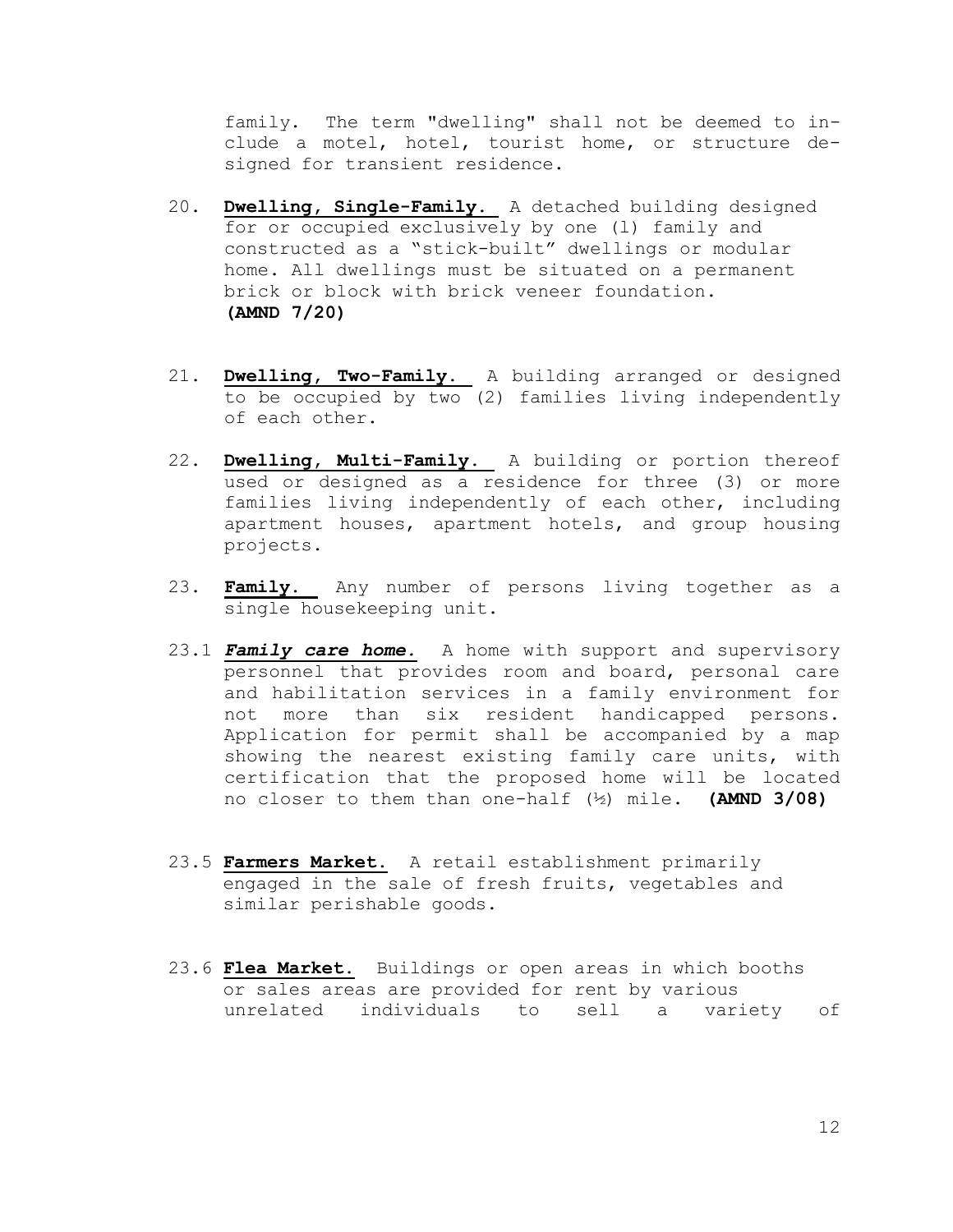merchandise. This does not include yard sales, rummage sales, or farmers markets.

- 24. **Frontage.** The distance between the two (2) side lot lines as measured along the front setback line.
- 24.5 *Group home.* A facility providing 24-hour supervision for the custodial care of physically or developmentally disabled children and adults but not including family care homes as provided for in G.S. 168-20 through 168-23. Group homes may include supervised living facilities and residential treatment facilities that primarily provide therapy for juveniles adjudicated as delinquent. All applications for permit shall be accompanied by a map showing the nearest existing group homes or family care homes with certification that the proposed group home will be located no closer to them than one (1) mile. **(AMND 3/08)**
- 25. **Home Occupation.** An occupation for gain or support customarily conducted on the premises by a person or family residing thereon. The term "home occupation" shall not be deemed to include a tourist home.
- 25.5 **Hospital/Medical Complex**: A multi-building facility consisting of various medical treatment, diagnosis, laboratory, medical offices, and emergency services being offered as a single, comprehensive, point of care and located upon a single development lot. **(2/18/19)**

## **Hospital/Medical Complex Signage Standard**:

Hospital/Medical Complexes are allowed monument signs, directional signage, emergency entrance signage, ambulance portal signage, and attached wall-face identification signage which can be used as hospital identification signage, sub-unit or specialized wing identification.

1) Monument signage – one (1) accessory, monument type sign, may be located at the entrance of the complex adjacent to a main US Hwy. The sign shall be no taller than five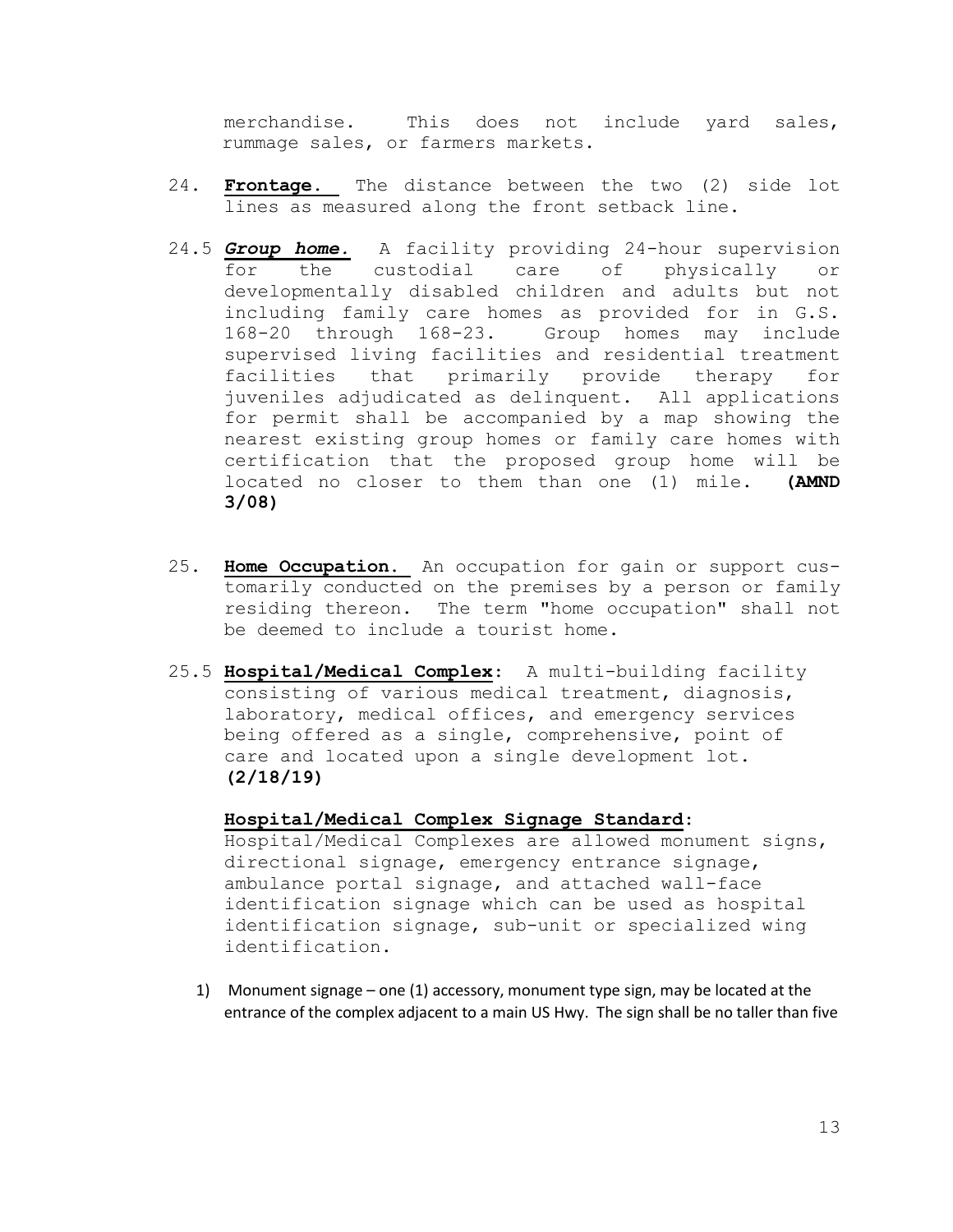(5) ft. from grade and no larger than 33 square feet each. There shall be no more than two (2) monument signs per complex.

- 2) Directional signage there shall be allowed one directional type sign located at the junction of driveways surrounding the complex to provide assistance in directing patients to sub-units. Each sign shall be no taller than four ft. (4) from grade and no larger than 12 square feet each. There shall be no more than 3 directional signs per complex.
- 3) Emergency entrance signage Per the recognition and requirements for various accreditation agencies, each complex shall be allowed one (1) wall mounted "Emergency" room identification sign. Such sign shall be no larger than thirty-five (35) square ft. and attached directly at the entrance to the "Emergency Room/Unit".
- 4) Ambulance parking entrance there shall be allowed one "Ambulance" parking portal identifying sign. Such sign shall be no larger than thirty-six (36) square ft. and attached directly at the entrance for ambulance parking, loading, and unloading.
- 5) Attached "wall-face" identification signage Each wall facing a major US Hwy shall be allowed an attached identification sign naming the facility/complex. Each sign shall be no larger than thirty-five (35) square ft. and internally lighted. Each sign shall be located on a wall elevation that is the same side as the monument sign. There shall be no more than two (2) such sign allowed per complex.

Additional "wall-face" signage shall be allowed to identify the entrance to a sub-unit of the complex. Each such sign shall be no larger than twenty-three square ft. (23). Each sign shall be attached directly at the primary entrance of the sub-unit being identified. There shall be no more than two (2) subunit identifying signs per complex **(Amend 2/18/19)**

- 26. **Junk Yard.** The use of more than six-hundred (600) square feet of any lot or tract for the outdoor storage and/or sale of waste paper, rags, scrap metal or other junk, including the storage of automobiles or other vehicles or dismantling of such vehicles or machinery or parts thereof.
- 26.5 **Landscaping.** Landscaping shall be required for all nonresidential development. Developers shall submit a complete landscaping plan, which shall be reviewed by Town Staff, and/or Landscape consultants contracted by the Town of Louisburg. This plan shall assure a design that is aesthetically pleasing and acts to diminish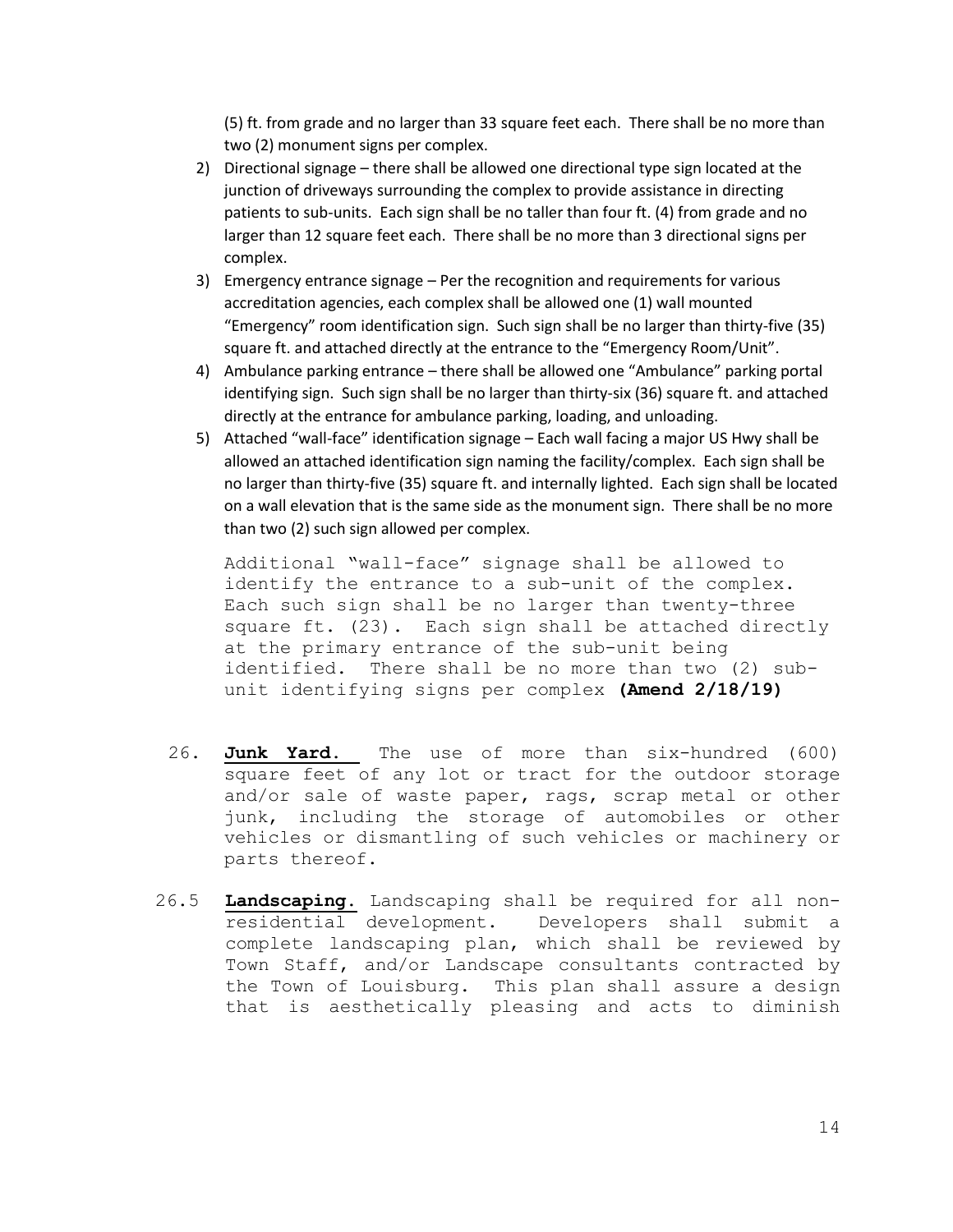adverse impacts, which may affect the character of the area being developed.

Parking lots shall be screened with the standard design of decorative trees planted on 20 ft. centers with a continuous planting of hedge or shrubs, which will achieve a height of 3-1/2 to 4-1/2 feet at maturity between each tree planting. The owners of the property and their agents, heirs, or assigns shall be responsible for the installation, preservation, and maintenance of all plantings and physical features required herein. Any dead, unhealthy, or missing vegetation, or vegetation disfigured by severe pruning, shall be replaced with vegetation which conforms to the requirements herein and the approved site plan. The owner, agents, or assigns shall warrant all plantings for a period of one year.

All buffer yards and landscaped areas shall be free of refuse and debris in accordance with the approved site plan for development, and shall be so maintained as to prevent mulch, straw, dirt or other materials from washing onto streets and highways. The disturbance of any landscape area shown on an approved landscape plan shall be a violation of the site plan and shall be replanted so as to meet the standards of this ordinance and compliance with the approved site plan.**(amnd. 6/19/00)**

- 27. **Loading Area.** A completely off-street space or berth on the same lot for the loading or unloading of freight carriers with ingress and egress to a public street or alley.
- 28. **Lot.** A parcel of land having frontage on a public street or other officially approved means of access occupied or intended to be occupied by a principal structure or use and sufficient in size to meet the lot width, lot frontage, lot area, yard, parking area, and other open space provisions of this ordinance.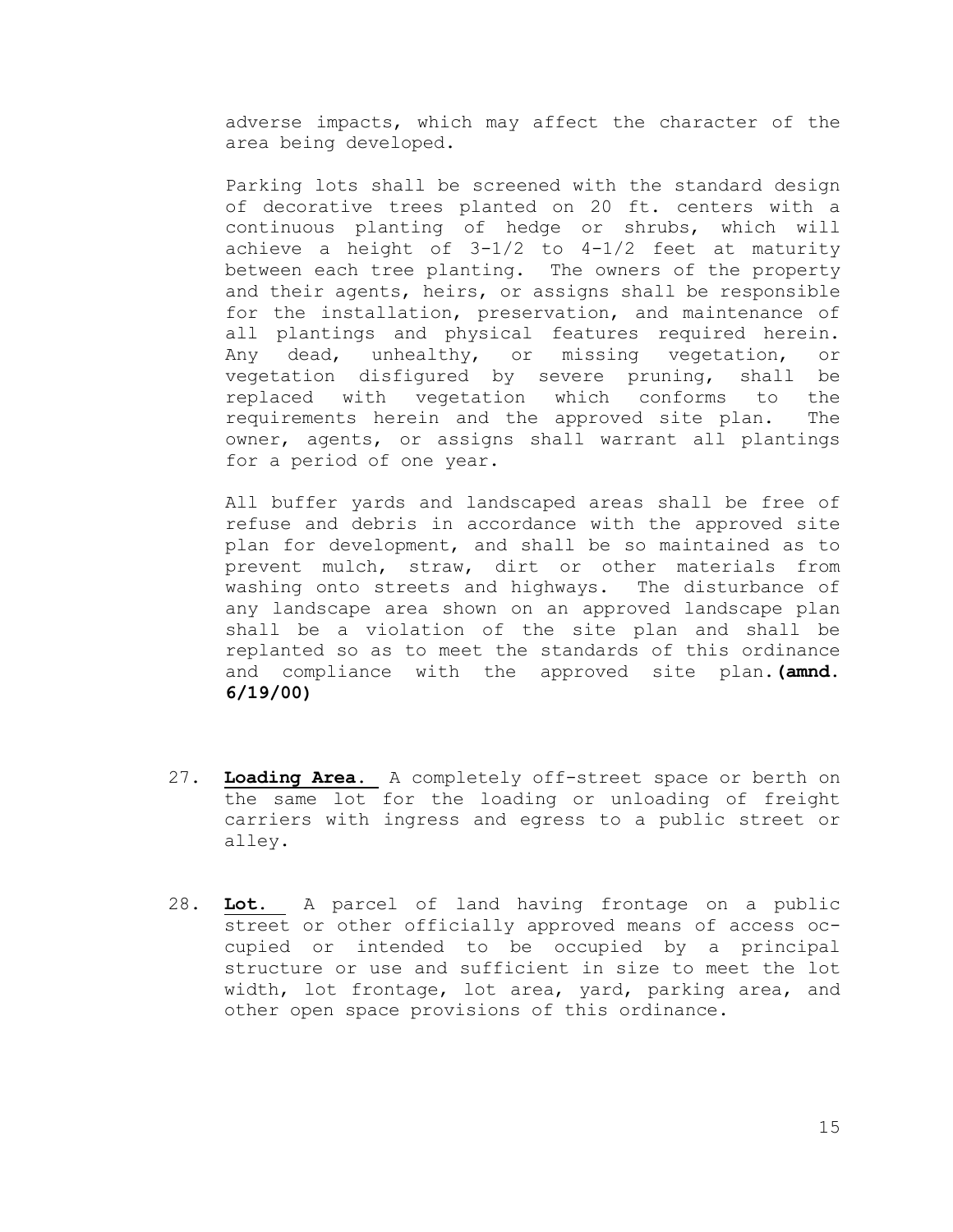- 29. **Lot, Corner.** A lot abutting two or more streets at their intersection provided that the corner of such intersection shall have an angle of 135 degrees or less, measured on the lot side.
- 30. **Lot Depth.** The average horizontal distance between the front and rear lot lines.
- 31. **Lot of Record.** A lot which is part of a subdivision, a plat of which has been recorded in the office of the Register of Deeds of Franklin County or a lot described by metes and bounds, the description of which has been so recorded prior to the adoption of this ordinance.
- 32. **Lot Width.** The width of a parcel of land measured at the rear of the specified street yard.
- 32.5 **Massage Business** Notwithstanding the definition of massage business" found in NCGS 14-202.10 and adopted by reference, those massage businesses or enterprises where all employees or practitioners performing massage meet the ethical and educational standards specified by the American Massage Therapy Association, or equivalent national or state standards, or licensed health massage, therapeutic massage, or body work therapists shall not be considered a massage business. Massage businesses meeting the aforementioned standards are considered "physical/medical rehabilitation" for the purposes of this ordinance and allowed where applicable. **(Amnd. Nov. 2001)**
- 32.7 **"Minor Auto Part Restoration":** The process of restoration activities to used, salvaged, or damaged automotive parts which does not require mechanical, chemical, or manufacturing operations in the restoration process and requires enclosed storage of all materials, products, and supplies. **(Amnd. Jan. 2008).**
- 33. **Manufactured Home (Mobile Home) Class A.** A manufactured home constructed after July 1, 1976 that meets or exceeds the construction standards promulgated by the U.S. Department of Housing and Urban Development that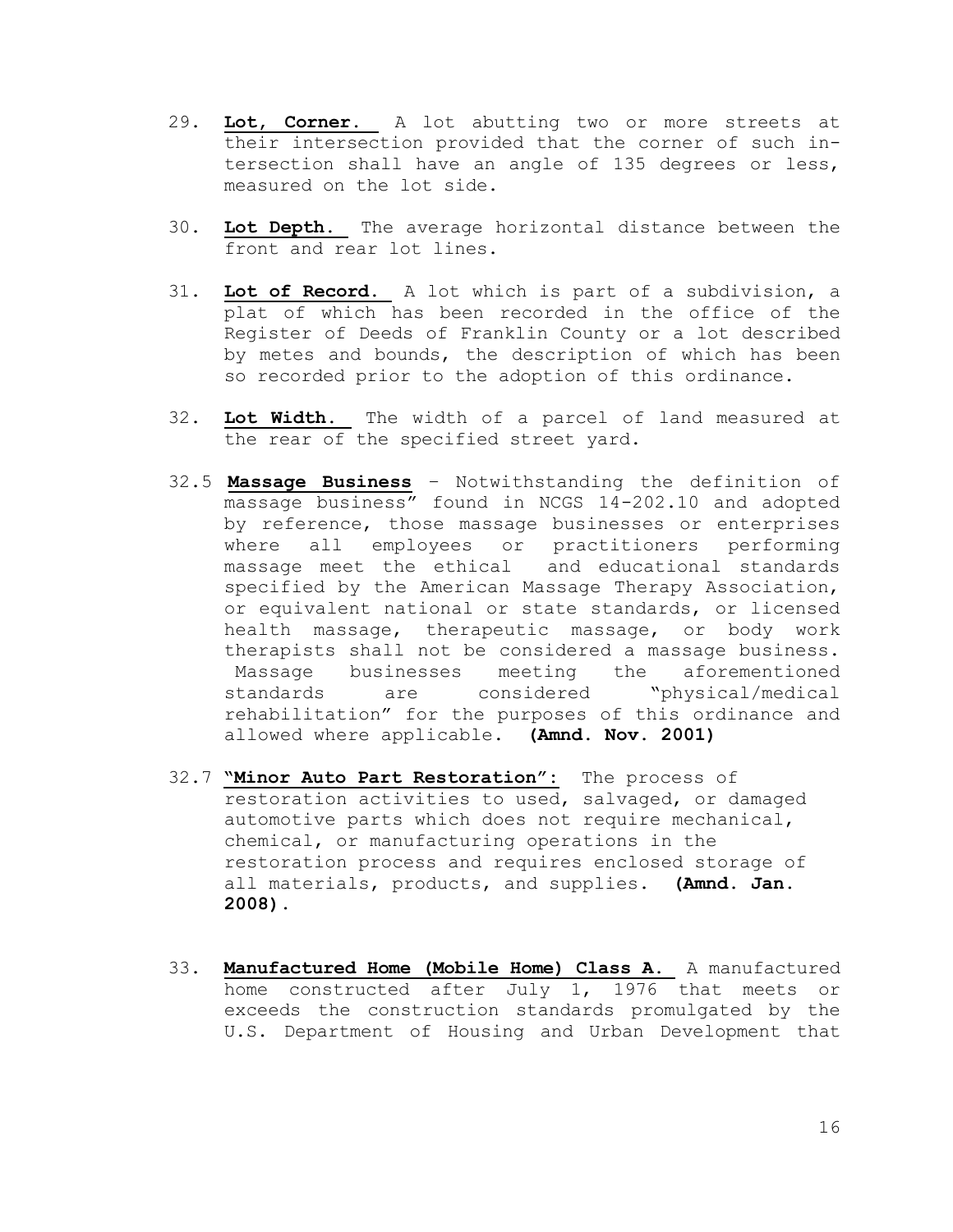were in effect at the time of construction, is transported to the building site on an attached chassis and axles(s), and that satisfies each of the following additional criteria:

- (a) The home has a length not exceeding four times its width;
- (b) The pitch of the home's roof has a minimum vertical rise of one foot for each five feet of horizontal run, and the roof is finished with a type of shingle that is commonly used in standard residential construction;
- (c) The exterior siding consists of wood, hardboard, or aluminum (vinyl) covered or painted, but in no case exceeding the reflectivity of gloss white paint) comparable in composition, appearance, and durability to the exterior siding commonly used in standard residential construction;
- (d) A continuous, permanent masonry foundation, un pierced except for required ventilation and access, is installed under the home; and
- (e) The tongue, axles, transporting lights, and removable towing apparatus are removed after placement on the lot and before occupancy.

**Manufactured Home (Mobile Home) Class B.** A manufactured home constructed after July 1, 1976 that meets or exceeds the construction standards promulgated by the U.S. Department of Housing and Urban Development that were in effect at the time of construction but that does not satisfy the criteria necessary to qualify the house as Class A manufactured home. This definition does not include recreational vehicles commonly referred to as type A, B, or C motor coaches, travel-trailers, campers, or "pop-up" campers. Allowed only in MH/Manufactured Home Parks.

**Manufactured Home (Mobile Home) Class C.** Any manufactured home that does not meet the definitional criteria of a Class A or Class B manufactured home (thus, manufactured prior to 1976). *Class C manufactured homes are not permitted with the Town of Louisburg planning jurisdiction*. This definition does not include recreational vehicles commonly referred to as type A, B,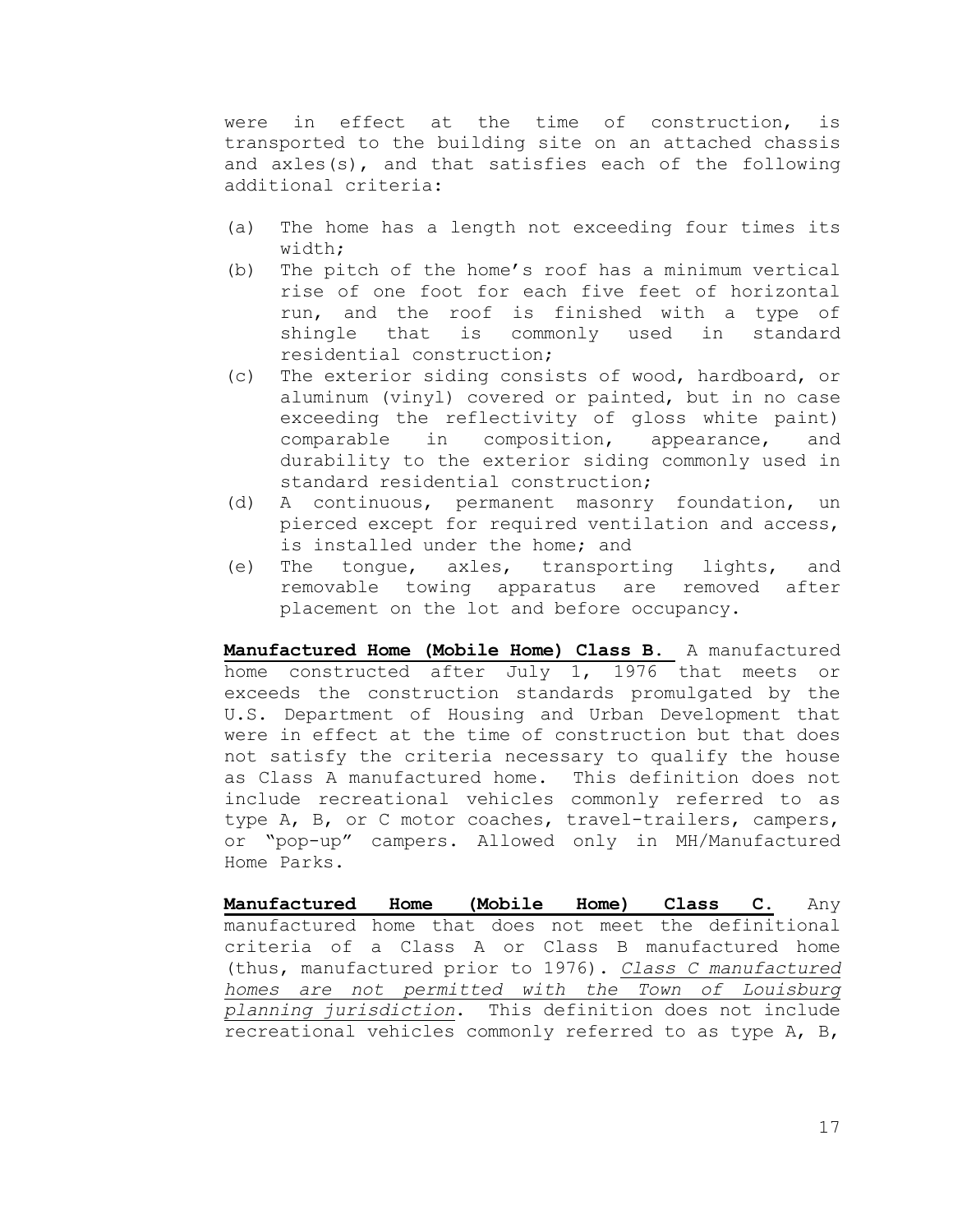or C motor coaches, travel trailers, campers or "pop-up" campers.

**Manufactured/Modular Home**. A structure, transportable in one or more sections, transported to the building site by means not including an attached axle or chassis, placed upon a permanent foundation, connected to the required utilities, and must comply with all State and Town Housing/Building Codes. The term "manufactured/modular home" does not include "recreational vehicles". (**AMND 7/20**)

- 34. **Mobile Home Park.** A lot or part thereof, or any parcel of land of at least ten (10) acres which is used or offered as a location for two (2) or more mobile homes used for residential purposes.
- 35. **Mobile Home Subdivision.** A subdivision designed and intended primarily for sale of lots for residential occupancy by mobile homes.
- 36. **Nonconforming Use or Structure.** Any use of a building, structure, or land which does not conform to the use regulations of this ordinance for the district in which it is located, either at the effective date of this ordinance or as a result of subsequent amendments which may be incorporated into this ordinance.
- 37. **Official Maps or Plans.** Any maps or plans officially adopted by the Louisburg Town Council.
- 38. **Open Space.** Unroofed storage area, whether fenced or not.
- 39. **Parking Space.** A graded and surfaced storage space for one (1) automobile, plus the necessary access space. It shall always be located outside the dedicated street right-of-way. Parking space sizes shall be governed by the following:

Angle Parking Minimum - 8.5 feet x 20.0 feet (measured parallel to the vehicle)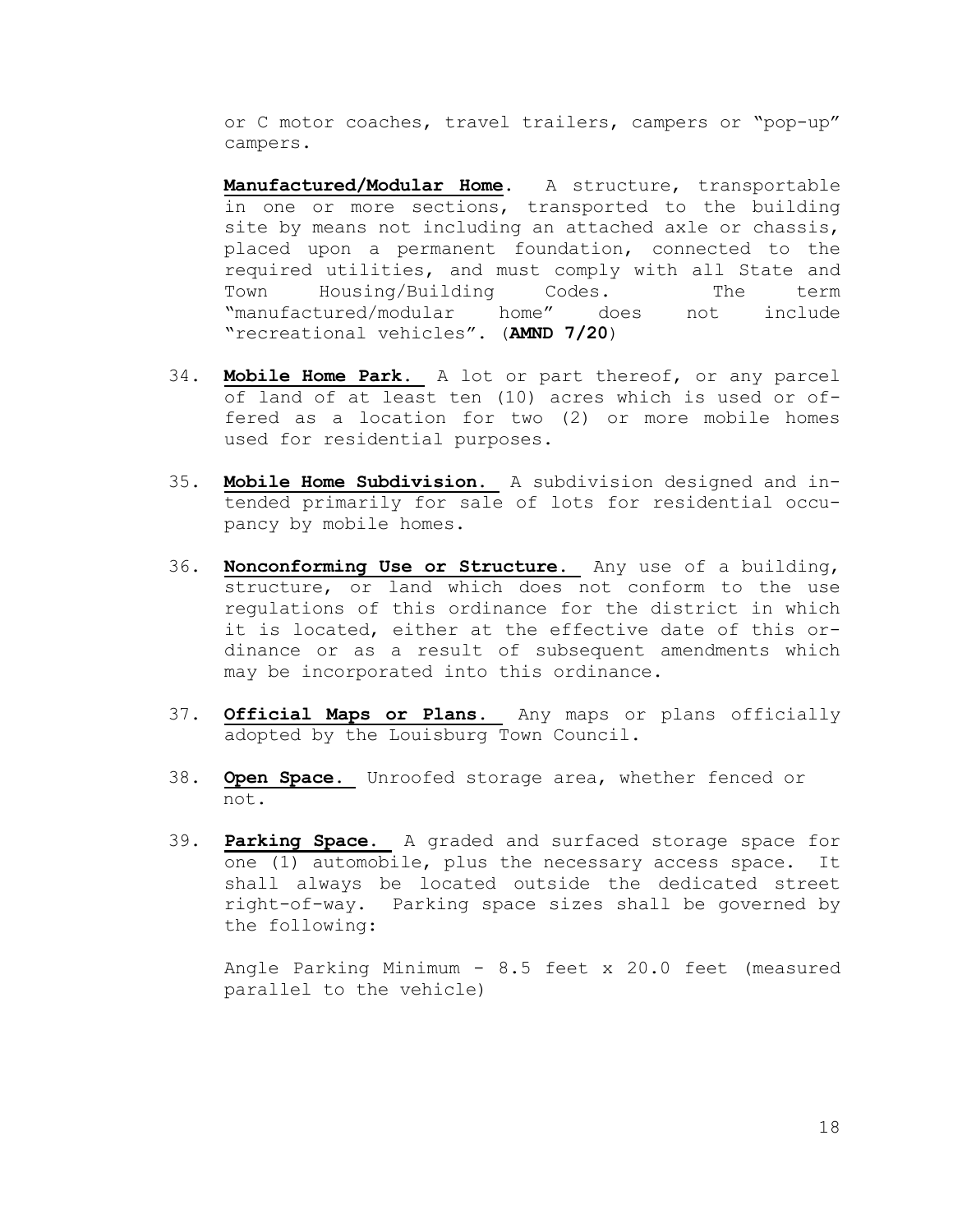90Parking Minimum - 10.0 feet x 20.0 feet **(amnd** 

- 39.5 **Photovoltaic (PV):** Technology that converts light directly into electricity. **(AMND 9/12)**
- 40. **Planned Unit Development (PUD).** A land development project planned as an entity by means of a unitary site plan which permits flexibility in building site, mixtures in building types and land uses, usable open space, and the preservation of the significant natural features.
- 41. **Planning Board.** The Planning Board of the Town of Louisburg.
- 42. **Principal Building or Use.** The principal purpose for which a lot or the main building thereon is designed, arranged, or intended, and for which it is or may be used, occupied, or maintained.
- 42.1. **Professional Pharmacy.** A business which limits its sales to prescription drugs; prescription accessories such as syringes, needles and bandages; cough and cold preparations; analgesics; vitamins; elastic goods such as support hose, back braces and ankle braces; oral hygiene products; antacids; laxatives; family health and personal hygiene products; products in support of the needs of hospitalized patients, to include gift candy and cards; and health related convalescent aids such as wheelchairs and walkers.
- 43. **Public or Community Sewage Disposal System.** A sanitary sewage disposal system with 3000 gallons or more design capacity and/or whose effluent is discharged to surface water. This system shall be approved under rules and regulations promulgated by the North Carolina Department of Natural and Economic Resources, Division of Environmental Management.
- 44. **Public or Community Water Supply System.** An approved water supply system serving ten (10) or more residences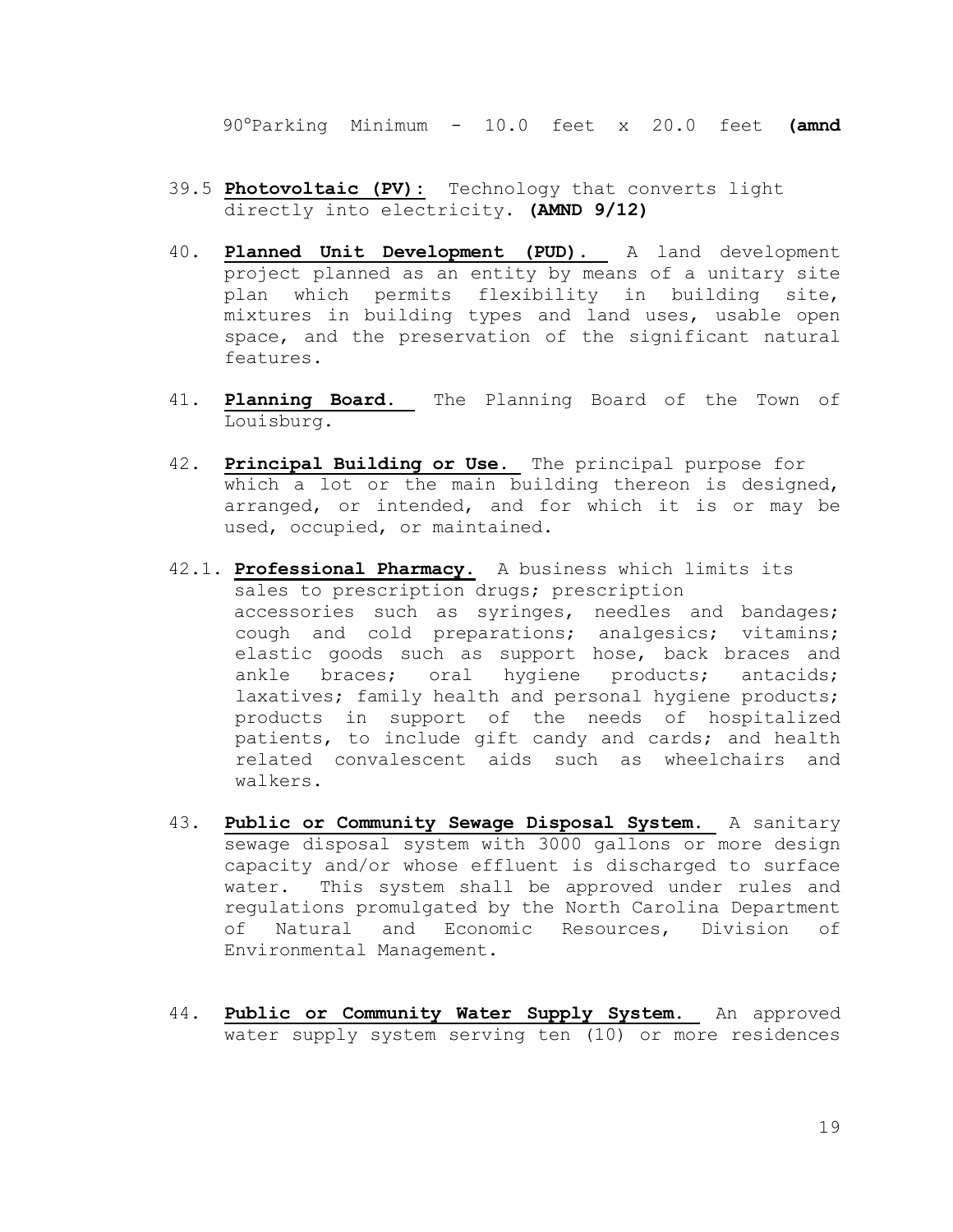or businesses or combination of residences and businesses, including municipal and sanitary district water systems as well as water systems designed to serve particular subdivisions at full development and constructed to specifications approved by the Sanitary Engineering Section, Division of Health Services, North Carolina Department of Human Resources.

44.1 **Recreational Vehicle (RV)**. An automotive vehicle that has a recreational unit attached to them, licensed and tagged by a State Department of Motor Vehicles. Recreational vehicles shall not be used for residential or dwelling purposes with the Town of Louisburg's zoning jurisdiction. An RV is identified herein as one of the following types:

Type A – a recreational vehicle that is also a motor home, and includes commercial passenger and school buses that are converted into RVs. These are generally luxurious "with a solid body, a panoramic front window, living rooms, dinette/kitchen areas, bathroom facilities, and are placed on a motorized chassis".

Type B – A recreational camper/van with raised roofs or roofs that can be raised. These often have "small kitchens with refrigerators and gas grills". Larger models are outfitted with a water heater, heat and AC, toilets and shower.

Type C – described as truck campers, these are smaller RVs carried in the beds of pickup trucks; pop-up campers are collapsible campers with pull-out berths and tent walls, towed in a compact unit behind a vehicle; travel trailers (sometimes called 'caravans') are noncollapsible, light weight trailers with residential use amenities such as living space, sleeping quarters, kitchen area, bathroom, and towed behind a vehicle.

44.2 **Rummage Sales.** A sale by a non-profit organization whose individual members bring personal property to be sold in order to raise funds for the organization.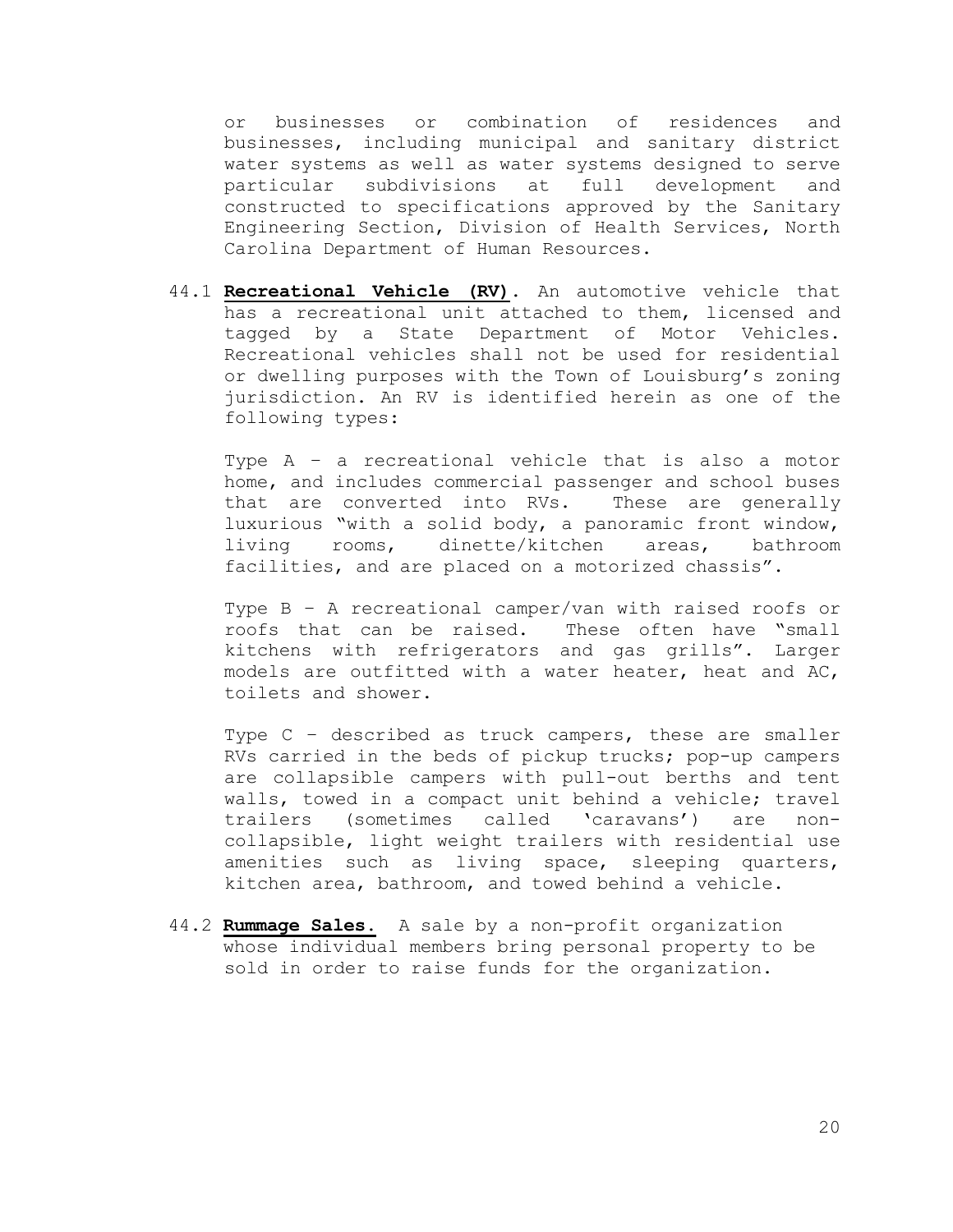- 45. **Service Station.** A building or lot dedicated to the rendering of services such as the sale of gasoline, oil, grease, and accessories and the minor repair of automobiles, excluding body working, overhauling, and painting.
- 46. **Setback Lines.** The line on the front, rear, and sides of a lot which delineates the area within which a structure may be built and maintained, according to the district regulations.
- 47. **Shopping Center.** Two (2) or more commercial establishments planned, and constructed, as a single unit with off-street parking and loading facilities provided on the property and related in location, size, and type of shops to the trade area which the unit serves.
- 48. **Sign.** An advertising or announcement device used to attract attention or to disseminate information. Types of signs include:
	- a. **Sign, Accessory** an advertising device used to disseminate information concerning a person, place, thing, business commodity, service, entertainment, or other activity, conducted, sold, or offered exclusively on the premises upon which said sign is located.
	- b. **Sign, Independent** One (1) advertising device used to disseminate information concerning a person, place, or thing, not pertaining to the use of the land upon which it is located. **(amended 3/84)**

Location: Independent Signs, "Billboards", or offpremise advertising shall be permitted in B-2 Highway Business and I-2 Heavy Industry zoning districts.

Spacing: No part of any independent advertising sign shall be located less than one thousand, one hundred (1,100) feet from any part of another independent advertising sign. This distance shall be measured by determining the radius distance.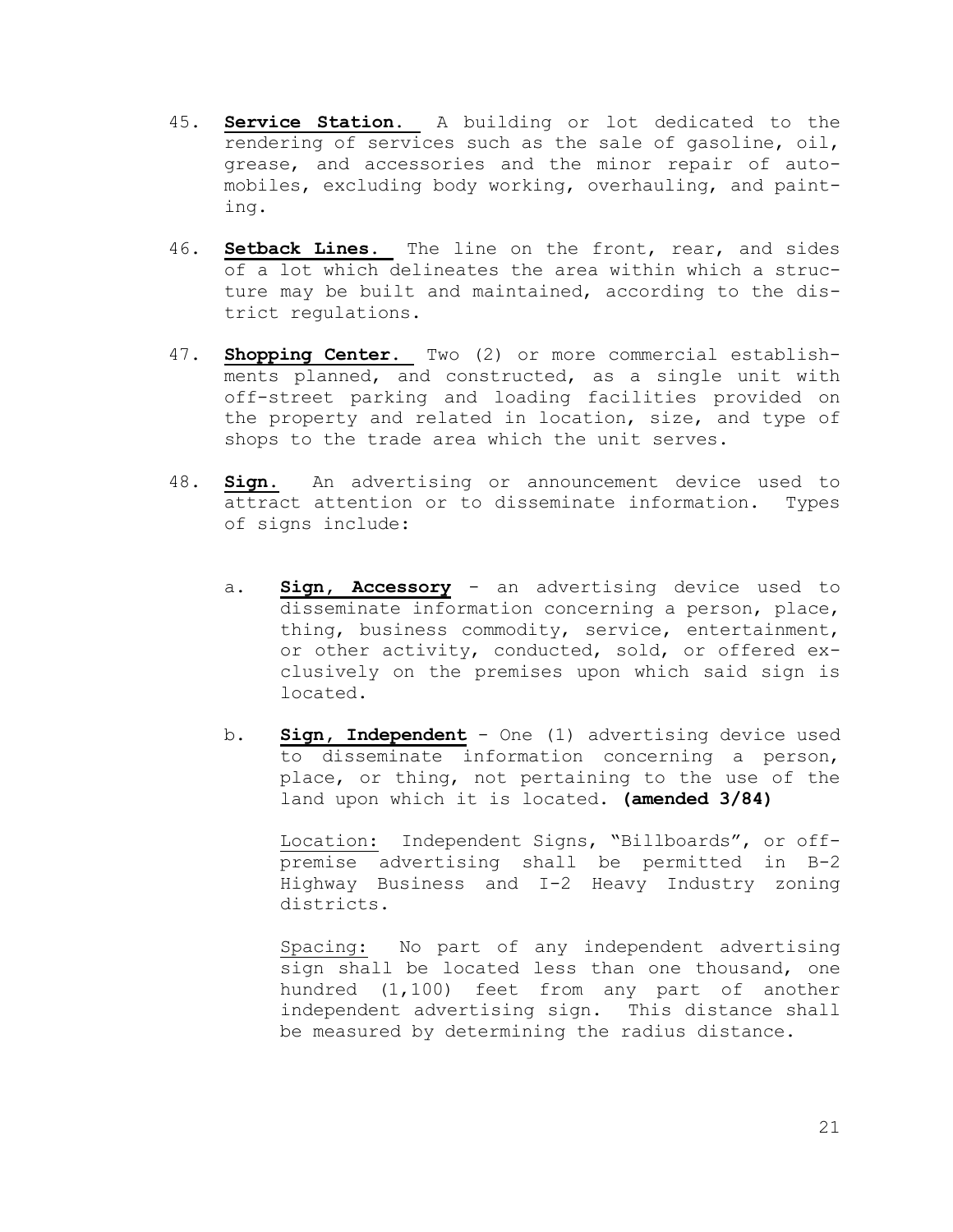Setback: Front yard setbacks shall be the same as the front yard requirements of the B-2 district; 30 feet. Setbacks shall be measured from the right of way line and shall be measured from any portion of the sign or overhang.

Height: No independent sign or part thereof including base or apron, supports, or trim may exceed thirty (30) ft. in height.

Area: No independent sign may exceed 300 sqr. ft.

Standards: (A) All signs shall comply with all applicable N.C., Franklin County, and Town of Louisburg Building Codes. (B) Clearance from Power Lines: Construction shall be in accordance with the National Electric Code and in no case shall any portion of the sign, base, or structure be closer than 10 ft. from any conductor or public utility wire, guy wire, or power line right of way.

Corner Lots: No independent sign may be located within a 500 ft. radius from the center of two or more roads which intersect at the same grade elevation

- c. **Sign Area** The entire face of a sign and all wall work including illuminating tubing incidental to its decoration. In the case of an open sign made up of individual letters, figures, or designs, they shall be included as part of the sign area. Area is found by measuring a minimum imaginary rectangle or square of vertical and horizontal lines which fully enclose all extremities of the sign, excluding supports, base, or apron unless such message, copy, announcement or decoration appears on the base.
- d. A "V" type back to back or double face sign shall be considered as the area of a single face.
- e. **Public and Private Schools** shall be allowed to have up to four (4) signs as customary

22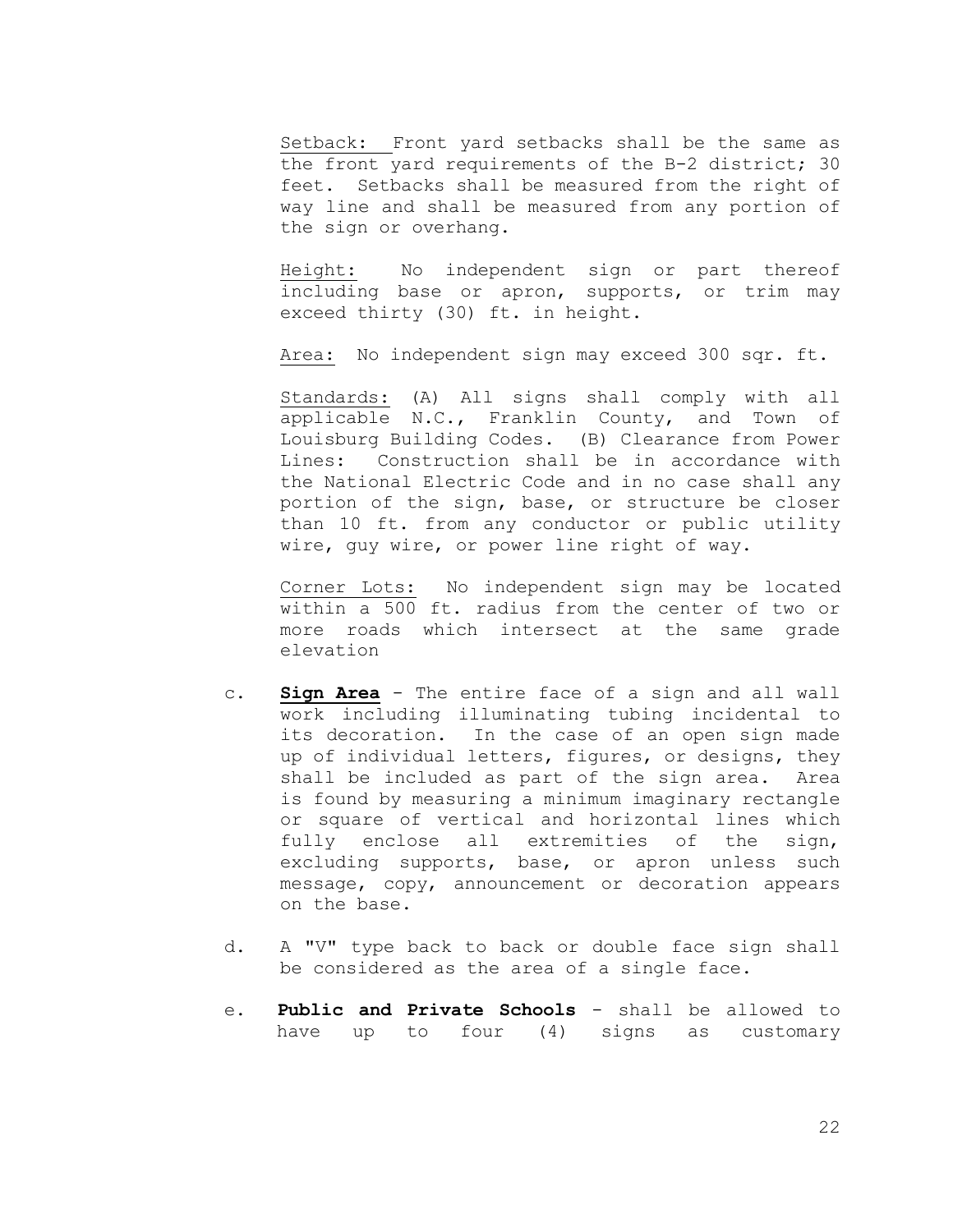appertenances, none of which may exceed 300 sq. ft.in size. This shall include signs directly related to a school use which may also have advertising upon it. **(amnd 6/14/93)**

- f. **Reader Board –** Reader Board signage (interchangeable lettering) shall be allowed as one of two permitted signs in the B-2 district, however, such sign shall be larger than 20 sqr. ft. **(amnd 6/96)**
- G. *Signs Prohibited.* The following signs are expressly prohibited within all zoning districts:
	- **1) Portable Reader Board Signs shall be specifically prohibited. (Amended 6/96)**
	- **2) Flashing lights, "chasing" lights, and string or rope lighting that is not explicitly associated with the traditional observance of a holiday is prohibited.** Displays and lighting erected in observance of a holiday and that do not bear any advertising messages shall be exempt from this prohibition but must be removed within ten (10) days following the holiday. All lighting regulated by this section is required to be removed no later than July 1st, 2019 in order to comply with this section. **(Amend. 2/18/10)**

# **Signs Exempted**

#### **Signs not subject to Permit Requirements**

The following signs are not subject to the permit requirements of this ordinance, but are subject to Historic District requirements for Certificates of Appropriateness when located within an established local Historic District.

A) Non-illuminated signs not exceeding two (2) square feet in area, of a non-commercial nature and bearing only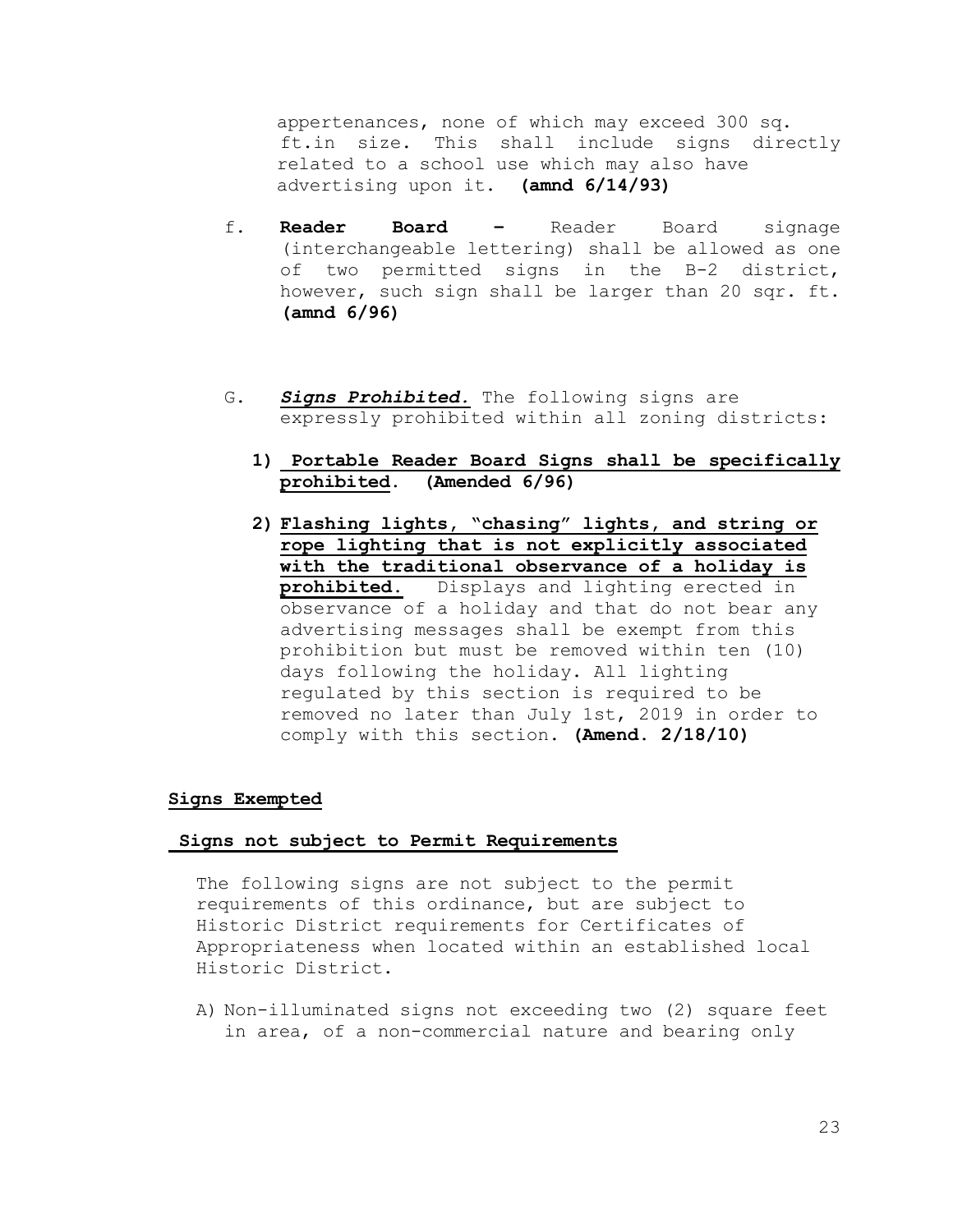property identification numbers and names, post office box numbers, names of occupants of the premise, notices regarding private parking, warnings to the public regarding trespass or danger from animals.

- B) Historic markers located upon a historic structure or upon the property of a historic structure disseminating information regarding the historic structure and being no larger than two (2) square feet in size.
- C) Flags or insignia of any governmental organization when not displayed in connection with commercial promotion.
- D) Legal notices, identification and informational signs and local traffic directional signs erected by or on behalf of a governmental entity.
- E) Memorial signs or tablets with names and construction dates of buildings when cut, inset, or imprinted into a masonry surface. **(AMND 4/8/02)**
- 48.1.**Site Plan Check List** A checklist which enables Town staff to review the requirements of a site plan, its requirements included thereon, for the determination of conformity and subsequent approval or denial of the proposed plan.
- 48.2. **Site-Specific Development Plan** A plan which has been submitted to the Town by a landowner that describes with certainty the type and intensity of a use for a specific parcel or parcels of property. Such plan must meet all criteria established by the Site plan check list.
- 48.3 **Solar Array:** A large scale, multiple paneled unit that produces power at higher values and is attached to the roof of a structure in an Industrial District OR as freestanding modules attached to each other and installed directly on a frame system in the ground; often referred to as a solar farm. Such arrays may vary in type and are most often, but not limited to, utility scale installations that provide energy back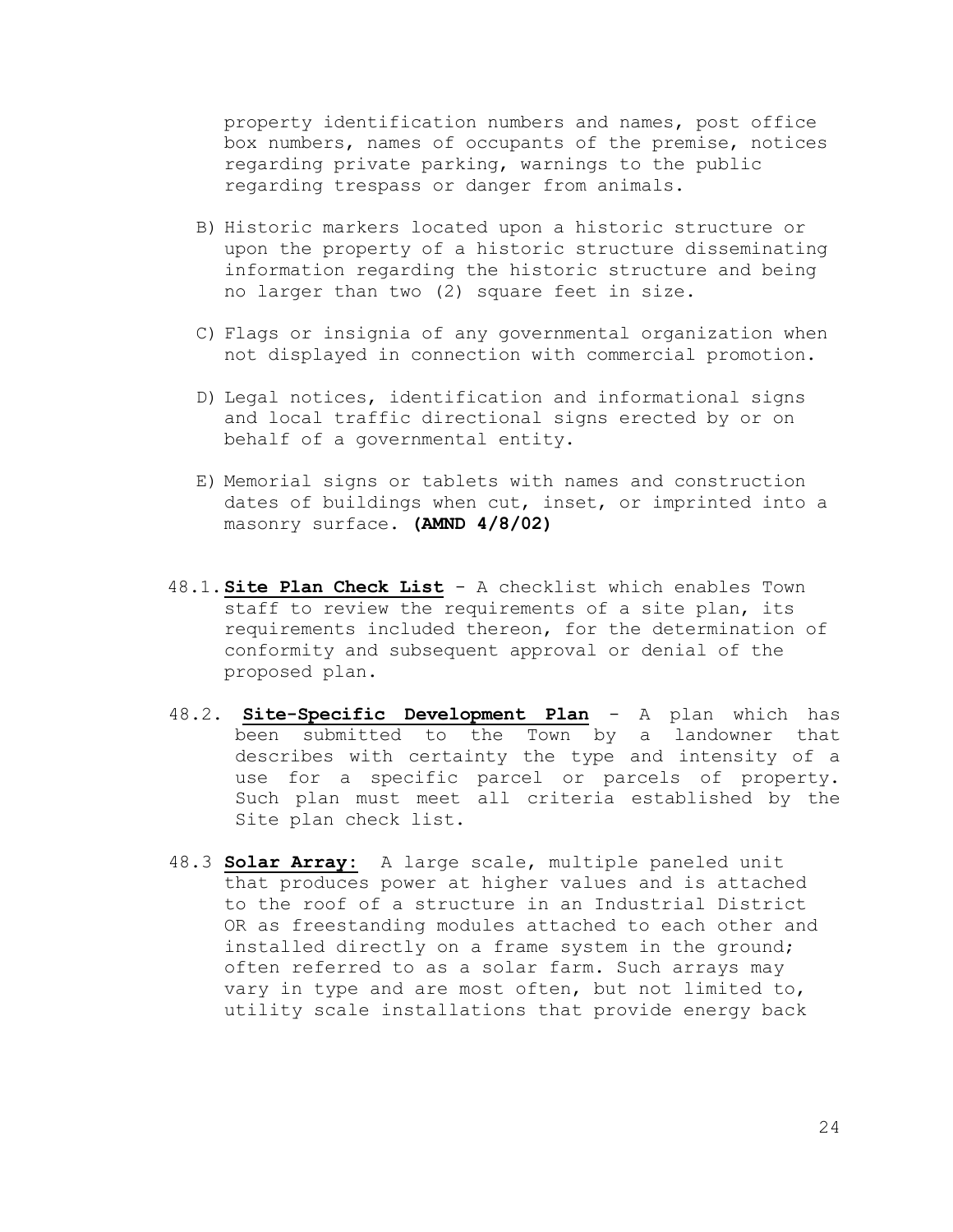onto an electric utility distribution system. Solar arrays shall be a principal use. **(AMND 9/12)and(6/20)**

**Special Exception Standard:**

- **1) No Public Health, Safety, or Welfare impact as a result of glare from the panel installation.**
- **2) No adverse impact to the streetscape or aesthetics of the property or neighborhood.**
- **3) Solar Arrays shall be enclosed with a protective fence and screened with an evergreen hedge to create an opaque screen a minimum of six (6) ft. in height. Decorative trees shall be planted on 30 ft. centers around the perimeter of the development exterior to the required fence and hedge.**
- 48.4 **Solar Panel:** A stationary Photovoltaic panel that converts light into electricity and is attached directly to a structures roof or the roof of a permitted accessory structure. Roof panel installations shall be single tier, directly onto the roof and not stacked or multi-tier installations. **(AMND 9/12 and 6/20) Special Exception Standard:**
	- **1) No Public Health, Safety, or Welfare impact as a result of glare from the panel installation.**
	- **2) No adverse impact to the streetscape or aesthetics of the property or neighborhood.**
- 49. **Special Exception.** A major development that would not be generally appropriate without restriction throughout the zoning district but, which if controlled as to number, area, location, or relation to the neighborhood, would promote the health, safety, morals, general welfare, order, comfort, convenience, appearance, or prosperity of the neighborhood. Such uses may be permitted in such zoning district by the town council as special exceptions if specific provision for such is made in this zoning ordinance.
- 50. **Stop.** That portion of a principal building included between the surface of any floor and the surface of the next floor above, or if there is no floor above, the space between the floor and the ceiling next above. A basement shall not be counted as a story.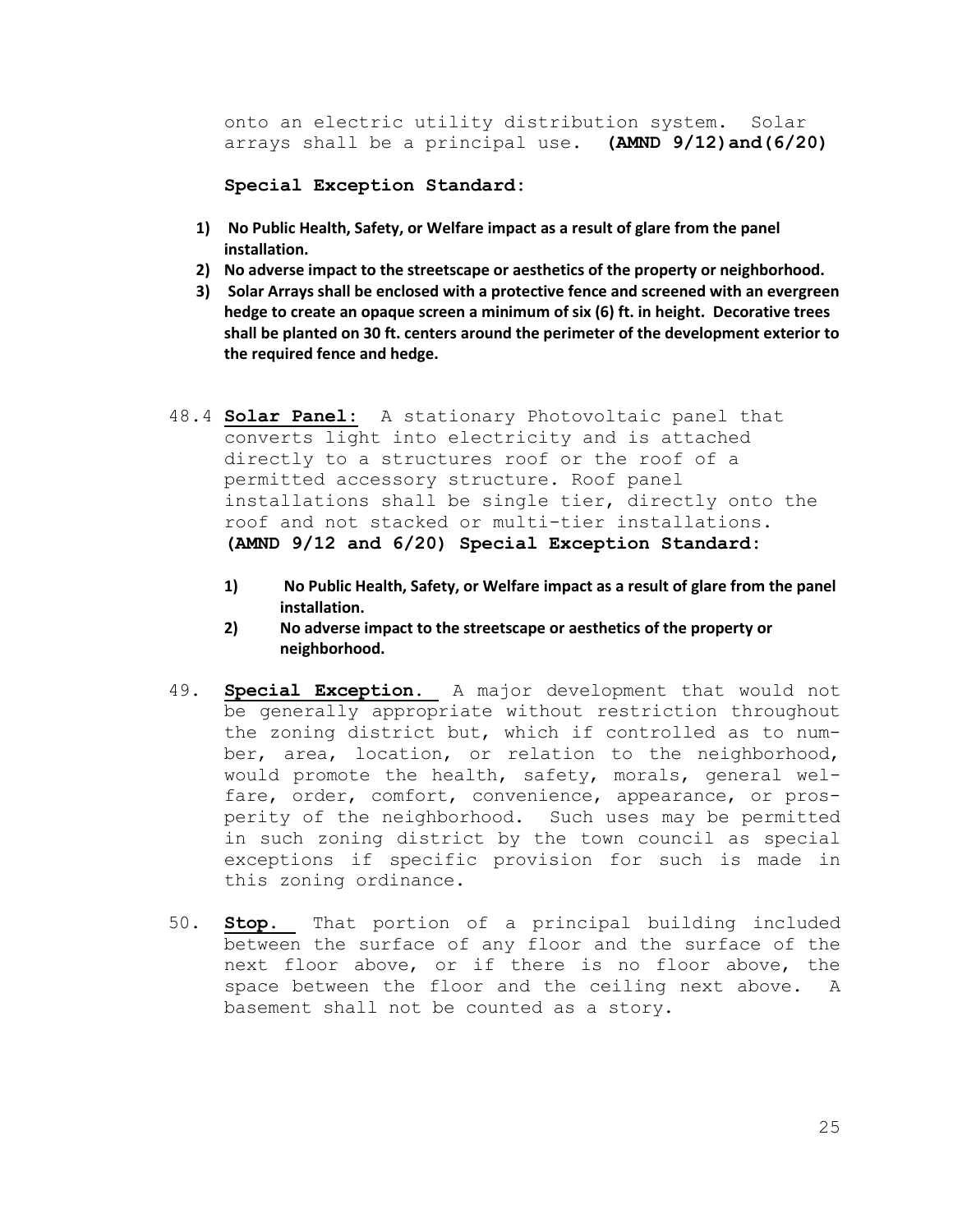- 51. **Story, Half.** A story which is situated in a sloping roof, the floor area of which does not exceed 2/3 of the floor area of the story immediately below it, and which does not contain an independent dwelling unit.
- 52. **Street.** A dedicated and accepted public right-of-way for vehicular traffic. The following classifications shall apply:
	- a. **Major Thoroughfare** Major thoroughfares consist of interstate, other freeway and expressway links, and major streets that provide for the expeditious movement of high volumes of traffic within and throughout urban areas.
	- b. **Minor Thoroughfares** Minor thoroughfares are important streets in the city system and perform the function of collecting traffic from local access streets and carrying it to the major thoroughfare system. Minor thoroughfares may be used to supplement the major thoroughfare system by facilitating a minor through traffic movement and may also serve abutting property.
	- c. **Local Street** A local street is any link not an higher-order urban system and serves primarily to provide direct access to abutting land and access to higher systems. It offers the lowest level of mobility and through traffic is usually deliberately discouraged.
- 53. **Structure.** Anything constructed or erected, the use of which requires more or less permanent location on the ground or which is attached to something having more or less permanent location on the ground.
- 53.3 **Tattooing.** The inserting of permanent markings or coloration, or the producing of scars, upon or under human skin through puncturing by use of a needle or any other method. The requirements of G.S. 130A-283 are hereby adopted by reference.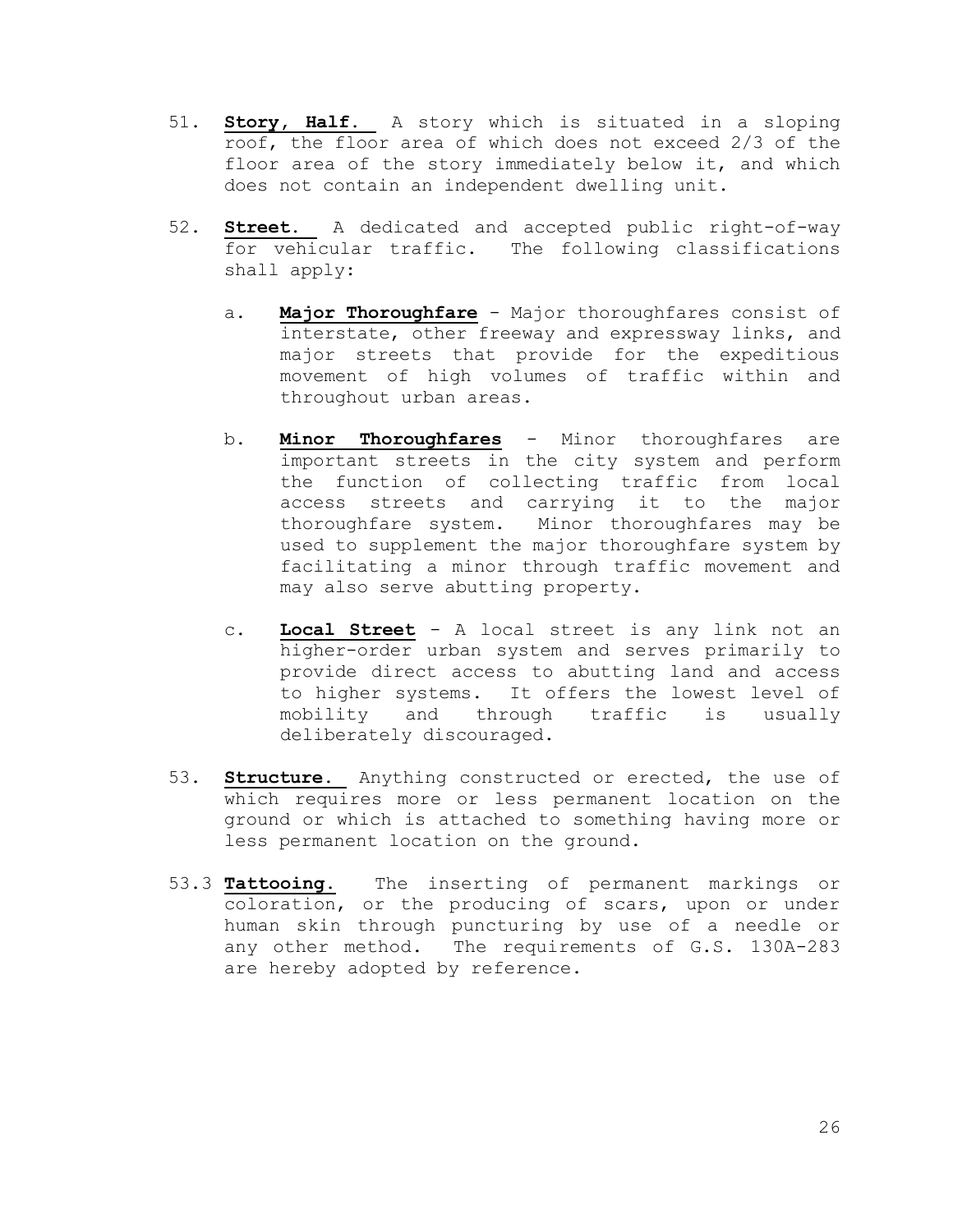- 53.5 **Temporary Zoning Permit.** A permit authorizing the temporary use of a parcel for a specific use and specific temporary period of time.
- 53.7 **Temporary Sign Permit.** A temporary permit authorizing the locating of a sign, for a temporary period of time, displaying information specifically related to an activity authorized by an issued Temporary Zoning Permit. Signs displaying information regarding a Town of Louisburg sponsored event open to the public shall be exempt from the requirements herein.
- 54. **Use.** The purpose or activity for which the land or building or structure is arranged, designed or intended, or for which either land or a building or structure is, or may be occupied or maintained.
- 55. **Variance.** A modification of the existing zoning ordinance by the Town of Louisburg Board of Adjustment when strict enforcement of this ordinance would cause undue hardship owing to circumstances unique to the individual property on which the variance is granted.
- 55.5 **Vested Rights** The right pursuant to G.S. 160A- 385.1 to undertake and complete the development and use of property under the terms and conditions of an approved site-specific development plan.
- 55.7 *Video Sweepstakes Operation.* Any business enterprise, whether as a principal or an accessory use, where persons utilize electronic machines, including but not limited to computers and gaming terminals, to conduct games of chance, including sweepstakes, and where cash, merchandise or other items of value are redeemed or otherwise distributed, whether or not the value of such distribution is determined by electronic games played or by predetermined odds. This term includes, but is not limited to internet cafes, internet sweepstakes, and cybercafés. This does not include any lottery approved by the State of North Carolina.

Consideration of Standards:

**(1)** Unaccompanied persons under the age of eighteen (18) are prohibited from entering the premises.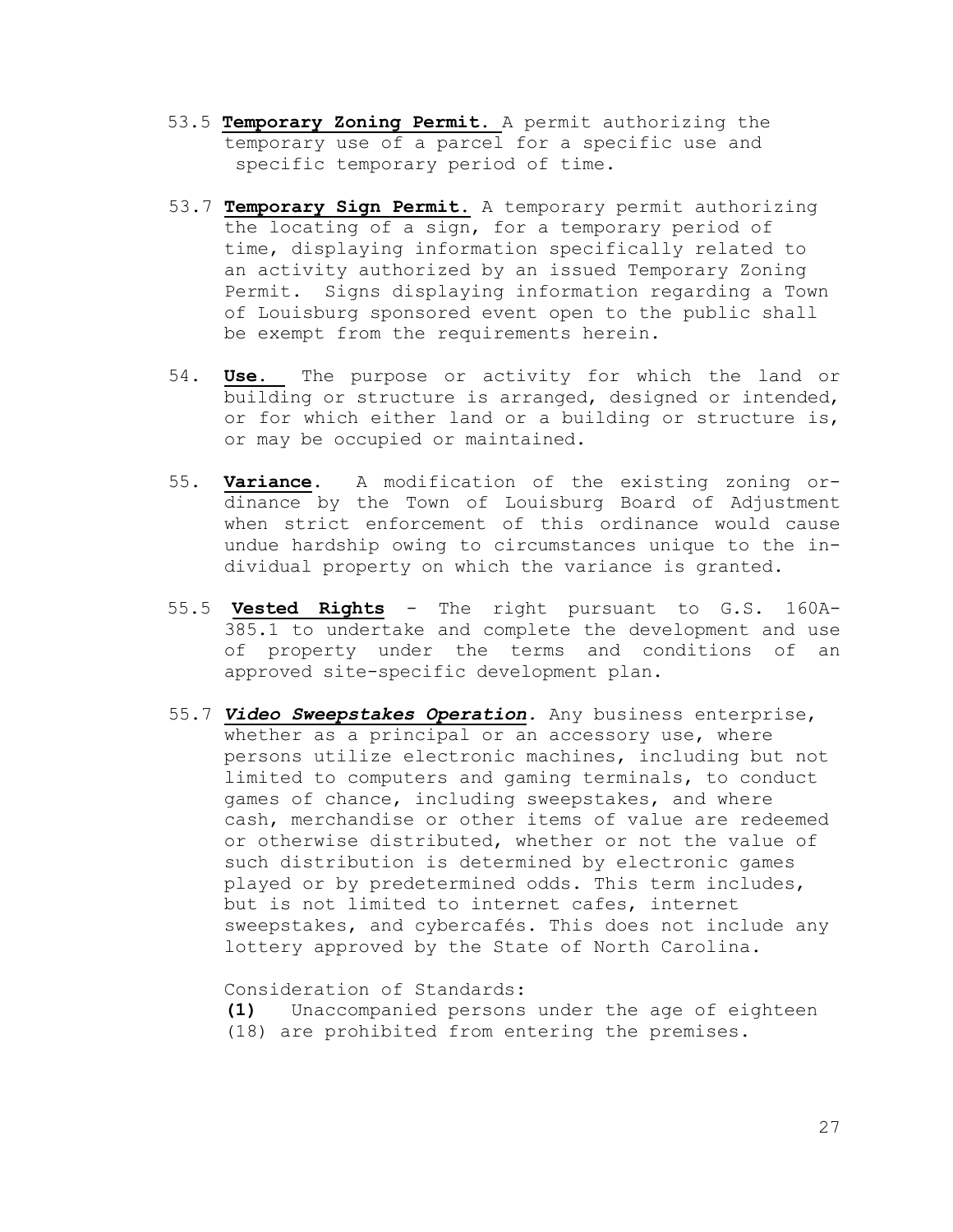**(2)** The hours of operation shall be limited to Sunday through Thursday 9:00 a.m. to 1:00 a a.m., and Friday and Saturday 9:00 a.m. to 2:00 a.m.

**(3)** A maximum of one hundred (100) machines are allowed at each establishment.

**(4)** Two (2) or fewer machines are classified as an accessory use and shall not be bound by the standards of this section.

**(5)** All uses meeting the definition of Internet Sweepstakes Facilities that were established prior to December 3, 2012 shall cease operations and close or be brought into compliance with North Carolina law. **(Amend 2/18/19)**

- 56. **Yard.** An open space on the same lot with a principal building, unoccupied and unobstructed by any structure from the surface of the ground upward except for drives, sidewalks, lamp posts, entrance steps, retaining walls, fences, landscaping, and as otherwise provided herein.
- 57. **Yard, Front.** An open space on the same lot with a principal building between the front line of the building (exclusive of steps) and the front property or street right-of-way line and extending across the full width of the lot.
- 58. **Yard, Rear.** An open space between the rear line of the principal building (exclusive of steps) and the rear property line and extending the full width of the lot.
- 59. **Yard, Side.** An open space between the building and the adjacent side lot line or adjacent street right-of-way which is open and unobstructed from the surface of the ground upward by any structure other than: (a) sills, belt courses, and ornamental features not to exceed six (6) inches; (b) cornices, roof overhang, and fixed awnings not to exceed two (2) feet, provided that no cornice, roof overhang or fixed awning shall be less than two (2) feet from any lot line; (c) open fire escapes, unenclosed porches, balconies, or patios not to exceed five (5) feet; and (d) ordinary projection of chimneys and pilasters when placed so as not to obstruct light and ventilation. The side yard extends from the rear line of the front yard to the front line of the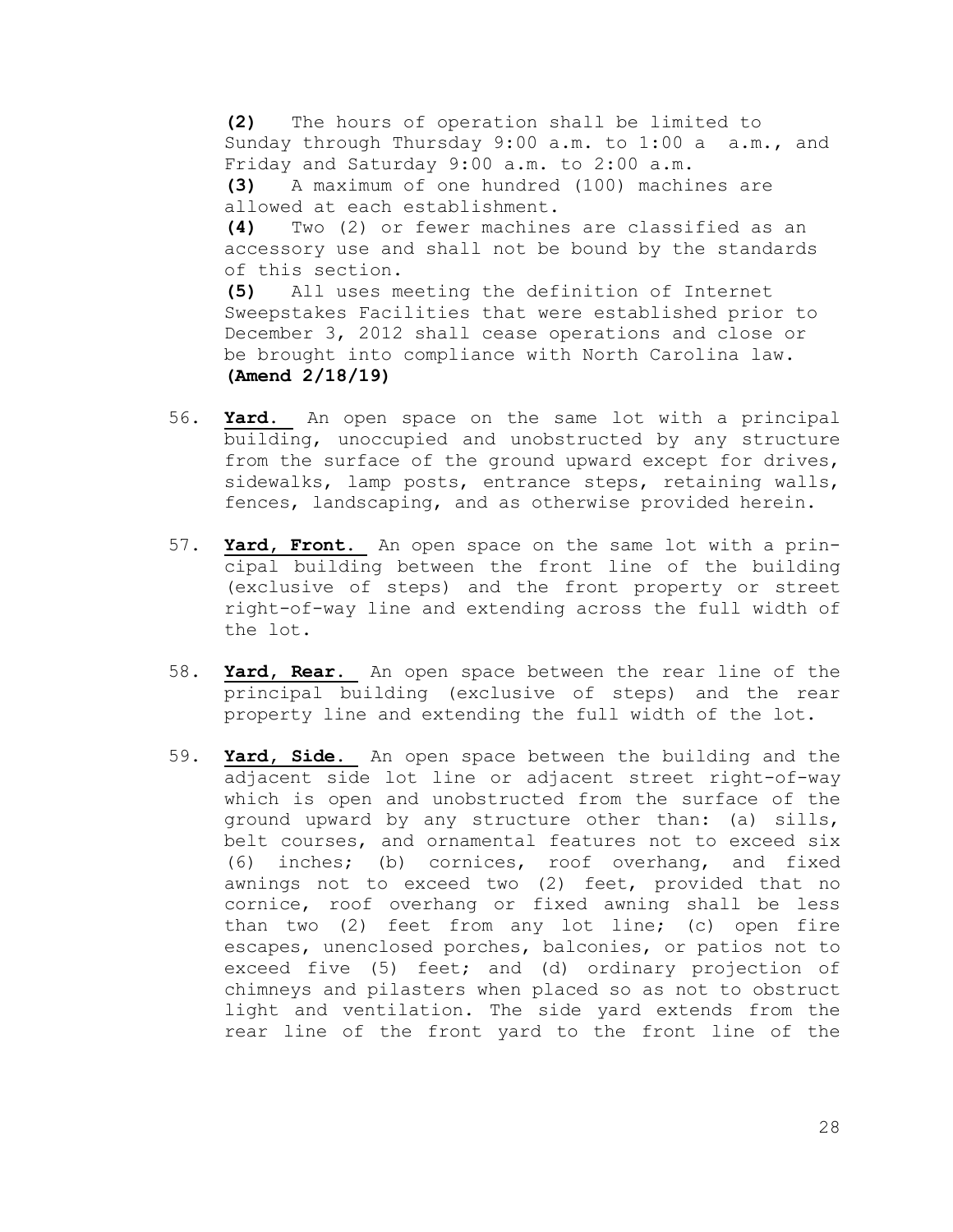rear line, or to the appropriate property line if no front or rear yards are required by this ordinance.

60. **Yard Sales.** An occasional sale (no more than two in a twelve month period) held for the purpose of disposing of personal property. The term yard sale shall include attic sales, garage sales and patio sales.

## **Section 5.MAPS.**

A. **Official Zoning Map.** The boundaries of the various districts have been indicated on the accompanying Official Zoning Map for the Town of Louisburg, shall be signed by the Mayor and Town Clerk and shall bear the adoption date of this ordinance. The Official Zoning Map is hereby made a part of this ordinance. All zoning amendments affecting the material displayed on the Official Zoning Map shall be certified on this map by the Town Clerk along with the amendment date.

#### **Section 6.INTERPRETATION OF BOUNDARIES.**

- A. **Interpretation of District Boundaries.** Where uncertainty exists with respect to the boundaries or districts as shown on the Official Zoning Map, the following rules shall apply:
	- 1. **Delineation** District boundary lines are generally intended to be along or parallel to property lines, lot lines, the center line of streets, alleys, railroads, easements, other rights-of-way, and creeks, streams, or other water channels.
	- 2. **Official Zoning Map** In the absence of specified distances on the map, dimensions or distances shall be determined by the scale of the Official Zoning Map.
	- 3. **Board of Adjustment** When the street or property layout existing on the ground is at variance with that shown on the official zoning map, the board of adjustment shall interpret the district boundaries of this ordinance.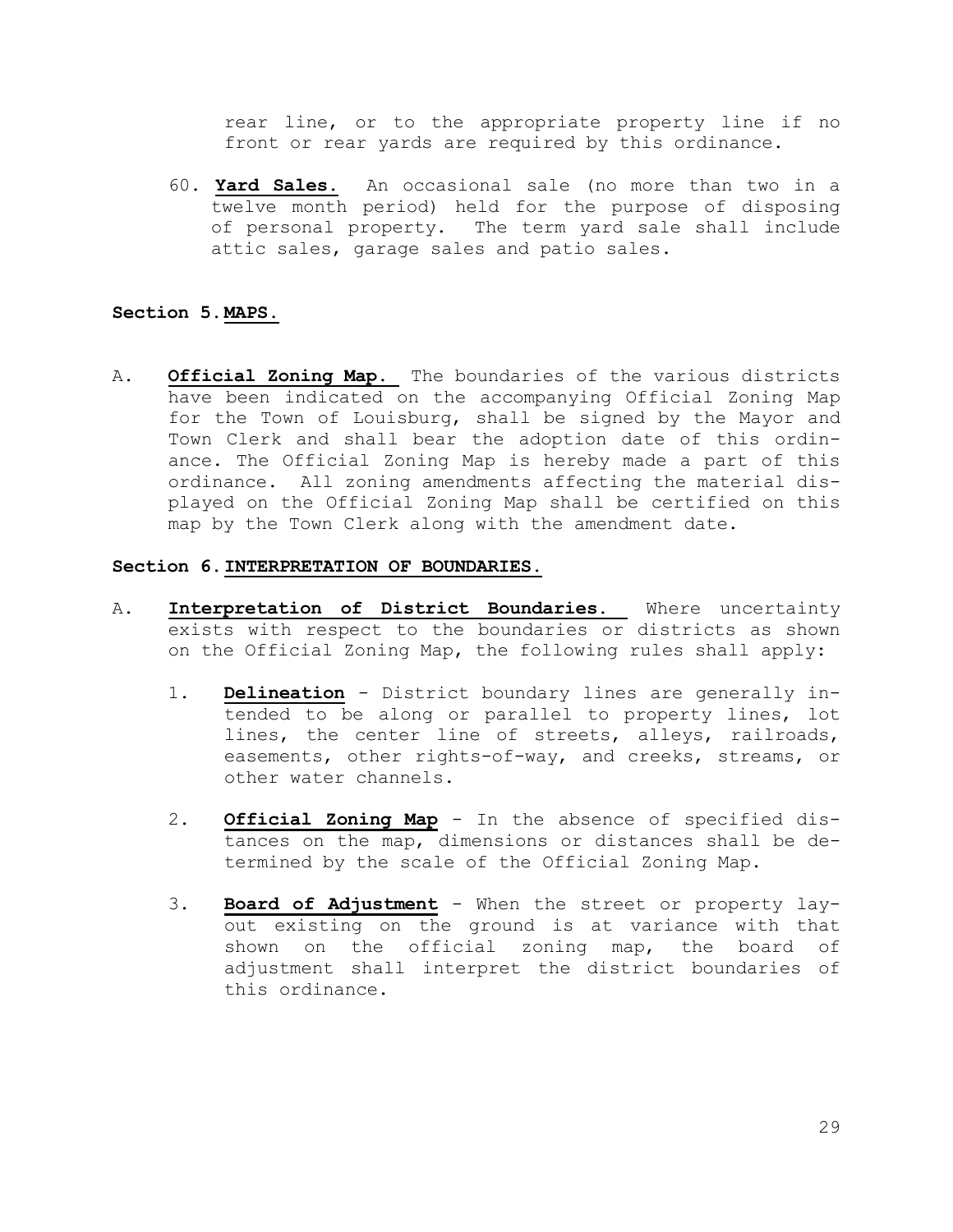**Section 7. INTENT OF ZONING DISTRICTS.** Each district is hereby established as an exclusive zoning district and only those uses listed as permitted, conditional uses or special exceptions are allowed. If a particular use of the land is not listed in a certain district, that use shall be prohibited for that district, unless added by amendment.

Section 8. OPEN SPACE REQUIREMENTS. No part of a yard, court or other open space provided around any building or structure for the purpose of complying with the provisions of this ordinance shall be included as a part of a yard or other open space required under this ordinance for another building or structure.

**Section 9. REDUCTION OF LOT AND YARD AREAS PROHIBITED.** No yard or lot existing at the time of passage of this ordinance shall be reduced in size or area below the minimum requirements set forth herein. Yards or lots created after the effective date of this ordinance shall meet at least the minimum requirements established by this ordinance.

**Section 10. ONLY ONE PRINCIPAL BUILDING PERMITTED ON ONE LOT. No lot shall be occupied by more than one principal building or use.**

## **Section 11. LEGAL LIMITATIONS.**

**A. Conflict with Other Laws.** Wherever the regulations made under authority of this ordinance require a greater width or size of yards or courts, or require a lower height of building or less number of stories, or require a greater percentage of lot to be left unoccupied, or impose other higher standards than that required in any other statute or local ordinance or regulation, the provisions of the regulations made under authority of this ordinance shall govern. Wherever the provisions of any other statute or local ordinance or regulation require a greater width or size of yard or courts or require a lower height of building or a less number of stories or require a greater percentage of lots to be left unoccupied, or impose other standards than are required by the regulations made under authority of this ordinance, the provisions of such statute or local ordinance or regulation shall govern.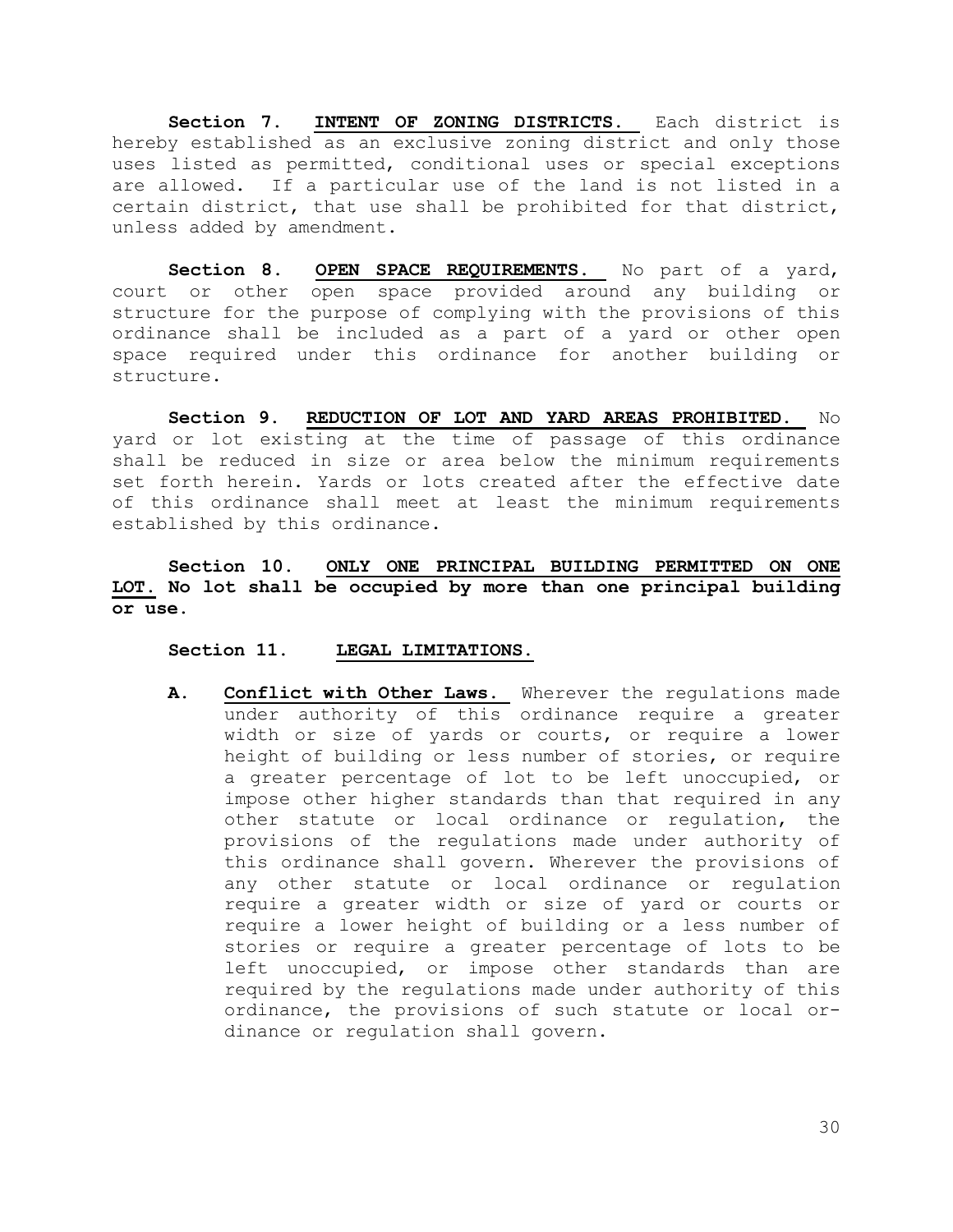# **Section 12. ZONING DISTRICTS.**

- A. **Basic Districts.** For purposes of this zoning ordinance, the Town of Louisburg is hereby divided into the following districts:
	- 1. A-R Agricultural Residential District
	- 2. R-l Low Density Residential District
	- 3. R-2 Medium Density Residential District
	- 4. Office and Institutional District
	- 5. Downtown Business District
	- 6. Highway Business District
	- 7. Neighborhood Business District
	- 8. SHOD –Hwy 401
	- 9. Light Industrial District
	- 10. Heavy Industrial District
	- 11. Conditional District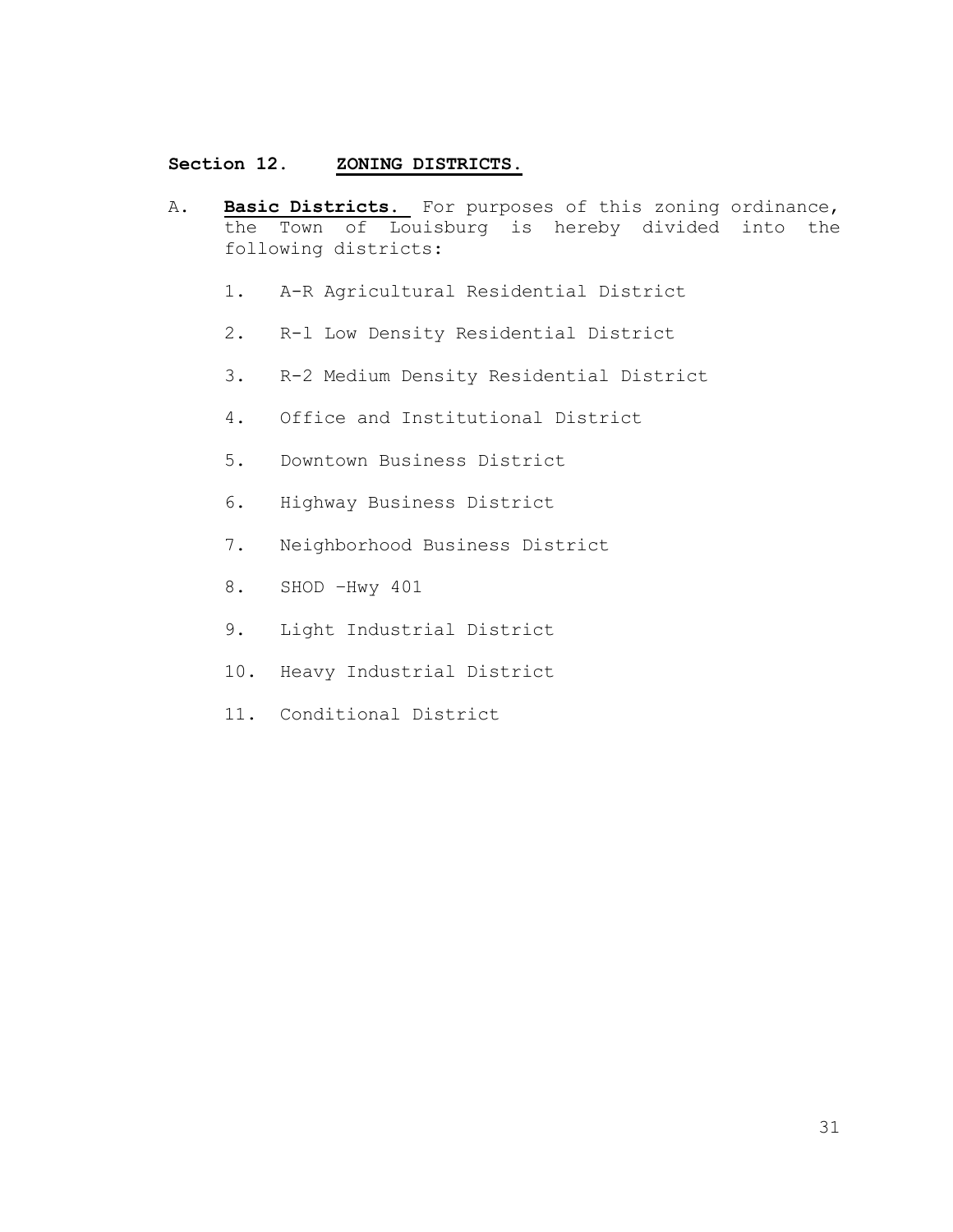#### Section 13. **DISTRICT PROVISIONS.**

## A. **Basic Districts.**

- 1. **Agricultural Residential District (A-R)** The regulations of this district are designed to retain the open characteristics and agricultural nature of the land.
	- a. Permitted Uses
		- l) Dwellings (single family, duplexes)
		- 1.1) Manufactured Home, Class A on individual lots.
		- 2) Bona fide farms and their customary appurtenances
		- 2.5) Family Care Home (**amnd 3/08)**
		- 3) Home occupation; such as dressmaking, catering, baking, hairdressing, designing, and the practice of law, medicine and dentistry, shall be permitted as accessory uses in a residence or accessory building thereof, provided that such occupation shall be engaged in only by the residents of the premises, that not more than the equivalent of the area of one floor of the principal building shall be used for such occupations, that no display or products shall be visible from the streets, and that no objectional effects shall be created or produced.
		- 4) Uses and buildings customarily accessory to the above permitted uses.
			- A) **Solar Panel,** when on a rear facing roof and when placed in a rear yard; Solar arrays are prohibited. **(Amnd 9/12 and 6/20)**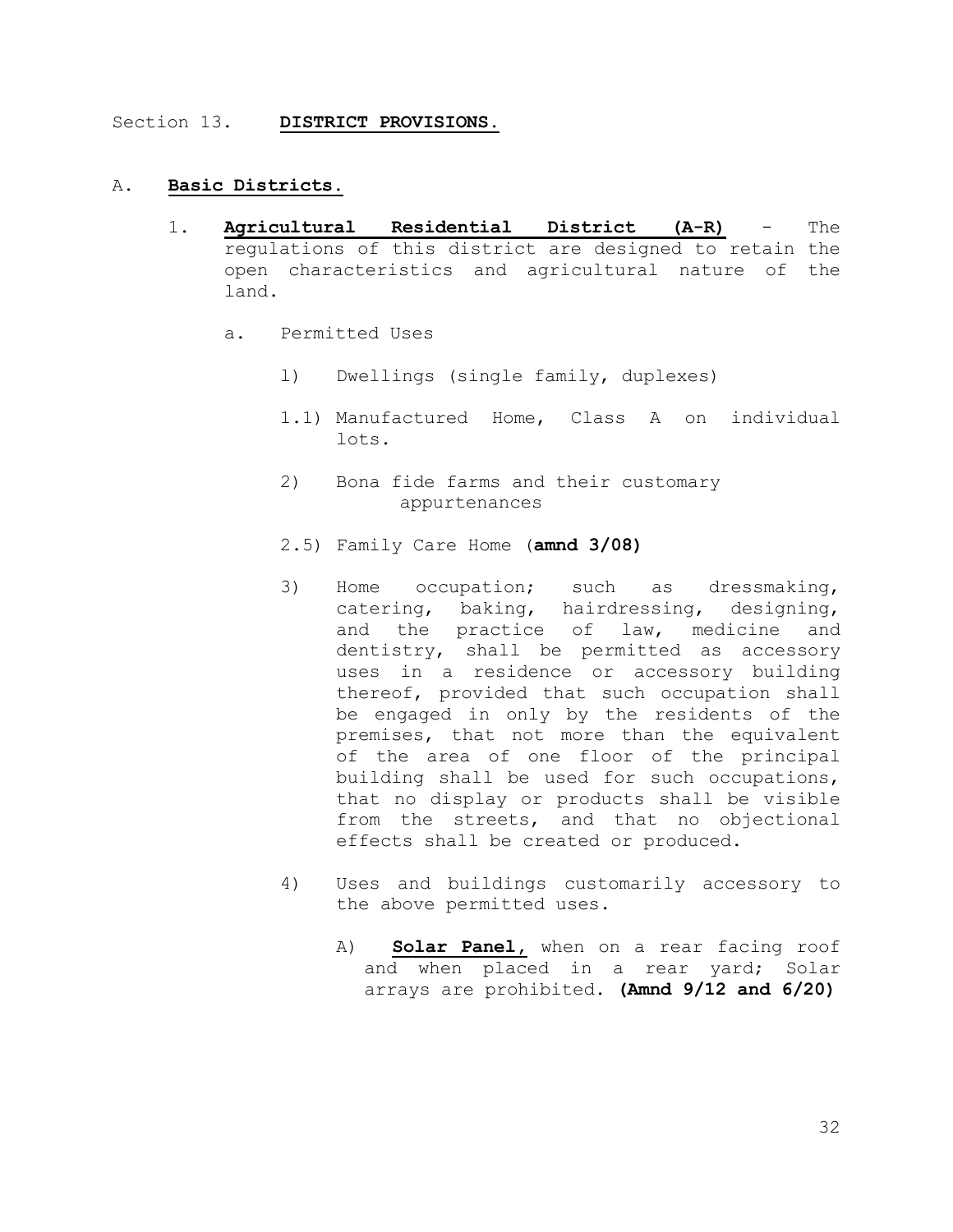b. Conditional Uses - The following list of conditional uses shall only be permitted upon the approval of the Louisburg Board of Adjustment after the board finds that all the requirements of this ordinance are met. All conditional uses considered by the Louisburg Board of Adjustment shall not adversely affect the surrounding land uses in terms of appearance, safety, property values, and other effects which would normally be realized if such a use were located in a particular area. All conditional uses shall meet the yard and lot area requirements applicable to the Agricultural Residential District.

The Board of Adjustment may also attach additional conditions when permitting such uses within this zoning district.

- .5) Bed and Breakfast **(amnd 3/08)**
- l) Boarding and rooming houses provided that not more than 50% of the dwelling be in that particular use.
- 2) Clinics and nursing homes provided that they are set back at least 50 feet from all exterior property lines.
- 3) Colleges and additions to said college facilities.
- 4) Clubs, lodges, country clubs, meeting halls, and community centers.
- 5) Funeral homes.
- 5.1) Horse Shows: The following minimum conditions shall be included – (1) minimum lot size of 10 acres, (2) provisions for toilet facilities, (3) all appurtenances such as stables, corrals, and parking must be at least 500 ft. from the nearest off-premise dwelling, (4) adequate on-site parking to be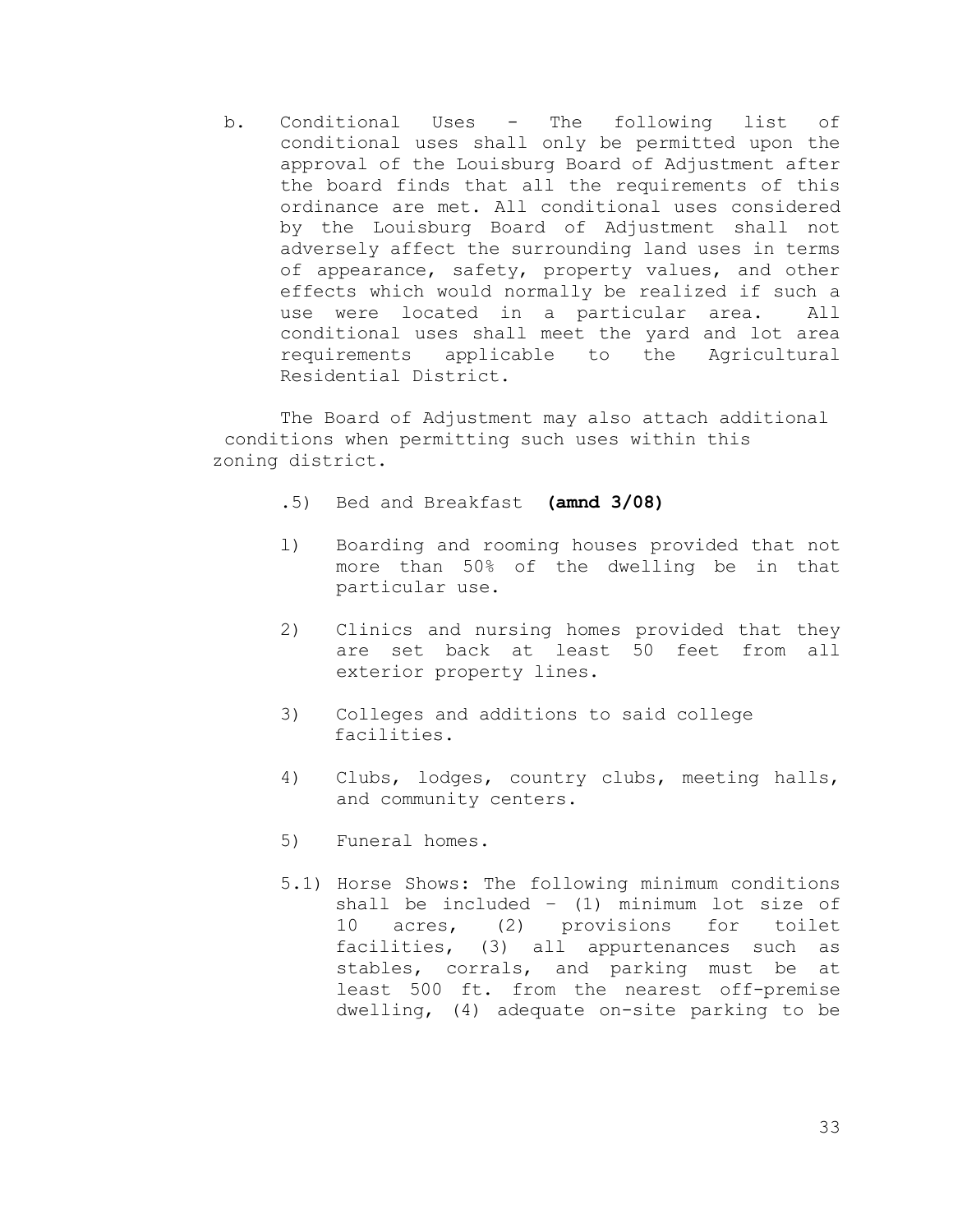determined by Board of Adjustment **(amnd 9/11/89)**

- 6) Public and private schools, parks, playgrounds, libraries, kindergartens, nursery schools, churches, cemeteries, police and fire stations.
- 7) Public utility substations, utility towers, pumping stations, storage tanks, provided that each of the above uses is set back a minimum of fifty (50) feet from any exterior property lines.
- 8) Signs, accessory--provided that such signs shall not exceed four (4) square feet in size and shall be of an non-illuminated nature. Only police stations, fire stations, and community centers may have illuminated signs. **(See Public Private School sign definition/exemption)**
- 9) Tourist homes.
- 10) Uses and buildings customarily accessory to the above conditional uses.
- c. Special Exceptions After due notice and hearing and subject to conditions and safeguards to be fixed by the town council, based on a recommendation of the planning board in each case a special exception permit may be granted by the town council for uses listed below, subject to the requirements of Section 19.
	- 1) Planned Unit Developments.
	- 1.5) **Solar Panel** Placement allowed on side yard facing roof pitches or accessory roofs located in the rear yard of the principal use that are visible from the side; Solar arrays are prohibited. **(Amnd 9/12 and 6/20)**
	- 2) Mobile home parks (Class A and B Units)and subdivisions (Class A units).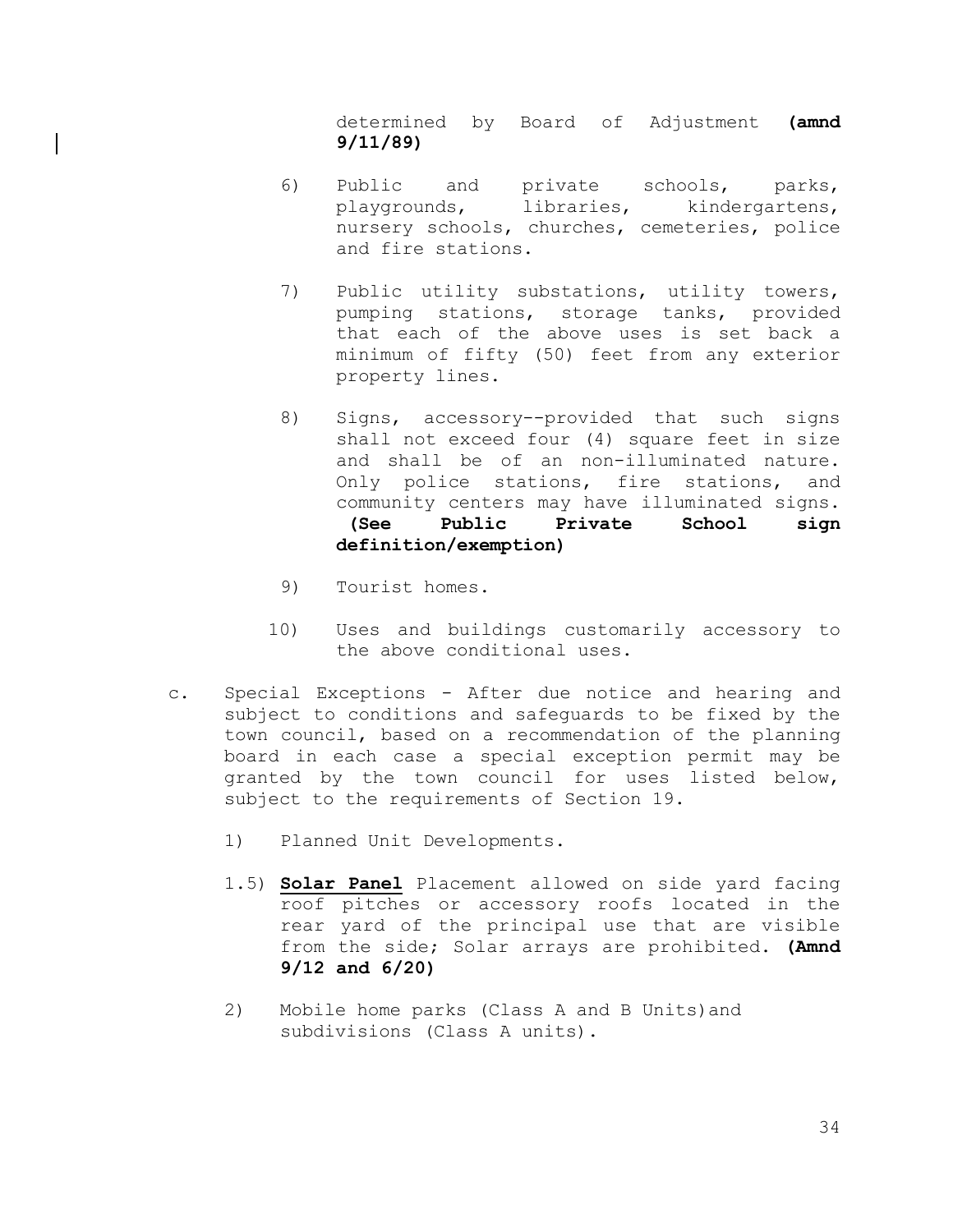- 3) Uses and buildings customarily accessory to the above permitted special exceptions.
- d. Dimensional requirements
	- l) Minimum Lot Size Minimum required lot area for each use (with septic tank and well)  $-30,000$ square feet.

Minimum Lot Size in **Watershed Zone** – The minimum lot size in the Watershed Overlay Zone shall under any circumstance be no less than 22,000 sqr. ft. unless otherwise allowed per "Cluster Development" provisions of the Watershed Ordinance. **(amnd 9/93)**

Minimum required lot area for each use (with either a septic tank or well) - 20,000 square feet.

Minimum required lot area for each use.(with public water and public sewer) - 15,000 square feet.

Lots served by a septic tank system and located on a watershed of a Class I or II reservoir or on the watershed of a portion of a Class A-II stream extended from a Class I reservoir to a downstream intake to a water purification plant shall contain at least forty thousand (40,000) square feet of area suitable for a septic tank system location and operation. The location and extent of these watersheds is determined by the Division of Health Services, Department of Human Resources.

- 2) Minimum Lot Width Minimum lot width shall be 80 feet.
- 3) Minimum Front Yard and Corner Lot Setback Minimum front yard and corner lot setback shall be thirty (30) feet.
- 4) Minimum Side Yard Minimum side yard shall be fifteen (15) feet.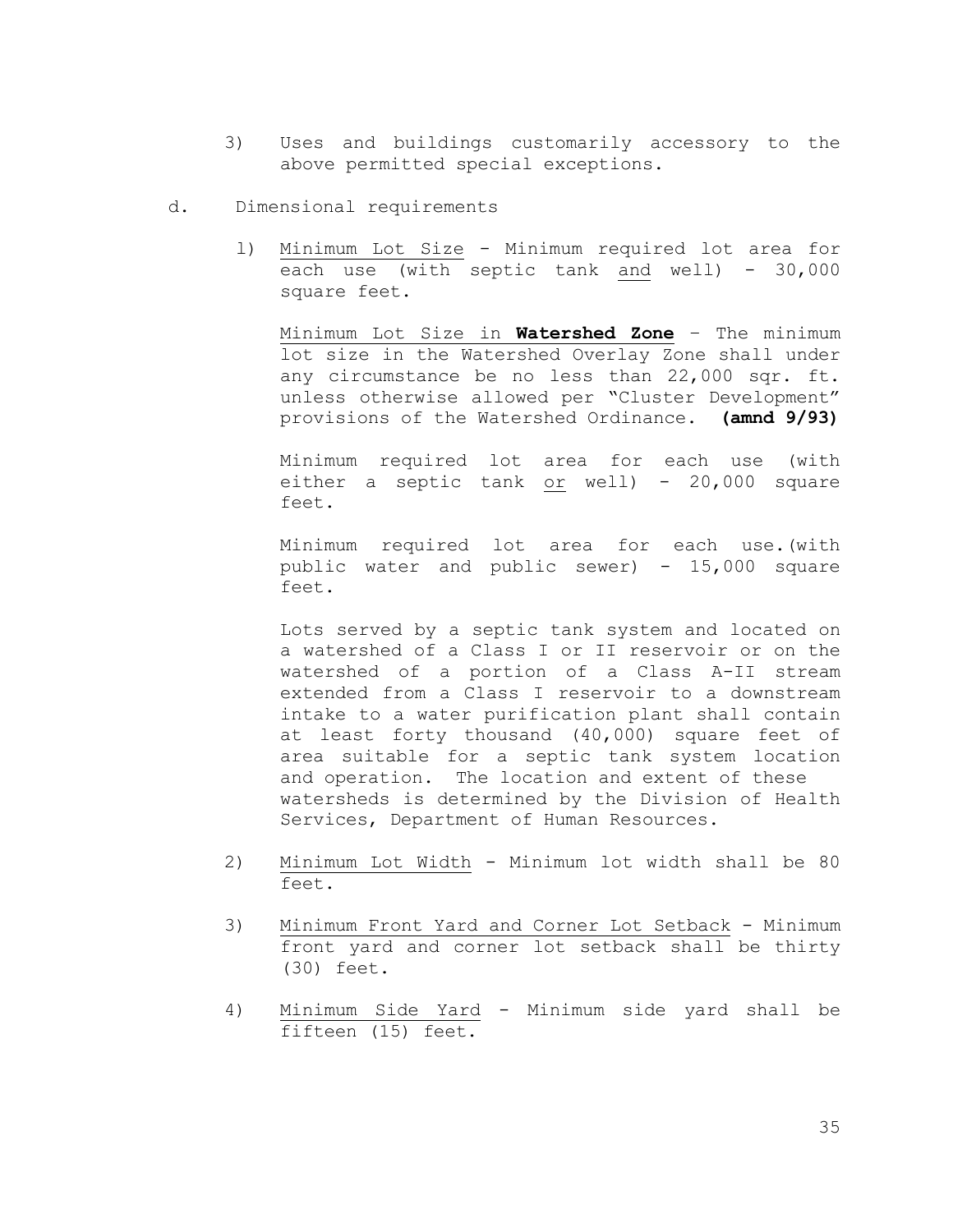- 5) Minimum Rear Yard Minimum rear yard shall be twenty (20) feet.
- e. Off-street parking Off-street parking shall be provided as required by Section 15 of this ordinance.
- 2. **Low Density Residential District (R-l)** The Low Density Residential District is established as a district in which the principal use of land is for low density residential development. The regulations of this district are intended to discourage any use which because of its character, would be a nuisance to the neighboring residences and to insure that residential development not having access to public water and sewerage systems will occur at sufficiently low densities to insure a healthful environment. The regulations are further intended to discourage any use which because of its character would substantially interfere with the development of residences in the district and which would be detrimental to the quiet residential nature of the areas included within this district.
	- a. Permitted Uses
		- l) Single family dwellings.
		- 1.5) Family Care Home (**amnd 3/08)**
		- 2) Uses and buildings customarily accessory to the above permitted uses.

Accessory buildings to a permitted use within the R-1 district shall be located dependent upon the height of the structure. An accessory building may be located no closer than five (5) feet of the property line when the height of the structure does not exceed fifteen (15)ft. An accessory structure within this district shall not exceed the height of the principle building, and when exceeding fifteen (15) ft., shall meet all of the general yard provisions of the district.**(12/9/91)**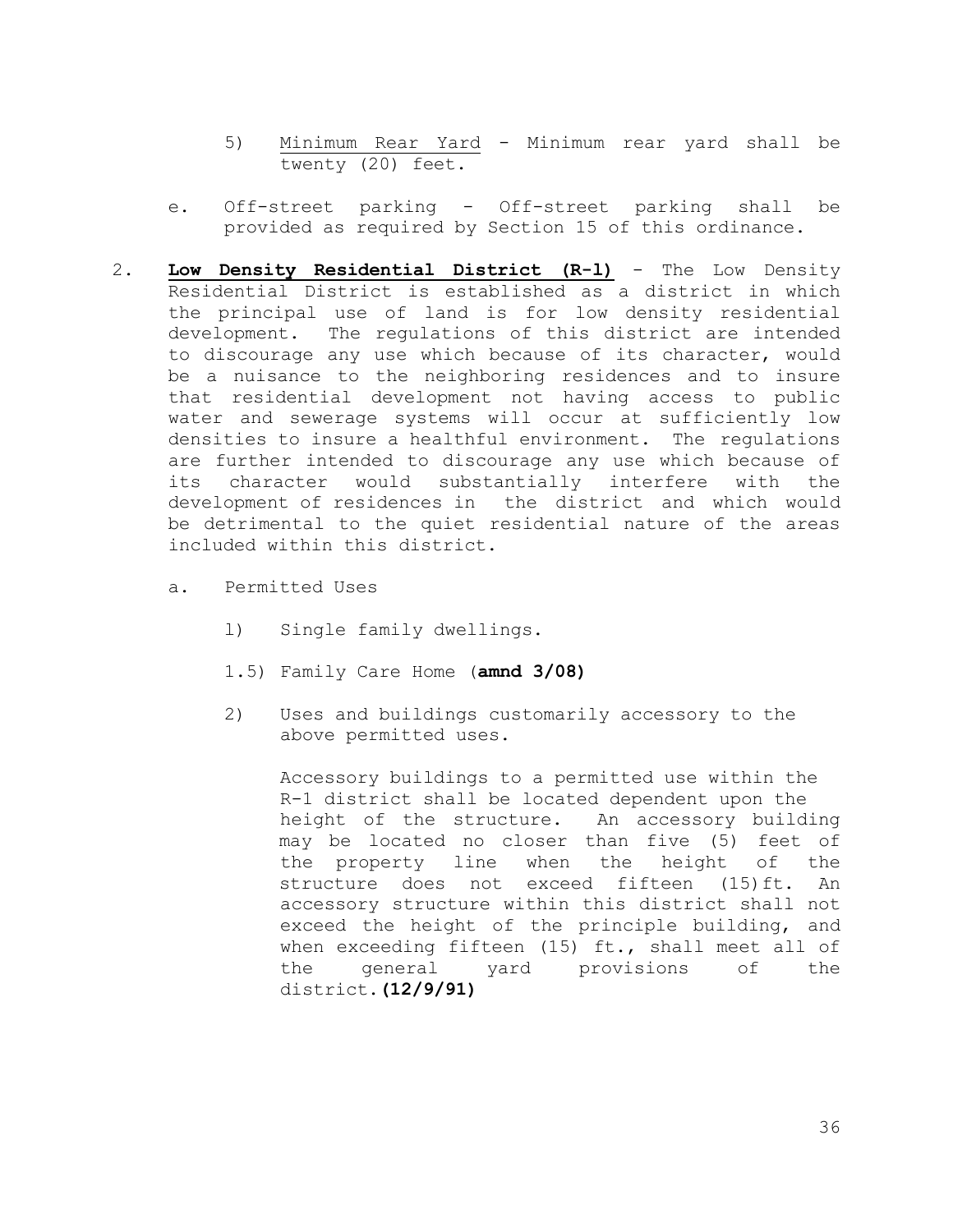- 2) **Solar Panel** when on a rear facing roof and when placed in a rear yard; Solar arrays are prohibited.**(Amnd 9/12 and 6/20)**
- b. Conditional Uses The following list of conditional uses shall only be permitted upon the approval of the Louisburg Board of Adjustment after the board finds that all the requirements of this ordinance are met. All conditional uses considered by the Louisburg Board of Adjustment shall not adversely affect the surrounding land uses in terms of appearance, safety, property values, and other effects which would normally be realized if such a use were located in a particular area. All conditional uses shall meet the yard and lot area requirements set forth for the Low Density Residential (R-l) District.

The Board of Adjustment may also attach additional conditions when permitting such uses within this zoning district.

- l) Home occupations, such as dressmaking, catering, baking, hairdressing, designing, and the practice of law, medicine and dentistry, shall be permitted as accessory uses in a residence or accessory building thereof, provided that such occupation shall be engaged in only by the residents of the premises, that not more than the equivalent of the area of one floor of the principal building shall be used for such occupations, that no display of products shall be visible from the streets, and that no objectionable effects shall be created or produced.
- 1.5) Bed and Breakfast **(amnd 3/08)**
- 2) Boarding and rooming houses provided that not more than 50% of the dwelling be in that particular use.
- 3) Colleges and additions to said college facilities.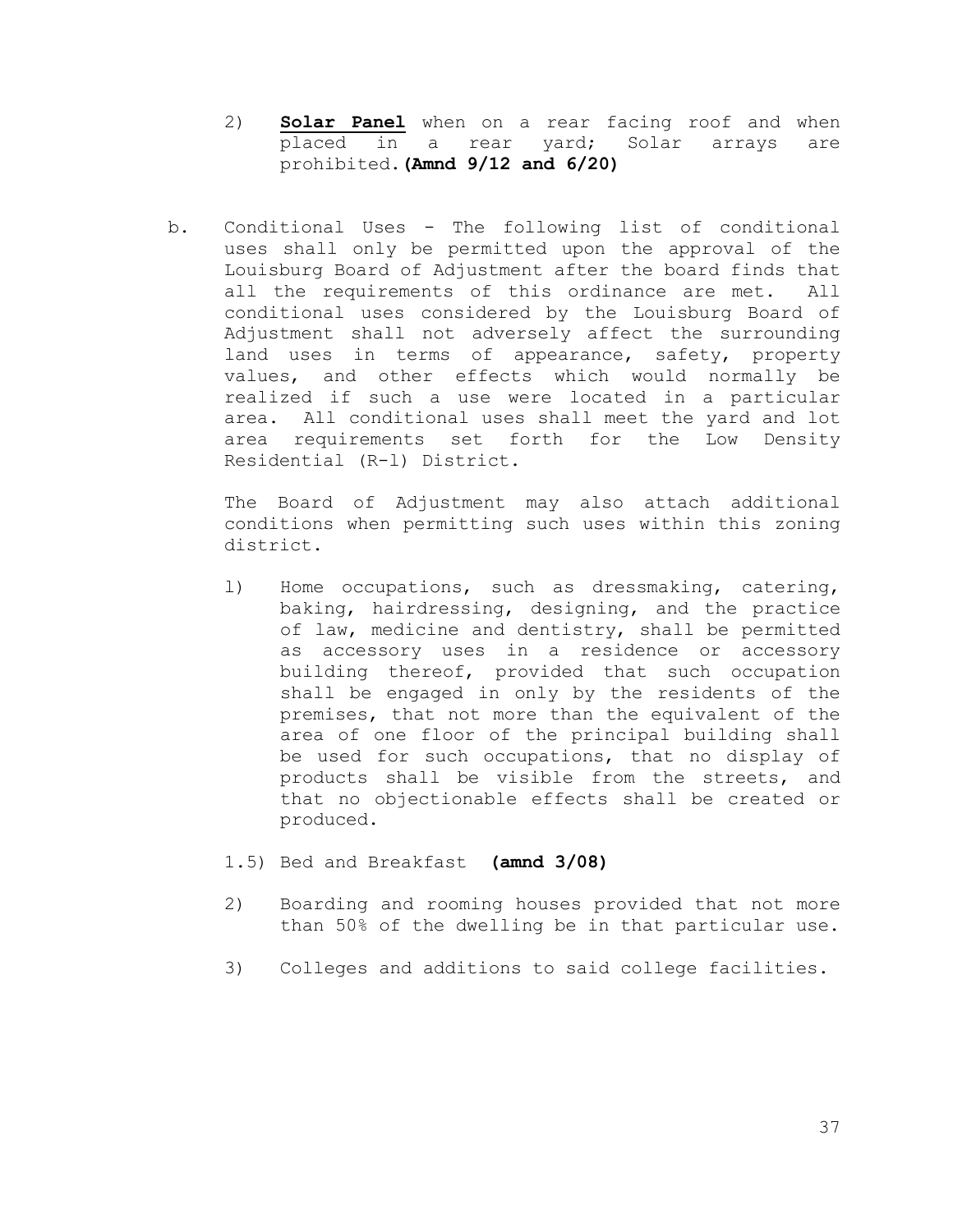- 4) Clubs, lodges, country clubs, meeting halls, and community centers. Massage parlors are specifically prohibited
- 5) Funeral homes.
- 6) Public and private schools, parks, playgrounds, libraries, kindergartens, nursery schools, churches, cemeteries, police and fire stations.
- 7) Public utility substations, utility towers, pumping stations, storage tanks, provided that each of the above uses is set back a minimum of fifty (50) feet from any exterior property lines and provided that natural evergreen screening is used.
- 8) Signs, accessory--provided that such signs shall not exceed four (4) square feet in size and shall be of a non-illuminated nature. Only police stations, fire stations, and community centers may have illuminated signs.(**see school sign amendment)**
- 9) Uses and buildings customarily accessory to the above conditional uses.
- c. Special Exceptions After due notice and hearing and subject to conditions and safeguards to be fixed by the town council based on a recommendation of the planning board in each case a special exception permit may be granted by the town council uses listed below, subject to the requirements of Section 18.
	- 1) Condominiums and cooperatives.
	- 1.5) **Solar Panel** Placement allowed on side yard facing roof pitches or accessory roofs located in the rear yard of the principal use that are visible from the side; Solar arrays are prohibited. **(Amnd 9/12 and 6/20)**
	- 2) Planned Unit Developments.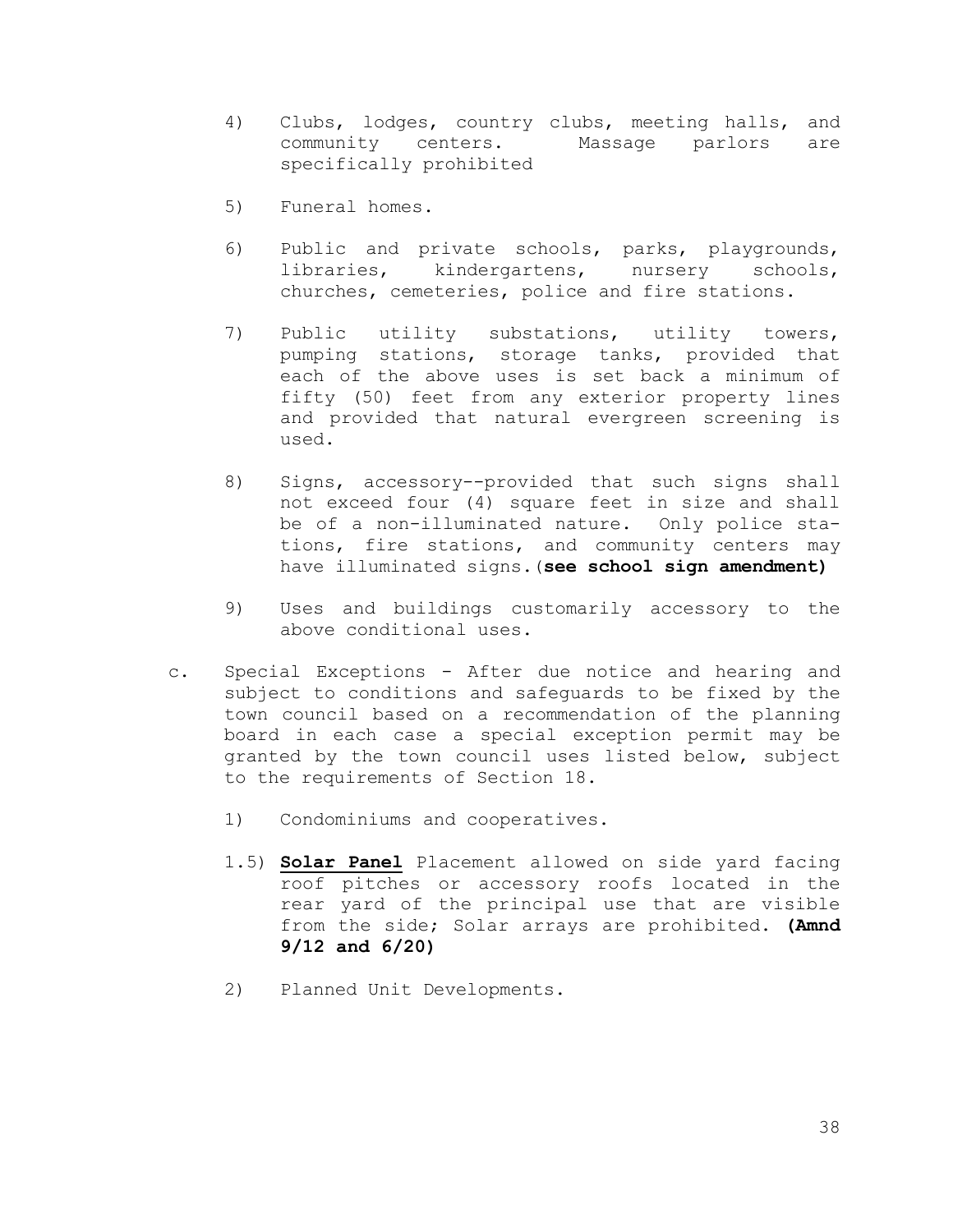- 3) Uses and buildings customarily accessory to the above special exceptions.
- d. Dimensional requirements
	- 1) Minimum Lot Size Minimum required area for each use (with septic tank and well) - thirty thousand (30,000) square feet.

Minimum Lot Size in **Watershed Zone** – Minimum required area within a Watershed Zone shall be 22,000 Sq. Ft. unless allowed per "Cluster Development" provisions of the Watershed Ordinance. **(Amnd 9/93)**

Minimum required area for each use (with either a septic tank or a well) - twenty thousand (20,000) square feet.

Minimum required area for each use (with public water and sewer) - fifteen (15,000) square feet.

Minimum required for each condominium or co dwelling unit (with public water and sewer) seven thousand (7,000) square feet.

- 2) Minimum Lot Width Minimum lot width shall be eighty (80) feet.
- 3) Minimum Front Yard and Corner Lot Setback Minimum front yard and corner lot setback shall be thirty (30) feet.
- 4) Minimum Side Yard Minimum side yard shall be fifteen (15) feet.
- 5) Minimum Rear Yard Minimum rear yard shall be twenty (20) feet.
- e. Off -street parking Off -street parking shall be provided as required by Section 15 of this ordinance.
- 3. **Medium Density Residential District (R-2)** The Medium Density Residential District (R-2) is created to provide for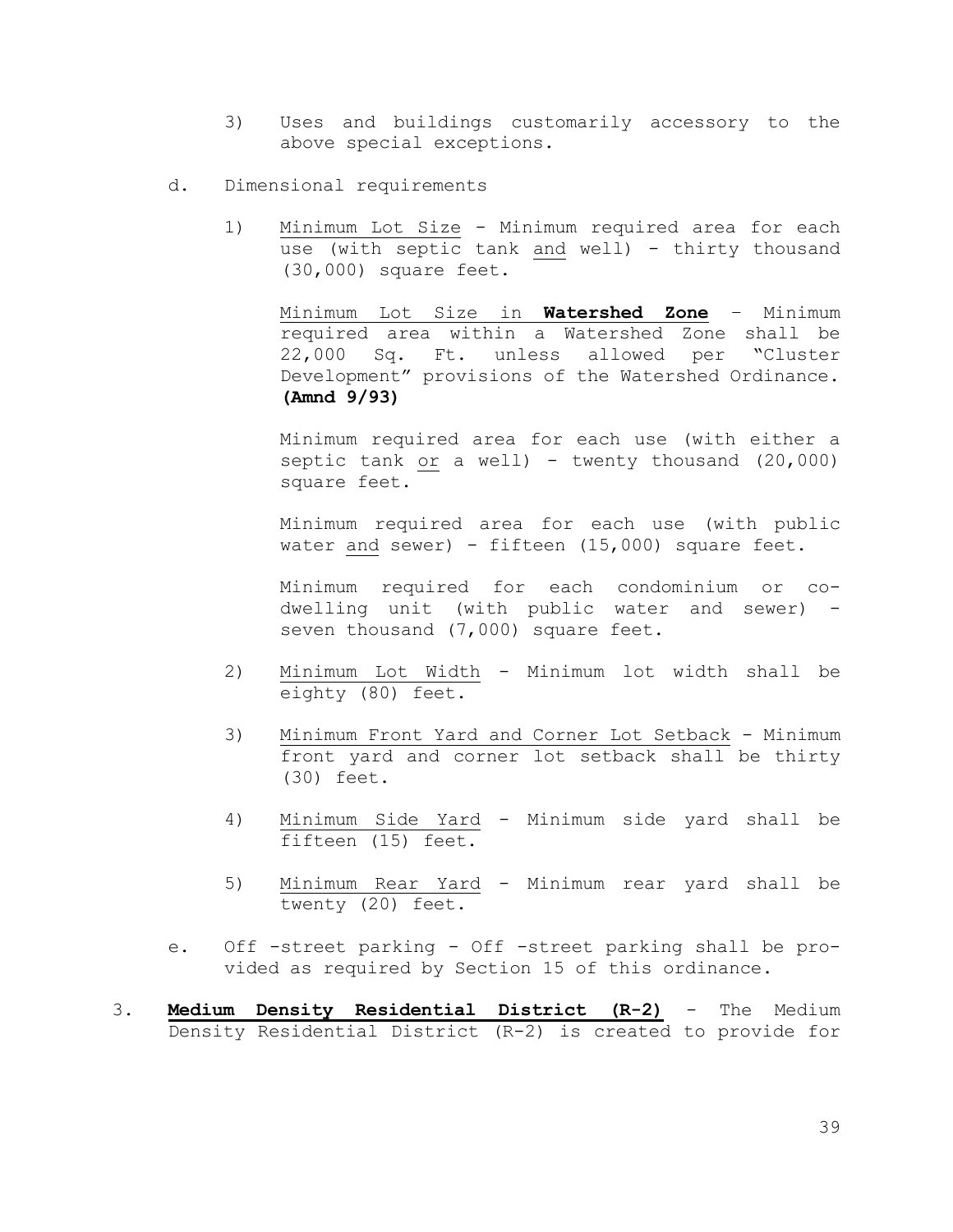a variety in residential living styles including single family, two family and mobile home housing. Uses in the R-2 District must have both public water and sewer to maintain a healthful environment and should be served by adequate street and utility systems.

- a. Permitted Uses
	- l) All those uses permitted in the R-l Low Density Residential District.
	- 2) Duplexes
	- 3) Family Care Home **(amnd 3/08)**
- b. Conditional Uses The following list of conditional uses shall only be permitted upon the approval of the Louisburg Board of Adjustment after the board finds that all the requirements of this ordinance are met. All conditional uses considered by the Louisburg Board of Adjustment shall not adversely affect the surrounding land uses in terms of appearance, safety, property values, and other effects which would normally be realized if such a use were located in a particular area. All conditional uses shall meet the yard and lot area requirements set forth for the Medium Density Residential (R-2) District.

The Board of Adjustment may also attach additional conditions when permitting such uses within this zoning district.

- l) All those conditional uses permitted in the R-l Low Density Residential District.
- 2) School signs
- c. Special Exceptions After due notice and public hearing and subject to conditions and safeguards to be fixed by the town council based on a recommendation of the planning board in each case a special exception permit may be granted by the town council for uses listed below, subject to the requirements of Section 19.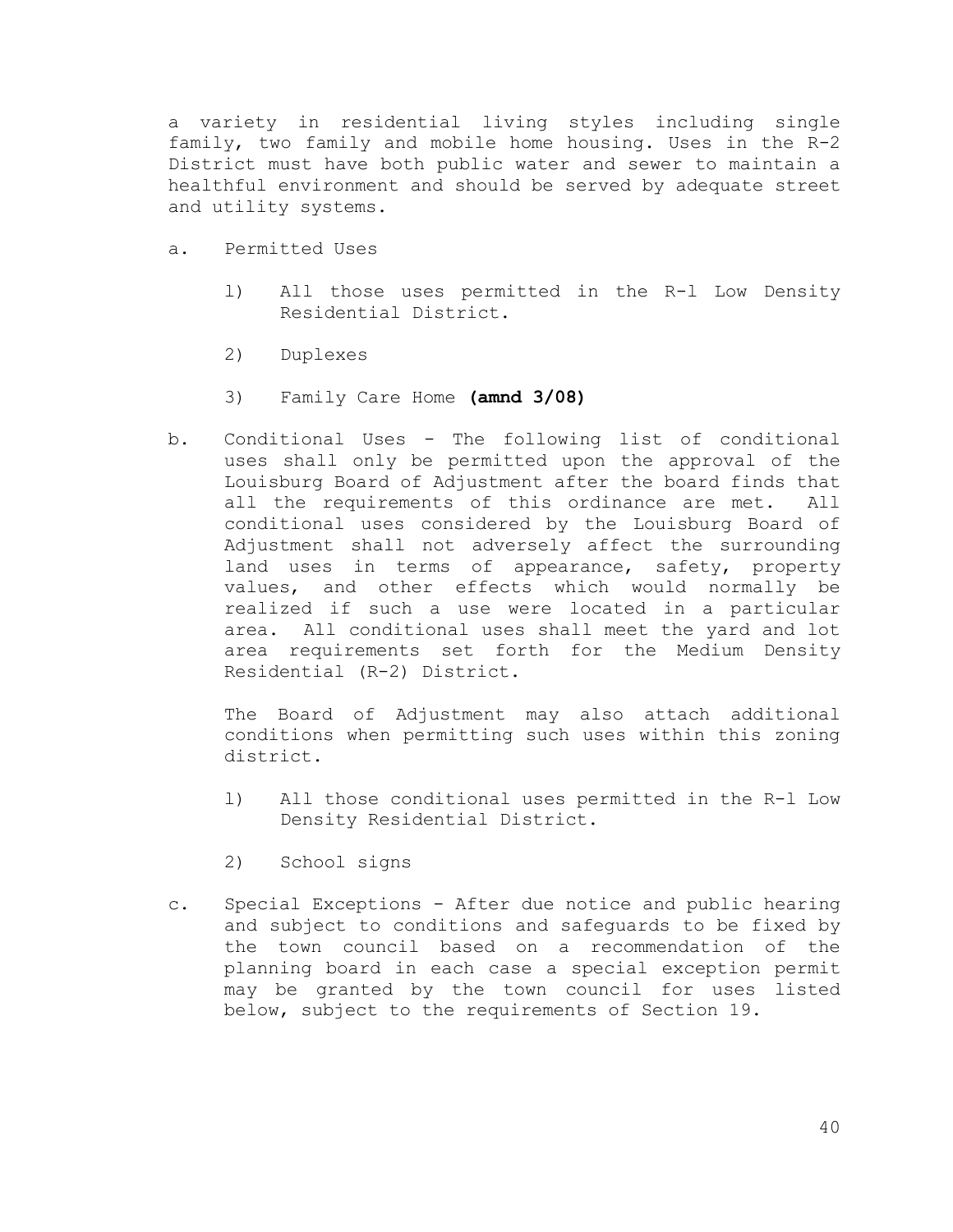- 1) Multi-family dwelling units including apartments, townhouses, and condominiums.
- 2) Planned Unit Developments.
- 2.5) **Solar Panel** Placement allowed on side yard facing roof pitches or accessory roofs located in the rear yard of the principal use that are visible from the side; Solar arrays are prohibited.**(Amnd 9/12)**
- 3) Uses and buildings customarily accessory to the above permitted special exceptions.
- d. Dimensional Requirements
	- 1) The following dimensional requirements shall apply to single family dwellings:
		- a) Minimum Lot Size Minimum lot size for each use shall be ten thousand (10,000) square feet.

Minimum Lot Size in **Watershed Zone** – The minimum lot size in the Watershed Overlay Zone shall in all circumstances be no less than 22,000 sqr. ft. unless otherwise allowed per "Cluster Development" provisions of the Watershed Ordinance. **(Amnd 9/93)**

- b) Minimum Lot Width Minimum lot width shall be fifty (50) feet.
- c) Minimum Front Yard and Corner Lot. Setback Minimum front yard and corner lot setback shall be thirty (30) feet.
- d) Minimum Side Yard Minimum side yard shall be ten (10) feet.
- e) Minimum Rear Yard Minimum rear yard shall be fifteen (15) feet.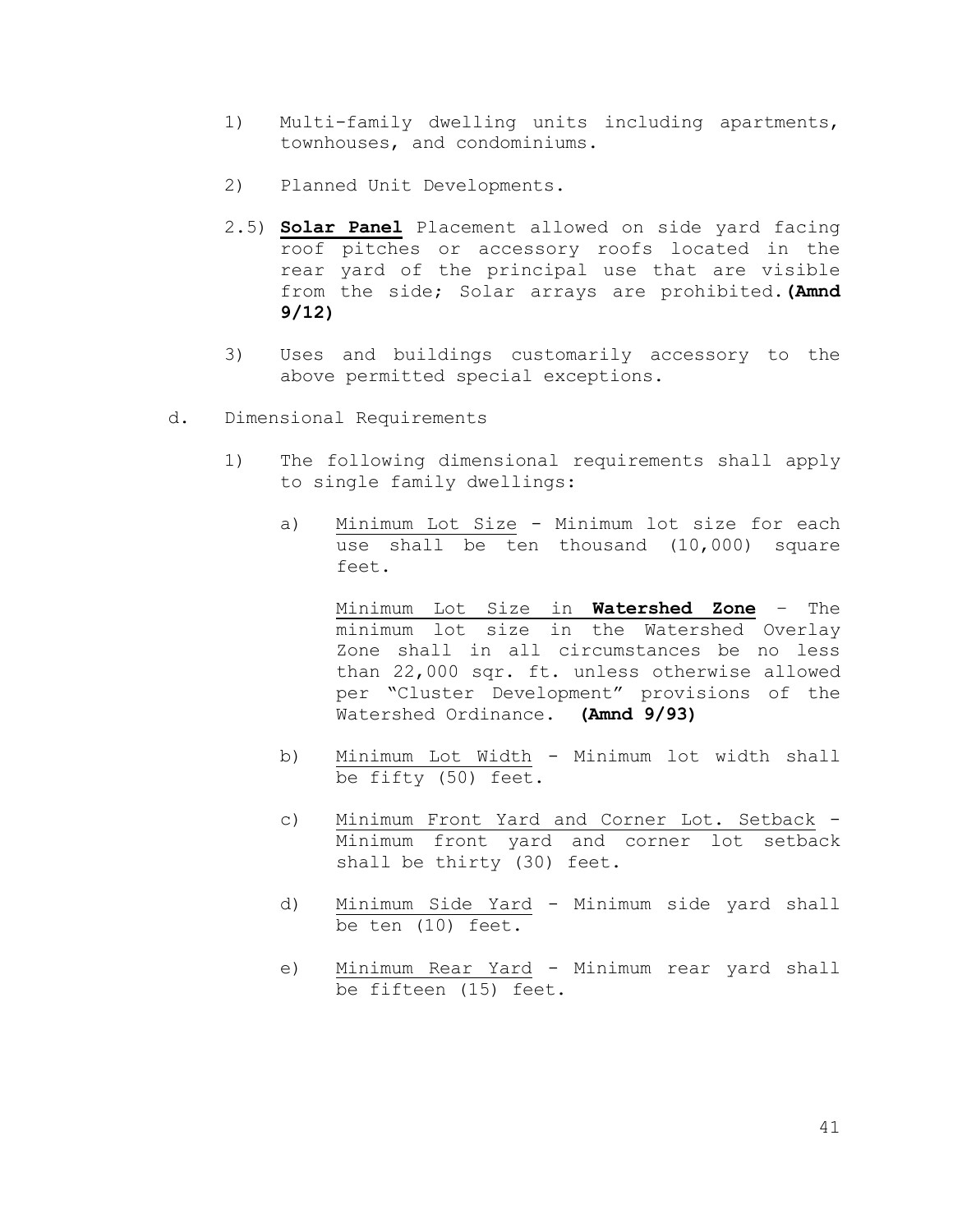- 2) The following dimensional requirements shall apply to two-family dwellings:
	- a) Minimum Lot Size Minimum lot size shall be fifteen thousand (15,000) square feet.
	- b) Minimum Lot Width Minimum lot width shall be seventy-five (75) feet.
	- c) Minimum Front Yard and Corner Lot Setback Minimum front yard and corner lot setback shall be thirty (30) feet.
	- d) Minimum Side Yard Minimum side yard shall be ten (10) feet.
	- e) Minimum Rear Yard Minimum rear yard shall be twenty (20) feet.
	- 3) The following dimensional requirements shall apply only to multiple family dwellings:
		- a) Minimum Lot Size Minimum lot size shall be four thousand (4,000) square feet for each dwelling.
		- b) Minimum Lot Width Minimum lot width shall be one hundred (150) feet for every three (3) dwelling units.**(as amended 2/14/94)**
		- c) Minimum Front Yard and Corner Lot Setback on Project Perimeters - Minimum front yard and corner lot setbacks on project perimeters shall be thirty (30) feet.
		- d) Minimum Side Yard on Project Perimeters Minimum side yard on project perimeters shall be fifteen (15) feet for each unit.
		- e) Minimum Rear Yard on Project Perimeters Minimum rear yard on project perimeters shall be twenty-five (25) feet.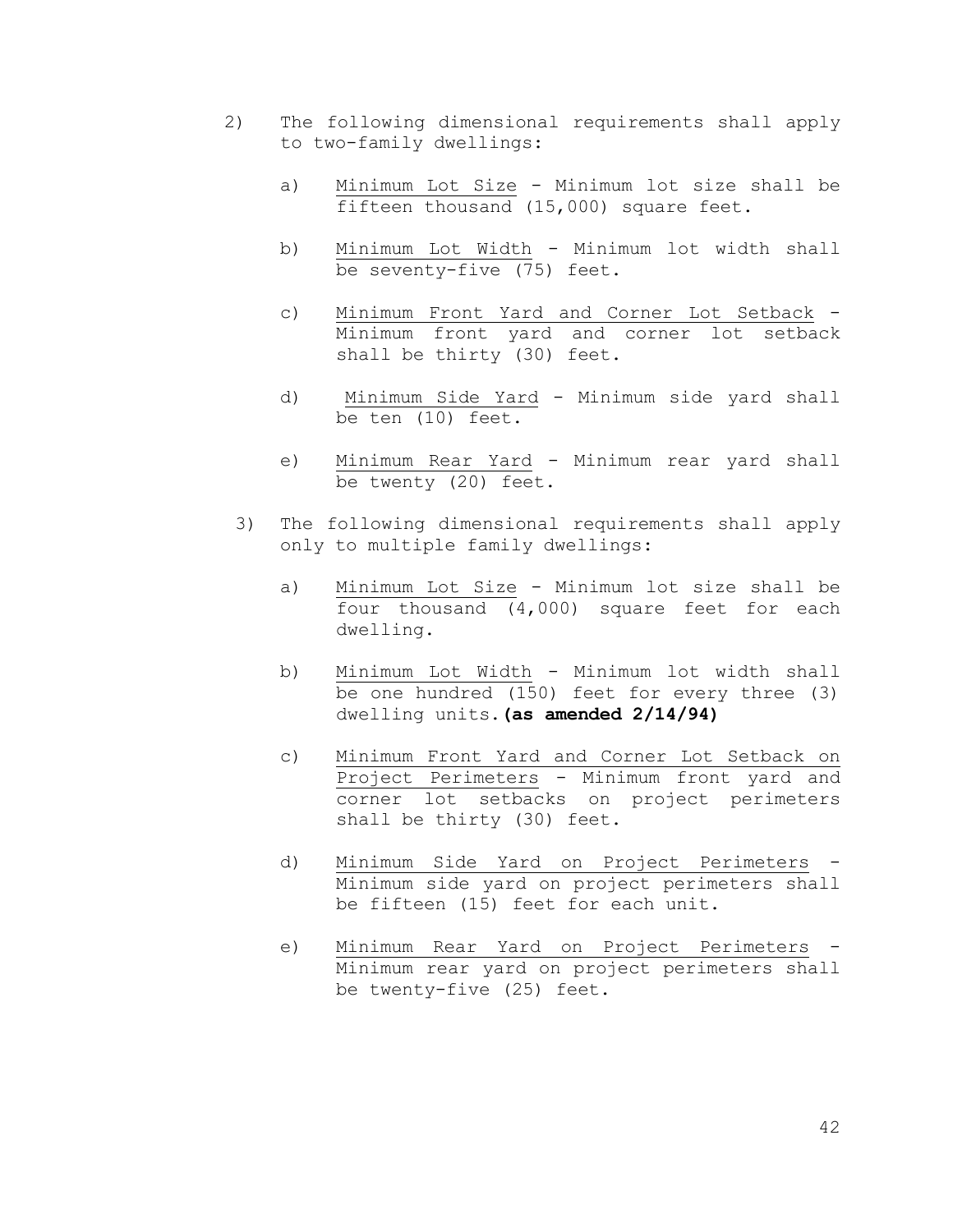- e. Off -Street Parking Off-street parking shall be required as provided in Section 15 of this ordinance.
- 4. O**ffice and Institutional District (O & I)** This district provides for the development of office and community institutions which have similar development characteristics and require locations close to the more intensive commercial districts or as buffers between commercial and residential neighborhoods.
	- a. Permitted Uses
		- 1) Accessory signs provided that such signs be no larger than four (4) square feet when attached to the main wall of a building and that the one allowable sign not attached to a building shall be unlighted and shall meet the following provisions: The sign or support structure shall be of a height of no greater than thirty (30) inches from its closest grade elevation to the top of the sign or support structure and such sign shall be no larger than ten (10) sqr. ft. In any event there shall be no more than one sign for each use in this district. Building walls NOT facing a residential lot may have one (1) attached sign, no larger than 20 square feet **(AMND 10/2015**). In the event that the use is multiple in nature (office condo), each use shall be allowed to have one, two (2) sqr. ft. non-attached sign. If the applicant wishes to exceed the height limits set herein, a two (2) sqr. ft. free standing sign is allowed. **(amend. 6/96)**
		- 2) Banks and savings and loans
		- 3) Business, art, and professional schools.
		- 4) Churches and cemeteries.
		- 4.1) Daycare facilities **(amend 5/98)**
		- 5) Medical and dental clinics and laboratories not including the practice of veterinary medicine.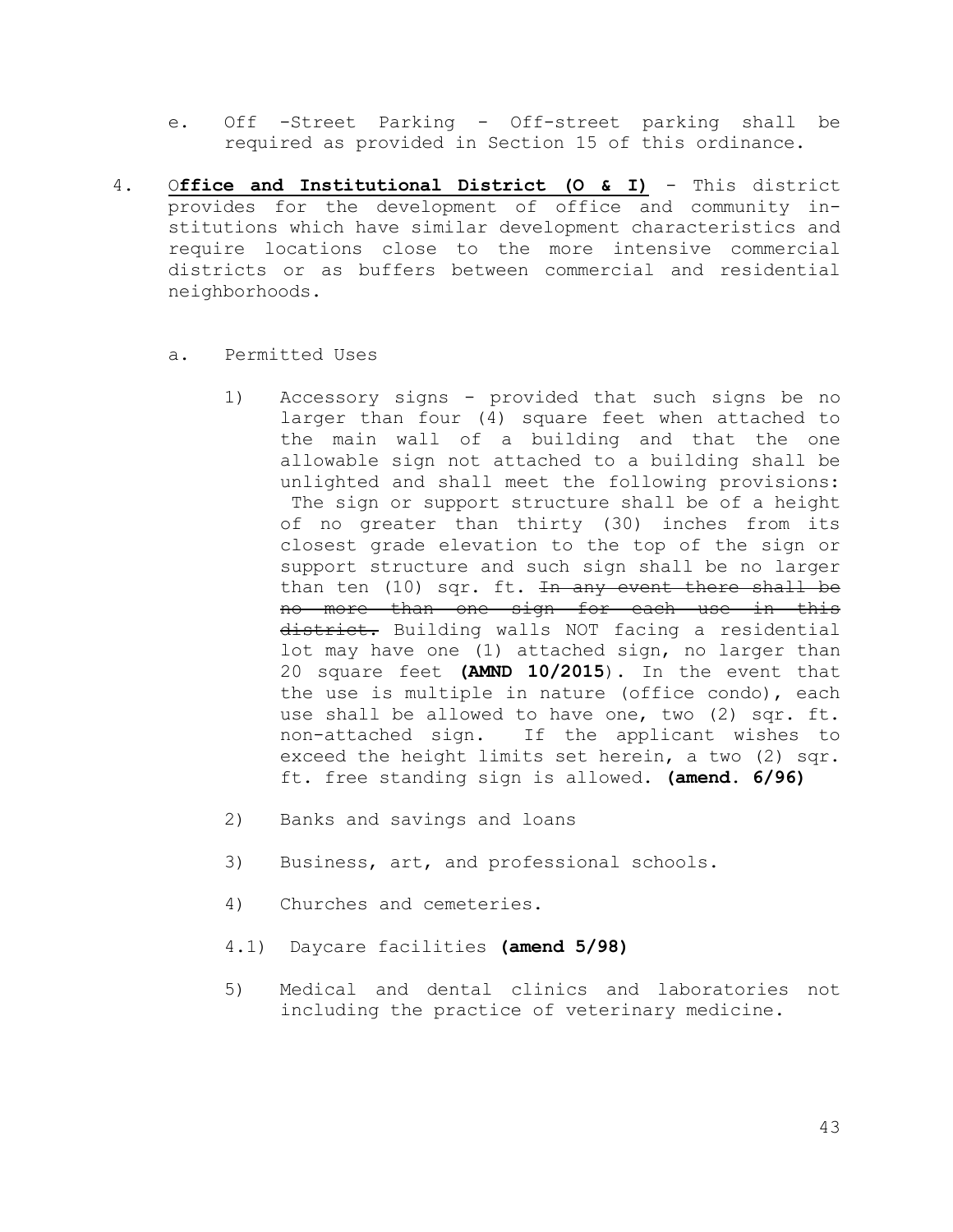- 6) Hospitals and nursing homes, not including animal hospitals.
	- 6.5) Hospital/Medical Complex Signage (2/18/19)
	- 7) Libraries.
	- 8) Offices and office buildings not involved in retail trade nor the maintenance of a stock of goods for sale.
	- 8.1) Office Condominiums **(amnd 10/12/92)**
	- 9) Residences provided they conform to the dimensional requirements set forth for the Medium Density Residential District (R-2).
	- 10) Off-street parking lots.
	- 11) Uses customarily accessory to the permitted uses; storage outside of buildings shall not be permitted.
	- 12) Pharmacies
	- 13) Solar Panels when attached to the structures roof. Solar arrays are prohibited. **(AMND 6/20)**
- b) Conditional Uses The following list of conditional uses shall only be permitted upon the approval of the Louisburg Board of Adjustment after the board finds that all the requirements of this ordinance are met. All conditional uses considered by the Louisburg Board of Adjustment shall not adversely affect the surrounding land uses in terms of appearance, safety, property values, and other effects which would normally be realized if such a use were located in a particular area. All conditional uses shall meet the yard and lot area requirements set forth for the Office and Institutional District (0 & I).
	- 1) **Expanded Accessory signs** The installation of the following signage may be considered only when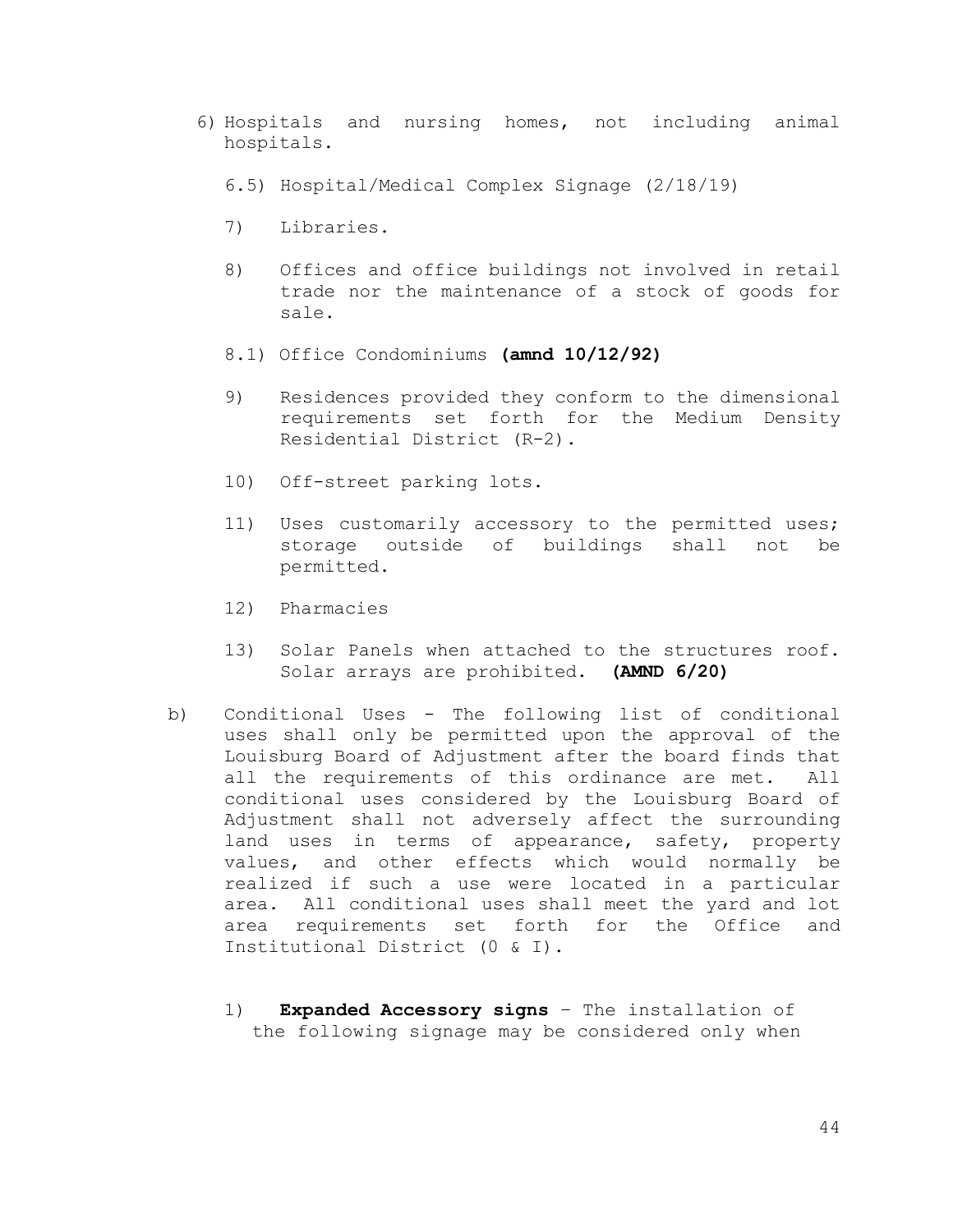the proposed location is adjacent to (1) an existing non-residential use and (2) a commercial thoroughfare, and provided that such signs be no larger than four (4) square feet when attached to the main wall of a building and that any sign not attached to a building shall be unlighted and shall meet the following provisions : The sign or support structure shall be of a height of no greater than thirty six (36) inches from it's closest grade elevation to the top of the sign or support structure and such sign shall be no larger than twenty (20) sq. ft. In any event there should be no more than one sign for each use in this district. In the event that the use is multiple in nature (office condo), the ground sign shall not exceed sixty (60) inches from the closest grade to the top of the structure and shall not exceed forty (40) square feet. **(amnd 3/2011)**

- 1.5) Veterinary hospital or clinic for small animals, dogs, cats, birds, and the like, provided that such hospital or clinic and any treatment rooms, cages, pens, or kennels be maintained within a completely enclosed, soundproof building and that such hospital or clinic be operated in such a way as to produce no objectionable odors outside its walls.
- 2) Clubs, religious organizations, union meeting halls, and civic organizations, fraternal clubs.
- 3) Public and private schools, parks, playgrounds, cemeteries, police and fire stations, public utility substations, utility towers, pumping sta tions, storage tanks, provided that each of the above uses are set back a minimum of fifty (50) feet from any exterior property lines. Natural evergreen landscaping of screening may be required by the board of adjustment.
- c. Special exceptions After due notice and hearing and subject to conditions and safeguards to be fixed by the town council based on a recommendation of the planning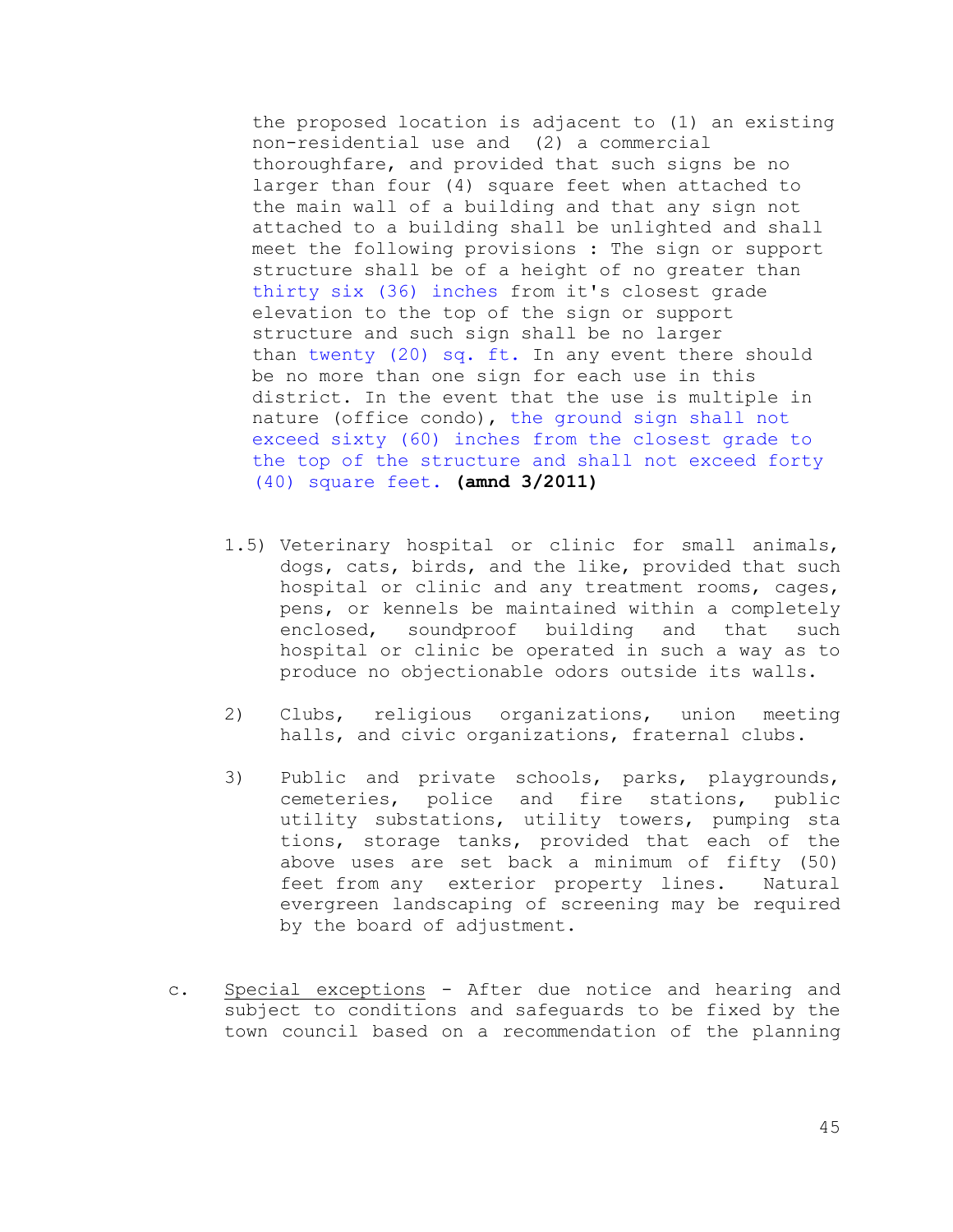board in each case a special exception permit may be granted by the town council for uses listed below, subject to the requirements of Section 19.

- 1) Office Parks.
- 2) Multi-family housing
- 3) Flea Markets **(amended 2/11/91)**
- 4) Fitness Centers **(amended 6/21/99)**
- d. Dimensional Requirements
	- 1) Minimum Lot Size Minimum lot size for each use shall be fifteen thousand (15,000) square feet.
	- 2) Minimum Lot Width Minimum lot width shall be eighty (80) feet.
	- 3) Minimum Front Yard and Corner Lot Setback Minimum front yard and corner lot setback shall be thirty (30) feet.
	- 4) Minimum Side Yard Minimum side yard shall be fifteen (15) feet.
	- 5) Minimum Rear Yard Minimum rear yard shall be twenty (20) feet.
- e. Off -Street Parking Off -street parking shall be provided as required by Section 15 of this ordinance.
- 5. **Downtown Business District (B-l)** The regulations for this district are designed to permit a concentrated development of permitted facilities within the central portion of Louisburg.
	- a. Permitted Uses:
		- 1) Accessory signs provided they do not project beyond the width of the sidewalk. There shall be no more than two advertising signs for each use within this district. Each sign shall be no more than 30 square feet.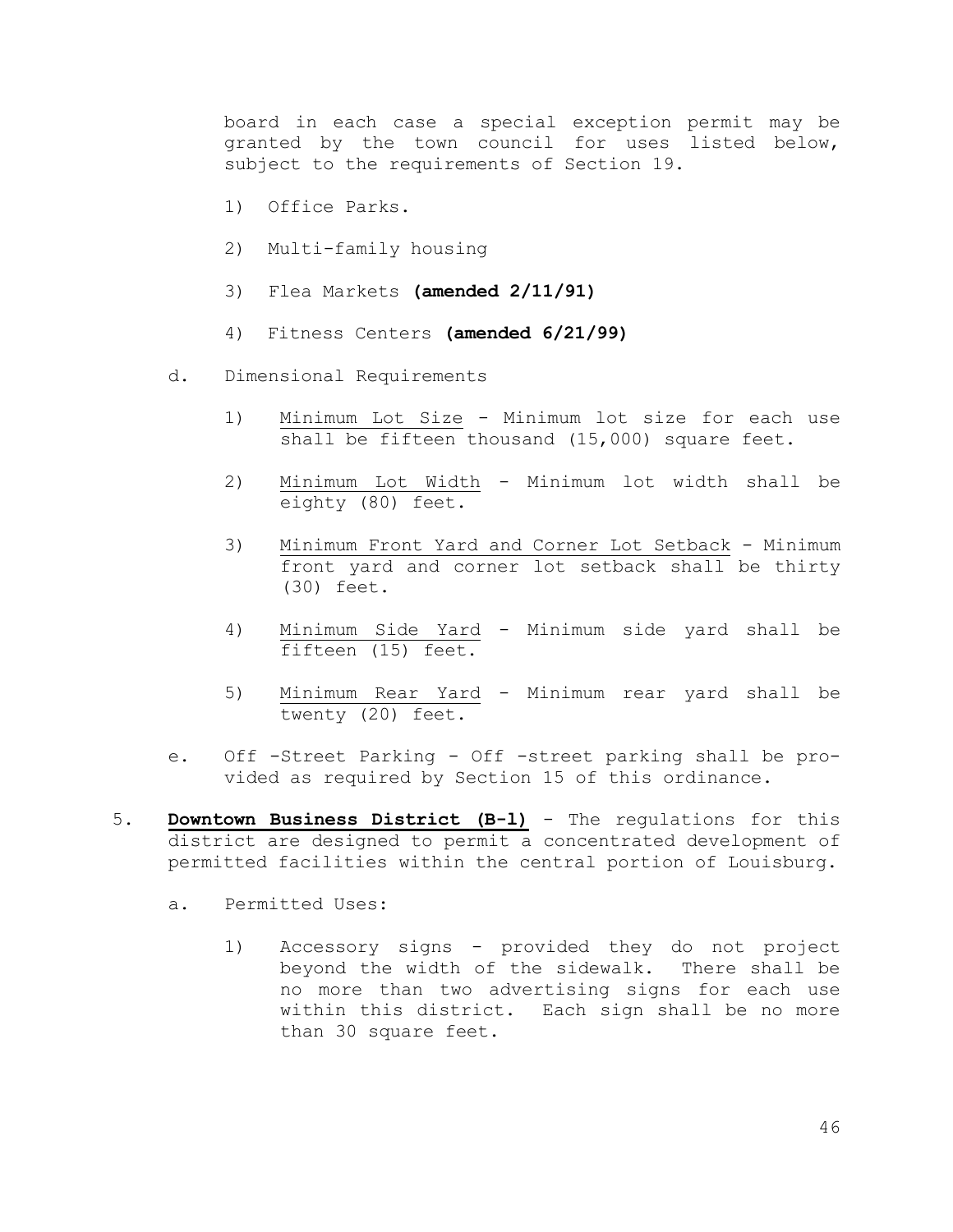- 1.5) Anodizing Operation
- 2) Armories.
- 3) Banks.
- 4) Barber shops.
- 5) Beauty shops.
- 6) Billiard parlors.
- 7) Bus stations.
- 8) Churches. **(AMND 3/15/2010)**
- 8.5) Crematories as an accessory use to funeral home **(AMND 3/15/2010)**
- 9) Eating and drinking establishments, excluding drive-in facilities.
- 9.1) Farmers Market
	- 10) Fire stations.
	- 11) Funeral homes.
	- 12) Hardware stores.
	- 13) Hotels.
	- 14) Laundromats.
	- 15) Laundry and dry cleaning pick-up stations.
	- 16) Libraries.
	- 17) Offices--business, professional and governmental uses.
	- 18) Parking lots.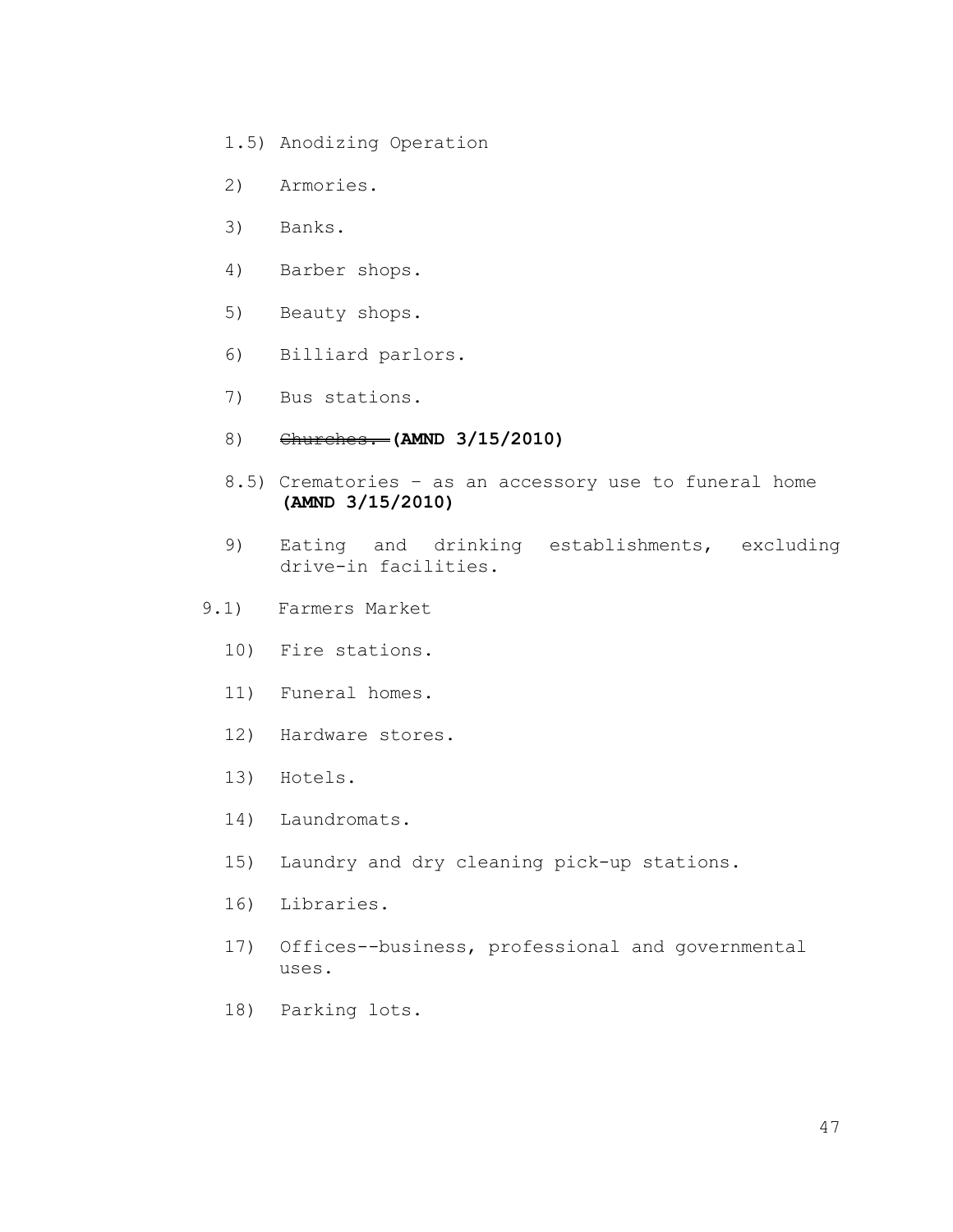- 19) Police stations and jail.
- 20) Repair shops for jewelry, shoes, and household appliances.
- 21) Retail sales establishments not otherwise listed, but not to include automotive sales and service establishments.
- 21.5)**Solar Panels** Permit as an **accessory use** by right when attached to the roof of a structure. Solar arrays are prohibited. **(AMND 6/20)**
- 22) Taxi stands.
- 23) Theaters, indoor.
- 24) Uses customarily accessory to permitted uses, but not to include open air storage.
- b. Conditional Uses The following list of conditional uses shall only be permitted upon the approval of the Louisburg Board of Adjustment after the board finds that all the requirements of this ordinance are met. All conditional uses considered by the Louisburg Board of Adjustment shall not adversely affect the surrounding land uses in terms of appearance, safety, property values, and other effects which would normally be realized if such a use were located in a particular area. All conditional uses shall meet the yard and lot area requirements set forth for the Downtown Business District (B-l).
	- 1) Automotive sales and/or service, provided that service areas are enclosed by a solid fence of at least six (6) feet in height. Service stations shall have a minimum lot size of seven thousand (7,000) square feet and one hundred (100) feet of frontage along a street. All service station equipment shall be located a minimum of twenty-five (25) feet from all exterior property lines.
	- 2) Bowling alleys.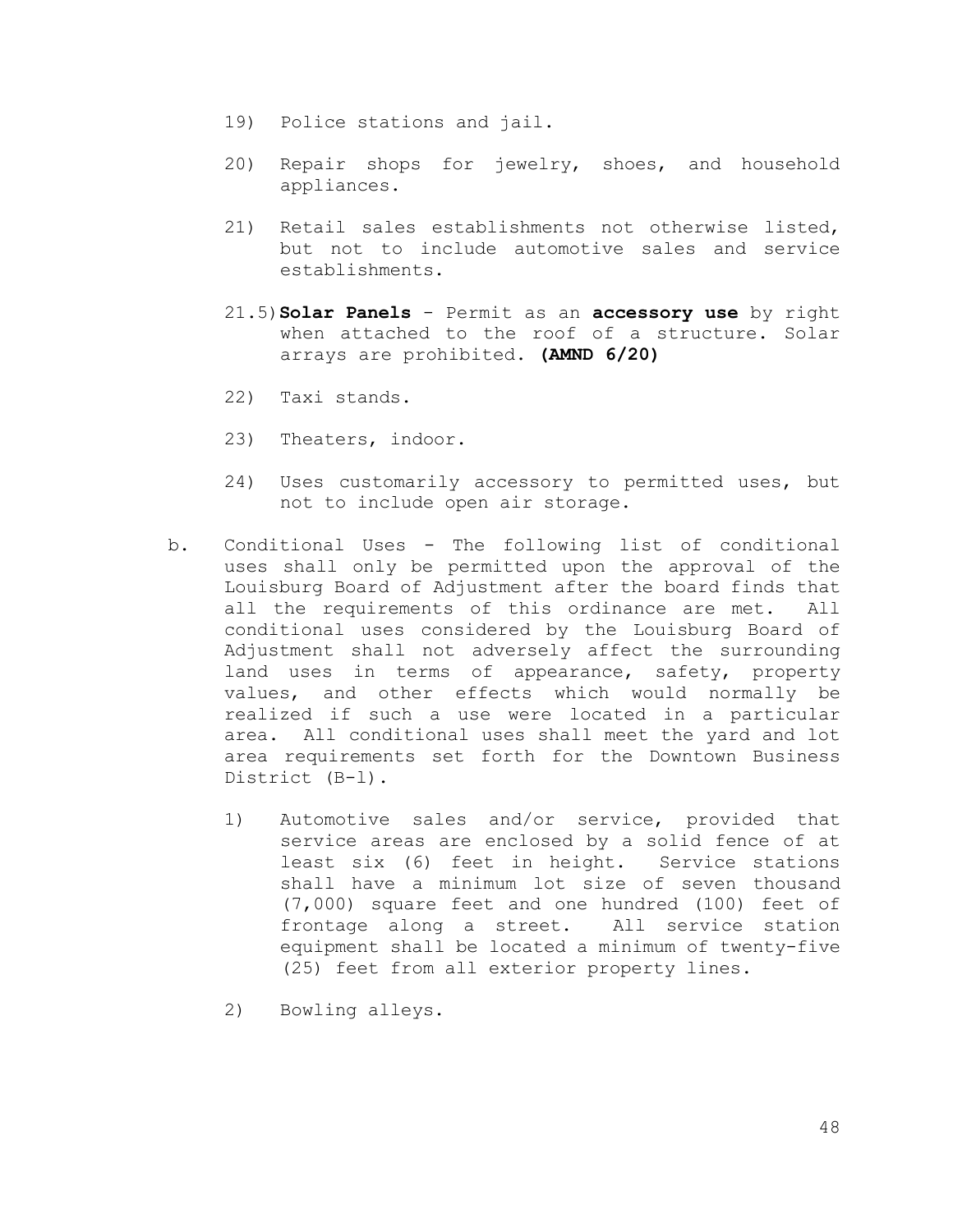- 3) Building supplies and equipment sales provided all open-air storage areas are enclosed by a fence at least six (6) feet in height.
- 4) Farm equipment sales and service provided that service areas are enclosed by a fence of at least six (6) feet in height.
- 5) Printing establishments.
- 6) Public utility towers, substations, pumping stations, and storage tanks provided such facilities are located at least fifty (50) feet from all exterior property lines.
- 6.25)Residential apartments as a mixed-use, "upperstory" development, in conjunction with a primary commercial use located on the lowest building floor. **(AMND 6/20)** NOTE: The lowest building floor is defined at grade level of the buildings front and primary commercial access)
- 6.5) Minor Auto Part Restoration **(Amnd Jan. 2008)**
- 7) Warehouses.
- 8) Clubs, religious organizations, union meeting halls, civic organizations and fraternal clubs.
- 9) Public and private schools, parks, playgrounds.

9.1) Woodworking **(amnd 9/9/91)**

- c. Special Exceptions After due notice and hearing and subject to conditions and safeguards to be fixed by the town council based on a recommendation of the planning board in each case a special exception permit may be granted by the town council for uses listed below, subject to the requirements of Section 19.
	- 1) Shopping center.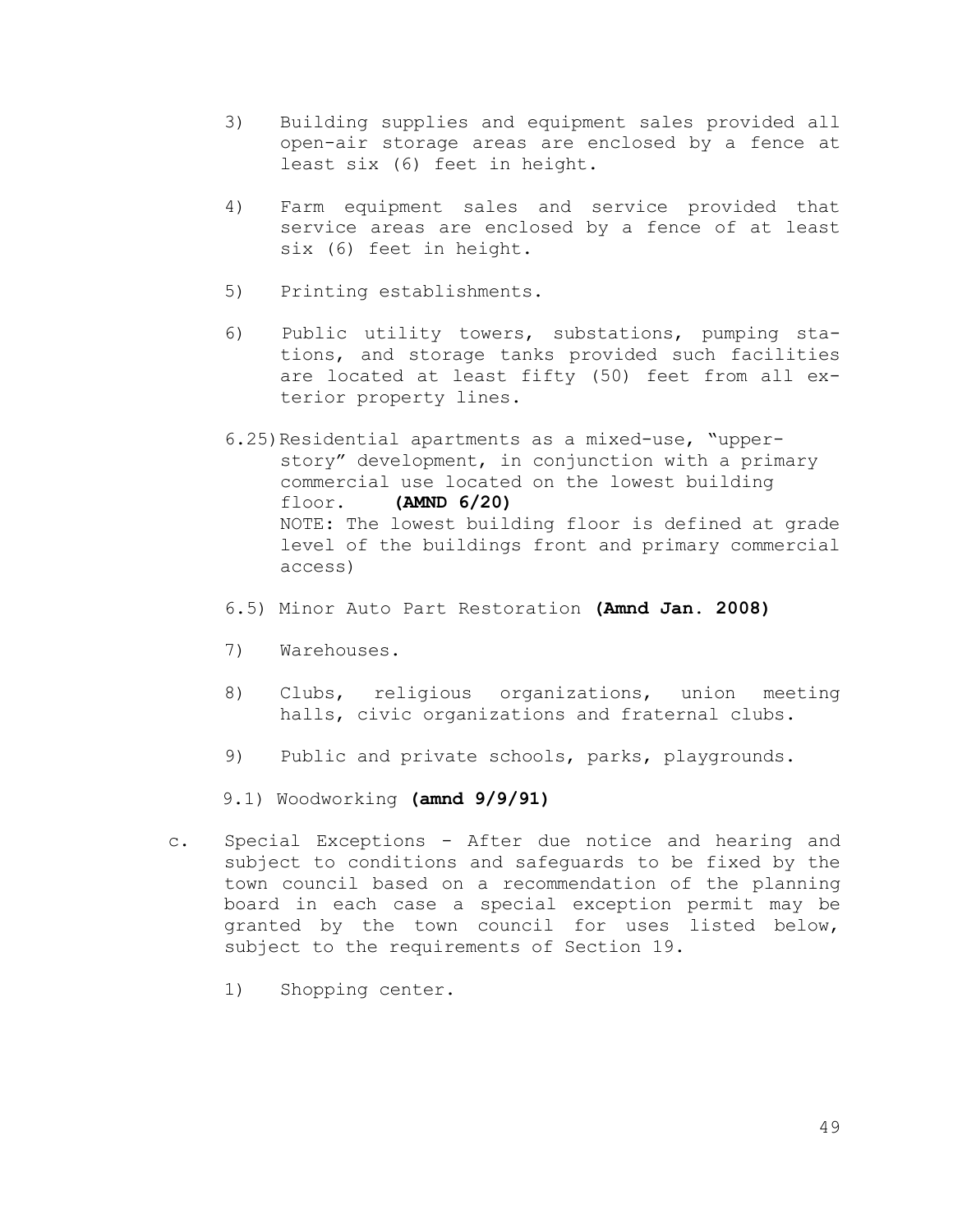- 2) Multi-family dwelling units, including apartments, condominiums and townhouses. **(AMND 6/20)**
- 3) Flea Markets **(amended 2/11/91)**
- d. Dimensional Requirements
	- 1) There shall be no minimum lot size within the downtown business district.
	- 2) There shall be no minimum lot width within the downtown business district.
	- 3) There shall be no front yard requirement within the downtown business district other than any new building that is constructed shall be set back the same distance from the street right-of-way as are the buildings on the adjoining lots. Where there are no buildings on the adjoining lots, the minimum setback shall be ten (10) feet.
	- 4) There shall be no minimum side yard requirements within this district. However, where side yards are provided they shall be a minimum of five (5) feet wide. Where a business use abuts a residential district, the structure shall be a minimum of twenty (20) feet from all exterior property lines abutting the residential district.
- e. Off-street parking and off-street loading requirements as found in Section 15.
- 6. **Highway Business District (B-2)** The Highway Business B-2 District is generally located on the major thoroughfare in town and provides space for offices, services and retail goods. The regulations for this district are intended to require ample parking and for controlled traffic movement.
	- a. Permitted Uses
		- 1) Adult Establishments **(AMND. 11/01)**
		- l.5) Accessory signs provided there are no more than two (2) outdoor signs advertising each use. Each sign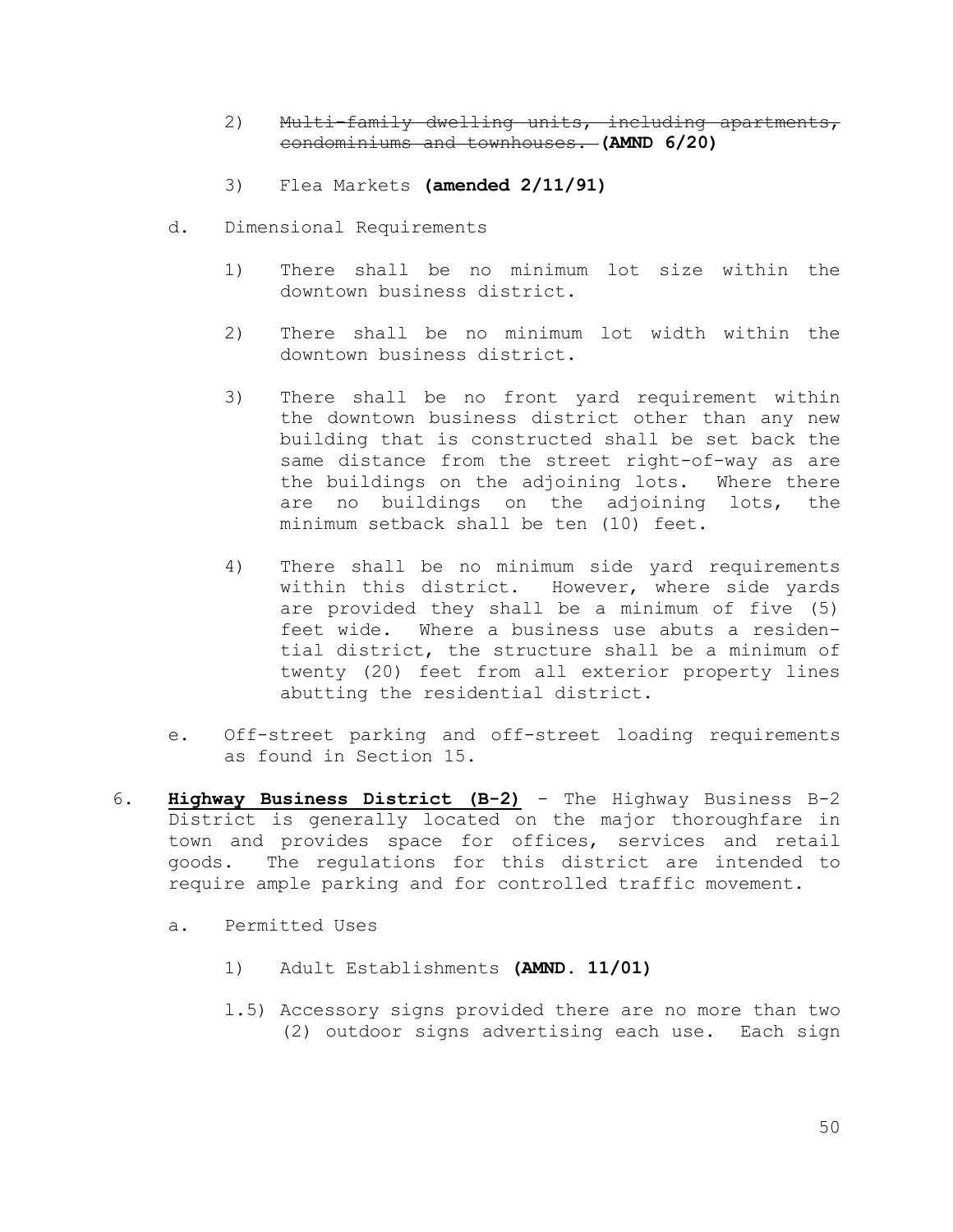shall be no more than fifty (50) square feet. One of the allowed signs may be a "reader board" type sign which shall be no larger than twenty (20 sq. ft.) square feet.

- 2) Animal hospitals.
- 3) Automotive sales and service.
- 4) Automotive washing establishments.
- 5) Bowling alleys.
- 6) Building supplies sales.
- 7) Clubs, lodges and similar group organizations.
- 7.5) Crematories as an accessory use to funeral home **(AMND 3/15/2010)**
- 8) Dairy bars.
- 9) Drive-in banks.
- 9.1) Farmers Market
	- 10) Fire and police stations.
	- 11) Food and beverage establishments.
	- 11.5)Funeral Home
	- 12) Gift shops.
	- 13) Golf driving ranges, miniature golf courses and par 3 courses.
	- 14) Independent signs, provided they are a maximum size of three hundred (300) sq. feet, are no closer than eleven hundred (1100) feet to one another and there is no more than one sign per lot.(see amendment of 3/84)
	- 15) Ice pick-up stations.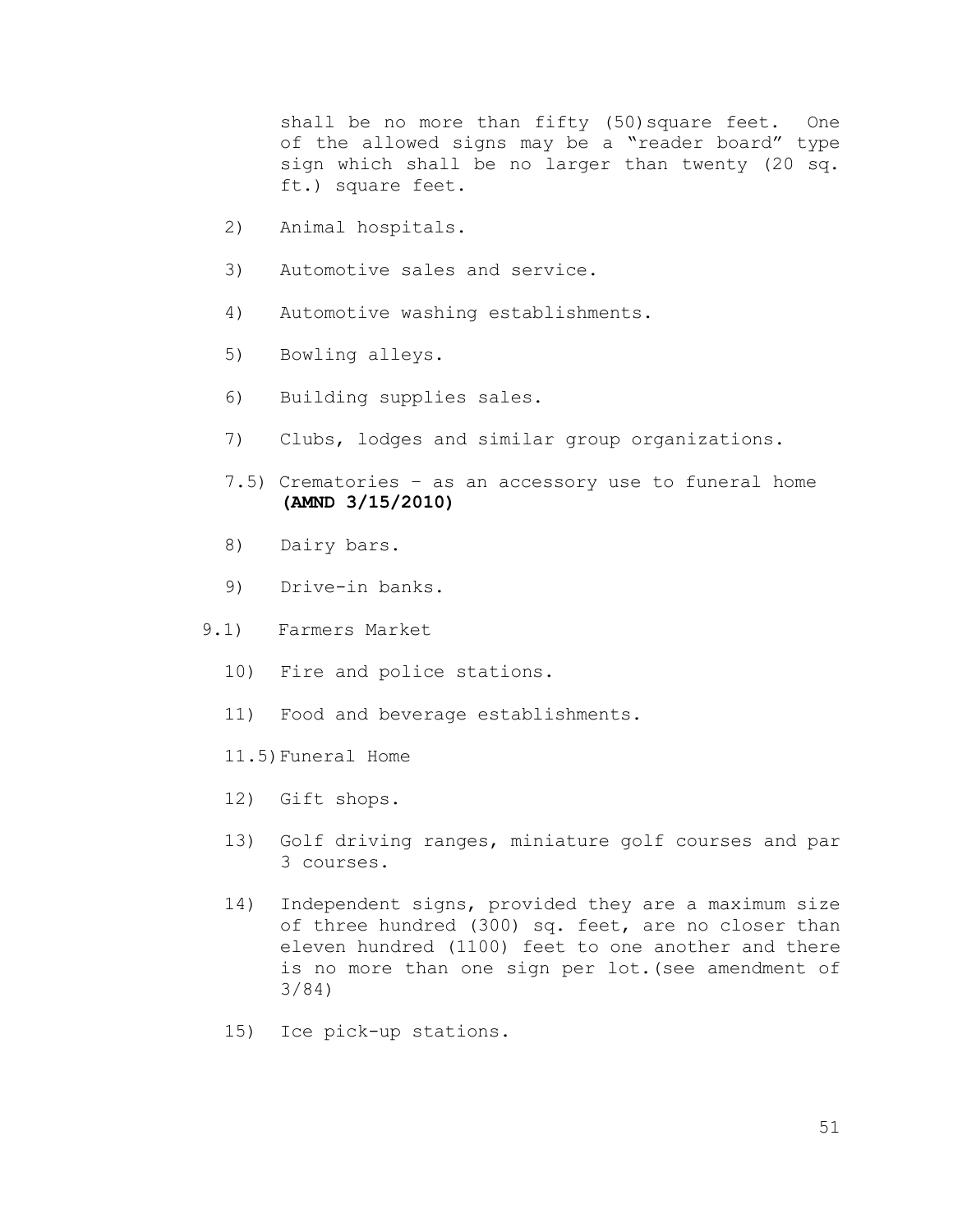- 16) Motels and motor hotels.
- 17) Mobile home sales.
- 18) Office buildings.
- 19) Parks and picnic areas.
- 20) Printing establishments.
- 21) Public utility towers, substations, pumping stations, and storage tanks provided that such facilities are a minimum of fifty (50) feet from all exterior property lines.
- 22) Repair shops for the servicing of household appliances jewelry and shoes.
- 23) Restaurants, including drive-in type facilities.
- 24) Service stations.

24.2) **Solar Panels** Permit as an accessory use by right when attached to the roof of a structure. Solar arrays are prohibited. (**AMND 9/12 and 6/20)**

- 24.5 Tattooing **(AMND. 11/01)**
- 25) Theaters of a drive-in nature provided that no part of the theater screen, projection booth, or other structure shall be located closer than three hundred (300) feet to any residential district or closer than fifty (50) feet to any exterior property line or public right-of-way. The theater screen shall not face a major highway.
- 26) Video Sweepstakes Operation **(2/18/19)**
- 27) Warehouses.
- 28) Customary accessory uses and structures when located on the same lot as the main structure.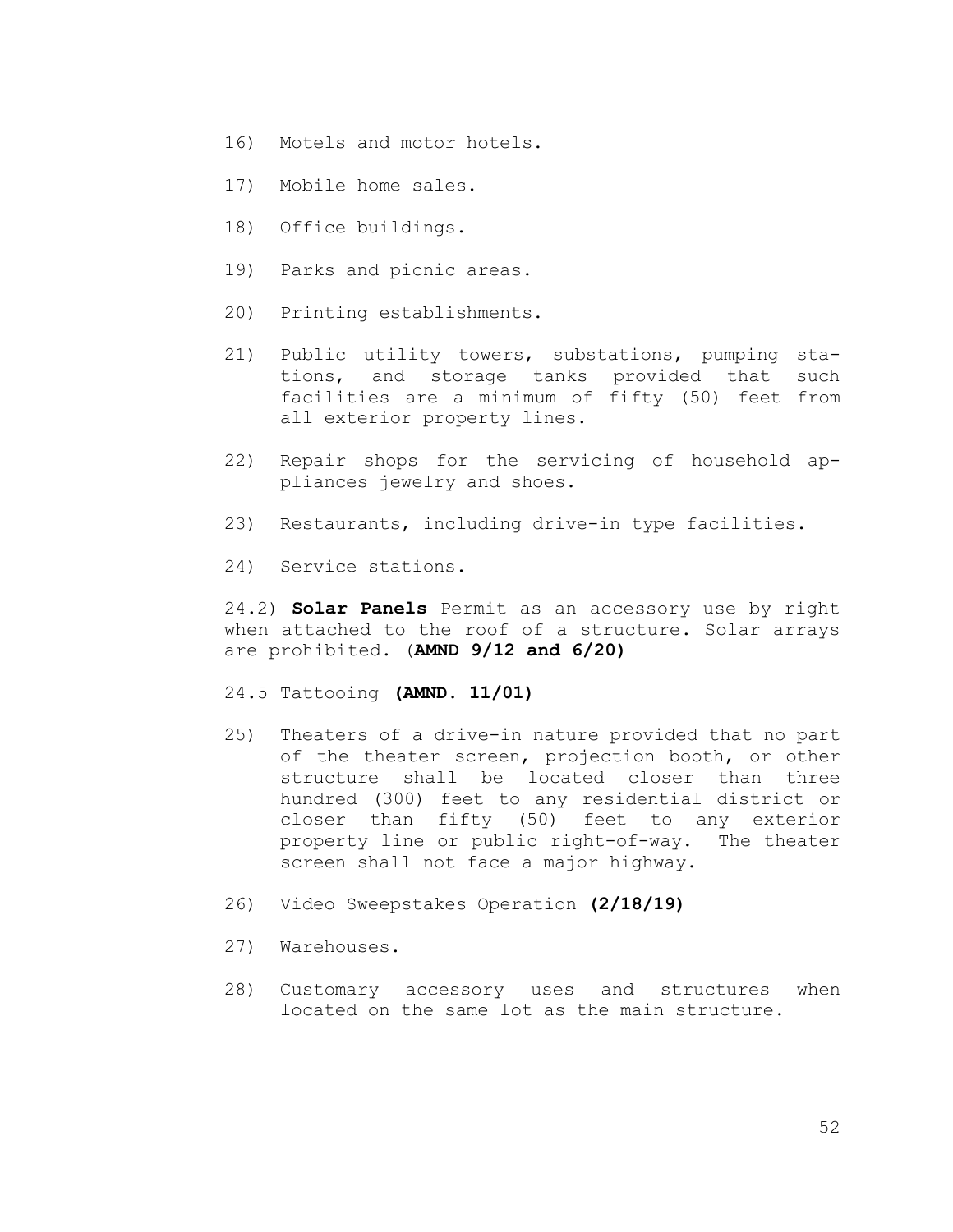- 29) All uses permitted in the Neighborhood Business District with the exception of number (1**).(7/9/90)**
- b. Conditional Uses The following list of conditional Uses shall only be permitted upon the approval of the Louisburg Board of Adjustment after the Board finds that all of the requirements of this ordinance are met. All Conditional Uses considered by the Louisburg Board of Adjustment shall not adversely affect the surrounding land uses in terms of appearance, safety, property values, and other effects that would normally be realized if such a use were located in a particulararea. All Conditional Uses shall meet the yard and lot area requirements set forth for the Highway Business (B-2) District.

1) Any proposed use that is considered B-2 in nature and will be developed and/or extended and which is at the time of the request for development or extension adjacent to a Single Family (R-1) District.

- c. Special Exceptions After due notice and hearing and subject to conditions and safeguards to be fixed by the town council based on a recommendation of the planning board in each case a special exception permit may be granted by the town council for uses listed below, subject to the requirements of Section 19.
	- 1) Shopping Center.
	- 2) Multi-family housing
	- 3) Flea Markets **(2/11/91)**
- d. Dimensional Requirements
	- 1) Minimum Lot Size Minimum lot size for each use shall be ten thousand (10,000) square feet.
	- 2) Minimum Lot Width Minimum lot width shall be one hundred (100) feet.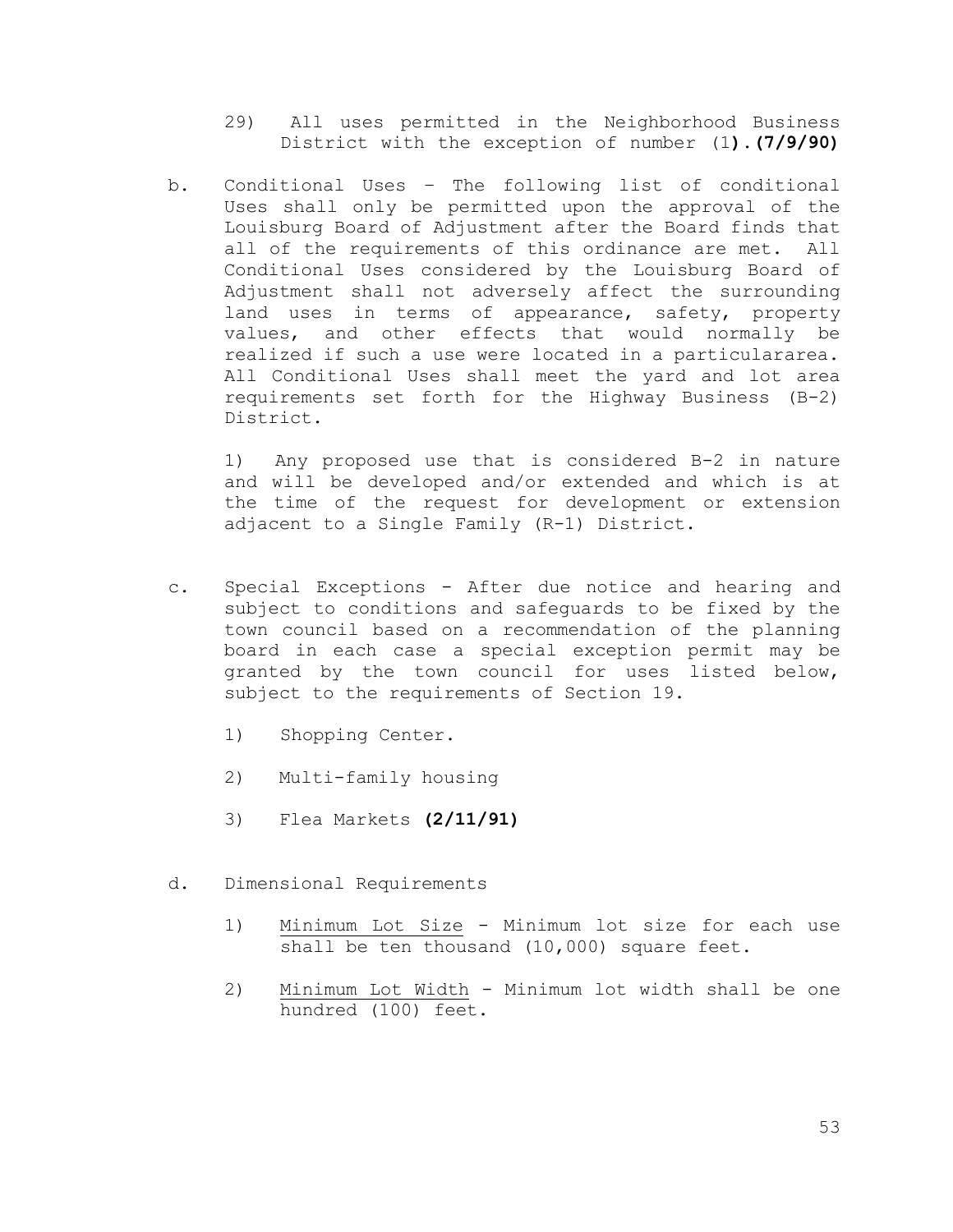- 3) Minimum Front Yard Minimum front yard shall be thirty (30) feet.
- 4) Minimum Side Yard Minimum side yard shall be fifteen (15) feet on each side of the building.
- 5) Minimum Rear Yard Minimum rear yard shall be twenty (20) feet.
- 6) The first five (5) feet from the front property line shall be developed for grass and plants, and shall not be used for any purpose except for necessary drives and walks.
- 7) Special exception shopping center site plans which do not provide minimum yards along interior lot lines within the Highway Business District may be approved. All exterior lot lines and yard requirements along the perimeter of the shopping center shall satisfy the standards as listed above.**(3/12/91)**
- e. Off-street parking Off-street parking shall be provided as required by Section 15 of this ordinance.
- 7. **Neighborhood Business District (B-3)** The Neighborhood Business District B-3 is established as a district in which the principal use of land is for those retail trade and office purposes which are properly located near residential areas and which cater to the everyday needs of a residential neighborhood.
	- a. Permitted Uses
		- 1) Accessory signs provided they advertise only the use of the land upon which they are located and provided further that there is no more than one (l) sign for each use within this district.
		- 2) Banks and savings and loans.
		- 3) Barber shop.
		- 4) Beauty shop.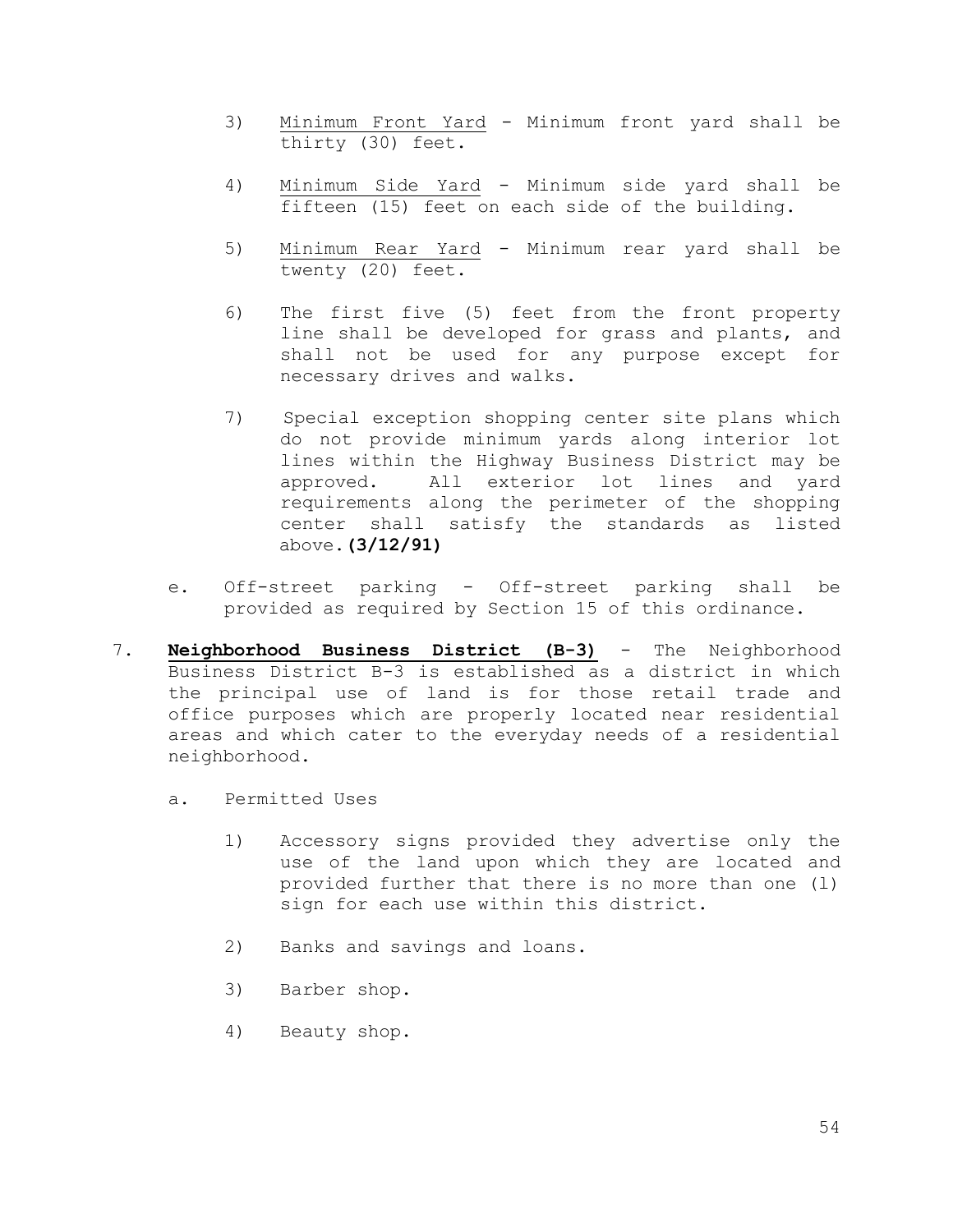- 5) Camera Shop.
- 6) Delicatessen.
- 7) Drug store.
- 8) Dry Cleaners.
- 9) Florist (retail).
- 9.1) Furniture and Appliance Sales/Service. **(3/12/91)**
	- 10) Gift and stationary.
	- 11) Grocery store.
	- 12) Hardware store.
	- 13) Indoor restaurant.
	- 14) Meat market.
	- 15) Music store.
	- 16) Novelty store.
	- 17) Offices for business and professional use.
	- 18) Post office.
	- 19) Public and private schools, parks, playgrounds, libraries, churches, cemeteries, police and fire stations.
	- 20) Public utility substations, utility towers, pumping stations, storage tanks, provided that each of the above uses are set back a minimum of fifty (50) feet from any exterior property line. Natural evergreen landscaping or screening may be required.
	- 20.5) **Solar Panels** Permit as an accessory use by right when attached to the roof of a structure. Solar arrays prohibited. (**AMND 9/12 and 6/20)**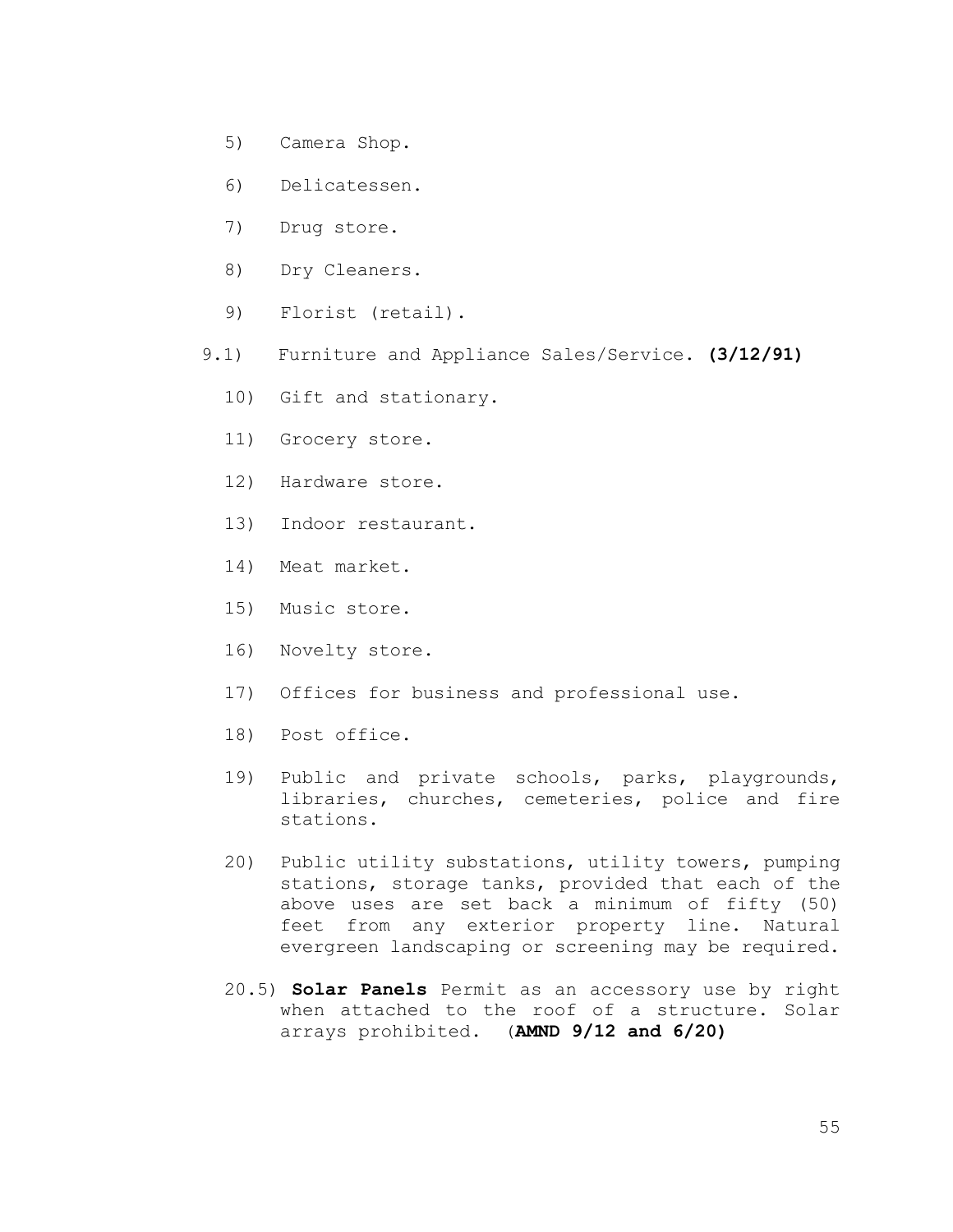- 21) Tailor shop.
- 22) Taxicab call stand.
- 23) Toy store.
- 24) Variety shop.
- b. Special Exceptions After due notice and hearing and subject to conditions and safeguards to be fixed by the town council based on a recommendation of the planning board in each case a special exception permit may be granted by the town council for uses listed below, subject to the requirements of Section 19.
	- 1) Gas stations.
	- 2) Medical and dental clinics and laboratories, not including the practice of veterinary medicine.
	- 2) Auto Sales (No Service) [Council stipulation that No obnoxious noise or lighting effects and all untitled, disabled vehicles removed within 30 Days].**(amended 6/5/89)**
- c. Dimensional Requirements
	- 1) Minimum Lot Size Minimum lot size for each use shall be ten thousand (10,000) square feet.
	- 2) Maximum Square Footage Maximum square footage shall be five thousand (5000) square feet or 15% of total lot area whichever is greater, of gross developed area shall be permitted for any one establishment. (**Amended 2/9/04)**
	- 3) Minimum Lot Width Minimum lot width shall be seventy-five (75) feet.
	- 4) Minimum Side Yard Minimum side yard shall be ten (10) feet.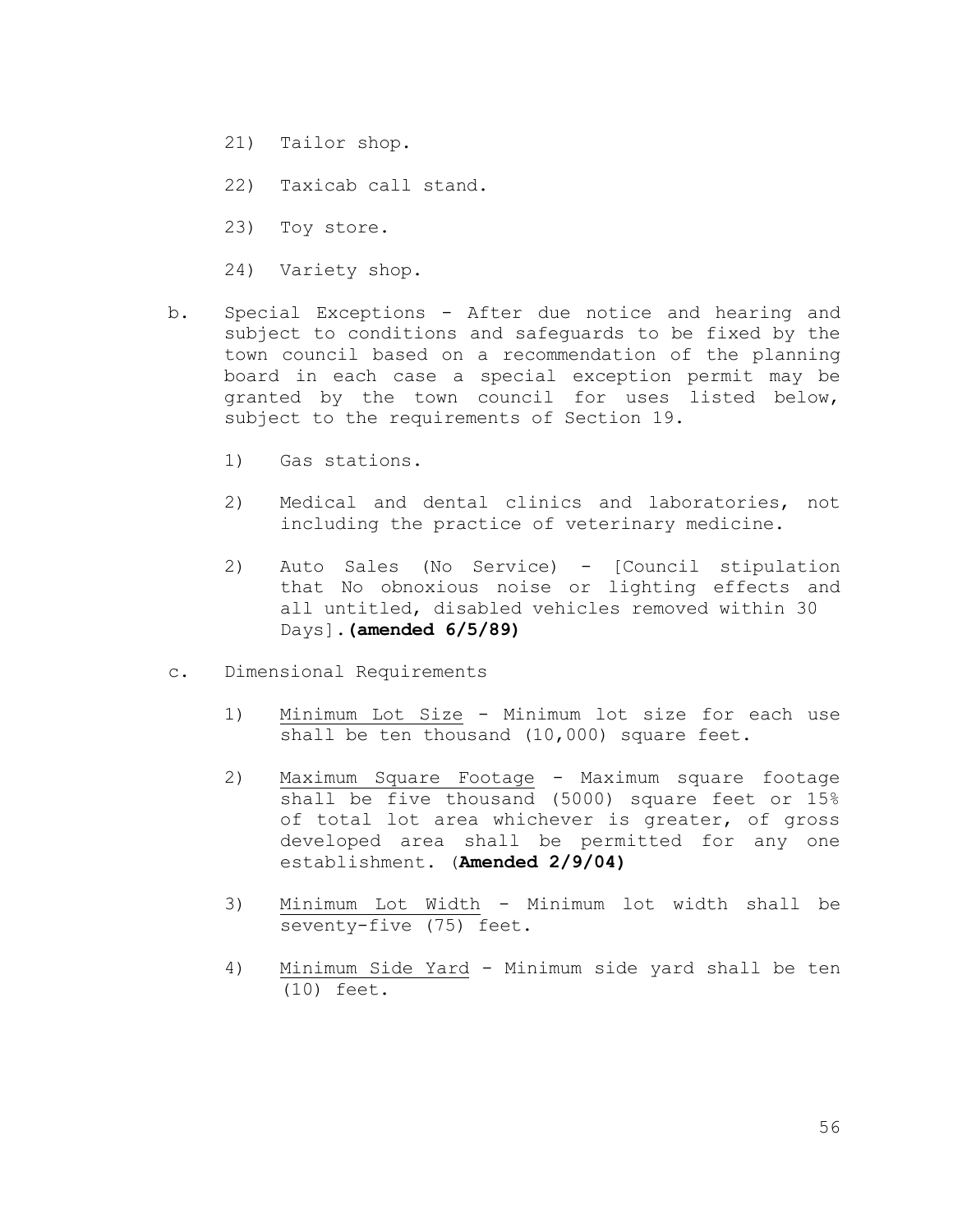- 5) Minimum Rear Yard Minimum rear yard shall be twenty (20) feet.
- 6) Minimum Front Yard and Corner Lot Setback Minimum front yard and corner lot setback shall be twentyfive (25) feet. Minimum required depth of front yard and/or corner lot setback shall be developed for sidewalks, grass and plants and the necessary driveways. Off-street parking shall not be permitted in this area.

# 8. **Special Highway Overlay District SHOD**

(a) The purpose of this district is to establish the least burdensome regulations to protect and preserve the natural scenic beauty along designated major highways within the Special Highway Overlay District in the town of Louisburg's zoning jurisdiction, while allowing the orderly development of land located along such highways. In order to protect and enhance both the public and private interests in and along the highway system, the district is adopted for the purposes of:

1) Protecting the public investment in and lengthening the time during which highways can continue to serve their functions without expansion or relocation by expediting the free flow of traffic through the creation of parallel accessways, and reducing the hazards arising from multiple points of ingress and egress and cluttered roadside development;

2) Reducing the costs of future highway expansions by requiring that buildings and structures be sufficiently set back from the right-of-way to provide adequate space for roadway improvements, site distances, and adequate storage for vehicles until they can safely enter the highway;

3) Reserving adequate roadside space through which neighborhood traffic may be admitted to and from the highway system in a manner that avoids undue traffic concentrations, sudden turnings and stoppings and other hazards; and

4) Achieving a common unified appearance along a roadway with other jurisdictions of the county.

(b) It is the intent of these regulations that development in the Special Highway Overlay District shall be in harmony with and shall preserve the natural beauty and character of the existing landscape and the historic architecture of Louisburg. Ensuring the attractiveness of uses will in turn contribute to and enhance trade, capital investment and the general welfare.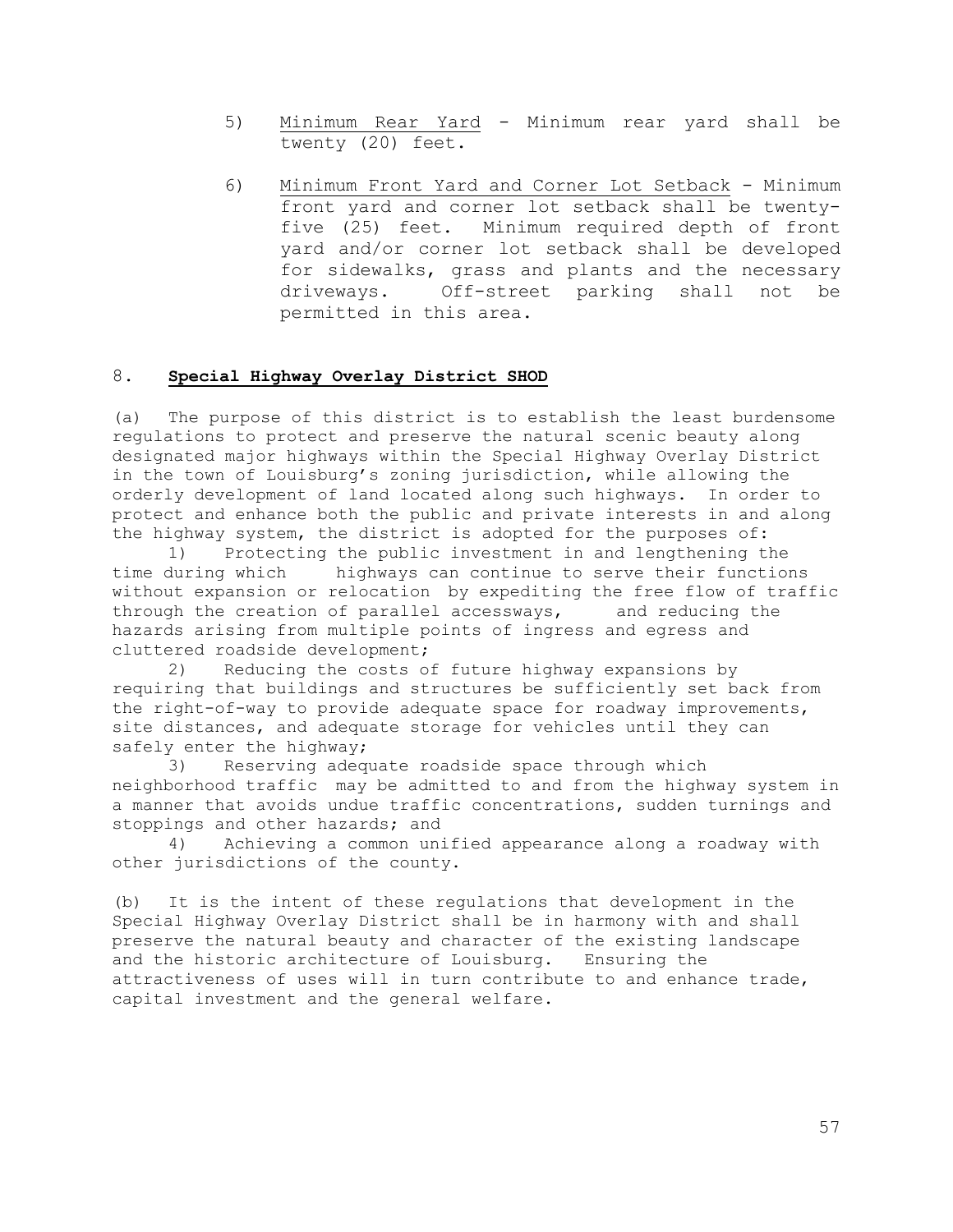(c) As an overlay district, the Special Highway Overlay District provides additional development requirements and standards which must be met by any development on the property. All development within this overlay district shall comply with the regulations of this Part.

#### (a) **Permitted Uses**

Subject to the provisions of this Hwy 401 - South district all general uses, conditional uses and special exceptions that are allowed in the R-1, O&I, and B-2 zoning districts are allowed in the Special Highway Overlay District unless specifically enumerated and prohibited.

Pursuant to the provisions contained in this District the Louisburg Town Council can issue in this District the following additional uses as special exceptions:

## **1. Alternative highway district designs; and landscaping alternate means of compliance.**

- 2. Bed and Breakfast establishments (R-1)
- *3.* Animal Hospitals (O&I)
- *4.* Automotive Sales (B-2)
- *5.* Mini-Storage warehousing allowed as conditional use on second tier and beyond lots
- (b) Prohibited Uses

Expressly prohibited uses district-wide include:

- off premise signs;
- roof mounted signs;
- signs employing flashing or traveling lights, blinking lights or lights that may be confused with traffic signal lights;

The following uses are hereby enumerated and prohibited within the respective zoning district unless the use may be permitted by the Town Council as part of a Master Land Use Plan Special Exception. **(amnd 2/07)**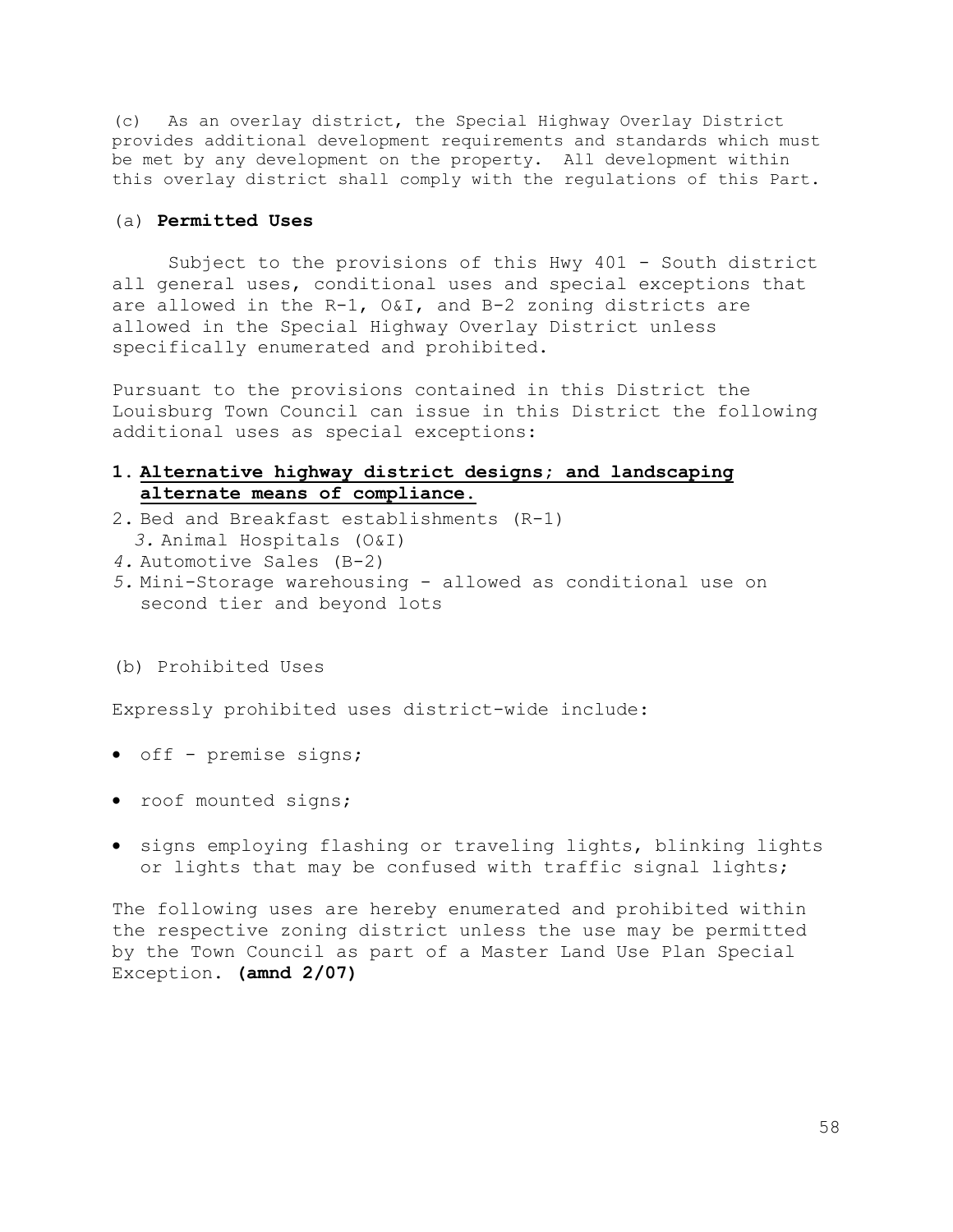#### **R-1 Residential:**

• Boarding and Rooming Houses

## **O&I Office/Institutional:**

- Residences allowed with R-2 requirements (only R-1 dimensions allowed for residential uses;
- Off-Street parking facilities
- Multi-Family Housing
- Flea Markets

#### **B-2 Highway Business:**

- Bowling Alleys
- Gaming rooms/facilities
- Adult Entertainment establishments
- Drive-thru restaurants/food establishments: unless permitted by the Town Council as an approved use in a Master Land Use Plan Special Exception. **(amnd 2/07)**
- Golf ranges, Par 3, or miniature courses
- Convenience stores/marts: unless permitted by the Town Council as an approved use in a Master Land Use Plan Special Exception.**(amnd 2/07)**
- Flea Markets
- Mobile Home sales
- Public Utility/Cellular towers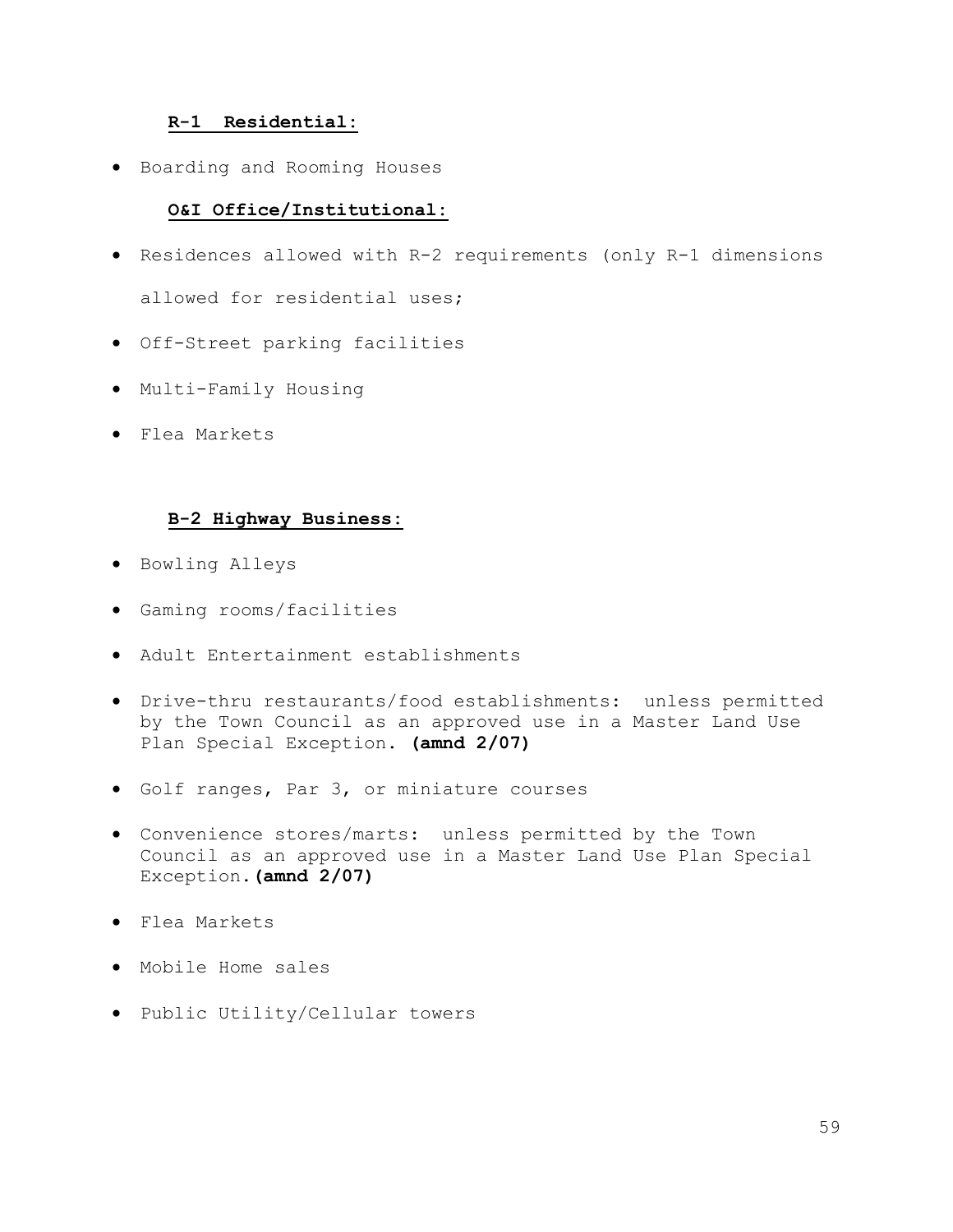- Drive-in theaters
- Warehouses
- Farmers Markets
- Multi-Family Housing

## Site standards

The standards of both the Special Highway Overlay District and the standards applicable to the proposed use which are established in the provisions for that uses zoning district shall apply (ex. A B-2 use approved within the SHOD shall meet the development provisions for such use required in the B-2 district standards of the Zoning Ordinance in addition to the specific SHOD regulations). Where the standards of the SHOD and the specific use differ, the more restrictive standard shall apply.

## **See Section 20 for appropriate standards**

- 9. **Light Industrial District (I-1)** The principal use of the land within the Light Industrial District is that of industrial activity which is operated in a relatively clean, quiet and un-obnoxious manner.
	- a. Special Exceptions After due notice and hearing and subject to conditions and safeguards to be fixed by the town council based on a recommendation by the planning board in each case a special exception permit may be granted by the town council for uses listed below, subject to requirements of Section 19.
		- 1) Animal Shelters **(AMND 6/18/07)**

l.5) Bottling Plants.

- 2) Building materials sales and storage yards.
- 3) independent signs provided they advertise only the use of the land upon which they are located, and independent signs provided they are a maximum size of three hundred sq. ft. (300) feet and eleven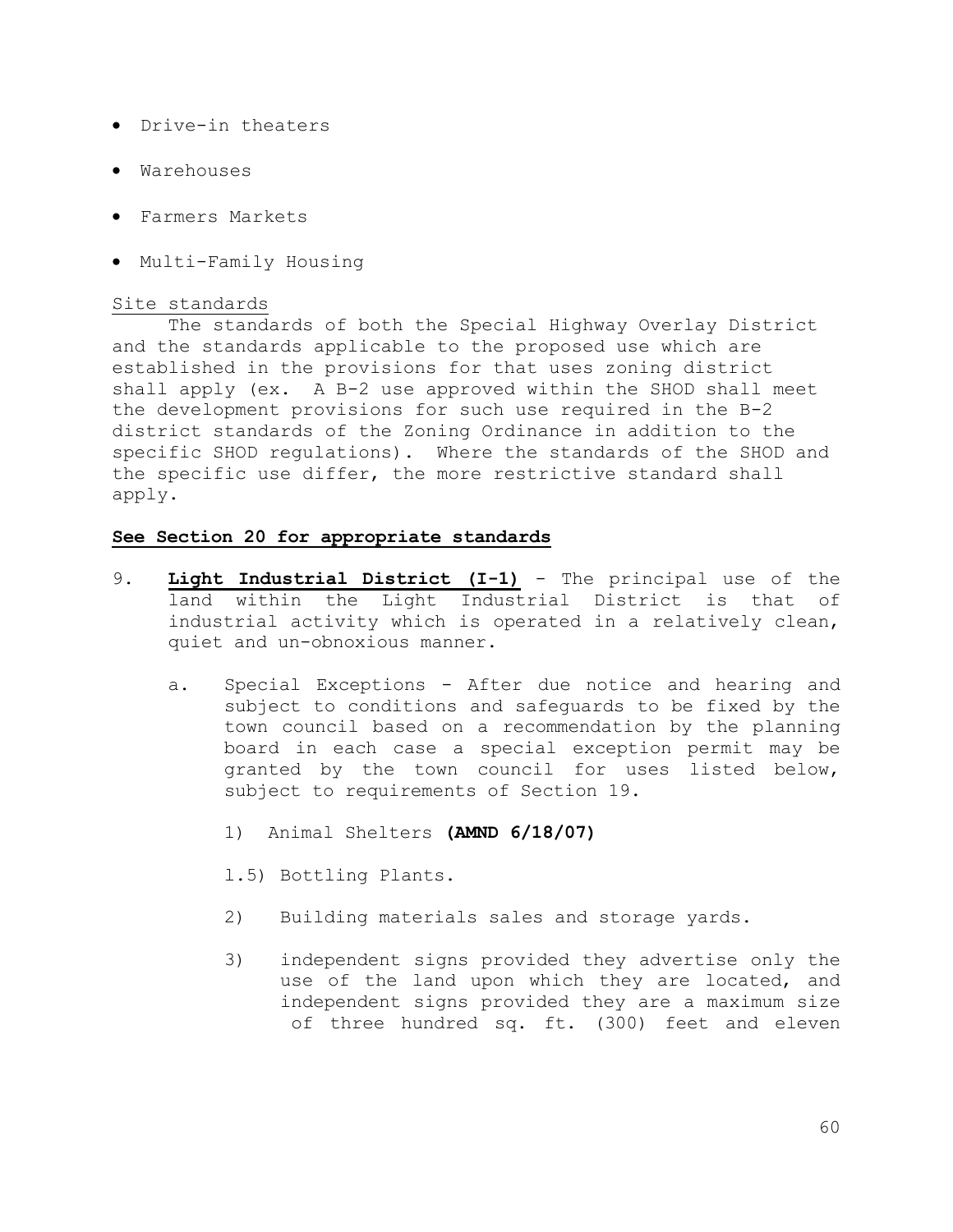hundred (1100) feet apart and there is only one (l) independent sign per lot.

- 4) Cabinet and woodworking establishments.
- 5) Clothing manufacturer.
- 6) Contractors' offices and equipment storage.
- 7) Cotton storage facilities.
- 8) Dairy products processing.
- 9) Dry cleaning plants.
- 10) Eating and drinking establishments.
- 11) Electronic equipment manufacture.
- 12) Fertilizer sales.
- 13) Farm machinery sales and service.
- 14) Food processing plants, except slaughtering of animals.
- 15) Furniture manufacture.
- 16) Greenhouses and nurseries.
- 17) Grounds and facilities for outdoor games and sporting events.
- 18) Ice plants.
- 19) Industrial Education Centers.
- 19.1) Jail/Detention facilities **(6/13/94)**
- 20) Laboratories for research.
- 21) Machine shops.
- 22) Metal working shops.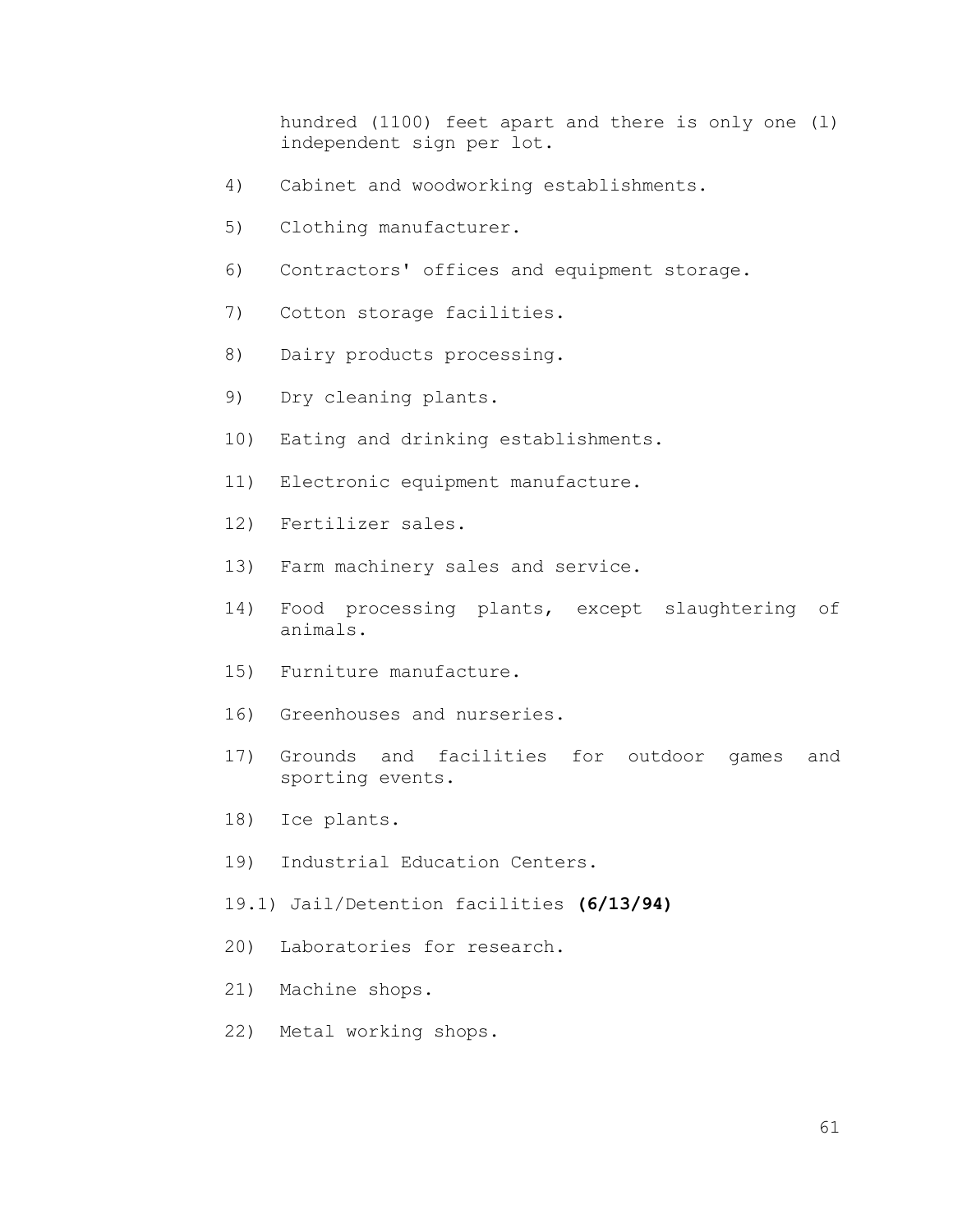- 23) Mobile home sales and service.
- 24) Off-street parking facilities.
- 25) Office and sales uses as an accessory use to an industrial activity and being located on the same lot as the principal use.
- 26) Petroleum bulk storage, provided all fire and safety requirements are met.
- 27) Plastics manufacture.
- 28) Printing establishments.
- 29) Public utility towers, substations, pumping stations, and storage tanks, water and sewer treatment plants, provided such facilities are located at least fifty (50) feet from all exterior property lines.
- 30) Service stations.
- 30.5) Solar Panels OR Solar Arrays **(AMND 9/12 6/20)**
- 31) Tire recapping and re-treading establishments.
- 32) Truck terminals.
- 33) Warehouses.

#### b. Dimensional Requirements

- l) Minimum Lot Size Minimum lot sizes shall be for each use forty thousand (40,000) square feet.
- 2) Minimum Lot Width Minimum lot width shall be one hundred (100) feet.
- 3) Minimum Front Yard Minimum front yard shall be thirty (30) feet.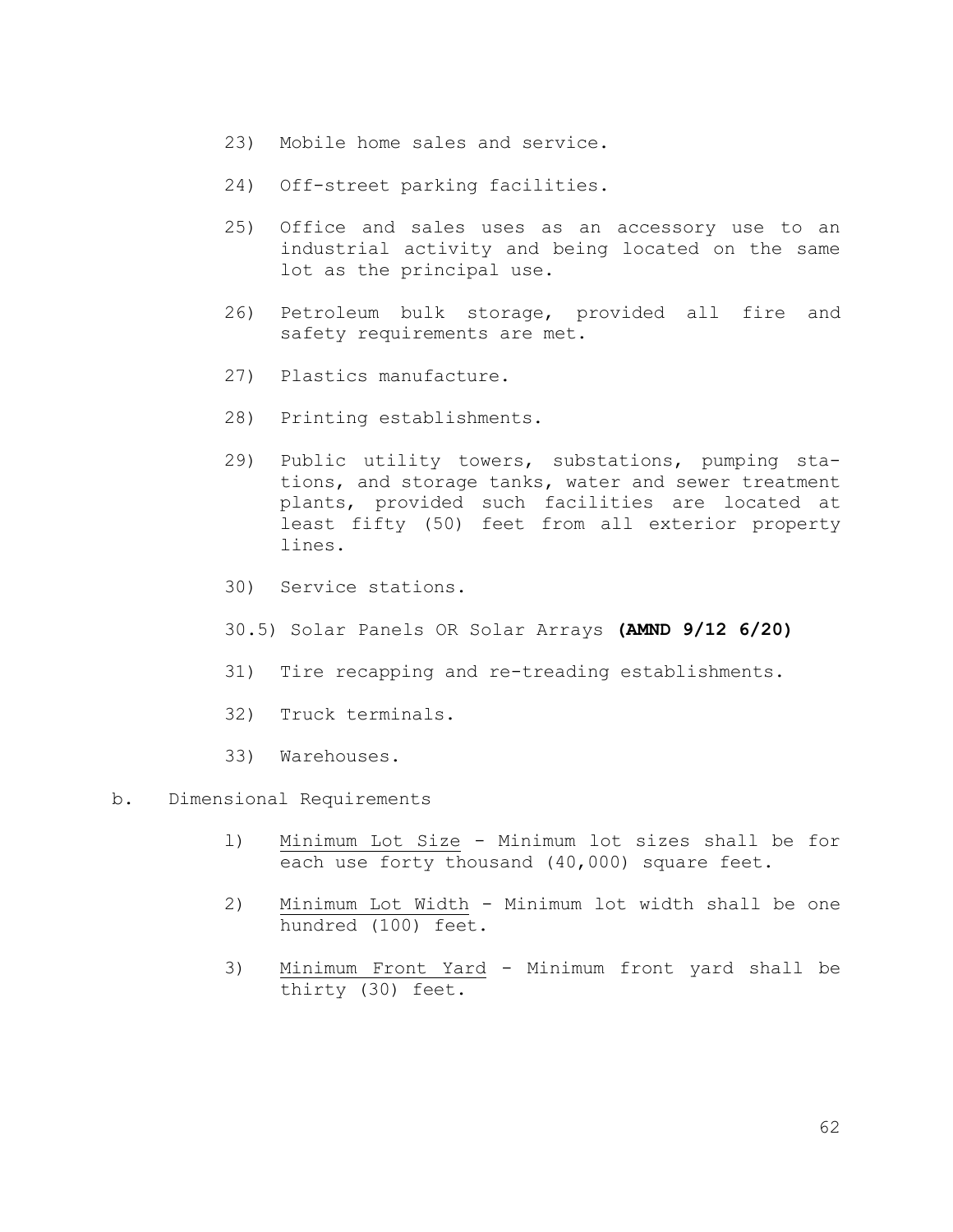- 4) Minimum Side Yard Minimum side yard shall be fifteen (15) feet for each side of the building.
- 5) Minimum Rear Yard Minimum rear yard shall be twenty (20) feet.
- 6) In the event that an Industrial District abuts a Residential District, all uses within the Industrial Zone shall be set back at least fifty (50) feet from the Residential Zone boundary. Natural planting or evergreen hedges to a height of at least six (6) feet shall be required on a side that abuts a developed residential property.
- c. Off-street parking Off-street parking shall be provided as required in Section 15 of this ordinance.
- 10. **Heavy Industrial District (I-2)** The principal use of the land within the Heavy Industrial District is that of industrial activity which, by its nature, may tend to create some nuisance or relatively obnoxious effect in the area where it is located.
	- a. Special Exceptions After due notice and public hearing and subject to conditions and safeguards to be fixed by the town council based on a recommendation of the planning board in each case a special exception permit may be granted by the town council for uses listed below, subject to the requirements of Section 19.
		- 1) All uses permitted in the Light Industrial District.
		- 2) Coal yards.
		- 3) Feed and seed milling.
		- 4) Fertilizer manufacture and sales.
		- 5) Foundries producing steel products.
		- 5.1) Independent signs **(3/84)**
		- 6) Lumber mills and yards.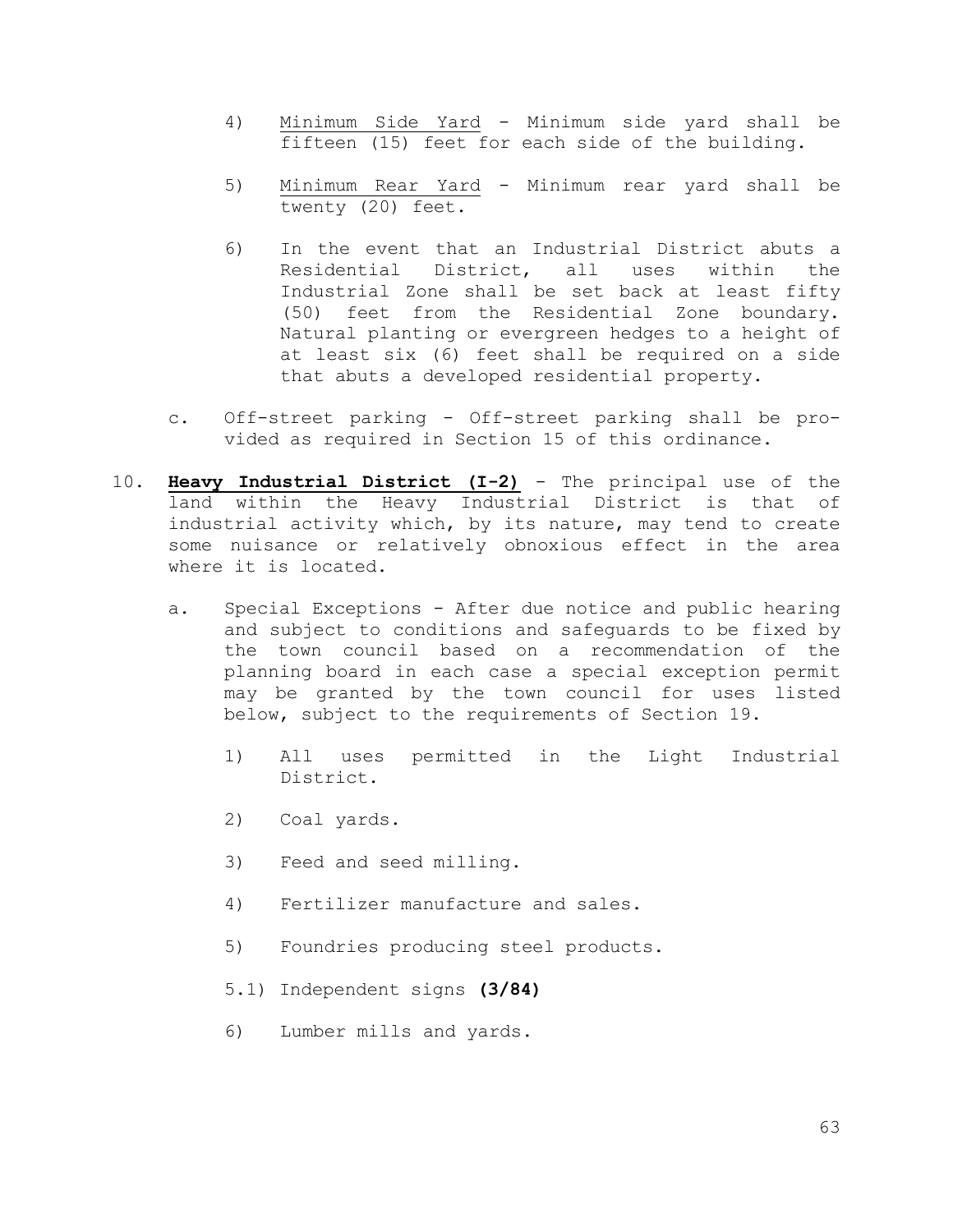- 7) Machine tool manufacture.
- 8) Metal fabrication.
- 9) Mixing plants for concrete and the manufacture of concrete products, asphalt, and similar products.
- 10) Paper, pulp, cardboard and building board manufacture.
- 11) Railroad freight yards.
- 11.5) Solar Panels OR Solar Arrays **(AMND 9/12)**
- 12) Textile manufacture.
- 13) Tobacco products manufacture.
- 14) Automobile wrecking yards and/or similar types of used materials industries, if conducted within a structure on a lot enclosed by a solid fence at least six (6) feet in height, which shall be a minimum of thirty (30) feet from any property line.
- b. Dimensional Requirements
	- 1) Minimum Lot Size Minimum lot size for each use shall be eighty thousand (80,000) square feet.
	- 2) Minimum Lot Width Minimum lot width shall be one hundred (100) feet.
	- 3) Minimum Front Yard Minimum front yard shall be fifty (50) feet.
	- 4) Minimum Side Yard Minimum side yard shall be twenty-five (25) feet.
	- 5) Minimum Rear Yard Minimum rear yard shall be thirty (30) feet.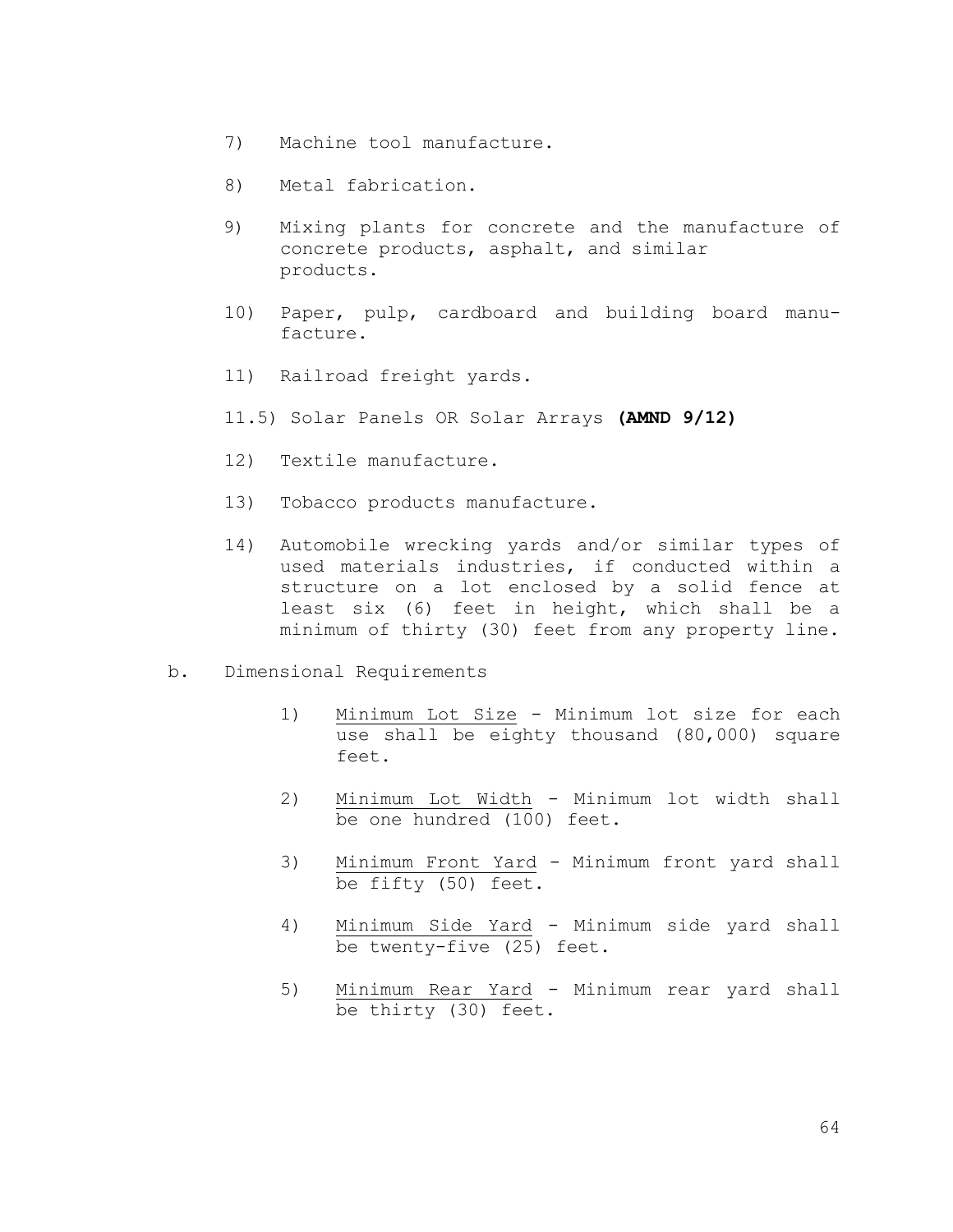6) In the event that an Industrial Zone abuts a Residential Zone, all uses within the Industrial Zone shall be set back at least fifty (50) feet from the Residential District boundary. The planning board may require appropriate landscaping on lot perimeters for a buffer.

#### **11. Conditional District (CD)**

- (1) Initiation. The reclassification of property to a conditional district may be initiated only by the property owner(s), or an agent authorized by affidavit to act on the owner's behalf and shall follow the same requirements of law as all such rezoning amendments.
- (2) Petition. A request for rezoning to a conditional district shall include an official petition consisting of the following:
	- a. A completed application form and fee.
	- b. A site plan showing all natural, man-made, political and recorded features of the property deemed by the zoning administrator to be necessary to indicate the location, type, scale, size, height, and general extent of the proposed development and its physical, financial, and use impacts upon any on-site or adjacent natural and historic resources, public infrastructure and facilities, and/or existing or approved development as may be regulated or protected by this ordinance. Such plan shall be at a scale sufficient to meet the intent of this section. Site specific use development elements such as building facades, landscaping, parking configuration, lighting, signage, as well as any other as required by Town staff shall be clearly defined on the site plan and accompanied by elevations of the proposed development.
	- c. A written description or notation on the map explaining the proposed use of all land and structures, including the number of residential units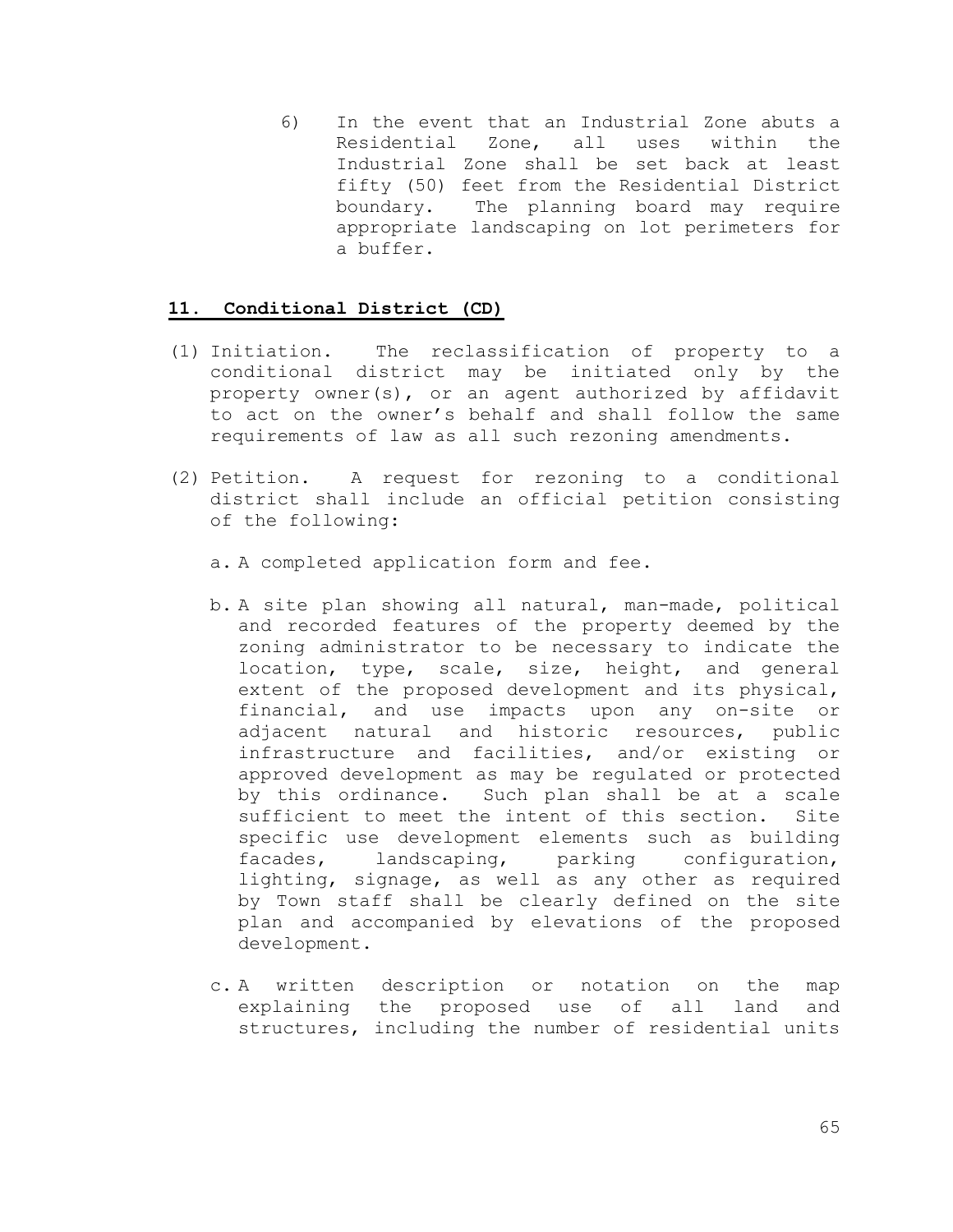or the total square footage of any nonresidential development.

- d. Any other information deemed necessary by the Zoning Administrator, Planning Board or Town Council.
- (3) Conditions. Prior to the action on the proposed amendment (which may also include a period after the public hearing) any staff person, the Planning Board, or the County Commission may meet with the petitioner to discuss the proposed plan and suggest features to be included in the rezoning proposal. The specifics of the plan may be negotiated to address community issues or concerns and to insure that the spirit and intent of this ordinance are preserved. During the public hearing, the Board of Commissioners may suggest additional features to be included or reflected in the proposal prior to taking action on the request.
- (4) Workshops. In addition to any meeting that may occur informally between any group and the petitioner and the public hearing that is required as part of any rezoning request, the Planning Board or Town Council may require the petitioner to hold one or more formal workshops with neighbors and other stakeholders. The petitioner shall be responsible for providing adequate public notice, arranging for meeting space, documenting attendance, and creating a written summary of the comments received at the workshop. Proof of meeting notice, attendance logs, and the comments summary including the petitioners response to each shall be forwarded to staff for inclusion in the board agenda packet. Adequate public notice for any workshop shall include a written notice and a sign posted on the property in a manner that is visible to the public providing the day, time and location of the meeting, both of which must occur not less than 10 nor more than 21 calendar days prior to the workshop. Meeting space should be reasonably near the affected property and should be accessible to everyone.
- (5) Development Not Started Within Two Years. The property owner shall commence construction in accordance with the approved site plan within two (2) years after the zoning amendment is approved. If the Planning Board determines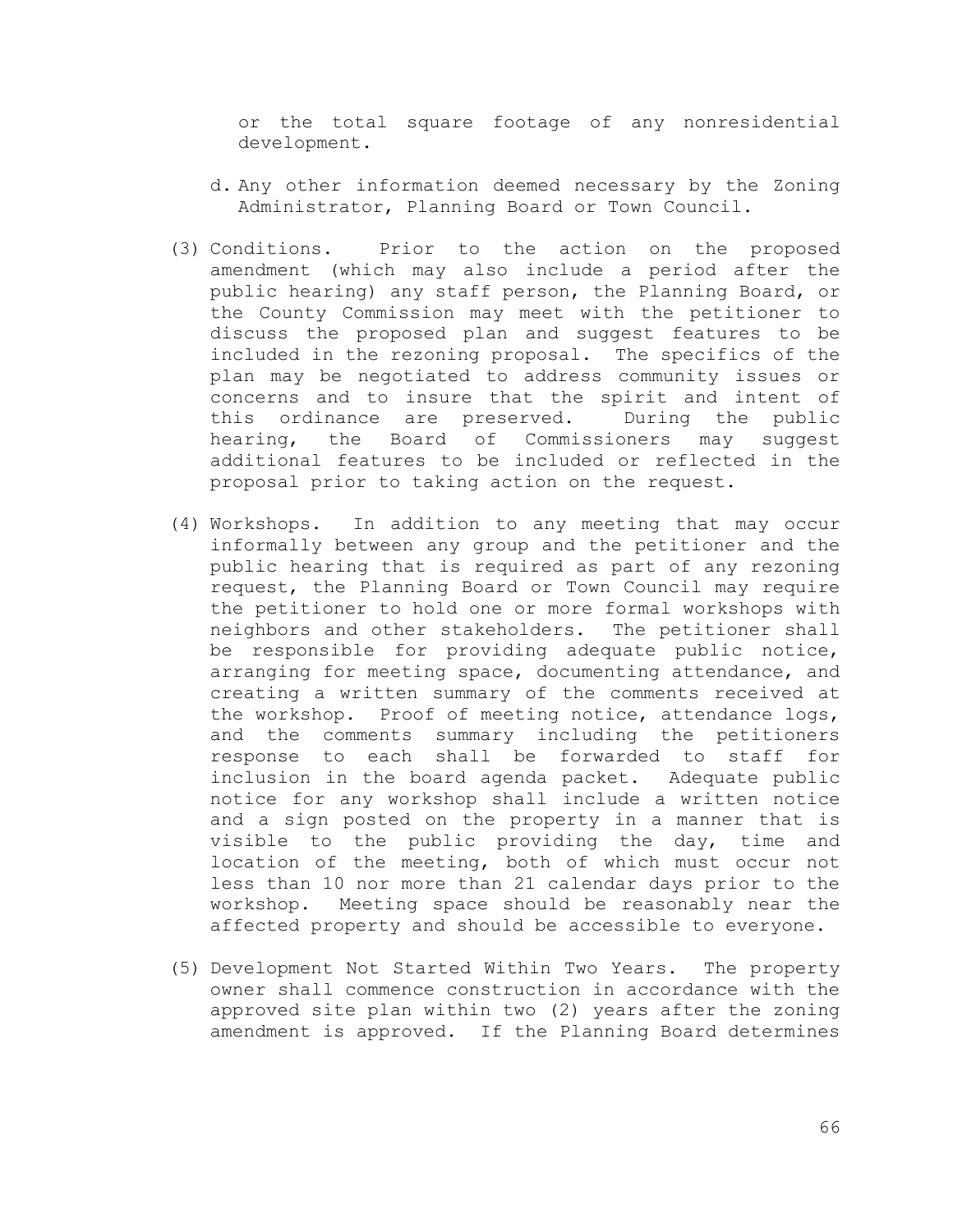that construction has not commenced within such time period, it may, recommend to the Town Council that the property be zoned to an appropriate General Use District. The original petitioner may request and extension not to exceed one (1) additional year by submitting such request to the Louisburg Town Council. **(amnd 3/2011)**

Section 14. STREET ACCESS. No building shall be erected on a lot which does not abut a public street. The board of adjustment may vary this requirement *for existing lots of record (amnd 7/99)* only under the following conditions: 1) that a legally established right-of-way of no less width than thirty (30) feet and no longer than five hundred (500) feet from the nearest public dedicated right-of-way exists; and 2) that the right-of-way shall give access to no more than three (3) dwelling units.

## **Section 15. OFF-STREET PARKING AND OFF-STREET LOADING REQUIREMENTS.**

- A. Within all of the various zoning districts there shall be adequate off-street parking facilities provided at the time of erection of a new building and also off-street loading facilities where applicable. The provisions of this section also apply to any building which is enlarged or increased in any manner or fashion, or where there is a change of use. *All required parking lots and areas shall be paved and so constructed to have curb and gutter in order to facilitate the adequate collection and maintenance of stormwater at the site.* **(amnd. 6/19/00) Required curb shall have a vertical face with an adjoining gutter radius of 3". The curb and gutter shall be constructed of concrete and shall comply with the standards set forth in the Louisburg Design and Specifications manual, except that gutter width may be diminished to twenty-four inches (24"). (amnd. 2/20/06)** All uses shall provide a minimum of 5 paved parking spaces and access driveway(s). Uses shall otherwise comply with the specific space requirements defined herein. **(AMND 6/20).**
- B. One (l) off-street parking space shall be a minimum of ten (10) feet in width, twenty (20) feet in depth, and such space shall not be used for any other purpose.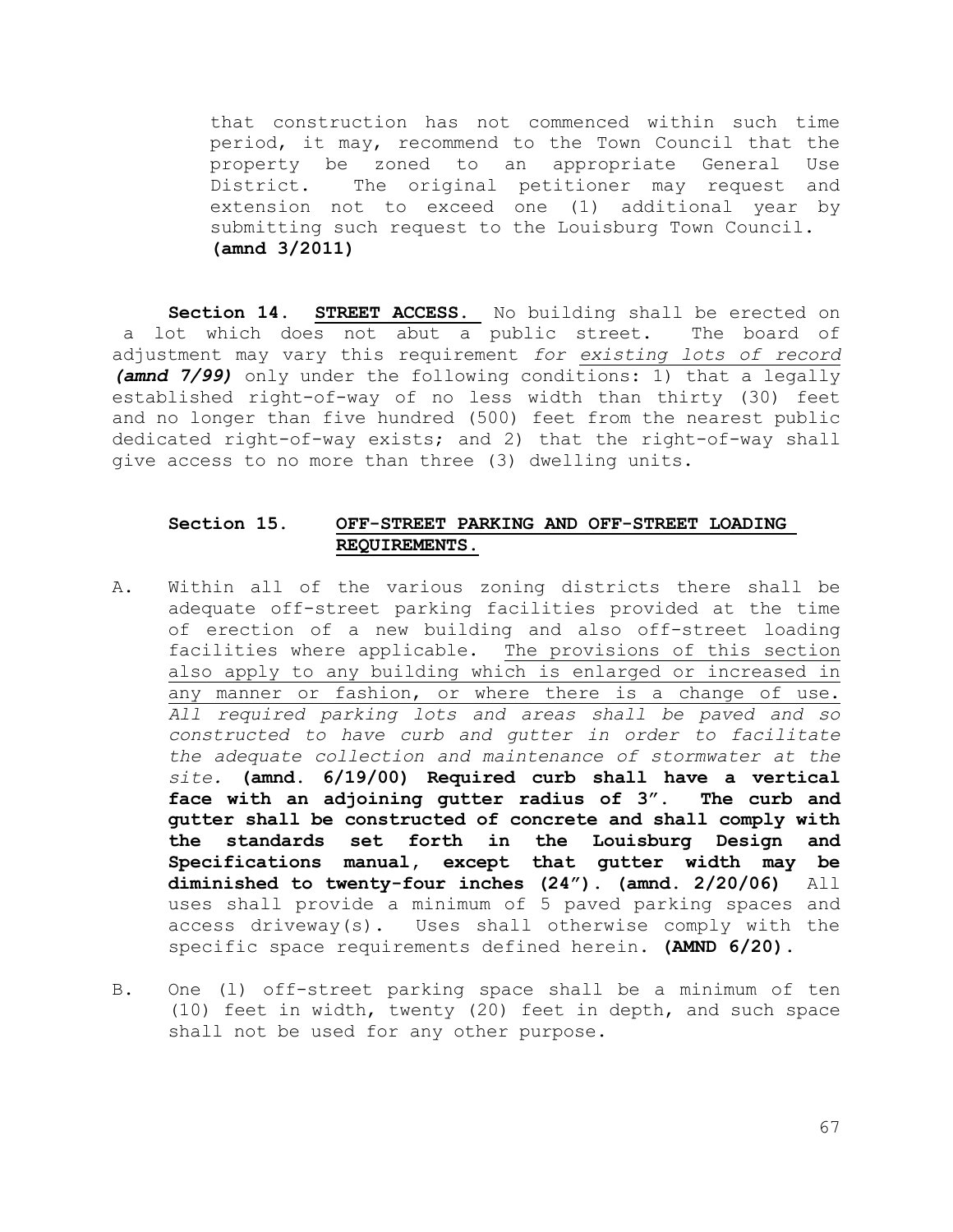- C. No public right-of-way shall be used in determining or providing the required off-street parking area.
- D. The required parking spaces for any number of uses may be combined in one (l) lot or premises, but the required space for one (1) use shall not be used or counted as the required space for any other use except that one-half (1/2) of the parking space required for churches, theaters or assembly halls whose peak attendance will be at night or on Sundays may be assigned to a use which will be closed at night and on Sundays.

If adequate parking facilities cannot be provided on the same lot where the principal use is located, it may be provided on another lot not more than five hundred (500) feet from the principal use, provided such space is rented and/or leased on a long-term basis or is in the same ownership as the principal use.

- E. Lots located in the Central Business District (B-1) shall be **exempt** from the off-street parking requirements required herein. **(AMND 8/28/06)**
- F. The following off-street parking space shall be required:

| $1$ . | Residential and Related Uses                                                | Required Parking                                                        |
|-------|-----------------------------------------------------------------------------|-------------------------------------------------------------------------|
|       | Any residential use consist-<br>ing of one (1) or more dwell-<br>ing units. | Two (2) parking<br>on the same lot for<br>each dwelling unit.           |
|       | Rooming or boarding houses                                                  | parking<br>One (1)<br>space<br>for each room to be<br>rented.           |
|       | Doctor's or dentist's office<br>in his residence.                           | Five (5) parking<br>spaces in addition<br>to residence<br>requirements. |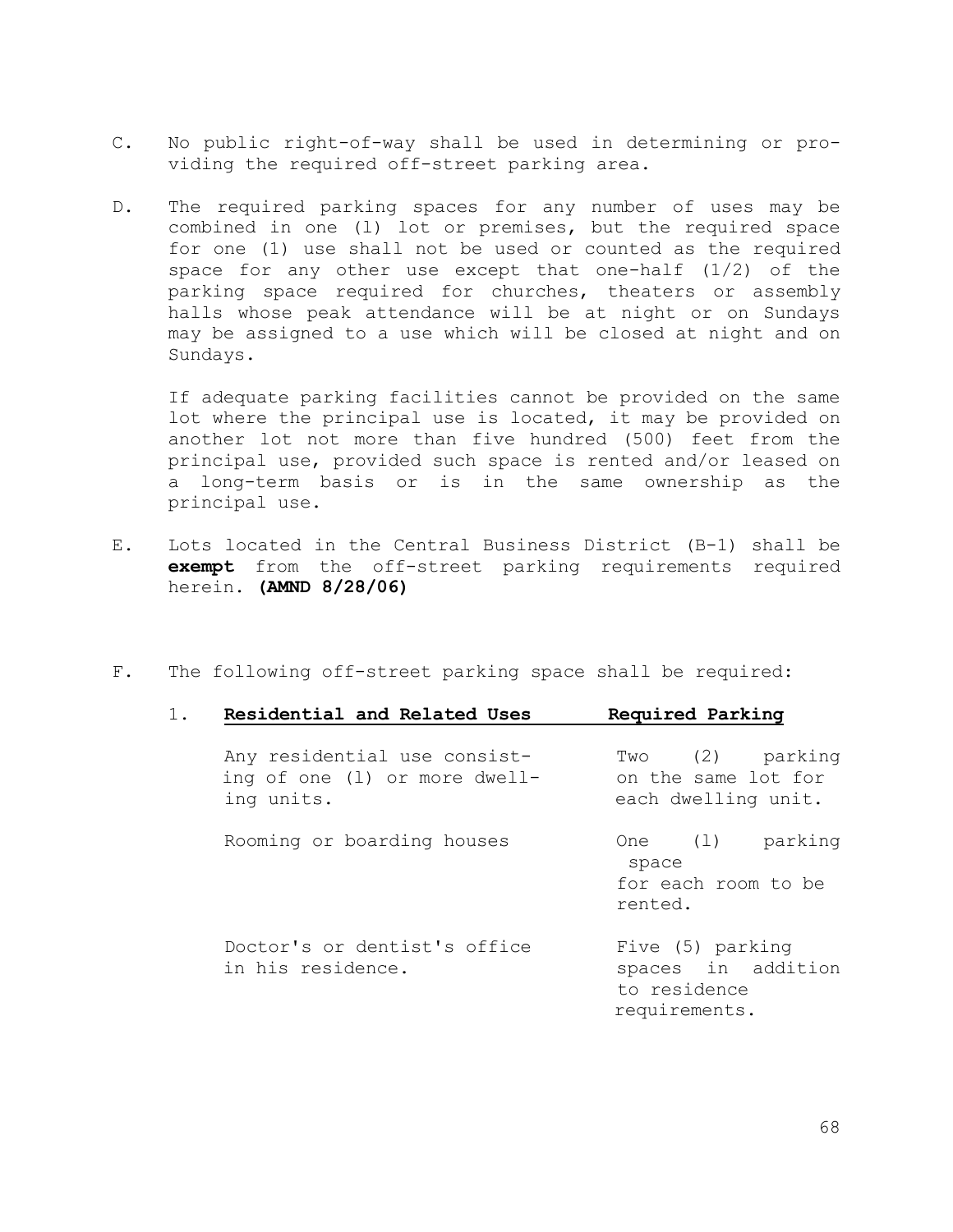| Professional office (other<br>than doctor or dentist) or<br>customary home occupation<br>in operator's residence. | Three (3) parking<br>spaces in addition<br>to residence<br>requirements.                                                       |
|-------------------------------------------------------------------------------------------------------------------|--------------------------------------------------------------------------------------------------------------------------------|
| Dorms/Residence Halls                                                                                             | 1 space per 2 beds<br>(amnd 7/03)                                                                                              |
| 2.<br>Public and Semi-Public Uses                                                                                 |                                                                                                                                |
| Hospital.                                                                                                         | (1)<br>parking<br>One<br>space<br>for<br>every $two$ (2)<br>beds                                                               |
|                                                                                                                   | intended for patient<br>use.                                                                                                   |
| Clinic.                                                                                                           | Three (3) parking<br>spaces<br>for<br>each<br>staff<br>doctor<br>plus one (1) parking<br>space for each<br>employee.           |
| Nursing Home.                                                                                                     | (1)<br>parking<br><b>One</b><br>space<br>for each bed.                                                                         |
| Churches.                                                                                                         | (1)<br>parking<br>One<br>space<br>for each four $(4)$<br>in the main<br>seats<br>assembly hall.                                |
| Elementary School and                                                                                             | (2)<br>parking<br>Two<br>spaces                                                                                                |
| Junior High School.                                                                                               | each classwork<br>for<br>and<br>administrative<br>office,<br>plus<br>bus<br>one<br>(1)<br>space for each<br>forty (40) pupils. |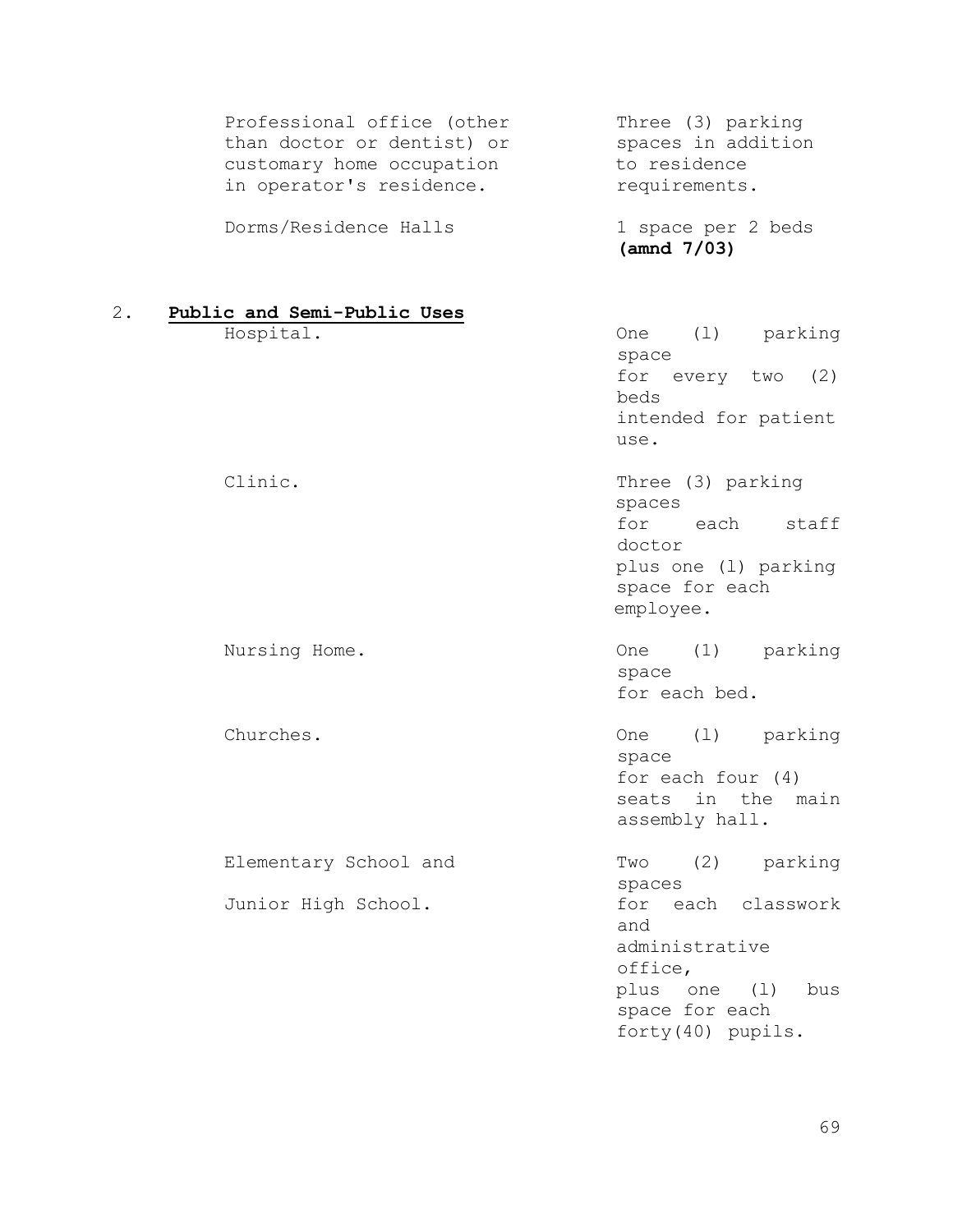| Senior High School.     | (1) parking<br>One<br>space<br>for each four<br>(4)<br>students for which<br>the<br>building<br>was<br>designed<br>plus one (1) parking<br>space<br>for<br>each<br>classroom<br>and<br>administrative<br>office. |
|-------------------------|------------------------------------------------------------------------------------------------------------------------------------------------------------------------------------------------------------------|
| Stadium.                | (1)<br>parking<br>One<br>space<br>for each four $(4)$<br>spectator seats.                                                                                                                                        |
| Ball parks              | (1)<br>parking<br>One<br>space<br>for each four $(4)$<br>spectator seats.                                                                                                                                        |
| Libraries               | One (1) space for<br>every four hundred<br>(400)<br>square feet of floor<br>space.                                                                                                                               |
| Auditorium              | (1)<br>parking<br><b>One</b><br>space<br>for each four (4)<br>seats.                                                                                                                                             |
| Public or private clubs | (1) parking<br>One<br>space<br>for each two hundred<br>(200) square feet of<br>gross<br>floor space.                                                                                                             |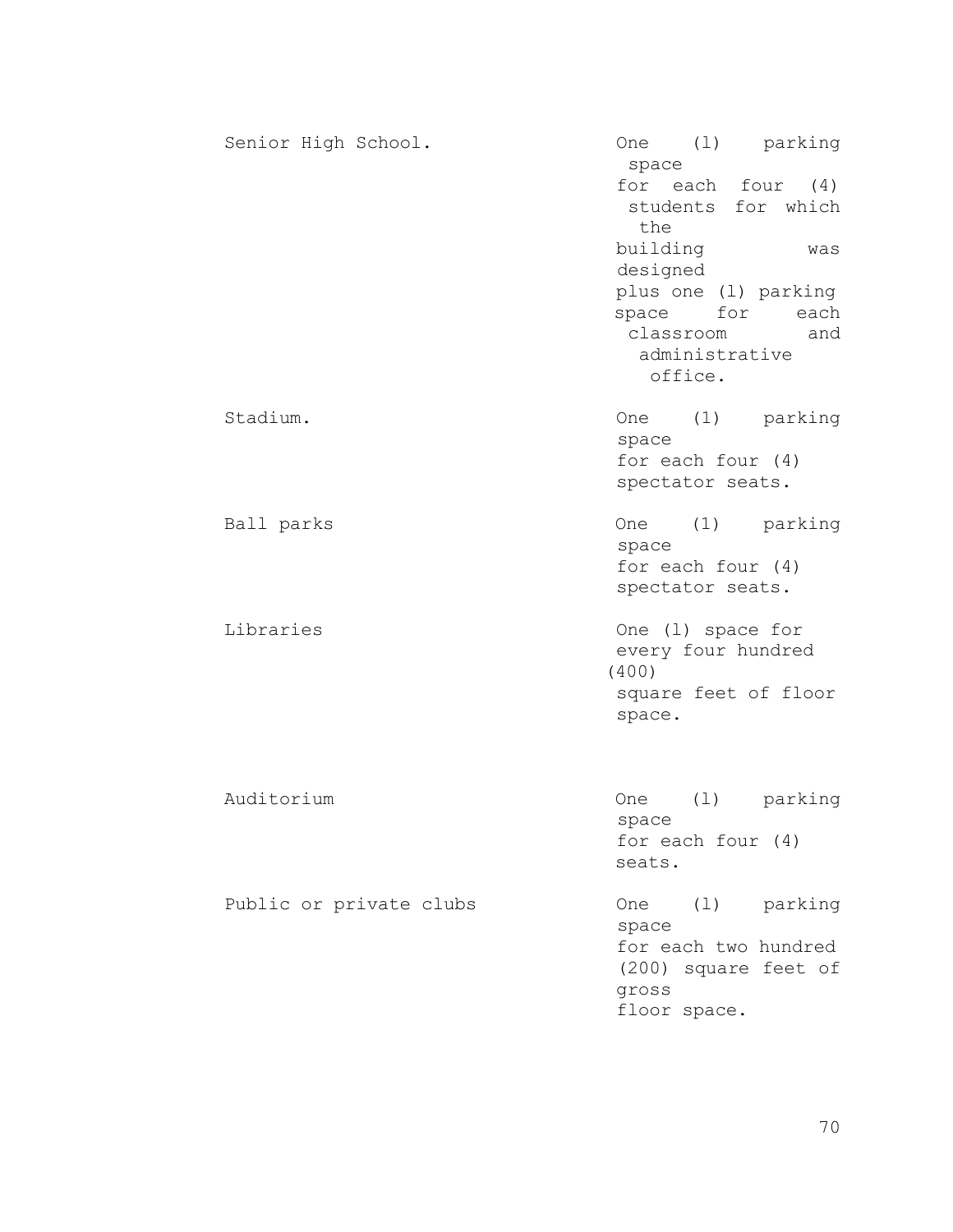|  | Public Utility Buildings. | One   |                    | parking |
|--|---------------------------|-------|--------------------|---------|
|  |                           | space |                    |         |
|  |                           |       | for each employee. |         |

### 3. **Business Uses**

Tourist home, motel, motor One (l) parking space court. for each room to be

Hotels (not including any One (1) parking space retail use). The same of the set of the set of the set of the set of the set of the set of the set of the set of the set of the set of the set of the set of the set of the set of the set of the set of the set of the set of

or medical offices. The same of the same hundred

rented plus one (l) additional parking space for each employee.

rented plus one (1) additional parking space for each two (2) employees.

General, professional,  $One (1)$  parking space (100)square feet of gross floor space.

Banks. Banks and the set of the Cone (1) parking space for each three hundred (300)square feet of gross floor space plus one (1) for each employee.

Filling Stations. Two (2) spaces for each service bay plus one (1) space for each vehicle used in operation plus one (1) space for each employee.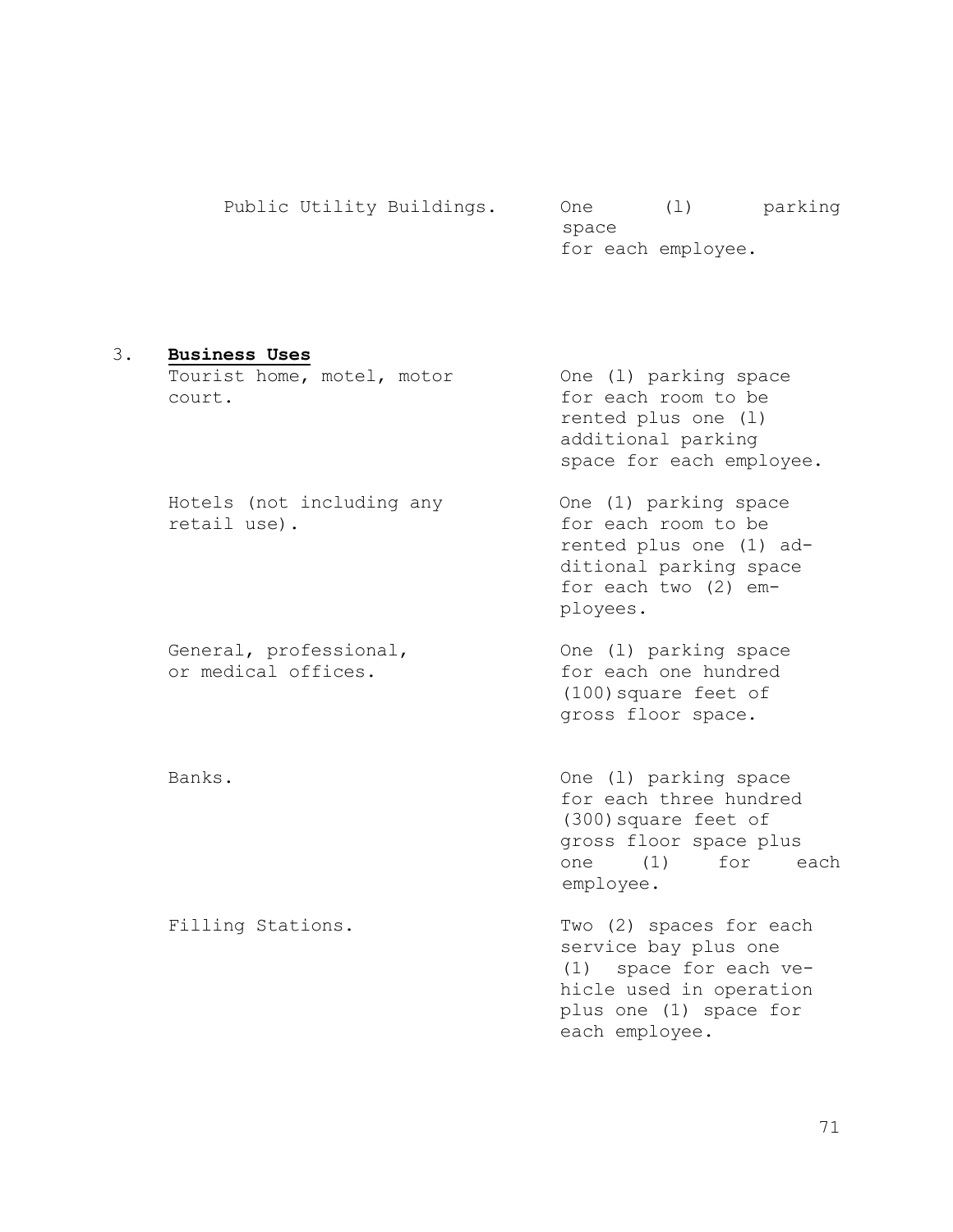# 4. **Retail Uses Not Otherwise Minimum Number Off Street Indicated Parking Space**

Low generator retail and One (1) space for each service establishments, six hundred (600) feet such as appliance, drapery, blus two (2) spaces for feed store, floor or wall each employee plus covering, florist, hobby one (1) space for each shop, furniture, paint, hard- vehicle used in operaware, interior decorator, tion. upholstery.

Medium generator retail and  $\rho$  One (1) space for service establishments such each three hundred as bakery, barber, beauty (300) square feet shops, dry cleaning, laundry blus two (2) spaces pick-up stations, dry goods, for each three (3) apparel shop, sporting goods, employees plus one shoe repair establishments. (1) space for each

High generator retail and  $\rho$  One (1) space for service establishments such two hundred (200) as auto accessory, depart-<br>
feet plus two (2) ment store, variety store, spaces for each coin operated dry cleaning (3) employees plus and laundries, drug, food,  $one$  (1) space for drive-in restaurants. vehicle used in

Theaters. Theaters one (1) parking space for each three (3) seats in the chapel or parlor.

vehicle used in operation.

operation.

4.5 **AUTO SALES** lots shall provide paved, curb and guttered, and landscaped display areas where vehicles or products are parked for customer inspection and display. **(AMND 6/20)**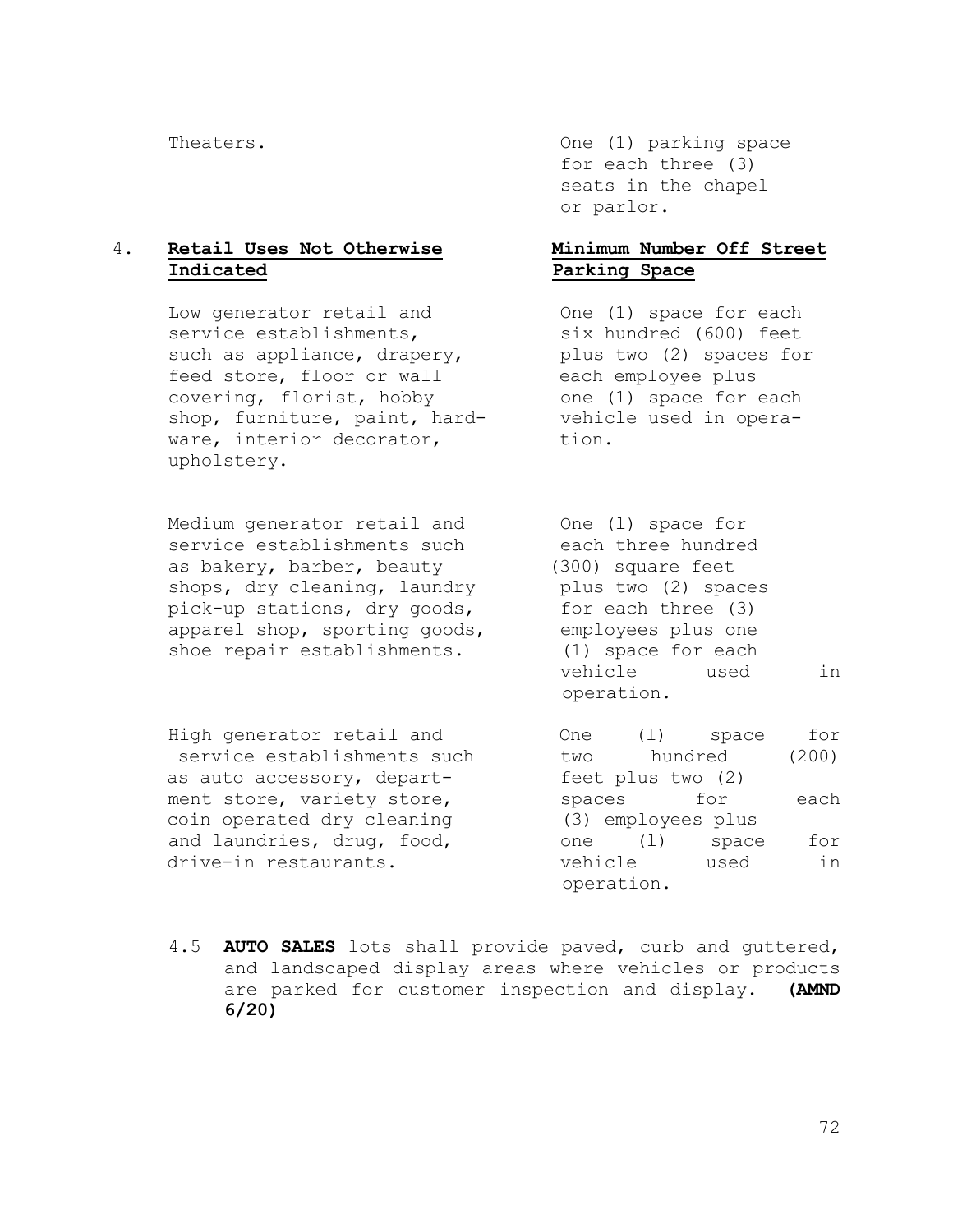# 5. **Industrial and Wholesale**

| Wholesale uses  | parking<br>One<br>$(\perp)$<br>space for each<br>employee on the<br>largest shift. |
|-----------------|------------------------------------------------------------------------------------|
| Industrial uses | parking<br>One<br>(1)<br>space for each employee<br>On the largest shift.          |

G. The number of off-street loading berths required by this section shall be considered as the absolute minimum and the developer shall evaluate his own needs to determine if they are greater than the minimum specified by this section. For purposes of this section an of f-street loading berth shall have minimum plan dimensions of fifteen (15) feet by seventyfive (75) feet and fourteen (14) feet overhead clearance with adequate means for ingress and egress. A loading space requirement may be modified or waived by the Board of Adjustment on application in the case of a bank, theater, assembly hall, or other building of similar limited loading space requirements.

| Square Feet of Gross      | Required Number |
|---------------------------|-----------------|
| Floor Area                | of Berths       |
|                           |                 |
| $0 - 25,000$              | 1               |
| $25,000 - 40,000$         | 2               |
| $40,000 - 100,000$        | 3               |
| $100,000 - 160,000$       | 4               |
| $160,000 - 240,000$       | 5               |
| $240,000 - 320,000$       | 6               |
| $320,000 - 400,000$       |                 |
|                           |                 |
| Each 90,000 above 400,000 |                 |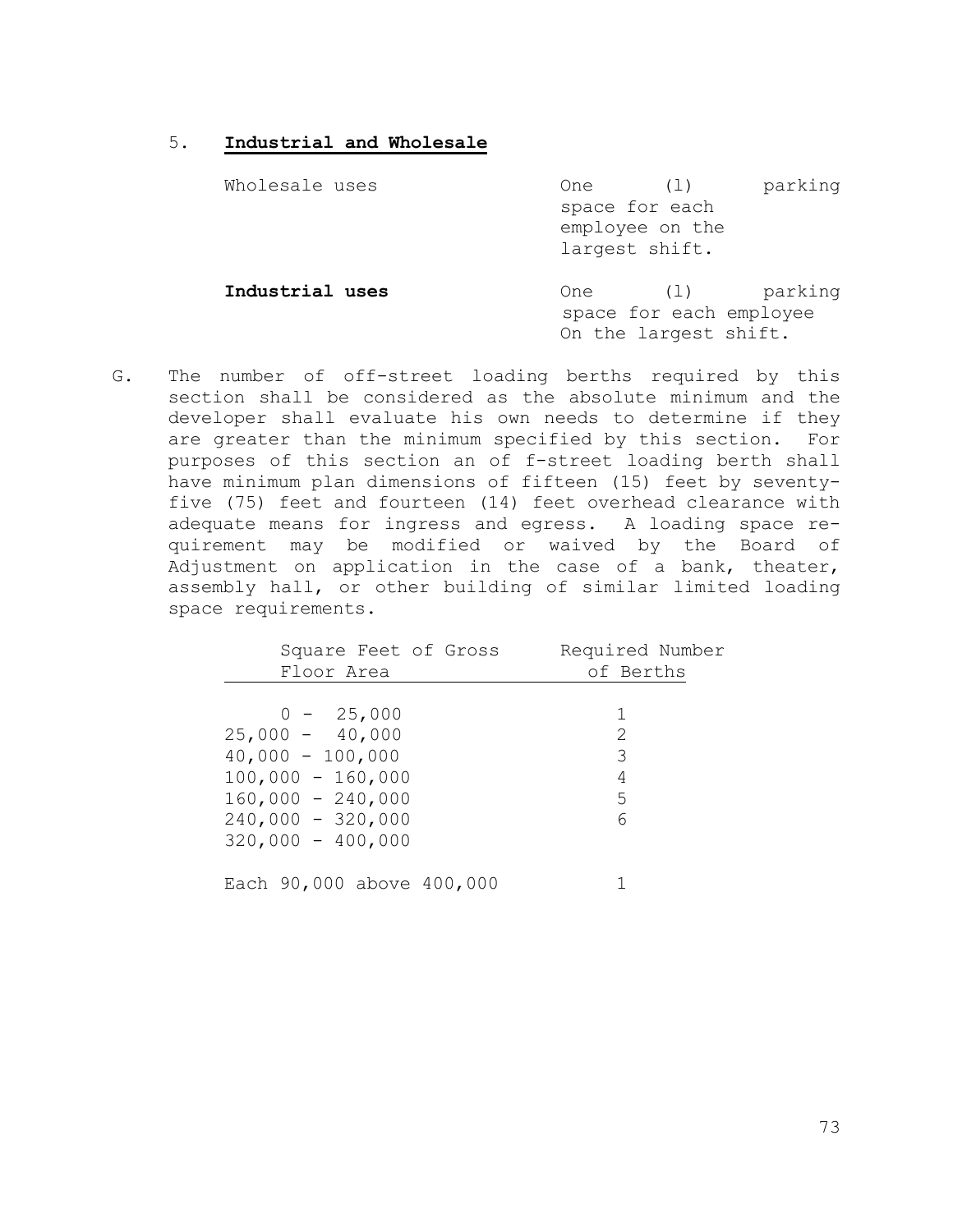# **Section 16. NONCONFORMING USES.**

- A. **New Uses or Construction.** After the effective date of this ordinance, all new construction shall conform to the use, area and bulk regulations for the district in which it is to be located.
- B. **Conforming Uses.** After the effective date of this ordinance, land or structures, or the uses of land or structures which conform to the regulations for the district in which it is located may be continued, provided that any structural alteration or change in use shall conform with the regulations herein specified for the district in which it is located.
- C. **Continuation of Nonconforming Uses.** After the effective date of this ordinance, land, lots or structures, or the uses of land, lots or structures which would be prohibited under the regulations for the district in which it is located shall be considered as nonconforming. It is the intent of this ordinance to permit these nonconformities to continue until they are removed, but not to encourage their continued use. Nonconforming structures or uses may be continued provided they conform to the provisions below.

# 1. **Nonconforming Lots**

- a. Minimum Single Lot Requirements Where the owner of a lot at the time of the adoption of this ordinance or his successor in title thereto does not own sufficient land to enable him to conform to the dimensional requirements of this ordinance, such lot may be used as a building site for a singlefamily residence with related accessory buildings in a district in which residences are permitted. There shall be no alternation of the minimum yard requirements on such lot except where the Louisburg Board of Adjustment finds, after a public hearing, that the values of the neighboring properties would not be unduly depreciated nor would the public safety or welfare be impaired by such action.
- b. **Minimum Multi-Lot Requirements - If two (2) or more adjoining and vacant lots of record are in a single**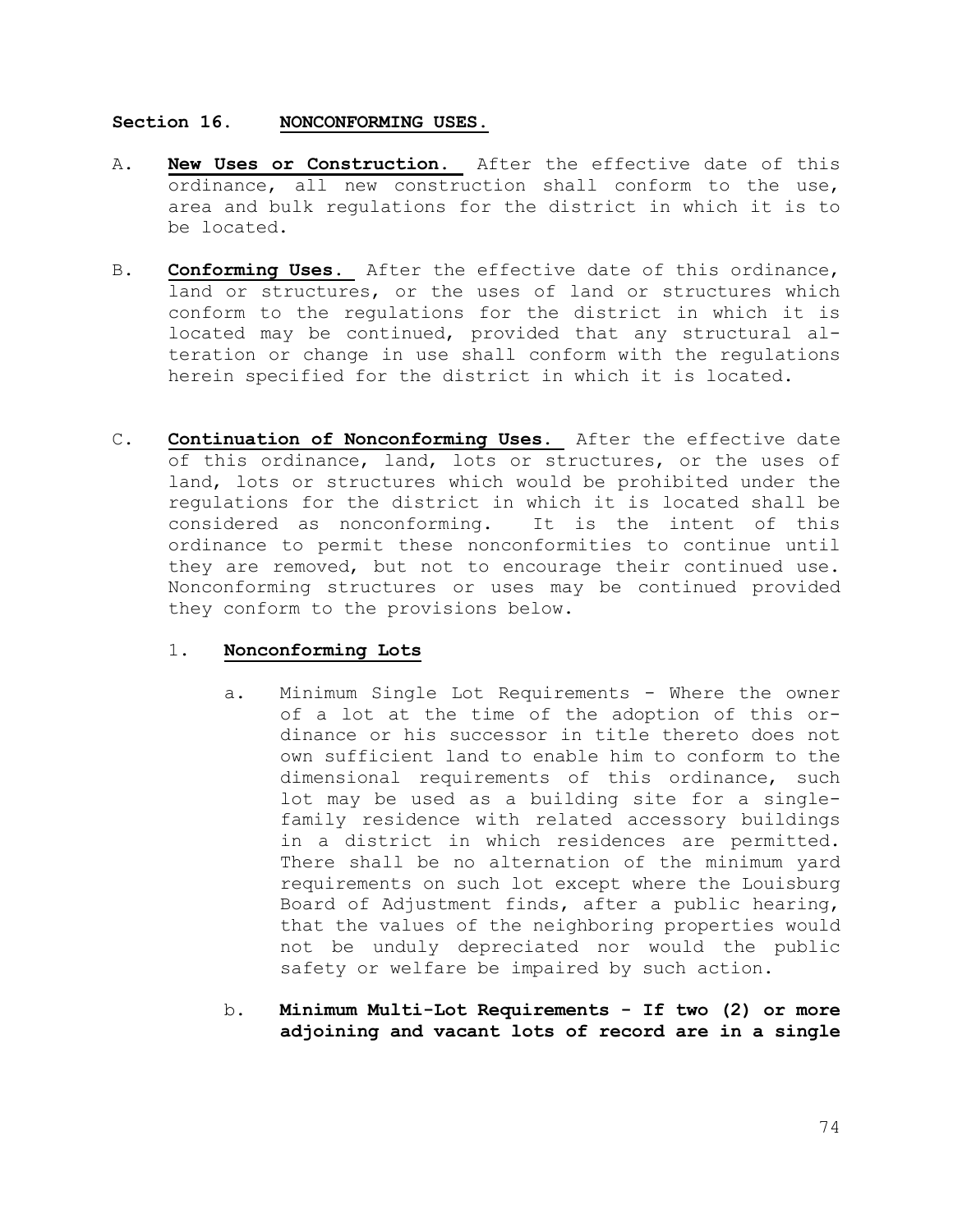**ownership at any time after the adoption of this ordinance, such lots shall be considered as a single lot or several lots which meet the minimum requirements of this ordinance for the district in which such lots are located.** No portion of said parcel shall be used or sold which does not meet the area and width requirements established by this ordinance nor shall any division of the parcel be made which leaves any lot remaining with width or area below the requirements of this ordinance.

# 2. **Nonconforming Uses of Land and/or Buildings**

- a. Nonconforming use of land or structures shall not hereafter be enlarged or extended in any way.
- b. Any nonconforming uses of land or structures may be changed to any conforming use or with the approval of the Board of Adjustment, to any use or structure more in character with the uses permitted in the district. In permitting such change, the Board of Adjustment may require appropriate conditions and safeguards in accordance with the provisions of this ordinance.
- c. If active operations are discontinued for a continuous period of six (6) months with respect to a nonconforming use, such nonconforming use shall thereafter be used only for a conforming use. Should any nonconforming structure or use of land be moved for any reason for any distance whatever, it shall thereafter conform to the regulations for the district in which it is relocated.
- d. Normal maintenance, repair, and incidental alteration in a building occupied by a nonconforming use is permitted provided it does not extend the nonconforming use.
- e. If a building occupied by a nonconforming use or nonconforming building is destroyed by any means to an extent of more than eighty (80) percent of its appraised value for tax purposes at the time of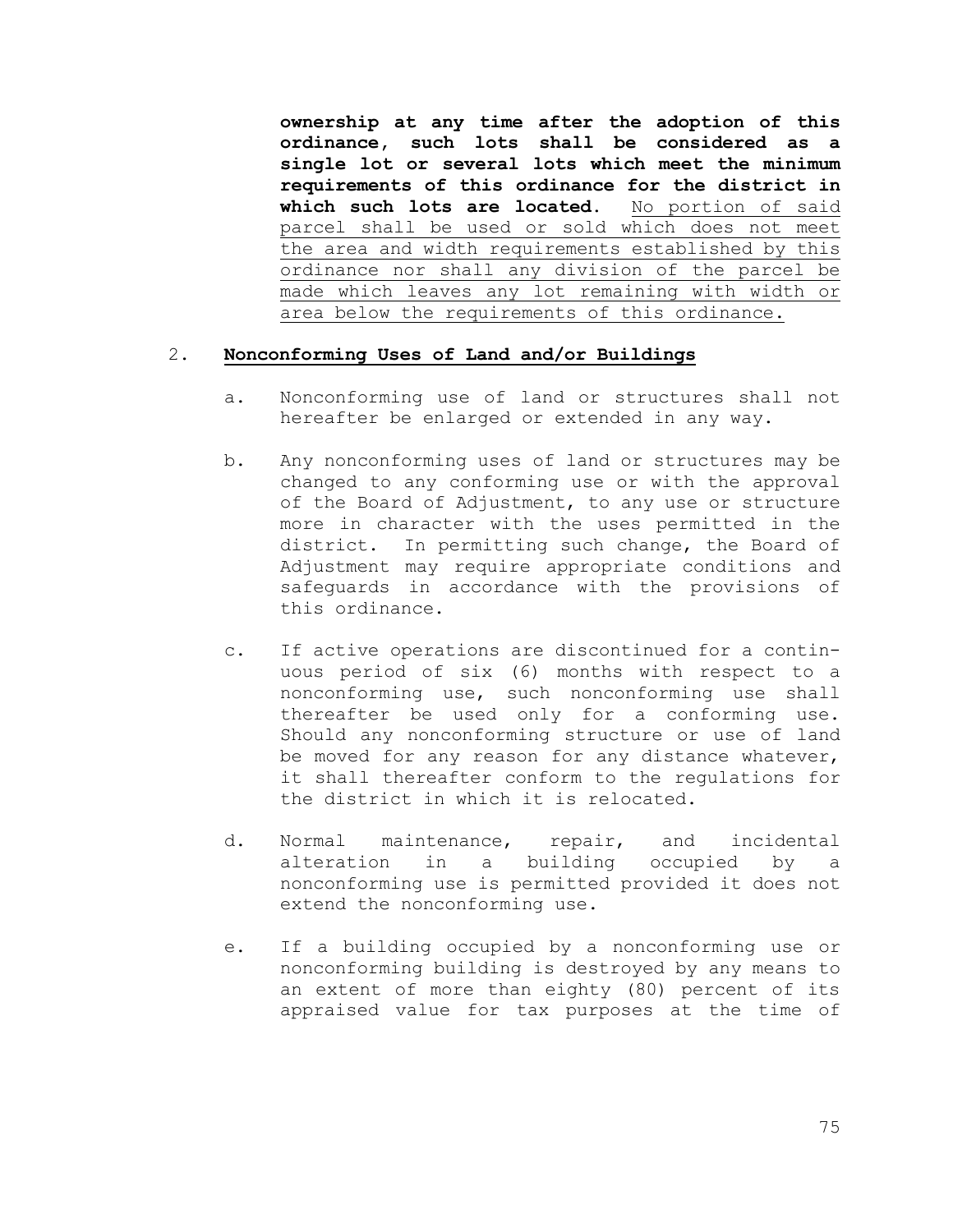destruction, such building may not be restored for any nonconforming use.

- f. The following uses shall be brought into conformity with this ordinance within five (5) years of the date of its passage:
	- l) Drive-in theaters.
	- 2) Independent advertising signs.
	- 3) Junk cars.
	- 4) Open air storage.
	- 5) Used car lot.
- g. When in the opinion of the Board of Adjustment a specific nonconforming use of a pre-existing building which is deemed by the Board of Adjustment to be historically or architecturally significant is requested, a conditional use permit may be granted provided:
	- 1) Due notice is given and public hearing held.
	- 2) Such use does not harm the integrity of the neighborhood.
	- 3) Any subsequent use or change in use shall be re-advertised for a separate and new conditional use permit.

The Board of Adjustment may attach conditions to the permit including but not limited to: parking, number of occupants, landscaping improvements, signage, etc. This shall apply to all zoning districts.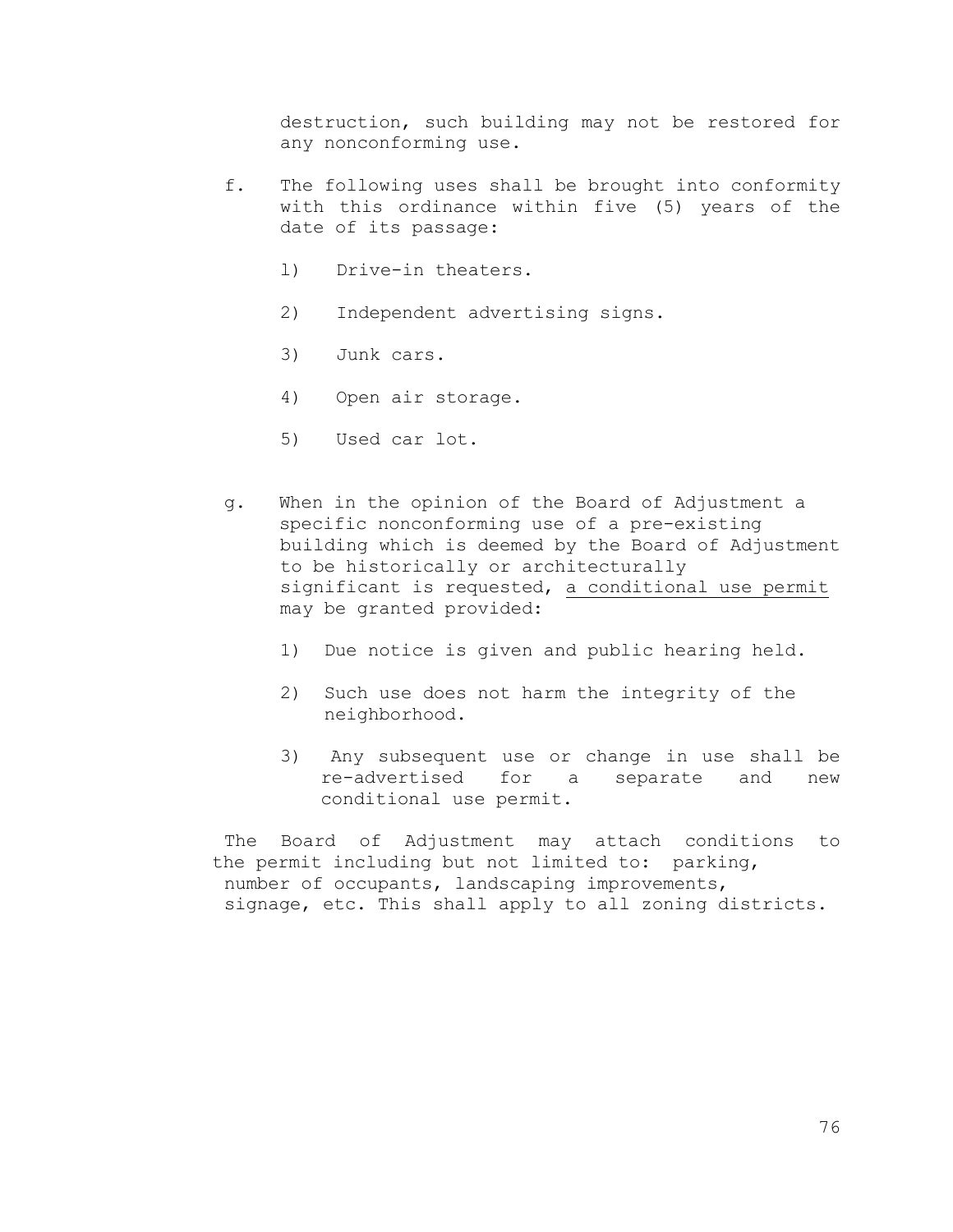### **Section 17. SUPPLEMENTARY DISTRICT REGULATIONS.**

A. **Curb Cuts.** Any business or industry which requires lowered or cut-away curbs, for purposes of ingress or egress, shall be subject to the following provisions:

> No more than two (2) combined entrances and exits shall be allowed any parcel of property, the frontage of which is less than two hundred (200) feet on any one (l) street. Additional entrances or exits for parcels of property having a frontage in excess of two hundred (200) feet shall be permitted after showing of actual requirements of convenience and necessity and upon approval of the planning board. Where frontage is fifty (50) feet or less, only one (l) combined entrance-exit shall be permitted.

> At street intersections, no curb cut shall be located within twenty-five (25) feet of the intersection of two (2) curb lines or such lines extended, or within fifteen (15) feet of the intersection of two (2) property lines, right-ofway lines, or such lines extended, whichever is least restrictive.

> The distance between any two (2) curb cuts on the same side of the street shall be not less than thirty (30) feet, except in residential districts. Said distance shall be measured between the points of tangency of the curb return radii and the established curb line of the abutting street.

> All driveways shall be constructed so as to be at least five (5) feet from any property line, except that a curb return may become tangent to a curb line at a point where said property line extended intersects said curb line.

> The minimum width of any one-way driveway shall be twelve (12) feet and the maximum width shall be thirty (30) feet. Maximum width of any two-way driveway shall be thirty-six (36) feet measured at the right-of-way line.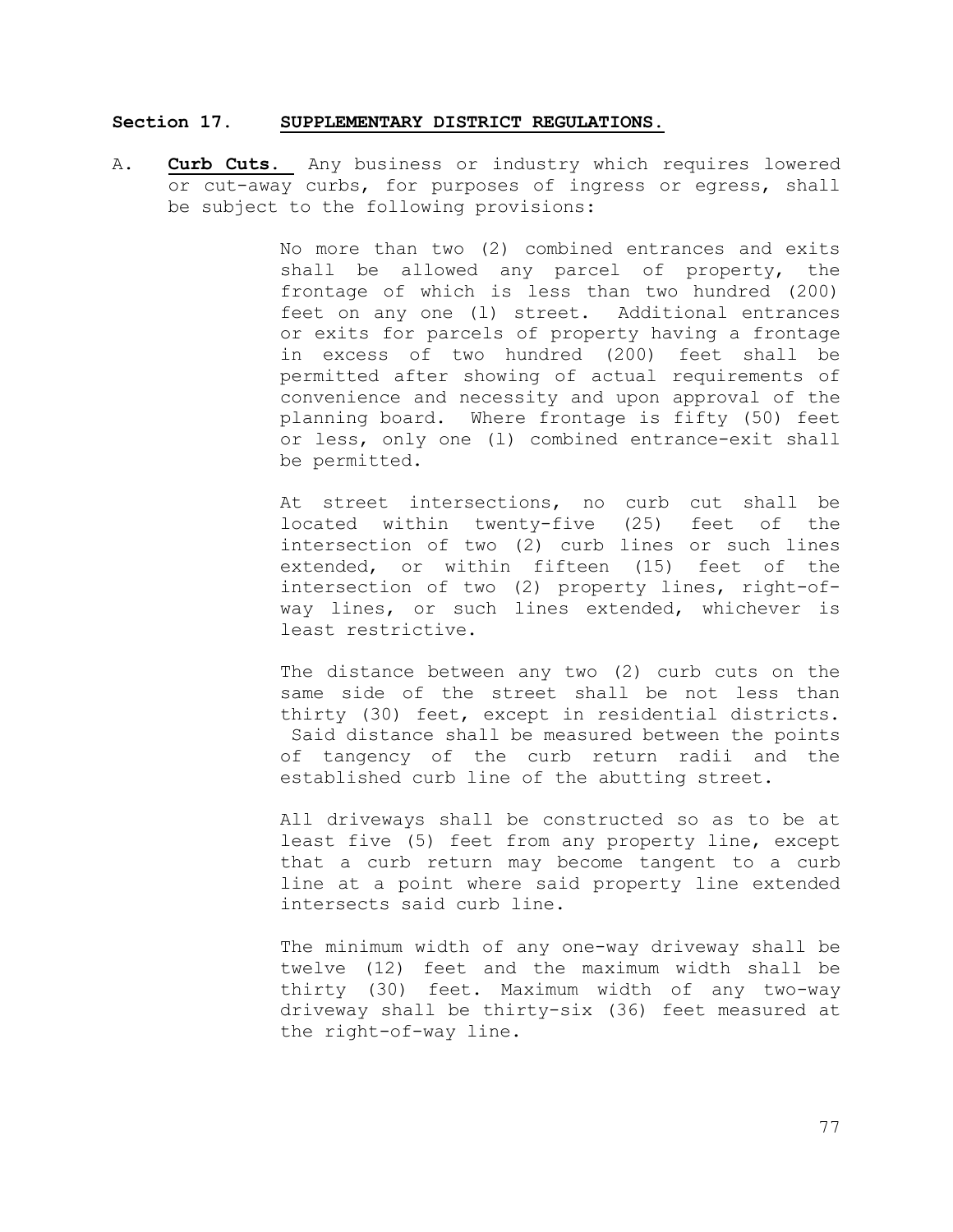- B. **Visibility at Intersection.** On a corner lot in all zoning districts nothing shall be erected, placed, planted, or allowed to grow in such a manner as materially to impede vision between a height of two and a half (2 1/2) feet and ten (10) feet in a triangular area formed by a diagonal line between two (2) points on the rights-of-way lines, twenty (20) feet from where they intersect.
- C. **Building Heights.** No building shall exceed thirty-five (35) feet in height; church spires, flagpoles, antennas, chimneys, and similar accessories to structures are exempt from this height limitation.

# D. **Temporary Zoning Permit.(amnd. 5/15/06)**

A permit authorizing the temporary use of a parcel for a specific use and specific temporary period of time. Temporary Zoning permits may be issued to:

- Documented, tax exempt, non-profit organizations for uses associated with fundraising activities. Examples including volunteer fire/rescue departments, local school organizations, Boy/Girl Scouts, churches, various associations.
- Church organizations for revival services or other outreach activities
- Miscellaneous non-profit group or association activities which result in public gatherings. Examples including school band performances, memorial observances, seasonal events, etc.

Temporary zoning permits shall be limited to three issuances per year for fundraising activities, with each issuance period not exceeding two days. Certain activities such as yard sales and flea sales are allowed only on the primary use site of the requesting entity and not on other parcels unless specifically allowed. (Example: A fundraising yard sale or miscellaneous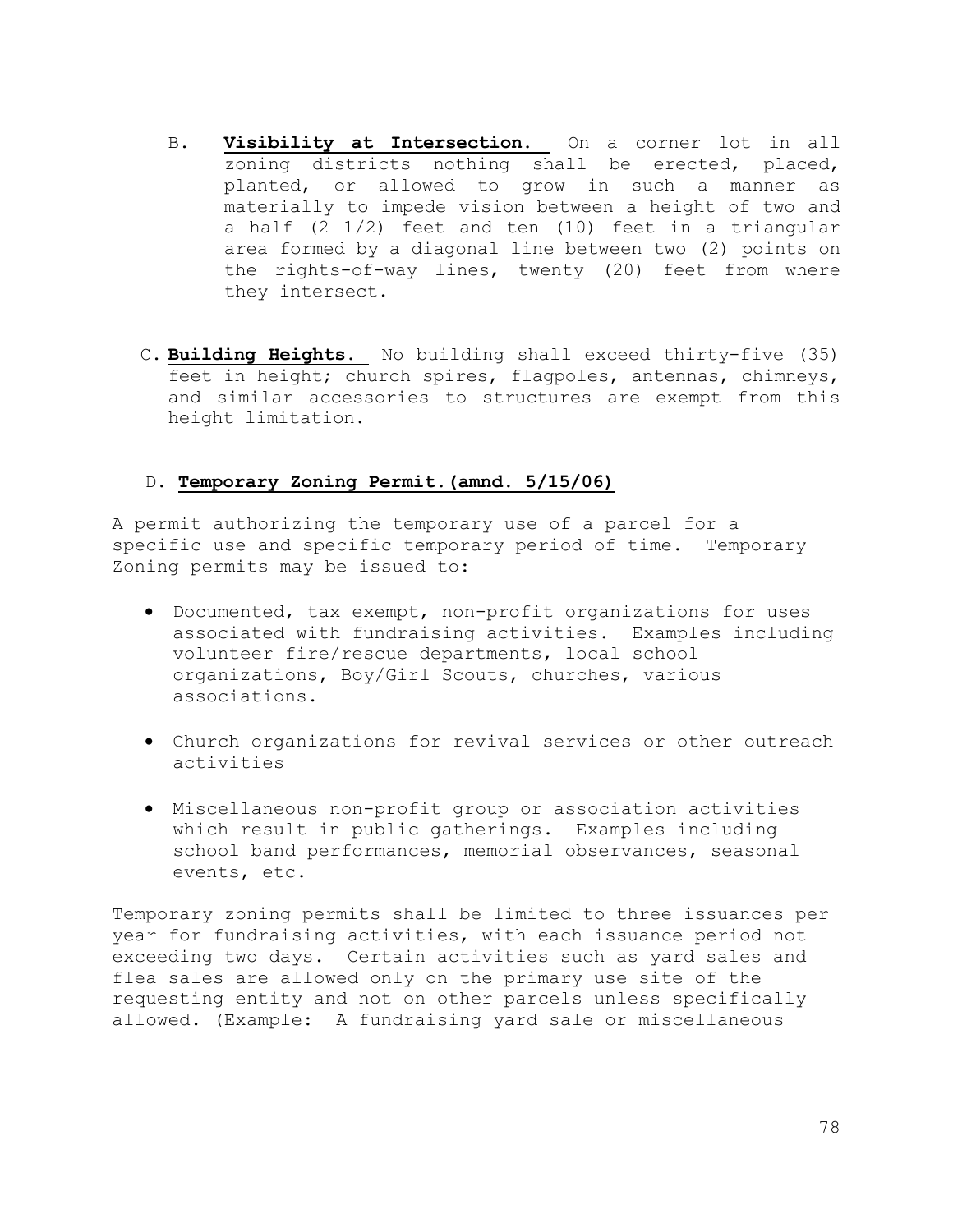flea sale for a church or school may be conducted on the site of the school or church, or within an established flea market).

Specific activities may be granted extended issuance periods. The following uses are allowed with extended periods of operation:

• Christmas tree sales: 45 days

The Louisburg Zoning Administrator shall issue temporary permits upon the satisfaction of the following requirements:

- 1) No more than one organization may be located on the permitted parcel at a time
- 2) Parking availability, traffic impacts, ingress/egress, noise, impact on adjoining properties, and any other public health, safety and welfare issue shall be considered before issuance of the temporary permit
- 3) The owner of the property has given written authorization for the use of the property for the specific temporary request

### **Temporary Sign Permit**

A temporary permit authorizing the locating of a sign, for a temporary period of time, displaying information specifically related to an activity authorized by an issued Temporary Zoning Permit. Signs displaying information regarding a Town of Louisburg sponsored event open to the public shall be exempt from the requirements herein.

The Louisburg Zoning Administrator may issue a temporary sign permit allowing the locating of such sign on approved property and approved location upon the property. Temporary signs shall be no larger than 12 square feet and may be issued upon the satisfaction of the following provisions:

- 1) No parcel shall have located upon it more than one temporary sign
- 2) Traffic impacts, sight distances at ingress/egress, impact on adjoining properties, and any other public health, safety and welfare issue shall be considered before issuance of the temporary sign permit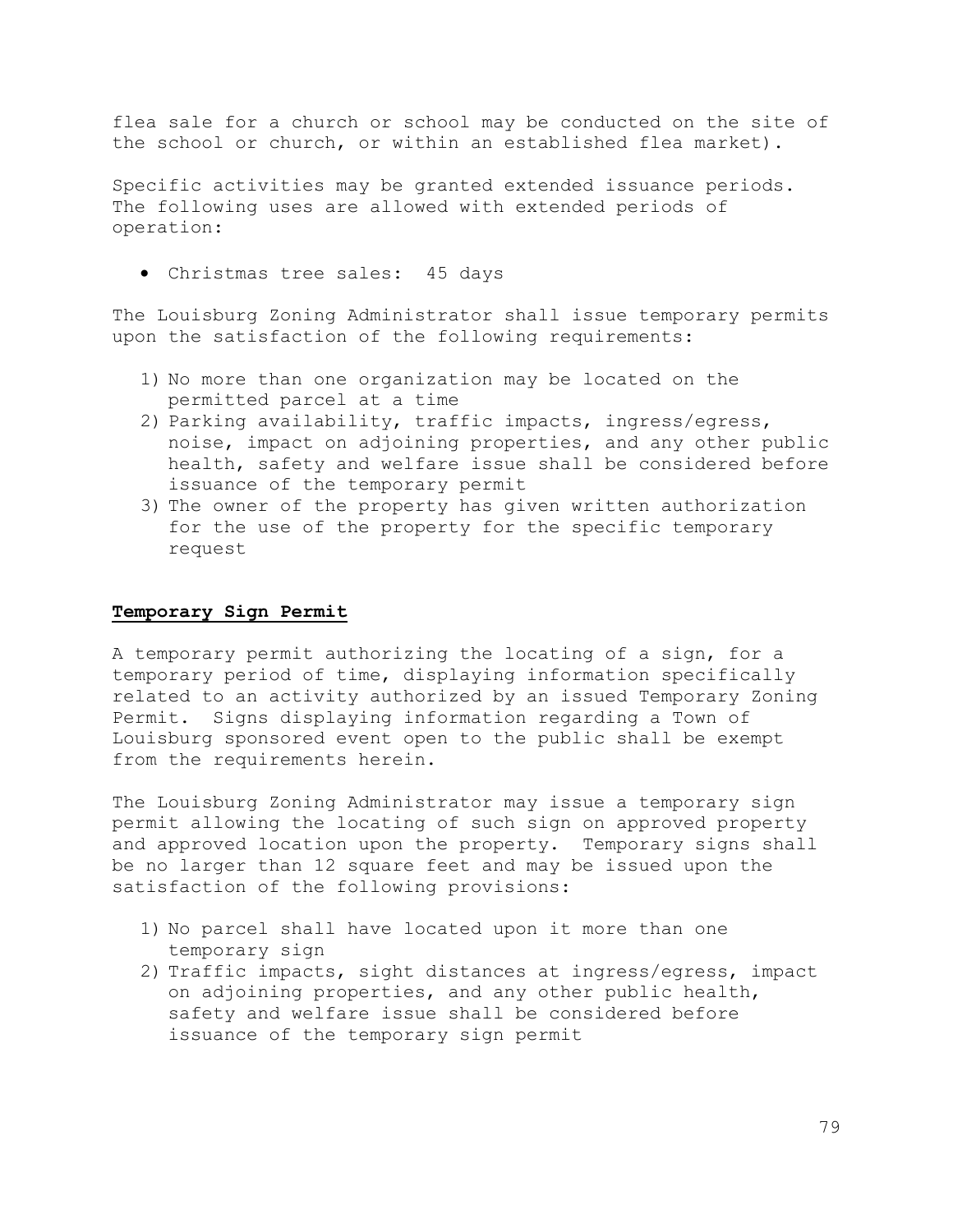- 3) Each approved temporary zoning permit use shall be allowed one sign located upon the parcel of the temporary use during the issuance period. No more than one (1) additional temporary signs may be located on other separate, approved parcels.
- 4) The additional temporary sign shall be allowed to be installed no more than five (5) days prior to the operation of the temporary use.
- 5) Temporary signs shall NOT be located in any Public rightof-way. Placement of any sign in a public right-of-way shall result in its immediate removal by the Town of Louisburg and the revocation of the temporary sign permit authorizing the initial placement.

Temporary signs displaying information regarding a civic fundraiser for a documented, tax exempt, non-profit organization not taking place within the Town of Louisburg may be issued under the following provisions:

- 1) No parcel shall have located upon it more than one temporary sign
- 2) Traffic impacts, sight distances at ingress/egress, impact on adjoining properties, and any other public health, safety and welfare issue shall be considered before issuance of the temporary sign permit
- 3) Each approved organization conducting a fundraiser occurring outside of the corporate limits of the Town of Louisburg may be allowed one temporary sign, installed on the day of the fundraiser
- 4) Temporary signs shall NOT be located in any Public rightof-way. Placement of any sign in a public right-of-way shall result in its immediate removal by the Town of Louisburg and the revocation of the temporary sign permit authorizing the initial placement.

All temporary signs shall be removed immediately upon the end of the approved temporary activity. Failure to remove the temporary sign within two (2) days shall result in the removal and disposal of the sign by the Town of Louisburg.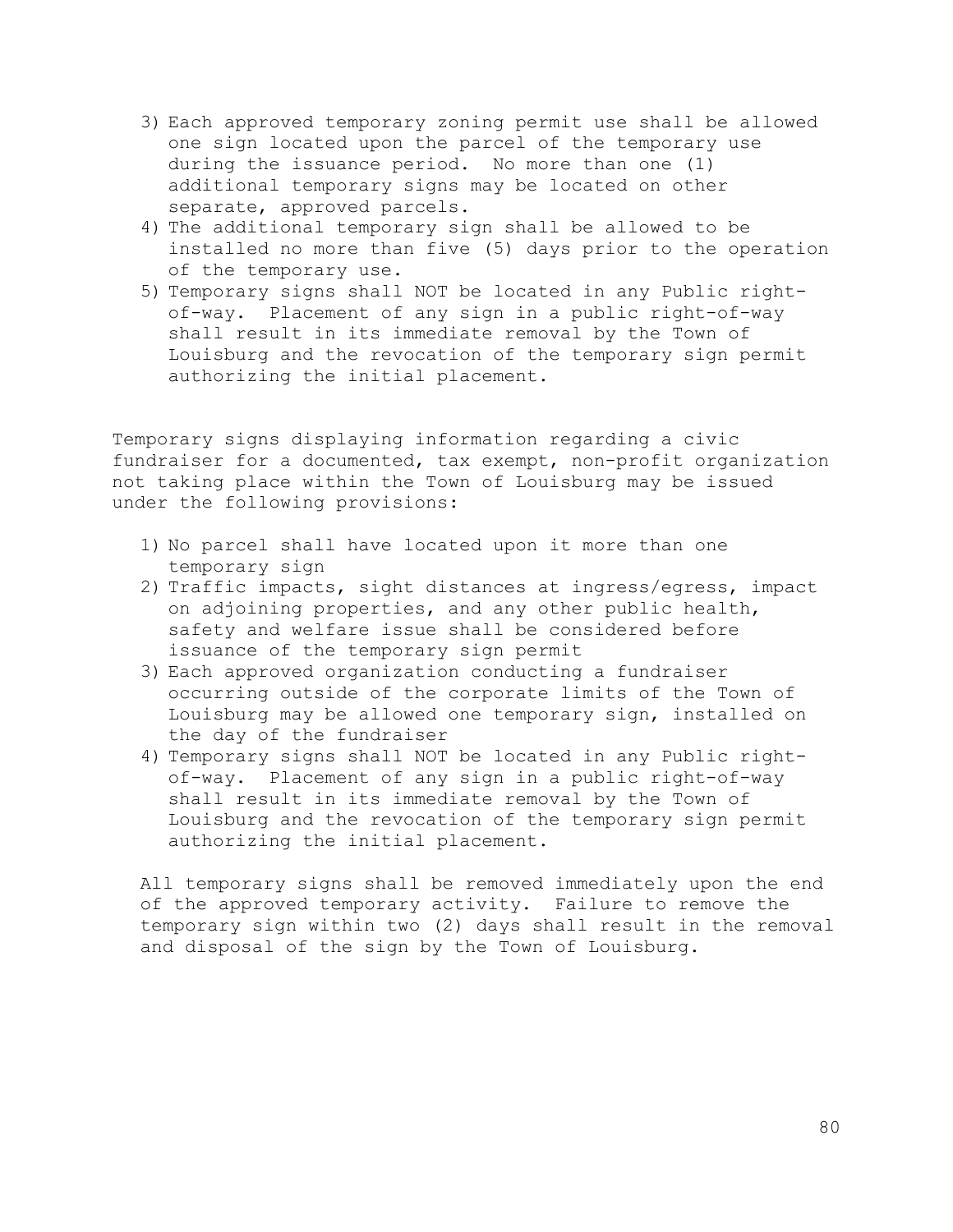#### **SECTION 18 – WATERSHED PROTECTION ORDINANCE**

**The Louisburg Town Council has adopted the Louisburg Watershed Protection Ordinance which has been included herein for ease of reference.**

**Section 18.100: AUTHORITY AND GENERAL REGULATIONS**

# **Section 18.101. Authority and Enactment.**

The legislature of the State of North Carolina has, in Chapter 160A, Article 8, Section 174, General Ordinance Authority; and in Chapter 143, Article 21, Watershed Protection Rules, delegated the responsibility or directed local governmental units to adopt regulations designed to promote the public health, safety, and general welfare of its citizenry. The Governing Board of Louisburg does hereby ordain and enact into law the following articles as the Watershed Protection Ordinance of Louisburg, North Carolina, and hereby amends the Louisburg Zoning Ordinance to include this Article as Section 18.5. The Louisburg Town Council further adopts all areas so denoted by the State of North Carolina as "watersheds" within Louisburg and establishes these areas as "Watershed Overlay Zoning Districts."

### **Section 18.102. Jurisdiction.**

The provisions of this Ordinance shall apply within the areas designated as a Public Water Supply Watershed by the N.C. Environmental Management Commission and shall be defined and established on the map entitled, "Watershed Protection Map of Louisburg, North Carolina" ("the Watershed Map"), which is adopted simultaneously herewith. The Watershed Map and all explanatory matter contained thereon accompanies and its hereby made a part of this Ordinance. This Ordinance shall be permanently kept on file in the office of the Planning Director.

#### **Section 18.103. Exceptions to Applicability**

(A) Nothing contained herein shall repeal, modify, or amend any Federal or State law or regulation, or any ordinance or regulation pertaining thereto except any ordinance which these regulations specifically replace; nor shall any provision of this ordinance amend, modify, or restrict any provisions of the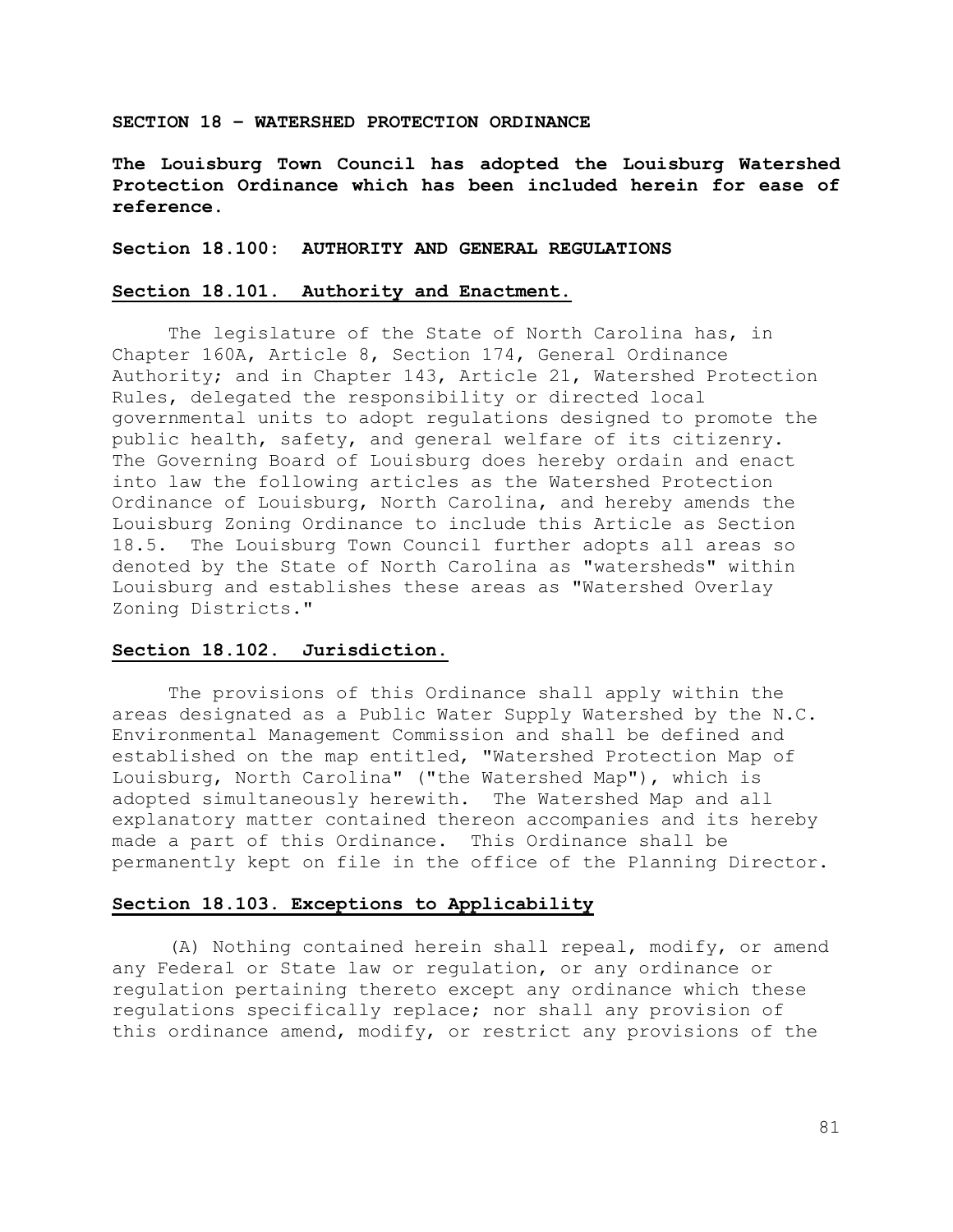Code of Ordinances of Louisburg; however, the adoption of this Ordinance shall and does amend any and all ordinances, resolutions, and regulations in effect in Louisburg at the time of adoption of this Ordinance that may be construed to impair or reduce the effectiveness of this Ordinance or to conflict with any of its provisions.

(B) It is not intended that these regulations interfere with any easement, covenants or other agreements between parties. However, if the provisions of these regulations impose greater restrictions or higher standards for the use of a building or land, then the provisions of these regulations shall control.

(C) Existing development, as defined in this ordinance, is not subject to the requirements of this ordinance. Expansions to structures classified as existing development must meet the requirements of this ordinance, however, the built-upon area of the existing development is not required to be included in the density calculations.

(D) A pre-existing lot owned by an individual prior to the effective date of this ordinance, regardless of whether or not a vested right has been established, may be developed for single family residential purposes without being subject to the restrictions of this ordinance. However, this exception is not applicable to multiple contiguous lots under single ownership. See Section 307(A)(2) regarding the recombination of existing lots.

# **Section 18.104. Criminal Penalties.**

Any person violating any provisions of this Ordinance shall be guilty of a misdemeanor and, upon conviction, shall be punished in accordance with NCGS 14-4. The maximum fine for each offense shall not exceed \$500.00. Each day that the violation continues shall constitute a separate offense.

# **Section 18.105. Remedies**

(A) If any subdivision, development and/or land use is found to be in violation of this Ordinance, the Louisburg Town Council may, in addition to all remedies available either in law or in equity, institute a civil penalty in the amount of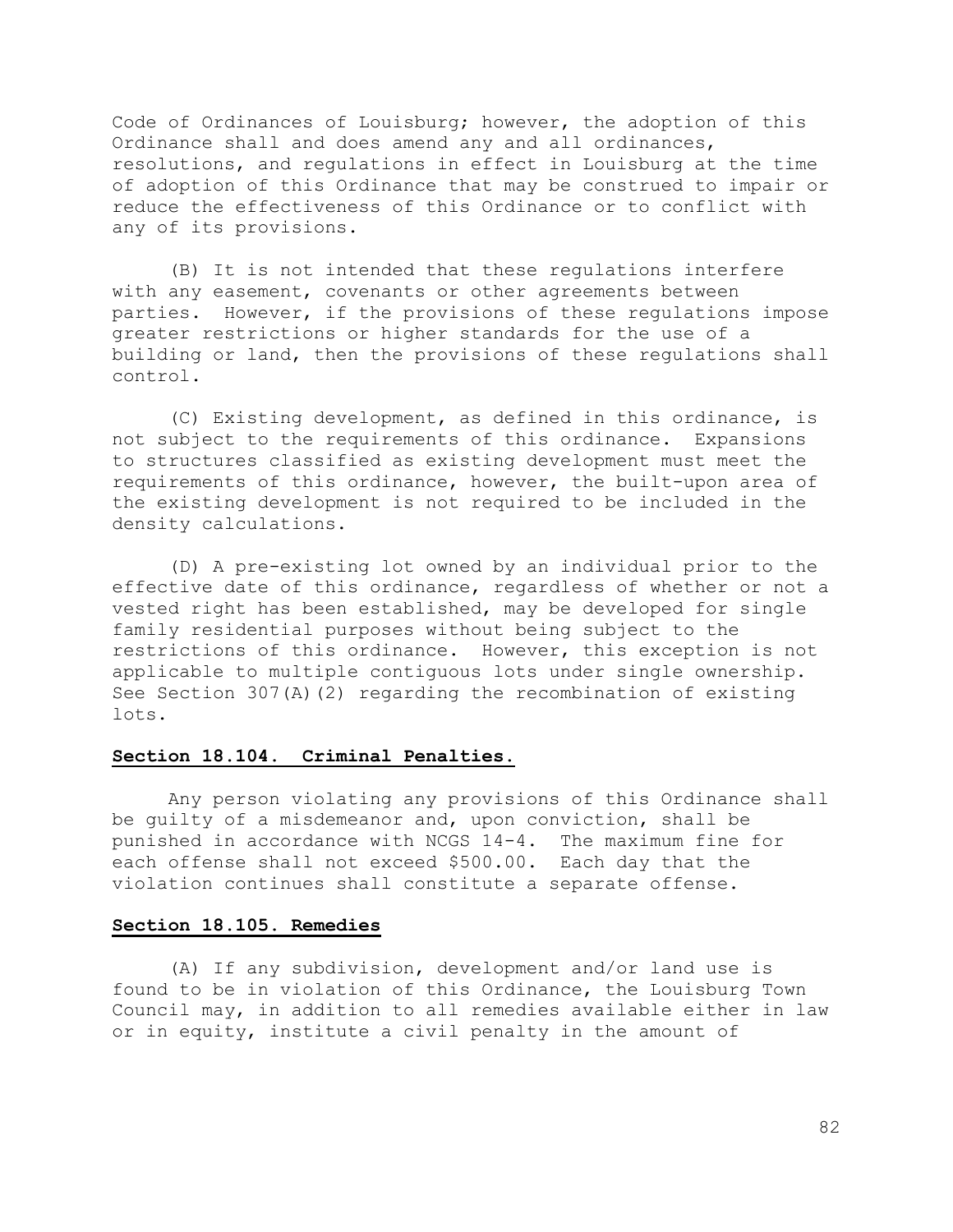\$500.00, action or proceedings to restrain, correct, or abate the violation; to prevent occupancy of the building, structure, or land; or to prevent any illegal act, conduct, business, or use in or about the premises. In addition, the N.C. Environmental Management Commission may assess civil penalties in accordance with G.S.143-215.6(a). Each day that the violation continues shall constitute a separate offense.

(B) If the Watershed Administrator finds that any of the provisions of this ordinance are being violated, he shall notify in writing the person responsible for such violation, indicating the nature of the violation, and ordering the action necessary to correct it. He/She shall order discontinuance of the illegal use of land, buildings or structures; removal of illegal buildings or structures, or of additions, alterations or structural changes thereto; discontinuance of any illegal work being done; or shall take any action authorized by this ordinance to ensure compliance with or to prevent violation of its provisions. If a ruling of the Watershed Administrator is questioned, the aggrieved party or parties may appeal such ruling to the Watershed Review Board.

# **Section 18.106. Severability.**

Should any section or provision of this Ordinance be declared invalid or unconstitutional by any court of competent jurisdiction, the declaration shall not affect the validity of this ordinance as a whole or any part thereof that is not affect the validity of this Ordinance as a whole or any part thereof that is not specifically declared to be invalid or unconstitutional.

# **Section 18.107. Effective Date.**

This Ordinance Amendment as adopted this 27th day of September, 1993, shall take effect and be in force on October 1, 1993.

#### **SUBDIVISION REGULATIONS**

#### **Section 18.201. General Provisions**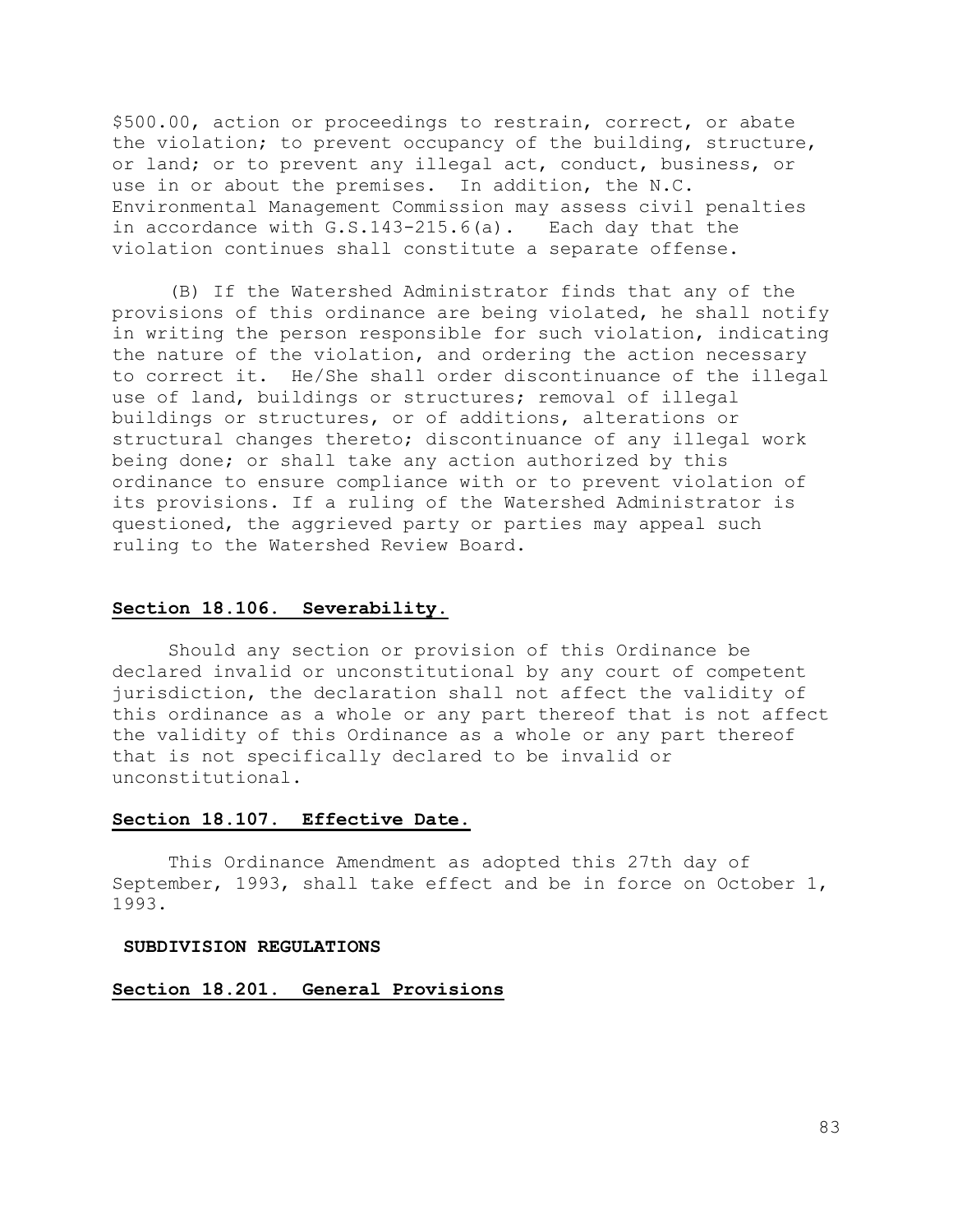(A) No subdivision plat of land within the Public Water Supply Watershed shall be filed or recorded by the Register of Deeds until it has been approved in accordance with the provisions of this Article. Likewise, the Clerk of the Superior Court shall not order or direct the recording of a plat if the recording of such plat would be in conflict with this Article.

(B) The approval of a plat does not constitute or effect the acceptance by the town or the public of the dedication of any street or other ground, easement, right-of-way, public utility, or other public facility shown on the plat and shall not be construed to do so.

(C) All subdivisions shall conform with the mapping requirements contained in G.S.47-30.

(D) All subdivisions of land within the jurisdiction of the town after the effective date of this ordinance shall require a plat to be prepared, approved, and recorded pursuant to this ordinance.

# **Section 18.202. Subdivision Application and Review Procedures.**

(A) All proposed subdivisions shall be reviewed prior to recording with the Register of Deeds by submitting a vicinity map to the Watershed Administrator to determine whether or not the property is located within the designated Public Water Supply Watershed. Subdivisions that are not within the designated watershed area shall not be subject to the provisions of this ordinance but must meet the subdivision requirements in the Louisburg Subdivision Ordinance. Subdivisions within the designated watershed area shall comply with the provisions of this Article and all other state and local requirements that may apply.

(B) Subdivision applications shall be filed with the Watershed Administrator. The application shall include a completed application form, six (6) copies of the plat and supporting documentation deemed necessary by the Watershed Administrator or the Watershed Review Board. (see appendix ).

(C) the Watershed Administrator shall review the completed application and submit recommendations to the Watershed Review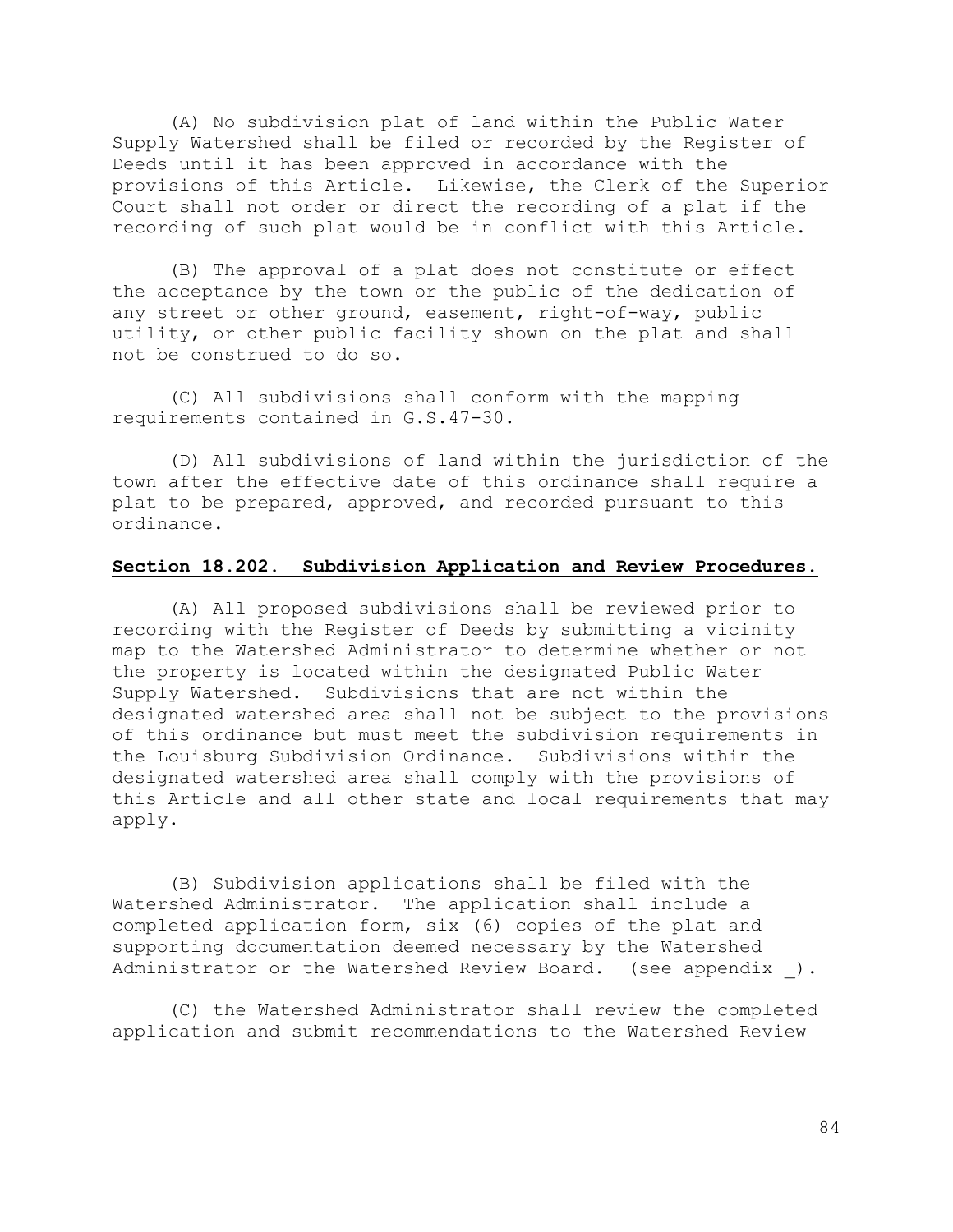Board for further review and final action. The Watershed Review Board shall either approve, approve conditionally or disapprove each application by a majority vote of the members present and voting. Applications shall be submitted to the Administrator at least fourteen (14) days prior to the regularly scheduled meeting of the Board. The Watershed Review Board shall take final action within forty-five (45) days of its first consideration.

The Watershed Administrator or the Board may provide public agencies an opportunity to review and make recommendations. However, failure of the agencies to submit their comments and recommendations shall not delay the Board's action within the prescribed time limit. Said public agencies may include, but are not limited to, the following:

(1) The district highway engineer with regard to proposed streets and highways.

(2) The director of the Health Department with regard to proposed private water system or sewer systems normally approved by the Health Department.

(3) The state Division of Environmental Management with regard to proposed sewer systems normally approved by the Division, engineered storm water controls or storm water management in general.

(4) Any other agency or official designated by the Watershed Administrator or Watershed Review Board.

(D) If the Watershed Review Board approves the application, such approval shall be indicated on two (2) copies of the plat by the following certificate and signed by the chairman or other authorized member of the board:

#### **Certificate of Approval for Recording**

I certify that the plat shown hereon complies with the Watershed Protection Ordinance and is approved by the Watershed Review Board for recording in the Register of Deeds office.

NOTE: This property is located within a Public Water Supply Watershed and development restrictions may apply.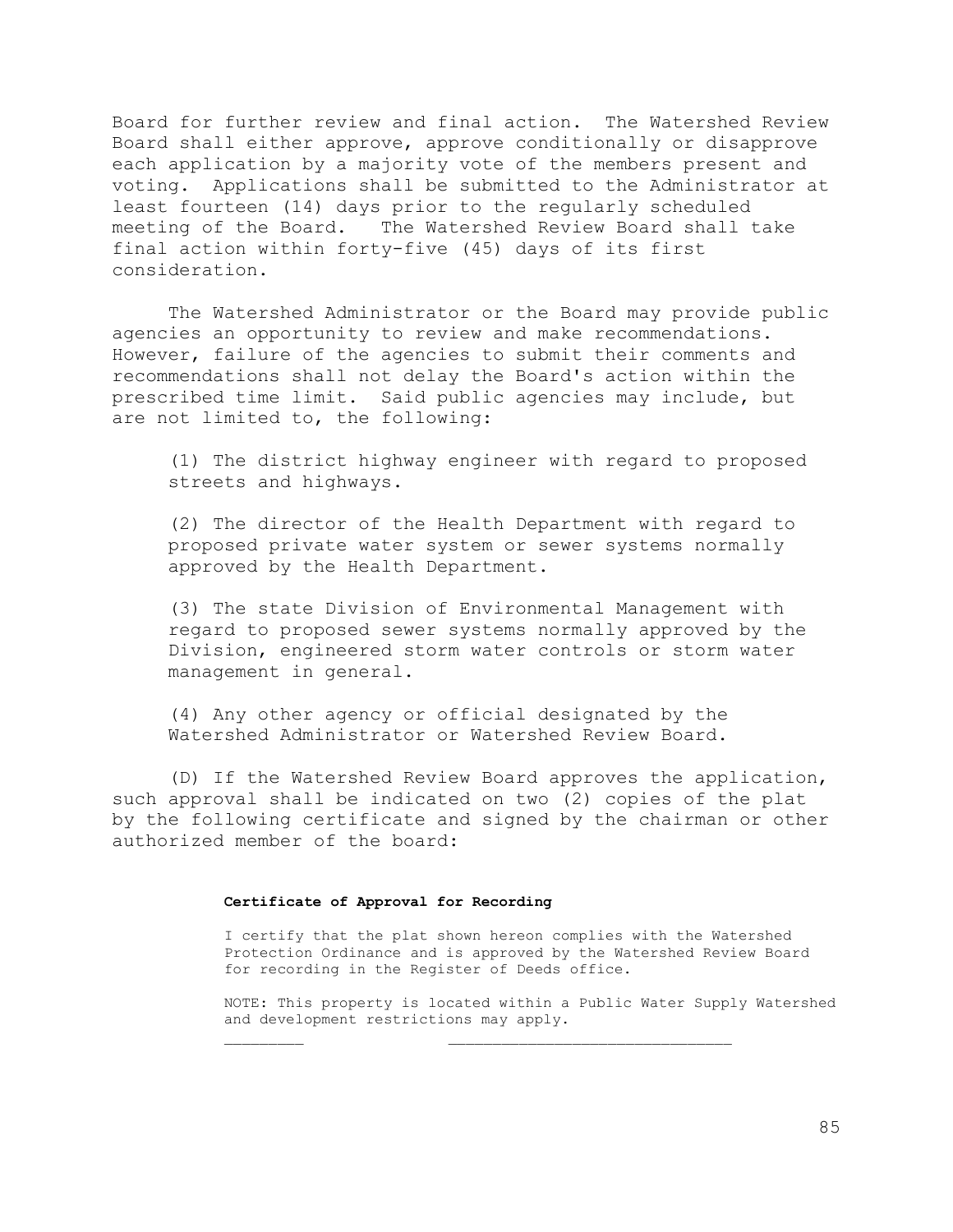(E) If the Watershed Review Board disapproves or approves conditionally the application, the reasons for such action shall be stated in writing for the applicant and entered in the minutes. The subdivider shall constitute a separate request for the purpose of review.

(F) All subdivision plats shall comply with the requirements of the Louisburg Subdivision Ordinance, this ordinance, and all requirements for recordation with the Franklin County Register of Deeds.

(G) The approval of a subdivision plat within a Public Water Supply Watershed is authorization for the plat to be recorded with the Register of Deeds. All such plats shall be recorded with the Register of Deeds within six (6) months from the date of approval by the Watershed Review Board. If the plat is not recorded within this period, it shall expire. The plat may be resubmitted for review and it shall be reviewed against the ordinance in effect at that time.

The Subdivider shall provide the Watershed Administrator with evidence that the plat has been recorded with the Register of Deeds within five (5) working days of its being recorded.

### **Section 18.203. Subdivision standards and required improvements.**

(A) All lots shall provide adequate building space in accordance with the development standards contained in Article 300. Any area shown on a plat which is required as "open space" in order to meet the provisions of this article shall be clearly noted on the plat. This Note shall also include the following certification:

#### CERTIFICATION OF RESERVED WATERSHED OPEN SPACE

I certify that all areas shown and noted on this plat as "Reserved Watershed Open Space" are required areas in order to comply with all Provisions of the Louisburg Watershed Ordinance and are hereby reserved as a condition of permitting development upon this land shown hereon.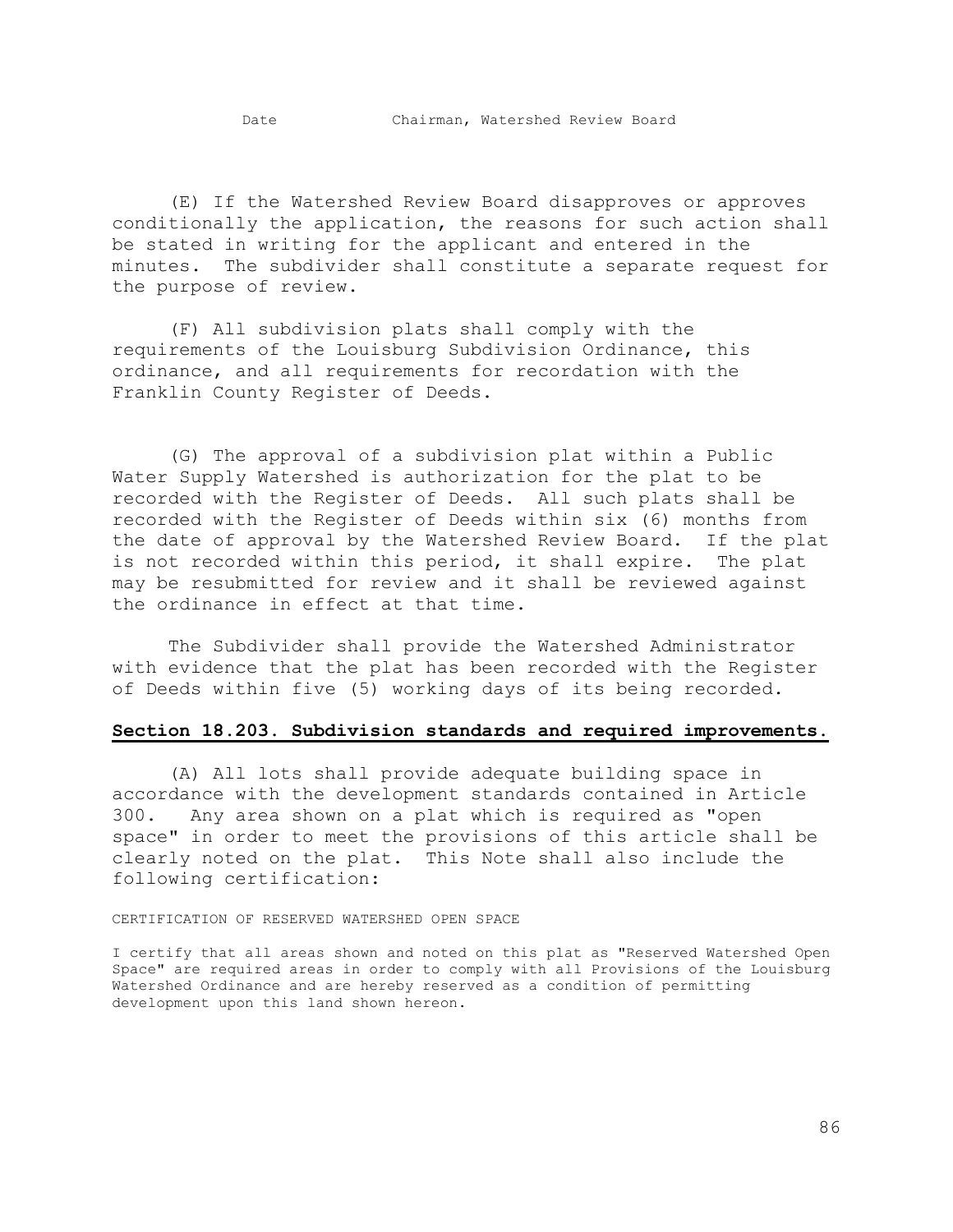At no point shall these areas be Subdivided, Recombined, or in any way acted upon as to create a non-conformancy with regards to this article or the Louisburg Zoning Ordinance.

Owner Date

(B) For the purpose of calculating build-upon area, total project area shall include total acreage in the tract on which the project is to be developed.

(C) Storm Water Drainage Facilities. The application shall be accompanied by a description of the proposed method of providing storm water drainage. The subdivider shall provide a drainage system that diverts stormwater runoff away from surface waters and incorporates best management practices to minimize water quality impacts.

The plans for such storm water drainage facilities shall be prepared by a Licensed engineer or Registered land surveyor and certified/sealed by a Licensed engineer or Registered land surveyor, stating to the effect that the facilities meet all state and local requirements.

(D) Erosion and Sedimentation Control. The application shall, where required, be accompanied by a written statement that a Sedimentation and Erosion Control Plan has been submitted to and approved by the N.C. Division of Land Quality.

(E) Roads constructed in critical areas and watershed buffer areas. Where possible, roads should be located outside of critical areas and watershed buffer areas. Roads constructed within these areas shall be designed and constructed so to minimize their impact on water quality.

### **Section 18.204. Construction Procedures.**

(A) No construction or installation of improvements shall commence in a proposed subdivision until a subdivision plat has been approved by the Watershed Review Board.

(B) No building or other permits shall be issued for erection of a structure on any lot not of record at the time of adoption of this Ordinance until all requirements of this Ordinance have been met. The subdivider, prior to commencing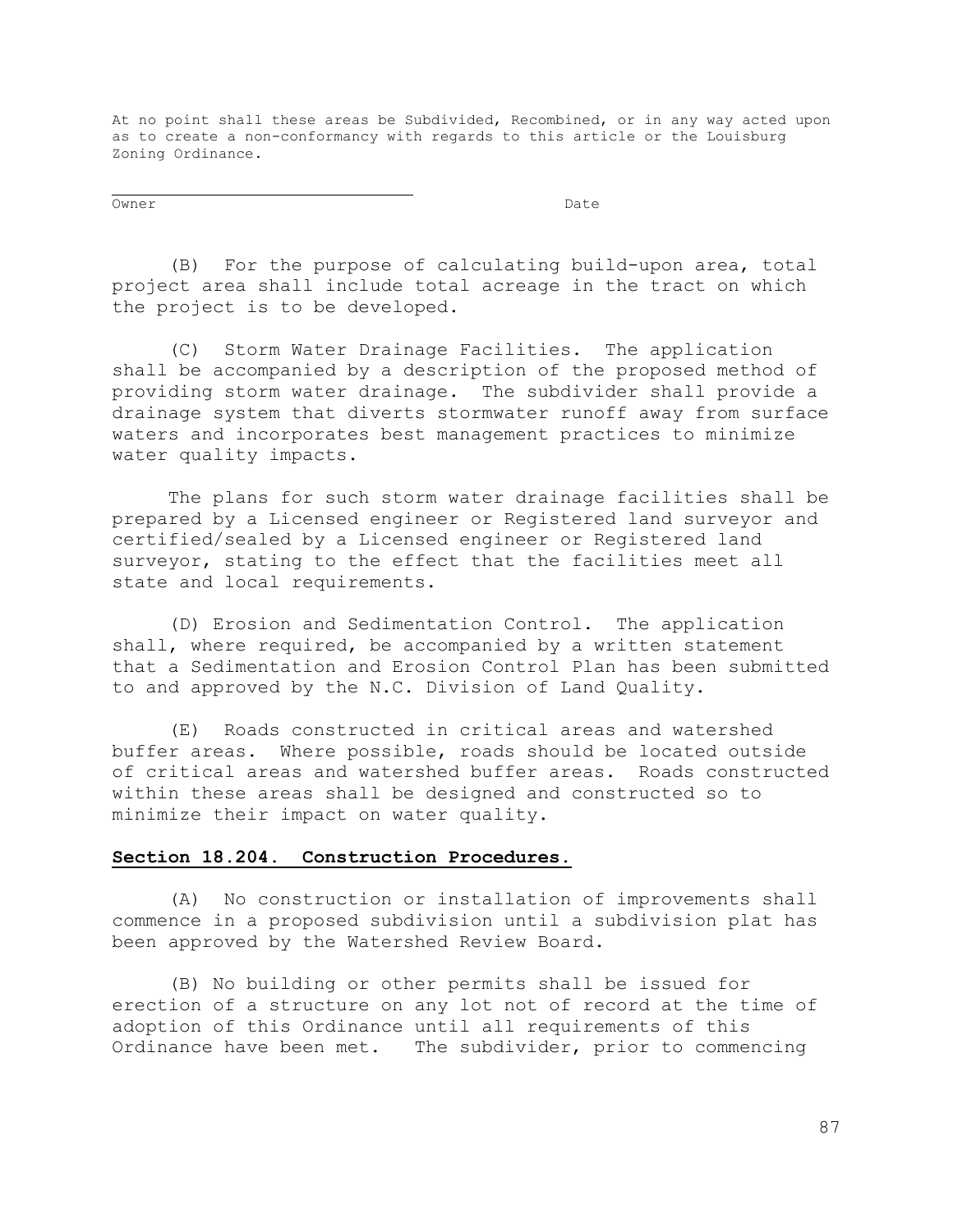any work within the subdivision, shall make arrangements with the Watershed Administrator to provide for adequate inspection.

# **Section 18.205. Penalties for Transferring Lots in Unapproved Subdivision.**

Any person who, being the owner or agent of the owner, of any land located within the jurisdiction of the Town of Louisburg, thereafter subdivides his/her land in violation of this ordinance or transfers or sells land by reference to, exhibition of, or any other use of a plat showing a subdivision of the land before the plat has been properly approved under this ordinance and recorded in the office of the Register of Deeds, shall be guilty of a misdemeanor. The description by metes and bounds in the instrument of transfer or other document used in the process of selling or transferring land shall not exempt the transaction from this penalty. The Town may bring an action for injunction of any illegal subdivision, transfer, conveyance, or sale of land, and the court shall, upon appropriate findings, issue an injunction and order requiring the offending party to comply with this ordinance.

#### **DEVELOPMENT REGULATIONS**

#### **Section 18.301. Establishment of Watershed Areas.**

The purpose of this Article is to list and describe the watershed areas herein adopted.

For purposes of this ordinance the Town of Louisburg hereby adopts these Overlay Zoning districts to correspond with the following Watershed classifications as established and delineated by the North Carolina Environmental Management Commission

and further identified on the Louisburg Watershed Map.

WS-IV-CA (Critical Area) WS-IV-PA (Protected Area)

**Section 18.302. Watershed Areas Described.**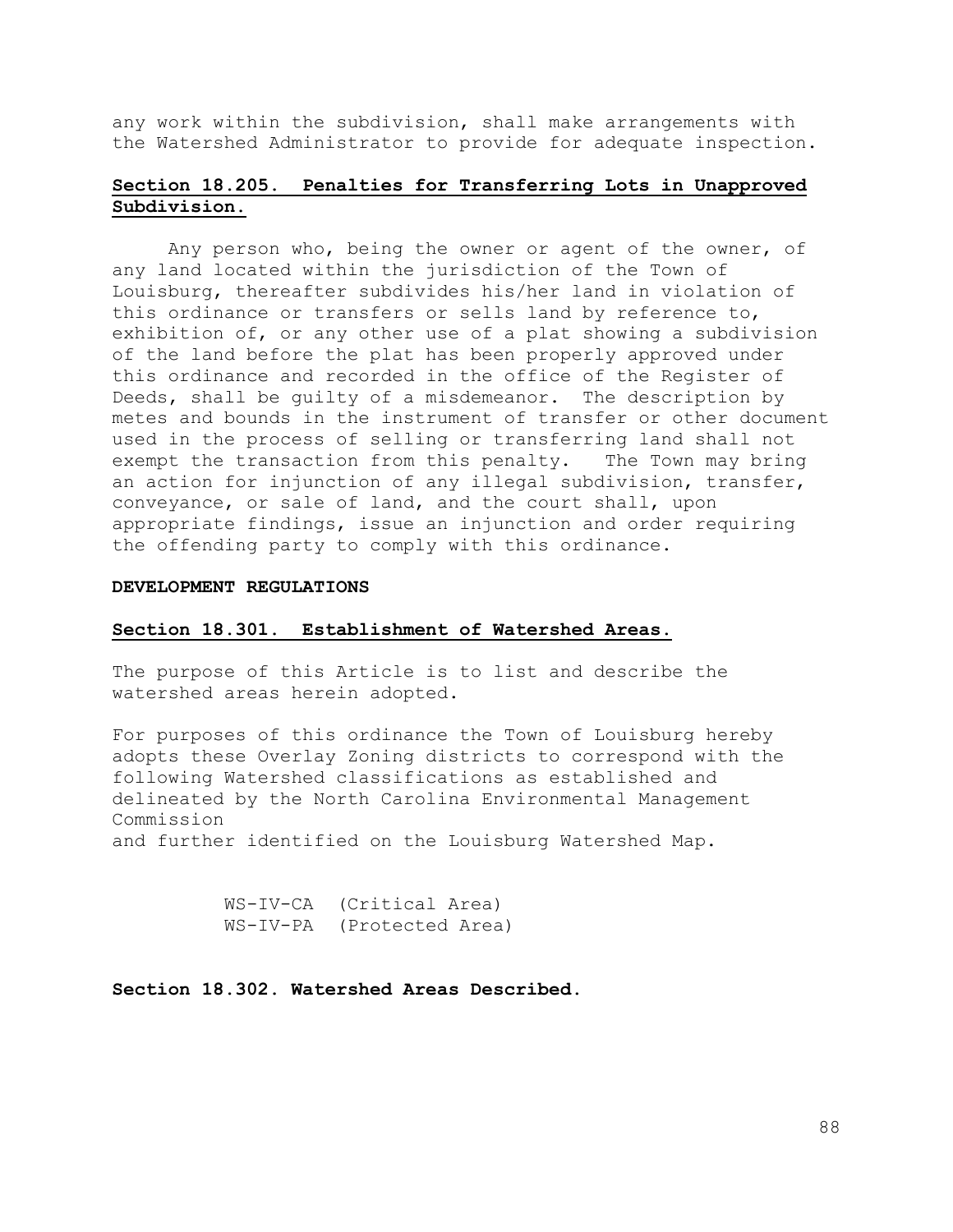# **(A) WS-IV Watershed Areas - Critical Area (WS-IV-CA).**

Only new development activities that require an erosion/sedimentation control plan under the State law or approved local program are required to meet the provisions of this ordinance when located in the WS-IV watershed. In order to address a moderate to high land use intensity pattern, single family residential uses are allowed at a maximum of two (2) dwelling units per acre. This density shall be allowed when considering the granting of a "Cluster Development". All other residential and non-residential development shall be allowed twenty-four percent (24%) built-upon area. New sludge application sites and landfills are specifically prohibited.

(1) Allowed Uses:

(a) Agriculture subject to the provisions of the Food Security Act of 1985 and the Food, Agriculture, Conservation and Trade Act of 1990. Agricultural activities conducted after January 1, 1993 shall maintain a minimum of ten (10) foot vegetative buffer, or equivalent control as determined by the Soil and Water Conservation Commission, along all perennial waters indicated on the most recent versions of U.S.G.S. 1:24,000 (7.5 minute) scale topographic maps or as determined by local government studies. Animal operations greater than 100 animal units shall employ Best Management Practices by July 1, 1994 recommended by the Soil and Water Conservation Commission.

(b) Silviculture, subject to the provisions of the Forest Practices Guidelines Related to Water Quality (15 NCAC 1I.6101-.0209).

(c) Residential.

(d) Non-residential development, excluding: 1) the storage of toxic and hazardous materials unless a spill containment plan is implemented, 2) landfills, and 3) sites for land application of sludge/residuals or petroleum contaminated soils.

(2) Density and Built-upon Limits: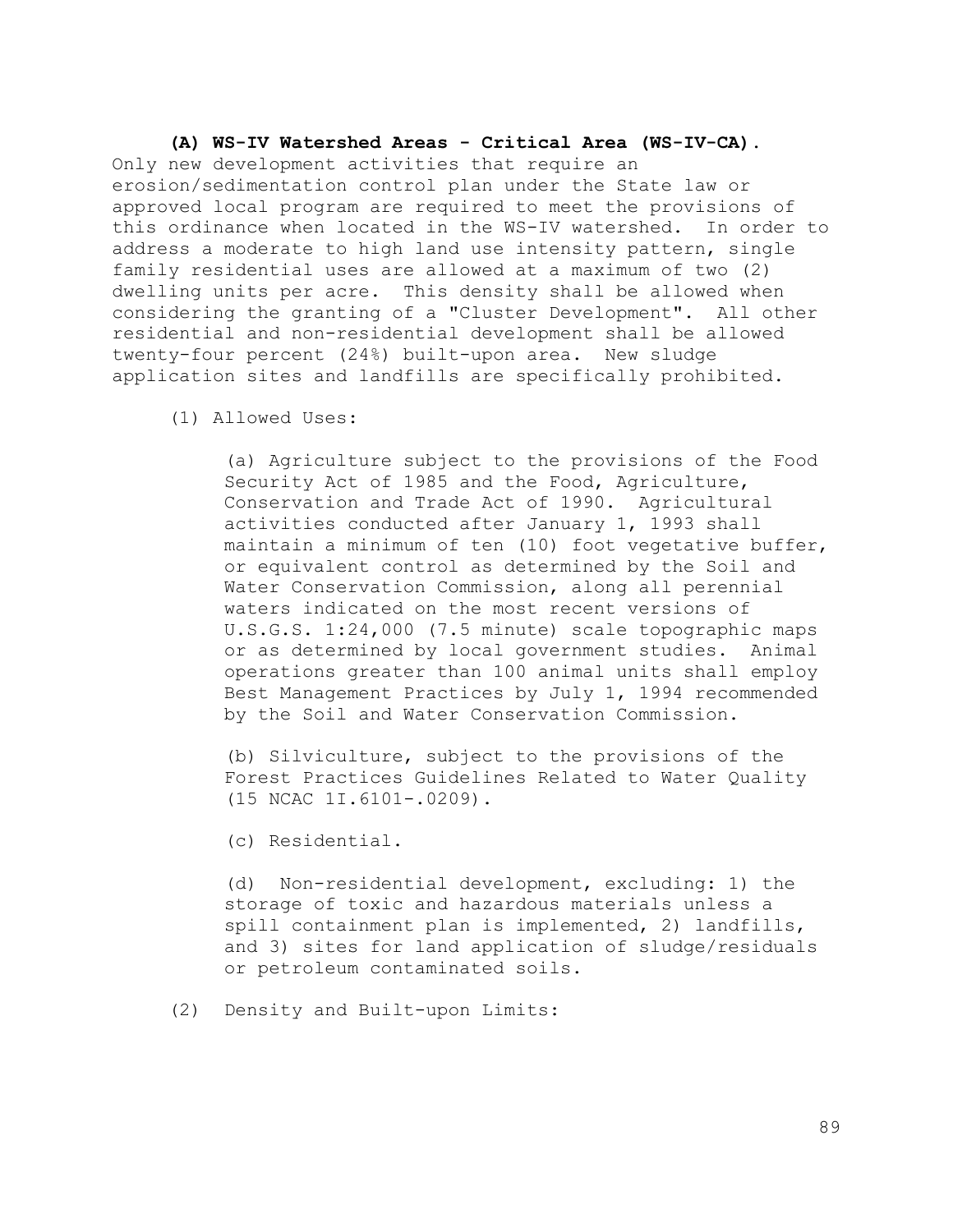(a) Single Family Residential -- development shall not exceed two (2) dwelling units per acre, as defined on a project by project basis, but shall comply with base zoning regulations. No Residential lot shall be less than one-half  $(1/2)$  acre, except within an approved cluster development.

(b) All Other Residential and Non-Residential - development shall not exceed twenty-four percent (24%) built-upon areas on a project by project basis. For the purpose of calculating built-upon area, total project areas shall include total acreage in the tract on which the project is to be developed.

### **(B) WS-IV Watershed Areas - Protected Area (WS-IV-PA)**.

Only new development activities that require an erosion/sedimentation control plan under the State law or approved local program are required to meet the provisions of this ordinance when located in the WS-IV watershed. In order to address a moderate to high land use intensity pattern, single family residential uses shall develop at a maximum of two (2) dwelling units per acre when being considered for "Cluster Development" approval. All other residential and nonresidential development shall be allowed at a maximum of twentyfour percent (24%) built-upon area. A maximum of three (3) dwelling units per acre or thirty-six (36%) percent built-upon area MAY be allowed for projects without a curb and gutter street system. All projects shall comply with base zoning regulations.

(1) Allowed Uses:

(a) Agriculture subject to the provisions of the Food Security Act of 1985 and the Food, Agriculture, Conservation and Trade Act of 1990.

(b) Silviculture, subject to the provisions of the Forest Practices Guidelines Related to Water Quality (15 NCAC 1I.6101-.0209).

(c) Residential development.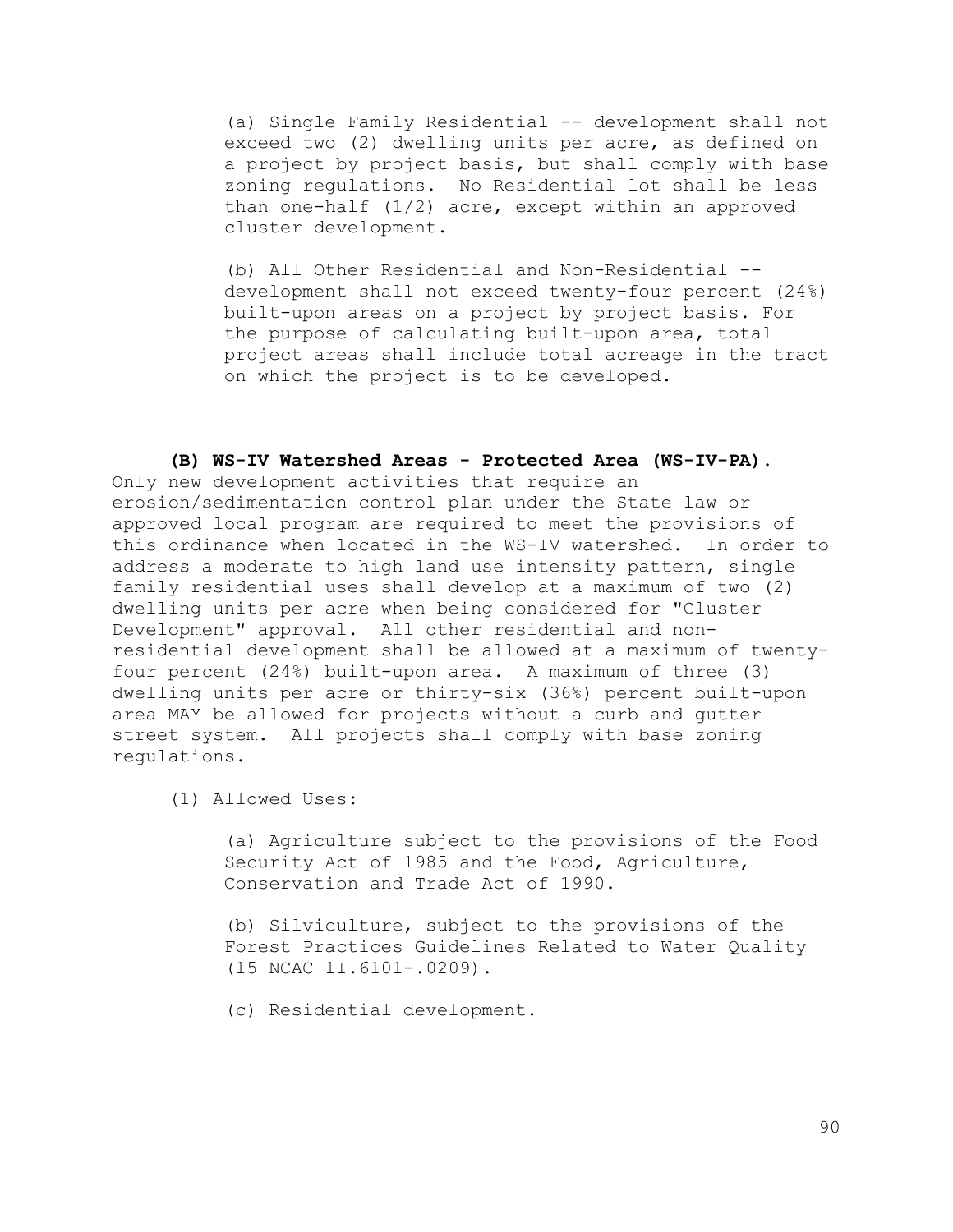(d) Non-residential development excluding discharging landfills and the storage of toxic and hazardous materials unless a spill containment plan is implemented.

## (2) Density and Built-upon Limits:

(a) Single Family Residential -- development shall not exceed two (2) dwelling units per acre, as defined on a project by project basis. No Residential lot shall be less than one-half  $(1/2)$  acre, or one-third  $(1/3)$ acre for projects without curb and gutter system, except within an approved cluster development.

(b) All Other Residential and Non-Residential - development shall not exceed twenty-four percent (24%) built-upon areas on a project by project basis. For projects without a curb and gutter street system, development shall not exceed thirty-six percent (36%) built-upon area on a project by project basis. For the purpose of calculating built-upon area, total project areas shall include total acreage in the tract on which the project is to be developed.

**In the event that Base Zoning regulations are more restrictive than the provisions contained within this Article, the more restrictive requirements shall apply when determining whether a project satisfies permitting. The only case where this MAY not hold true is in the consideration of "Cluster Development."**

**Section 18.303. Cluster Development.**

Clustering of development is allowed in all Watershed Areas (except WS-1) under the following conditions:

(A) Minimum lot sizes are not applicable to single family cluster development projects; however, the total number of lots shall not exceed the number of lots allowed for single family detached developments in Section 18.5.302. Builtupon area of the project shall not exceed that allowed for the critical area or protected area, whichever applies.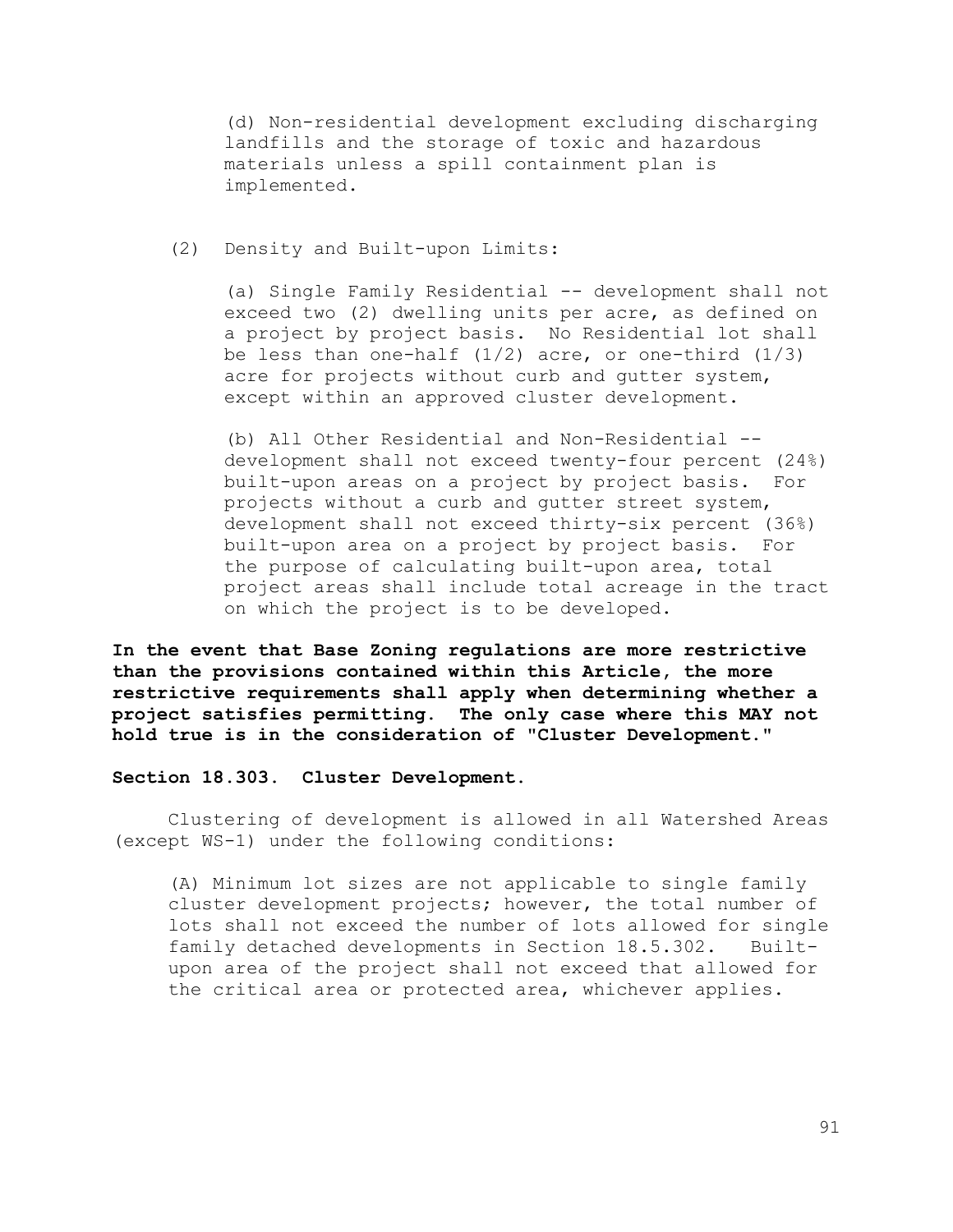(B) All built-upon area shall be designed and located to minimize stormwater runoff impact to the receiving waters and minimize concentrated stormwater flow.

**(C) The remainder of the tract shall remain in a vegetated or natural state. An incorporated property owners association, with title to required open space area, shall be required for "Cluster Development". Where there is no Property Owners Assoc., minimum lot area requirements for the WS-IV Overlay district shall prevail. [found in base zoning lot size requirements]** 

### **Section 18.304. Buffer Area Required.**

(A) A minimum one hundred-twenty(120) foot vegetative buffer is required for all new development activities that exceed the low density option; otherwise a minimum thirty (50) foot vegetative buffer for development activities is required along all perennial waters indicated on the most recent versions of U.S.G.S. 1:24,000(7.5 minute) scale topographic maps or as determined by local government studies. Desirable artificial streamback or shoreline stabilization is permitted. *(amended 9/99)*

(B) No Land Disturbing activity is allowed in the buffer except for water dependent structures and public projects such as road crossings and greenways where no practical alternative exists. These activities should minimize built-upon surface area, direct runoff away from the surface water and maximize the utilization of stormwater Best Management Practices.

**Section 18.305. Rules Governing the Interpretation of Watershed Area Boundaries.** Where uncertainty exists as to the boundaries of the watershed areas, as shown on the Watershed Map, the following rules apply:

(A) Where area boundaries are indicated as approximately following either street, alley, railroad or highway lines or centerlines thereof, such lines shall be construed to be said boundaries.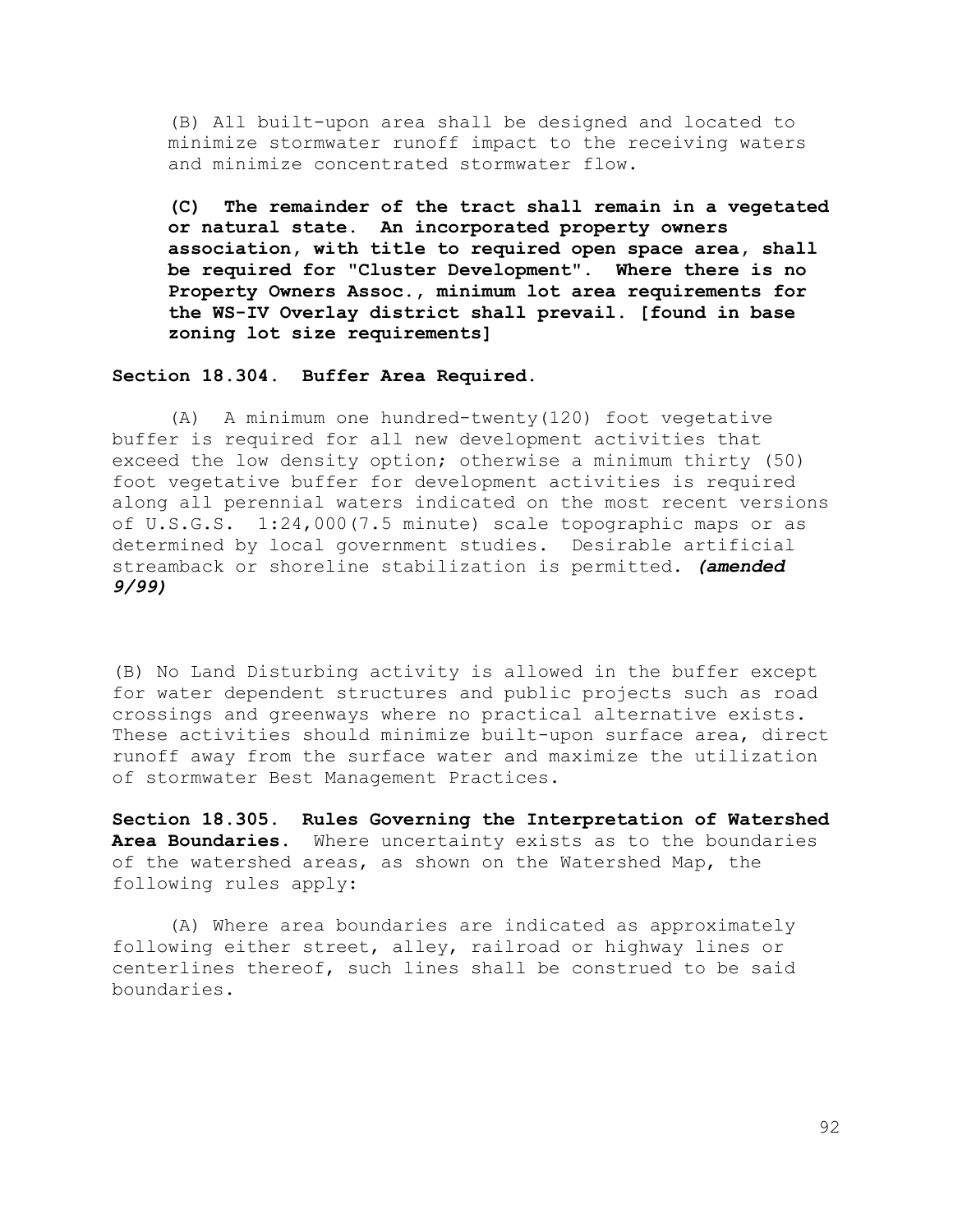(B) Where area boundaries are indicated as approximately following lot lines, such lot lines shall be construed to be said boundaries. However, a surveyed plat prepared by a registered land surveyor may be submitted to the County as evidence that one or more properties along these boundaries do not lie within the watershed area.

(C) Where the watershed area boundaries lie at a scaled distance more than twenty-five (25) feet from any parallel lot line, the location of watershed area boundaries shall be determined by use of the scale appearing on the watershed map.

(D) Where the watershed area boundaries lie at a scaled distance of twenty-five (25) feet or less from any parallel lot line, the location of watershed area boundaries shall be construed to be the lot line.

(E) Where other uncertainty exists, the Watershed Administrator shall interpret the Watershed Map as to location of such boundaries. This decision may be appealed to the Watershed Review Board.

# **Section 18.306. Application of Regulations.**

(A) No building or land shall hereafter be used and no development shall take place except in conformity with the regulations herein specified for the watershed area in which it is located.

(B) No area required for the purpose of complying with the provisions of this ordinance shall be included in the area required for another building.

(C) Every residential building hereafter erected, moved or structurally altered shall be located on a lot which conforms to the regulations herein specified, except as permitted in Section 307.

(D) If a use or class of use is not specifically indicated as being allowed in the watershed area, such use or class of use is prohibited.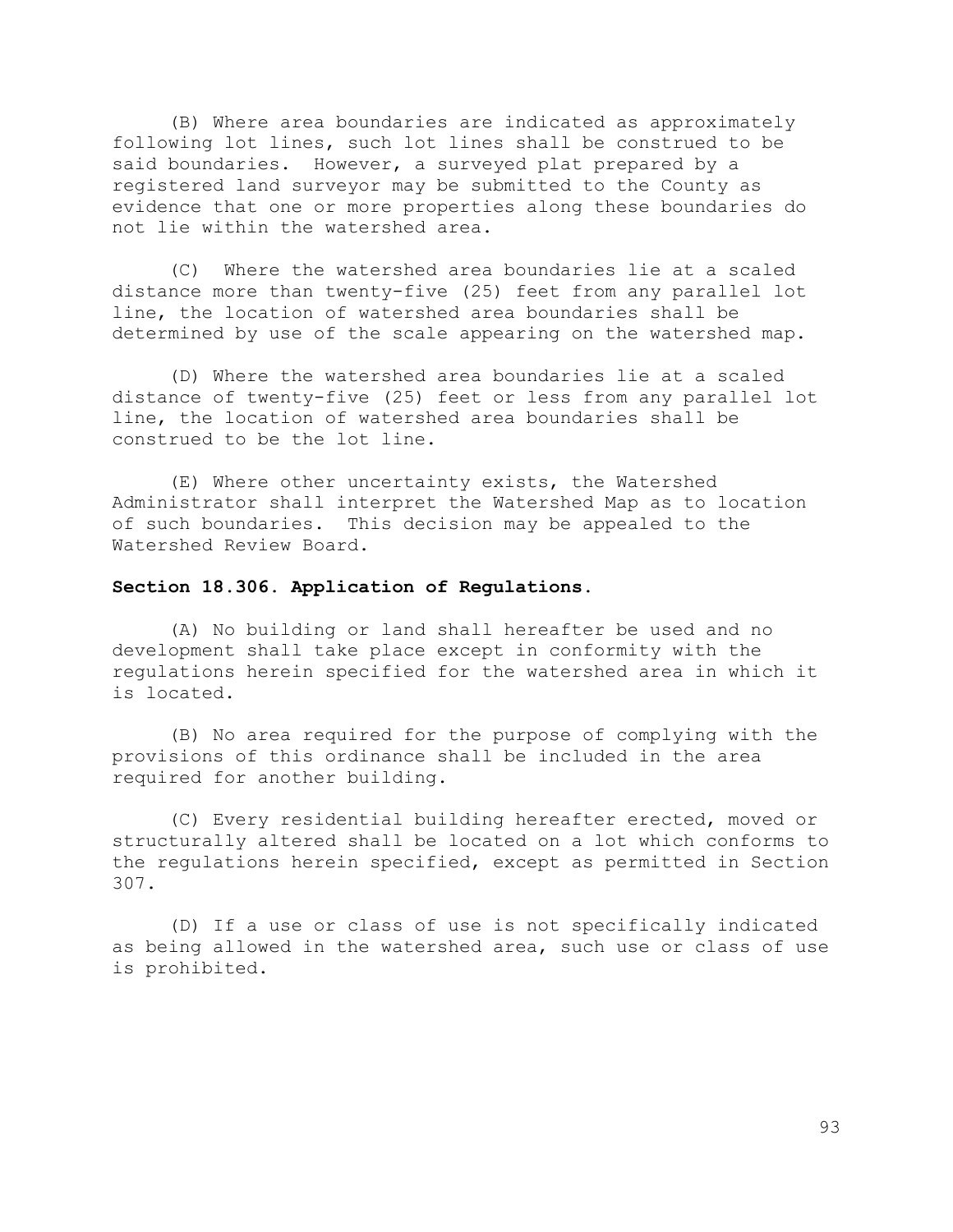# **Section 18.307. Existing Development.**

Any existing development as defined in this ordinance, may be continued and maintained subject to the provisions provided herein. Expansions to structures classified as existing development must meet the requirements of this ordinance, however, the built-upon area of existing development is not required to be included in the density calculations.

(A) Vacant Lots. This category consists of vacant lots for which plats or deeds have been recorded in the office of the Register of Deeds of Franklin County. Lots may be used for any of the uses allowed in the watershed area in which it is located, provided the following:

(1) Where the lot area is below the minimum specified in this ordinance the Watershed Administrator is authorized to issue a Watershed protection permit.

(2) Notwithstanding the foregoing, whenever two or more contiguous residential vacant lots of record are in single ownership at any time after the adoption of this ordinance and such lots individually have less area than the minimum requirements for residential purposes for the watershed area in which such lots are located, such lots shall be combined to create one or more lots that meet the standards of this ordinance, or if this is possible, reduce to the extent possible the nonconformity of the lots prior to the issuance of any development permits.

(B) Occupied Lots. This category consists of lots, occupied for residential purposes at the time of the adoption of this ordinance. These lots may continue to be used provided that whenever two or more adjoining lots of record, one of which is occupied, are in single ownership at any time after the adoption of this ordinance, and such lots individually or together have less area than the minimum requirements for residential purposes for the watershed area in which they are located, such lots shall be combined to create lots which meet the minimum size requirements or which minimize the degree of nonconformity.

(C) Uses of Land. This category consists of uses existing at the time of adoption of this ordinance where such use of the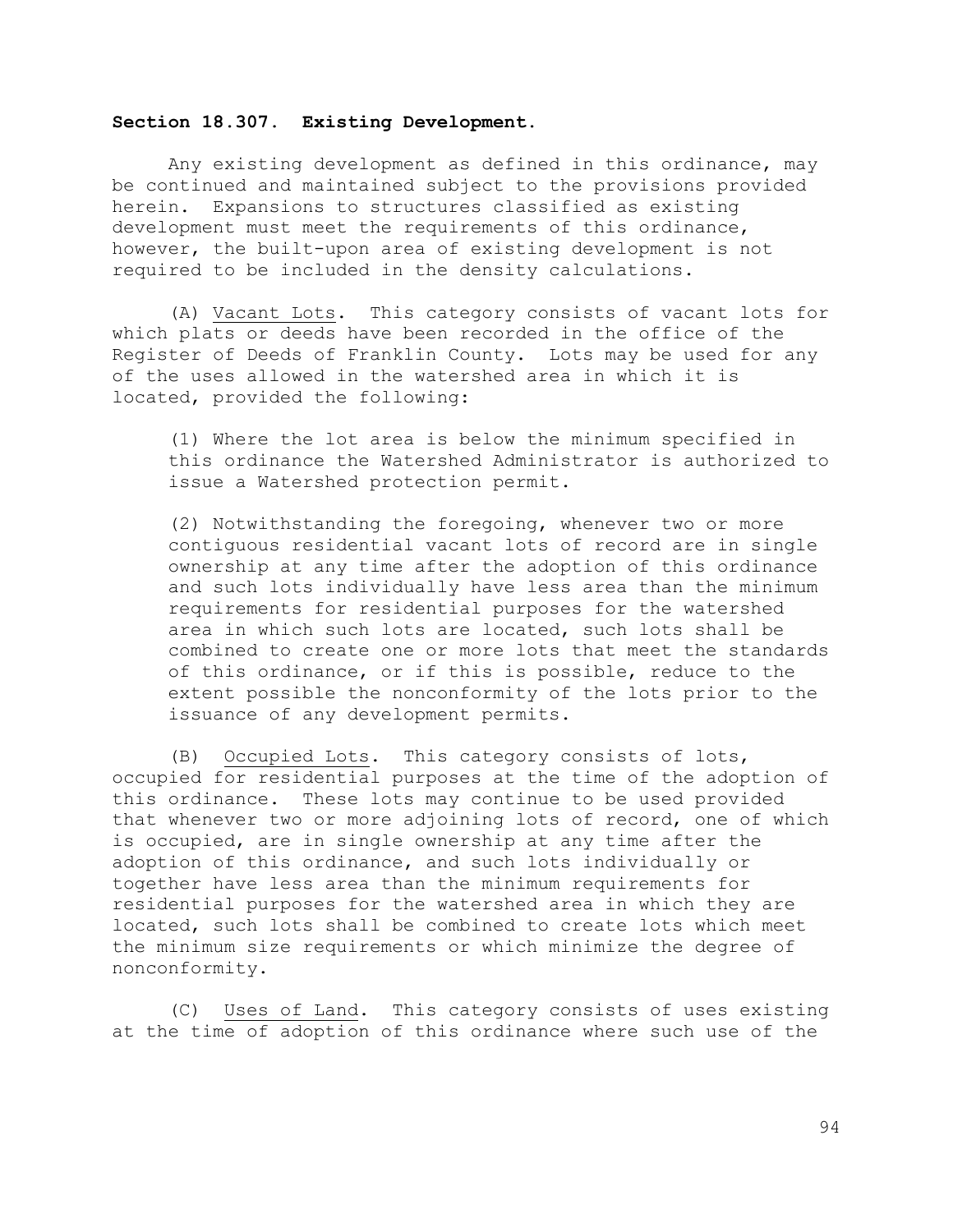land is not permitted to be established hereafter in the watershed area in which it is located. Such uses may be continued except as follows:

(1) When such use of land has been changed to an allowed use, it shall not thereafter revert to any prohibited use.

(2) Such use of land shall be changed only to an allowed use.

(3) When such use ceases for a period of at least six months, or burns beyond the percentage set in the base zoning regulations, it shall not be reestablished.

(D) Reconstruction of Buildings or Built-upon Areas. Any existing building or built-upon area not in conformance with the restrictions of this ordinance that has been damaged or removed may be repaired and/or reconstructed, except that there are no restrictions on single family residential development, provided:

(1) Repair or reconstruction is initiated within twelve (12) months and completed within two (2) years of such damage.

(2) The total amount of space devoted to built-upon area may not be increased unless stormwater control that equals or exceeds the previous development is provided.

# **Section 18.308. Watershed Protection Permit.**

(A) Except where a single family residence is constructed on a lot deeded prior to the effective date of this ordinance, no building or built-up area shall be erected, moved enlarged or structurally altered, nor shall any building permit be issued nor shall any change in the use of any building or land be made until a Watershed Protection Permit has been issued by the Watershed Administrator. No Watershed Protection Permit shall be issued except in conformity with the provisions of this ordinance.

(B) Watershed Protection Permit applications shall be filed with the Watershed Administrator. The application shall include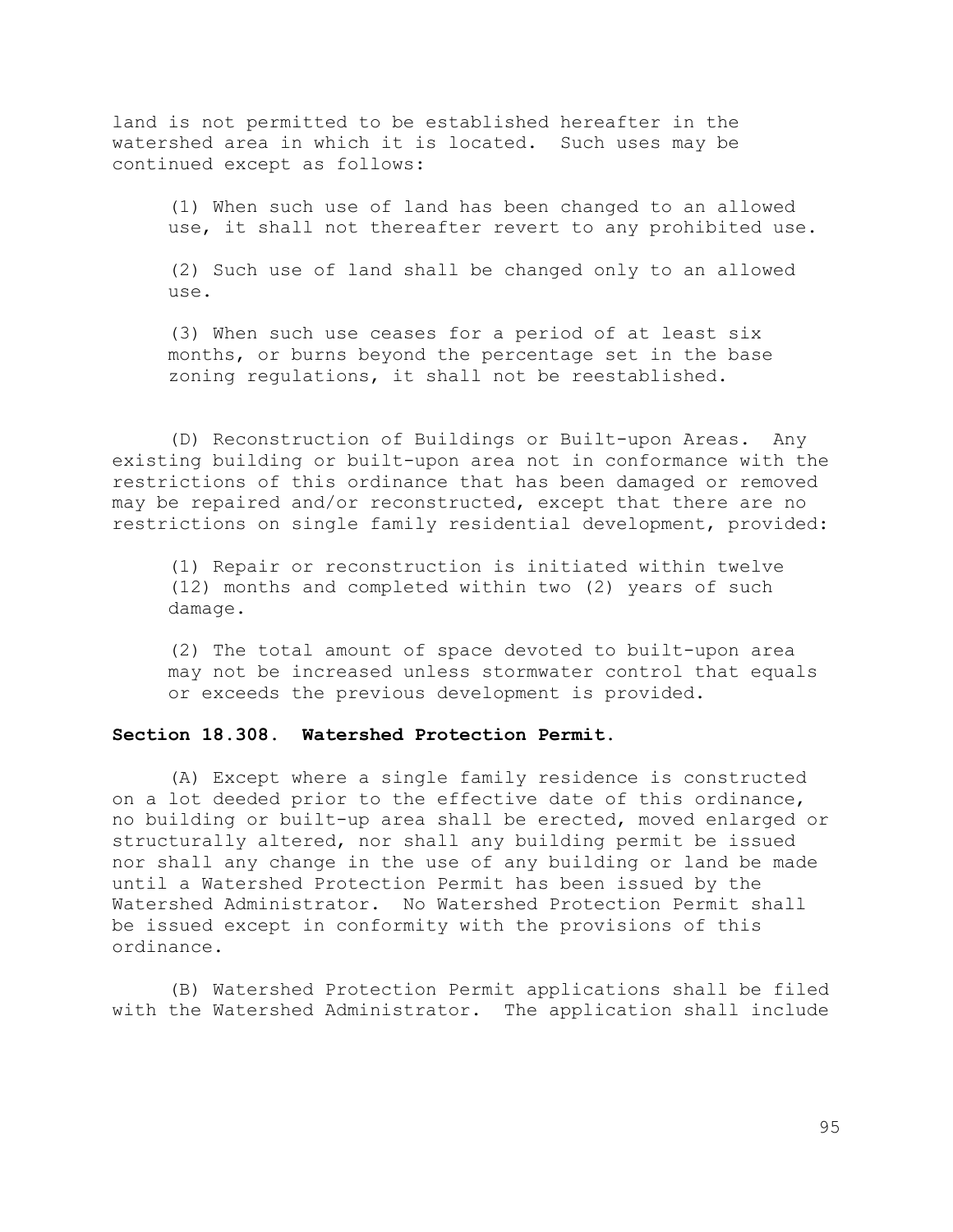a completed application form (see Appendix A) and supporting documentation deemed necessary by the Watershed Administrator.

(C) Prior to issuance of a Watershed Protection Permit, the Watershed Administrator may consult with qualified personnel for assistance to determine if the application meets the requirements of this ordinance.

(D) A Watershed Protection Permit shall expire if a Building Permit or Watershed Occupancy Permit for such use is not obtained by the applicant within twelve (12) months from the date of issuances.

### **Section 18.309. Building Permit Required.**

Except for a single-family residence constructed on a lot deeded prior to the effective date of this ordinance, no permit required under the North Carolina State Building Code be issued for any activity for which a Watershed Protection Permit is required until that permit has been issued.

### **Section 18.310. Watershed Protection Occupancy Permit.**

(A) The Watershed Administrator shall issue a Watershed Protection Occupancy Permit certifying that all requirements of this ordinance have been met prior to the occupancy or use of a building hereafter erected, altered or moved and/or prior to the change of use of any building or land.

(B) A Watershed Protection Occupancy Permit, either for the whole or part of a building, shall be applied for coincident with the application for a Watershed Protection Permit and shall be issued or denied within ten (10) days after the erection or structural alterations of the building.

(C) When only a change in use of land or existing building occurs, the Watershed Administrator shall issue a Watershed Protection Occupancy Permit certifying that all requirements of this ordinance have been met coincident with the Watershed Protection Permit.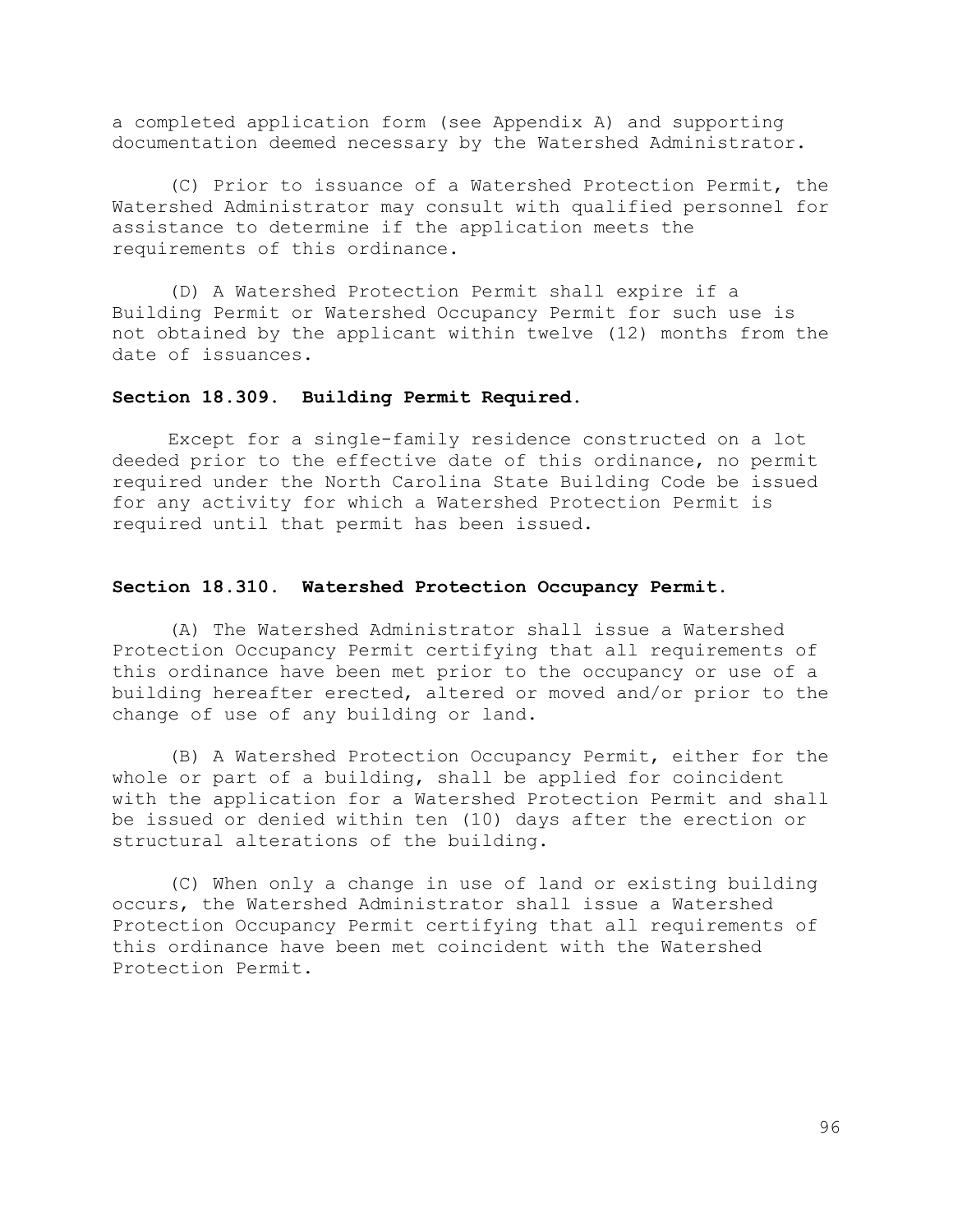(D) If the Watershed Protection Occupancy Permit is denied, the Watershed Administrator shall notify the applicant in writing stating the reasons for denial.

(E) All administrative procedures as established by the Watershed Administrator shall be complied with PRIOR to the issuance of an Occupancy permit.

(F) No building or structure which has been erected, moved, or structurally altered may be occupied until the Watershed Administrator has approved and issued a Watershed Protection Occupancy Permit.

#### **PUBLIC HEALTH REGULATIONS**

# **Section 18.401. Public Health, in general.**

No activity, situation, structure or land use will be allowed within the watershed which poses a threat to water quality and the public health, safety and welfare. Such conditions may arise from inadequate on-site sewage systems which utilize ground absorption; inadequate sedimentation and erosion control measures; the improper storage or disposal of junk, trash or other refuse within a buffer area; the absence or improper implementation of a spill containment plan for toxic and hazardous materials; the improper management of stormwater runoff; or any other situation found to pose a threat to water quality.

### **Section 18.402. Abatement.**

(A) The Watershed Administrator shall monitor land use activities within the watershed areas to identify situations that may pose a threat to water quality.

(B) the Watershed Administrator shall report all findings to the Watershed Review Board. The Watershed Administrator may consult with any public agency or official and request recommendations.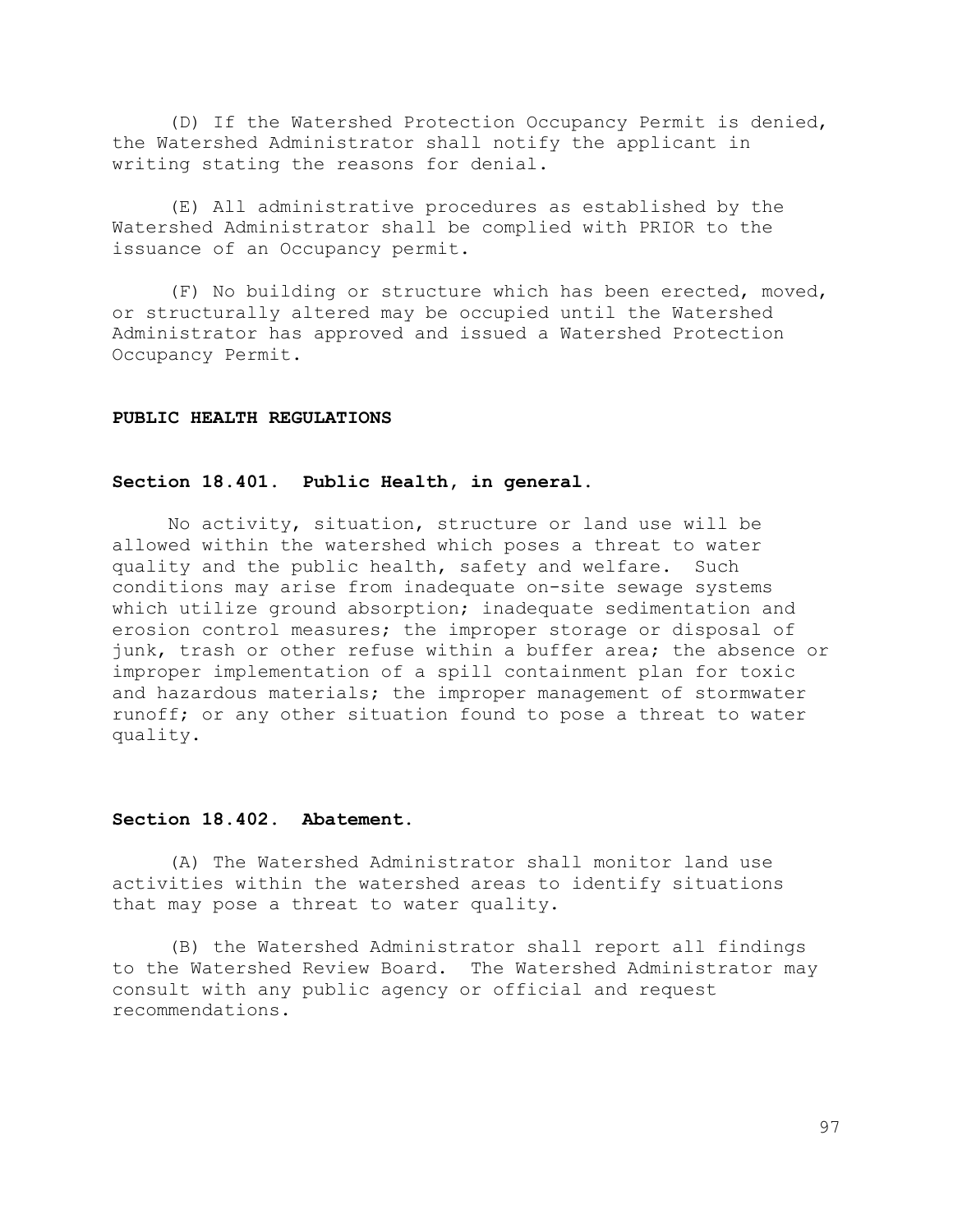(C) Where the Watershed Review Board finds a threat to water quality and the public health, safety and welfare, the Board shall institute any appropriate action or proceeding to restrain, correct or abate the condition and/or violation.

# **ADMINISTRATION, ENFORCEMENT AND APPEALS**

#### **Section 18.501. Watershed Administrator and Duties thereof.**

The Town Administrator shall appoint a Watershed Administrator, who shall be duly sworn in. The Louisburg Zoning Administrator shall serve as the Watershed Administrator, and in his/her absence the Town Administrator shall serve as Watershed Administrator. It shall be the duty of the Watershed Administrator to administer and enforce the provisions of this ordinance as follows:

(A) The Watershed Administrator shall issue Watershed Protection Permits and Watershed Protection Occupancy Permits as prescribed herein. A record of all permits shall be kept on file and shall be available for public inspection during the regular office hours of the Administrator.

(B) The Town Administrator shall appoint an individual who shall serve as clerk to the Watershed Review Board.

(C) The Watershed Administrator shall keep records of all amendments to the local Water Supply Watershed Protection Ordinance and shall provide copies of all amendments upon adoption to the Division of Water Quality.

(D) The Watershed Administrator is granted the authority to administer and enforce the provisions of this Ordinance, exercising in the fulfillment of his/her responsibility the full police power of the county. The Watershed Administrator, or his duly authorized representative, may enter any building, structure, or premises, as provided by law, to perform any duty imposed upon him/her by this Ordinance.

(E) The Watershed Administrator shall keep a record of variances to the local Water Supply Watershed Protection Ordinance. This record shall be submitted each calendar year to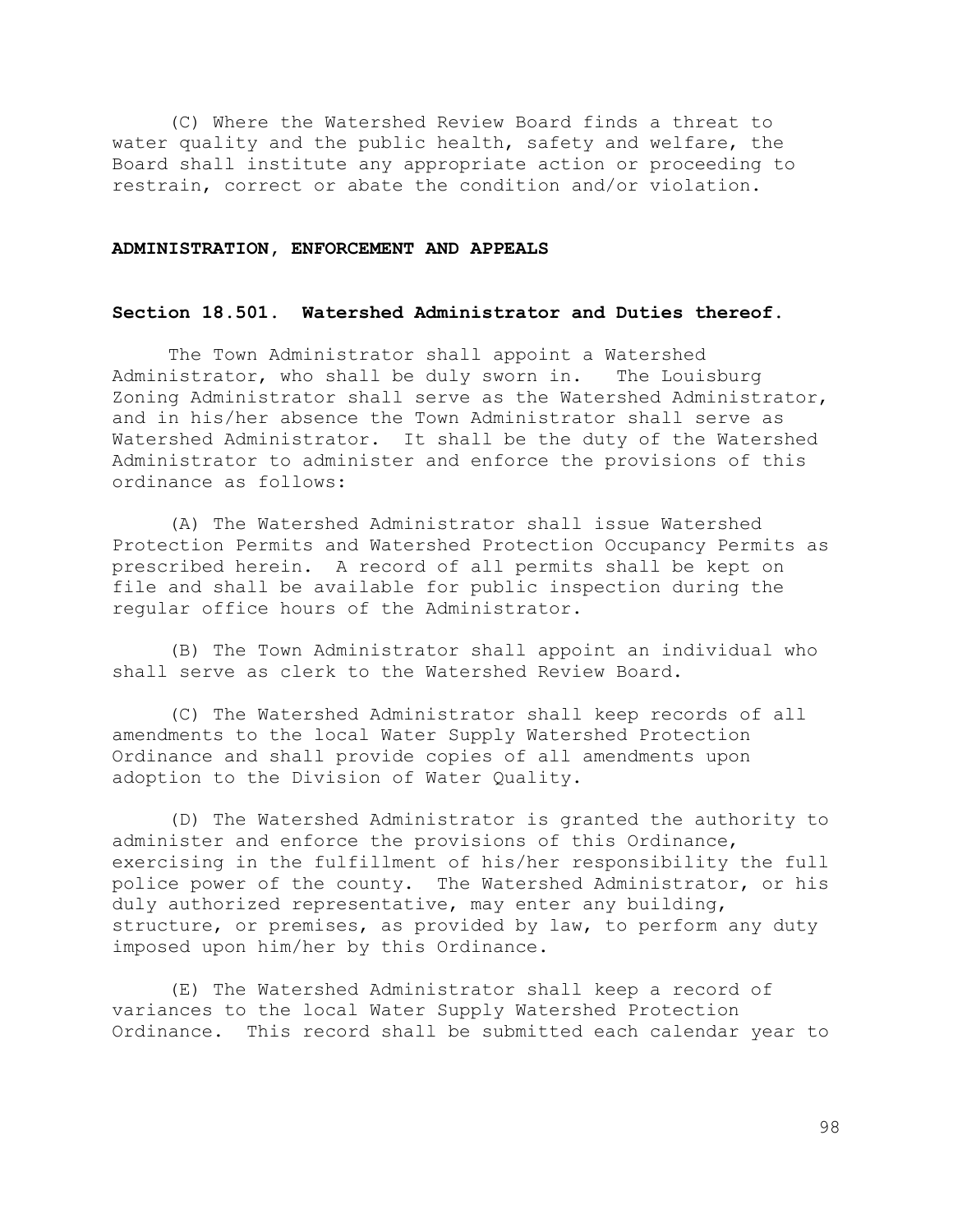the Division of Water Quality on or before January 1st of the following calendar year and shall provide a description of each project receiving a variance and the reasons for granting the variance.

# **Section 18.502. Appeal from the Watershed Administrator.**

An order, requirement, decision or determination made by the Administrator must be submitted to the Watershed Review Board within thirty (30) days from the date the order, interpretation, decision or determination is made. All appeals must be made in writing stating the reasons for appeal. Following submission of an appeal, the Watershed Administrator shall transmit to the Board all papers constituting the record upon which the action appealed was taken.

An appeal stays all proceedings in furtherance of the action appealed, unless the officer from whom the appeal is taken certifies to the Board after the notice of appeal has been filed with him, that by reason of facts stated in the certificate, a stay would in his opinion cause imminent peril to life or property. In such case, proceedings shall not be stayed otherwise than by a restraining order which may be granted by the Board or by a court of record on application of notice of the officer from whom the appeal is taken and upon due cause shown.

The Board shall fix a reasonable time for hearing the appeal and give notice thereof to the parties and shall decide the same within a reasonable time. At the hearing any party may appear in person, by agent or by attorney.

# **Section 18.503. Changes and Amendments to the Watershed Protection Ordinance.**

(A) The Louisburg Town Council may, on its own motion or on petition, after public notice and hearing, amend, supplement, change or modify the watershed regulations as described herein.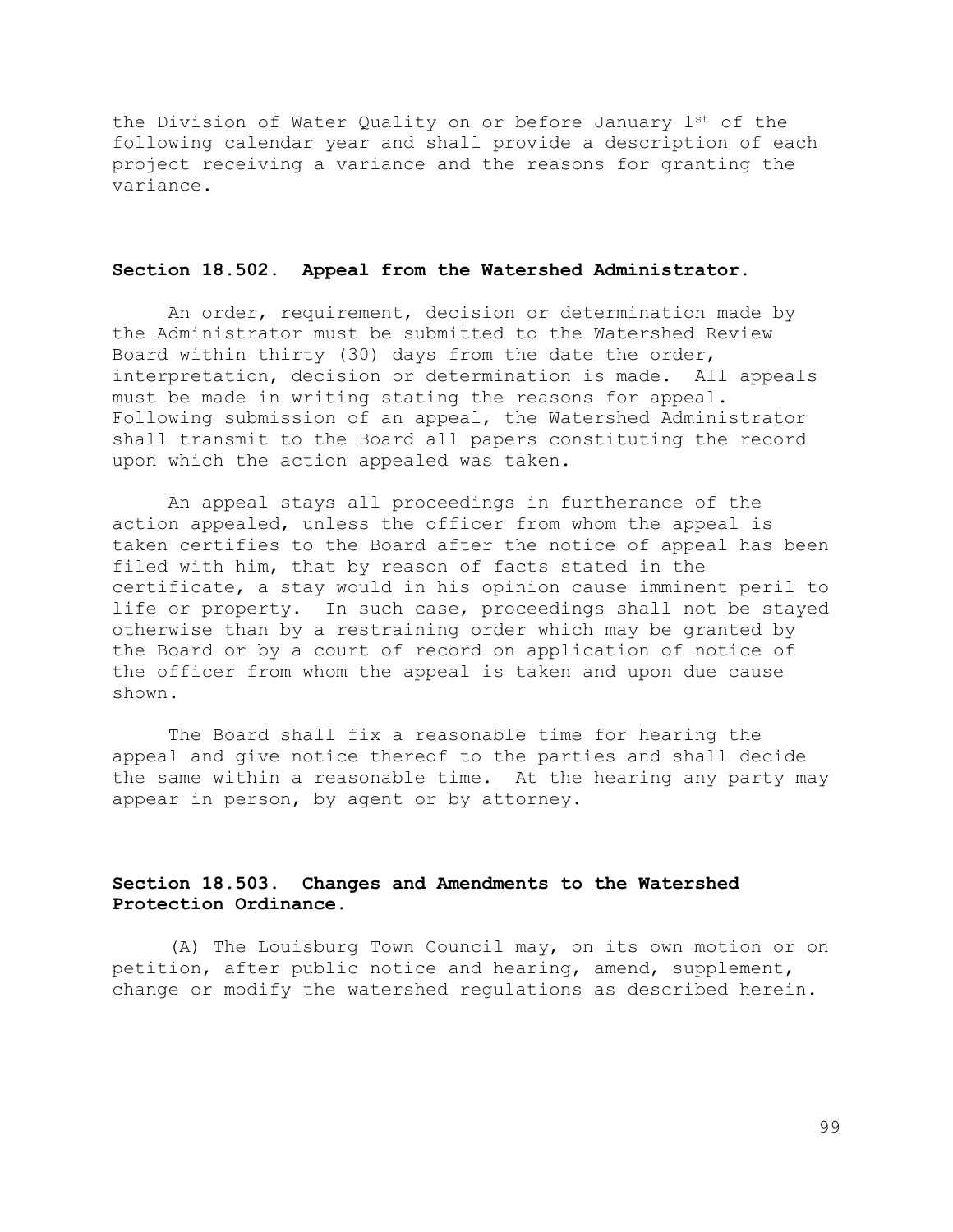(B) No action shall be taken until the proposal has been submitted to the Watershed Review Board for review and recommendations. If no recommendations have been received from the Watershed Review Board within forty-five (45) days after submission of the proposal to the Chairman of the Watershed Review Board, the Town Council may proceed as though a favorable report had been received.

(C) Under no circumstances shall the Town Council adopt such amendments, supplements or changes that would cause this ordinance to violate the watershed protection rules as adopted by the N.C. Environmental Management Commission. All amendments must be filled with the N.C. Division of Environmental Management, N.C. Division of Environmental Health, and the N.C. Division of Community Assistance.

### **Section 18.504. Public Notice and Hearing Required.**

Before amending any section of this Ordinance the provisions as set forth in the Louisburg Zoning Ordinance regarding Notice and Hearings must be complied with fully.

### **Section 18.505. Establishment of Watershed Review Board.**

(A) There shall be and hereby is created the Watershed Review Board consisting of seven (7) members appointed by the Louisburg Town Council and Franklin County Commissioners.

Five (5) in-town residents of Louisburg shall be appointed for three-year terms. Two (2) residents of Franklin County, but within the Louisburg ETJ shall be appointed for two (2) year terms. Thereafter, all new terms shall be for three (3) years, and members may be re-appointed.

(B) Two (2) alternate members shall be appointed to serve on the Watershed Review Board in the absence of any regular member and shall be appointed for three (3) year terms. While attending in the capacity of a regular member, the alternate shall have and exercise all the powers and duties of the absent regular member.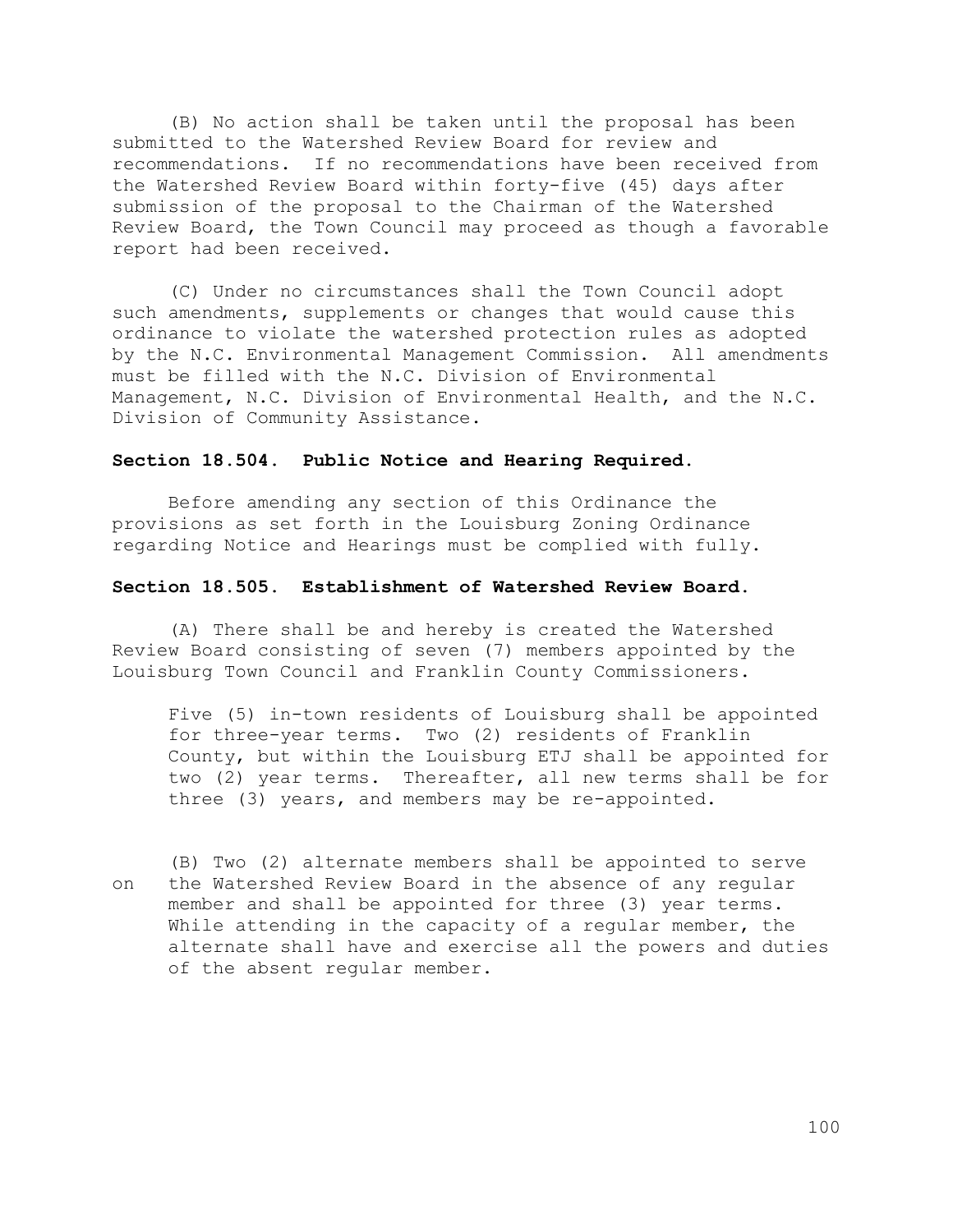### **Section 18.506. Rules of Conduct for Members.**

Members of the Board may be removed by the Louisburg Town Council for cause, including violation of the rules stated below:

(A) Faithful attendance at meetings of the Board and conscientious performance of the duties required of members of the Board shall be considered a prerequisite to continuing membership on the Board.

(B) No Board member shall take part in the hearing, consideration, or determination of any case in which he/she is personally or financially interested. A Board member shall have a "financial interest" in a case when a decision in the case will: 1) cause him/her or his/her spouse to experience a direct financial benefit or loss, or 2) will cause a business in which her/she or his/her spouse owns a 10 per cent or greater interest, or is involved in a decision-making role, to experience a direct financial benefit or loss. A Board member shall have a "personal interest" in a case when it involves a member of his/her immediate family (i.e., parent, spouse, or child).

(C) No Board member shall discuss any case with any parties thereto prior to the public hearing on that case; provided, however, that members may receive and/or seek information pertaining to the case from the Watershed Administrator or any other member of the Board, its secretary or clerk prior to the hearing.

(D) Members of the Board shall not express individual opinions on the proper judgement of any case prior to its determination on that case.

(E) Members of the Board shall give notice to the Chairman at least forty-eight (48) hours prior to the hearing of any potential conflict of interest which he/she has in a particular case before the Board.

(F) No Board member shall vote on any matter that decides an application or appeal unless he/she had attended the public hearing on that application or appeal.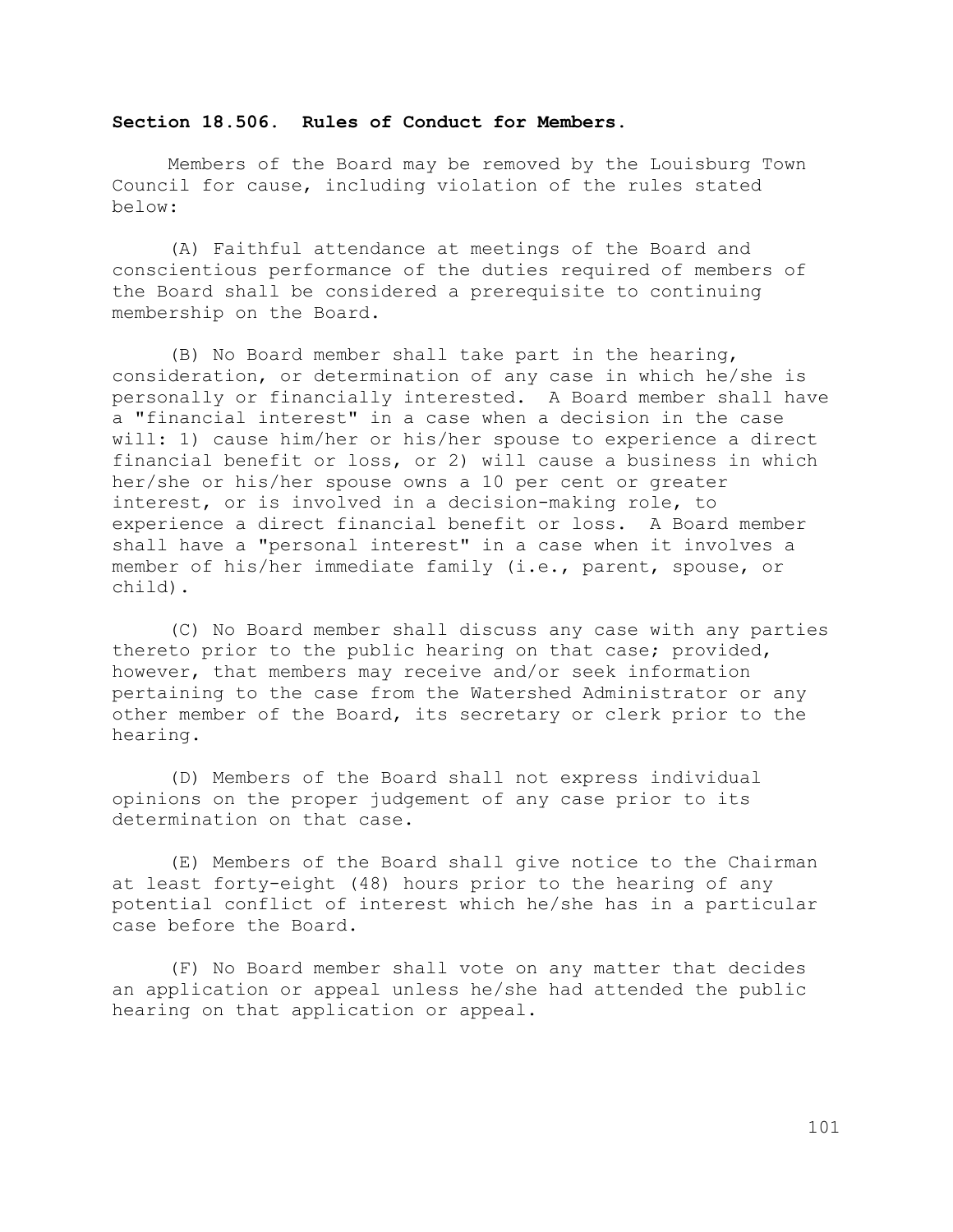# **Section 18.507. Powers and Duties of the Watershed Review Board.**

(A) Administrative Review. The Watershed Review Board shall hear and decide appeals from any decision or determination made by the Watershed Administrator in the enforcement of this ordinance.

(B) *Variances.* The Watershed Review Board shall have the power to authorize, in specific cases, minor variances from the terms of this Ordinance as will not be contrary to the public interests where, owing to special conditions, a literal enforcement of this Ordinance will result in practical difficulties or unnecessary hardship, so that the spirit of this Ordinance shall be observed, public safety and welfare is secured, and substantial justice done. In addition, the Town shall notify and allow a reasonable comment period for all other local governments having jurisdiction in the designated watershed and the entity using the water supply where the variance is being considered.

(1) Applications for a variance shall be made on the proper form obtainable from the Watershed Administrator and shall include the following information:

(a) A Site Plan, drawn to a scale of at least one (1) inch to forty (40) feet, or as approved at an acceptable scale by the Administrator, indicating the property lines of the parcel upon which the use is proposed; any existing or proposed structures; parking areas and other built-upon areas; surface water drainage. The site plan shall be neatly drawn and indicate north point, name and address of person who prepared the plan, date of the original drawing, all requirements in order to comply with the provisions of this ordinance, and an accurate record of the later revisions. Any and all other requirements set forth by the Administrator.

(b) A complete and detailed description of the proposed variance, together with any other pertinent information which the applicant feels would be helpful to the Watershed Review Board in considering the application.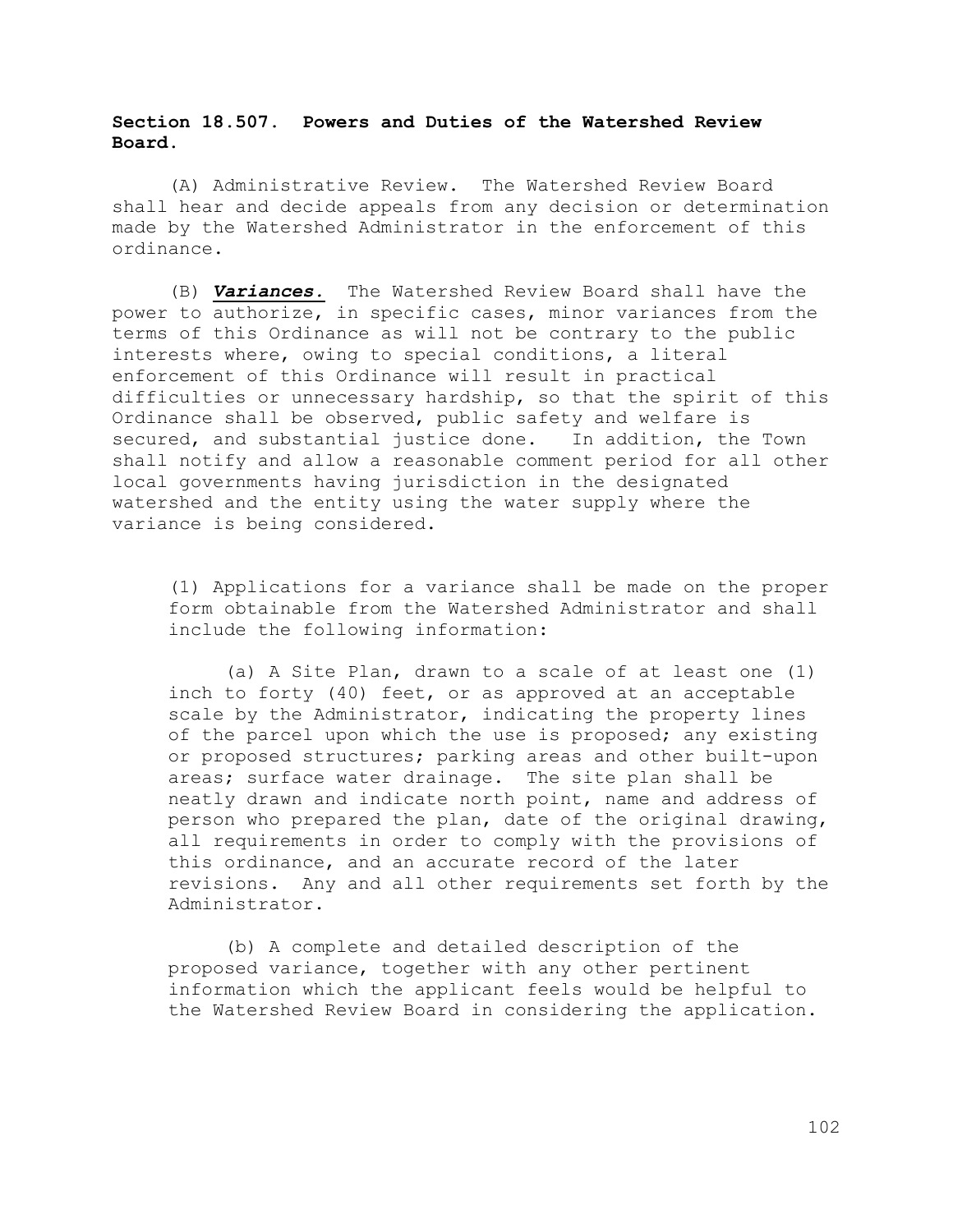(c) The Watershed Administrator shall notify in writing each local government having jurisdiction in the Watershed and the entity using the water supply. Such notice shall include a description of the variance being requested. Local governments receiving notice of the variance request may submit comments to the Watershed Administrator prior to a decision by the Watershed Review Board. Such comments shall become part of a record of proceedings of the Watershed Review Board.

(2) Before the Watershed Review Board may grant a variance, it shall make the following three findings, which shall be recorded in the permanent record of the case, and shall include the factual reasons on which they are based:

(a) There are practical difficulties or unnecessary hardships in the way of carrying out the strict letter of the Ordinance. In order to determine that there are practical difficulties or unnecessary hardships, the Board must find that the five following conditions exist:

(1) If he/she complies with the provisions of the Ordinance, the applicant can secure no reasonable return from, or make reasonable use of, his/her property. Merely proving that the variance would permit a greater profit to be made from the property will not be considered adequate to justify the Board in granting a variance. Moreover, the Board shall consider whether the variance is the minimum possible deviation from the terms of the Ordinance that will make possible the reasonable use of the property.

(2) The hardship results from the application of the Ordinance to the property rather than from other factors such as deed restrictions or other hardship.

(3) The hardship is due to the physical nature of the applicant's property, such as its size, shape, or topography, which is different from that of neighboring property.

(4) The hardship is not the result of the actions of the applicant who knowingly or unknowingly violates the Ordinance, or who purchases the property after the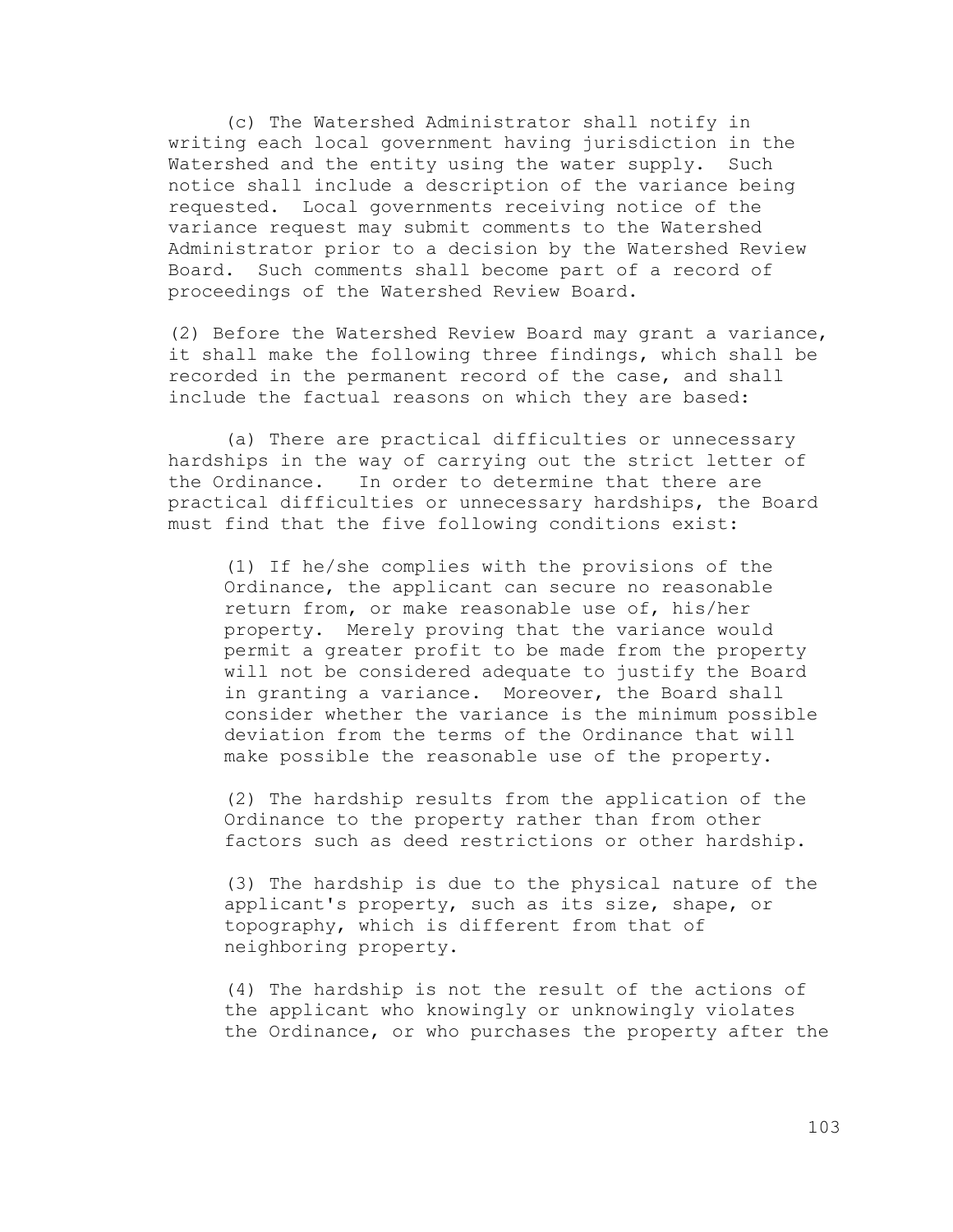effective date of this Ordinance, and then comes to the Board for relief.

(5) The hardship is peculiar to the applicant's property, rather than the result of conditions that are widespread. If other properties are equally subject to the hardship created in the restriction, then granting a variance would be a special privilege denied to others, and would not promote equal justice.

(b) The variance is in harmony with the general purpose and intent of the Ordinance and preserves its spirit.

(c) In the granting of the variance, the public safety and welfare have been assured and substantial justice has been done. The Board shall not grant a variance if it finds that doing so would in any respect impair the public health, safety, or general welfare.

(3) In granting the variance, the Board may attach thereto such conditions regarding the location, character, and other features of the proposed building, structure, or use as it may deem advisable in furtherance of the purpose of this ordinance.

If a variance for the construction, alteration or use of property is granted, such construction, alteration or use shall be in accordance with the approved site plan.

(4) The Watershed Review Board shall refuse to hear an appeal or an application for a variance previously denied if it finds that there have been not substantial changes in conditions or circumstances bearing on the appeal or application.

(5) A variance issued in accordance with this Section shall be considered a Watershed Protection Permit and shall expire if a Building Permit or Watershed Occupancy Permit for such use is not obtained by the applicant within six (6) months form the date of the decision.

(6) If the application calls for the granting of a major variance, and if the Watershed Review Board decides in favor of the granting the variance, the Board shall prepare a preliminary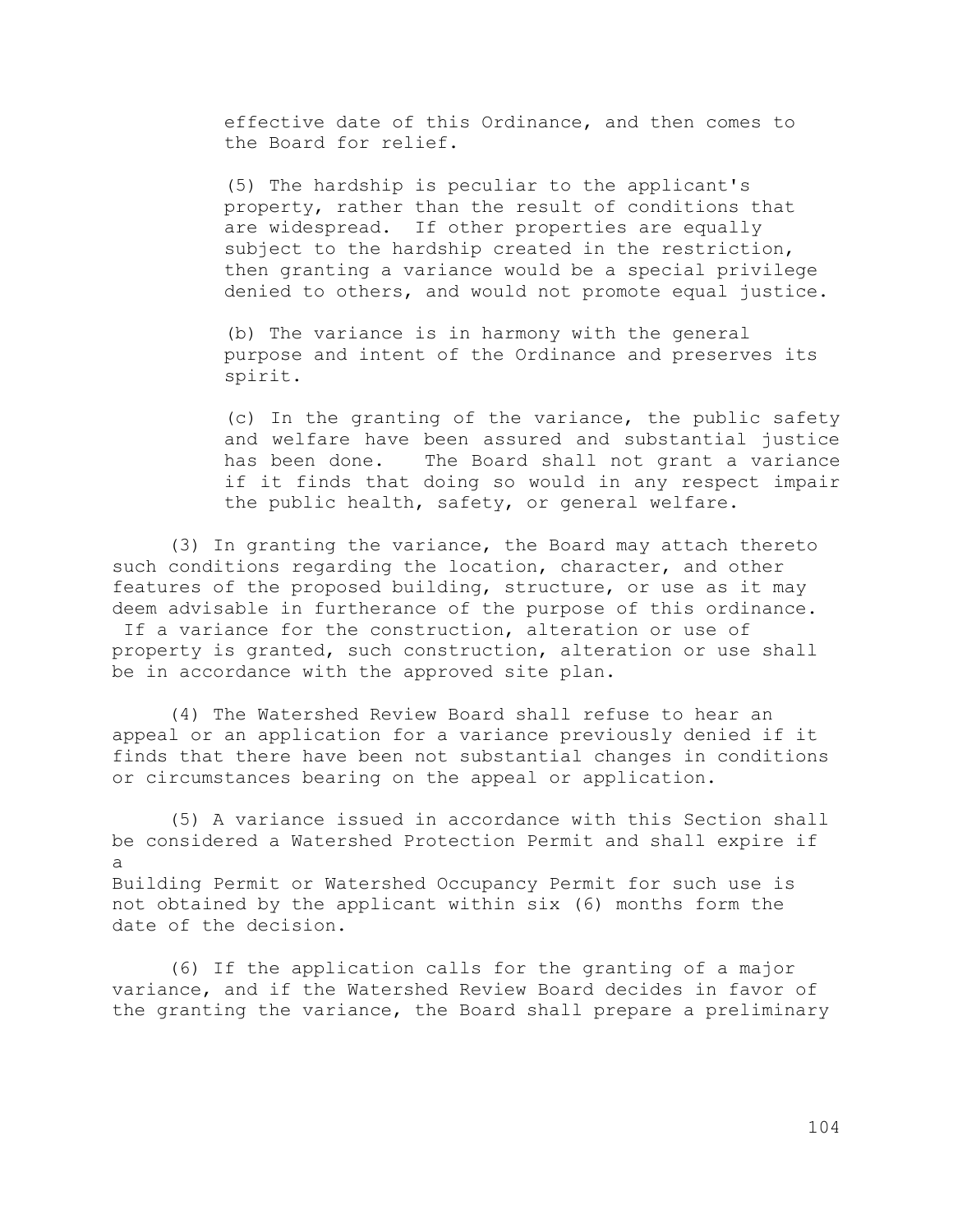record of the hearing with all deliberate speed. The preliminary record of the hearing shall include:

- (a) The variance application;
- (b) the hearing notices;
- (c) The evidence presented;
- (d) Motions, offers of proof, objections to evidence, and rulings on them;
- (e) Proposed findings and exceptions;
- (f) The proposed decision, including all conditions proposed to be added to the permit.

The preliminary record shall be sent to the Environmental Management Commission for its review as follows:

(a) If the Commission concludes from the preliminary record that the variance qualifies as a major variance and that (1) the property owner can secure no reasonable return from, nor make any practical use of the property unless the proposed variance is granted, and (2) the variance, if granted, will not result in the serious threat to the water supply, then the Commission shall approve the variance as proposed or approve the proposed variance with conditions and stipulations. The Commission shall prepare a Commission decision and send it to the Watershed Review Board. If the Commission approves the variance as proposed, the Board shall prepare a final decision granting the proposed variance. If the Commission approves the variance with conditions and stipulations, the Board shall prepare a final decision, including such conditions and stipulations, granting the proposed variance.

(b) If the Commission concludes from the preliminary record that the variance qualifies as a major variance and that (1) the property owner can secure a reasonable return from or make a practical use of the property without the variance or (2) the variance, if granted, will result in a serious threat to the water supply, then the Commission shall deny approval of the variance as proposed. The Commission shall prepare a Commission decision and send it to the Watershed Review Board. The Board shall prepare a final decision denying the variance as proposed.

(C) Subdivision approval. see Article 200.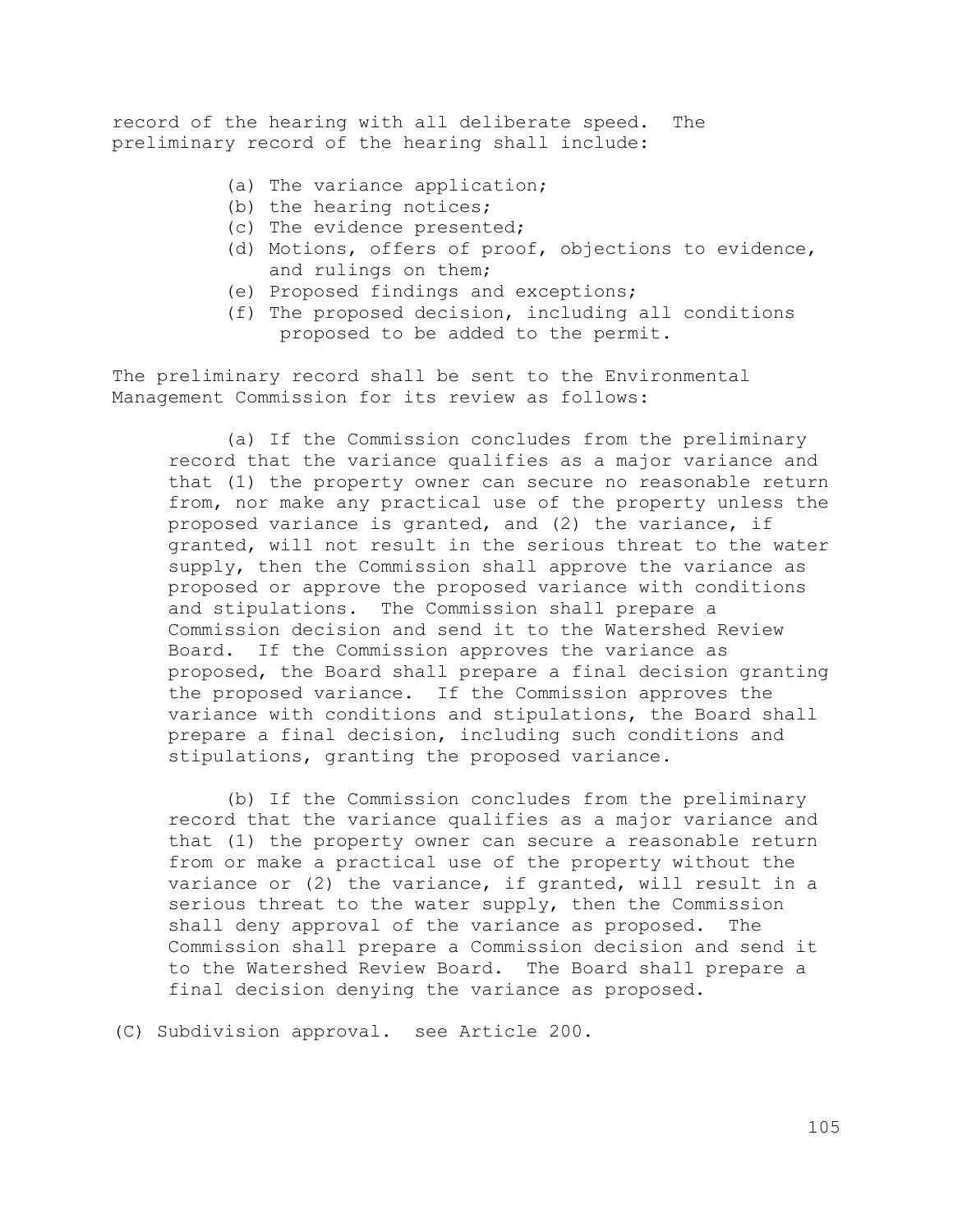(D) Public Health. see Article 400.

#### **Section 18.508. Appeals from the Watershed Review Board.**

Appeals from the Watershed Review Board must be filed with the Superior Court within 30 days from the date of the decision. The decisions by the Superior Court will be in manner of certiorari.

#### **Section 18.600: DEFINITIONS**

**Section 18.5.601. General Definitions.**

**Agricultural Use:** The use of waters for stock watering, irrigation, and other farm purposes.

**Animal Unit:** A unit of measurement developed by the U.S. Environmental Protection Agency that is used to compare different types of animal operations.

**Best Management Practices (BMP):** A structural or nonstructural management-based practice used singularly or in combination to reduce non-point source inputs to receiving waters in order to achieve water quality protection goals.

**Buffer:** An area of natural or planted vegetation through which stormwater runoff flows in a diffuse manner so that the runoff does not become channelized and which provides for infiltration of the runoff and filtering of pollutants. The buffer is measured landward from the normal pool elevation of impounded structures and from the bank of each side of streams or rivers.

**Building:** Any structure having a roof supported by columns or by walls, and intended for shelter, housing or enclosure of persons, animals or property. The connection of two buildings by means of an open porch, breezeway, passageway, carport or other such open structure, with or without a roof, shall not be deemed to make them one building.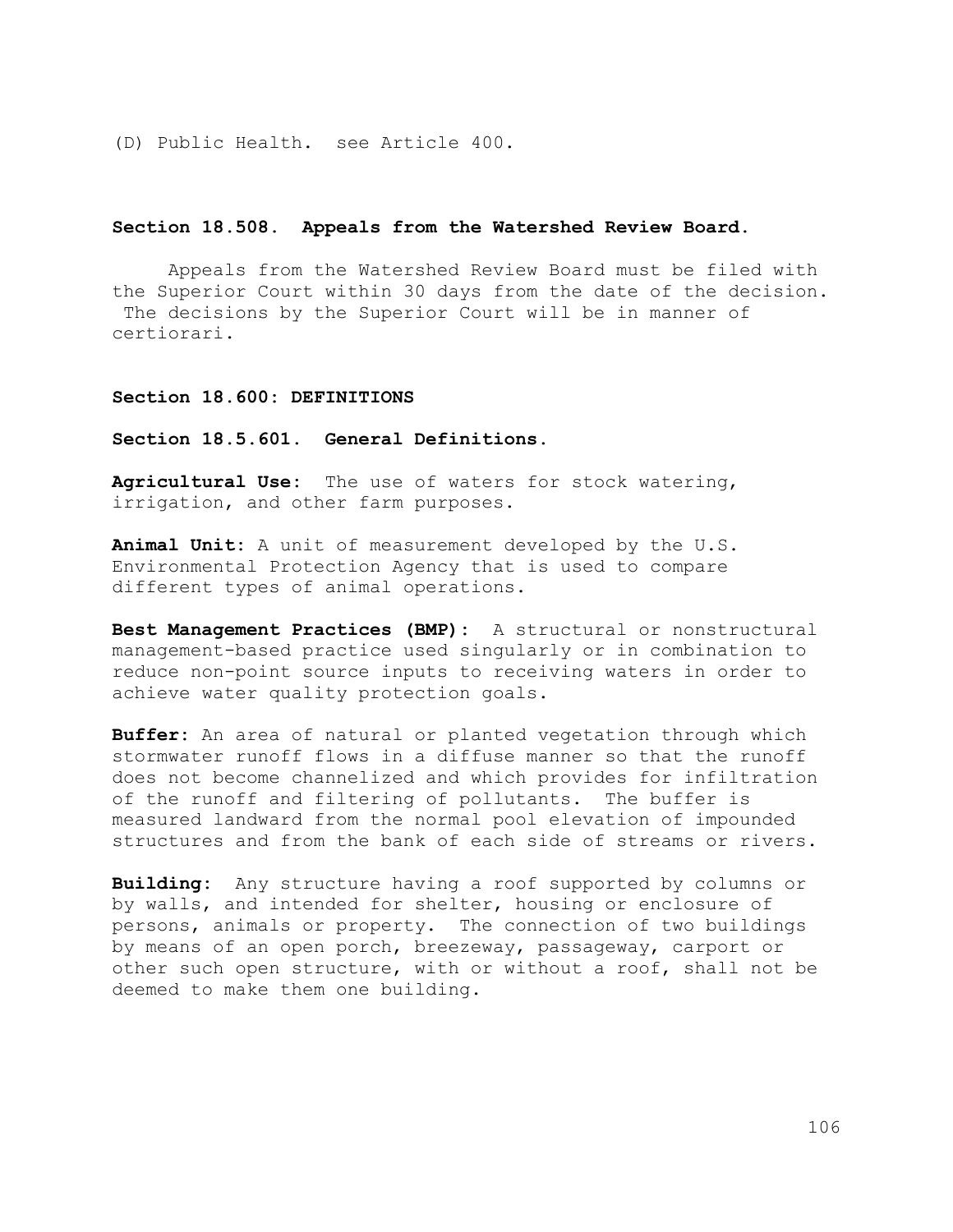**Built-upon area:** Built-upon areas shall include that portion of a development project that is covered by impervious or partially impervious cover including buildings, pavement, gravel areas (e.g. roads, parking lots, paths), recreation facilities (e.g. tennis courts), etc. (Note: wooden slatted decks and the water area of a swimming pool are considered pervious.)

**Cluster Development:** The grouping of buildings in order to conserve land resources and provide for innovation in the design of the project. This term includes non-residential development as well as single family residential and multi-family developments. For the purpose of this Ordinance, planned unit development and mixed-use development are considered as cluster development.

**Composting Facility:** A facility in which only stumps, limbs, leaves, grass and untreated wood collected from land clearing and landscaping operations is deposited.

**Critical Area:** The area adjacent to a water supply intake or reservoir where risk associated with pollution is greater than from the remaining portions of the watershed. The critical area is defined as extending either one-half mile from the normal pool elevation of the reservoir in which the intake is located or to the ridge line of the watershed (whichever comes first); or one-half mile upstream from the intake located directly in the stream or river (run-of-the-river), or the ridge line of the watershed (whichever comes first). Local governments may extend the critical area as needed. Major landmarks such as highways or property lines may be used to delineate the outer boundary of the critical area if these landmarks are immediately adjacent to the appropriate outer boundary of one-half mile.

**Customary Home Occupations:** Any use conducted entirely within a dwelling and carried on by the occupants thereof, which use is clearly incidental and secondary to the use of the dwelling for residential purposes and does not change the character thereof. Provided further that no mechanical equipment is installed or used except as is normally used for domestic or professional purposes, and that not over twenty-five percent (25%) of the total floor space of any structure is used for the occupation. No home occupation shall be conducted in any accessory building except for the storage and service of a vehicle that is driven off site, such as a service repair truck, delivery truck, etc.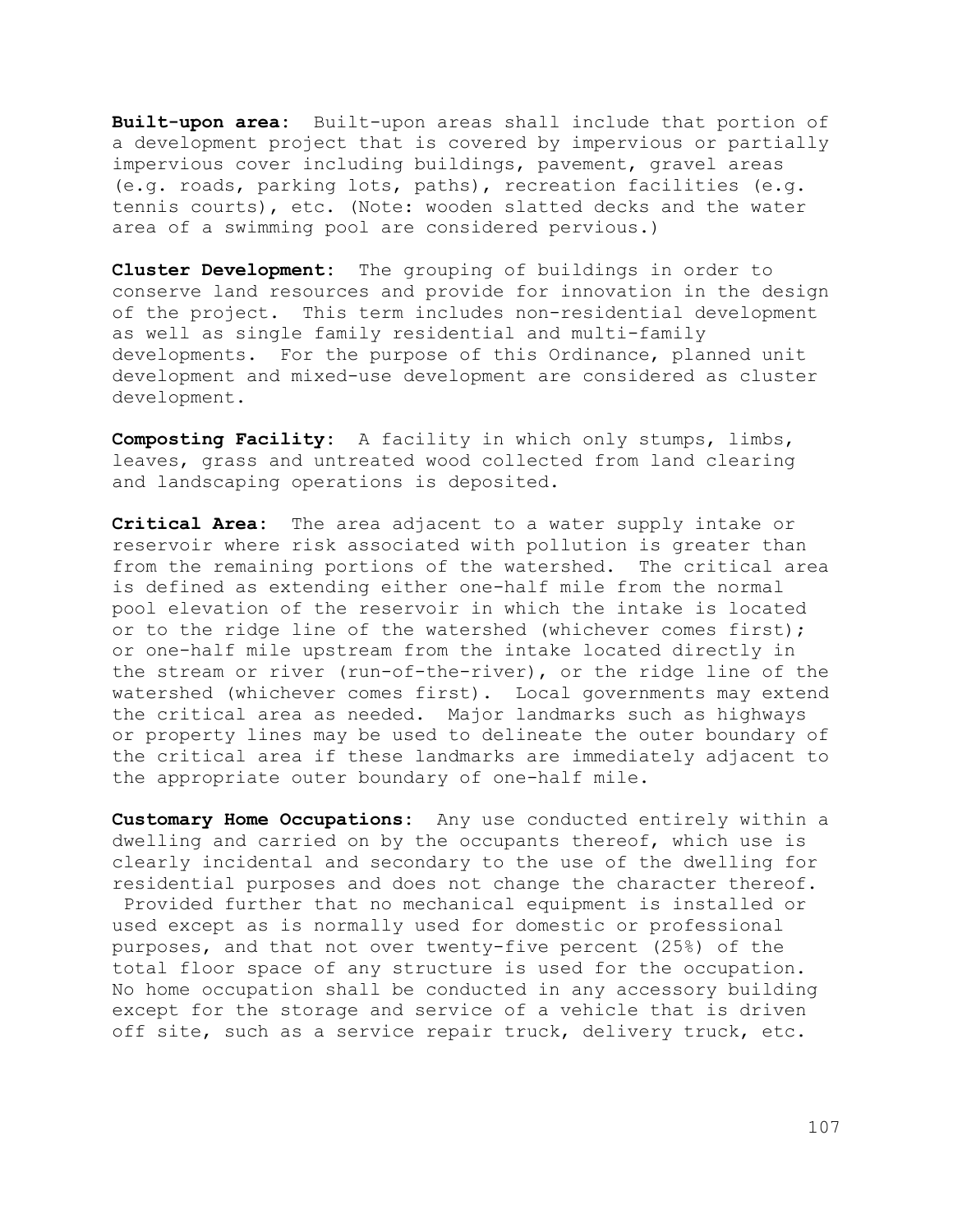**Development:** Any land disturbing activity which adds to or changes the amount of impervious or partially impervious cover on a land area or which otherwise decreases the infiltration of precipitation into the soil.

**Discharging Landfill:** A facility with liners, monitoring equipment and other measures to detect and/or prevent lechate form entering the environment and in which the lechate is treated on site and discharged to a receiving stream.

**Dwelling Unit:** A building, or portion thereof, providing complete and permanent living facilities for one family.

**Existing Development:** Those projects that are built or those project that at a minimum have established a vested right under North Carolina zoning law as of the effective date of this ordinance based on at least one of the following criteria:

(1) substantial, expenditure of resources (time, labor, money) based on a good faith reliance upon having received a valid local government approval to proceed with the project, or

(2) having an outstanding valid building permit as authorized by the General Statutes (G.S. 153A-344.1 and G.S. 160A-385.1), or

(3) having expended substantial resources (time, labor, money) and having an approved site specific or phased development plan as authorized by the General Statutes (G.S. 153A-344.1 and G.S. 160A-385.1).

**Existing Lot (Lot of Record):** A lot which is part of a subdivision, a plat of which has been recorded in the office of the Register of Deeds prior to the adoption of this ordinance, or a lot described by metes and bounds, the description of which has been so recorded prior to the adoption of this ordinance.

**Family:** One or more persons occupying a single dwelling unit, provided that unless all members are related by blood or marriage or adoption, no such family shall contain over five persons, but further provided that domestic servants employed or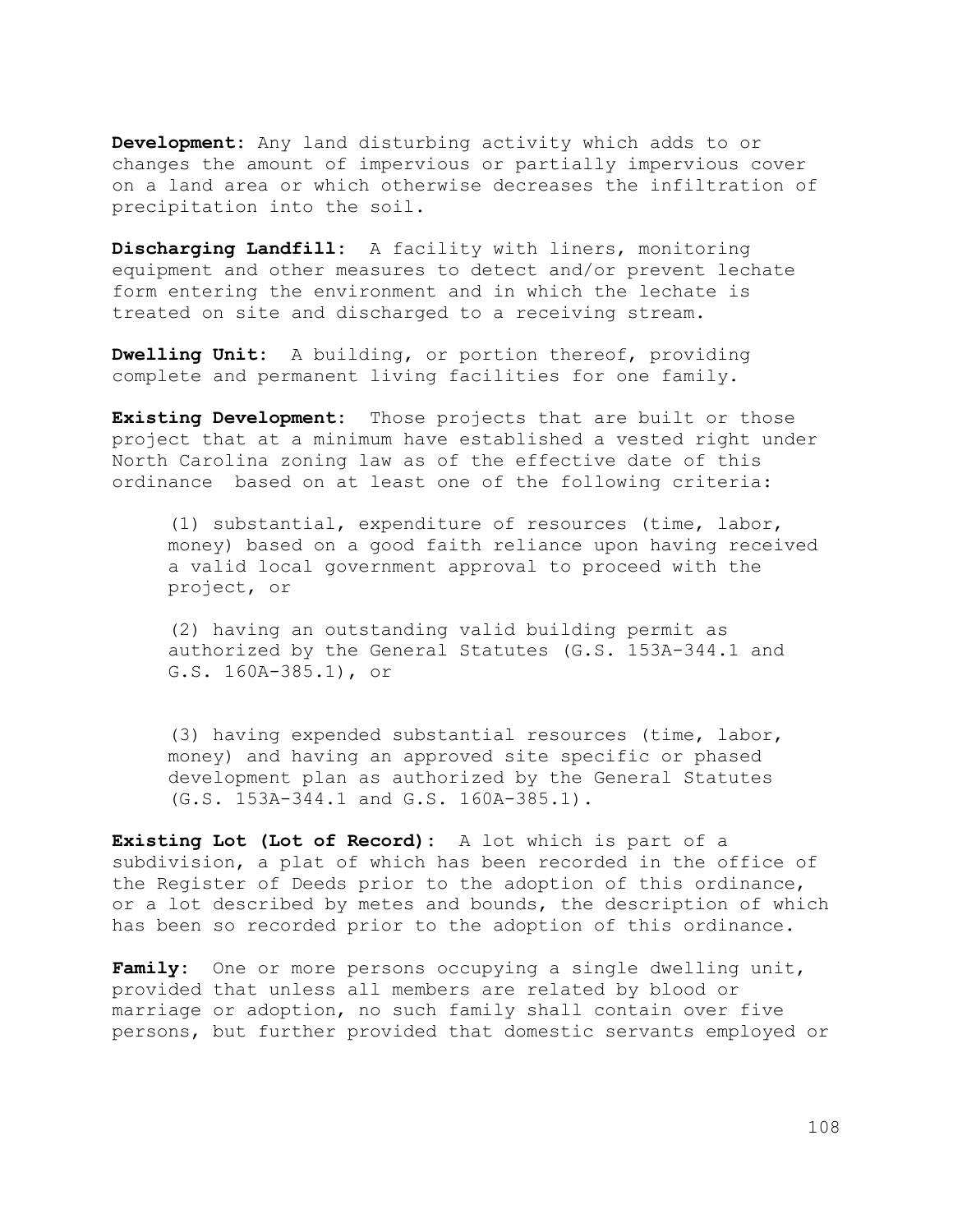living on the premises may be housed on the premises without being counted as a family or families.

**Hazardous Material:** Any substance listed as such in: SARA Section 302, Extremely Hazardous Substances, CERCLA Hazardous Substances, or Section 311 of CWA (oil and hazardous substances).

**Industrial Development:** A non-residential development that requires an NPDES permit for an industrial discharge and/or requires the use of or storage of any hazardous material for the purpose of manufacturing, assembling, finishing, cleaning or developing any product or commodity.

**Landfill:** A facility for the disposal of solid waste on land in a sanitary manner in accordance with Chapter 130A Article 9 of the N.C. General Statutes. For the purpose of this ordinance this term does not include composting facilities.

**Lot:** A parcel of land occupied or capable of being occupied by a building or group of buildings devoted to a common use, together with the customary accessories and open spaces belonging to the same.

**Major Variance:** A variance from the minimum statewide water supply watershed protection criteria that results in any one or more of the following:

(1) any variation in the design, maintenance or operation requirements of a wet detention pond or other approved stormwater system;

(2) the relaxation, by a factor greater than ten (10) percent, of any management requirement;

**Minor Variance:** A variance that does not qualify as a major variance.

**Non-Conforming Lot of Record:** A lot described by a plat or a deed that was recorded prior to the effective date of this Ordinance that does not meet the minimum lot size or other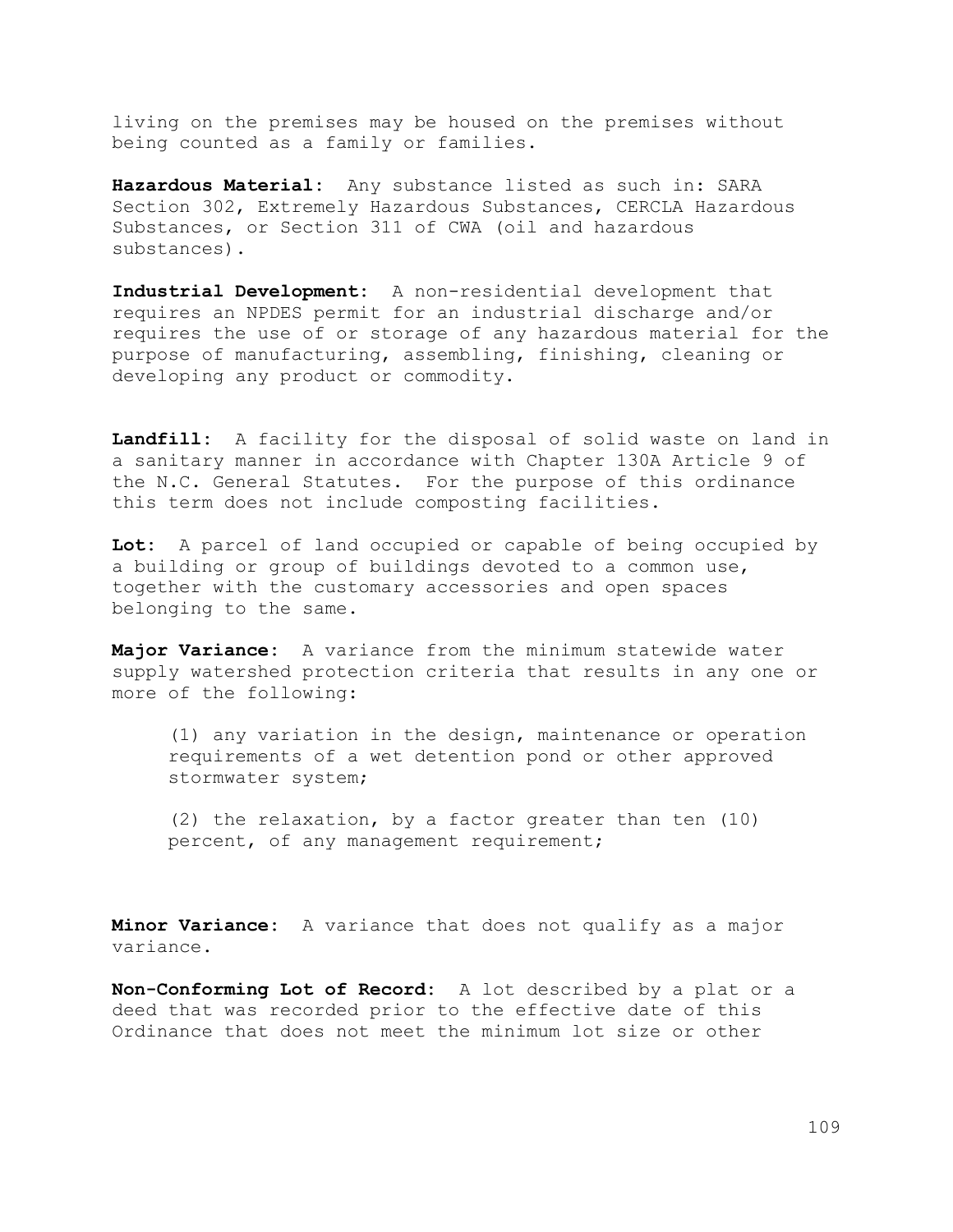development requirements of the statewide watershed protection rules.

**Non-residential Development:** All development other than residential development, agriculture and silviculture.

**Plat:** A map or plan of a parcel of land which is to be, or has been subdivided.

**Protected Area (PA):** Area adjoining and upstream of the critical area of WS-IV watersheds. The boundaries of protected areas are defined as five miles upstream and draining to water supply reservoirs, or ten miles upstream and draining to water intakes located in rivers or streams, or the ridge line of the watershed, whichever comes first.

**Residential Development:** Buildings for residence such as attached and detached single-family dwellings, apartment complexes, condominiums, townhouses, cottages, etc. and their associated outbuildings such as garages, storage buildings, gazebos, etc. and customary home occupations.

**Single Family Residential:** Any development where: 1) no building contains more than one dwelling unit, 2) every dwelling unit is on a separate lot, and 3) where no lot contains more than one dwelling unit

**Street (Road):** A right-of-way for vehicular traffic which affords the principal means of access to abutting properties.

**Structure:** Anything constructed or erected, including but not limited to buildings, which requires location on the land or the attachment to something having permanent location on the land.

**Subdivider:** Any person, firm or corporation who subdivides or develops any land deemed to be a subdivision as herein defined.

**Subdivision:** All division of a tract or parcel of land into two or more lots, building sites, or other divisions for the purpose of sale or building development (whether immediate or future) and shall include all division of land involving the dedication of a new street or a change in existing streets; but the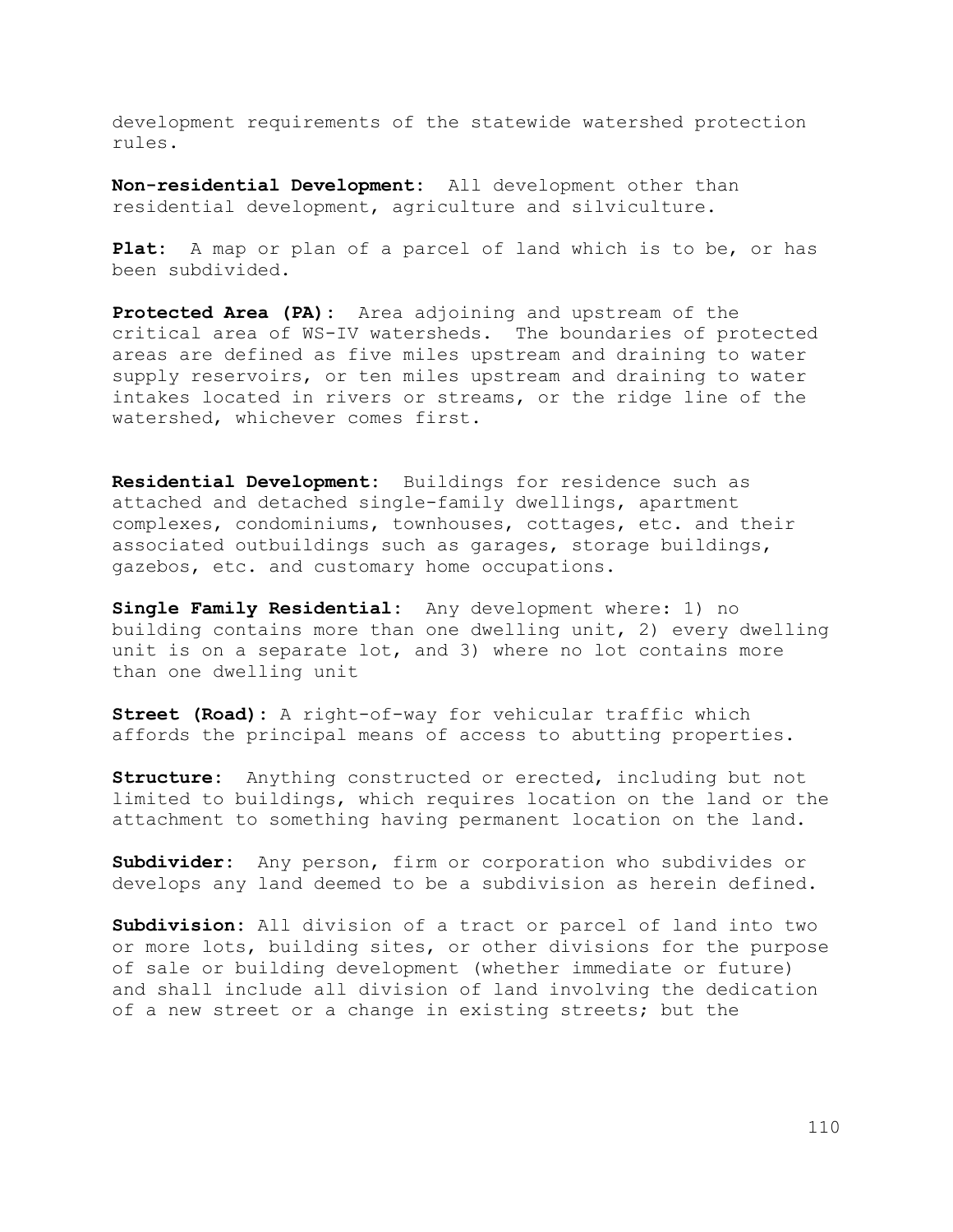following shall not be included within this definition nor be subject to the regulations authorized by this ordinance:

(1) The combination or recombination of portions of previously subdivided and recorded lots where the total number of lots is not increased and the resultant lots are equal to or exceed the standard of this ordinance;

(2) The division of land into parcels greater than 10 acres where not street right-of-way dedication is involved;

(3) The public acquisition by purchase of strips of land for the widening or opening of streets;

(4) The division of a tract in single ownership whose entire area is no greater than two acres into not more than three lots, where no street right-of-way dedication is involved and where the resultant lots are equal to or exceed the standards of this ordinance;

(5) The division of a tract into plots or lots used as a cemetery.

**Toxic Substance:** Any substance or combination of substances (including disease causing agents), which after discharge and upon exposure, ingestion, inhalation, or assimilation into any organism, either directly from the environment or indirectly by ingestion through food chains, has the potential to cause death, disease, behavioral abnormalities, cancer, genetic mutation, physiological malfunctions (including malfunctions or suppression in reproduction or growth) or physical deformities in such organisms or their off spring or other adverse health effects.

**Variance:** A permission to develop or use property granted by the Watershed Review Board relaxing or waiving a water supply watershed management requirement adopted by the Environmental Management Commission that is incorporated into this ordinance.

**Water Dependent Structure:** Any structure for which the use requires access to or proximity to or citing within surface waters to fulfill its basic purpose, such as boat ramps, boat houses, docks and bulkheads. Ancillary facilities such as restaurants, outlet for boat supplies, parking lots and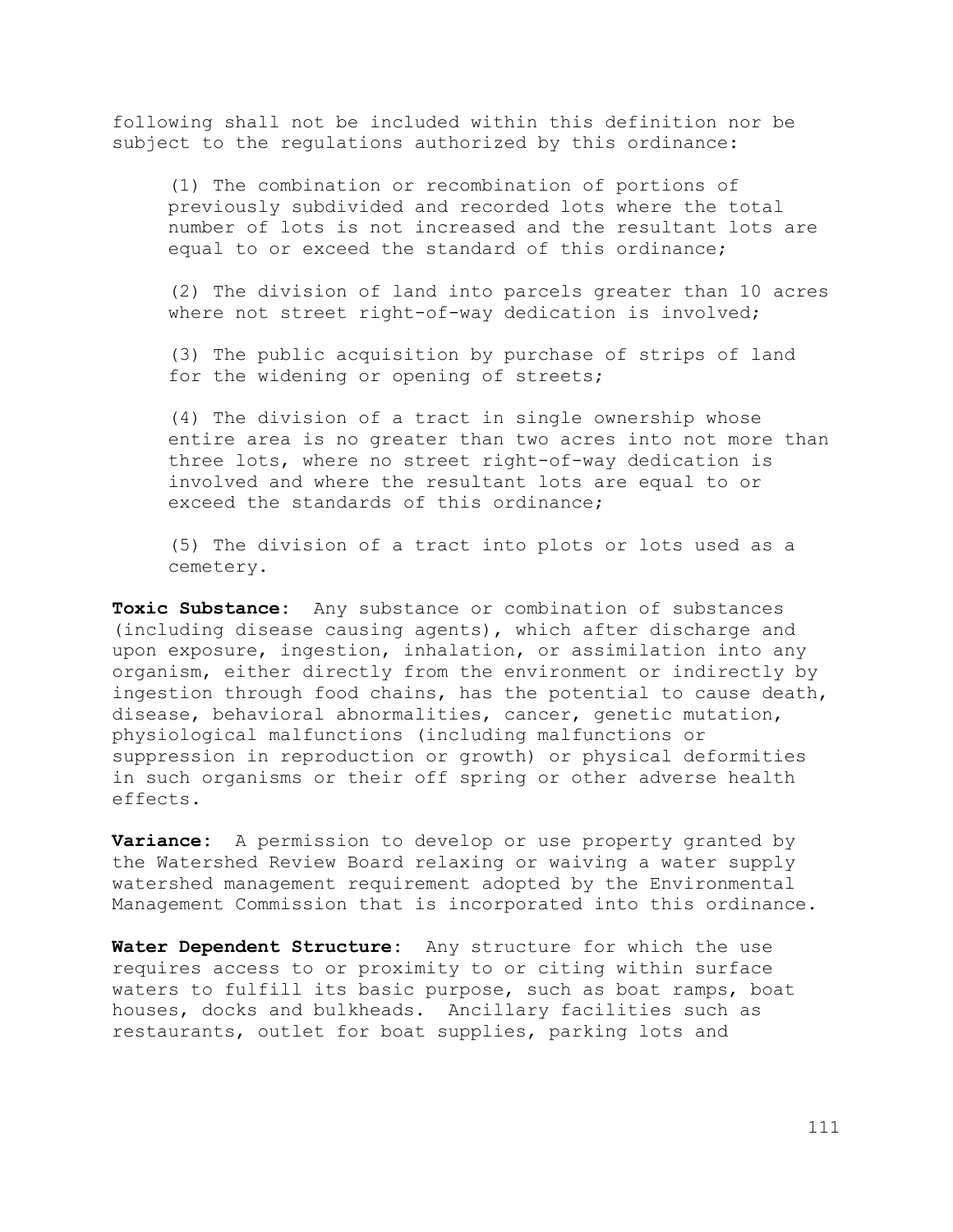commercial boat storage areas are not water dependent structures.

**Watershed:** The entire land area contributing surface drainage to a specific point (e.g. the water supply intake).

**Watershed Administrator:** An official or designated person of the Town of Louisburg responsible for administration and enforcement of this ordinance.

### **Section 18.5.602. Word Interpretation.**

For the purpose of this ordinance, certain works shall be interpreted as follows:

• Words in the present tense include the future tense.

• Words used in the singular number include the plural, and works used in the plural number include the singular, unless in the natural construction of the wording indicates otherwise.

• The word "person" includes a firm, association, corporation, trust, and company as well as an individual.

• The word "structure" shall include the word "building."

• The word "lot" shall include the words, "plot," "parcel," or "tract."

- The word "shall" is always mandatory and not merely directory.
- The word "will" is always mandatory and not merely directory.

#### **SECTION 19 - VESTED RIGHTS**

PROPOSED SECTION:

**A. Intent**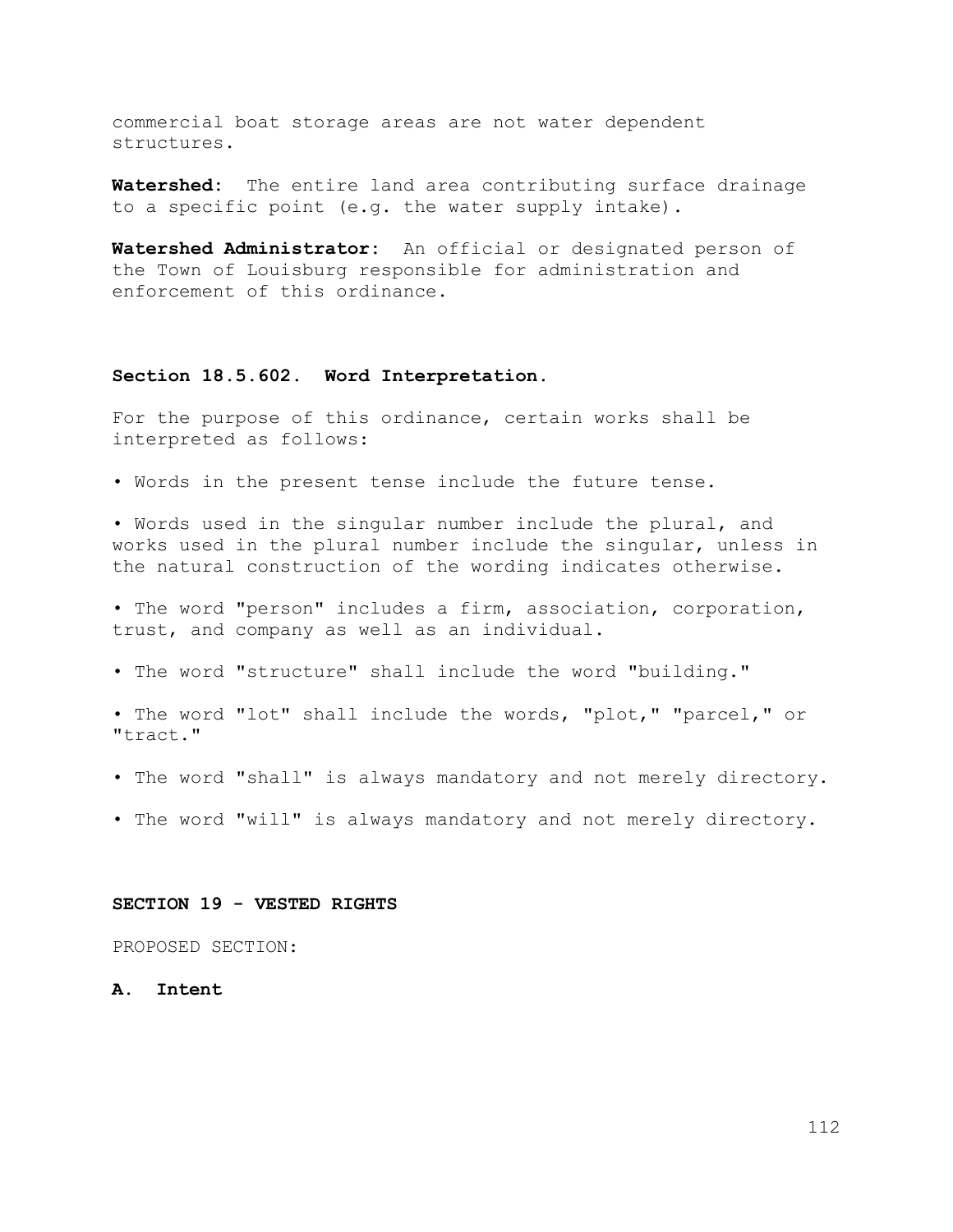It is the intent of this Section to provide a process through which a land owner may obtain vested rights for the development of his/her property.

It is further intended that:

- 1. Vested rights, as granted herein, pertain only to the development of the property as per the terms and conditions of the approved Site-Specific Plan.
- 2. Nothing in this article shall prohibit the revocation of the original approval or other remedies for failure to comply with applicable terms and conditions of that approval or the Zoning Ordinance.

# **B. Site-Specific Development Plan**

Each applicant for vested rights shall submit a Site-Specific Development Plan. Such plan must meet all specifications as outlined on the Site Plan Checklist.

# C. **Findings of Fact**

A development shall not be recommended by the Planner, Board of Adjustment, or Town Council to receive vested rights unless each of the following findings are made with respect to such development:

- 1. That the use or development is located, designed, and proposed to be operated so as to maintain or promote the Public Health, Safety, and general Welfare;
- 2. That the use complies with all required regulations and standards of this ordinance;
- 3. That the use or development is located, designed, and proposed to be operated so as to maintain or enhance the value of contiguous property, or that the use or development is a public necessity. In the event of a dispute of value, the reviewing board, after notifying the parties involved, may require appraisals and appraisal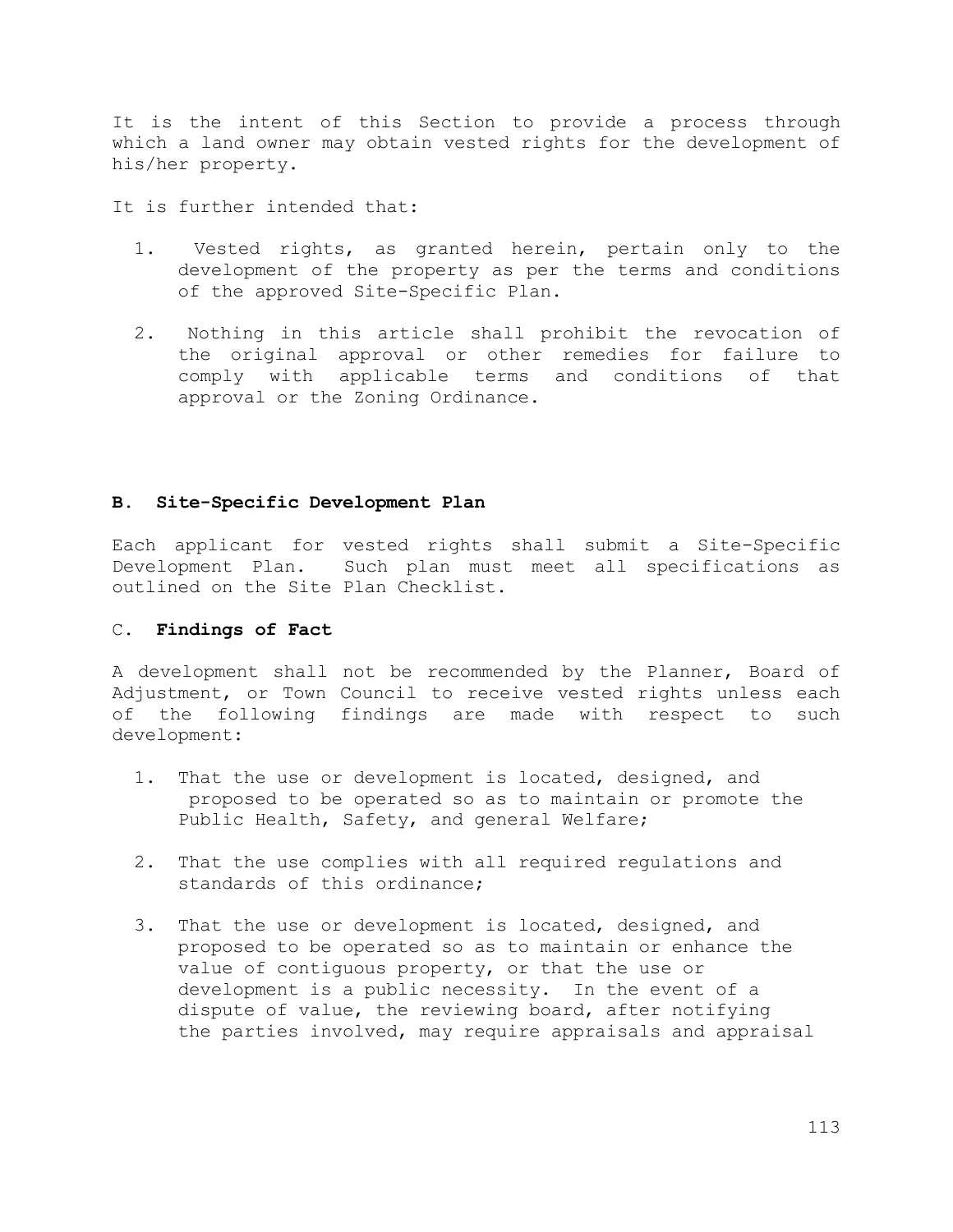testimony to be submitted for its consideration;

 4. The use or development conforms with the general plans for the physical development of the Town as embodied in this Ordinance and The Louisburg Land Use Plan.

# D. **Procedures For Approval of Vested Rights**

- 1. Application of Submittal Requirements Applications for vested rights shall be filed with the Planning Department. The Planning director shall prescribe the form(s) on which application are to be made, as well as any other material which may reasonably be required to make the determination called for in a particular case. No application shall be accepted by the Department unless it complies with such requirements. Applications which are not complete shall be returned to the applicant with deficiencies noted.
- 2. Planners Analysis and Conference- Upon completion of the Planning Directors analysis, unless complete conformity is found as to all appropriate Ordinances, policies, and regulations, the planner shall notify the applicant in writing, of deficiencies in the proposed development. The planner shall confer with the applicant in an effort to assist the applicant in bringing the proposal into compliance. All recommended changes shall be recorded in writing with the reasons therefor attached. Applicant agreement or disagreement with recommendations shall also be recorded.
- 3. Planners Report The Planning Director shall report to the reviewing board a written report as to determinations regarding the required findings pursuant to Section 18 - C.
- 4. Board Review The Board of Adjustment shall review the application and the Planners report and shall take action based on findings as to the determinations required in **Section 18 - C for Permitted and Conditional Uses that are requesting Vested Rights.**

 The Town Council shall review the application and the planners report and shall take action based on findings as to the determinations required in Section 18 - C for Special Exception Uses that request Vested Rights.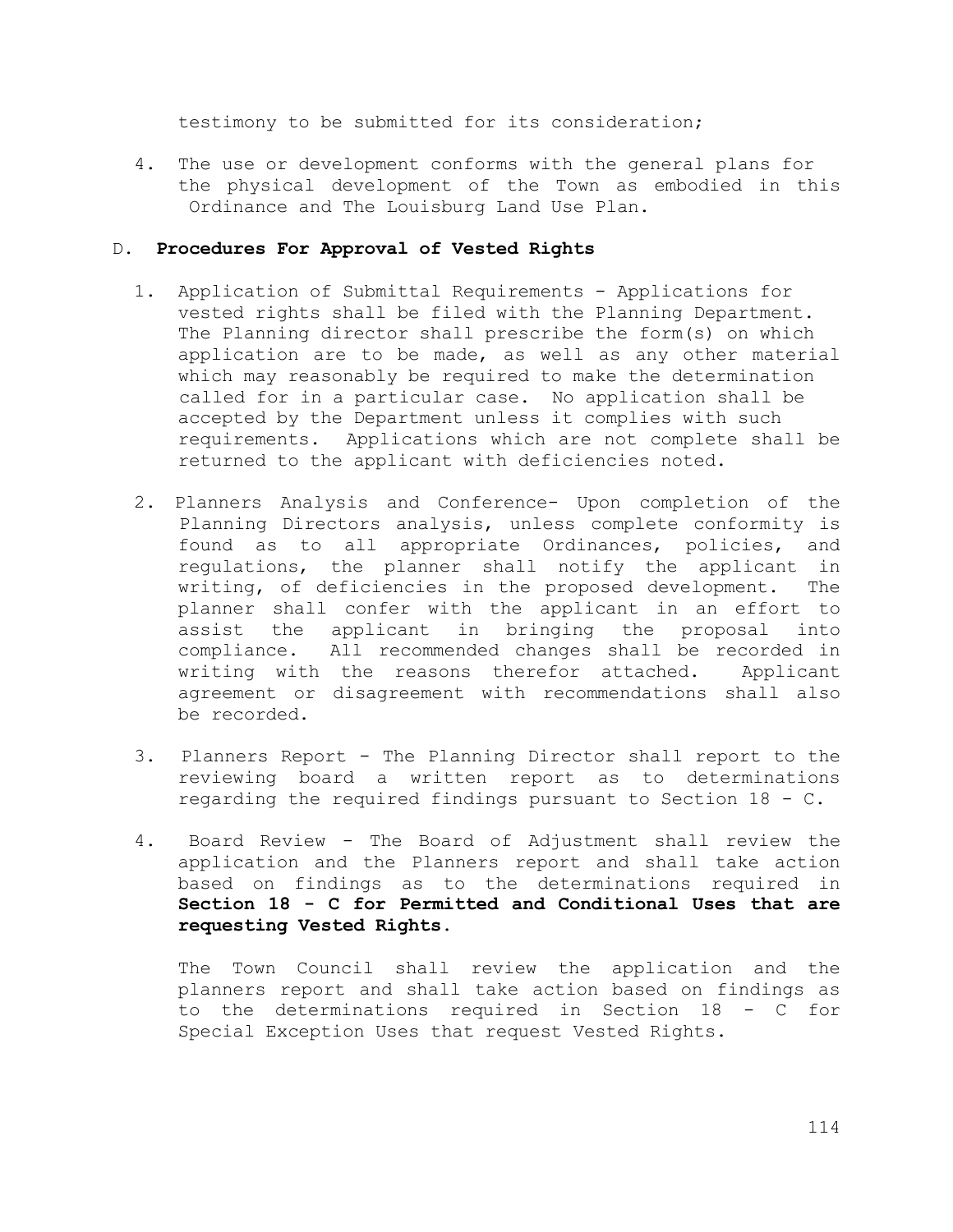5. Public Hearing - The reviewing board shall hold a public hearing on the application at the first available regular meeting, or at such other meeting date as consented to by the applicant.

Notice of the Date, Time, and Place of the public hearing shall be published in a newspaper of general circulation in the Louisburg planning/zoning jurisdiction once a week for two (2) consecutive weeks, with the first notice to be published not less than ten (10) days nor more than twenty-five (25) days prior to the date of the hearing.

In the event of counter-arguments and testimony in the negative of the application, the applicant shall bear the burden of presenting evidence sufficient to establish conclusively that the proposed development complies with Section 18 - C.

 6. Action by the Reviewing Board - The reviewing board, after considering the planners report and the record of the public hearing, shall take action on the application within thirty-five (35) days following the public hearing based upon all testimony. Action on the application shall be one of the following:

 a. approval b. approval with conditions c. Denial

- 7. Amended Applications If the applicant proposes any substantial amendments to or modifications of the application subsequent to the planner's review, an amended application shall be submitted and reviewed as an original application.
- 8. Notice of Decision and Issuance of Vested Rights The planner shall cause notice of the disposition of the application to be delivered by certified mail to the applicant and shall cause for the recording of the same in the Planning Department.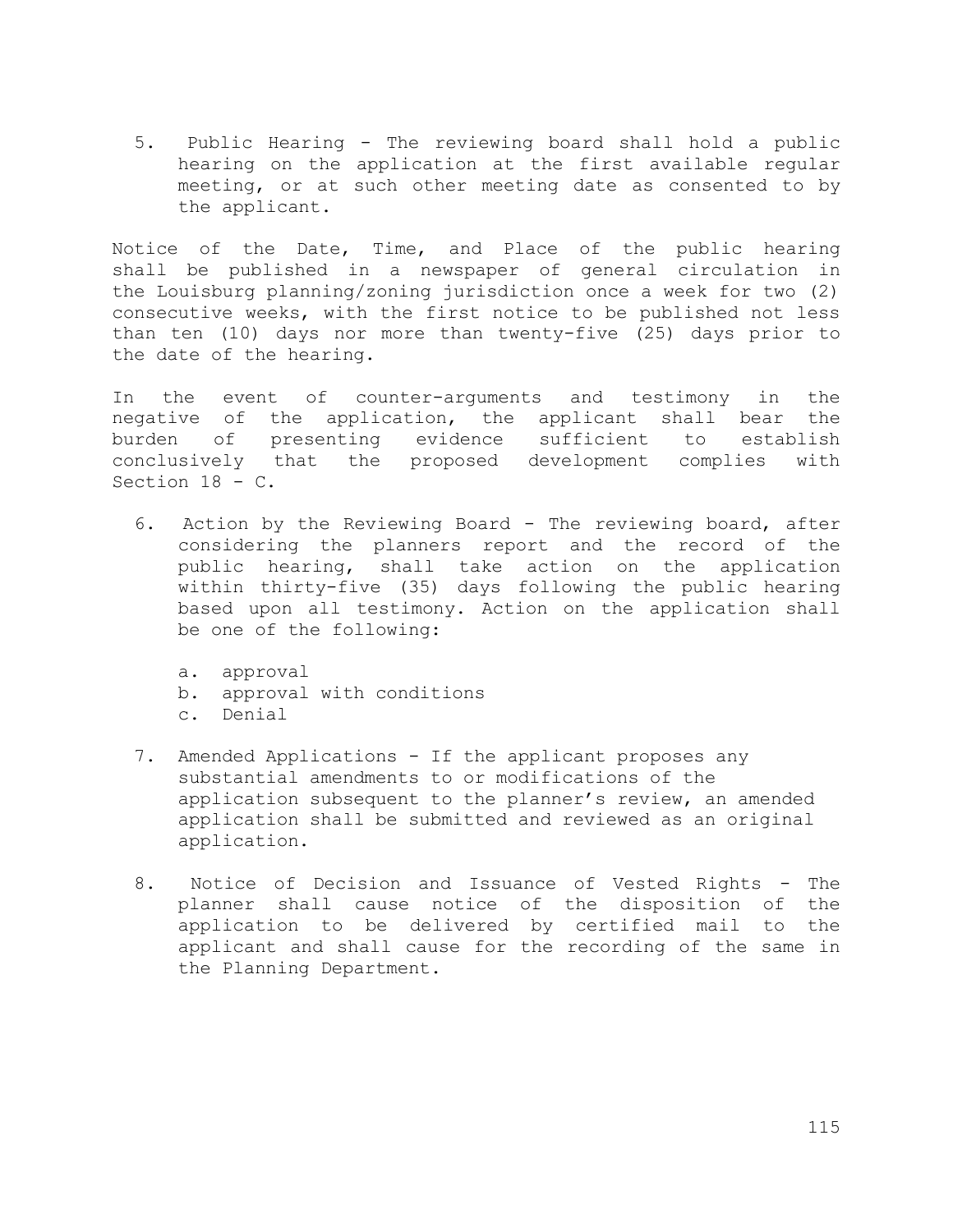### **E. Duration**

- 1. A zoning right that has been vested as provided in this section shall remain vested for a period of two years unless specifically and unambiguously provided otherwise pursuant to subsection (2). This vesting shall not be extended by any amendments or modifications to a site-specific development plan unless expressly provided by the approval authority at the time the amendment or modification is approved.
- 2. Notwithstanding the provision of subsection (1), the approval authority may provide that rights be vested for a period exceeding two (2) years but not exceeding five (5) years where warranted in light of all relevant circumstances, involving, but not limited to, the size of the development, the level of investment, the need for or desirability of the development, economic cycles, and market conditions. These determinations shall be in the discretion of the approval authority at the time of the site-specific plan approval.
- F. Vesting runs with property

A vested right obtained under this section shall run with the land. After approval of a site-specific development plan, a successor in interest is entitled to exercise the vested right held by the previous owner, as long as the vested right remains valid.

G. Termination

A zoning right that has been vested as provided in this section shall terminate:

- 1. At the end of the applicable period with respect to buildings and uses for which no valid building permit applications have been filed;
- 2. With the written consent of the affected landowner;
- 3. Upon findings by the reviewing board, by ordinance after notice and public hearing, that natural or man-made hazards on or in the immediate vicinity of the property, if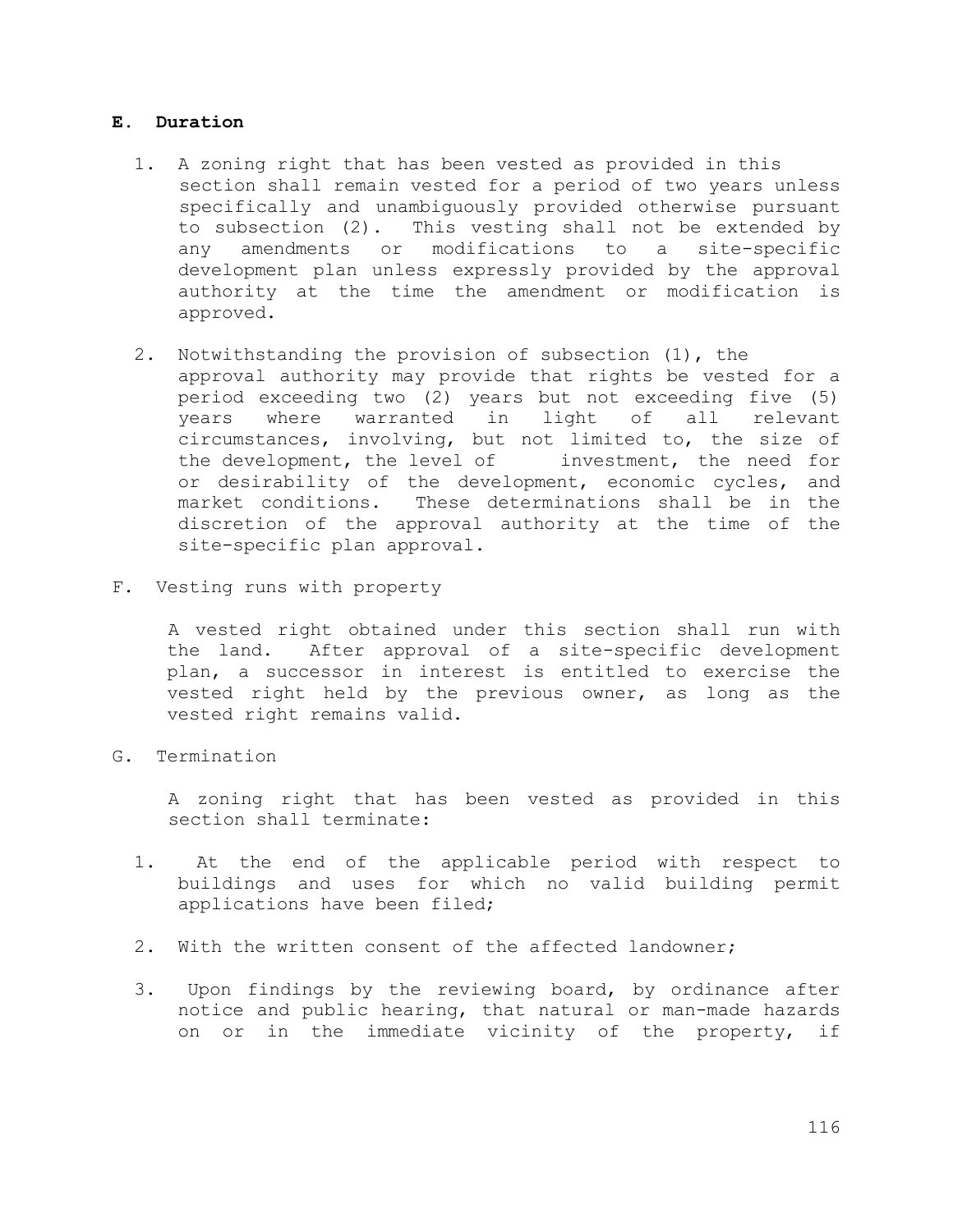uncorrected, would pose a serious threat to the public health, safety, and welfare if the project were to proceed as contemplated in the site-specific development plan;

- 4. Upon payment to the affected landowner compensation for all costs, expenses, and other losses incurred by the landowner, including, but not limited to, all fees paid in consideration of financing, and all architectural, planning, marketing, legal, and other consultants fees incurred after approval by the Town, together with interest thereon at the legal rate until paid. Compensation shall not include any diminution in the value of the property which is caused by such action;
- 5. Upon findings by the Board of Adjustment, by ordinance after a public notice and hearing, that the landowner or his representative intentionally supplied inaccurate information or made material misrepresentations which made a difference in the approval by the approval authority of the site-specific development plan; or
- 6. Upon the enactment or promulgation of a State or Federal law or regulation that precludes development as contemplated in the site-specific development plan, in which case the approval authority may modify the affected provisions, upon a finding that the change in State or Federal law has a fundamental effect on the plan, by ordinance after public notice and hearing.

# **H. Voluntary Annexations.**

A petition for annexation filed with the Town under G.S. 160A-31 or G.S. 160A-58.1 shall contain a signed statement declaring whether or not any zoning vested right with respect to the properties subject to the petition has been established under G.S. 160A-385.1 or G.S. 153A-344.1. A statement that declares that no zoning vested right has been established under G.S. 160A-385.1 or G.S. 153A-344.1, or the failure to sign a statement declaring whether or not a zoning vested right has been established, shall be binding on the landowner and any such zoning vested right shall be terminated.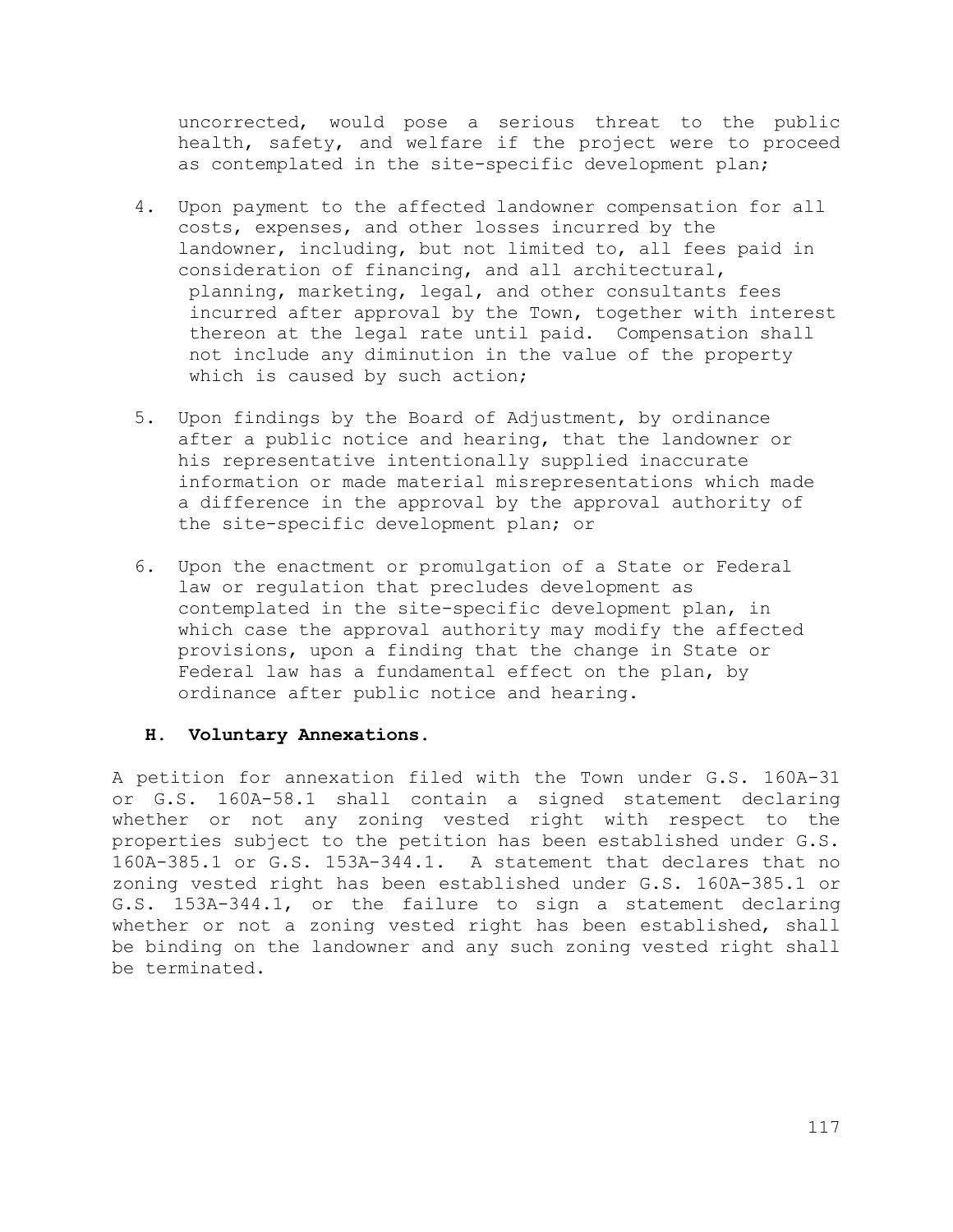## **Section 20. Louisburg Special Highway Overlay District**

### Purpose and Intent

(a) The purpose of this district is to establish the least burdensome regulations to protect and preserve the natural scenic beauty along designated major highways within the Special Highway Overlay District in the town of Louisburg's zoning jurisdiction, while allowing the orderly development of land located along such highways. In order to protect and enhance both the public and private interests in and along the highway system, the district is adopted for the purposes of:

1) Protecting the public investment in and lengthening the time during which highways can continue to serve their functions without expansion or relocation by expediting the free flow of traffic through the creation of parallel accessways, and reducing the hazards arising from multiple points of ingress and egress and cluttered roadside development;

2) Reducing the costs of future highway expansions by requiring that buildings and structures be sufficiently set back from the right-of-way to provide adequate space for roadway improvements, site distances, and adequate storage for vehicles until they can safely enter the highway;

3) Reserving adequate roadside space through which neighborhood traffic may be admitted to and from the highway system in a manner that avoids undue traffic concentrations, sudden turnings and stoppings and other hazards; and

4) Achieving a common unified appearance along a roadway with other jurisdictions of the county.

(b) It is the intent of these regulations that development in the Special Highway Overlay District shall be in harmony with and shall preserve the natural beauty and character of the existing landscape and the historic architecture of Louisburg. Ensuring the attractiveness of uses will in turn contribute to and enhance trade, capital investment and the general welfare.

(c) As an overlay district, the Special Highway Overlay District provides additional development requirements and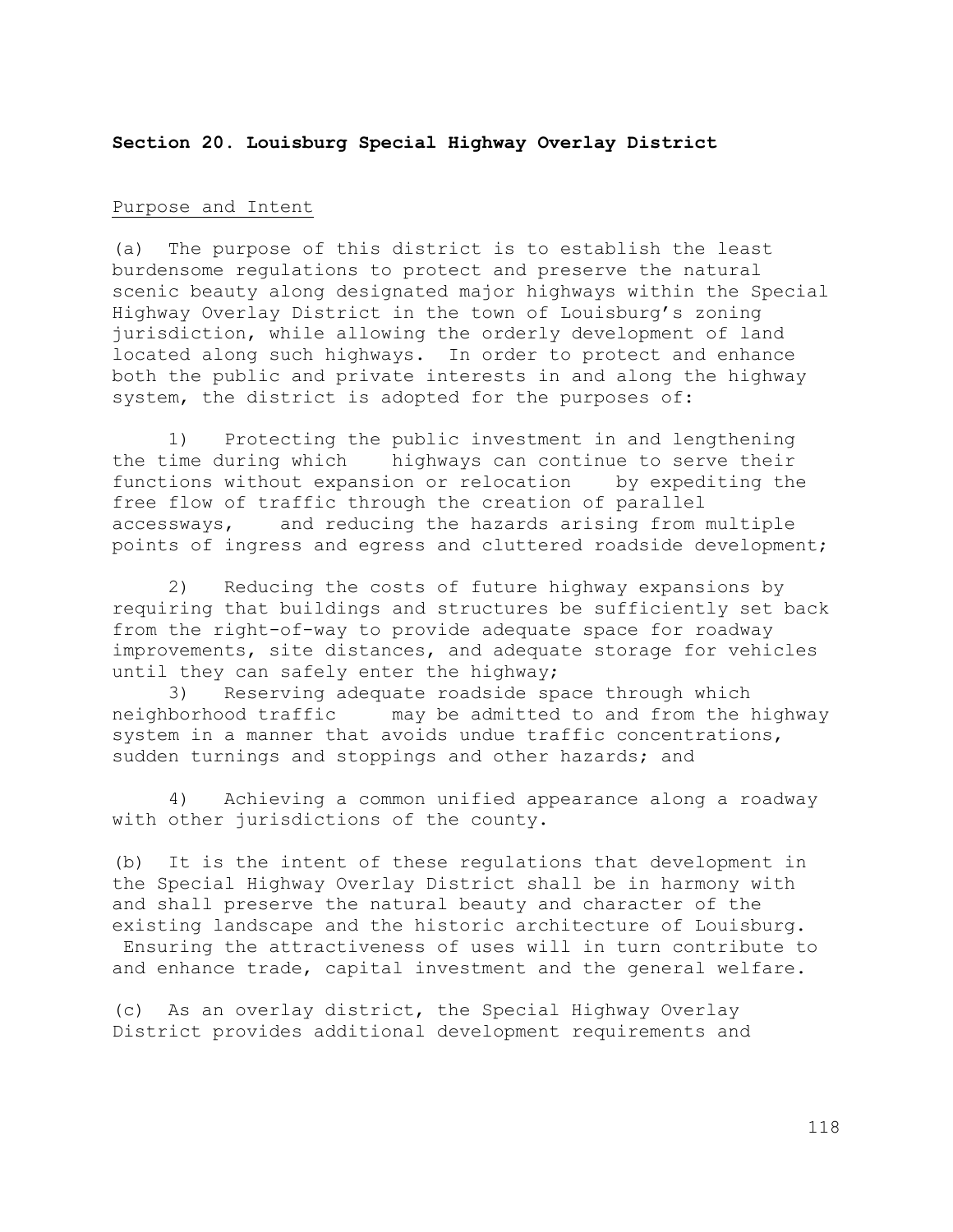standards which must be met by any development on the property. All development within this overlay district shall comply with the regulations of this Part.

#### Definitions

**Amortization**. The process of providing for a timed extinction of a use which is not in compliance with this Ordinance.

**Bufferyard**. The portion of a yard where special plantings may be required by the Zoning Ordinance to separate and partially screen two adjacent land uses that are ordinarily incompatible by virtue of their use.

**Building**. Any structure having a roof supported by columns or walls and intended for the shelter, housing, or enclosure of any person, process, equipment, or goods.

**Canopy**. A structure, either detached from or attached to and extending from the enclosed portion of a building, and used principally to provide shelter in connection with activities conducted in the principal building.

**Certificate of Occupancy**. A permit issued by the zoning ordinance, setting forth that a lot, building, structure, or use complies with the zoning ordinance and that the same may be used for the purposes stated therein.

**Easement**. Any area to which the town has unlimited access for servicing utility lines.

**Fence Or Wall, Opaque**. A vertical structure constructed of masonry, concrete, metal, or wooden material which does not allow light to pass through.

**Height, Building**. The vertical distance measured from the average elevation of the proposed finished grade at the front of the building to the highest point of the coping of a flat roof, to the deck line of a mansard roof, or to the mean height level between the eaves and ridge of a gable, hip, or gambrel roof. Spires, cupolas, antennae attached to a building, and/or projections from buildings and water towers are not to be included in the calculation of building height.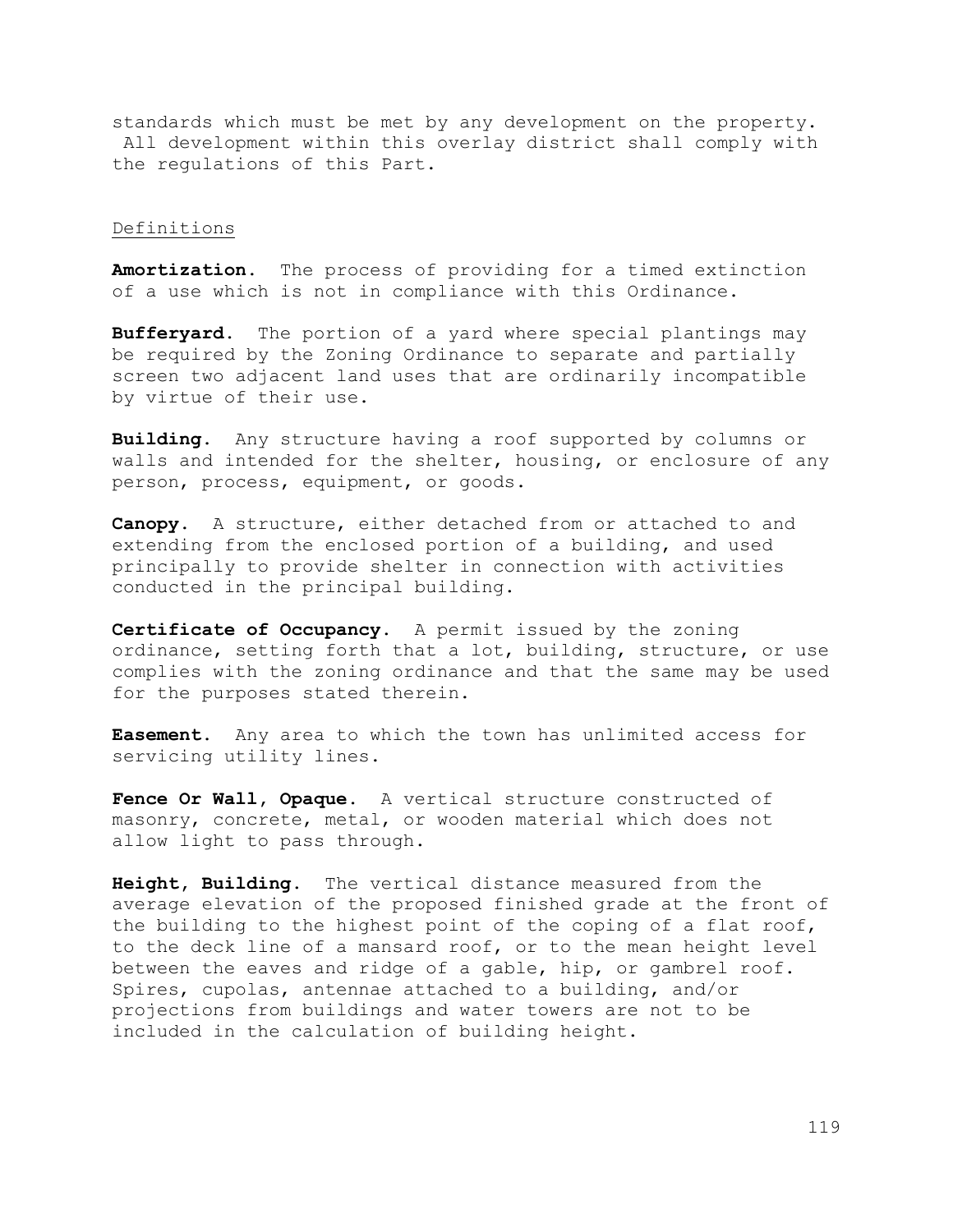**Impervious Surface Cover**. Any structure or material which significantly reduces or prevents natural absorption of stormwater into the soil. Impervious surface cover includes any built upon area including, but not limited to, buildings or other structures with roofs, sidewalks, driveways, parking lots, streets, and any concrete, stone, brick, asphalt, or gravel surface. For purposes of calculating impervious surface coverage requirements pursuant to the zoning ordinance, calculation is based on the entire zoning lot and gravel or paver block for parking lots containing more that twenty-five (25) spaces is considered impervious at a rate of eighty percent (80%) of the total area covered.

**Lot**. A parcel of land designated by number or other symbol as part of a legally approved and recorded subdivision, or as described by metes and bounds in a recorded deed.

**Lot Coverage**. That portion of the lot area, expressed as a percent that is covered by impervious surface cover.

**Lot Line**. A line or series of connected line segments bounding a lot.

**Restaurant** (With Drive-Through Service). An establishment which delivers prepared food and/or beverages to customers in motor vehicles, regardless of whether or not it also serves prepared food and/or beverages to customers who are not in motor vehicles, for consumption either on or off the premises.

**Screening**. The method by which the view from one site to an adjacent site is shielded or hidden. Screening techniques include bufferyards, berms, and opaque fences or walls.

**Service Road**. A local street or road that is parallel to a full or partial access controlled facility and functions to provide access to adjacent land.

**Setback**. The minimum required horizontal distance between a structure and the lot line or street centerline. Building setbacks shall be measured from either the existing right-ofway, or the proposed right-of-way, whichever is more restrictive.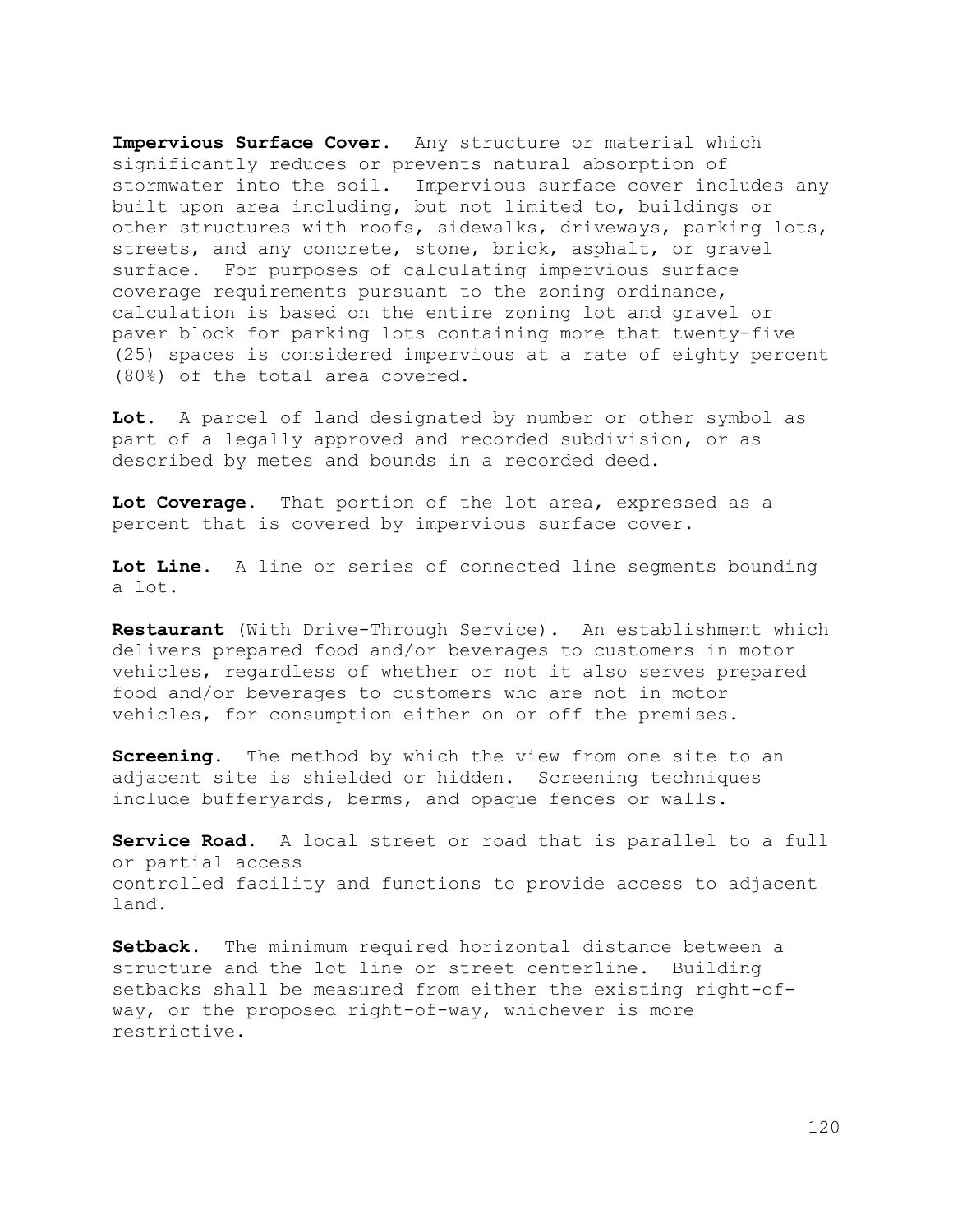**Setback Line**. The line which is parallel to and is a given distance from the applicable lot line of a lot or parcel of land as required by the dimensional requirements of this ordinance.

**Sight Distance**. Sight distance shall mean the length of roadway visible to the driver traveling along the roadway or waiting to enter or cross the roadway. The sight triangle shall include both the horizontal and vertical plane and shall exist at all street intersections and multi-family and non-residential driveway intersections.

**Streetyard**. That portion of a yard fronting on a public rightof-way or private access easement where special plantings may be required by this ordinance to separate and partially screen the view of the property as seen from the street.

**Tract**. All contiguous land and bodies of water being disturbed or to be disturbed as a unit, regardless of ownership.

**Tree, Large Variety**. Any deciduous or evergreen tree whose maximum mature height is greater than thirty-five (35) feet.

**Tree, Small Variety (understory)**. Any deciduous or evergreen tree whose maximum mature height is no greater than twenty-five (25) feet.

**Yard**. Any area of land located between a lot line and a required setback line. The minimum depth of a yard shall be determined by horizontal measurement at a right angle from the applicable lot line.

**Highway district design**. The placements of structures, signage, parking, points of access, means of access (private driveway or street vs. public street) landscaping, storm drainage, utilities according to the standards of the ordinance.

**Information sign***.* Any on-premise sign containing no other commercial message, copy, announcement, or decoration other than instruction or direction to the public. Such *signs* include but are not limited to the following: identifying restrooms, public telephones, automated teller machines, for lease, for sale,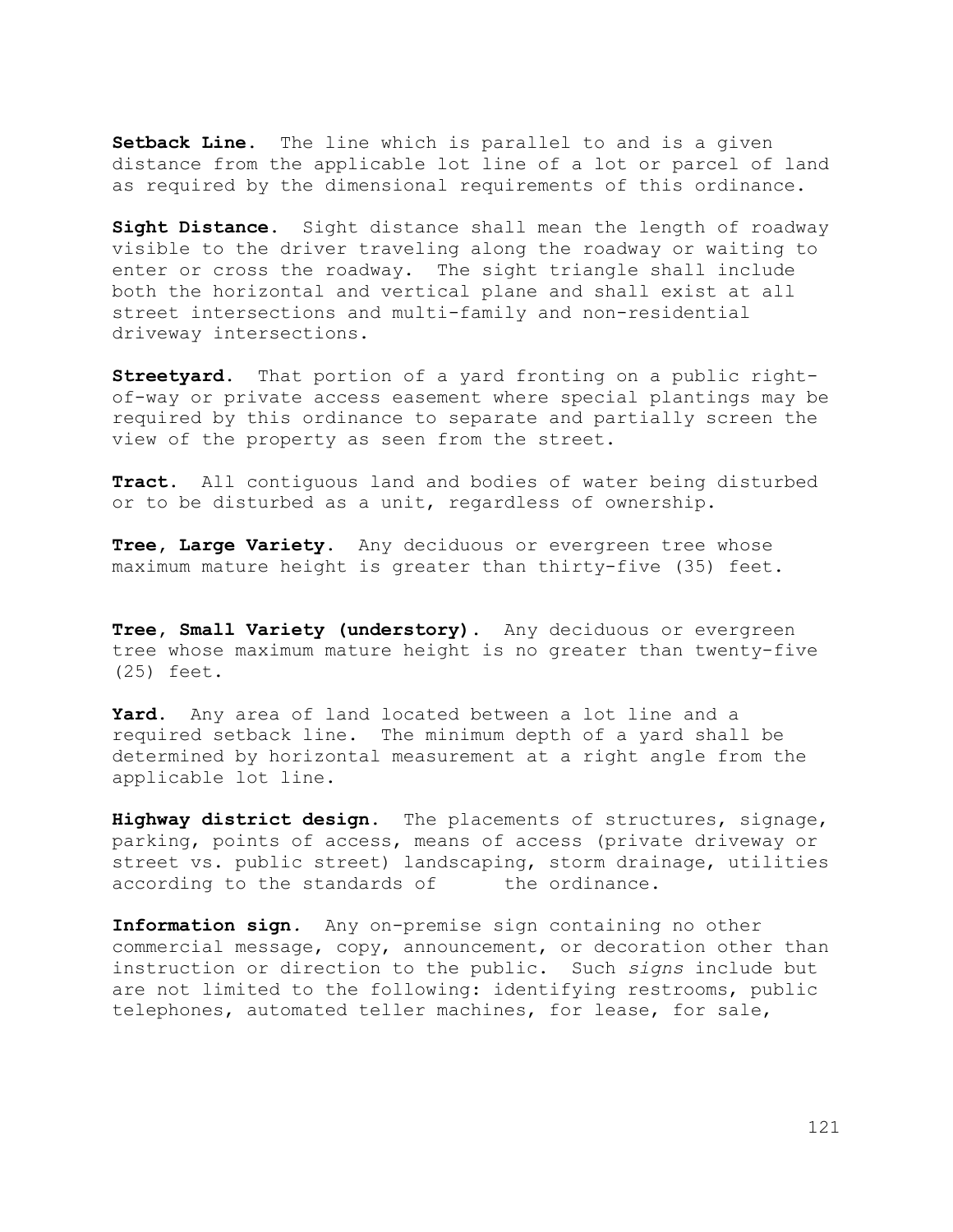walkways, entrance and exit drives, freight entrances, and traffic direction.

**Landscaping**. The requirements for vegetation and vegetated areas.

**Major access corridor***.* A street or highway usually designed to move large volumes of through traffic from one part of an urban area to another, and usually aided with federal assistance. These corridors usually have separated grades and a minimum of traffic signals. For the purpose of this chapter, the following are major access corridors: US 401.

**Nonconforming sign***.* Any sign, including signs approved by the Board of Adjustment, which was lawfully erected and maintained before the action making them nonconforming takes effect and which currently fails to conform to one (1) or more applicable regulations, standards or restrictions of this chapter.

**Off-premises sign***.* Any sign or structure, pictorial or otherwise, regardless of size or shape which directs attention to a business, commodity, attraction, profession, service or entertainment conducted, sold, offered, manufactured, existing, or provided at a location other than the premises where the sign is located or to which it is affixed. Sometimes called non-point-of-sale sign.

**On-premises sign***.* Any sign or structure, pictorial or otherwise, regardless of size or shape which directs attention to a business, profession, commodity, attraction, service, or entertainment conducted, offered, sold, manufactured, existing, or provided at a location on the premises where the sign is located or to which it is affixed.

**Outdoor advertising sign***.* Any off-premises, off-site, poster, panel, billboard, or non-point-of-sale sign.

**Premises***.* For the purpose of this definition the term "premises" shall be interchangeable with the term "lot."

**Protective yard***.* A landscaped yard area which contains no buildings, vehicular surface areas, loading, storage, display or service areas, and regulates certain other uses according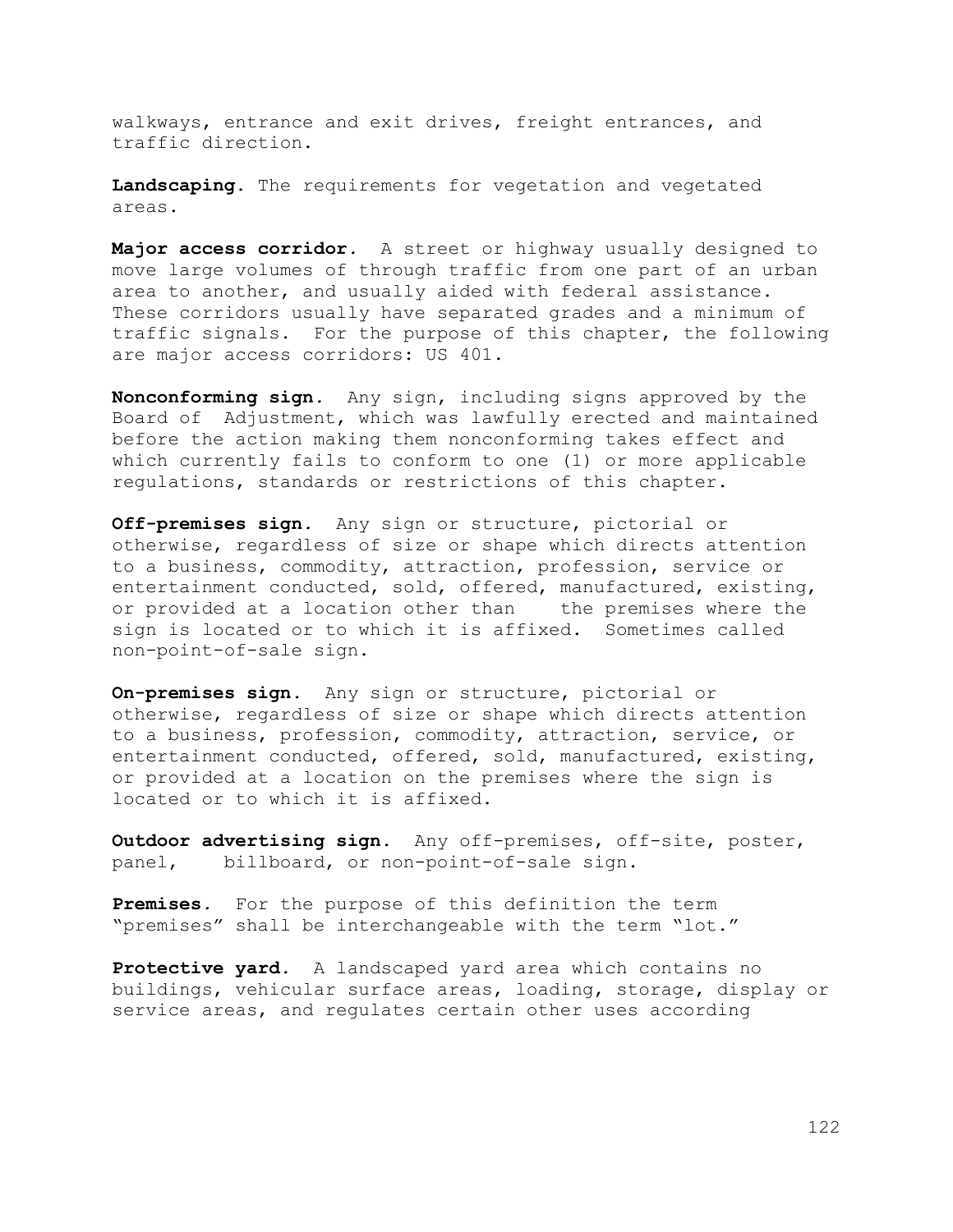**Roof sign***.* Any sign, including outdoor advertising, attached to and extending from a roof of a structure or building, not including emblems of religious orders.

#### Location of district

The district is located on both sides of certain designated existing or proposed major highways or principal arterials within the town's zoning jurisdiction and should begin at the outer edge of the **existing or proposed right-of-way**.

(a) The Special Highway Overlay District shall include all land adjacent to and within one thousand-two hundred and fifty (1,250) feet off of the right-of-way of the following highways within the town's zoning jurisdiction.

### *1) US 401- South*

The 1250' dimension shall be adjusted to run with property lines that will generally effect the desired distance off of the right-of-way, yet will clearly reflect the boundary of the district on property maps.

#### Regulation of uses

(a) Permitted Uses

Subject to the provisions of this Hwy 401 - South district all general uses, conditional uses and special exceptions that are allowed in the R-1, O&I, and B-2 zoning districts are allowed in the Special Highway Overlay District unless specifically enumerated and prohibited.

Pursuant to the provisions contained in this District the Louisburg Town Council can issue in this District the following additional uses as special exceptions:

- 1.Alternative highway district designs; and landscaping alternate means of compliance.
- 2.Bed and Breakfast establishments (R-1)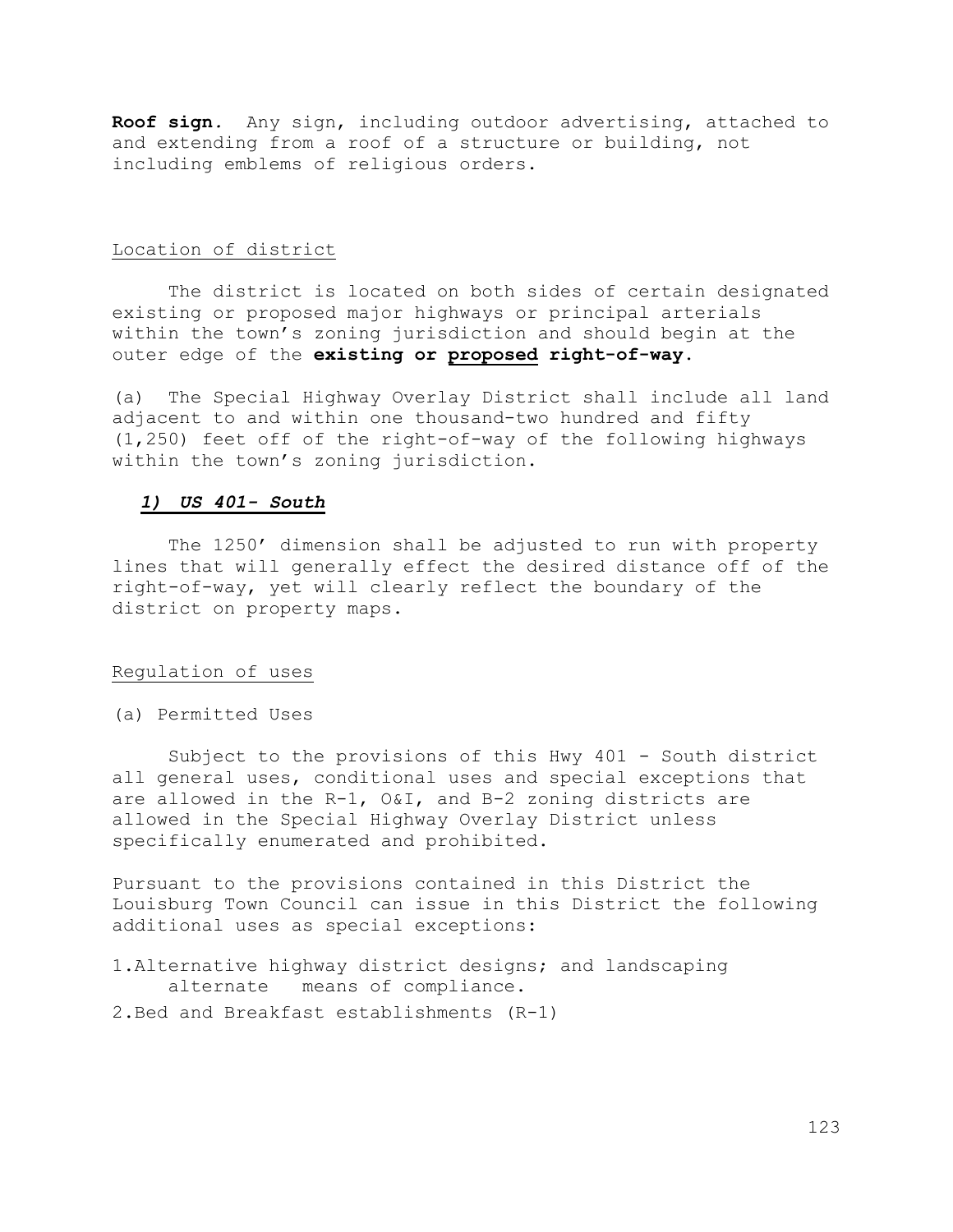3.Animal Hospitals (O&I)

4.Automotive Sales (B-2)

5.Mini-Storage warehousing - allowed as conditional use on second tier and beyond lots

(b) Prohibited Uses

Expressly prohibited uses district-wide include:

- off premise signs;
- roof mounted signs;
- signs employing flashing or traveling lights, blinking lights

or lights that may be confused with traffic signal lights;

The following uses are hereby enumerated and prohibited within the respective zoning district unless the use may be permitted by the Town Council as part of a Master Land Use Plan Special Exception. **(amnd 2/07)**

# **R-1 Residential:**

• Boarding and Rooming Houses

# **O&I Office/Institutional:**

- Residences allowed with R-2 requirements (only R-1 dimensions allowed for residential uses;
- Off-Street parking facilities
- Multi-Family Housing
- Flea Markets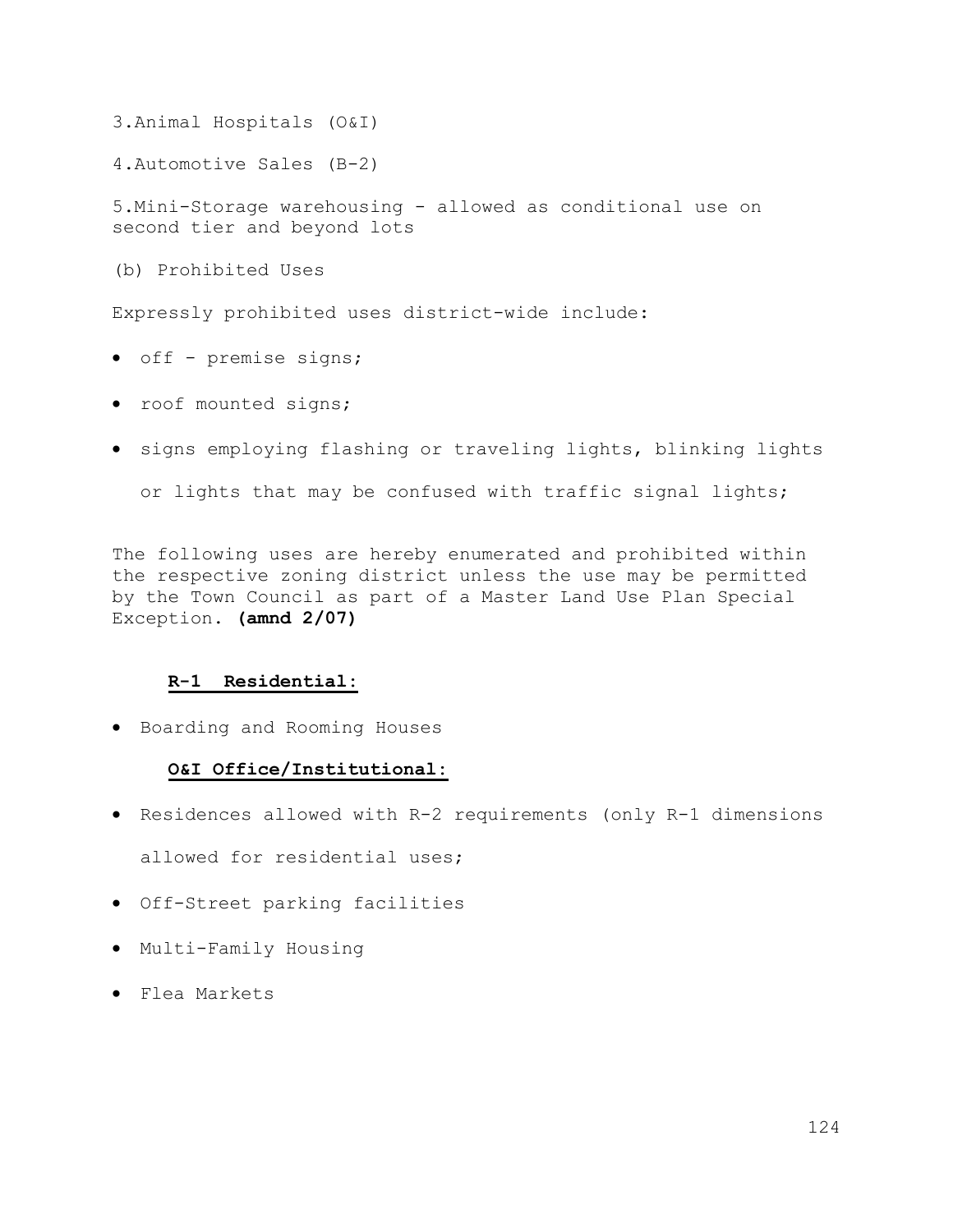## **B-2 Highway Business:**

- Bowling Alleys
- Gaming rooms/facilities
- Adult Entertainment establishments
- Drive-thru restaurants/food establishments: unless permitted by the Town Council as an approved use in a Master Land Use Plan Special Exception. **(amnd 2/07)**
- Golf ranges, Par 3, or miniature courses
- Convenience stores/marts: unless permitted by the Town Council as an approved use in a Master Land Use Plan Special Exception.**(amnd 2/07)**
- Flea Markets
- Mobile Home sales
- Public Utility/Cellular towers
- Drive-in theaters
- Warehouses
- Farmers Markets
- Multi-Family Housing

## Site standards

The standards of both the Special Highway Overlay District and the standards applicable to the proposed use which are established in the provisions for that uses zoning district shall apply (ex. A B-2 use approved within the SHOD shall meet the development provisions for such use required in the B-2 district standards of the Zoning Ordinance in addition to the specific SHOD regulations). Where the standards of the SHOD and the specific use differ, the more restrictive standard shall apply.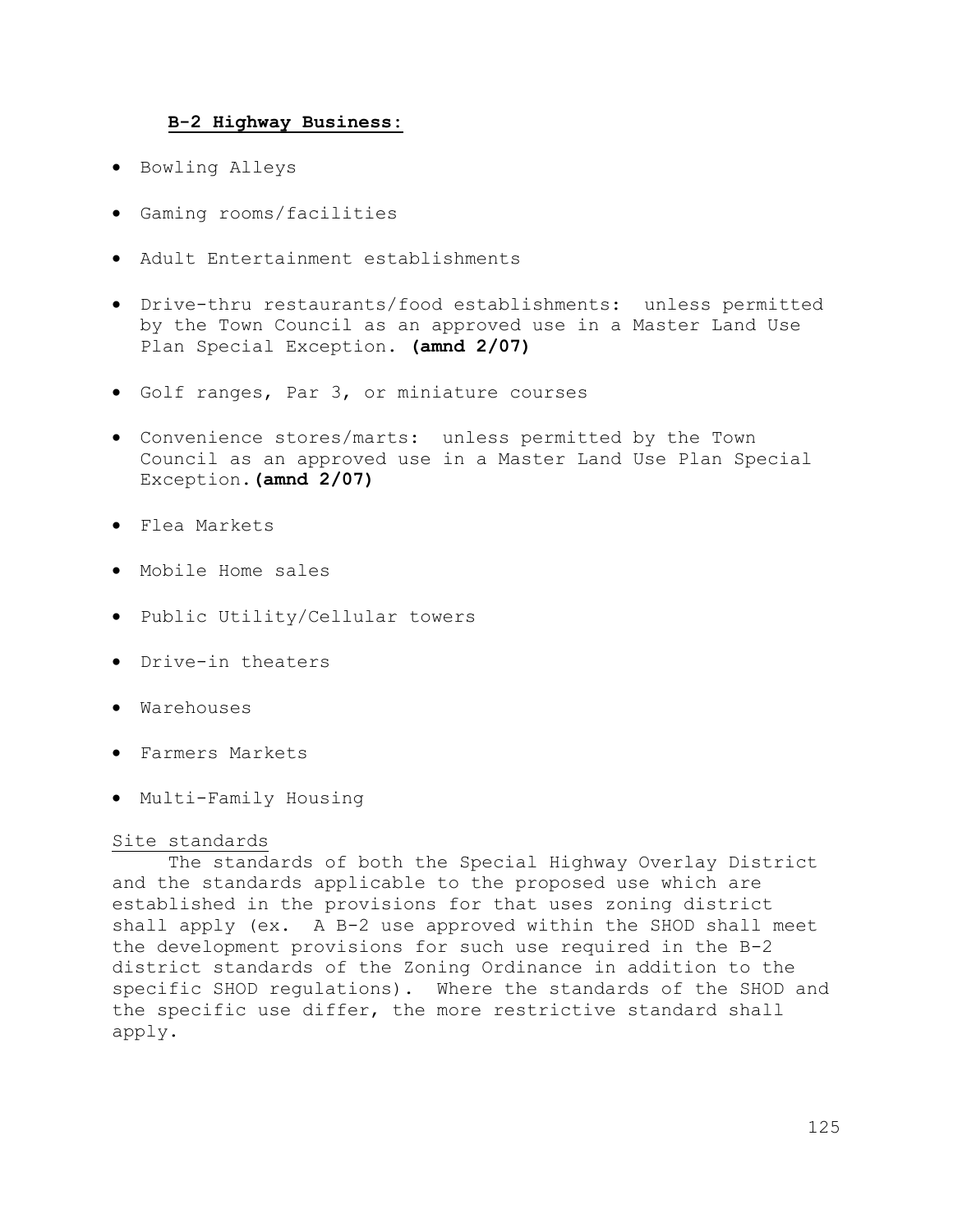### Development standards

# (a) **Bufferyard requirements**

1) The width of the buffer shall be 100 feet from and parallel to the right-of- way boundary of the highway. No building or parking shall be allowed in the 100 foot buffer. The buffer may be reduced to 75 feet if additional landscaping requirements are provided. The town may further reduce the required width of the buffer strip as part of its approval of the site plan taking into consideration the topography of the area, traffic volumes for the designated highway, surrounding

land uses, existing land uses, actual location of the highway, the size of land parcels affected by the buffer, and whether the buffer requirement would render the entire property unusable. In reducing the width of the buffer strip, the Board of Adjustment shall ensure that the applicant will provide appropriate landscaping meeting the requirements of this Part. In no event, however, shall the Board of Adjustment reduce the required width of the buffer strip to less than 50 feet. No building or parking shall be allowed within any buffer. Any reduction below 75 feet requires approval from the Louisburg Board of Adjustment. Buildings and parking may be placed right up to the buffer. These setbacks shall take precedence over any other zoning ordinance setback for building and parking.

 2) Within the required buffer strip, all existing vegetation shall be maintained in a natural, undisturbed state and, unless natural vegetation provides such a buffer, the applicant shall install and maintain buffer types meeting the requirements of this Part.

#### 3) **Landscaping standards:**

The following standards shall apply to the buffer strip:

| Buffer width | Canopy<br>Trees    | Understory<br>Trees | Primary Evergreen<br>Plants |
|--------------|--------------------|---------------------|-----------------------------|
|              | Quantity Size      | Quantity Size       | Quantity Size               |
| 50 Feet      | 4 3" caliper       | 7 2 1/2" cal.       | 4 5' Ht. min.               |
| 75 Feet      | $5$ 2 1/2" caliper | $4 1 1/2''$ cal.    | 10 4' Ht. min.              |
| 100 feet     | 5 2" caliper       | 4 5' to 6'ht.min    | $-0-$                       |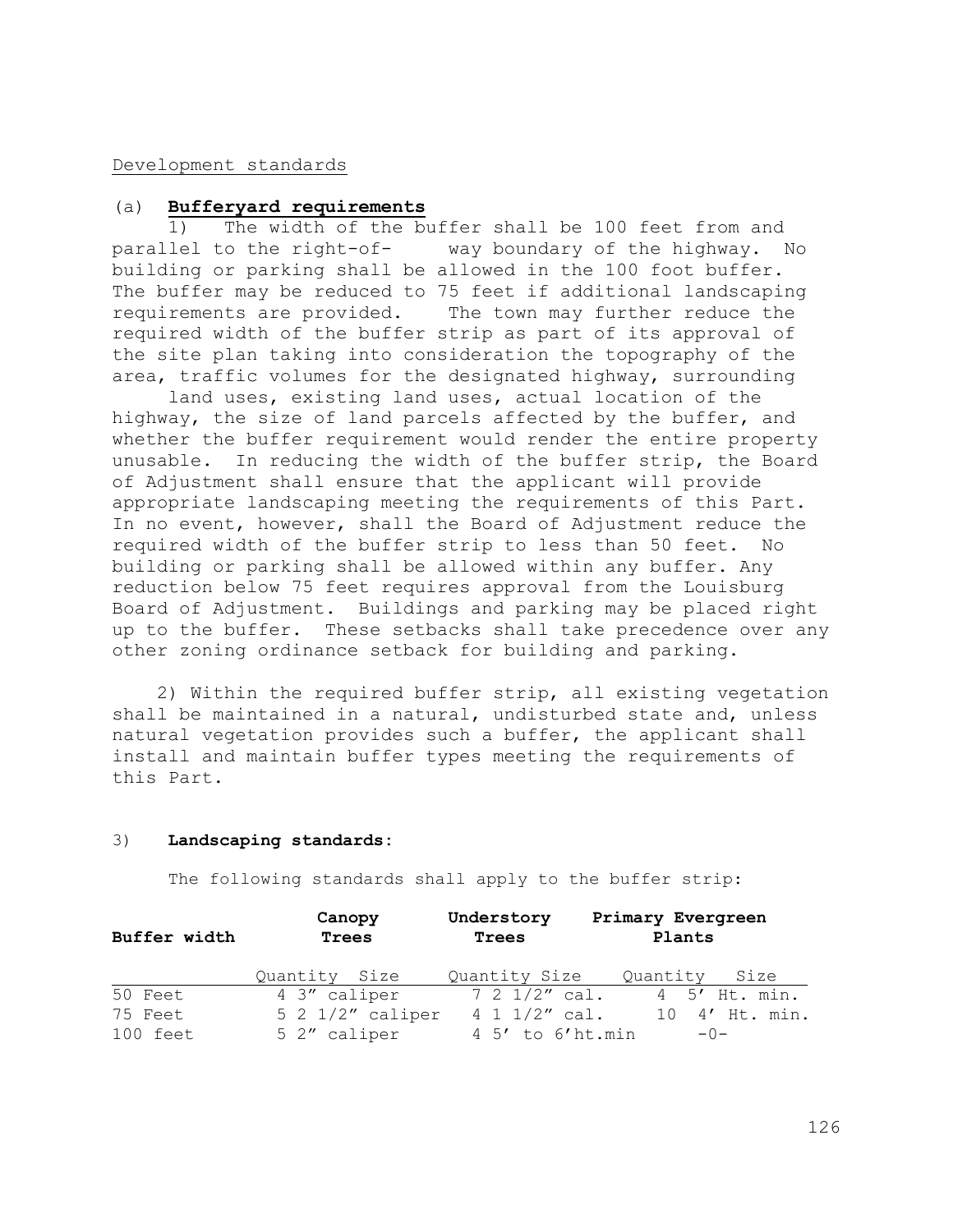Plant quantities are per 100 linear feet of lot frontage along the highway or portion thereof. In no instance shall less than two large trees and 2 evergreen plants be installed. Plants may be clustered to allow view corridors. Canopy trees should not be planted closer together than twenty (20) feet. Locations for plant material shall follow DOT standards.

4) Credit for existing vegetation Credit is given for existing trees saved over 6 inches in diameter (18.75 inches in circumference) up to 15 inches in diameter 47.0 inches in circumference measured at a height of four and one-half (4.5) feet above the ground: 1 for 1. Credit for existing trees saved over 15 inches in diameter (47.0 inches in circumference) measured at a height of four and one-half (4.5) feet above the ground: 2 for 1.

5) No development of buildings or vehicular surface area (parking lots) shall be allowed within the required buffer strip. However, the town council may, in approving the site plan for the property permit the construction of streets or easements through the buffer strip upon finding that such construction is necessary for safe ingress and egress or utility service to the site and identification signage and architectural elements that meet required site distance/site triangle criteria. The nature and limits of such construction must be designated on the approved site plan. If a utility easement must be located in the buffer strip, it should be located in the portion of the buffer area the farthest away from the highway occupying a maximum of 10 feet of the buffer strip area.

 6) All parking lots within the special highway overlay district shall be screened with a continuous planting of evergreen shrubs that will achieve a height of 3-1/2 feet-4- 1/2 feet at maturity.

 7) Maintenance responsibility and replacement of damaged vegetation: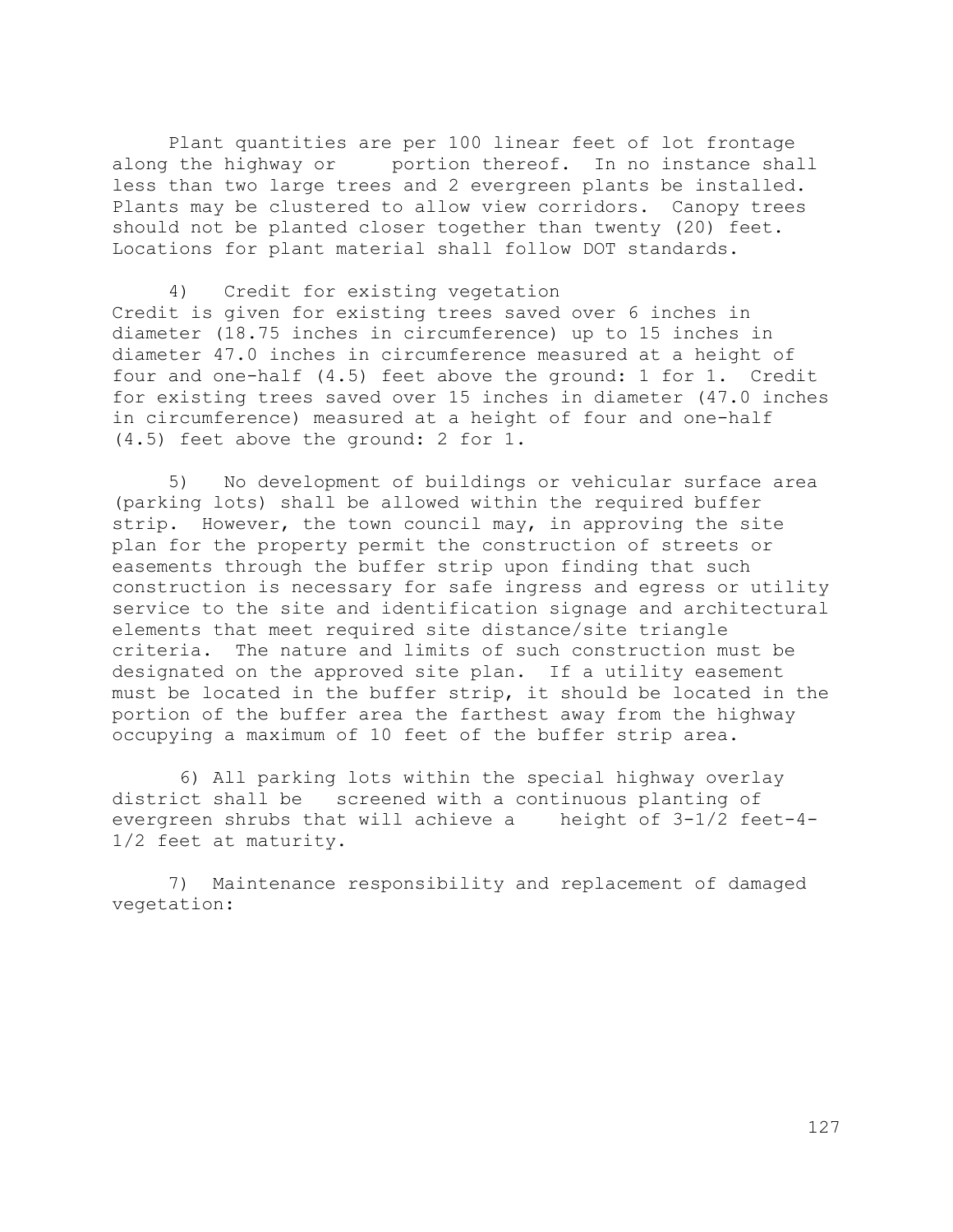# **The owners of the property and their agents, heirs, or assigns shall be responsible for the installation, preservation, and maintenance of all planting and physical features required under**

**this Part.** Any dead, unhealthy, or missing vegetation, or vegetation disfigured by severe pruning, shall be replaced with locally-adapted vegetation which conforms to the standards of this Part and to the approved site plan. In the event that any vegetation or physical element functioning to meet the standards of this Part is severely damaged due to an unusual weather occurrence or natural catastrophe, the owner shall have one growing season to replace or replant after reconstruction is complete. During development of the property, the owner shall be responsible for the erection of any and all barriers necessary to protect any existing or installed vegetation from damage both during and after construction. The construction of these barriers shall conform to the sketch shown below, and shall be indicated on the site plan approved by the town council. All required buffers, vehicular use areas, and other landscaped areas shall be free of refuse and debris in accordance with the site plan approved by town council, and shall be maintained so as to prevent mulch, straw, dirt, or other materials from washing onto streets and sidewalks. The disturbance of any landscaped area or vegetation required by this ordinance shall constitute a violation of the site plan. All disturbed landscaped areas and vegetation shall be replanted so as to meet the standards of this ordinance as well as the approved site plan. Revegetation should be located within the vicinity of the violation. If the area is too small for sufficient growth, a more suitable location on the site may be selected.

#### **8-4.9 SUGGESTED PLANT MATERIALS LIST**

The suggested plant materials list includes common trees and shrubs suitable for use in the Franklin County area. Due to individual site soil, moisture, and microclimate conditions, professional expertise should be sought to determine the appropriate plant materials for any particular development project.

**(A) Large Variety Trees** mature height: thirty-five (35) feet or greater):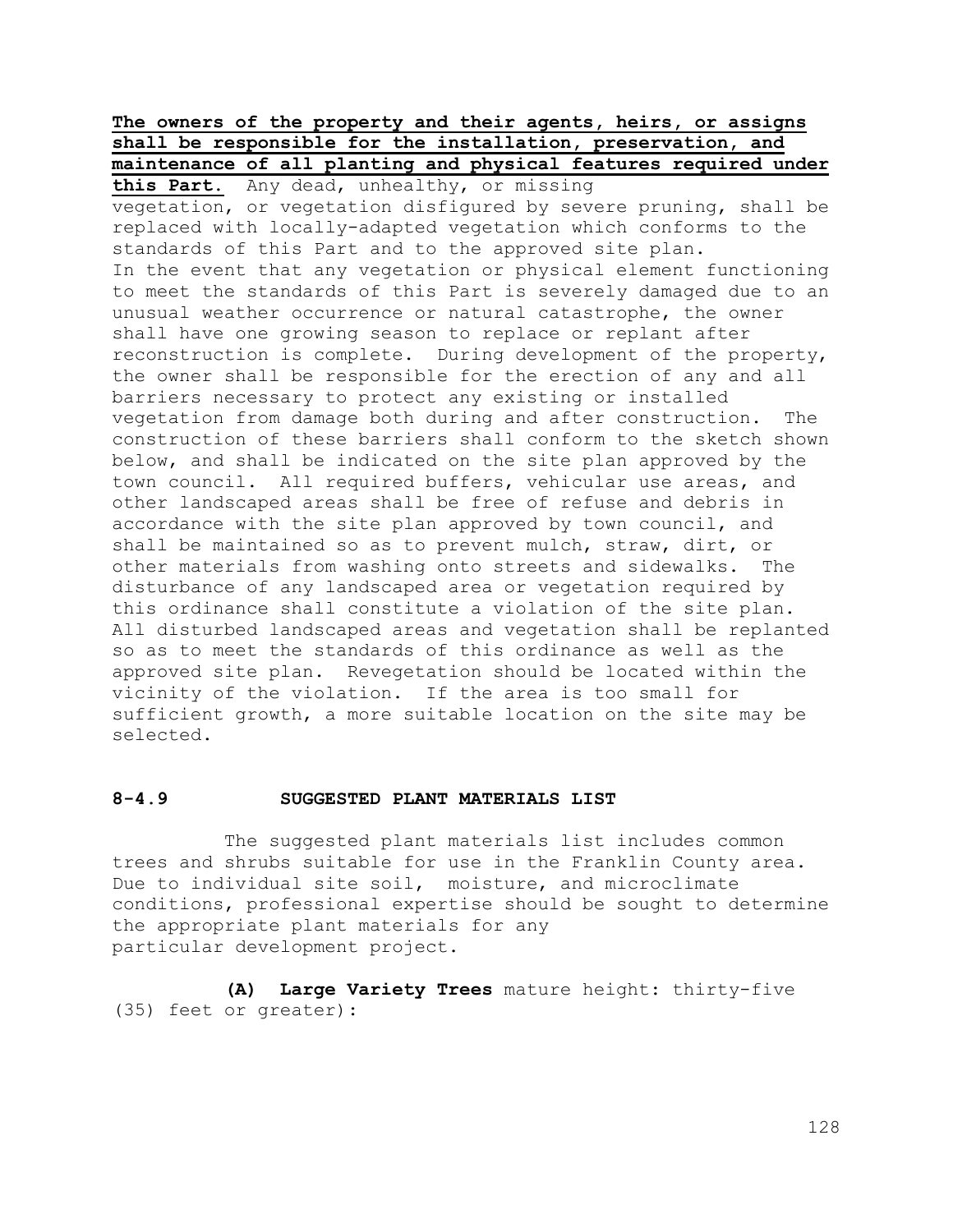Black Gum Nyssa sylvatica Chinese Elm Ulmus parviflora Japanese Scholartree Sophora japonica Japanese Zelkova **Zelkova** Zelkova serrata London Plane-tree Platanus acerifolia Pin Oak Quercus palustris Red Maple **Acer** rubrum River Birch Betula nigra Scarlet Oak Quercus coccinea Southern Magnolia Magnolia Sugar Maple **Acer saccharum** 

grandiflora Tulip Poplar **Lir.** tulipifera White Oak **Quercus** alba Willow Oak **Quercus** phellos Yellowood Cladrastis lutea

**(B) Understory Trees** (mature height: fifteen (15) to thirty-five (35) feet):

> American Holly **Ilex** opaca Chaste Tree **Vitex agnus-castus** Eastern Redbud Cercis canadensis Flowering Dogwood Cornus florida Kousa Dogwood Cornus kousa Japanese Maple **Acer** palmatum Mountain Ash Sorbis americana Mountain Silverbell Halesia monticola Yoshino Cherry Prunus yedoensis Wax Myrtle Myrica cerifera

Chinese Pistache Pistachia chinensis Crabapple (var.) Malus hybrida (var) Crape Myrtle Lagerstroemia indica Fringe Tree Chionanthus virginicus Golden-Rain-Tree Koelreuteria paniculata Ironwood Carpinus caroliniana Kwansan Cherry Prunus serrulata Kwansan Saucer Magnolia Magnolia soulangeana Sourwood Oxydendrum arboreum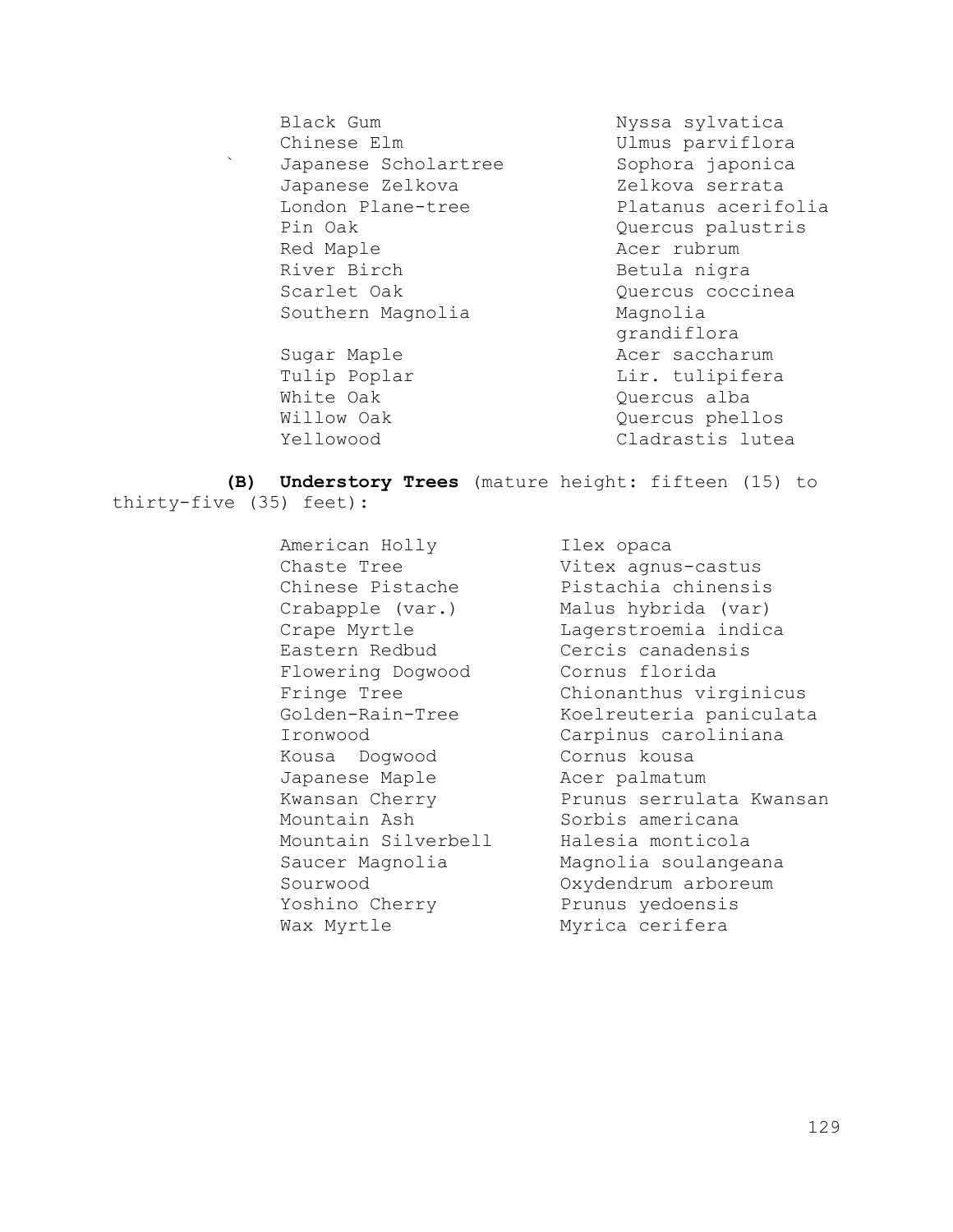**(C) Streetyard and Interior Shrubs** (mature height: approximately thirty-six (36) inches):

## **(1) Evergreen.**

Azalea (var.) Azalea sp. Dwarf Burford Holly **Ilex cornuta** 

'Burfordii nana' Euonymous (var.)

Juniper (var.) Juniperus sp. Warty Barberry Berberis verruculosa

Japanese Holly (var.) Ilex crenata (var.) Leatherleaf Viburnum Viburnum rhytidophyllum

## **(2) Deciduous.**

Butterfly Bush Buddleia davidii Dwarf Burning Bush Euonymous alatus

'Compacta' Forsythia Forsythia sp. Japanese Flowering Quince Chaenomeles japonica Oakleaf Hydrangea Mydrangea quercifolia

Ornamental Grass Varieties Potentilla Potentilla

fruticosa Thunberg Spirea Spirea thunbergi

Vibumum (var.) Viburnum sp.

**(D) Outdoor Storage Area Screening Plants** 

(installation height: four 4) feet):

American Holly **Ilex opaca** Anisetree Illicium anisatum Eastern Red Cedar Juniperus virginiana Hetz Juniper Juniperus hetzi Japanese Black Pine Pinus thumbergiana Nellie Stevens Holly Ilex cornuta

Osmanthus Osmanthus sp. Tall Glossy Privet Ligustrum lucidum Wax Myrtle Myrica cerifera

Burford Holly Ilex cornuta 'Burfordii' 'NellieStevens'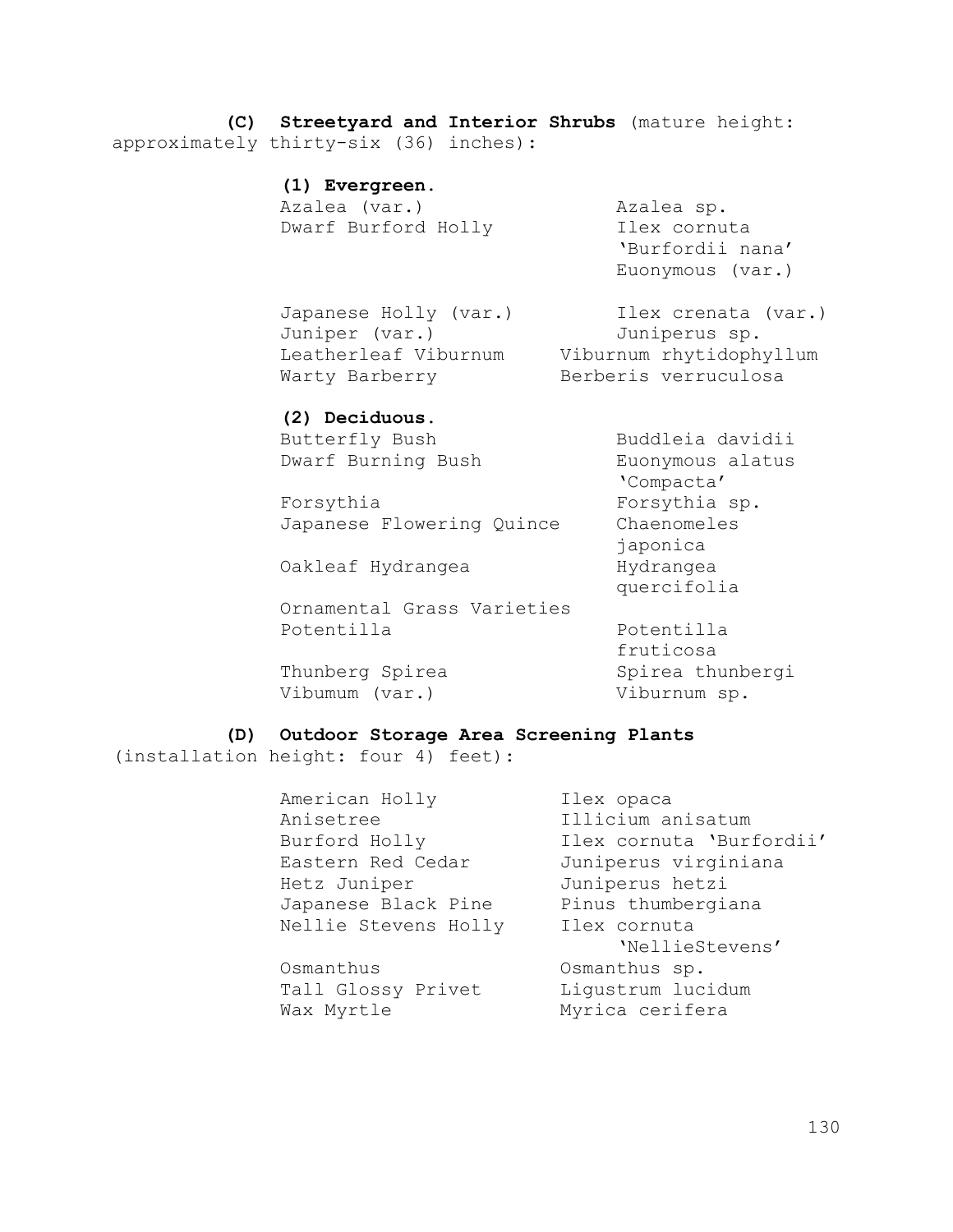**(E) Groundcovers** (planting areas, berms, wall planters):

> Aaronsbeard Hypericum calycinum Creeping Lilyturf Liriope spicata English Ivy Medera helix Hybrid Daylily Hemerocallis hybrida Japanese Spurge Pachysandra terminalis Juniper Juniperus sp. Lily-Turf Liriope muscarii Periwinkle Vinca minor Purpleleaf Wintercreeper Euonymous fortunei coloratus Rockspray Cotoneaster Cotoneaster horizontalis

#### (b) Height requirements

In order to protect the natural scenic beauty along designated major highways within the Special Highway Overlay District, no building within 75 feet of the right-of-way shall be greater than thirty eight (38) feet in height. The town council may increase the maximum height limit as part of its approval of a site plan taking into consideration the topography of the area, traffic volumes for the designated thoroughfare, surrounding land uses, existing land uses, the actual location of the corridor, any existing or proposed buffers and historical architectural features of the building that may require a greater height to properly implement. In increasing the maximum allowed height. the town council shall ensure that the applicant meets the other requirements and the intent of this Part. In no event will the building height exceed fifty (50) feet. Building height only applies to the main/principal structure.

C) Lot requirement

Minimum lot depth shall be 400 feet.

(d) Access standards

The following standards shall apply to access: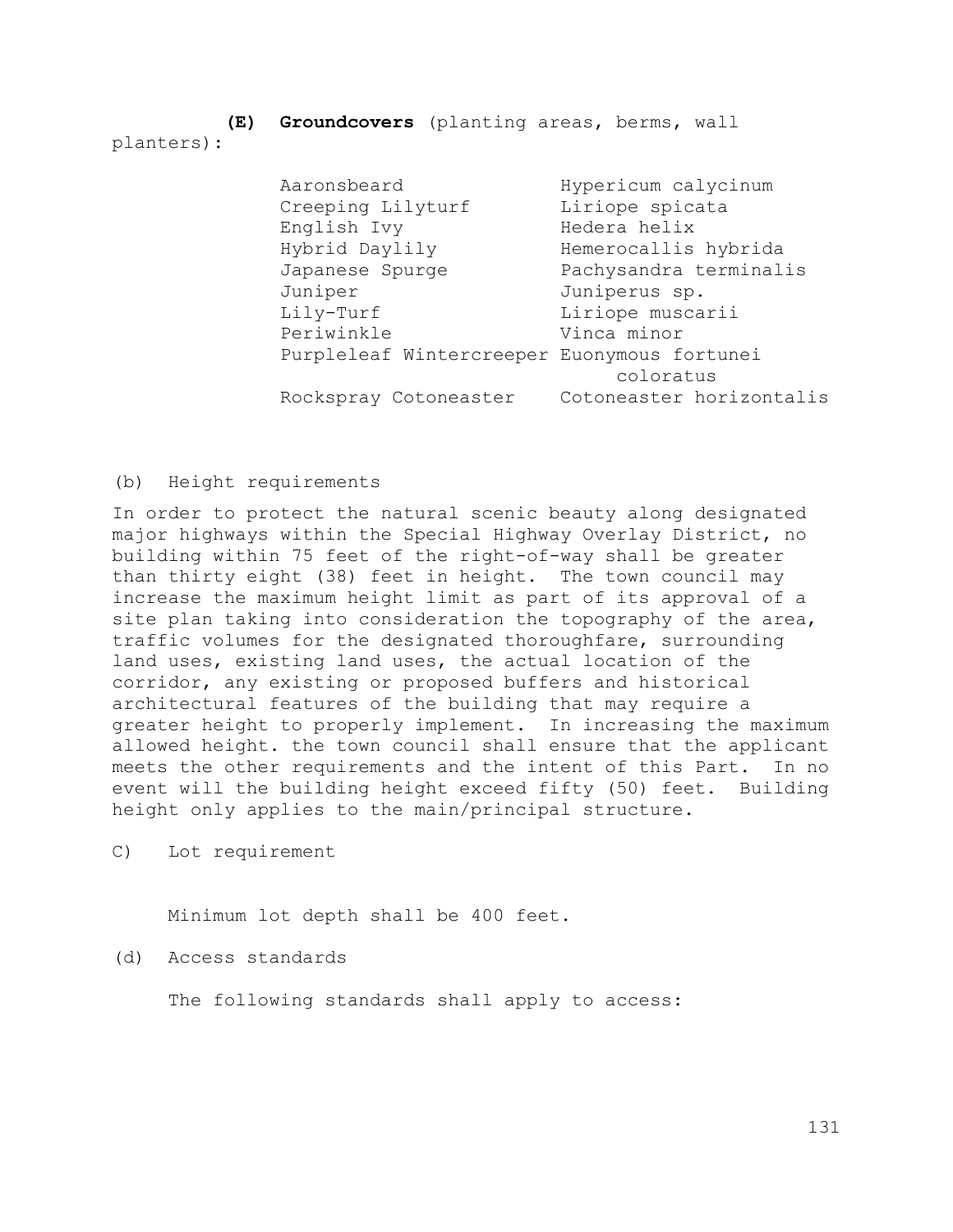1) Full movement access points to the major highway within the Special Highway Overlay District shall be a minimum of 400 feet apart and shall be lined up across from one another across the highway. There may be shared right

in/right out access points generally midway between the full movement intersections. Driveways along the road running perpendicular between US 401 and the parallel access road shall be a minimum of 100 feet back from the intersection with US 401. Adjustments to the spacing of full movement access

points shall occur only with the written recommendation of the North Carolina District Highway Engineer.

2) Access to the highway shall be by a generally parallel access road that intersects the highway at points not less than 400 feet apart. The parallel access road must be public. The parallel access road design shall be 31.5 feet in width measured from back of curb to back of curb on a 45 foot right-of-way as illustrated on the cross-section herein. A five foot wide sidewalk is required on one side. Parking shall be prohibited on either the parallel access road or the private parallel accessway. There is a streetyard required adjacent to the parallel access road with an average width of 15 feet (minimum 10 feet). This requirement applies to both sides of the parallel access road. The streetyard shall be planted with one canopy tree every 40 linear feet. Parking lots abutting the streetyard shall be screened from the streets with a continuous planting of evergreen shrubs that will achieve a height of 3 1/2 feet - 4 1/2 feet at maturity. Street trees on the perpendicular road shall be planted with one canopy tree every 50 linear feet. Nothing shall be planted or installed within an underground or overhead utility easement or a drainage easement without the consent of the Town and the easement holder at the time of site plan approval. Any plantings installed within an easement may be damaged or destroyed during the course or servicing. The town is not liable for damage to plantings within an easement. The town will reseed as necessary any bare or disturbed soil for erosion control purposes. Small and medium shrubs, groudcovers, or grasses may be planted within an easement. Understory trees (under 30 feet in height at maturity) may be planted a minimum of 10 feet from the centerline of the closest pipeline within the easement or 10 feet from the center of the easement, whichever is greater. Large variety trees shall not be placed within any town utility easement. Utility easements are typically located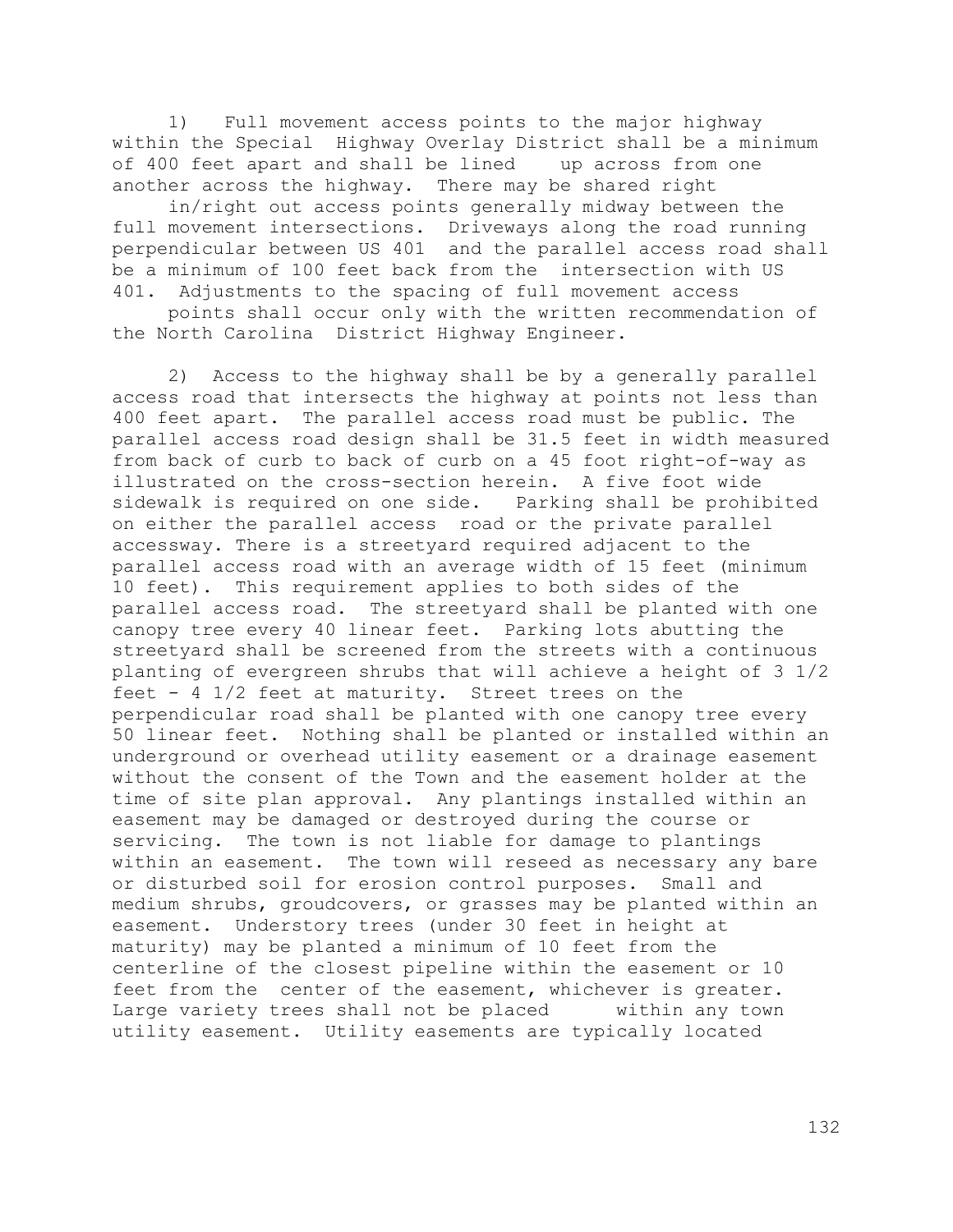within the first five (5) feet back of curb. Temporary driveways will be allowed until the parallel access road connects to the highway. Once the parallel access road or private parallel accessway connects to the highway, all temporary driveways to the highway shall be severed. All development is responsible for installing its portion of the parallel road or providing for right-of-way and fee in lieu of construction.

### e) Signage

Sign height shall be proportionate to building placement.

#### **Sign restrictions are as follows:**

- 1) Ground signs for buildings over 100 feet from rightof-way shall be a maximum height of 12.0 feet.
- 2) Ground signs for buildings over 75 feet but less than 100 feet from the right-of-way shall be a maximum height of 8.5 feet.
- 3) Ground signs for buildings within 75 feet of the right-of-way shall be a maximum height of 3.5 feet.
- 4) There shall be one ground sign per parcel.
- 5) There shall be no signage of any type on canopies.
- 6) Free-standing signs may be no more than eighty square feet.
- 7) Attached/Wall signs shall be allowed up to a size equal to 1.25 sq. ft. per linear building frontage. Only one (1) wall sign shall be allowed beside of building.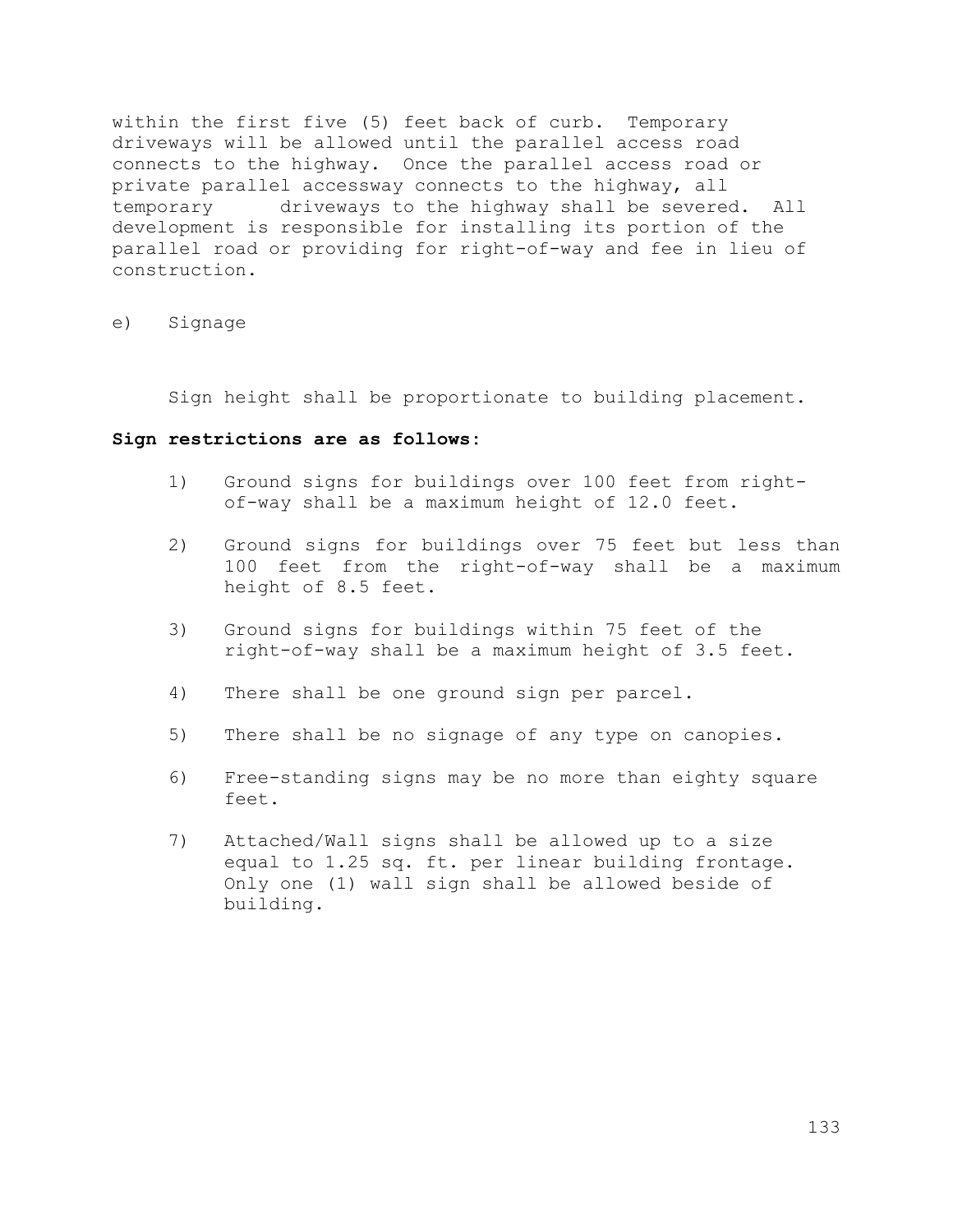#### (f) Commercial performance standards

There shall be no drive through windows facing the highway. Such windows shall be screened from view from the highway with evergreen plantings.

(g) Parking requirements

All new development shall have paved parking with curb and gutter. Curb and gutter shall be installed in accordance with the town's Standard Specifications and Details Manual.

(h) Sidewalk requirements

All new developments shall install a sidewalk along their street frontage or make a payment-in-lieu of construction if the required sidewalk is being placed on the opposite side of the roadway. Sidewalks shall be five (5) feet wide and meet the standards set forth in the town's Standard Specifications and Details Manual.

(i) Special yard and buffer requirements where nonresidential districts adjoin residential districts:

Where a lot in a nonresidential district shares a common boundary line with a lot in a residential district with no intervening street or highway, the lot in the nonresidential district shall have a required building setback along the shared boundary line of not less than fifty (50) feet and employ a thirty (30) foot wide opaque buffer. This buffer functions as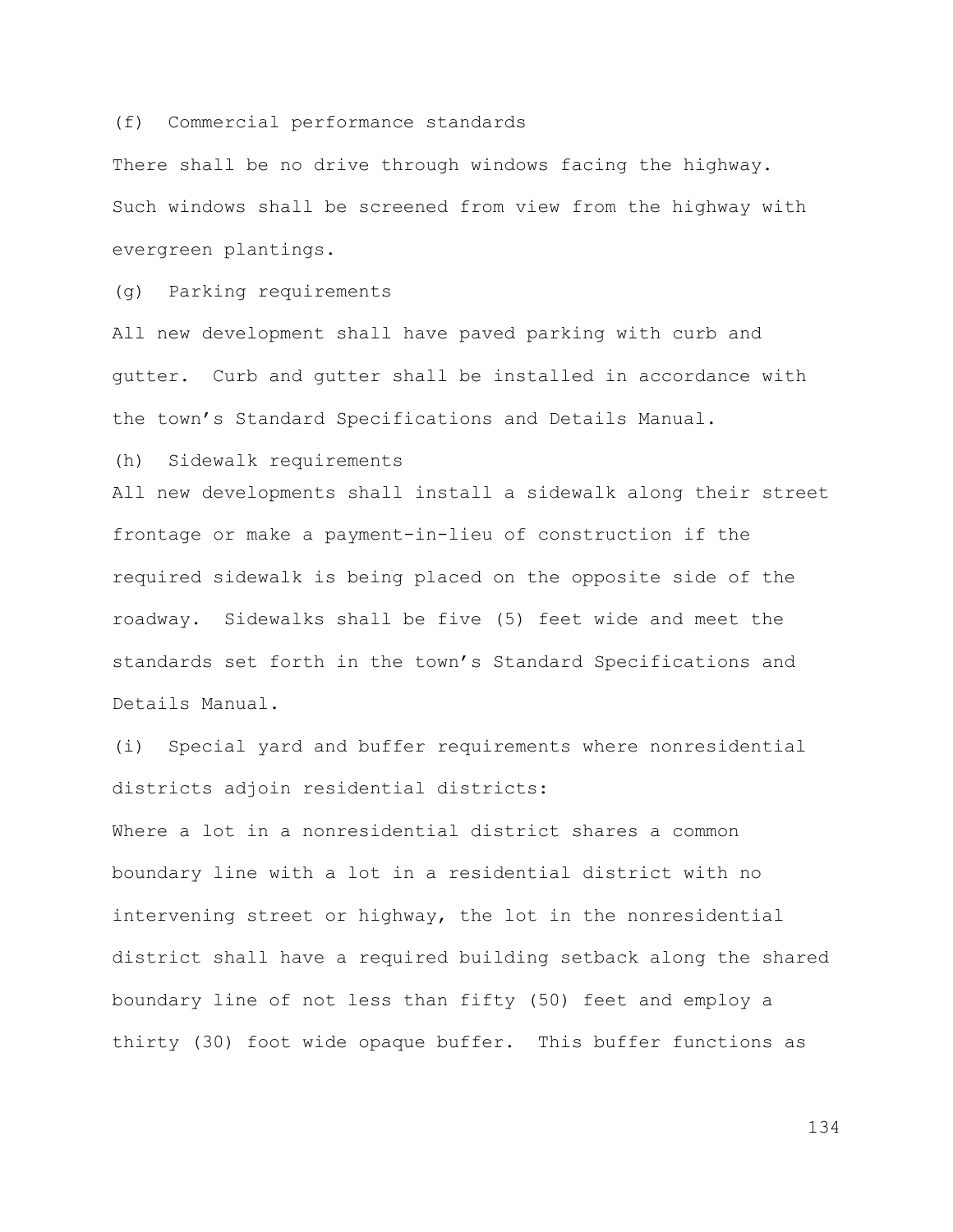an opaque screen from the ground to a height of at least six (6) feet. Intermittent planting of deciduous and evergreen trees shall obtain a height at maturity of no less than twenty (20) feet and have no unobstructed openings wider than ten (10) feet between tree canopies upon maturity. Composition of this buffer may include a wall, fence, landscaped earthen berm, planted vegetation, existing vegetation, or any appropriate combination of these elements. This type excludes visual contact between uses and creates a strong impression of spatial separation. At least fifty (50) percent of the required trees and at least seventy-five (75) percent of the required shrubs shall be evergreen species locally adapted to the area.

(j) Underground electric Service - All new development shall be required to install underground power lines. If it is determined by the town that this is not feasible at the time of site development, a payment in lieu shall be made to the town of Louisburg.

(k) Structures adjacent to an historic structure: No structure shall be allowed to develop within fifty (50) ft. of an historic structure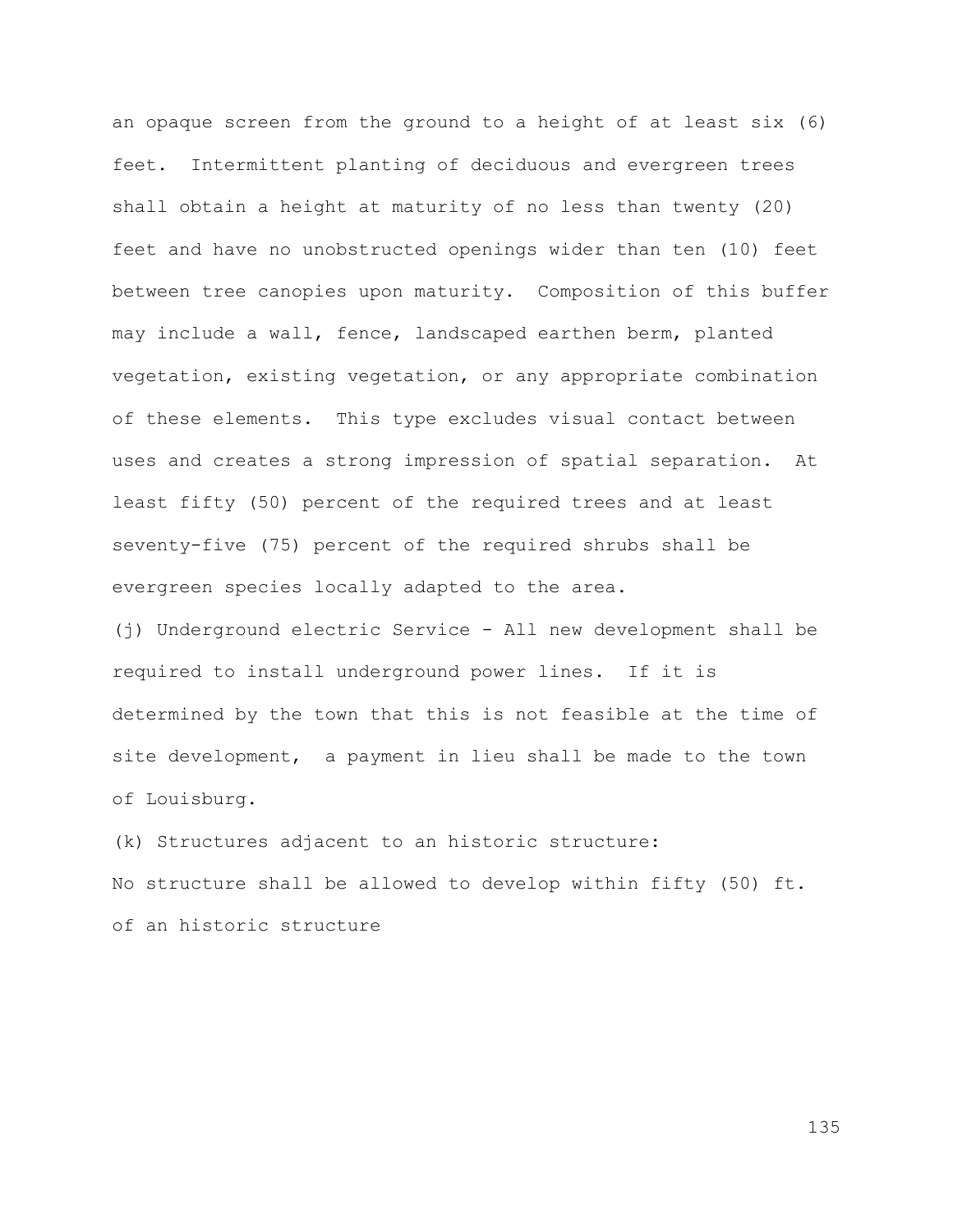#### (l) Drainage

The size, design, and construction of drainage structures shall conform to the requirements set forth in the town's Standard Specifications and Details Manual. To prevent soil erosion and protect adjacent properties, storm drainage outlets shall employ energy dissipaters.

(m) Utility connections

1) All new development within 500 feet of public water and/or sewer shall connect to said public water and/or sewer. All water and sewer extensions to property shall be made at the sole expense of the owner, unless water and sewer extensions are made by the town under its assessment policies. Upon

connection to town utilities, all applicable fees are due. If public water and/or public sewer is not available within 500 feet, then the developer shall indicate the private water and/or sewer systems used. At time of replacement of a private system, the owner must connect to public water and/or sewer if public water and/or sewer is within the required distance. No water or sewer service shall be provided to any property outside of the municipal limits of the town except upon compliance with one of the following annexation requirements: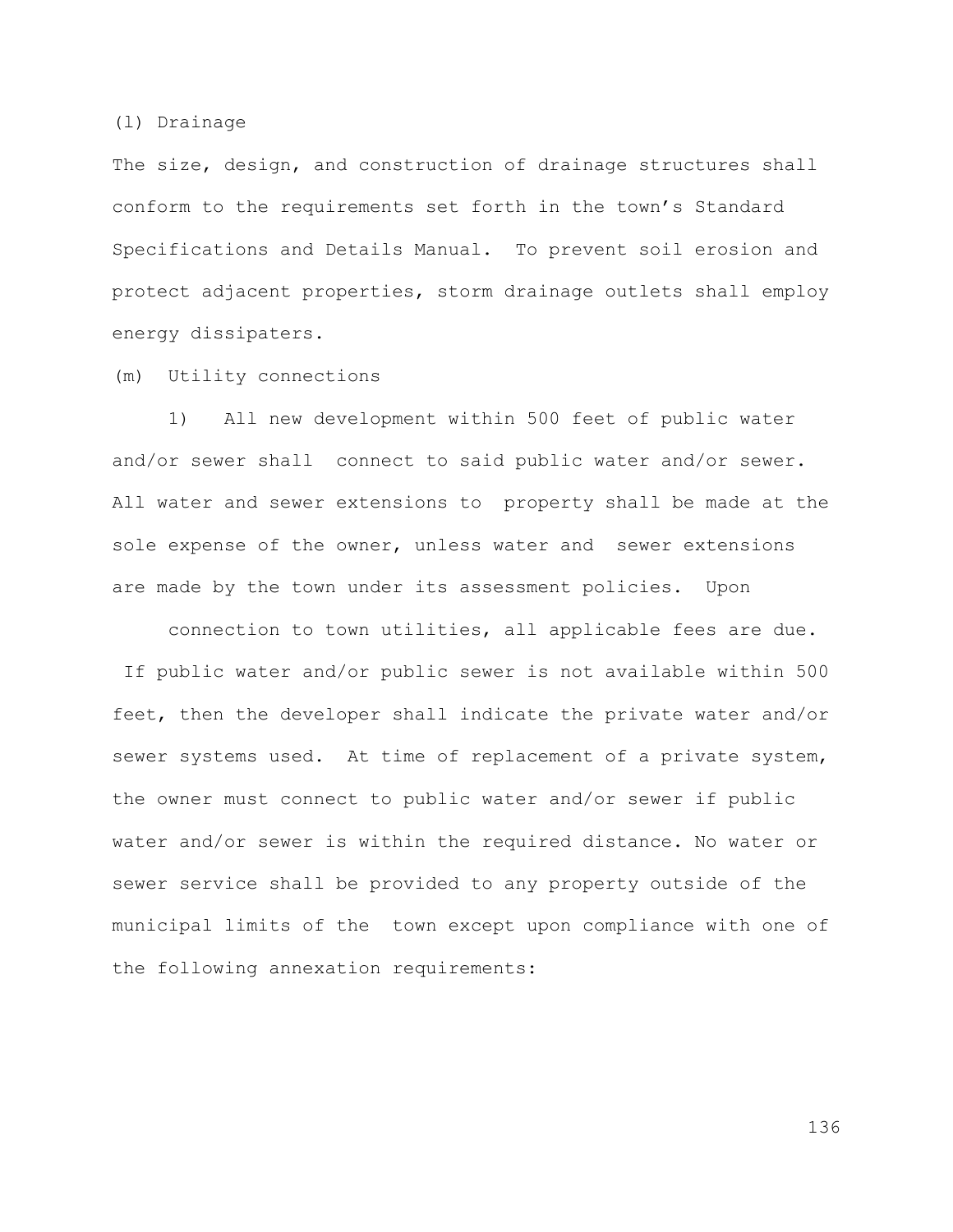(i) If the property is contiguous to the municipal limits of the town, the property owners shall immediately petition for and obtain annexation of such property into the municipal limits of the town; or

(ii) If the property is not contiguous to the municipal limits of the town, the property owners shall immediately petition for and obtain annexation of such property into the municipal limits of the town, provided that the town council determines that it is in the best interest of the town and that the town can provide all municipal services; or

(iii) If the town council decides not to immediately annex the property, the property owners shall enter into a written agreement with the town for annexation at such future date as the town council determines that it is in the best interest of the town and that the town can provide municipal services to the property. The agreement shall include provision for the town to terminate water and/or sewer service if the property owner fails to fulfill all requirements to annex.

2) Improving property.

(i) Every person improving property located within the corporate limits of the town which one (1) abuts or adjoins a street or alley along which is located a water line, or two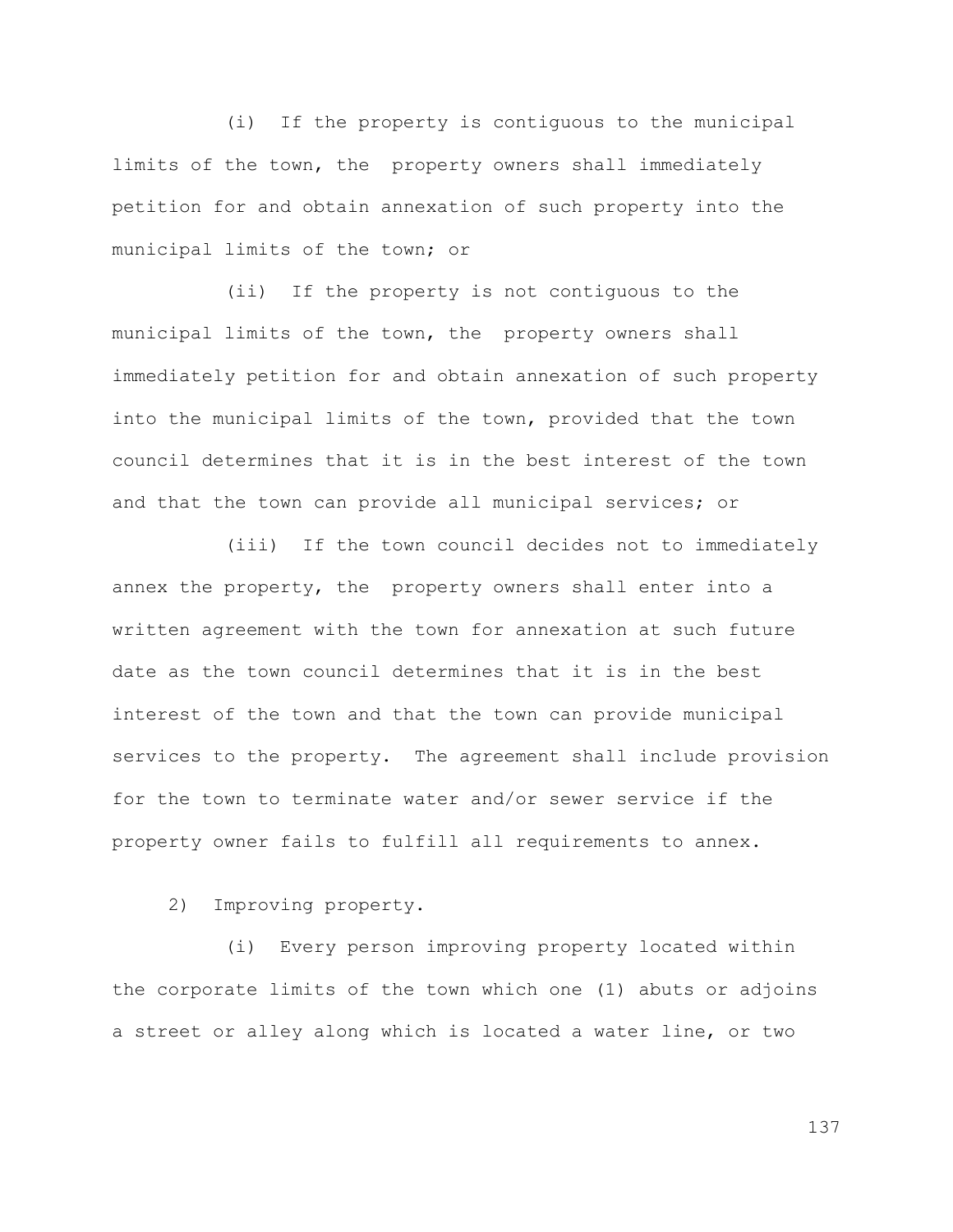(2) is located within 500 feet of a town water line shall make an approved water connection to the house, building or other place of human habitation or occupancy provided that no person shall be required to cross the private property of another to make such a connection. Upon connection, all applicable fees are due.

(ii) Every person improving property located within the corporate limits of the town which one (1) abuts or adjoins a street or alley along which is located a sewer line, or two (2) is located within 500 feet of a town sanitary line shall make an approved connection with the town's sanitary sewer system for all water closets, bathtubs, showers, lavatories, toilets, sinks and sanitary sewer drains located or to be located on the property provided that no person shall be required to cross the private property of another to make such a connection. Upon connection, all applicable fees are due.

## (n) Payment in lieu

Any owner or developer required to install or construct improvements (roads, sidewalks, underground power lines) may, with the approval of town council and upon a determination by the town council that such improvements are not necessary or desirable at the time but will be needed in the future, make a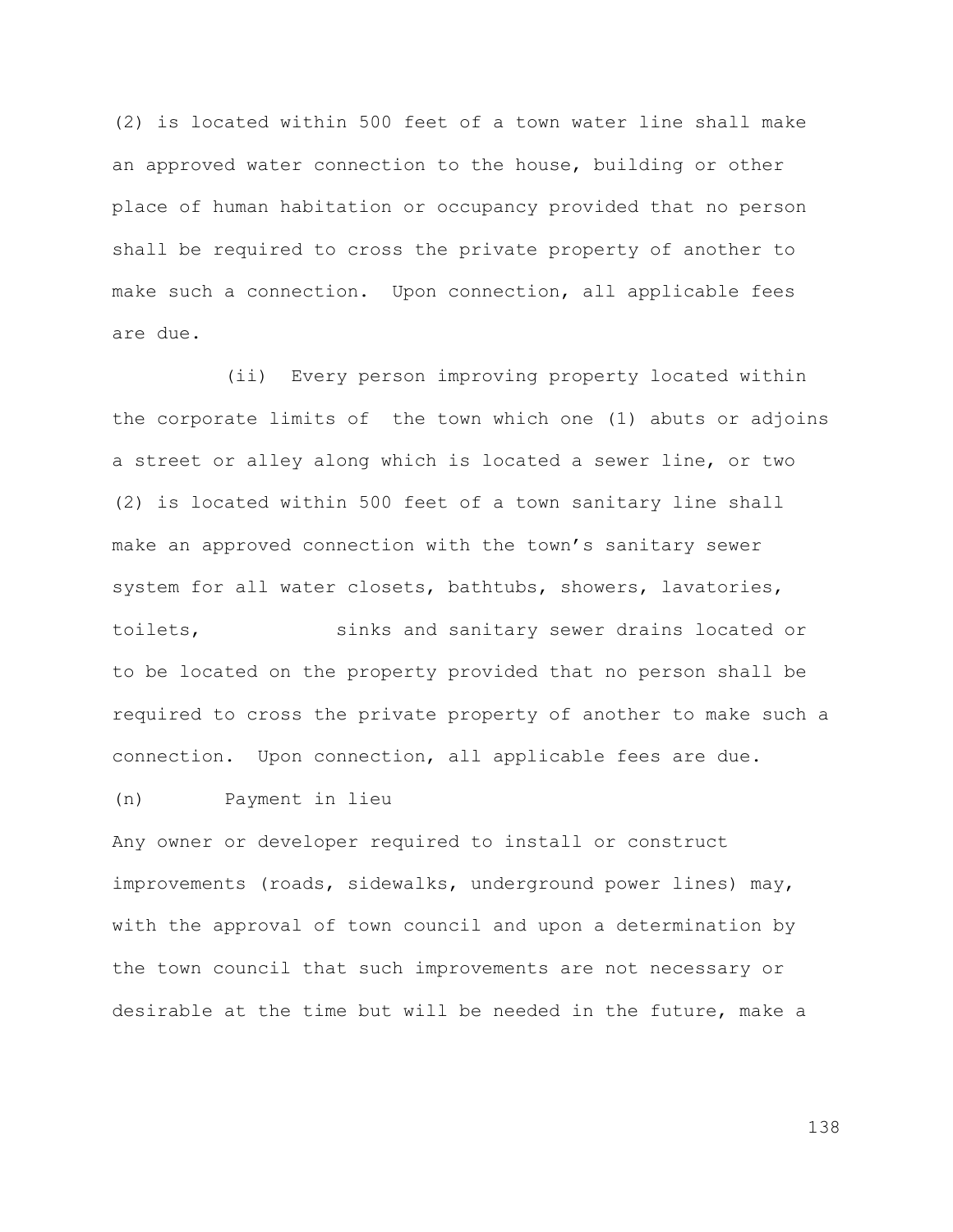payment in lieu of such improvements or part thereof. The amount of any such payment shall be one and one half  $(11/2)$ times the actual and total estimated installation and construction cost of such improvements as determined by the town. The owner must file a surety bond, cash in escrow, or an irrevocable letter of credit with the town in this amount. This must be executed by the owner or developer prior to issuance of any building or other permit pursuant to an approved site plan, and full payment shall be made before any certificate of occupancy is issued for any use shown on the site plan.

#### (o) Non-conformities

1) Uses

Non-conforming uses or structures resulting from the application of the highway overlay district shall be treated in the same manner as non-conforming uses or structures in the underlying district.

## 2) Signage

Non-conforming signs - properties possessing non-conforming signs shall have five (5) years from the effective date of the highway overlay district to bring themselves into compliance. Properties failing to comply by the end of the five (5) year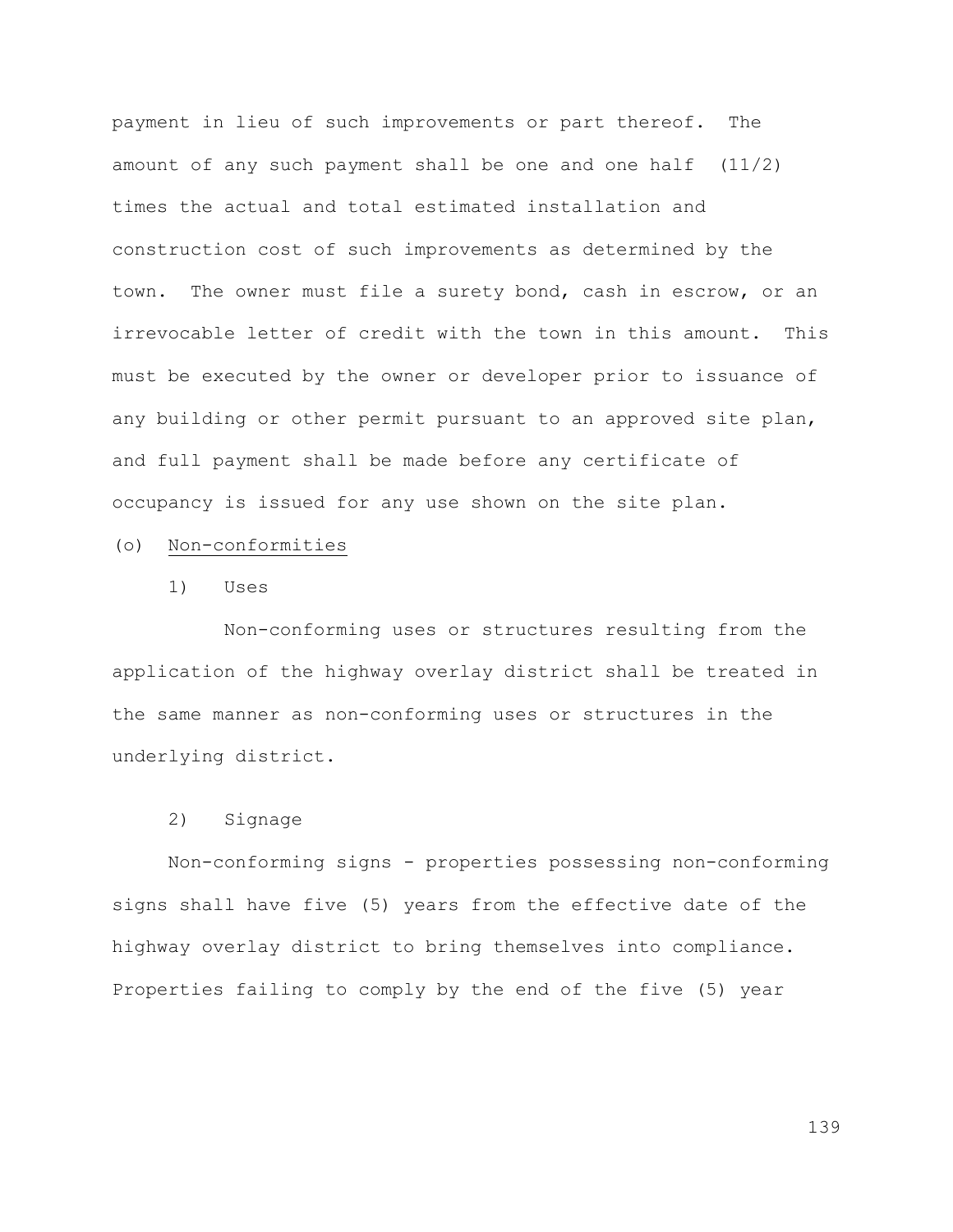amortization period shall be subject to a daily civil penalty for each non-conforming sign on the premises.

On an annual first-come first-served basis, subject to annual budgetary constraints, property owners with nonconforming ground signs (not applicable to roof signs or offpremise signs)may petition the Louisburg town council for the town to remove the non-conforming sign(s) from his or her property. The cost for said removal(s) shall be reimbursed to the town by the property owner at his or her option through either a lump sum payment within six-months of the date of removal or pro-rated in equal annual installments over the remainder of the five (5) year amortization period at no interest. The prorated payment plan shall be calculated based upon the remaining portion of the amortization period including the current year.

The removal option by the town with reimbursement by lump sum or annual installment shall be available for the time period between the effective date of the ordinance and the fourth anniversary of the effective date of the ordinance.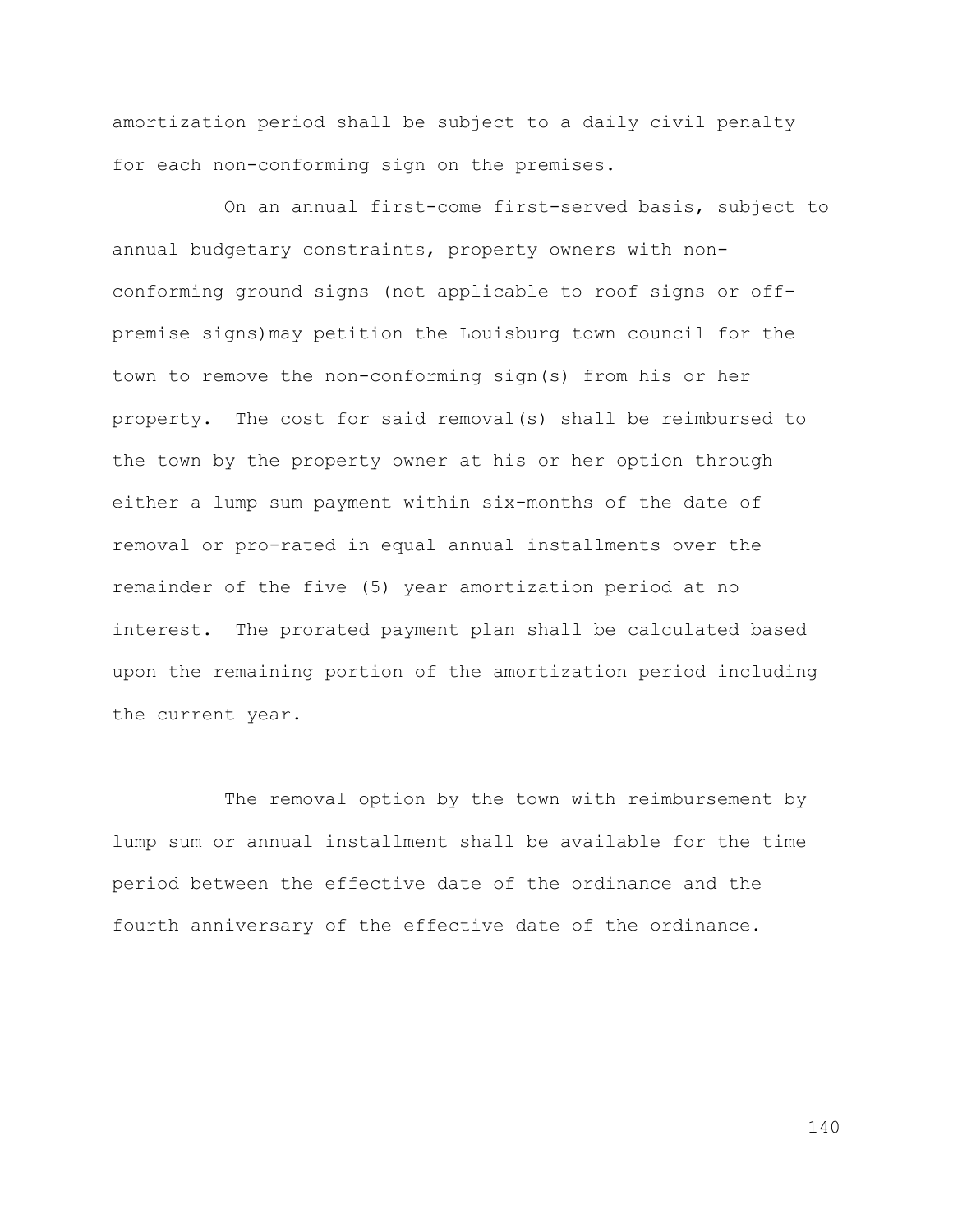Each non-conforming sign remaining beyond the limits of the five (5) year amortization period shall be subject to a daily civil penalty and removal by the town according to a systematic schedule approved by the town council with the costs for said removal and accumulated penalties to become a lien against the property.

## 3) Landscaping

Developed properties not possessing the minimum area and landscaping for the streetyard along the major access corridor shall have three (3) years from the effective date of the ordinance to: a) install said minimum retrofit landscaping and streetyard area as set forth herein; b) demonstrate that the one hundred (100) foot buffer width is met; or c) receive council approval for an alternate means of compliance for the following required landscaping and streetyard area.

Retrofit landscape and buffer requirements for existing developed properties fronting on the major highway:

Twenty-five (25) foot wide buffer adjacent to the right-of-way that is void of buildings or parking;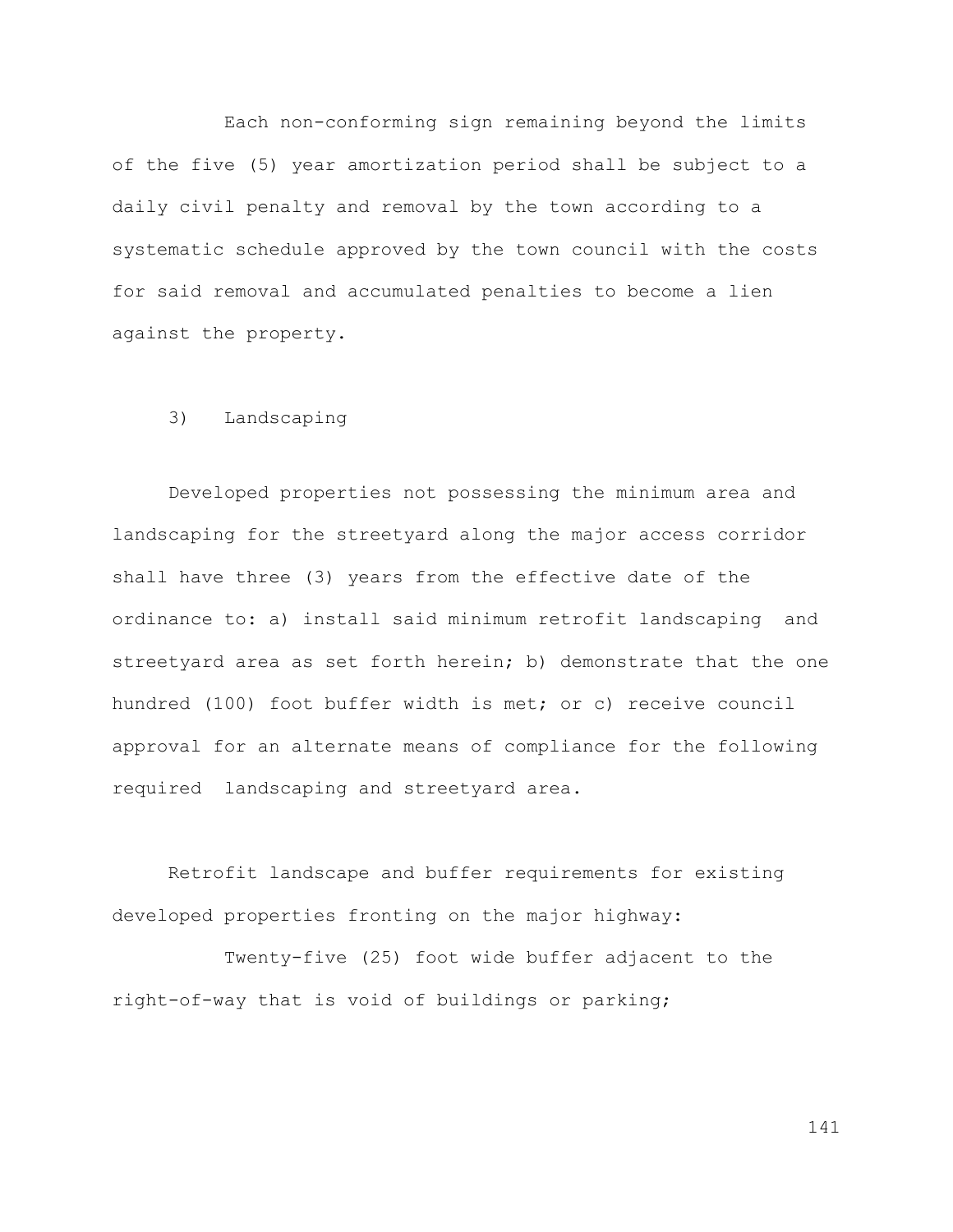Two (2) canopy trees per one hundred (100) linear feet of frontage or portion thereof;

Two (2) understory trees per one hundred (100) linear feet of frontage or portion thereof;

Ten (10) shrubs per one hundred (100) linear feet of frontage or portion thereof;

Credit will be given for parking spaces that may be removed to accommodate plantings so that the existing use will not become non-conforming due to insufficient off-street parking.

#### Variances

The Louisburg Board of Adjustment shall issue all variances to this Ordinance.

### Exceptions

(a) Site plans.

All site plans which are approved or submitted to the town prior to the effective date of this ordinance, may be constructed in accordance with the official, approved plans.

(b) Zoning board of adjustment variances and special uses.

142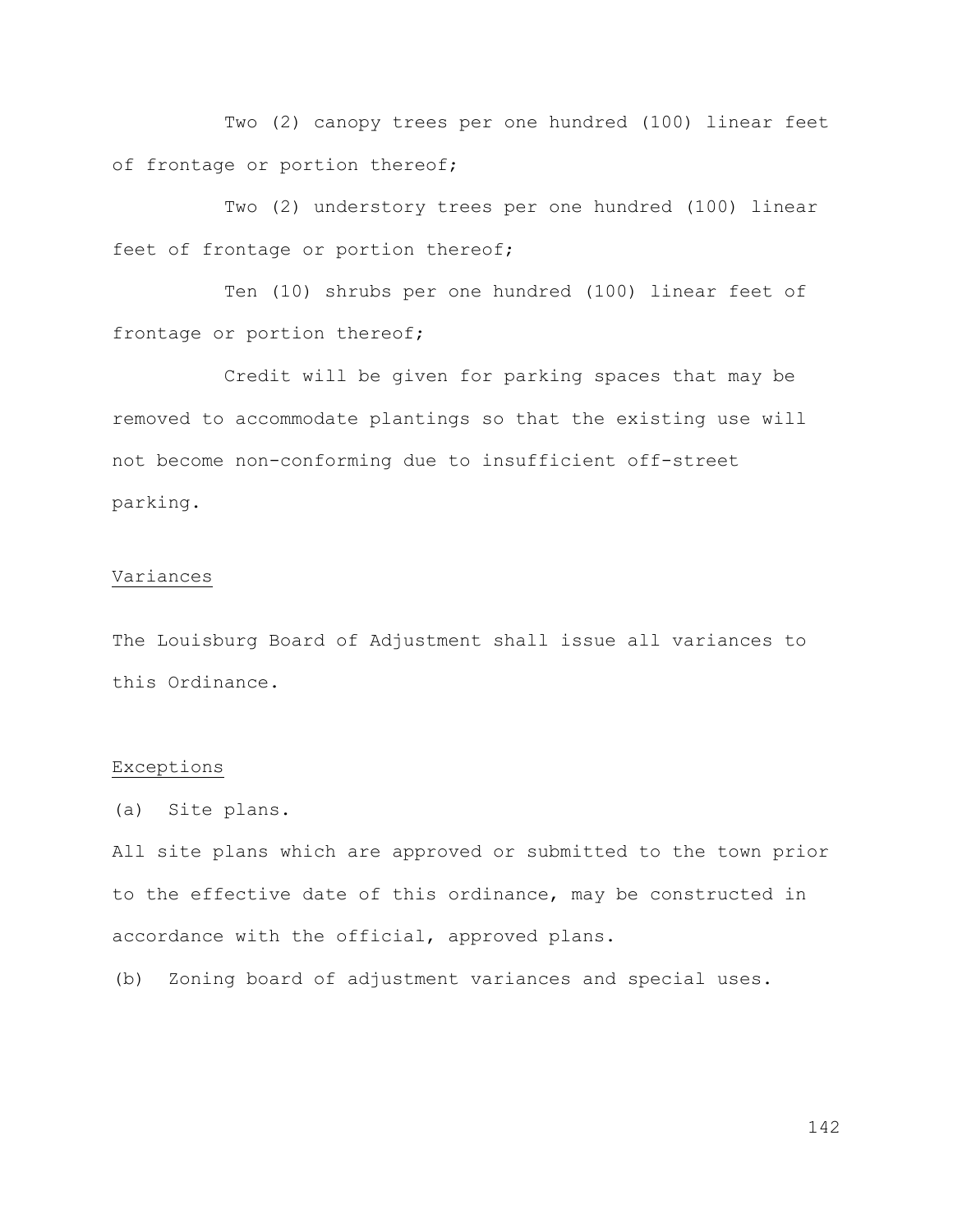All variances and special uses approved by the zoning board of adjustment prior to the effective date of this ordinance may be included in the future site plans.

(c) Application of Special Highway Overlay District.

All structures built pursuant to subsections (a) and (b) above, shall be subject to all of the provisions listed in this section. If, however, the approval allows construction within the Special Highway Overlay District, the completed structure shall be deemed to be conforming. Any additions or revisions to an approved plan shall be subject to the provisions of the Special Highway Overlay District.

**Section 21. SPECIAL EXCEPTIONS.** The Louisburg Town Council shall have authority to grant permission for the establishment of the following uses, subject to any specific conditions, either set forth below, or which said Town Council may deem necessary to satisfy the conditions stated above. The Town Council's decision shall be based upon a recommendation from the planning board.

# **Special Exception Permits shall be valid for a period of twelve (12) months,** *except a Special Exception Permit for a Master Land Use Plan shall be valid for a period of not less than two (2) years and not more than five (5) years.(amnd 2/07)*

#### PERMIT VALIDITY

1) Revocation - A special exception permit may be revoked by the Town council, upon giving written notice of a hearing, certified mail to the holder of the permit, at which hearing findings are made of the existence of any one of the following conditions:

143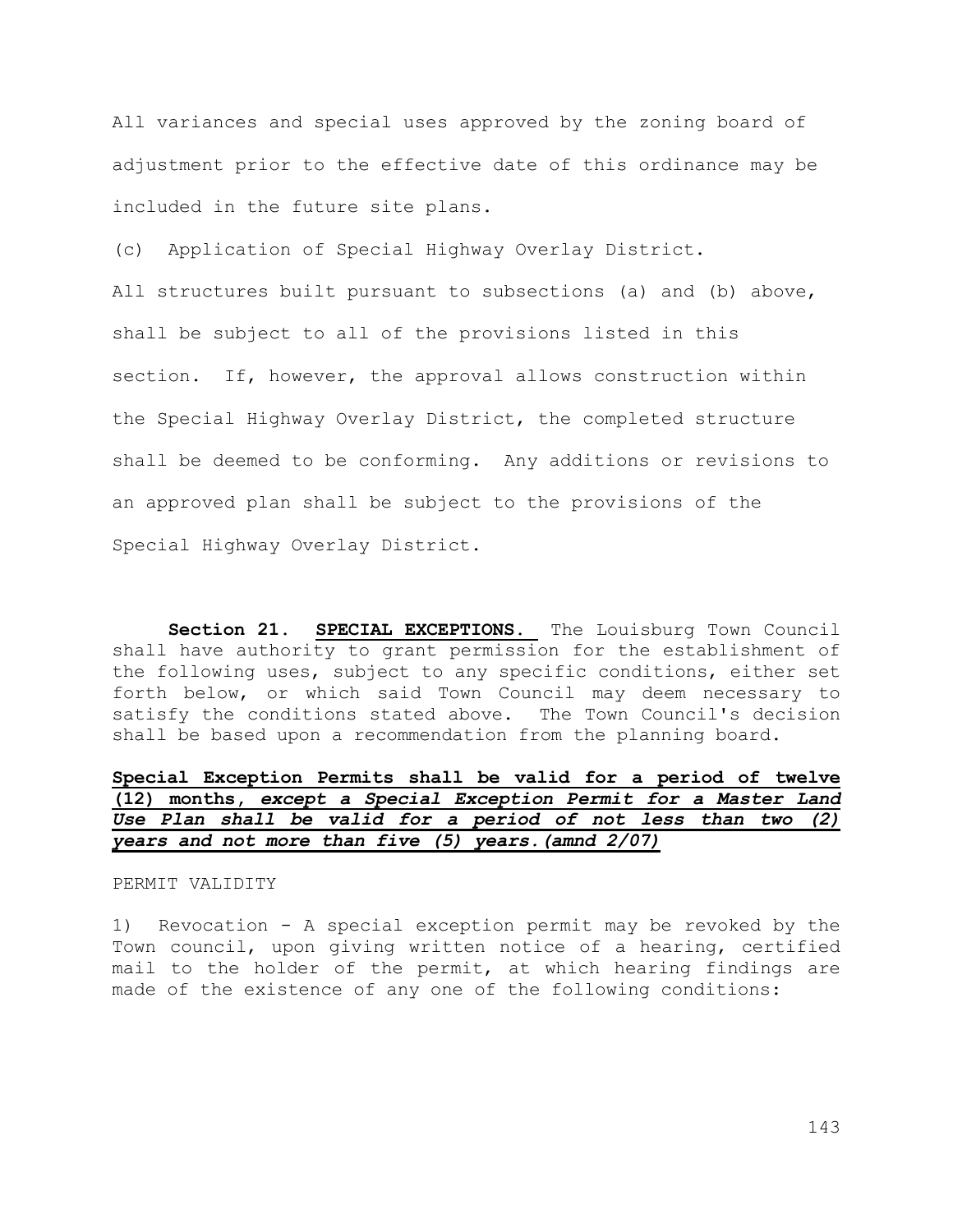- a) That the physical construction of the activity authorized is not commenced within one (1) year of permit issuance;
- b) That the activity authorized ceases for a period of one (1) year;
- c) That the governmental licenses or permits required for the activity authorized are not obtained OR are subsequently terminated, and,
- d) That any of the applicable requirements of the ordinance or conditions attached to the permit are violated. Under this provision, prior to revocation, the holder of the permit shall be permitted a reasonable time to correct any deficiencies under the terms of the original permit, a reasonable time to be determined on a case by case basis consistent with the corrections to be made.
- *e) Notwithstanding items a), b) and c) above, a Special Exception Permit for a Master Land Use Plan shall be valid for a period of not less than two (2) years and not more than five (5) years and shall terminate at the end of the validity of a Special Exception Permit for a Master Land Use Plan with respect to buildings and uses for which no valid building permit applications have been filed."(amnd 2/07)*

2) Extension - On a request by the holder of a special exception permit, the Town Council may, for good cause shown, extend the time limits for commencement of construction or activity by up to twelve (12) months.

The Town Council may reinstate a revoked permit provided: a) a petition for reinstatement is submitted to the Planning Board within ninety (90) days of revocation, b) the conditions causing the revocation have been eliminated, and c) the development is in complete compliance with all applicable requirements of the ordinance at that time. **(Oct. 11, 1993)**

A. Site Plan. A site plan for all special exceptions shall be filed by an owner or developer of property and must be approved by the planning board and the town council.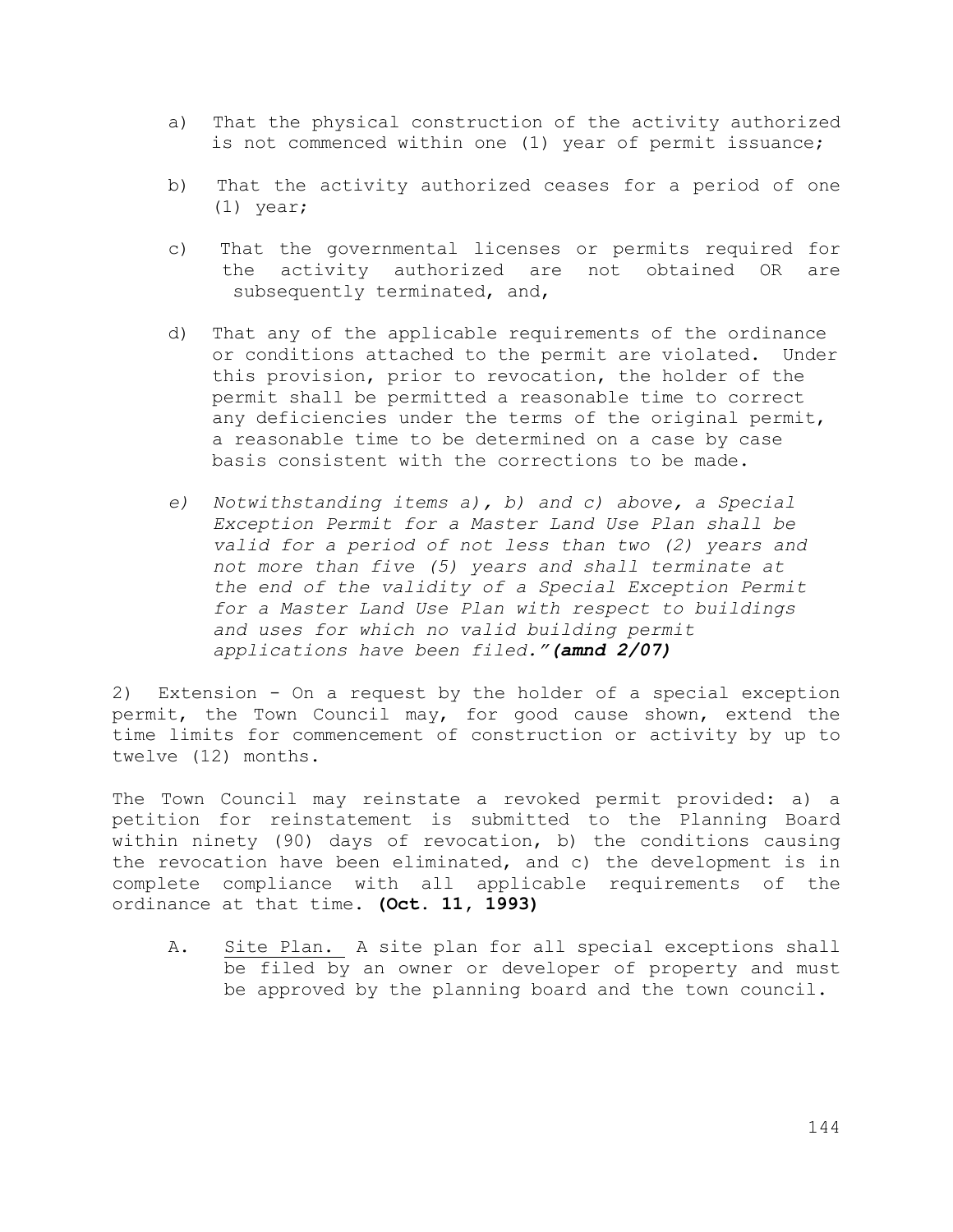A site plan may not be required for special exceptions on lots of one acre or less except for multi-family housing, in which case a site plan must be provided as required by this ordinance.(**3/12/91)**

- 1. Procedure The owner or developer shall submit to the planning board a site plan prepared and certified by a registered engineer or land surveyor, as defined in this ordinance. Five (5) prints of the site plan at a scale of not less than one (1) inch equals one hundred (100) feet, together with all information required by this ordinance shall be submitted. All plans shall be on either 24" x 36" material or suitable for folding to that size. The site plan shall be submitted to the planning board chairman, town administrator, or ordinance administrator at least seven (7) days prior to the regular planning board meeting.
- 2. Information Required
	- a. Plot and location plan with:
	- 1) Location and dimensions of building(s) on site showing distance to side lot lines and center lines of adjacent streets.
	- 2) Location and dimensions of proposed and existing driveways and curb cuts on site and adjacent properties.
	- 3) Location and general design of proposed and existing sidewalks and open space with existing plant material and proposed landscaping.
	- 4) Location and dimensions of proposed and existing surface parking and loading areas.

Existing widths of any streets and sidewalks adjoining the tract giving right-of-way and pavement widths.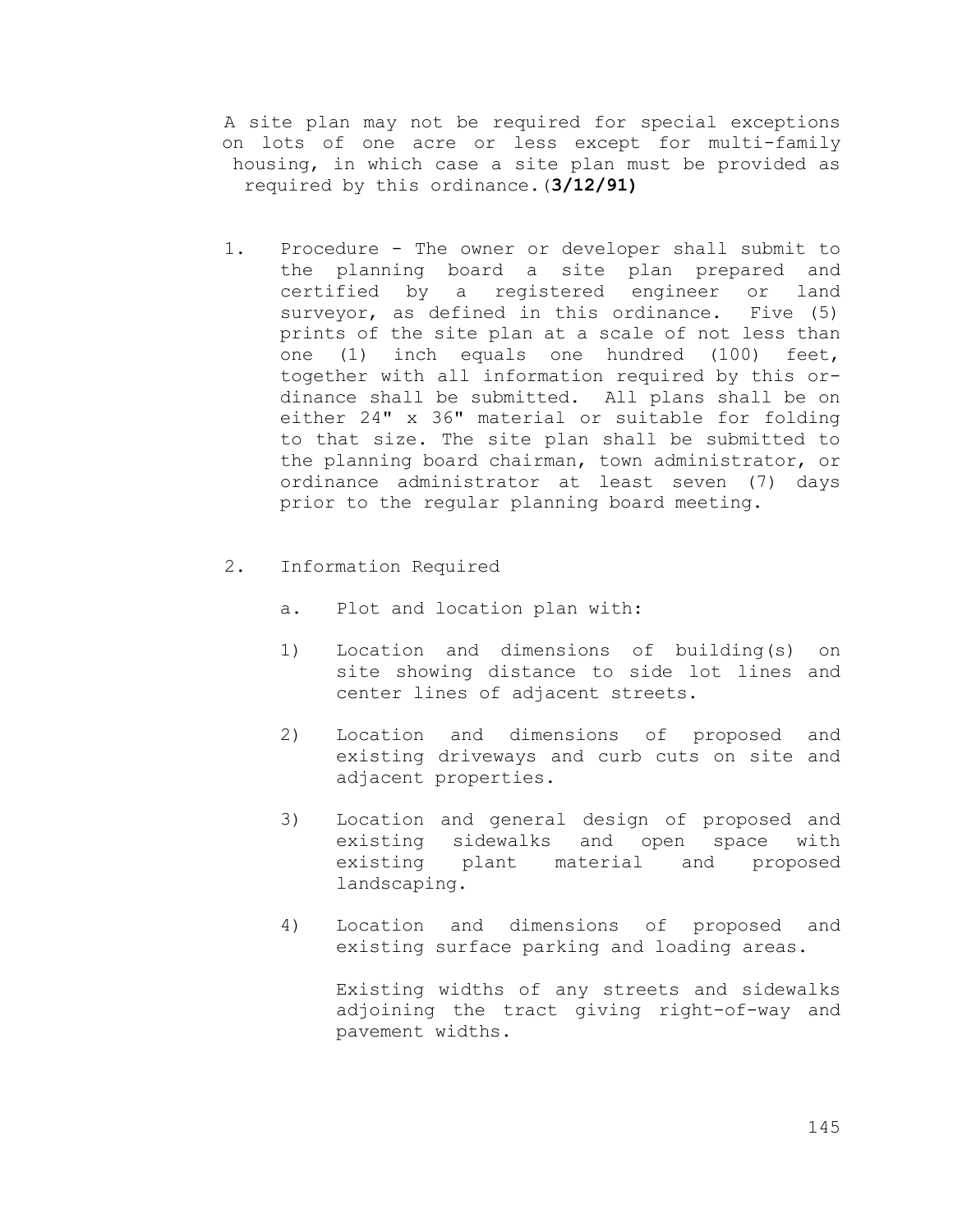- 6) Front, side and rear yard setbacks.
- 7) Proposed elevations at control points such as driveways, ramps, etc.
- 8) Zoning of the tract.
- 9) Owner
- 10) Vicinity map showing location of tract to scale.
- 11) Certified topographic map of parcel at minimum two (2) foot contour interval, showing existing and proposed contours may be required by the town administrator.
- 12) Provisions for the adequate disposition of natural and storm water in accordance with the adopted design criteria and standards of the town indicating location, sizes, types and grades of ditches, catch basins and pipes, connections to existing drainage.
- 13) USC and GS datum used for all elevations shown and showing location and elevation of benchmark used.
- b. Utility plan with:
	- 1) Location of all existing and proposed underground utilities such as water, sewer and storm drainage, etc. both within the property and adjacent streets.
	- 2) Location of all surface facilities such as sidewalks, curb, gutter, etc.
	- 3) Fencing, walls, and screening to be preserved erected, or planted; type, height and location.
- 3. Review of Site Plan The planning board shall review all site plans which are submitted to it. The board may consult with the town administrator, consulting engineer, North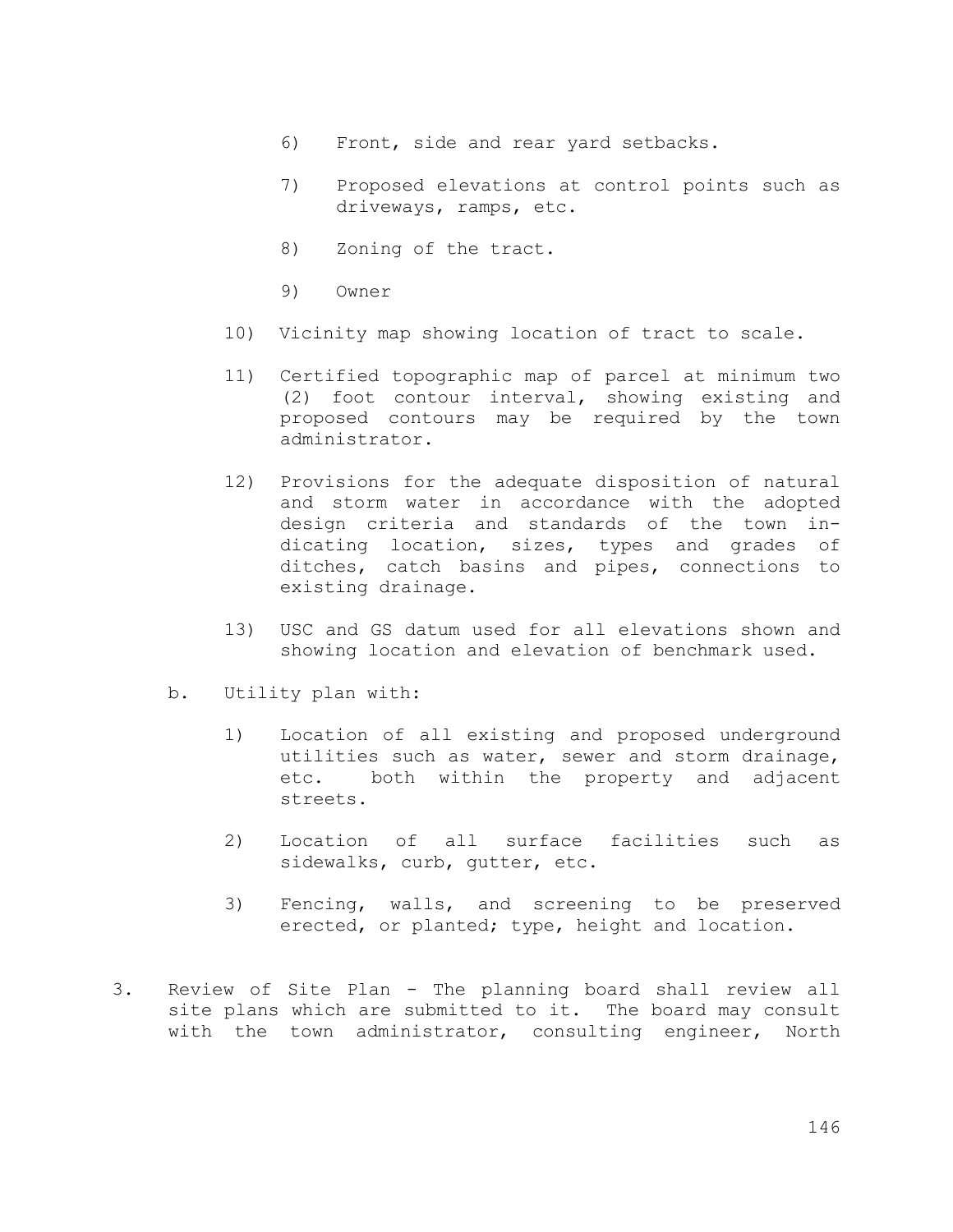Carolina Department of Transportation, Division of Highway Safety, and may consult with the other town employees. The planning board shall review all site plans within forty-five (45) days.

4. After the planning board has completed its review it will submit its recommendations to the town council. The town council shall hold a public hearing and based on a planning board recommendation, input from the public hearing and the town council's review shall decide whether to grant a special exception permit.

Notice of the Public Hearing shall be made in the following ways per NCGS 160a-388:

- 1) Posting signage concerning the hearing upon the property which is affected; and,
- **2)** Sending written notice of the hearing to all adjoining property owners. **(amnd 2/17)**

The town council shall have a final decision to the developer within forty-five (45) days of receipt of the planning board recommendation.

5. Improvements - Prior to approval of any site plan, the owner or developer shall submit cost estimate and a time schedule of installation of each phase of the required site improvements. The site improvements shall: l) be installed; or 2) be guaranteed by a performance or surety bond in the amount of the required site improvements, a certified check or cash, or a letter of credit from a local bank for the amount of the improvements to be installed. As each phase of the improvements is installed and is inspected and approved by the ordinance administrator, the bond, cash or certified check will be reduced by the cost of the installed improvement.

Upon completion of the required improvements, the owner or developer may apply to the ordinance administrator for a Certificate of Compliance of the site bond obligation. If the work is found by the ordinance administrator to conform to the approved site plan, applicable regulations, and town ordinances, he shall issue the certificate.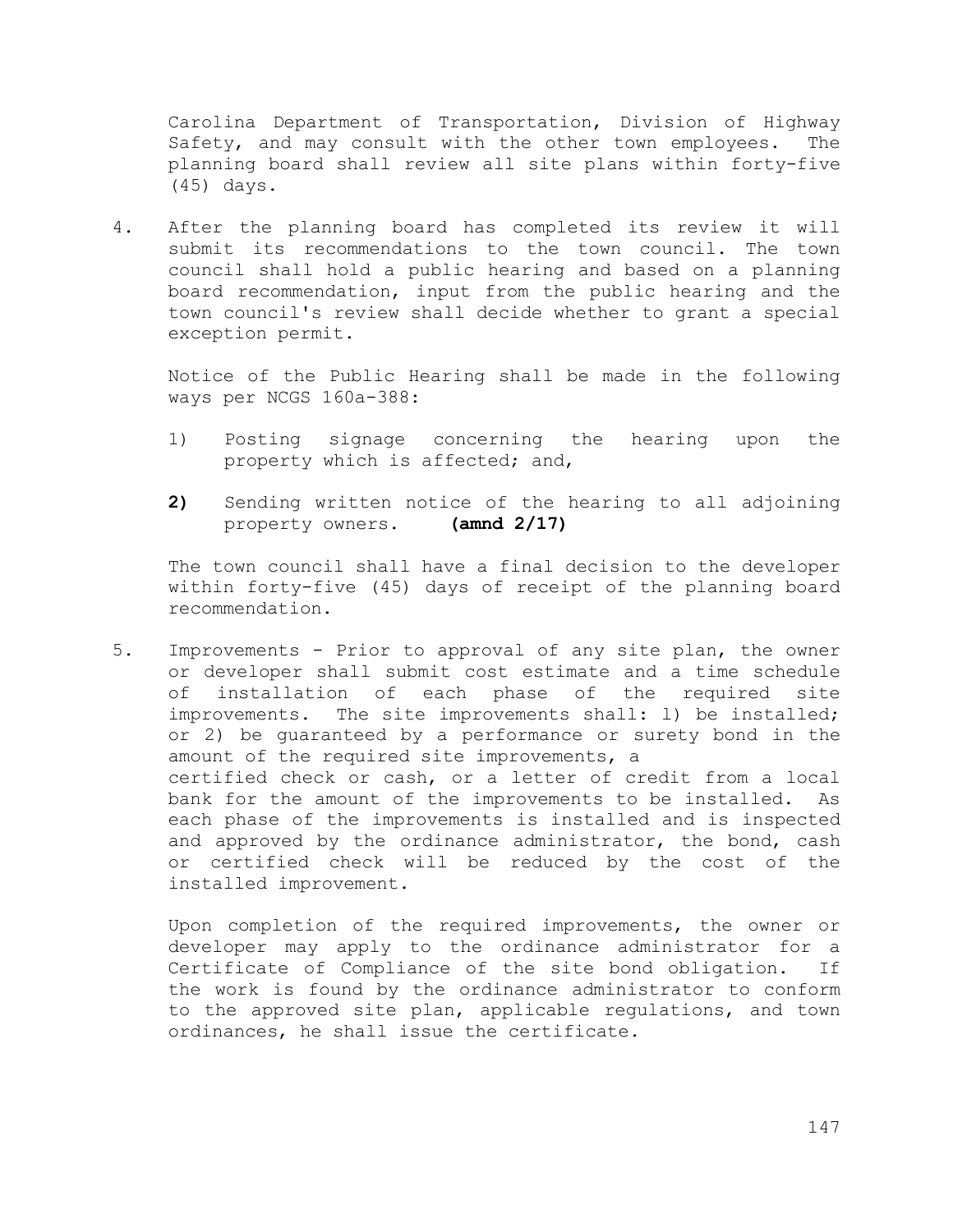In the event the owner or developer wishes to occupy any building or any portion of any building prior to completion of the required site improvements and issuance of a Certificate of Compliance, he shall submit to the town a bond or cash equal to one and one half  $(1\ 1/2)$  of the estimated cost of the improvements not yet installed. The bond or cash shall be placed in escrow by the town until the improvements are completed, accepted, and a Certificate of Compliance is issued.

- 6. Inspection and Supervision During Installation Unless otherwise provided in this ordinance, the construction standards for all off-site improvements required by this article shall conform to the Town of Louisburg plumbing, building, electrical, fire and health codes, and other applicable laws, ordinances, and regulations.
- 7. Filing Fees Site Plan Ten dollars (\$10.00) plus the following where applicable:
	- a. Twenty-five cents (\$0.25) per dwelling unit.
	- b. One dollar (\$1.00) per one thousand (1,000) square feet of gross floor area of all commercial structures.
- 8. Time of Validity of Approved Site Plans *Except in the case of a Special Exception Permit for a Master Land Use Plan (amnd 2/07),* an approved site plan shall become null and void if no significant work is done or development is made on the site within twelve (12) months after approval. The planning board may grant a single one (1) year extension upon written request of the applicant made at least thirty (30) days before the expiration of the approved site plan.

**Special Exception Provisions.** The Louisburg Town Council shall have authority to grant permission for the establishment of the following uses, subject to any specific conditions either set forth below, or which the town council may deem necessary to satisfy the conditions stated above. The town council's decision shall be based on a recommendation from the planning board.

1. **Mobile Home Parks**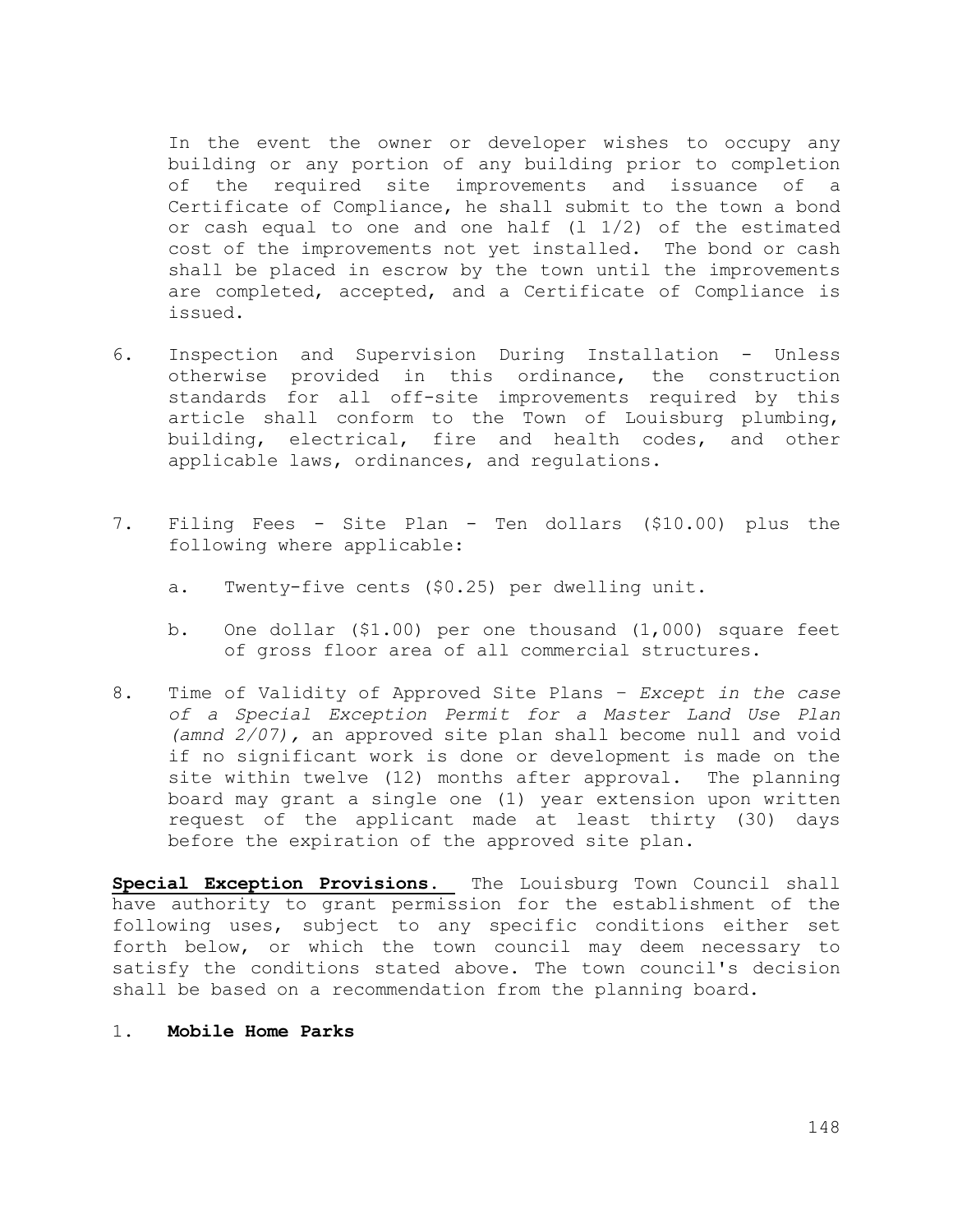- a. Site requirements
	- l) Every mobile home park shall be located on a tract of land no less than two (2) acres in size. Every park shall contain at least ten (10) mobile home spaces as defined in this ordinance.
	- 2) Each mobile home space shall be clearly established on the ground by permanent markers or monuments.
- b. Stand requirements
	- 1) No more than one (1) mobile home may be parked on any mobile home space. No living compartment or structure other than a "Florida Room" or other prefabricated structure specifically designed for mobile home use or extension shall be added to any mobile home parked within the Jurisdiction of the ordinance.
	- 2) The supports of all mobile homes parked within an authorized park shall rest upon an adequate footing.
	- 3) No mobile home stand shall be located closer than (1) thirty (30) feet from a public street right-of -way; (2) twelve (12) feet from the exterior boundary of the mobile home park; (3) twenty-five (25) feet from another mobile home stand, a mobile home addition, or other structure; or (4) ten (10) feet from the edge of any driveway.
	- 4) All mobile home spaces shall abut a street.
	- 5) A driveway and parking space sufficient to accommodate at least two (2) automobiles shall be constructed per each mobile home space, and they shall be paved or covered with crushed stone or other suitable material.
	- 6) The mobile home stand and the mobile home space shall be graded to provide adequate storm drainage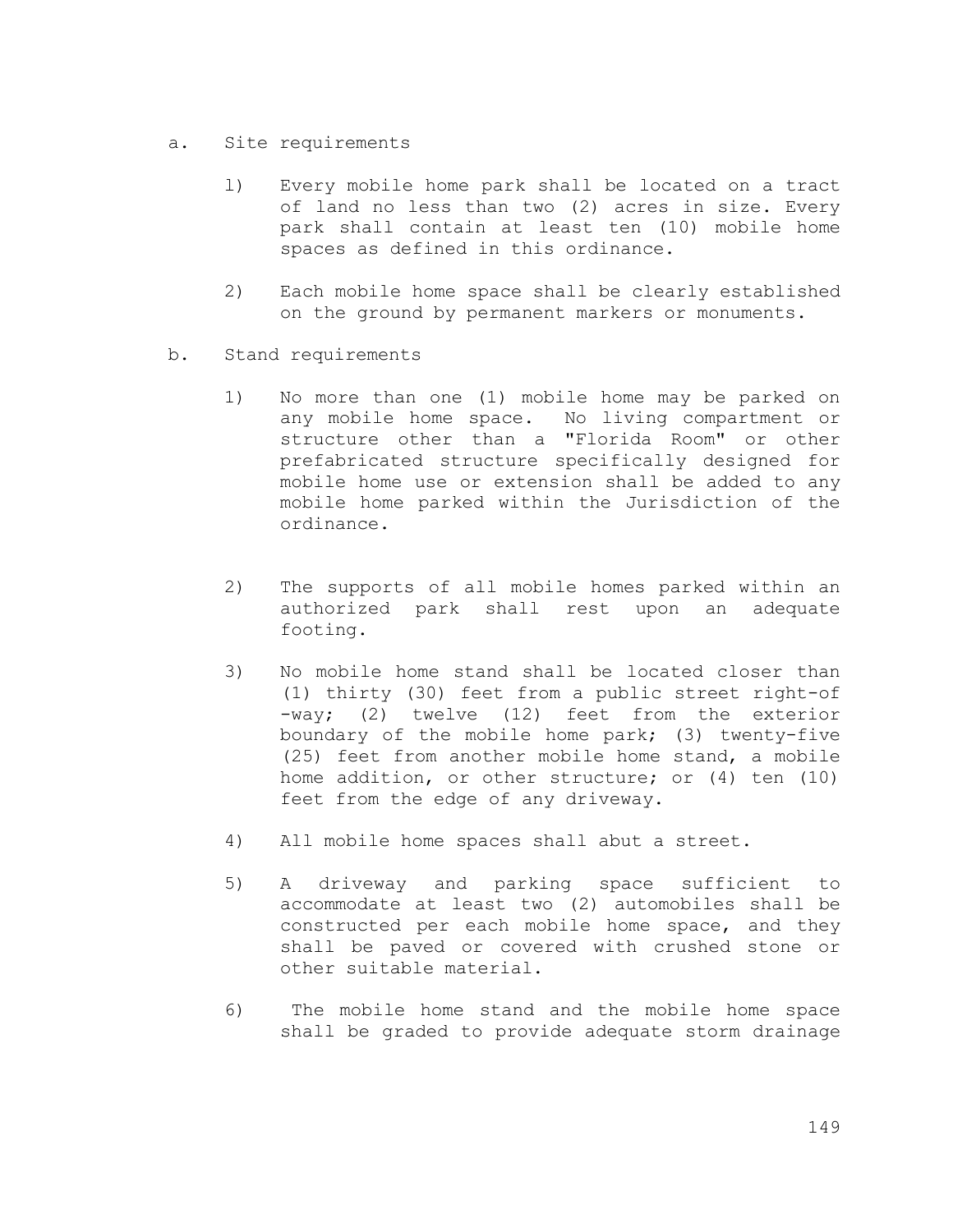away from the mobile home and such that there will exist no more than two (2) feet difference between the chassis of the mobile home and the finished grade of the mobile home stand.

- 7) The mobile home stand shall be located on ground so as not to be susceptible to flooding and graded so as to prevent any water from ponding or accumulating on the premises.
- 8) No mobile home space shall have direct vehicular access to a public street.
- 9) Each mobile home stand shall have adequate access, for both the mobile home and autos, with a minimum width of twenty (20) feet unless more is deemed necessary because of topographical conditions or street curvature.
- c. Utilities required
	- 1) It is mandatory that all utilities be installed according to the Town of Louisburg ordinances governing utilities.
	- 2) Mobile Home Stand Utilities. Each mobile home stand shall be equipped with plumbing and electrical connections.
	- 3) Mobile Home Equipment. Each mobile home shall have a flush toilet, lavatory, bathtub or shower, adequate hot water facilities, cooking facilities, and electricity wiring, and shall be required to connect with the utilities provided at each mobile home space.
	- 4) Sewage and refuse disposal
		- a) Each mobile home park shall be connected to a public sewer system if available or to a system constructed in compliance with the regulations of the Franklin County Health Department or the Division of Environmental Management, N. C. Department of Natural and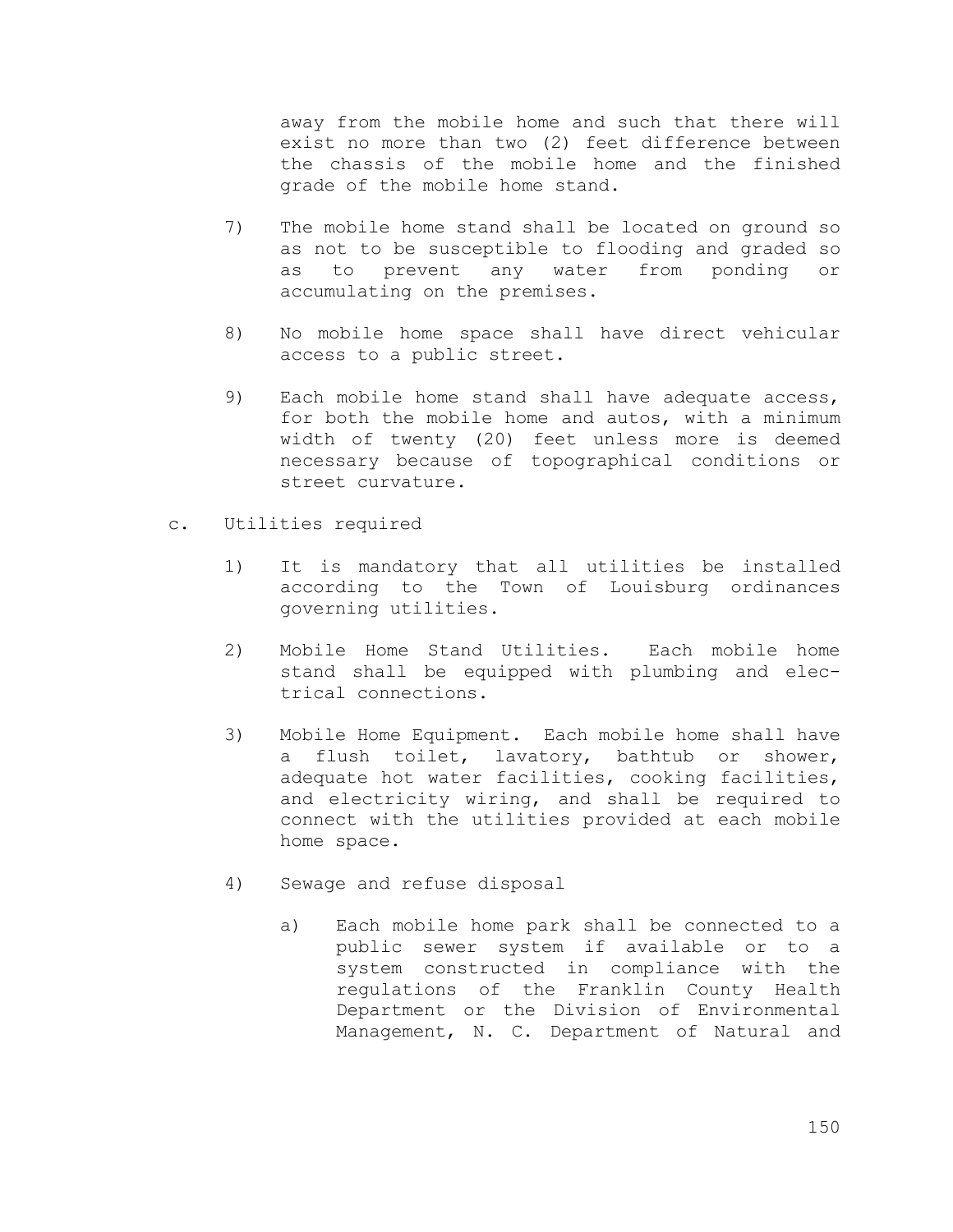Economic Resources if a public municipal sewer system is unavailable. All sewage wastes from each mobile park, including waste basins, refrigerator drains, sinks, faucets, and water using appliances not herein mentioned shall be piped into the mobile home park sewage disposal system.

- b) Each mobile home space shall be provided with at least a three (3) inch diameter sewer riser pipe where collection systems are provided. The sewer riser pipe shall be so located on each space that the sewer connection to the mobile home drain outlet will approximate a vertical position.
- c) A 2' x 2' x 3" concrete apron shall be installed around all septic tank connection riser pipes for support and protection. The septic tank connection shall be located a distance of at least one hundred (100) feet from the well supply.
- d) The sewer connection shall have a nominal inside diameter of at least three (3) inches, and the slope of any portion thereof shall be at least one-fourth (1/4) inch per foot. The sewer connection shall consist of one (1) pipe line only without any branch fittings. All joints shall be water tight including connection from trailer to sewer riser pipe.
- e) All materials used for sewer connections shall be semi-rigid, corrosion resistent, nonabsorbent, and durable. The inner surface shall be smooth.
- f) Provision shall be made for plugging the sewer pipe when a mobile home does not occupy a space. Surface drainage shall be diverted away from the rise. The rim of the riser pipe shall extend at least four (4) inches above ground elevation.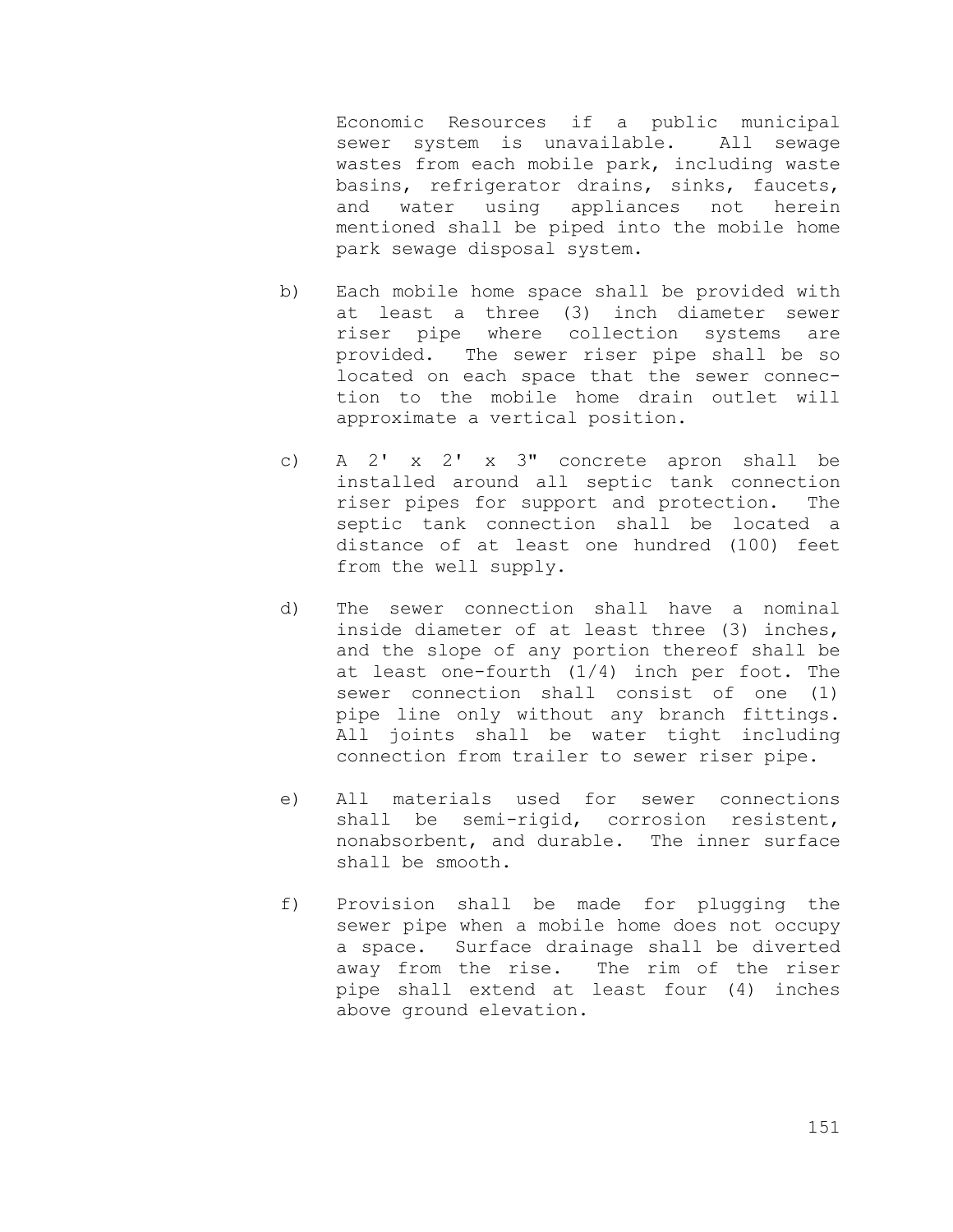### 5) Water Supply

Each mobile home park shall obtain water from a public water supply when available, or from a source approved by the Franklin County Health Department, or the Division of Health Services, N.C. Department of Human Resources. The water supply and pressure shall be adequate for the park requirements. Water for drinking, cooking, laundry, and general sanitary uses for each individual mobile home shall be obtained only from faucets or other plumbing connections located within each mobile home.

- 6) Solid Waste Disposal
	- a) The storage, collection and disposal of solid waste in the mobile home park shall be so conducted as to create no health hazards, rodent harborage, insect breeding areas, accident or fire hazards or pollution.
	- b) All solid waste containing garbage shall be stored in standard flytight, watertight, rodent-proof containers, with a capacity not more than thirtytwo (32) gallons which shall be located not more than one hundred fifty (150) feet from any mobile home lot. Containers shall be provided in sufficient number and capacity to properly store all solid waste containing garbage. The mobile home park management shall be responsible for the proper storage, collection and disposal of solid waste.
	- c) Stands shall be provided for all containers. Such containers stands shall be so designed as to prevent containers from being tipped, to minimize spillage and container deterioration, and to facilitate cleaning around them.
	- d) All solid waste containing garbage shall be collected at least once weekly except for the months of May, June, July, August, and September when it shall be collected twice weekly. Where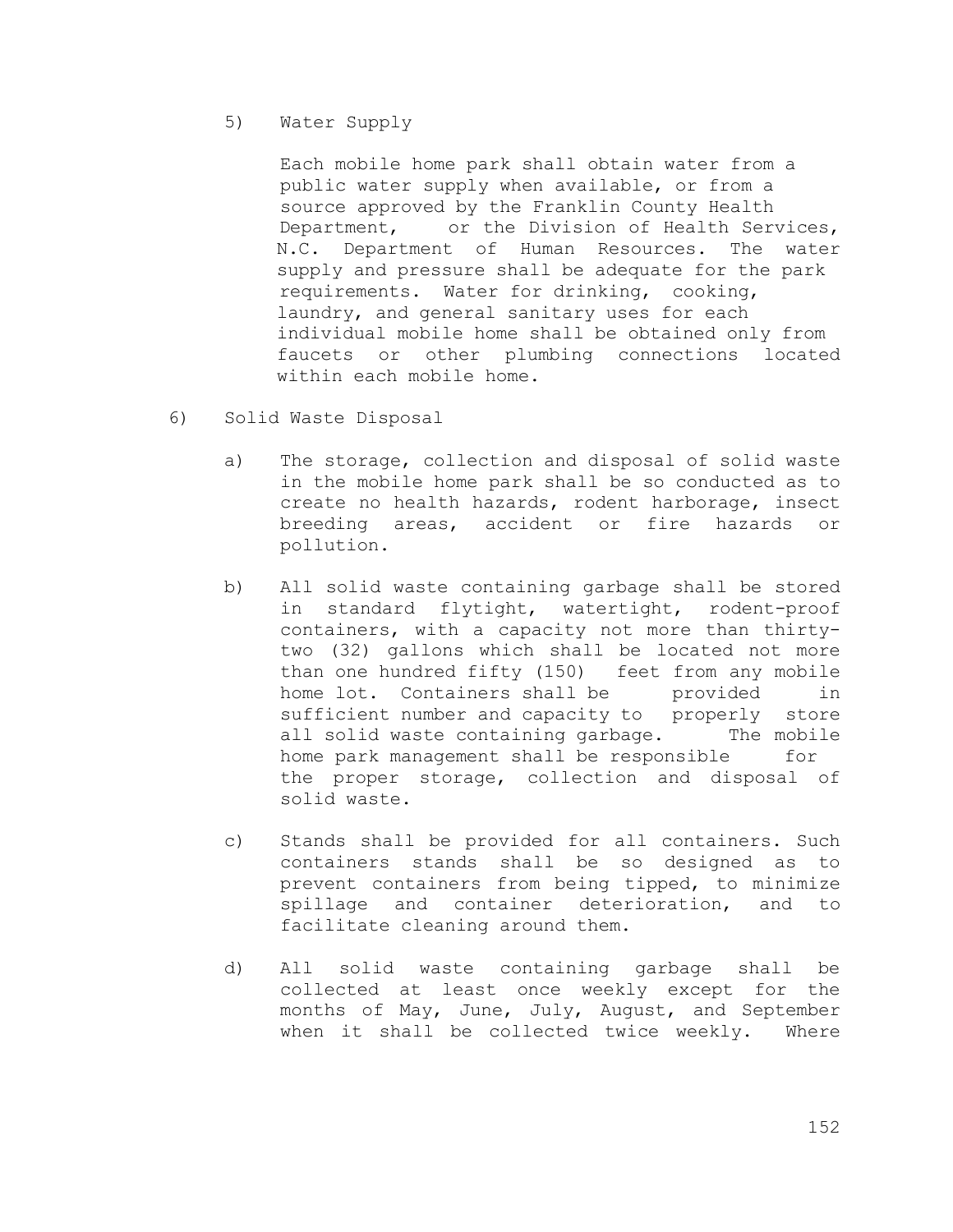suitable collection service is not available from municipal or private agencies, the mobile home park operator shall provide this service. All solid waste containing garbage shall be collected and transported in covered vehicles or covered containers.

- e) Where municipal or private disposal service is not available the mobile home park operator shall dispose of the solid waste by transporting to a disposal site approved by the health director.
- 7) Fire Protection Where public water supply is available, fire hydrants shall be installed as to provide unobstructed access within a distance of five hundred (500) feet from any mobile home space.
- 8) Street Lights All streets in the mobile home park shall be adequately illuminated from sunset until sunrise. the minimum size street light shall be a one hundred seventy-five (175) watt mercury-vapor (approximately seven thousand (7,000) lumen class), or its equivalent, spaced at intervals of not more than three hundred (300) feet.
- d. Street and Driveways
	- 1) Access to the park shall be directly from a publicly maintained road. two-way access streets within the park shall be paved thirty (30) feet wide with crushed stone or other material. One-way streets shall be paved eighteen (18) feet wide. The figures for these street widths are without parking allowances.
	- 2) Closed ends of dead-end streets shall be provided with vehicular turning circle at least eighty (80) feet in diameter, measured on the center line of the street. Closed ends of dead-end drives or roads shall not exceed four hundred (400) feet in length.
	- 3) Each mobile home stand shall have adequate access, for both the mobile home and autos, with a minimum width of twenty (20) feet unless more is deemed necessary because of topographical conditions or street curvature.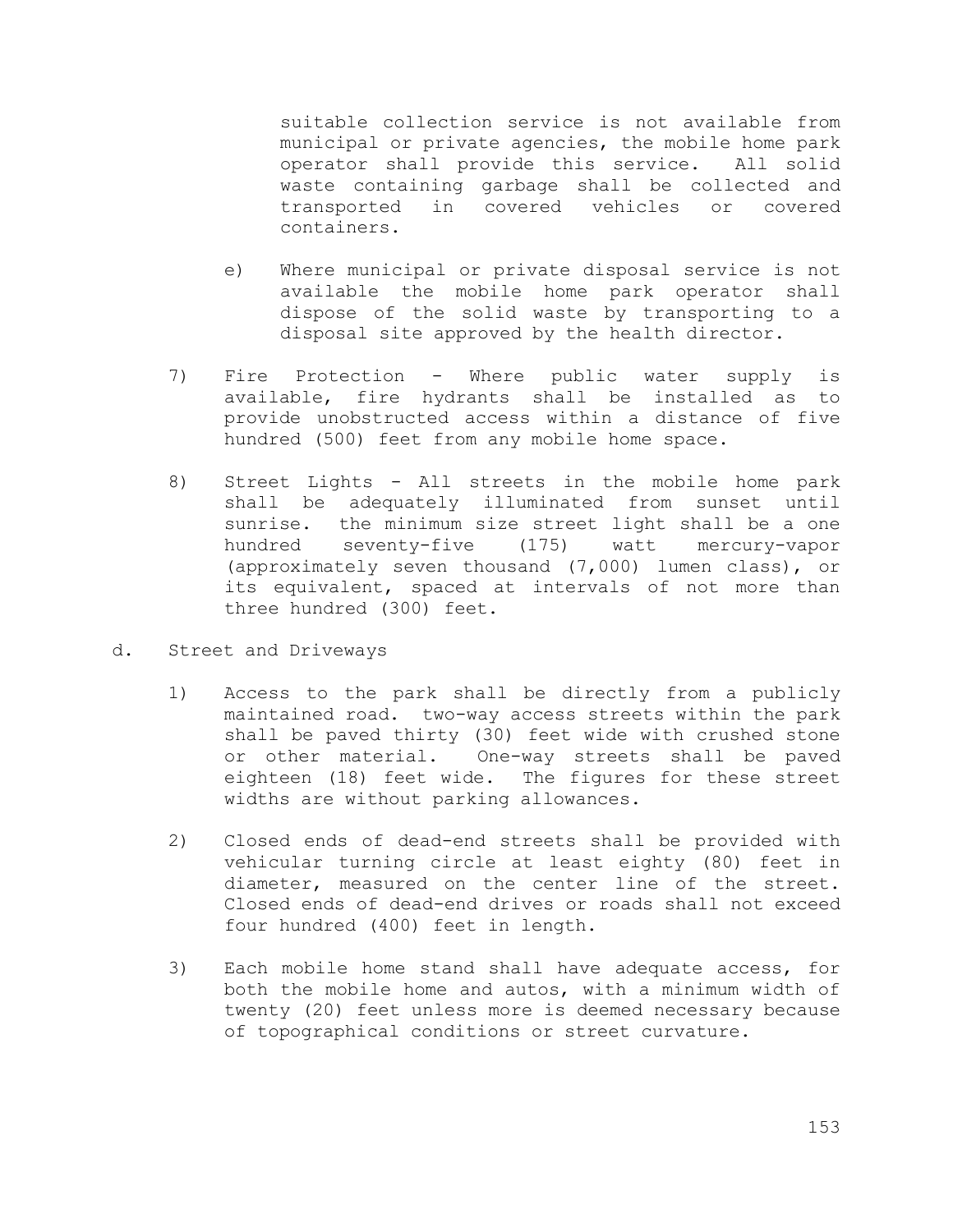- e. External Yards and Buffering The mobile home park shall have a planting strip five (5) feet wide (minimum) adjacent to the park boundary extending along the entire perimeter of the mobile home park. It shall be planted with evergreen shrubbery and adequately landscaped with grass in such a manner as to be harmonious with the landscaping of the adjacent properties and in keeping with the general character of the surrounding neighborhood.
- f. Signs for Identification of Mobile Home Parks Not more than two (2) signs with a total area of not more than one-half (1/2) square foot for each mobile home space and in no case larger than fifty (50) square feet, located on private property, but no closer than five (5) feet to any property line. Only indirect non-flashing lighting may be used for illumination, and the sign must be constructed in such runner as to prevent a direct view of the light source from any public right-of-way.
- g. Recreation areas
	- l) Adequate and suitable recreation areas to serve the needs of the anticipated population shall be provided. Not less than eight (8) percent of the gross site area shall be devoted to recreation area. The area shall consist of at least the following:
	- 2) One (l) or more playgrounds for children containing a minimum of twenty (20) percent of total areas in mobile home parks.
	- 3) No single playground shall contain less than five thousand (5,000) square feet.

h. The town council may permit non-residential uses subject to the following conditions:

1) It shall be unlawful to sell on a commercial basis mobile homes or trailers within a mobile home park, except that an individual mobile home owner shall be exempt from this section in that he be allowed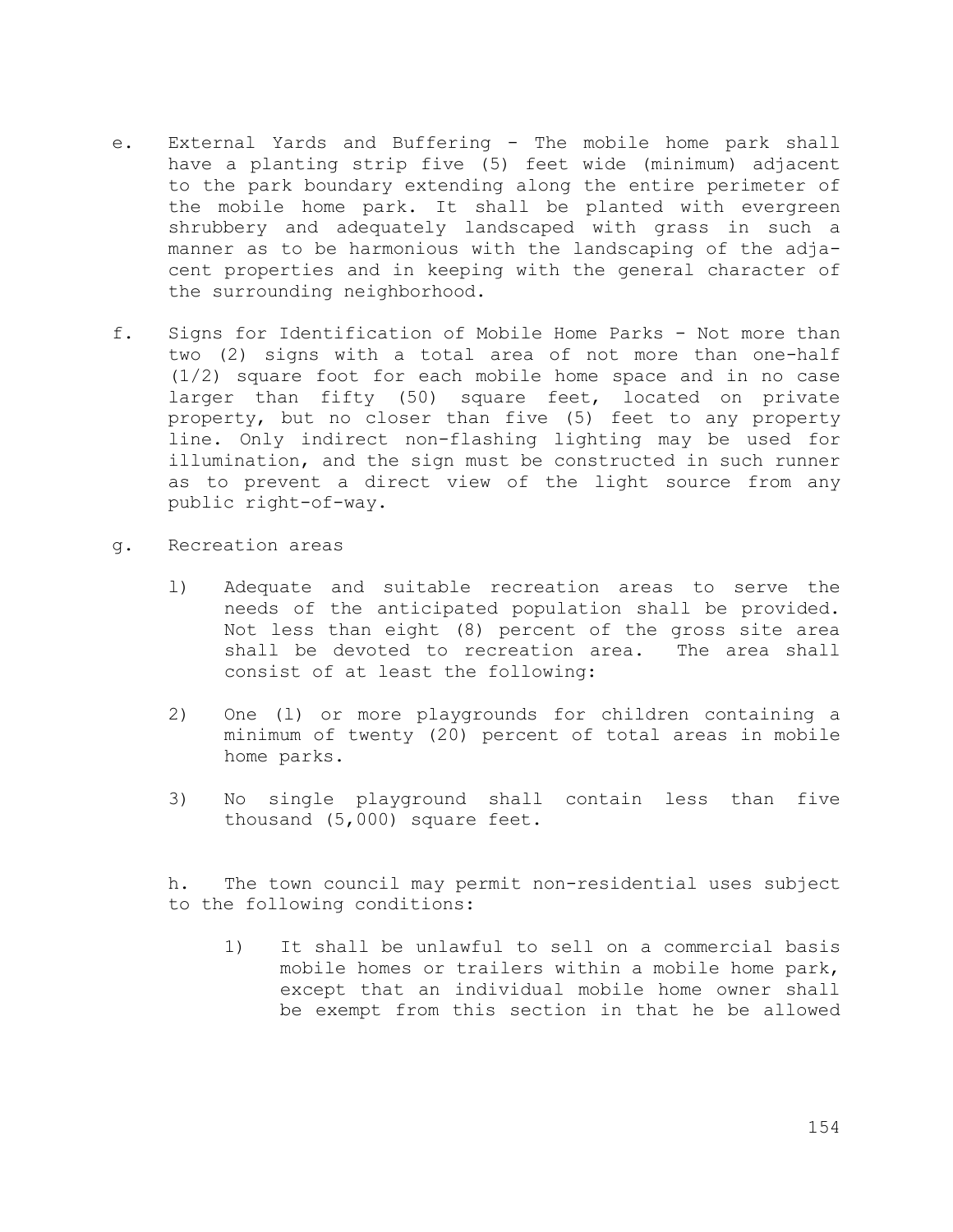to sell the mobile home in which he maintains occupancy.

- 2) One (l) mobile home may be used as an administrative office within the mobile home park.
- 3) Convenience establishments of a commercial nature shall be limited to food stores, coin operated laundries and beauty parlors and barber shops. These may be permitted in mobile hoe parks subject to the following restrictions.

Such establishments shall be subordinate to the residential use and character of the park;

Such establishments shall present no visible evidence of their commercial character from any portion of any residential district outside the park; and

Such establishments shall be designed to serve the trade and service needs of the park residents only.

- i. Registration It shall be the duty of the operator of the mobile home park to keep an accurate register containing a record of all mobile home owners, mobile homes, and occupants of the mobile home park. The register shall contain the following:
	- l) Name and address of owner and occupant.
	- 2) The mobile home space in which the mobile home is parked.
	- 3) Date of entering the park.
	- 4) Date of leaving the park.

The operator shall keep the register available at all times for inspection by law enforcement officials, public health officials, and other officials whose duties necessitate acquisition of the information contained in the register.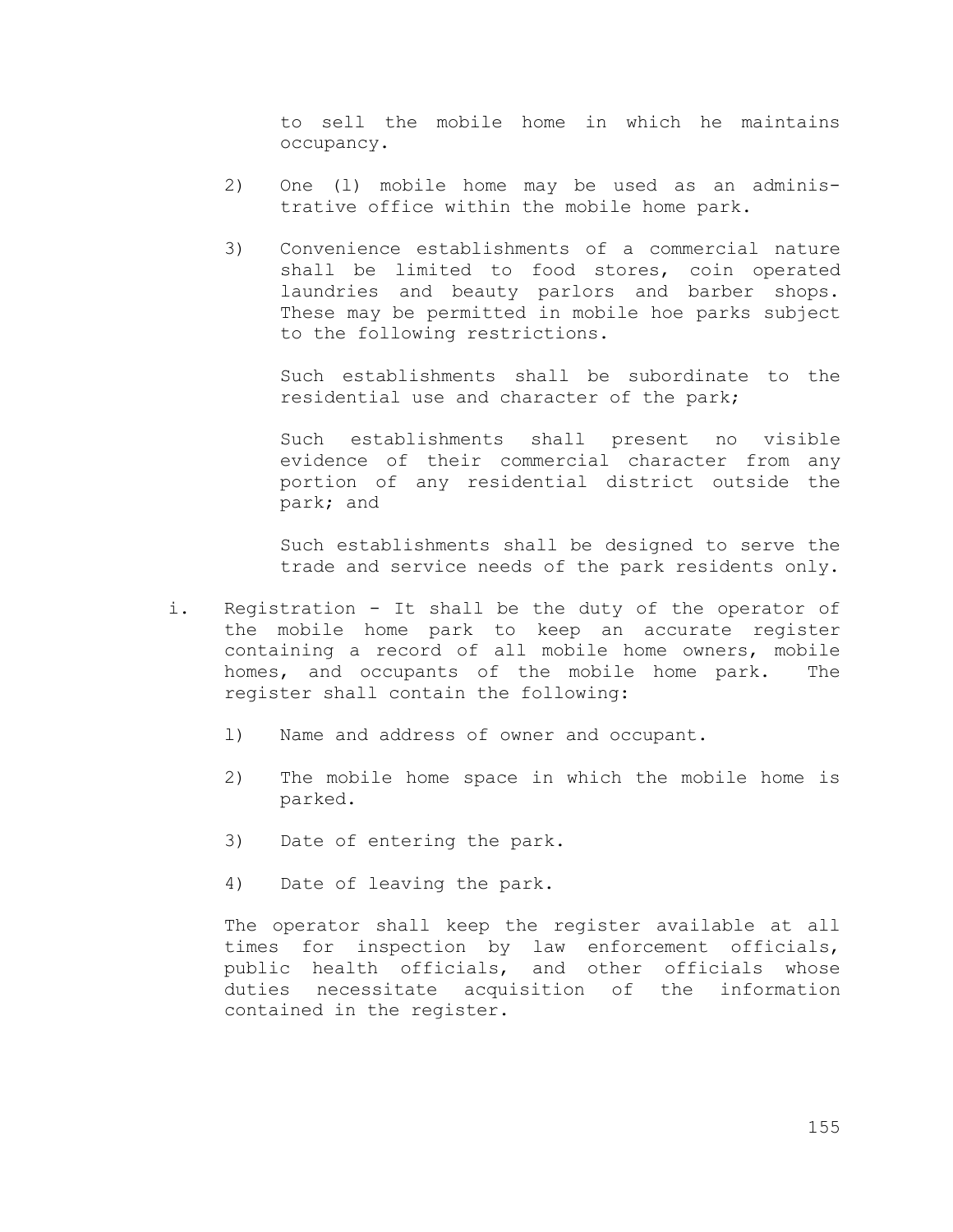### 2. **Planned Unit Development**

- a. Minimum Area Requirements
	- 1) Planned Unit Developments containing twenty (20) acres or less shall be composed of residential uses only.
	- 2) Planned Unit Developments larger than twenty (20) acres may contain all uses permitted by subsection 2b of this section.
- b. Regulation of Uses
	- 1) Permitted Uses:

- All those uses permitted in the underlying Zoning District in which the PUD is proposed, including all Conditional Uses and Special Exceptions, both of which will require the standard quasi-judicial approval. *(AMND 2/19/18)*

- c. Design Criteria
	- 1) Density The maximum residential density shall be four (4) units per gross residential acre.
	- 2) Building Separation Within the planned unit development, the required separation between buildings shall be determined by building height.

The minimum horizontal distance between the vertical projections of any points on two (2) adjacent buildings shall be determined according to the following table. The vertical projections for each building shall be drawn from that point on each building which is horizontally closest to the other building.

Height of Taller Building Minimum Horizontal Distance Between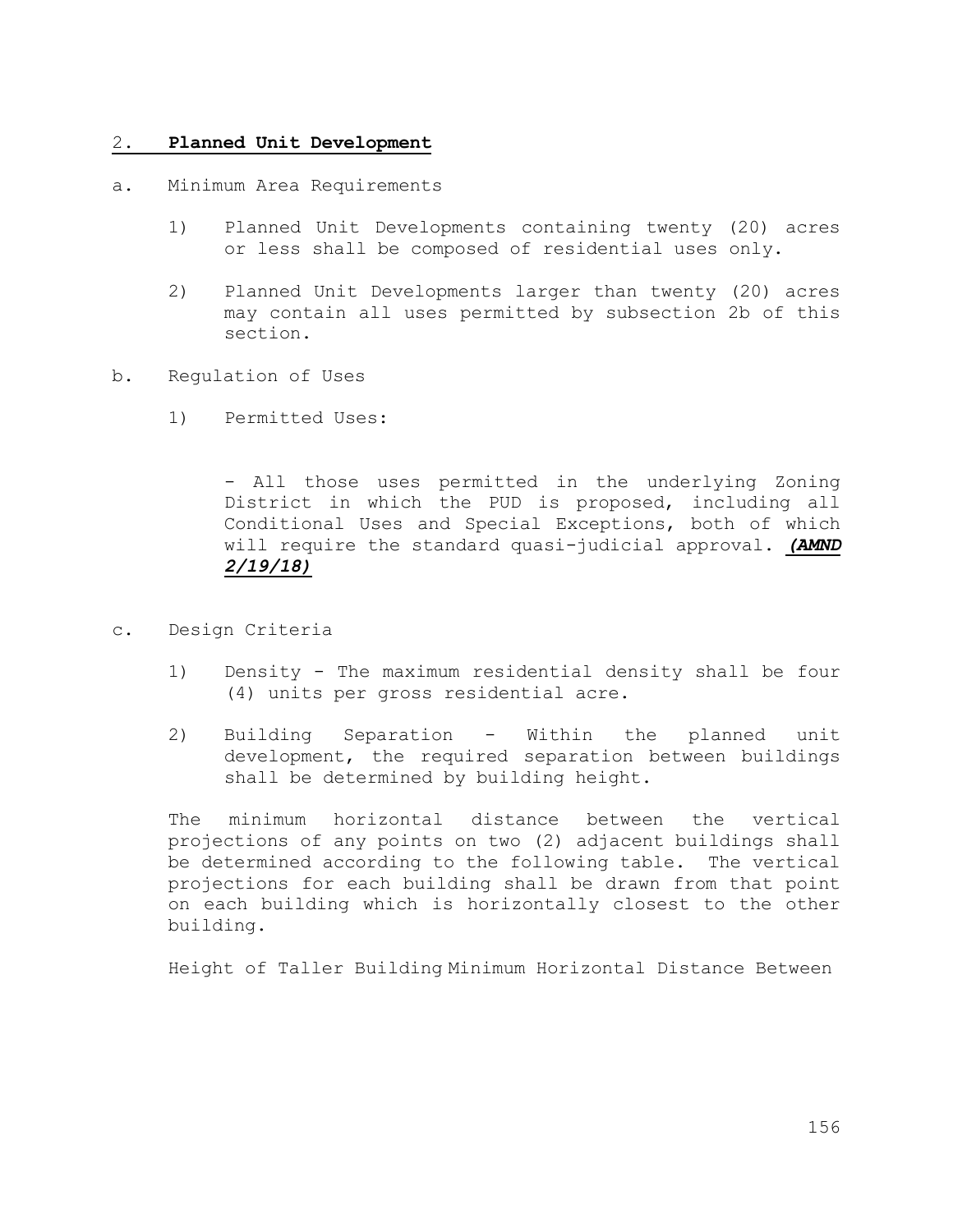### Vertical Projections

| 20 feet or less                |  |  |  | 16 feet |
|--------------------------------|--|--|--|---------|
| between $20.1$ and $25.0$ feet |  |  |  | 25 feet |
| between $25.1$ and $30.0$ feet |  |  |  | 30 feet |
| between $30.1$ and $35.0$ feet |  |  |  | 40 feet |

3) Project Exterior Yard Requirements

No building shall be erected, reconstructed, altered or moved nearer the exterior project property lines more than twenty $five (25)$  feet the base zoning setbacks. In no case shall a building encroach upon a proposed thoroughfare or a private vehicular or pedestrian way owned in common ownership. **(AMND 2/19/18)**

- 4) Open Space In planned unit development projects, twenty $five$   $(25)$  twenty (20) percent or more of the gross acreage shall be reserved as open space. **(AMND 2/19/18)**
- 5) A minimum of twenty-five (25) percent of required reserved open space requirements in a PUD shall be developed for recreational purposes, except that a developer may present evidence of existing recreational space(s) directly adjacent to the PUD that will provide recreation activity and within a reasonable distance and access to the PUD, thus allowing the mitigation of this 25% standard.

Provisions for continuous maintenance of open space set aside in accordance with the above regulations shall be made by the developer either through proposed dedication to the Town of Louisburg, if acceptable to the town, or through the establishment of a private homeowner's association as approved by the town attorney.

6) Transitional Use Areas - In a PUD project, a residential use area shall be established along the boundaries of each PUD tract for a distance of not less than fifty (50) feet extending inward from the tract boundary. An open space buffer area shall be permitted. Where a PUD adjoins a commercial district, the only permitted transitional use shall be an open space buffer.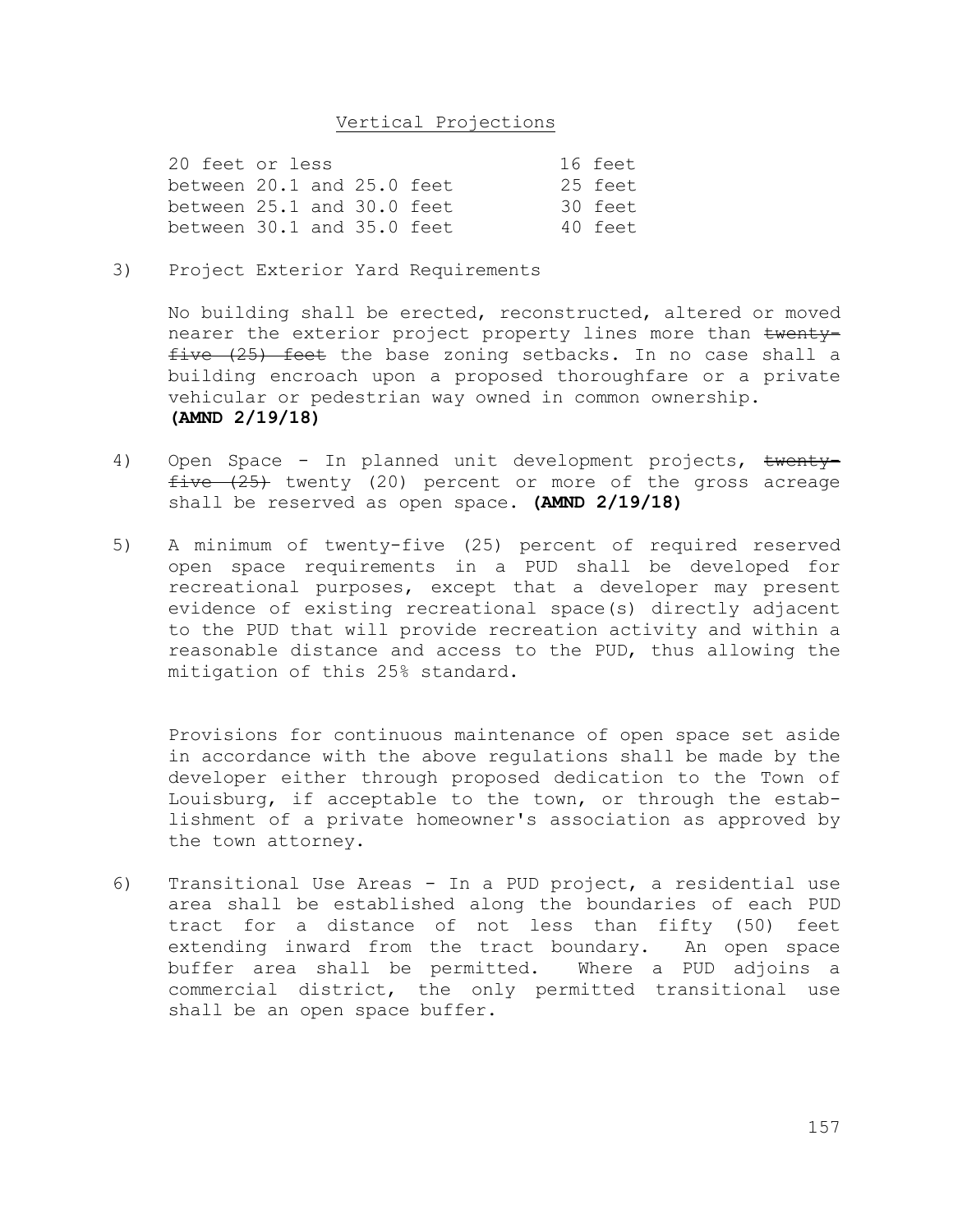- 7) Utility Requirements PUD's shall be located where public or community water, sanitary sewers, and storm drainage utilities are available.
- 8) Subdivision Review It is the intent of this section that subdivision review under the Louisburg Subdivision Regulations be carried out as an integral part of the review of a planned unit development. The plans required by this ordinance shall be submitted in a form which substantially will satisfy requirements of the Subdivision Regulations for Louisburg for preliminary and final plat approval. If any provisions of this PUD subsection and the subdivision regulations are in conflict, the more restrictive or detailed requirements shall apply, unless specifically waived or altered by the planning board.

## **3. Multi-family developments**

- a. Open space and Recreation Facilities
	- l) Open space a minimum of fifteen (15) percent of the gross acreage shall be reserved as open space.
	- 2) Recreation space a minimum of fifty (50) percent of the open space shall be developed for active recreational purposes.
	- 3) In addition to the above open space and recreation requirements, family-oriented projects shall have:
		- a) One (1) tot lot consisting of a minimum of 50'x 50' defined area containing pre-school child-oriented play items for each fifty (50) units or less;
		- b) One (l) activity area with a minimum of 50' x 90' paved surface with basketball goals for each twenty-five (25) or more units.
		- c) One (l) open, 100' x 200' play area for each two hundred (200) units or less.
	- 4) In addition to the above open space and recreation requirements, non-family projects shall have: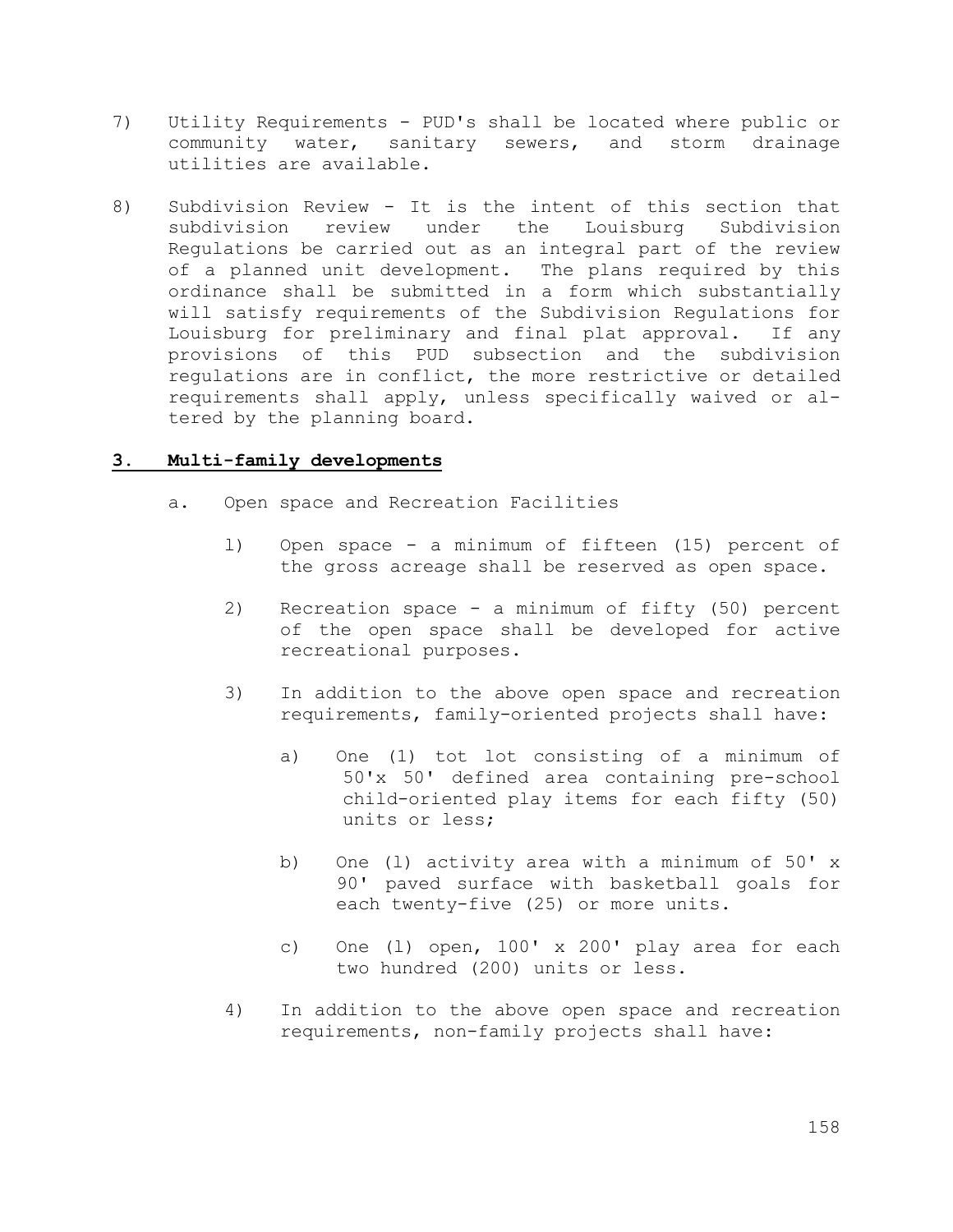- a) One (1) activity area as described above for each one hundred fifty (150) units or less;
- b) One (l) open 100' x 200' play area for each two hundred (200) units or less.
- b. Parking Automobile parking spaces and drives shall not be located closer than twenty (20) feet to the front or ten (10) feet to the side or rear of any building.
- c. Dwelling to Dwelling Relationship
	- 1) Building walls having both window and door openings shall be located no closer than fifty (50) feet to another building.
	- 2) Building walls having only window openings or only door openings shall be located no closer than twenty-five (25) feet to another building.
- d. Courtyard Any group of buildings forming a courtyard shall have at least twenty-five (25) percent of the perimeter of such courtyard open for access by emergency vehicles.
- e. Landscaping and Project Perimeter Requirements Landscaping shall be included to buffer the development from its surrounding neighbors. No building shall be erected, reconstructed, altered or moved nearer the exterior project property lines than twenty-five (25) feet or the applicable district yard requirements, whichever is greater. Yard spaces for one (1) building shall not overlap yard space for another building.
- f. Solid Waste Disposal
	- l) The storage, collection and disposal of solid waste shall be so conducted as to create no health hazards, rodent harborage, insect breeding areas, accident or fire hazards or pollution.
	- 2) All solid waste containing garbage shall be stored in standard flytight, watertight, rodent-proof containers, with a capacity not more than thirty-two (32) gallons.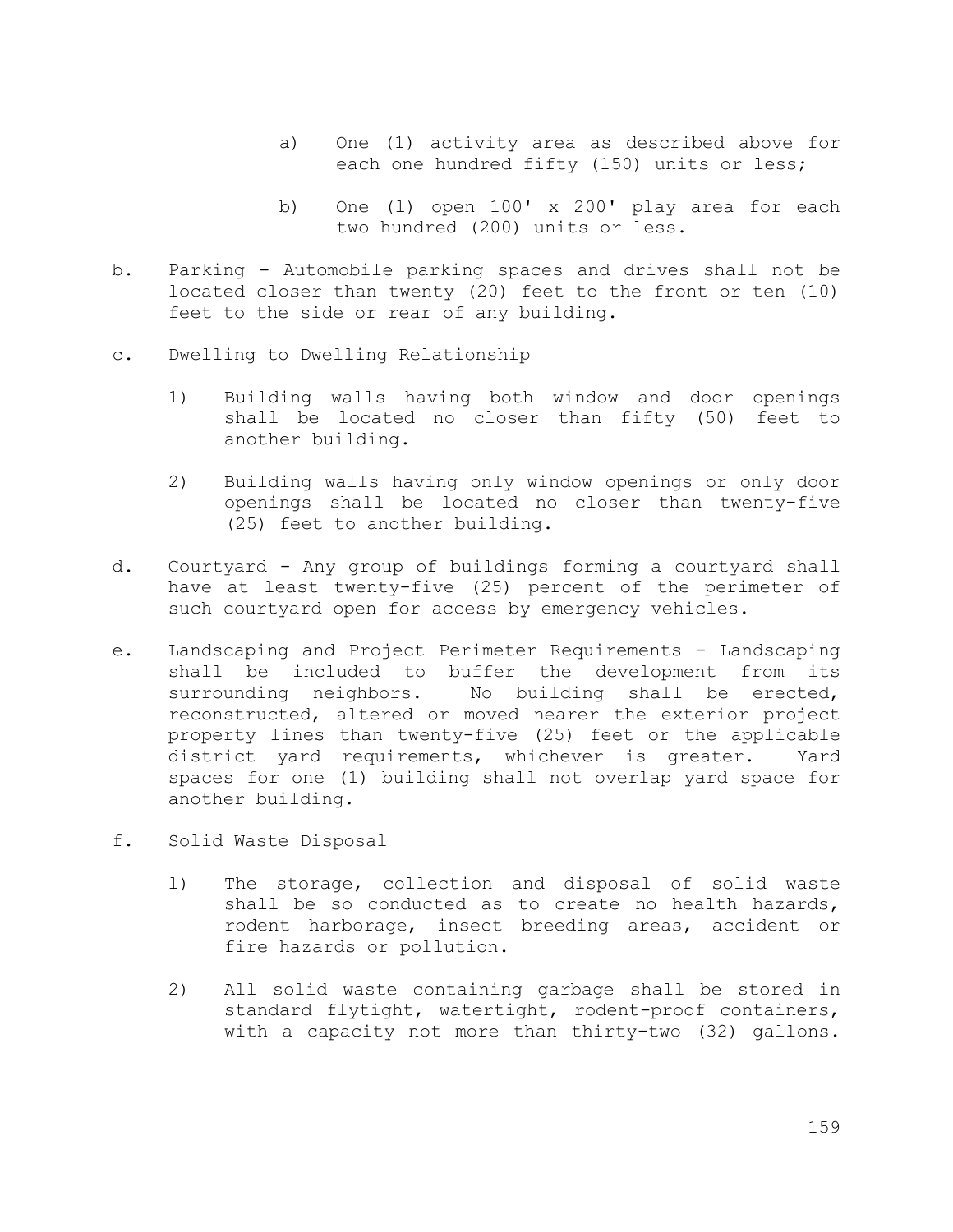Containers shall be provided in sufficient number and capacity to properly store all solid waste containing garbage. The management of the complex shall be responsible for proper storage and collection of solid waste.

- 3) Stands shall be provided for all containers. Such container stands shall be so designed as to prevent containers from being tipped, to minimize spillage and container deterioration, and to facilitate cleaning around them.
- 4) Dumpsters shall be screened by an evergreen wail or solid fence at least six (6) feet tall.
- 5) All solid waste containing garbage shall be collected at least once weekly except for the months of May, June, July, August, and September when it shall be collected twice weekly. Where suitable collection service is not available, the management shall provide this service. All solid waste containing garbage shall he collected and transported in covered vehicles or covered containers.
- 6) These solid waste disposal regulations shall be subject to any additional requirements imposed by the town administrator and/or the public works director.
- G. Utilities Multi-family complexes shall be located where public or community water, sanitary sewers, and storm drainage utilities are available.

### 4. **Shopping Centers**

- a. Site Area No shopping center district site shall contain less than two (2) acres.
- b. Required Perimeter Yards No building shall be less than fifty (50) feet from any street line or twenty-five (25) feet from any side or rear lot lines.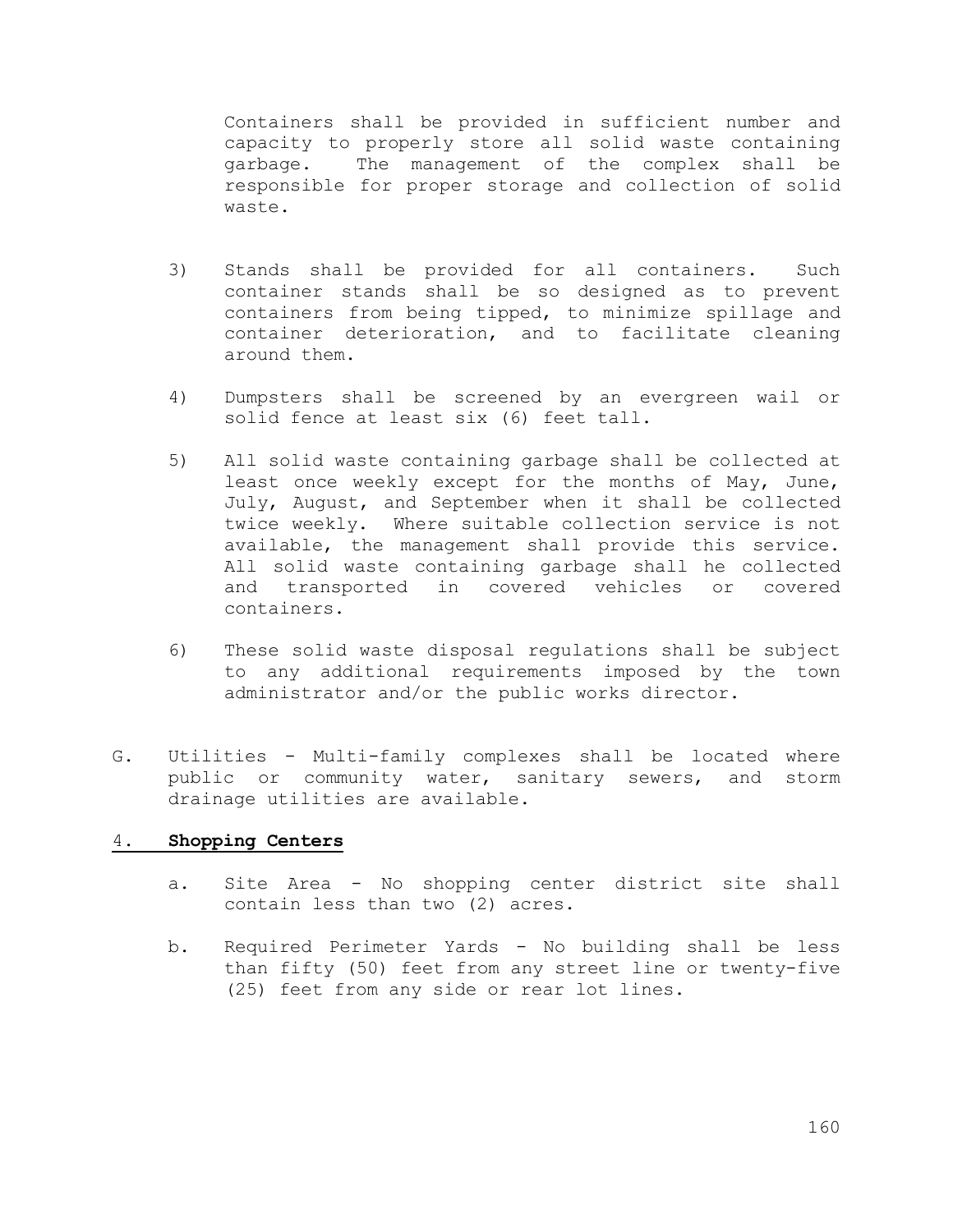- c. Landscaping on Project Perimeters Required Evergreen landscaping shall be included to buffer the shopping center project perimeters.
- d. Solid Waste Disposal A plan for solid waste storage, collection and disposal shall be submitted to the town administrator and approved prior to issuance of a special use permit.
- e. Utilities Shopping center developments shall be located where public water, sanitary sewer, and storm drainage utilities are available.
- f. Maximum Permissible Lot Coverage The total ground area covered by the principal buildings and all accessory buildings including any roofed area shall not exceed thirty (30) percent of the total site area.

### **5. Communication Towers (amended 6/21/99)**

Communication Towers shall be allowed upon and after obtaining a special exception permit to be issued by the City Council upon recommendation of the Planning Board after public hearings as by the Zoning Ordinance. Such special exception permits shall be issued only after a finding is made that such use shall fit in with the character of the area in which such use is to be located and that such use is not detrimental to the surrounding neighborhood, including, but not limited to, items (a) through (x) below. All applications for a special exception permit shall be accompanied by an appropriate plot plan detailing such pertinent data as may be required by the Planning staff and this Code of Ordinances. The Louisburg Planning Board shall review the plan prior to submitting the plan for City Council review. The plot plan and application shall indicate that the following minimum conditions can be met:

### **(**a) *Setbacks:*

(1) Residential zoned area: When a tower is constructed within a residential zone it shall be set back a distance equal to its height from all property, lease, and /or right of way lines.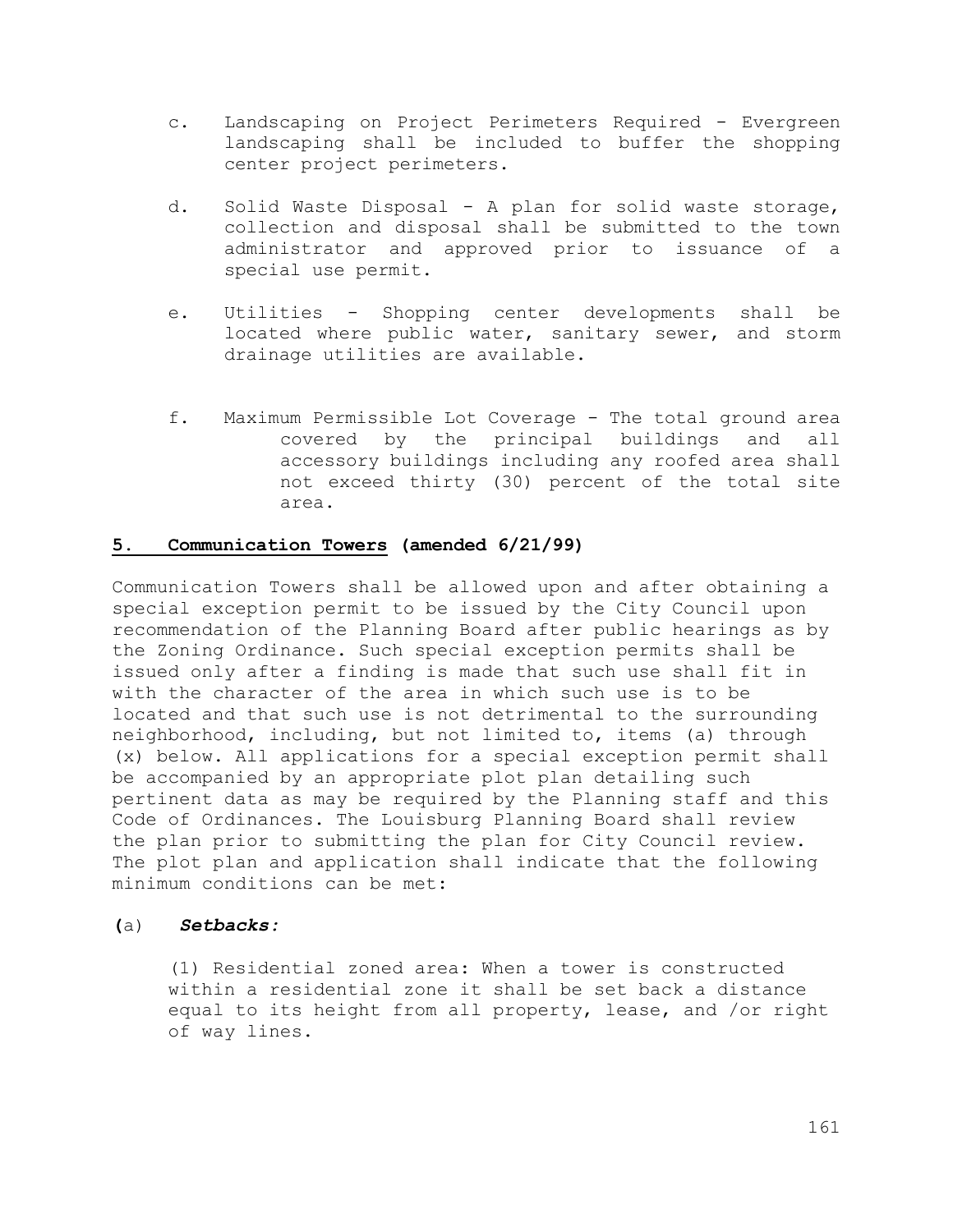(2) Commercial/industrial zoned area: All towers shall be set back from property, lease, and/or right of way lines a minimum of fifty (50) ft. or one (1) ft. of setback for each two (2) feet of tower height, whichever is greater.

(b) *Fencing:* That the tower base be enclosed in a chain link fence with a minimum height of ten (10) feet and such fence to be a minimum of ten (10) feet from the base of the tower.

(c) *Buffer Area:* That a buffer area twenty-five (25) feet wide be provided around the perimeter of the tower compound to shield all structures, including guide wires or anchors. Such buffer area shall be planted with evergreen trees that will attain a minimum height of twenty-five (25) feet. Such trees to be on a maximum twenty (20) foot spacing. The inner fringe of such buffer area shall have a initial height of at least three (3) feet and be planted with an evergreen hedge that will attain a minimum height of six (6) feet. Such hedge shall be opaque in effect and completely shield any object behind it from view.

(d) *Certification:* Certification by applicant that the proposed tower will be constructed and operated in accordance with all applicable local, state, and federal laws and ordinances, including, but not limited to, all FCC and FAA rules and guidelines.

(e) *Engineers Certification:* Prior to obtaining a building permit, applicant must submit engineering drawings for the tower, sealed by a licensed engineer, which state that the tower will meet all applicable local, state, and federal building codes and structural standards.

(f) *TV Disturbance:* Radio or television or similar reception for adjoining residentially zoned properties will not be disturbed or diminished.

(g) *Tower Height:* The height of a tower shall not exceed four hundred fifty (450) feet. Where towers are located on buildings/structures, the height of the tower and building/structure combined shall not exceed four hundred fifty (450) feet.

(h) *Aesthetics:* The exterior appearance of all building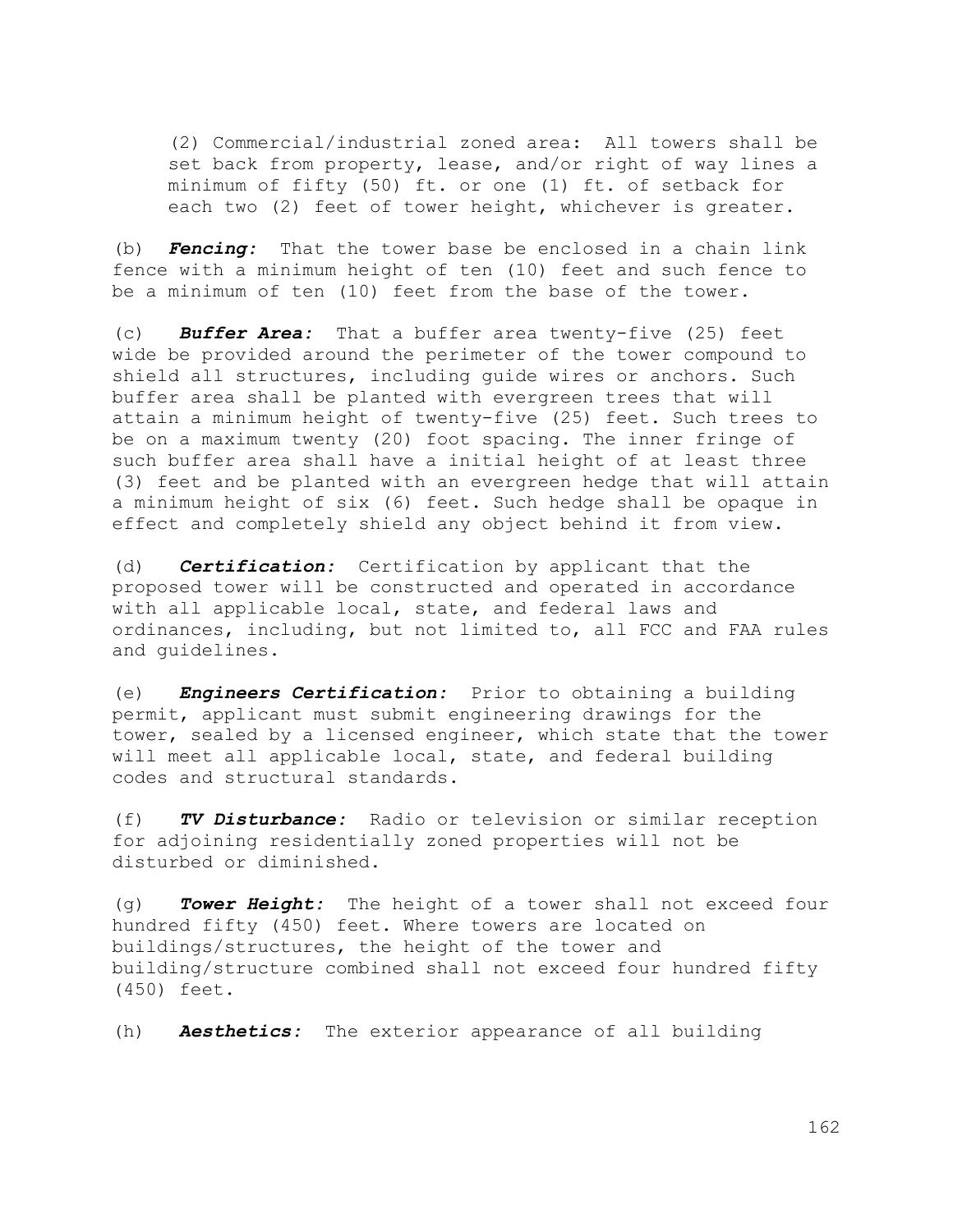structures located in a residential zoning district look like a residential dwelling including, without limitation, pitched roof(s) and frame or brick veneer construction.

(I) *Use Restriction:* Associated building structures located in residential zoning districts may not be used as an employment center for any worker. This provision does not prohibit periodic maintenance, inspection, and periodic monitoring of equipment and instruments or renovation of the facility.

(j) *Property Values:* The use will not be detrimental to the surrounding neighborhood. This may be achieved by submitting a statement by a licensed appraiser or real estate broker which expresses an opinion that the use will not be detrimental or injurious to the property values of the surrounding neighborhood.

(k) *Tower Separation:* That no tower may be constructed closer than one thousand five hundred (1,500) feet to any other tower. Concealed towers are exempt from separation requirements.

(L) *Electromagnetic Interference:* In order to protect the public from unnecessary exposure to electromagnetic radiation, the tower owner shall provide documentation indicating the power density levels do not exceed federally approved levels or American National Standards Institute [ANSI] standards, whichever provides the stricter requirements.

(m) *Lighting:* Lighting shall meet or exceed the Federal Aviation Administration [FAA] standards if lighting is required by the FAA. To the extent allowed by the FAA, strobes shall not be used for night time lighting. The lights shall be oriented so as not to project directly onto surrounding residential property, consistent with FAA requirements. Prior to issuance of a building permit, the applicant shall be required to submit documentation from the FAA that the lighting is the minimum lighting required by the FAA.

(n) *Financial Responsibility; Obsolescence:* That towers which are not used for period of six (6) months or more shall be removed by the owner within ninety (90) days of notification to the owner from the Planning Department. To assure the removal of towers which do not meet requirements for use or maintenance, a statement of financial responsibility to the Louisburg Planning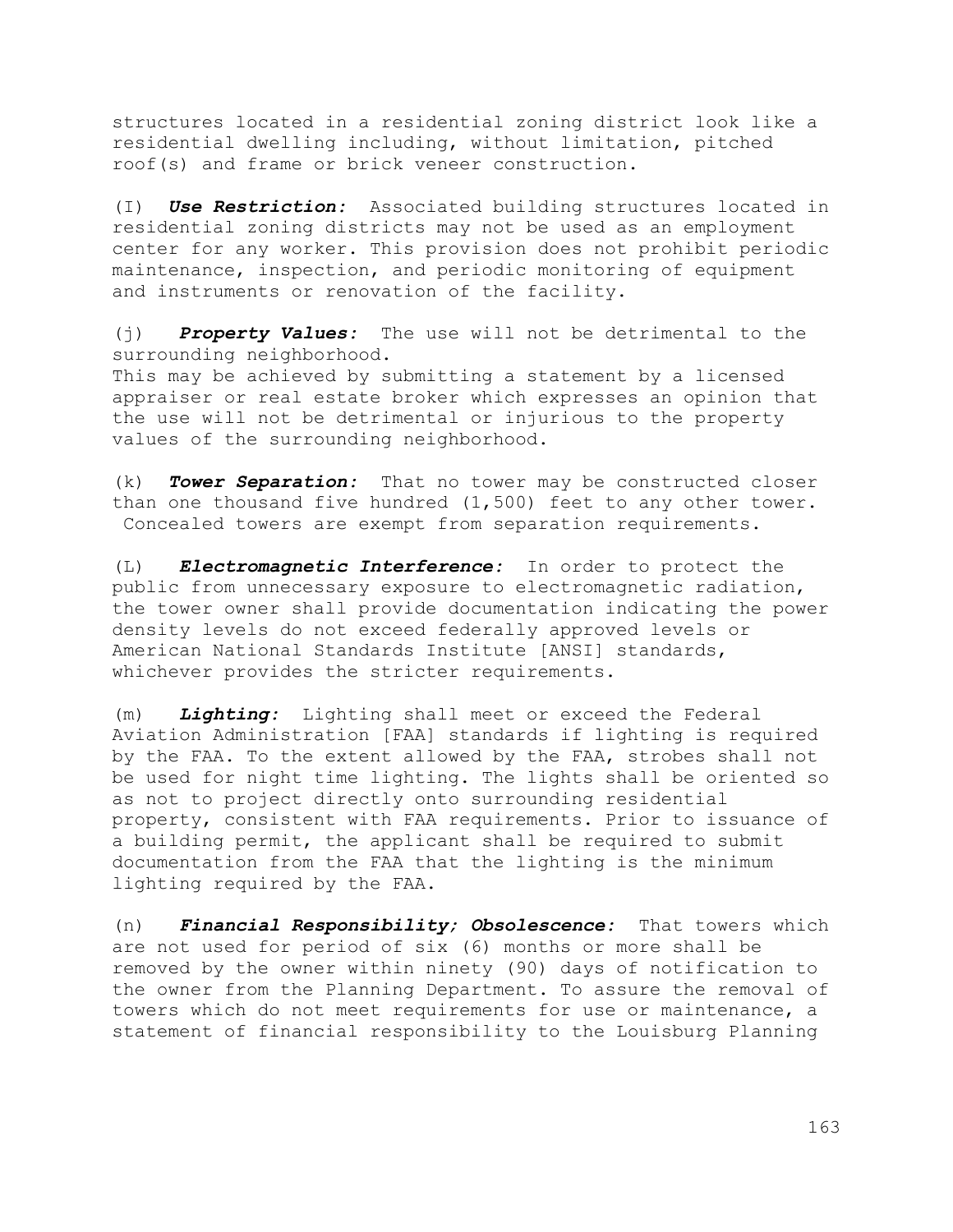Department, shall be submitted for each tower over seventy-five (75) feet. Removal costs shall be charged to the tower owner.

(o) *Post-Approval Certification:* The entity/owner seeking approval of the special exception permit shall submit every two (2) years a statement signed and sealed by the applicant's engineer and from an outside independent registered and licensed engineer on the sixth year as to the structural soundness of the tower. If a tower is determined not to be structurally sound, the entity receiving approval shall have the burden of any repairs and said repairs must be complete within sixty (60) days.

(p) *Camouflage:* That the applicant show willingness to camouflage the tower with the surrounding area, i.e., paint, incorporation into architectural design/structure, or other means. Communication towers and associated equipment which are totally concealed within a building or structure so that they are architecturally indiscernible shall not be considered towers.

(q) *Outside Storage:* That no outside storage be allowed on site.

(r) *Attached Limitations:* That in the B-1 and B-2 districts, towers are only allowed on buildings/structures.

(s) *Site Plan Required:* In addition to the foregoing, a site plan must be submitted with the application for towers seventyfive (75) feet in height or more and meet the following requirements:

(1) Identification of the intended user(s) of the tower.

(2) Co-location on existing towers is required where available, before additional ground build towers can be constructed. The applicant shall provide documentation that no suitable existing structures or facilities within the coverage area are available for co-location. Documentation may include maps, letters from nearby tower owners, or calculations. Facilities include other towers, or other buildings or structures.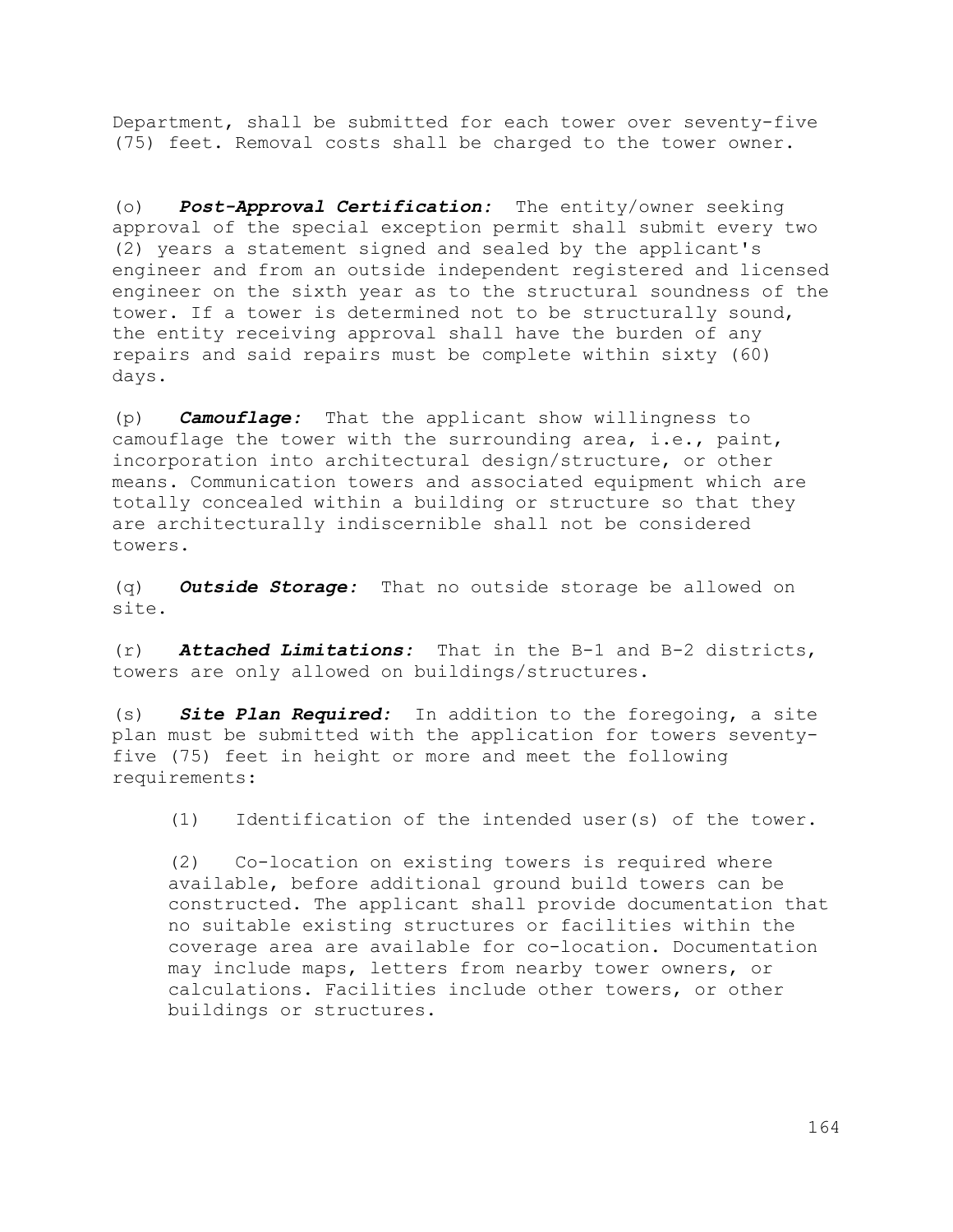(3) All the requirements of the Zoning and Subdivision Ordinance must be met.

(t) Photo imagery to superimpose the facility onto the existing site of the proposed tower site shall be submitted with application and/or site plan.

(u) All towers shall be monopole in construction except TV, radio, or those so designated by Town Council. Documentation shall be provided by a registered engineer that the tower has sufficient structural integrity to accommodate three (3) times the capacity (carriers) of intended use in order that secondary users could lease the balance of the tower capacity. Applicants cannot be denied space on a tower unless mechanical, structural or regulatory factors prevent sharing, or the applicant refuses to pay a fair market rental as determined by the industry as of the date of the application. In determining the fair market rental, the owner of the tower proposed for co-location shall not be required to take into consideration rent being paid by a current co-locator under a swapping arrangement. The tower shall be galvanized or painted.

(v) Towers shall be allowed in utility substations with only site plan approval required as outlined in this section. Landscaping requirements as required for substations shall apply to towers within substations. Replacement of nonconforming towers regardless of location shall require the issuance of a Special Exception Permit by City Council.

(w) To reduce the need for additional towers, existing towers may be replaced with a tower that increases its present number of co-locators, but shall not exceed one hundred ninety-nine (199) feet or one hundred fifteen (115) percent of the height of the old tower, whichever is less, with site plan approval. Replacement of nonconforming towers regardless of location shall require the issuance of a special exception permit by the Town Council.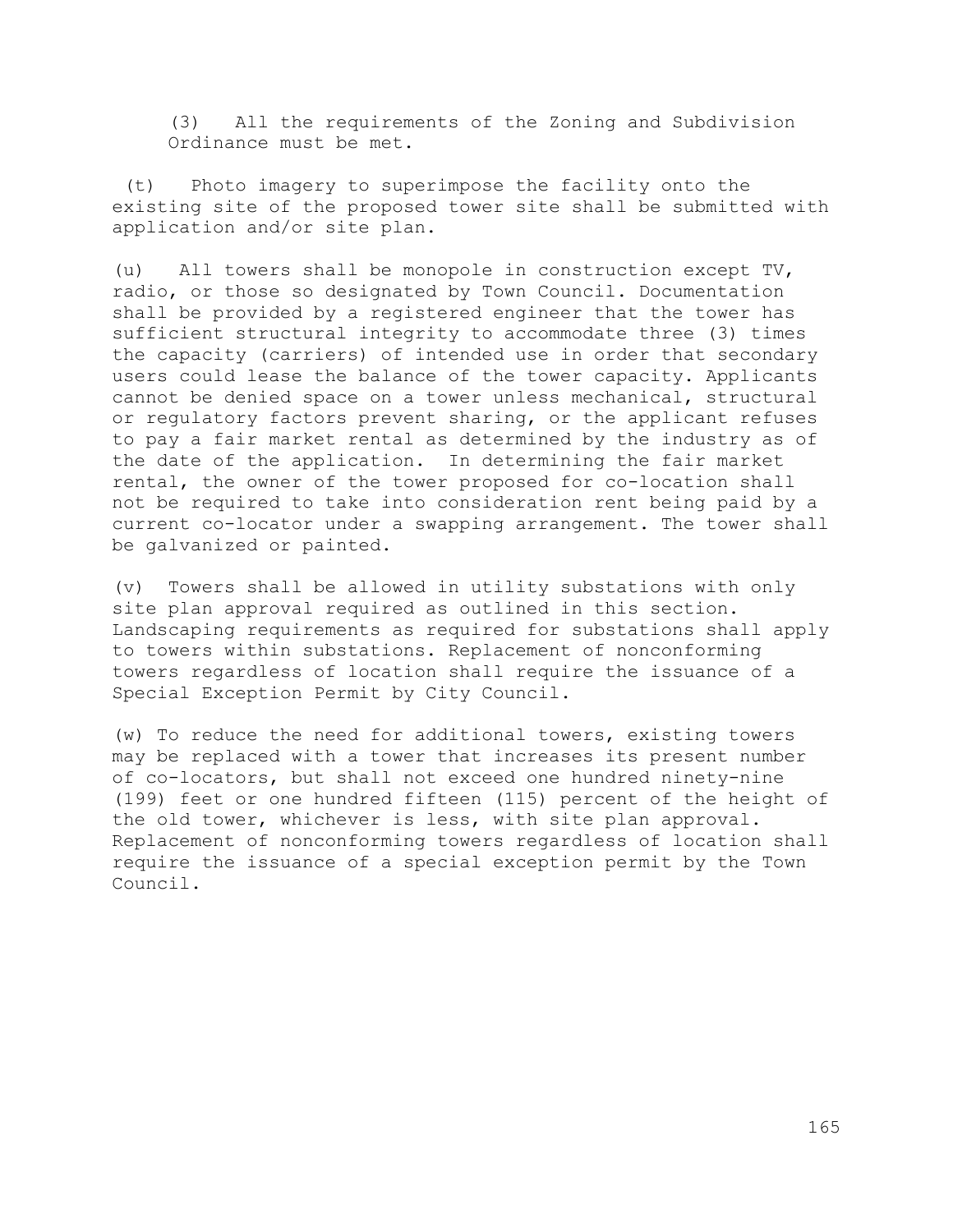### 6. *Master Land Use Plan (Amnd 2/07)*

### **A. Elements and Approval of a Master Land Use Plan**

1. Area: There are no minimum area requirements for a Master Land Use Plan.

2. Application: Each application for a Special Exception as a Master Land Use Plan shall contain a site plan which shall address all of the items identified in Section 21.A.2 of the Louisburg Zoning Ordinance and shall be known as the Master Land Use Plan.

3. General Layout, Design and Streets: The general layout, design and streets, both public and private, shall be shown on the Master Land Use Plan and approved by the Town Council.

4. Buildings and Structures: All principal buildings, along with their locations, dimensions and height, shall be shown or noted on the Master Land Use Plan and approved by the Town Council.

5. Perimeter Yards, Buffers, Buffer Strips, Setbacks: All perimeter yards, buffers, buffer strips and setbacks of any type shall be shown on the Master Land Use Plan and approved by the Town Council.

6. Signage: All signage shall be shown in detail (dimensions, locations, sizes, materials and colors) as part of the Master Land Use Plan, and shall be approved by the Town Council.

7. Lots: All lots within the Master Land Use Plan shall be shown, and the location, size and dimensions of each lot within a Master Land Use Plan shall be approved by the Town Council.

8. Parking: The location, size, dimensions and number of parking spaces shall be shown on the Master Land Use Plan and approved by the Town Council.

9. Landscaping: Each Master Land Use Plan shall contain a landscaping plan showing the number, types and general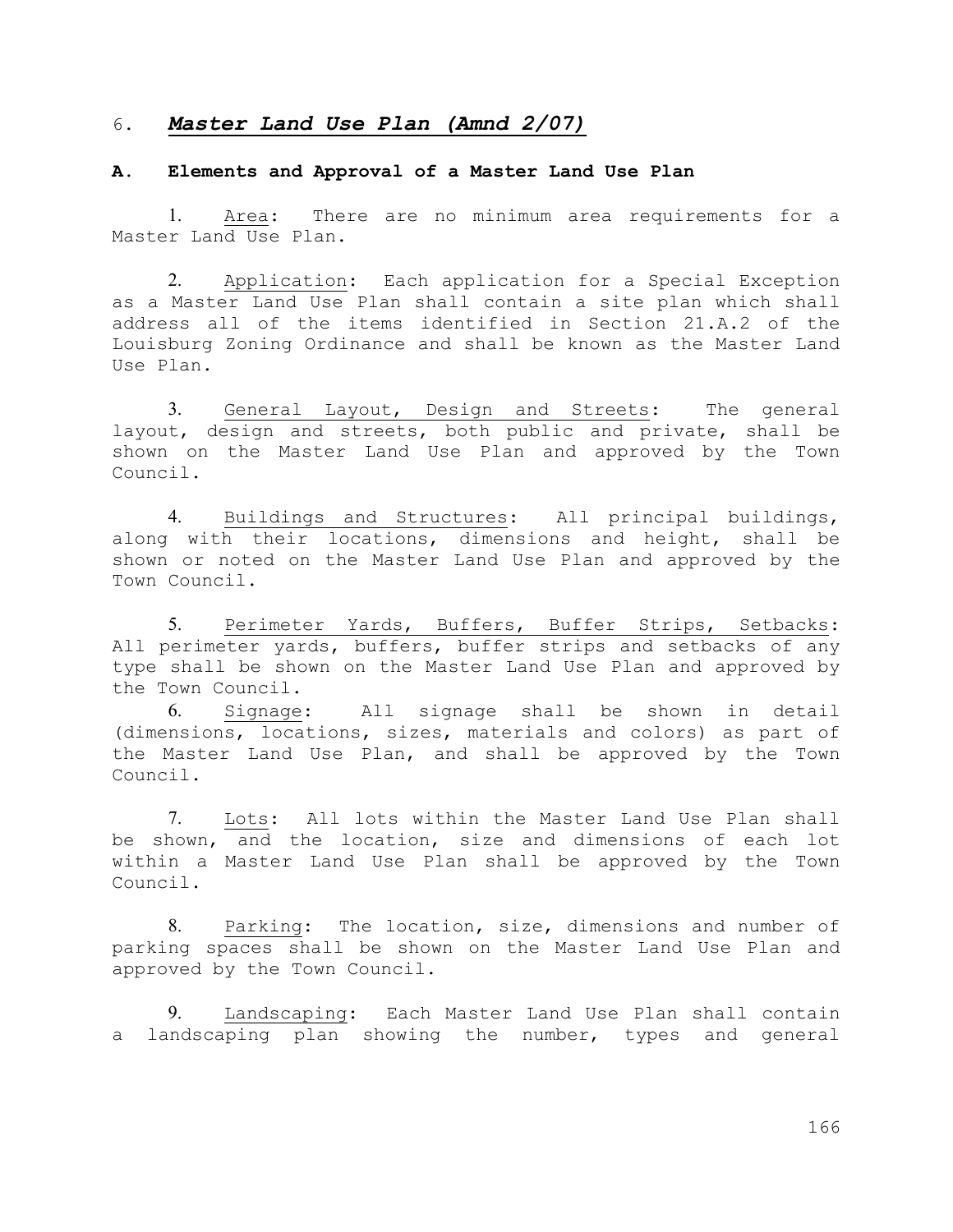location of all plantings and other landscaping, and the landscaping plan shall be approved by the Town Council.

10. Architectural Treatments/Building Facades: Every application for a Special Exception as a Master Land Use Plan shall contain renderings showing the architectural treatments and building facades facing or otherwise visible from Highway 401, and these architectural treatments and building facades shall be approved by the Town Council.

11. Solid Waste Disposal Plan: A plan for solid waste storage, collection and disposal shall be submitted as part of the Master Land Use Plan, and the Solid Waste Disposal Plan shall be approved by the Town Council.

12. Utilities: All development in a Master Land Use Plan shall be serviced by public water and sewer, and the Master Land Use Plan shall show how the development in the Master Land Use Plan will be served.

13. Lot Coverage, Open Space, Impervious Surfaces: The lot coverage, open space and impervious surfaces in Master Land Use Plans shall be shown on the Master Land Use Plan and approved by the Town Council.

14. Improvements to be Dedicated: The improvements to be dedicated to the Town or the North Carolina Department of Transportation shall be designated on the Master Land Use Plans and approved by the Town Council.

15. Sidewalks/Access to Highway 401: All proposed sidewalks and access to Highway 401 shall be shown on the Master Land Use Plan and approved by the Town Council.

16. Phases of Development: All proposed phases of development shall be shown or noted on the Master Land Use Plan and approved by the Town Council.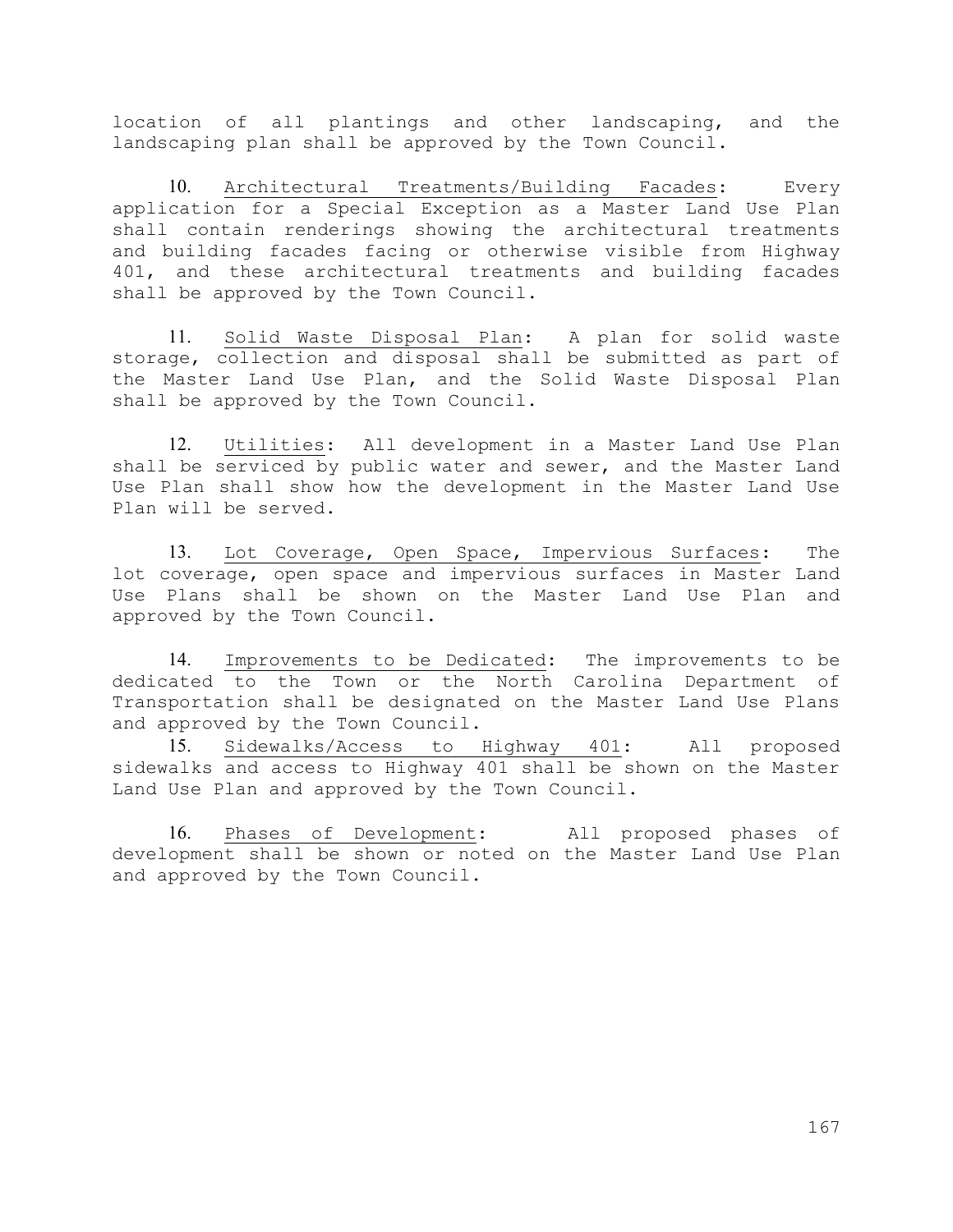### **B. Process for Approval of Master Land Use Plans**

1. Review by the Planning Board and Decision by the Town Council: The process for review and approval of a Master Land Use Plan is a quasi-judicial process. The process shall be the same as for all other Special Exceptions except that the Planning Board shall review each Master Land Use Plan and make a recommendation to the Town Council within forty-five (45) days of the filing of the application for issuance of a Special Exception as a Master Land Use Plan, and the Town Council shall render a decision on each Master Land Use Plan application within forty-five (45) days of receipt of the recommendation of the Planning Board.

# 2. Standards for Review and Issuance of a Master Land Use Plan Permit

- a. Standards for Issuance of a Master Land Use Plan Permit. Each Master Land Use Plan shall be reviewed based upon the following criteria:
	- (1) The uses shown on the Master Land Use Plan will not materially endanger the public health or safety if located where proposed and if developed according to the plan as submitted and approved;
	- (2) The uses shown in the Master Land Use Plan are permitted in the zoning district in which the Master Land Use Plan is located;
	- (3) The layout, design and uses of the Master Land Use Plan will not substantially injure the value of adjoining or abutting property;
	- (4) The Master Land Use Plan is consistent with the Town's Comprehensive Plan; and
	- (5) The location and character of the uses, if developed according to the Master Land Use Plan as submitted and approved, will be in harmony with the area in which it is to be located.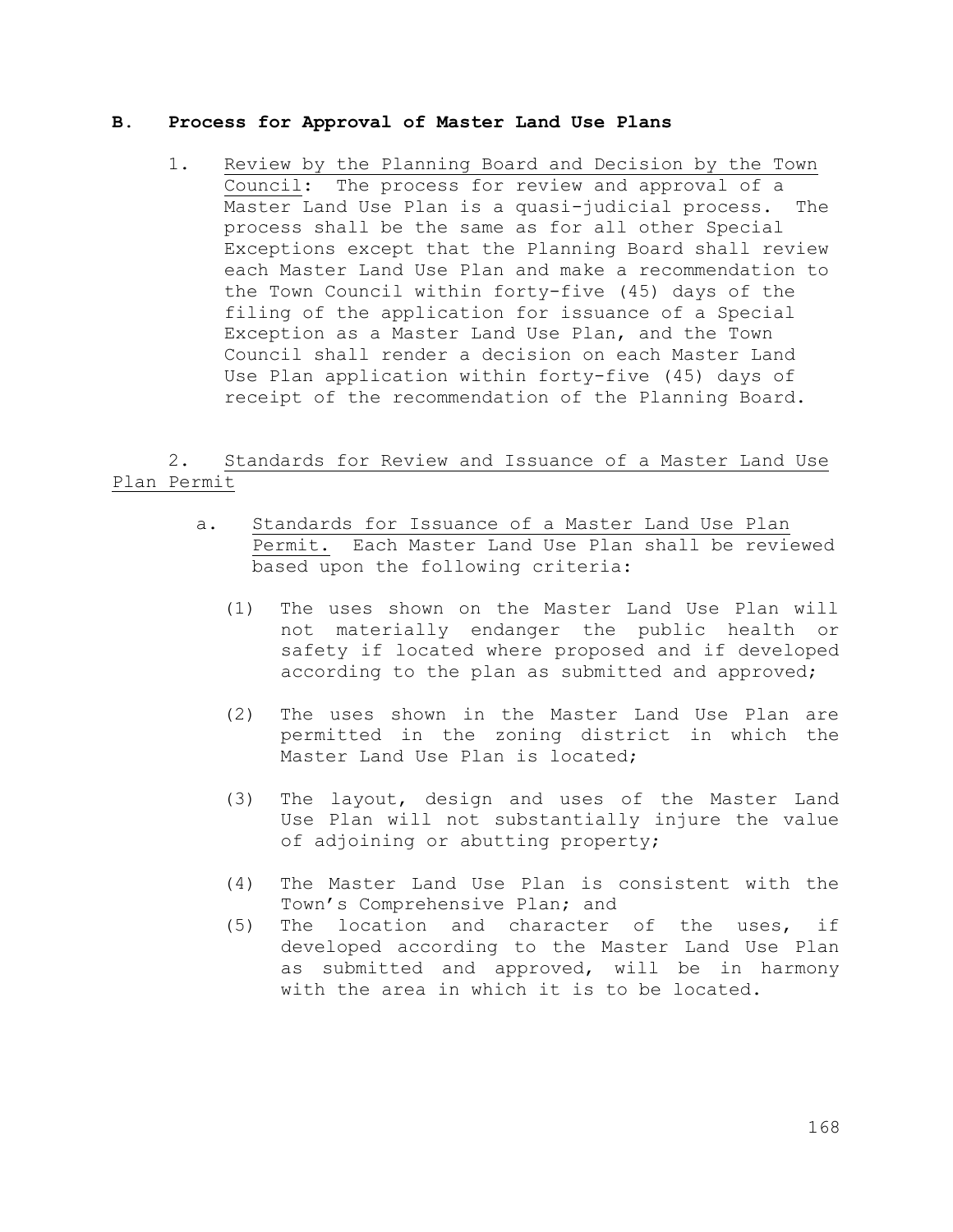b. **Issuance or Denial of a Master Land Use Plan**  Permit Application. In the event the Town Council finds that a Master Land Use Plan satisfies the standards above, the Town Council shall approve a Special Exception for the Master Land Use Plan. In the event the Town Council should deny the Master Land Use Plan application and refuse to issue the Special Exception Permit, the Town Council shall state its reason(s) in writing.

#### **C. Duration of the Master Land Use Plan Permit**

1. A Master Land Use Plan shall be deemed to be a site specific development plan under N.C.G.S. §160A-385.1. In the event the Town Council approves a Master Land Use Plan and issues a Special Exception Permit for a Master Land Use Plan, the permit shall be valid for a period of at least two (2) years from the date of issuance. The Town Council, in its discretion, may determine that the Special Exception Permit for a Master Land Use Plan should be valid up to a period of five (5) years from the date of issuance in light of all relevant circumstances, including, but not limited to, the size of the development, the number and sizes of phases, the level of investment by the applicant, the need for or desirability of the development, the economic impact the development to the Town, economic cycles and market conditions.

### **Section 22. ADMINISTRATION AND ENFORCEMENT.**

A. Duties of the Ordinance Administrator, Board of Adjustment, Town Council and Courts as to Ordinance Enforcement and Matters of Appeal - It is the intention of this ordinance that all questions arising in connection with the enforcement of this ordinance shall be presented first to the ordinance administrator and that such questions shall be presented to the board of adjustment only on appeal from the ordinance administrator, and that from the decision of the board of adjustment recourse shall be had to courts as provided by law. It is further the intention of this ordinance that the duties of the town council in connection with the ordinance shall not include the hearing and passing upon disputed questions that may arise in connection with the enforcement thereof, but that the procedure for determining such questions shall be as herein set out in the ordinance, and that the duties of the town council in connection with this ordinance, shall be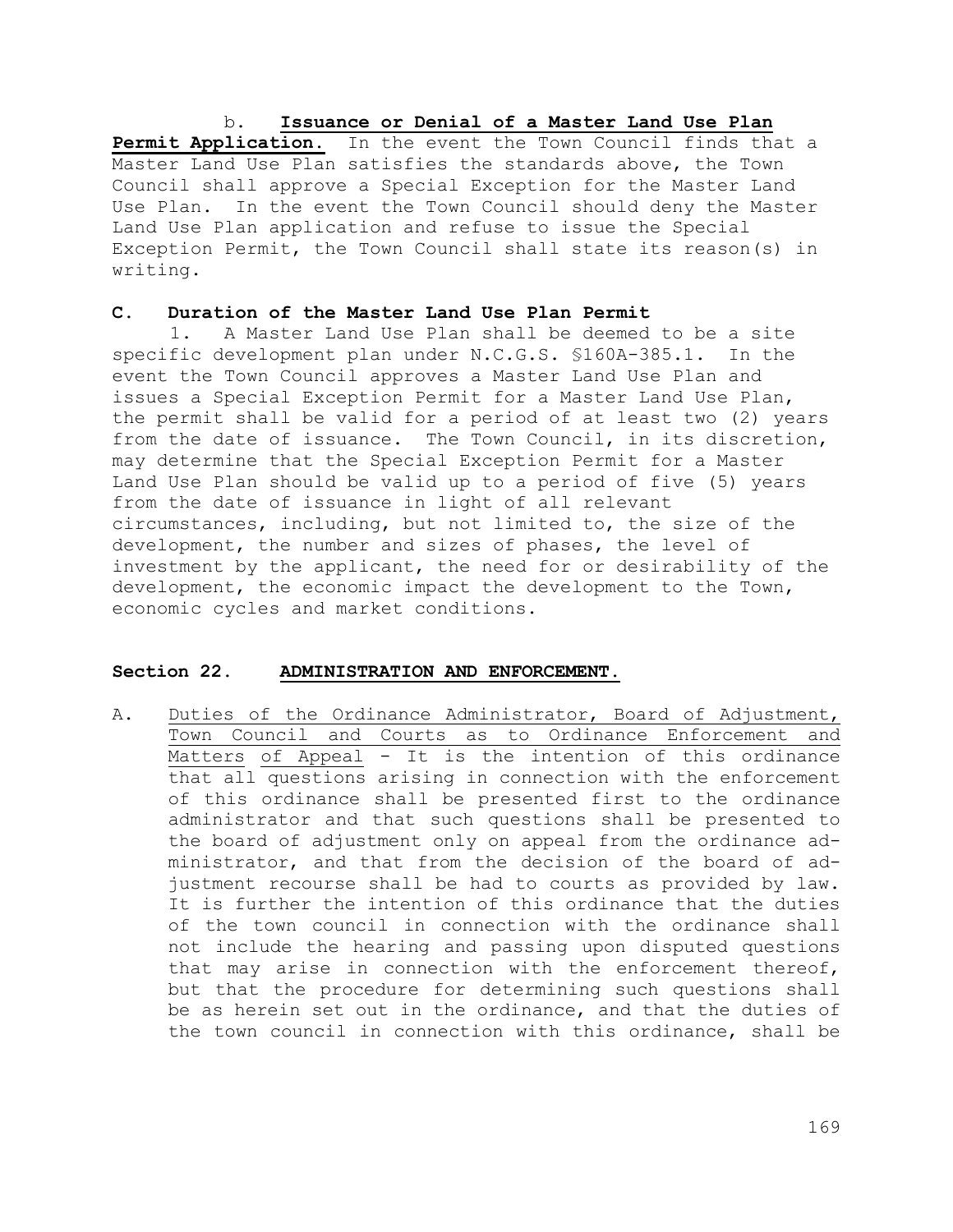only the duty of considering and passing upon any proposed amendment or repeal of the ordinance as provided by law.

- B. Ordinance Administrator The position of ordinance administrator is hereby created for the purpose of enforcement of this zoning ordinance. The ordinance administrator shall be appointed by the Louisburg Town Council, the length of term and compensation being determined by the town council.
- C. Zoning Permit Required After the adoption of this zoning ordinance it shall be unlawful for any person to erect, move, or alter any structures, or to begin, extend, move or enlarge any use of the land, in the zoning Jurisdiction of the Town of Louisburg unless that person has been issued a zoning permit for the specific purposes found in this ordinance. Such permit shall be made on a cardboard substance 6" x 8" in size, and shall be displayed in a conspicuous place on the particular parcel of land which is being affected by the permit. A written record of the issuance of such a permit shall be kept on file in the office of the ordinance administrator; the permit shall contain the following information:
	- 1. The name and address of the person who has applied for the permit.
	- 2. The street address of the property affected by the permit.
	- 3. The proposed action to be taken by the petitioner of the permit.
	- 4. The date, seal, and signature of the ordinance administrator.

No zoning permit shall be issued unless the provisions of this ordinance have been adhered to, or unless the board of adjustment rules otherwise in writing.

# D. Zoning Permit Application Procedure

1. Application for a zoning permit shall be made to the ordinance administrator.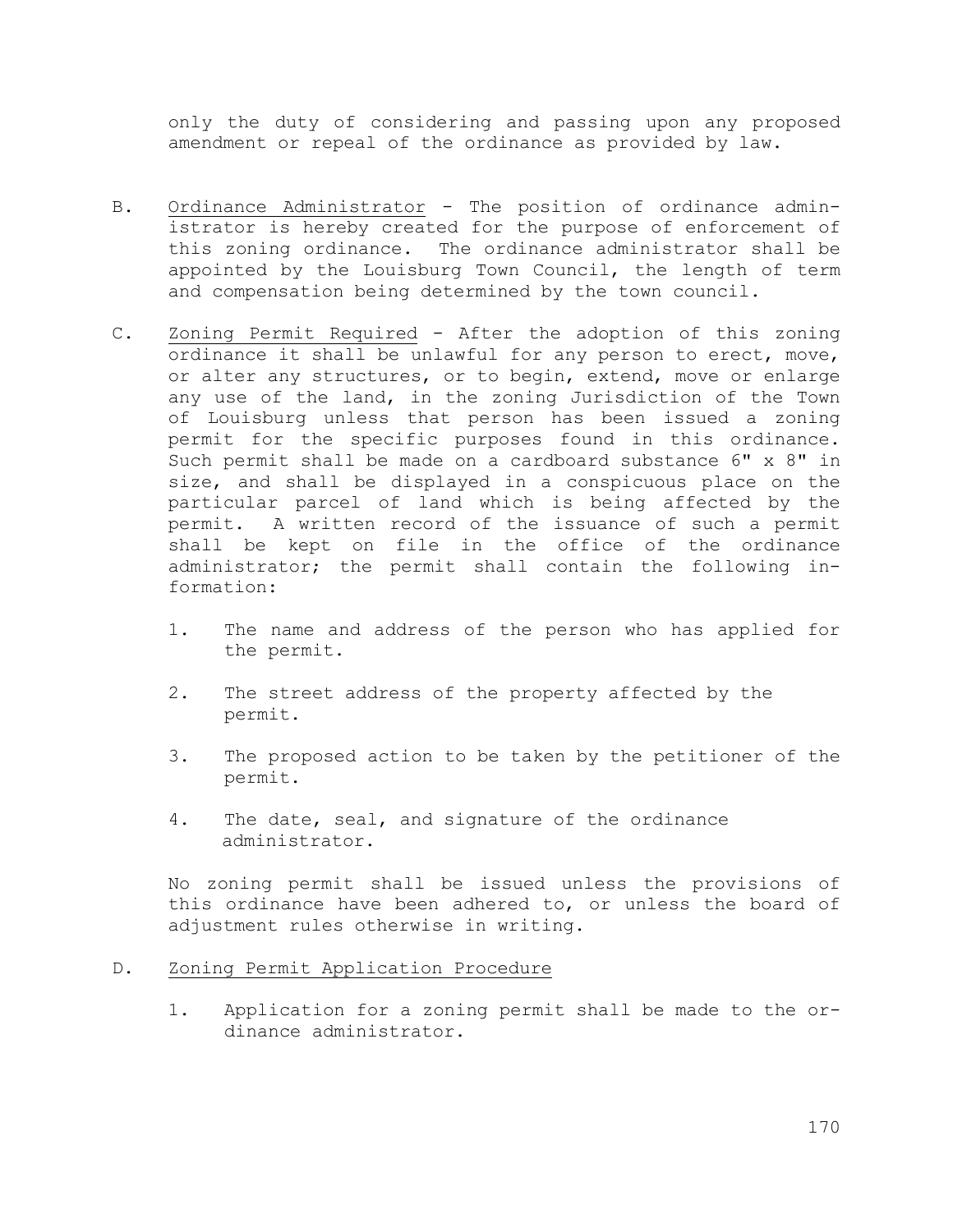- 2. The application shall consist of the submission of the plan of the site in duplicate showing the following information:
	- a) The actual shape and dimensions of the lot or parcel which is to be developed.
	- b) The exact sizes of all proposed and existing buildings within the site and surrounding it for fifty (50) feet on all sides drawn to scale.
	- c) The location of the parcel with reference to existing and proposed rights-of-way.
	- d) The areas that are set aside for off-street parking and off-street loading as such facilities are required by this ordinance.
	- e) Any other information which the ordinance administrator may deem necessary for his consideration in enforcing this ordinance.
	- f) The nature of the proposed use of the building or land, including the extent and location of the use on said lot.
	- g) Watershed site plan 18.5.507 **(9/27/93)**
- 3. After the ordinance administrator has checked the application against the provisions of this ordinance and found said application to be in conformity, he shall issued a zoning permit to the applicant.
- 4. Upon issuance of the zoning permit the applicant will receive one (1) copy of the site plan, the other being retained by the ordinance administrator.
- 5. At this time the applicant will pay a fee of ten (\$10.00) dollars to the Town of Louisburg to cover administrative costs.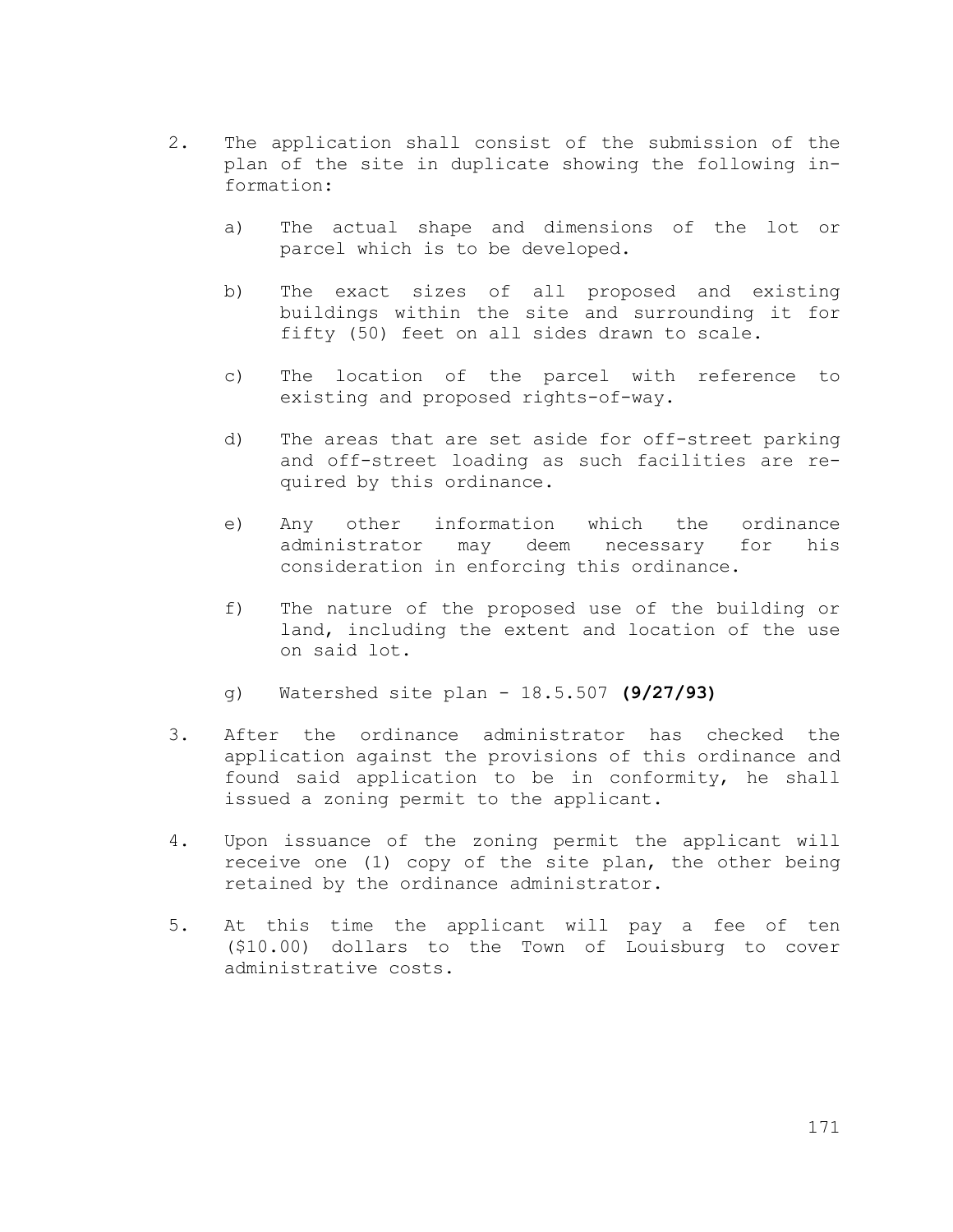- 6. If the application for a zoning permit is denied by the ordinance administrator, the applicant may appeal the action to the Louisburg Board of Adjustment.
- E. Fees.
	- 1. Fees are to be charged as required under a schedule duly adopted by the Louisburg Town Council.
	- 2. The following fee schedule is hereby established:

| Zoning Permit -               | Schedule |
|-------------------------------|----------|
| Rezonings -                   | Schedule |
| Special Exceptions - Schedule |          |

Board of Adjustment

Variance requests - Schedule Conditional Uses - Schedule Appeals - Schedule

- F. Certificate of Compliance
	- 1. Upon the completion of a structure for which a zoning permit has been issued, the ordinance administrator shall go into the field and check to see that the provisions of this ordinance have been met.
	- 2. The certificate of compliance shall indicate that the developer has complied with the provisions of this ordinance in reference to the property and action described on the zoning permit.

## **Section 23. BOARD OF ADJUSTMENT.**

### A. **Board of Adjustment Created.**

1. The Louisburg Board of Adjustment is hereby created. (Any reference to the "Board" shall mean the Louisburg Board of Adjustment.)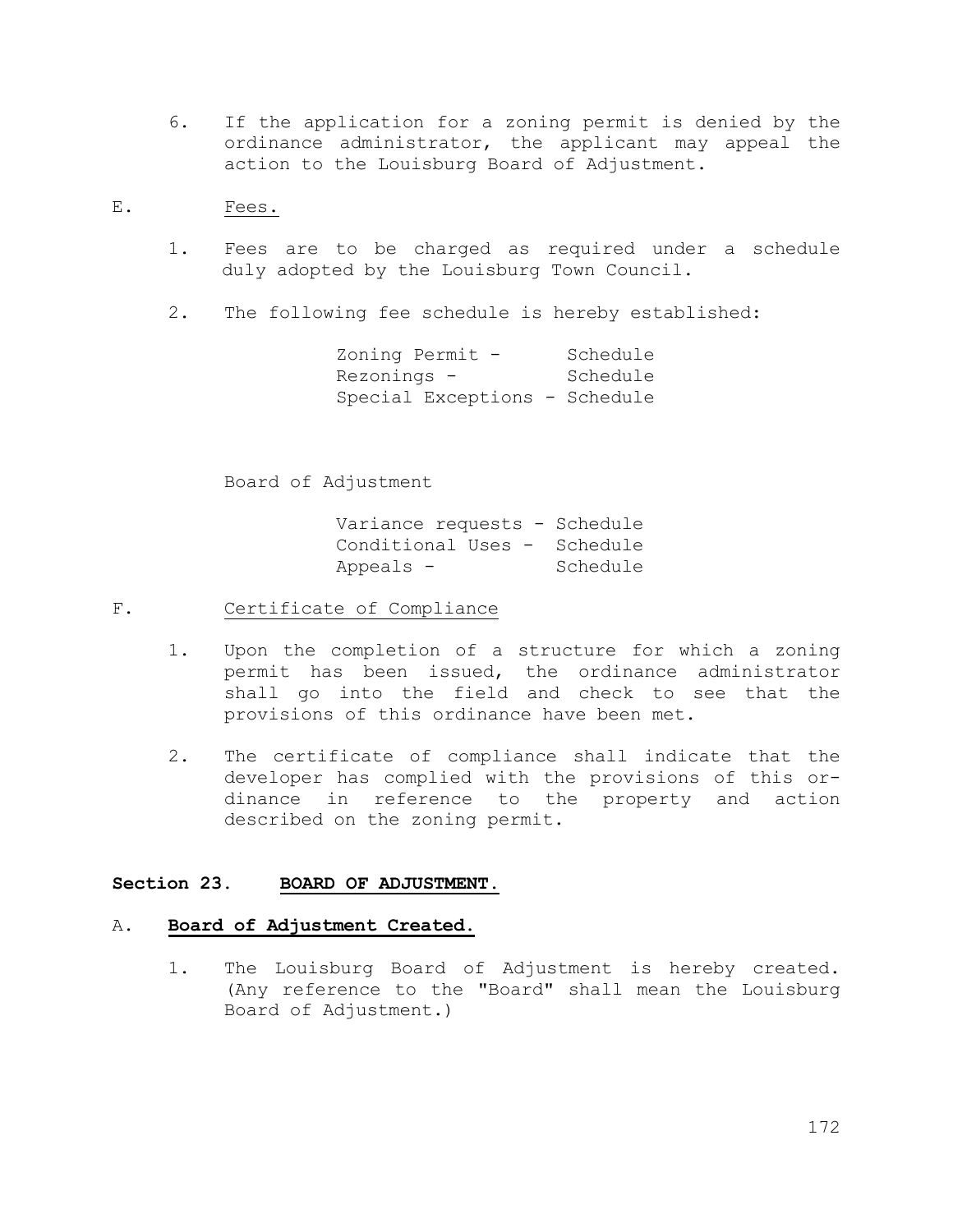- 2. Membership on the Board The board shall be composed of five (5) members, including three (3) residents of the Town of Louisburg and two (2) residents of the extraterritorial area. All members of the board shall have voting power on all matters of business. The town resident members of the board shall be appointed by the town council. Residents of the extraterritorial area shall be appointed by the Franklin County Commissioners. The members of the board will serve staggered terms of three (3) years each, with the exception of the first term. The first year the members shall be appointed as follows: one (l) member for one (1) year; two (2) members for two (2) years; and two (2) members for three years.
- 3. The board shall have a chairman appointed by the town council and shall have a secretary to keep appropriate records of the board's proceedings. The board shall adopt such procedural rules and regulations as it deems necessary. All meetings of the board shall be open to the public. The board shall keep minutes of its proceedings, showing the vote of each member upon every question, or his/her absence or failure to vote, indicating such fact, and also keep records of its examination and any other official action.
- 4. Members of the board may be removed by action of the Louisburg Town Council. Removal may be for inefficiency, neglect of duty, or malfeasance in office, and such removal may only come after a public hearing concerning the action has been held.

## B. **Procedures of the Board of Adjustment.**

1. It shall be the duty of the board of adjustment to take action on appeals to the decisions of the ordinance administrator; to hear and decide upon applications for conditional uses for the various districts; to hear and decide upon the granting of variances in the various districts; and to hear and decide requests for vested rights in accord with Article 3, Section 18 of this ordinance.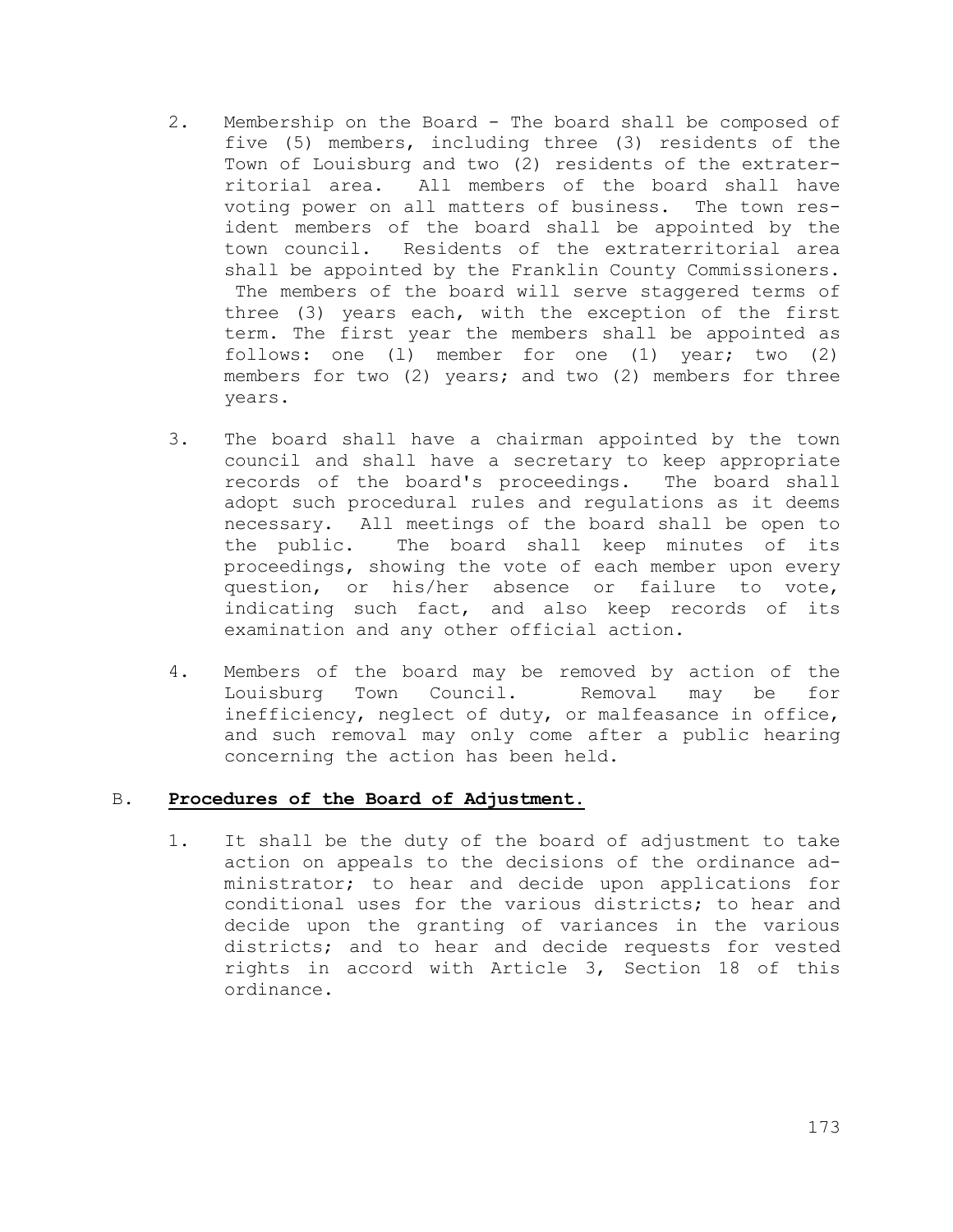- 2. When the board overrules the decision of the ordinance administrator there must be at least four (4) of the five (5) members in favor of such action. The results of such a vote shall be transmitted to the ordinance administrator in writing before he shall issue a zoning permit for that particular case.
- 3. **Conditional Uses** When considering a conditional use for a certain district the board shall make the following findings:
	- a. The proposed use will not endanger the public health, safety, and welfare.
	- b. The proposed use will not adversely affect surrounding properties in terms of value.
	- c. The proposed use will be in conformity with existing development within the area in question.
- 4. **Variances** When considering a variance for a particular district the board shall make the following findings:
	- a. Special conditions and circumstances which exist are not the result of any actions on the part of the appellant, and such conditions are peculiar to that particular lot.
	- b. Literal application of the provisions of this ordinance would impose undue hardship upon the appellant, or would deprive him of the same rights enjoyed by other properties in the same zoning district.
	- c. Granting the variance would not confer special privileges to the appellant which are denied by this zoning ordinance to other properties and land owners in the same district.
	- d. Granting the variance would not endanger the public health, safety, and welfare.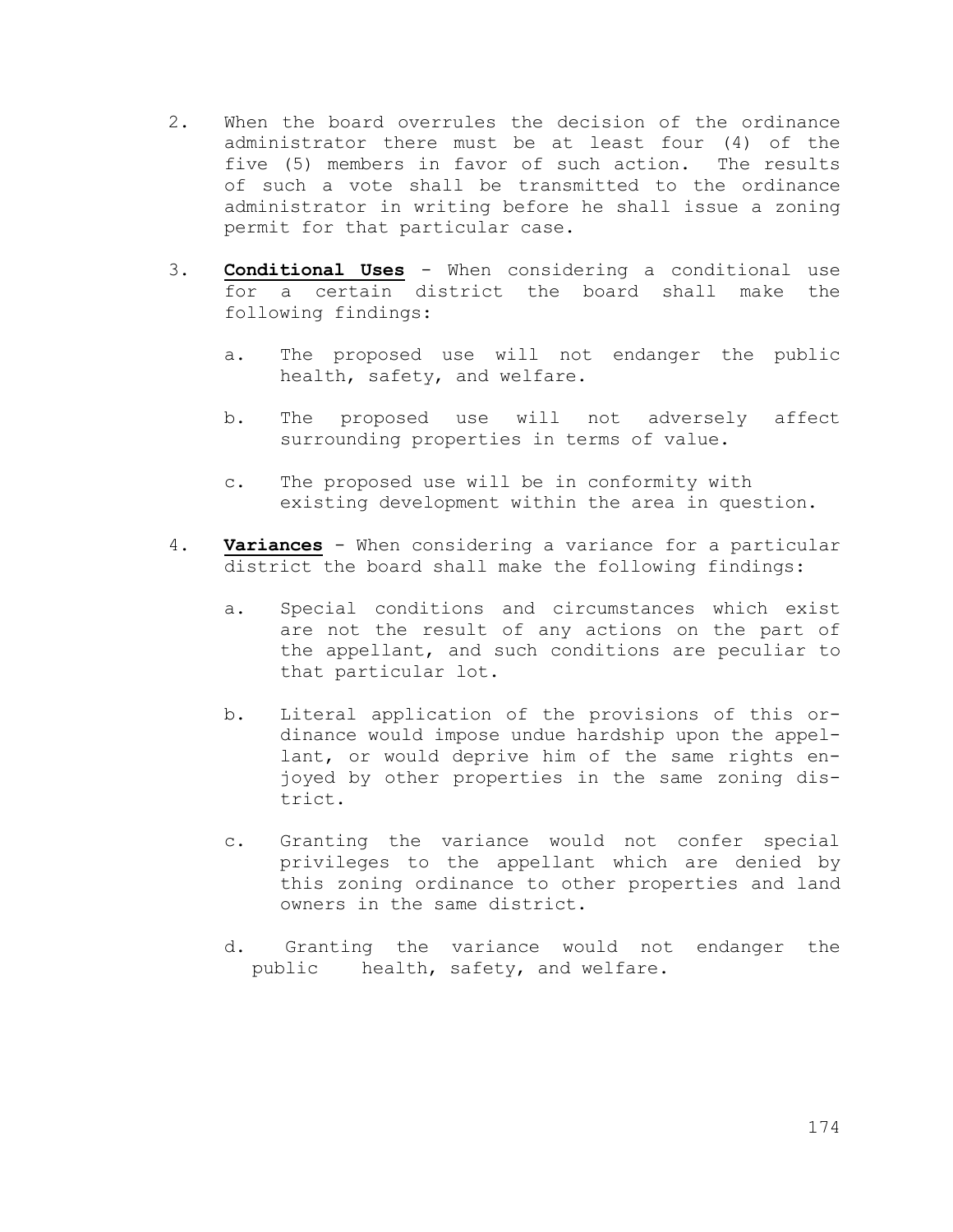- 5. Procedure for appeals to the board of adjustment concerning the decisions of the ordinance administrator, variances to the zoning ordinance, and establishment of conditional uses in particular zoning districts:
	- a. Appeals from the decisions of the ordinance administrator for the granting of variances and for the establishment of conditional uses may be taken to the Louisburg Board of Adjustment by any person aggrieved.
	- b. Appeals to the decisions of the ordinance administrator shall be taken up by the board within sixty (60) days of the first appeal.
	- c. The ordinance administrator shall be the official recipient of all appeals and shall transmit said appeals to the secretary of the board of adjustment within one (l) week after receipt of said appeals.
	- d. An appeal stays all proceedings in furtherance of the action appealed from, unless the officer from whom the appeal is taken certifies to the board of adjustment, after the notice of appeal shall have been filed with him that by reason of facts stated in the certificate a stay would, in his opinion, cause imminent peril to life or property, in which case proceedings shall not be stayed otherwise than by a restraining order, issued by the board of adjustment, or by a court of record.
	- e. The board of adjustment shall hold hearings at which specific appeals shall be heard, notice of said hearings being made public in the following ways per NCGS 160-388 **(amnd 2/17**):
		- 1) Posting signs concerning the hearing upon the property which is affected; and,
		- 2) Sending written notices to all of the adjoining property owners.

In any of the two (2) methods of notice each should contain the time, date, and place of the public hearing, and the property which will be affected.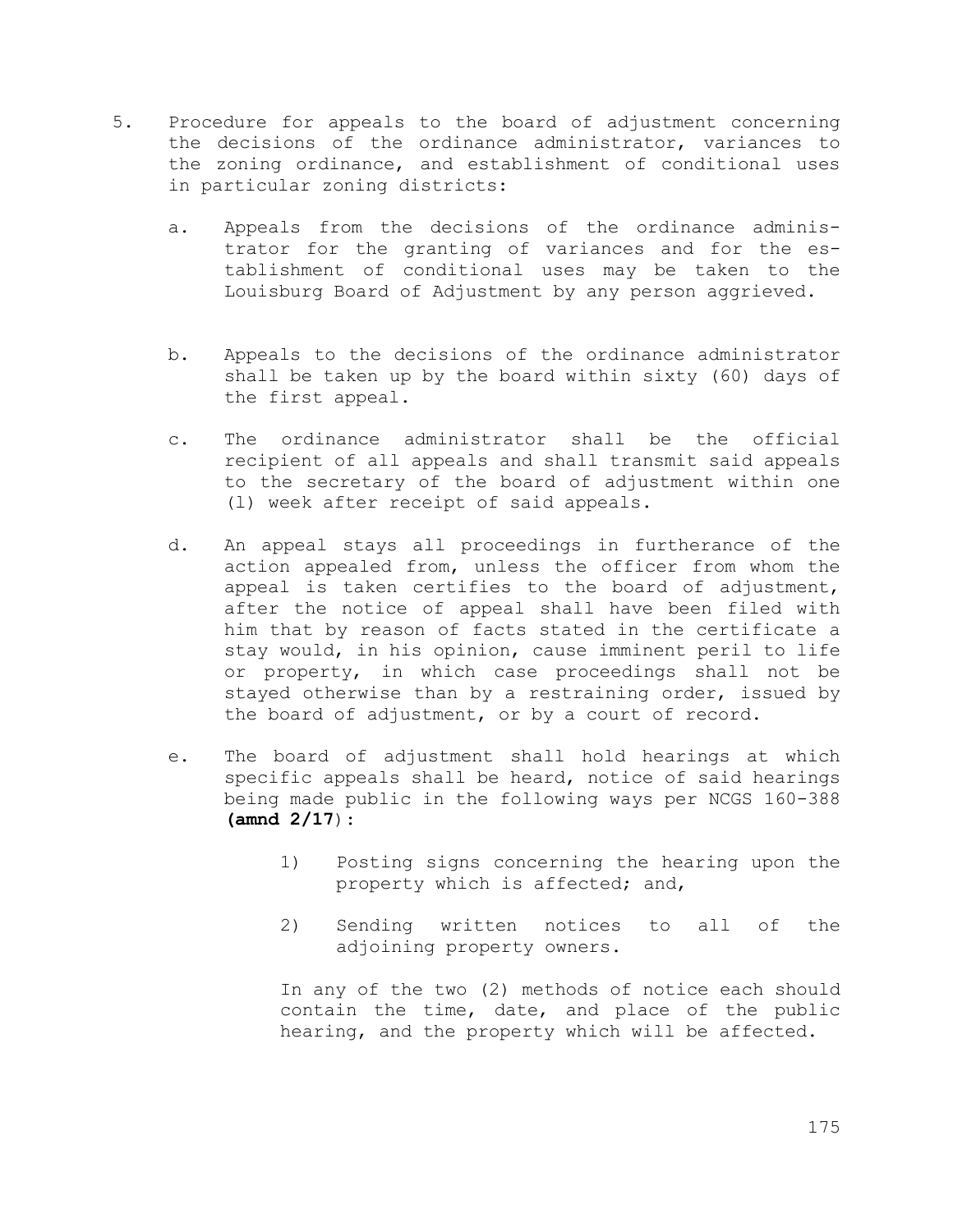- f. The board shall vote according to the procedures set forth in Section 21 when instituting action to overrule the decisions of the ordinance administrator. Conditional use cases and variance cases shall require four (4) out of the five (5) members of the board of adjustment noting in favor of such action.
- g. Any appeals to the decisions of the board of adjustment shall be taken to Franklin County Superior Court.

### **Section 24. AMENDMENTS.**

The rules, regulations, provisions, and boundaries of this ordinance may be amended, supplemented, modified, or repealed by the following methods:

- A. An amendment to this zoning ordinance may be submitted by any property owner in Louisburg, citizen of the Town of Louisburg, or by any member of the town council or by any member of the Louisburg Planning Board or the Board of Adjustment.
- B. A proposed amendment shall be submitted to the Louisburg town clerk at least three (3) **(amnd 2/17)** weeks prior to the regularly scheduled monthly meeting of the planning board. Upon receiving the proposal, the town clerk will refer it to the chairman of the planning board. The planning board will review each proposal for amendment with reference to the Louisburg Land Development Plan and in the light of changing conditions. Said proposal will then be transmitted to the town council with the planning board's recommendations. The recommendation shall be the statement as to the planning board's opinion, be it assent or dissent, concerning the proposed amendment, and the planning board shall give date and information on supporting its opinion.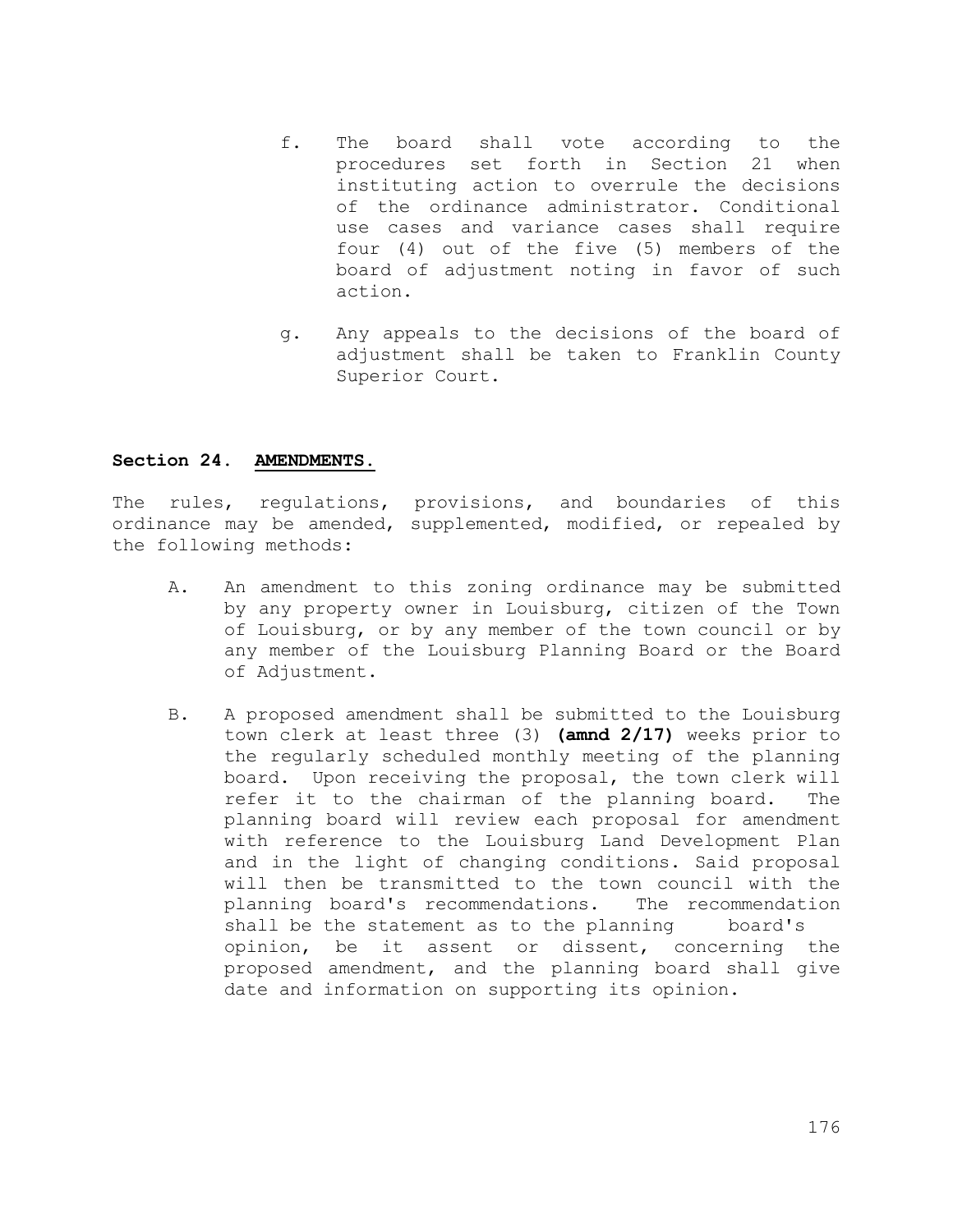- C. Procedures which the town council shall follow when considering amendments to the zoning ordinance:
	- 1. The town council shall give public notice and shall hold hearings concerning specific amendment proposals.
	- 2. Notice of public hearing shall be given once a week for two (2) consecutive calendar weeks in a newspaper of general circulation in Louisburg, North Carolina. Said notice shall be published the first time not less than ten (10) days nor more than twenty-five (25) days prior to the date of the public hearing. Notice may **(amnd 10/12/92)** shall also be made by posting the affected property as required by NCGS 160a-384. **(amnd 2/17)**
	- 2.5) Mailed Notices NCGS 160a-384 "method of Procedure" shall be required prior to action affecting the classification or boundaries of any zoning district. **(9/27/93)**
	- 3. Before taking such lawful action as it may deem advisable, the town council shall consider the planning board's recommendation on each proposed zoning amendment. If no recommendation is received from the planning board within thirty (30) days after public hearing by the town council, the proposed amendment shall be deemed to have been approved by the planning board. A simple majority of the town council shall be required to amend this ordinance. **(Amnd 2/07)**
	- 4. In case, however, of a protest against such change signed by the owners of twenty (20) percent or more either of the area of the lots included in such proposed change, or of those immediately adjacent thereto either in the rear thereof or on either side thereof extending one hundred (100) feet therefrom, or of those directly opposite thereto extending one hundred (100) feet from the street frontage on opposite lots, such amendment shall not become effective except by favorable vote of three-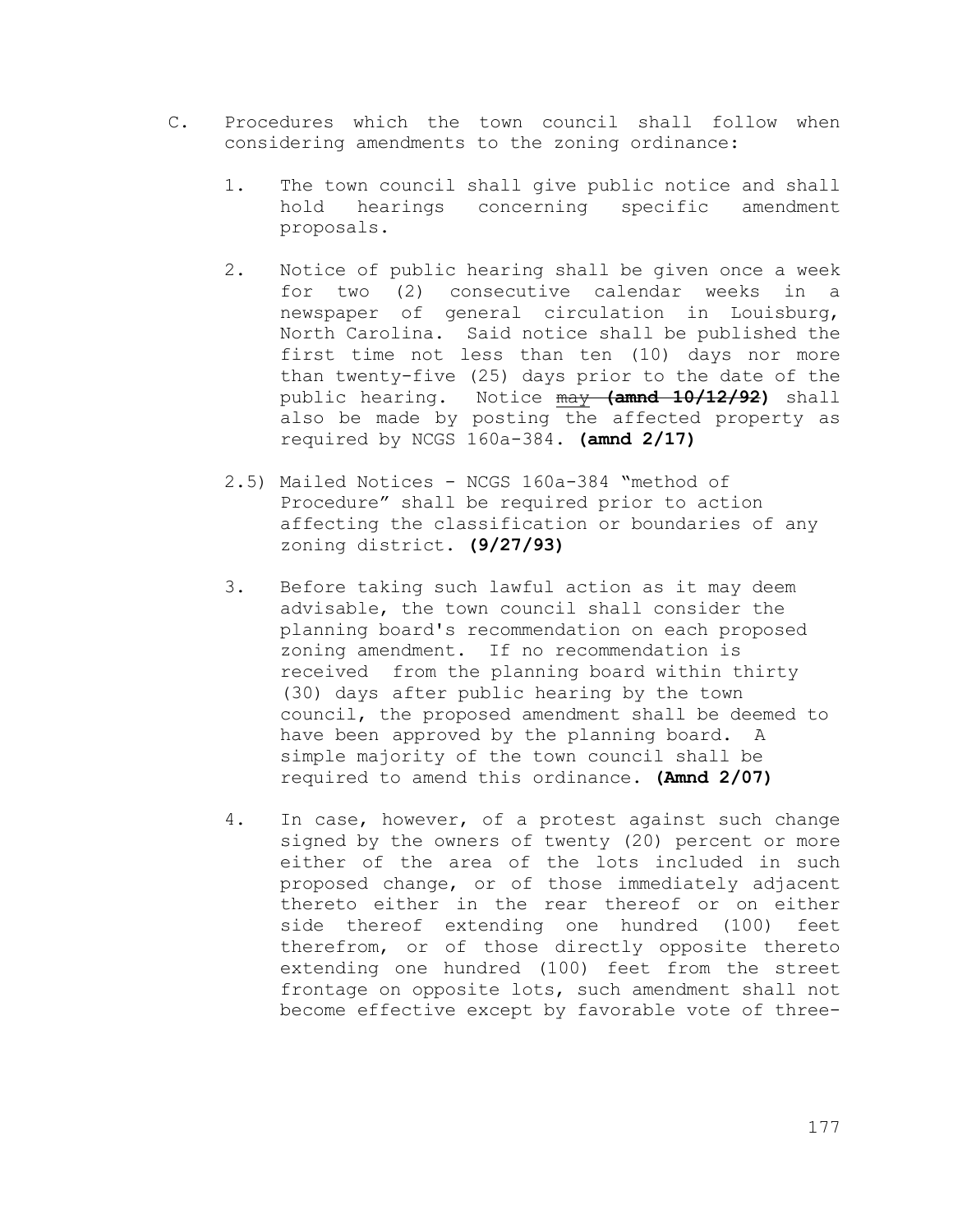fourths (3/4) of all the members of the town council.

No protest petition shall be valid unless it is:

- a. Written
- b. Bears the actual signatures of the requisite number of the property owners and states that they protest the proposed amendment, and
- c. Received by the municipal clerk in time to allow at least two (2) normal working days (excluding weekends and legal holidays) prior to the public hearing on the amendment, so as to allow time for municipal personnel to check the accuracy and sufficiency of the petition.

## Denial

When an application for amendment or change is denied by the town council, a period of twelve (12) months must elapse before another application for the same property previously involved may be submitted.

## **Section 25. VIOLATION AND PENALTY.**

Any person who violates any of the provisions of this ordinance, or who falsifies plans or statements filed thereunder, or who continues work on any building or structure after having received written notice to cease work from the ordinance administrator, shall be guilty of a misdemeanor which shall be punishable by a fine of \$50.00. Each day that a violation continues to take place shall be considered a separate and distinct offense and thereby punishable by a separate fine for each day. Notice of such violation shall be sufficient if directed to such owner, the agent of the owner, or the contractor, and left at his known place of residence or place of business.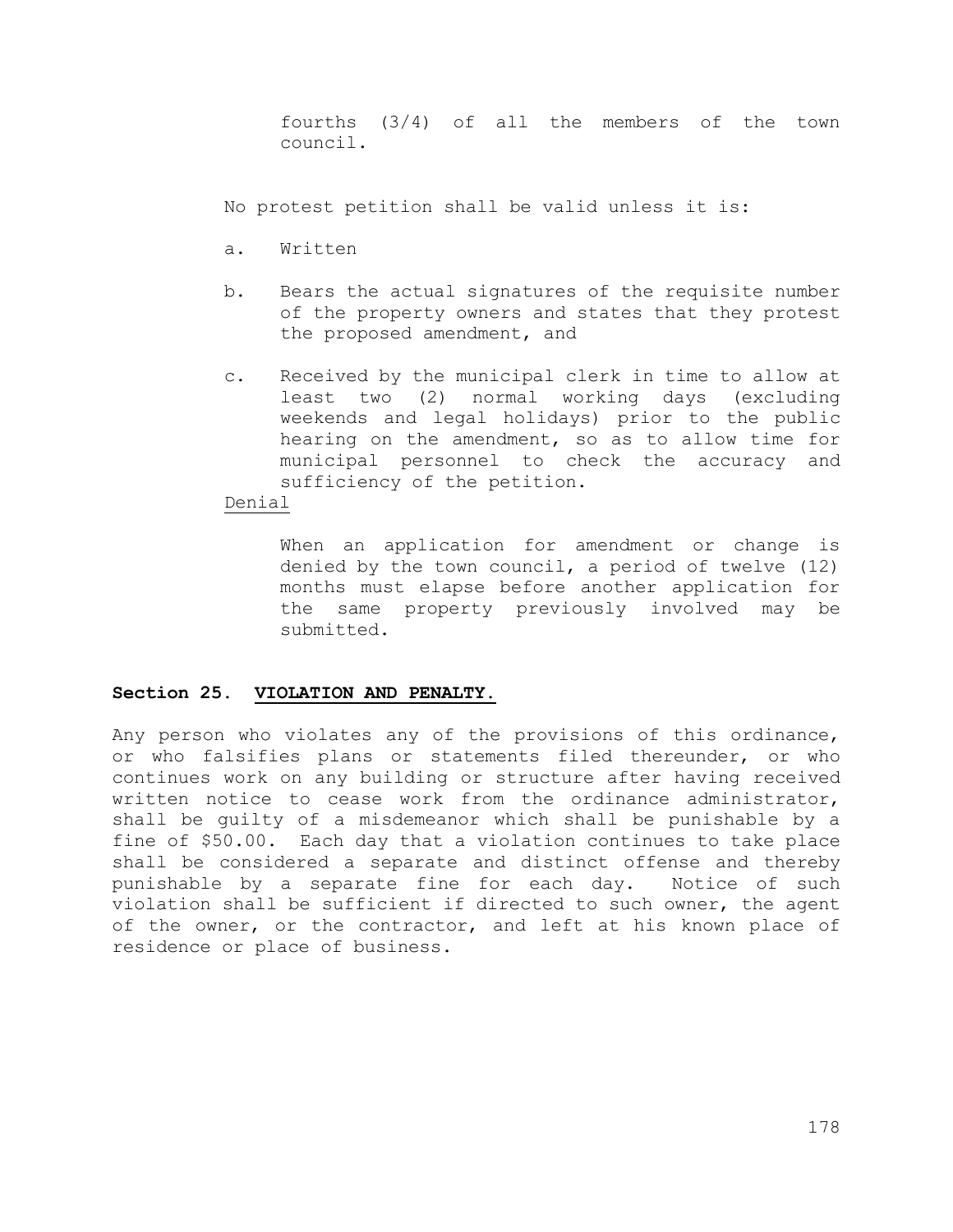## **Section 26. VALIDITY.**

If any section, subsection, or portion of this zoning ordinance is held to be invalid or unconstitutional by the courts, such action shall not affect the remaining portions of the ordinance. Only that section, subsection, or portion thereof shall be considered invalid.

**Section 27. EFFECTIVE DATE.** This ordinance shall take effect and be in force from and after its passage and adoption.

Duly adopted by the Louisburg Town Council this the 14th day of March, 1977.

Moved by:

Seconded:

Mayor

Approved as to form:

(Town Attorney)

Attest: